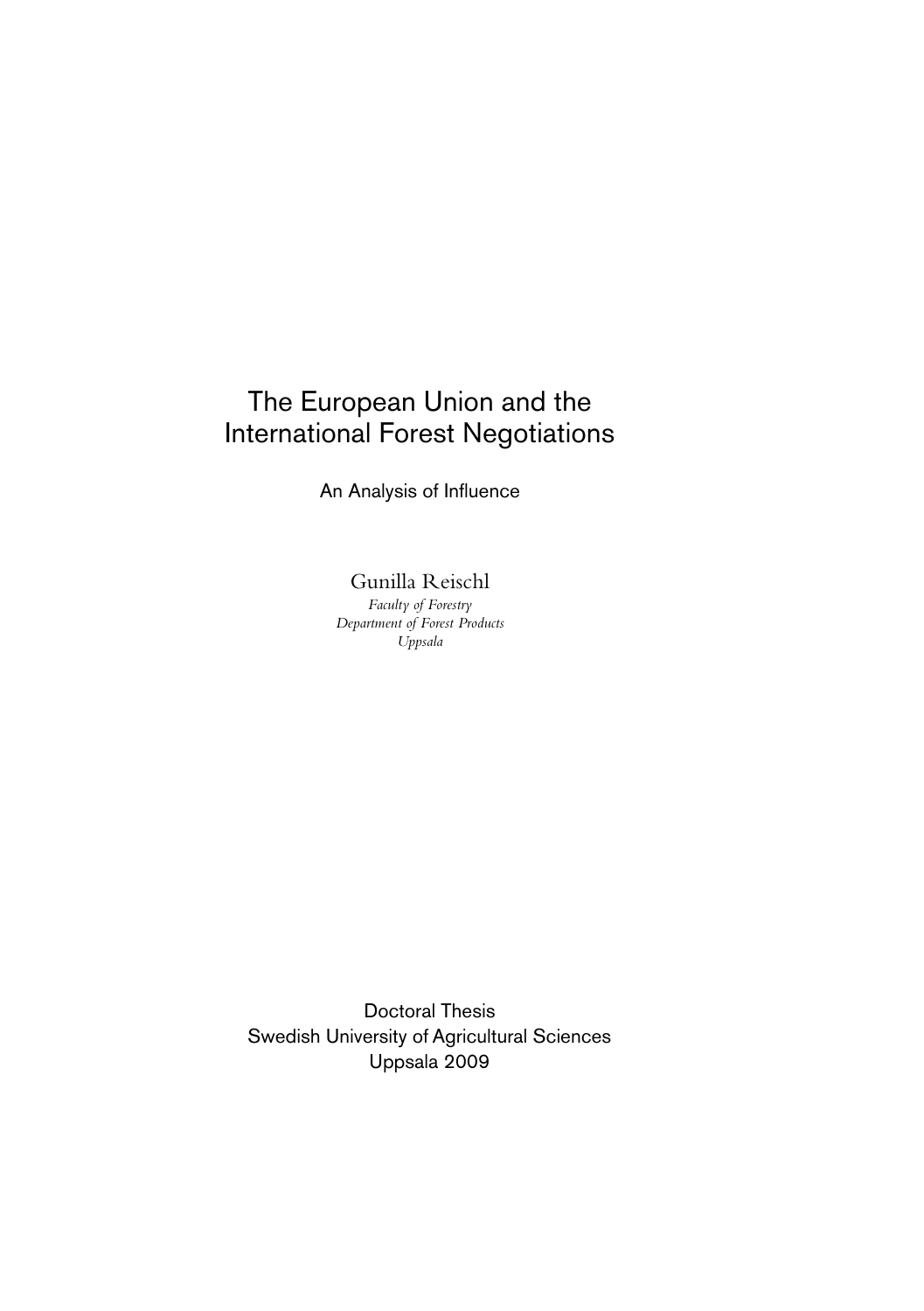*Acta Universitatis Agriculturae Sueciae*  2009:25

ISSN 1652-6880 ISBN 978-91-86195-72-4 © 2009 Gunilla Reischl, Uppsala Print: SLU Service/Repro, Uppsala 2009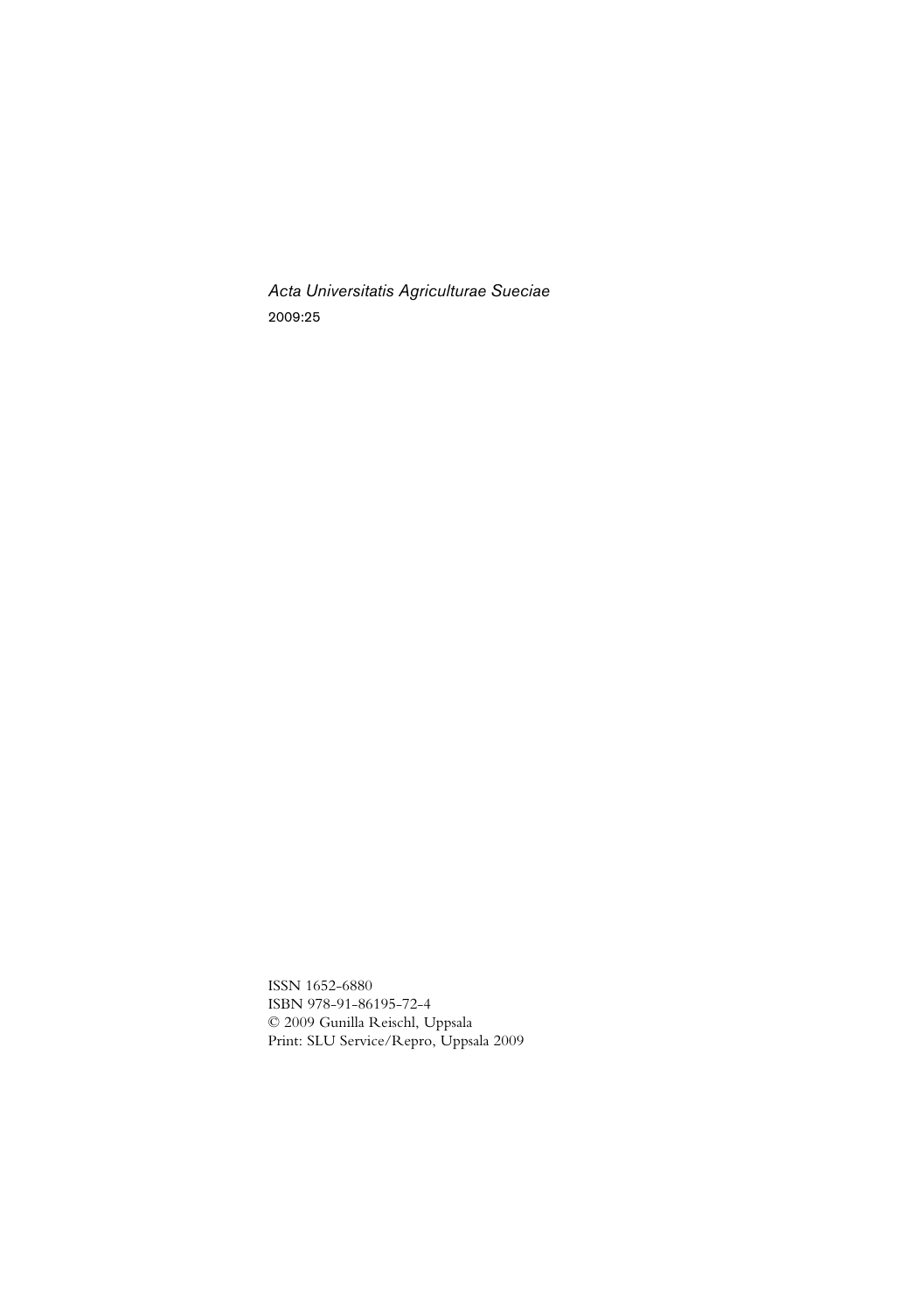*The European Union and the International Forest Negotiations: An Analysis of Influence* 

#### Abstract

The European Union (EU) is often seen as a global leader in environmental causes ranging from climate change to biodiversity. However, in the case of sustainable forest management the EU has had difficulties in exercising influence over the international negotiation process despite initial enthusiasm amongst its member states. This thesis attempts to explain this paradox by examining the extent of the EU's influence and by studying how that influence is shaped by interest-based, institutional-based and ideational-based considerations.

By disaggregating influence into three different components, the explanatory framework highlights the ways influence can be enabled or constrained. The explanatory framework is applied to the case of international forest negotiations between 1995 and 2007. This complicated and complex case is divided into three sub-cases to improve analytical clarity. The first sub-case concerns the effort to build a legal binding instrument on global forest management. The second sub-case focuses on the issue of certification. The third sub-case concerns the drive to create a global fund for financing sustainable forest management. Each case sheds critical light on the subtle and complex factors shaping the EU's influence on process and outcomes.

Examining data from participant interviews, textual analysis, and secondary accounts, analysis shows that the EU's influence varied in different sub-issues within the negotiations and that the factors acting on the EU's influence are more subtle than previously understood. The findings deepen our understanding of the EU's role in global policymaking and offer insights into how the EU may help restart global forest negotiations.

*Keywords:* The European Union, global environmental politics, international negotiations, international forest policy, interests, institutions, ideas, UN forest negotiations, forest convention, certification, global forest fund

Author's address: Gunilla Reischl, Department of Forest Products, SLU, P.O. Box 7008, SE-750 07 Uppsala, Sweden. E-mail: gunilla.reischl@sprod.slu.se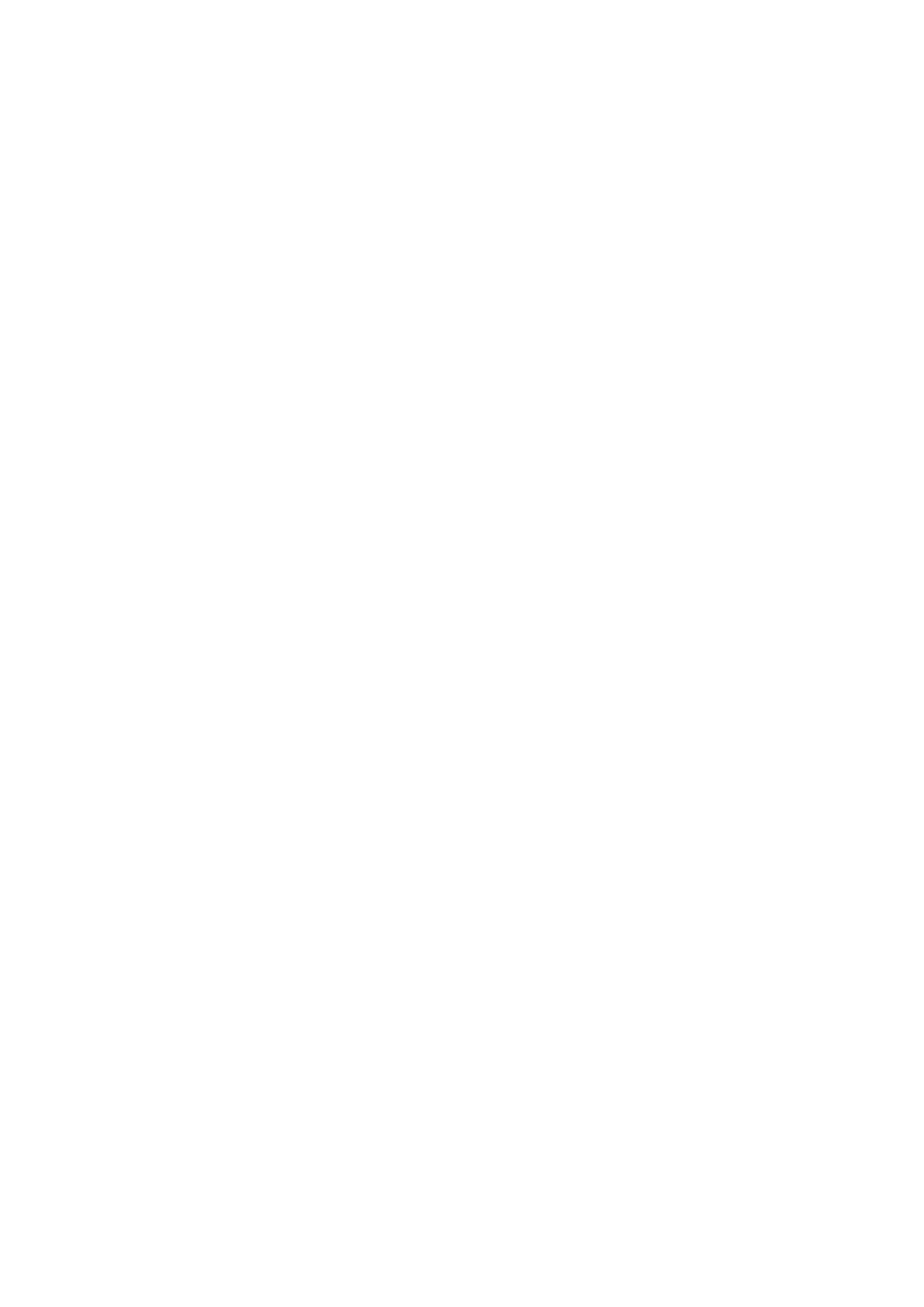# *Contents*

| Acknowledgements     |                                                                                 | 7  |
|----------------------|---------------------------------------------------------------------------------|----|
| <b>Abbreviations</b> |                                                                                 | 10 |
| 1                    | <b>Introduction</b>                                                             | 13 |
| 1.1                  | The EU and the International Forest Negotiations                                | 13 |
| 1.2                  | <b>Research Question</b>                                                        | 14 |
| 1.3                  | Previous Research                                                               | 16 |
| 1.4                  | <b>Theoretical Foundations</b>                                                  | 18 |
| 1.5                  | Research Design and Methodology                                                 | 20 |
| 1.6                  | Data Collection                                                                 | 25 |
| 1.7                  | Outline of the Thesis                                                           | 28 |
| $\mathbf 2$          | <b>Theoretical Framework</b>                                                    | 31 |
| 2.1                  | Defining the Actor: the European Union                                          | 31 |
| $2.2\,$              | Defining the Concept: Influence                                                 | 36 |
| 2.3                  | Defining the Explanatory Factors: Interests, Institutions, and Ideas            | 41 |
| 2.4                  | The Interest-based Approach                                                     | 43 |
| 2.5                  | The Institutional-based Approach                                                | 48 |
| 2.6                  | The Ideational-based Approach                                                   | 53 |
| 2.7                  | Drawing the Framework Together                                                  | 59 |
| 2.8                  | Conclusion                                                                      | 60 |
| 3                    | The Context of the International Forest Negotiations                            | 63 |
| 3.1                  | Global Environmental Governance                                                 | 63 |
| 3.2                  | The Aim of Global Environmental Governance                                      | 65 |
| 3.3                  | The EU and Global Environmental Cooperation                                     | 69 |
| 3.4                  | Forests in the Context of Global Environmental Governance                       | 72 |
| 3.5                  | The International Forest Negotiation Process                                    | 75 |
| 3.6                  | Conclusion                                                                      | 79 |
| 4                    | Deciding Institutional Arrangement: Legally Binding or Not                      | 81 |
| 4.1                  | The Broader Debate on Instruments in International Environmental<br>Cooperation | 81 |
| 4.2                  | Negotiations on a Legally Binding Instrument                                    | 83 |
| 4.3                  | The EU and the Negotiations on the Legally Binding Instrument                   | 86 |
|                      |                                                                                 |    |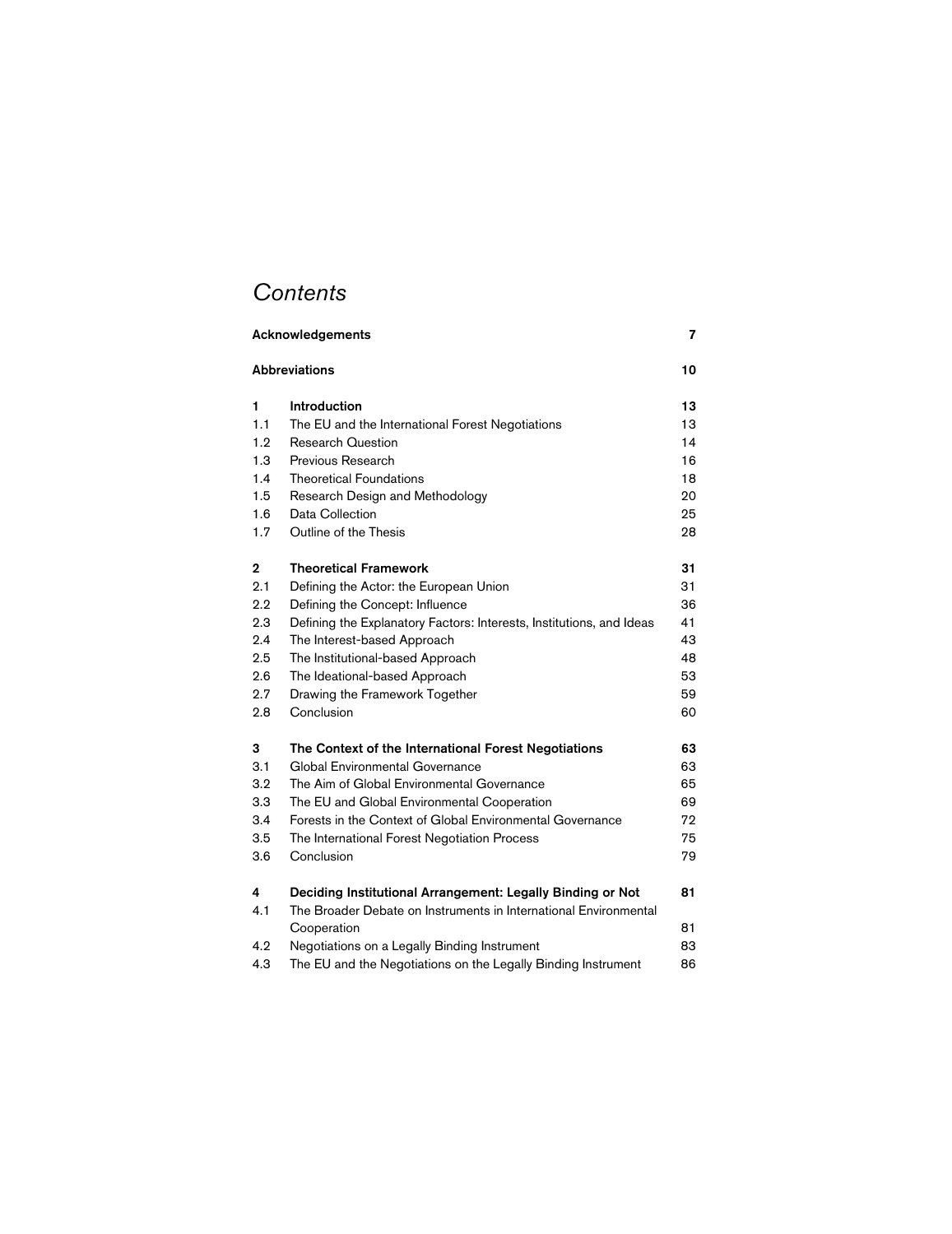| 4.4  | Analysis of the EU's Influence on the Negotiations on a Legally Binding |     |
|------|-------------------------------------------------------------------------|-----|
|      | Instrument                                                              | 93  |
| 4.5  | Interest-based Explanation of the EU's Influence                        | 95  |
| 4.6  | Institutional-based Explanation of the EU's Influence                   | 101 |
| 4.7  | Ideational-based Explanations of the EU's Influence                     | 103 |
| 4.8  | Implications of the EU's Influence                                      | 109 |
| 4.9  | Conclusion                                                              | 110 |
| 5    | <b>Certification: Disguised Protectionism or Forest Friendly</b>        |     |
|      | Solution?                                                               | 111 |
| 5.1  | <b>International Trade and Environment</b>                              | 112 |
| 5.2  | <b>Forest Certification</b>                                             | 113 |
| 5.3  | Negotiations on Certification                                           | 114 |
| 5.4  | The EU and the Negotiations on Certification                            | 119 |
| 5.5  | The Outcome of the Negotiations                                         | 120 |
| 5.6  | Analysis of the EU's Influence on the Negotiations on Certification     | 123 |
| 5.7  | Interest-based Explanation of the EU's Influence                        | 125 |
| 5.8  | Institutional-based Explanation of the EU's Influence                   | 127 |
| 5.9  | Ideational-based Explanation of the EU's Influence                      | 130 |
| 5.10 | Implications of the EU's Influence in the Case of Certification         | 133 |
| 5.11 | Conclusion                                                              | 134 |
| 6    | <b>Financing Sustainable Forest Management: Efficiency or</b>           |     |
|      | Sufficiency?                                                            | 137 |
| 6.1  | The Environment - Development Nexus                                     | 138 |
| 6.2  | Negotiations on a Global Forest Fund                                    | 141 |
| 6.3  | The EU and the Negotiations on the Global Forest Fund                   | 145 |
| 6.4  | The Outcome of the Negotiations                                         | 150 |
| 6.5  | Analysis of the EU's Influence on the Negotiations of a Global Forest   |     |
|      | Fund                                                                    | 152 |
| 6.6  | Interest-based Explanation of the EU's Influence                        | 153 |
| 6.7  | Institutional-based Explanation of the EU's Influence                   | 156 |
| 6.8  | Ideational-based Explanation of the EU's Influence                      | 158 |
| 6.9  | Implications of the EU's Influence in the Case of a Global Forest       |     |
|      | Fund                                                                    | 162 |
| 6.10 | Conclusion                                                              | 162 |
| 7    |                                                                         |     |
|      | <b>Conclusions</b>                                                      | 165 |
| 7.1  | Overview of Thesis Chapters and Empirical Findings                      | 166 |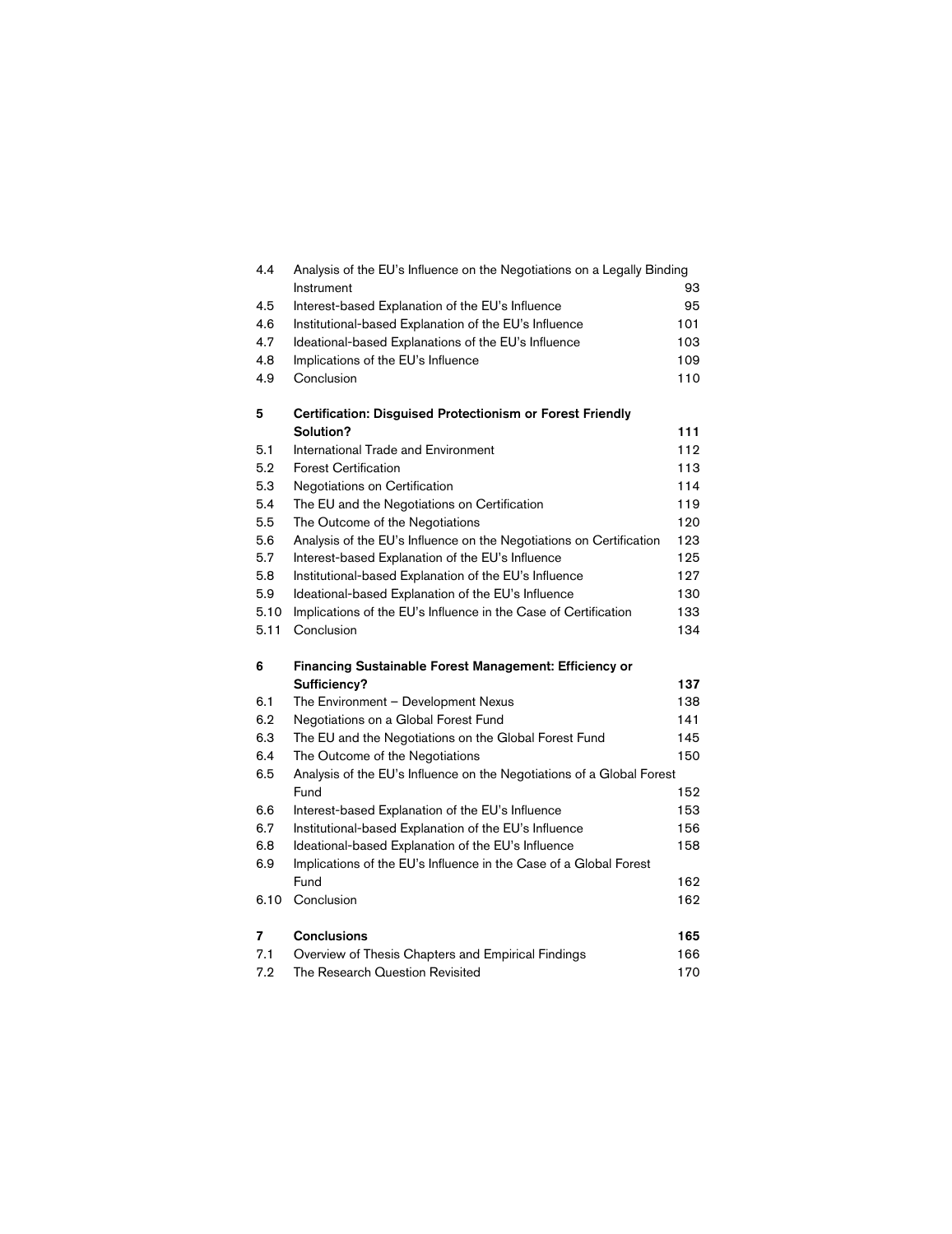|     | 7.3 Utility of the Approach | 172 |
|-----|-----------------------------|-----|
| 7.4 | Implications                | 174 |
|     | 7.5 Shortcomings            | 176 |
|     | 7.6 Further Research        | 177 |
|     | 7.7 Concluding remarks      | 178 |
|     |                             |     |

### References 181

| <b>APPENDIX</b> | List of conducted interviews | 197 |
|-----------------|------------------------------|-----|
|-----------------|------------------------------|-----|

#### **LIST OF TABLES**

| Table 1  | Measurement of the level of influence on<br>process and outcome                            | 40  |
|----------|--------------------------------------------------------------------------------------------|-----|
| Table 2  | <b>Scenarios of preference strength</b>                                                    | 47  |
| Table 3  | Overview of the alternative instruments<br>stressed in the negotiations                    | 86  |
| Table 4  | Summary of the EU's goal achievement<br>regarding the convention                           | 95  |
| Table 5  | Policy frames and meta-level frames in the<br>negotiations on a legally binding instrument | 108 |
| Table 6  | Outcome of the negotiations on certification                                               | 122 |
| Table 7  | Summary of the EU's goal achievement<br>regarding certification                            | 126 |
| Table 8  | Policy frames and meta-level frames in the<br>certification process                        | 132 |
| Table 9  | Overview of the outcome of the negotiations<br>on a global forest fund                     | 151 |
| Table 10 | Summary of the EU's goal achievement<br>regarding the global forest fund                   | 153 |
| Table 11 | Policy frames and meta-level frames in the<br>negotiations on a global forest fund         | 161 |
| Table 12 | Overview of empirical findings and<br>explanatory power of the theoretical<br>framework    | 169 |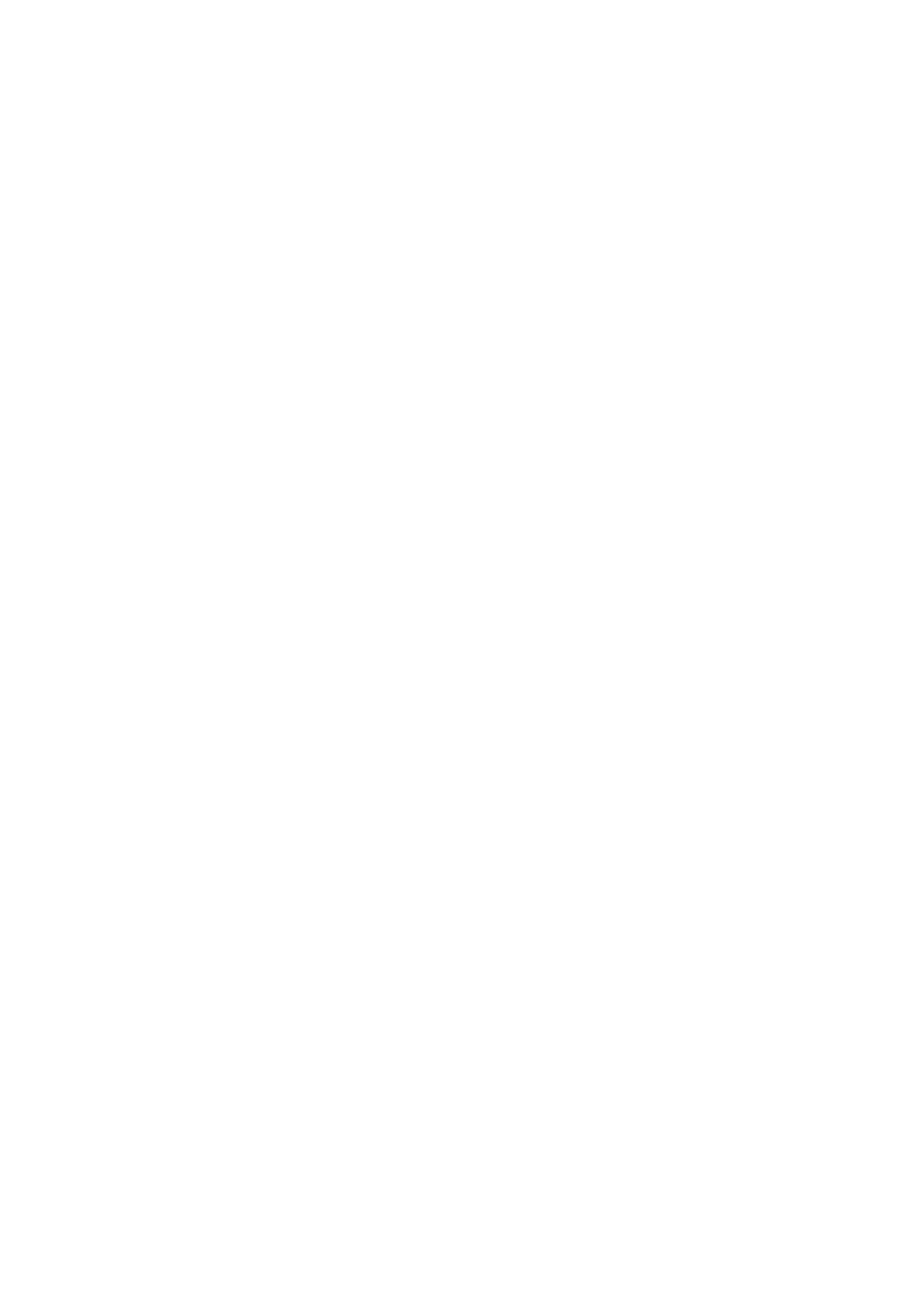## *Acknowledgements*

Writing a PhD thesis has indeed been both rewarding and challenging. While countless people have helped make this thesis possible by providing support and inspiration, only a few can be acknowledged in these pages. I am most grateful for Reidar Persson's help in the initiation of this project and for his willingness to share his extensive knowledge of international forest issues. Heartfelt thanks go to my supervisor Jan-Erik Nylund for his unfaltering support and confidence in me. Jan-Erik's genuine interest in social science has been most inspiring over the years. I am hugely indebted to my supervisor Mark Rhinard, who greatly eased the road to completion of this project. Mark's insightful comments and critical mind have been of great help; so too has his patience and commitment through the unavoidable ups and downs of this endeavor. Evert Vedung provided guidance at a critical time, for which I am most grateful. Together with Reidar, Anders Roos and Elisabeth Corell also helped make this thesis possible. I am thankful for Anders' continued support over the years and Elisabeth's advice on different aspects of post-graduate studies. Warmest thanks go to Lisa Holmgren for her invaluable support and for being a great colleague throughout this journey.

A number of people contributed with useful comments on the text at different stages at various seminars and conferences. This study has greatly benefited from their input. While I of course bear full responsibility for all remaining shortcomings, I would like to express my gratitude to Deborah Davenport, Lorraine Elliott, Johan Eriksson, Lisa Holmgren, Oscar Hultåker, David Humphreys, Gunnar Sjöstedt, and Jonas Tallberg in this respect. I particularly would like to thank Ole Elgström in this context. Ole's very constructive comments on the manuscript at the final seminar helped to improve this thesis tremendously.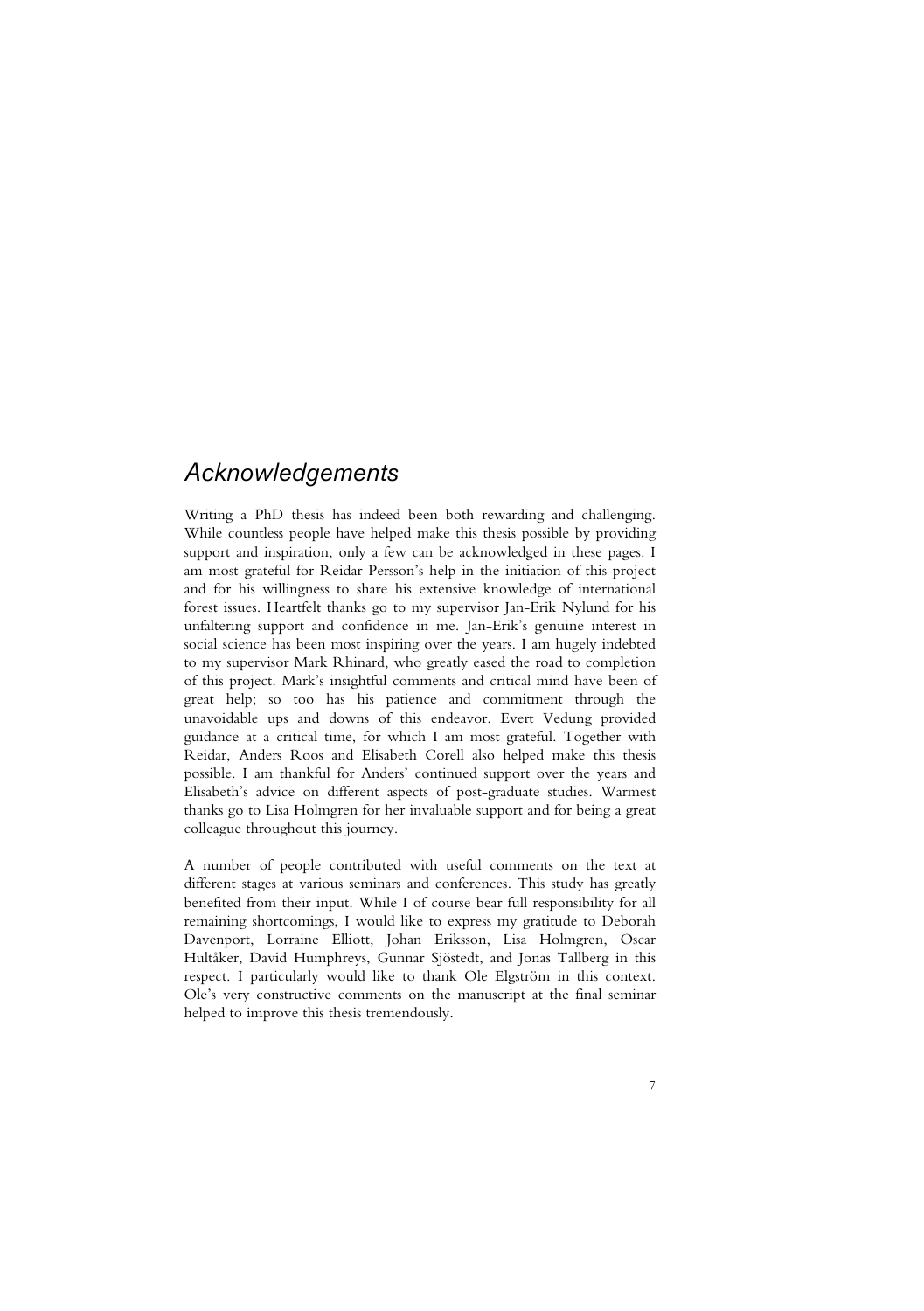Over the course of this project I have been fortunate enough to be affiliated to two inspiring working environments: the Department of Forest Products in Uppsala and the Swedish Institute of International Affairs in Stockholm (SIIA). I have benefited tremendously from the opportunity to share my time between these stimulating institutions. I would like to express my warmest gratitude to all my colleagues at both places, who have in numerous ways contributed to make my PhD studies an enjoyable experience. At the Department of Forest Products, I especially would like to thank Torbjörn Andersson, Cecilia Åstrand, Folke Bohlin, Hans Fryk, Mårten Hugosson, Oscar Hultåker, Daniela Kleinschmit, Lars Lönnstedt, Denise McCluskey, Mats Nylinder and Matti Stendahl who have all provided help and support. At the SIIA, I would especially like to express my gratitude to Gunnar Sjöstedt for encouraging me to start this journey, for sparking my initial interest in research and for remaining a source of inspiration. Gunnar's door is always open, and he has been consistently generous with insights and advice. I am most grateful to Tomas Ries for including me in the SIIA research environment, for being a great discussion partner and for encouraging me to finalize this thesis. Åsa Fritzon and Kristin Ljungkvist have been fantastic colleagues at SIIA and most importantly, two wonderful friends. I am most grateful to Åsa and Kristin for their professional input, for keeping me motivated, lifting me up when in doubt and not least for being great company outside work.

Outside the immediate working environments, I have benefited from the company of, and support from, people in the same 'line of business'. I am most thankful to Gunilla Svingby for her steadfast support and advice at a critical juncture. I have greatly valued Elisa Peter's enthusiastic support and friendship. Also Berit Lindstad has been important to me in this respect throughout this process. In addition, I especially would like to thank the staff at the Anna Lindh library and the former SIIA library for professional and friendly service.

International negotiations can be difficult to access and quite confusing. In this respect, I have been fortunate to encounter people who have willingly granted me access and familiarized me with the forest negotiations. I am indebted to the unnamed persons who have shared their knowledge and thoughts in interviews and discussions. The thesis has benefited greatly from first-hand experience of the negotiations. In this context I am most grateful to Lennart Ackzell, Armas Jäppinen, Björn Merkell, Linda Hedlund Astrid Bergquist, and Britt-Marie Hartvig. They have in various ways offered invaluable support and opened doors.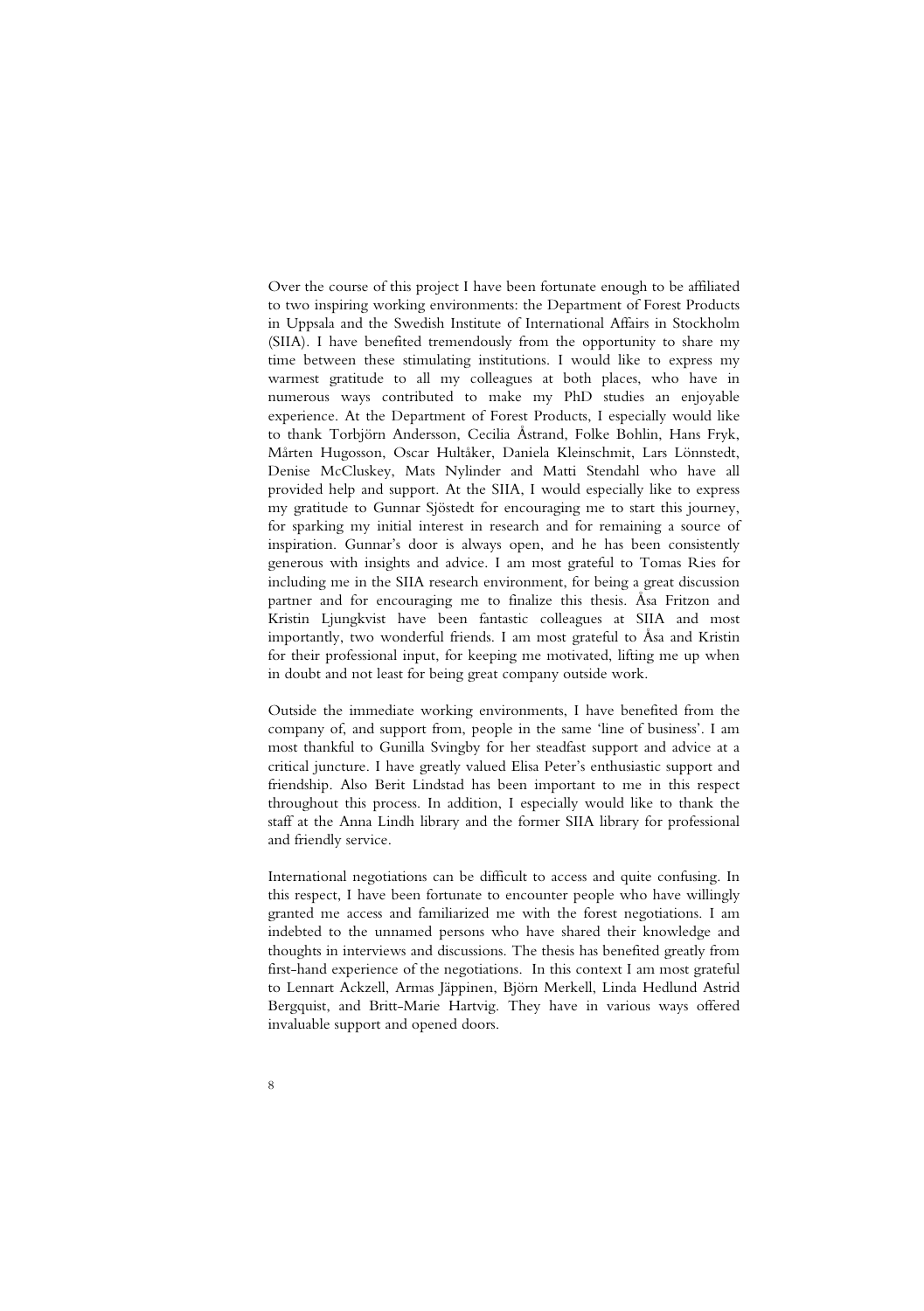At the outset of my PhD studies, I was given the opportunity to spend a summer in Tanzania where I participated in a 'forest project'. This stay gave me vital insights of the root causes and effects of deforestation. For this invaluable experience I am indebted to Reidar who made the trip possible, to Karin Fogelberg and Pär Oscarsson at ORGUT Consulting AB who so generously allowed me to follow them in their work and share their extensive experience.

This PhD project was made possible due to funding from the Swedish Research Council for Environment, Agricultural Sciences and Spatial Planning and the Swedish University of Agricultural Sciences. In addition, I am thankful to the Knut and Alice Wallenberg Foundation, the Swedish International Development Cooperation Agency, the Swedish University of Agricultural Sciences, and the European Union Marie Curie Programme for providing financial support that made it possible to conduct interviews at the negotiations, in Brussels, in Rome, and attending international conferences and academic summer schools.

Writing a thesis can in many ways be a consuming process and personal relations sometimes suffer. I am profoundly indebted to my family and friends who encouraged me from the start and supported me in numerous ways over the years. I thank my wonderful friends collectively: I place tremendous value on their friendship and would like to thank them for always being there, even in times when I have been absent. My sincere thanks go to my extended family, the Hübners and Hübner-Tibblings, for support of various kinds and for precious memories. To my sister Carina and her family: Mattias, Johanna and Emma, I am thankful for their emotional encouragement and for always keeping me in their thoughts. To my parents, Arnold and Pia, I am most grateful for their unreserved support and unfailing belief in me throughout my life. I dedicate this work to the memory of my grandmother Inga.

*Stockholm, April 2009*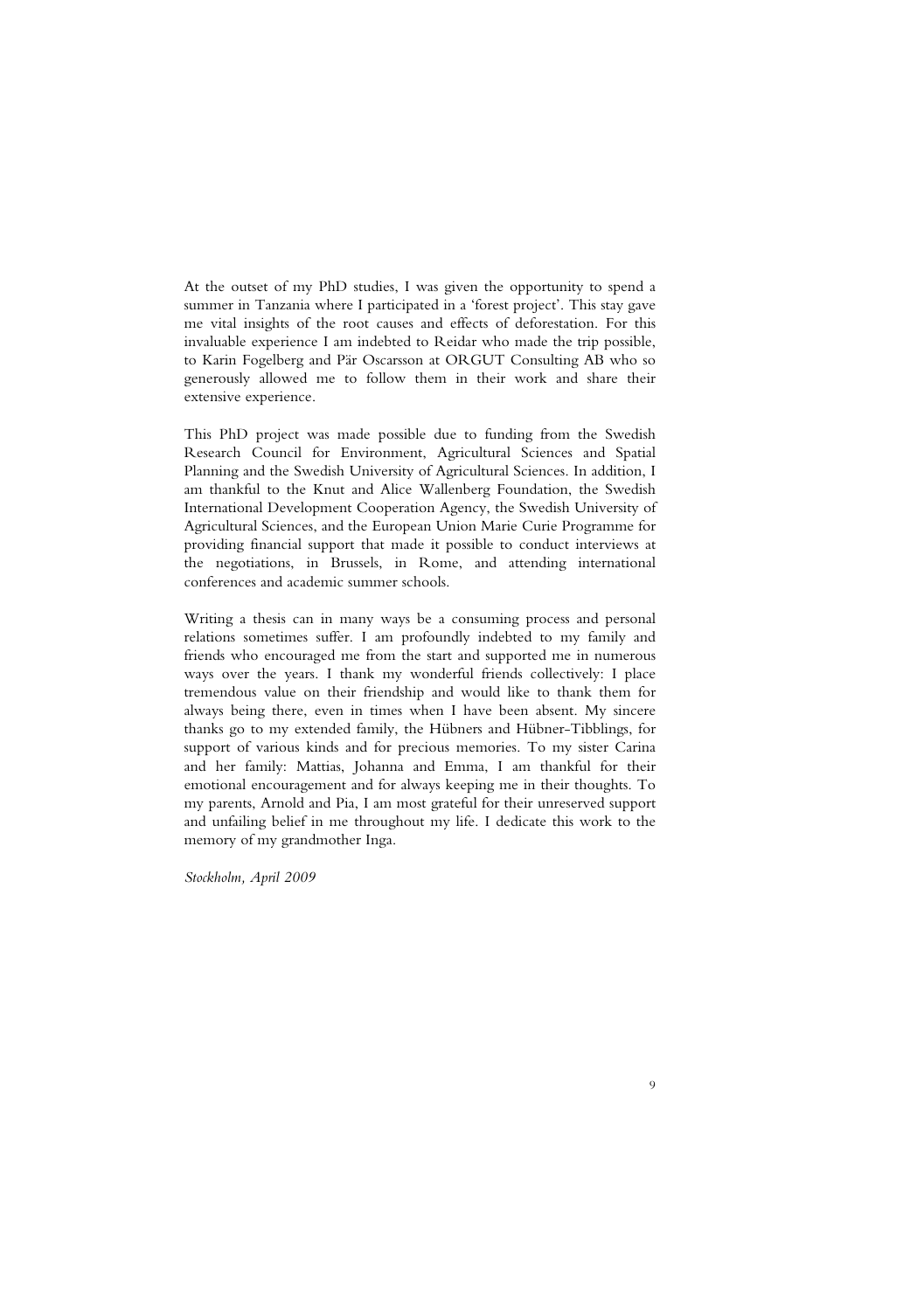## *Abbreviations*

| <b>CBD</b>    | Convention on Biodiversity                        |
|---------------|---------------------------------------------------|
| <b>CPF</b>    | Collaborative Partnership on Forests              |
| <b>CSD</b>    | Commission of Sustainable Development             |
| EAP           | European Union Environmental Action Programme     |
| EC            | <b>European Community</b>                         |
| ECJ           | European Court of Justice                         |
| <b>EEC</b>    | European Economic Community                       |
| <b>ECOSOC</b> | Economic and Social Council of the United Nations |
| <b>FAO</b>    | Food and Agriculture Organisation of the United   |
|               | Nations                                           |
| <b>FLEGT</b>  | Forest Law Enforcement Governance and Trade       |
| <b>FSC</b>    | Forest Stewardship Council                        |
| G7            | The Group of Seven                                |
| G77           | The Group of 77 at the United Nations             |
| <b>GEF</b>    | Global Environment Facility                       |
| <b>IAF</b>    | Institutional Arrangement on Forests              |
| <b>IEP</b>    | <b>International Environmental Politics</b>       |
| <b>IFF</b>    | Intergovernmental Forum on Forest                 |
| <b>INC</b>    | Intergovernmental Negotiating Committee           |
| <b>IPF</b>    | Intergovernmental Panel on Forests                |
| <b>ITTO</b>   | International Tropical Timber Organisation        |
| LBI           | Legally Binding Instrument                        |
| <b>MEAs</b>   | Multilateral Environmental Agreements             |
| <b>NLBI</b>   | Non-legally Binding Instrument                    |
| ODA           | <b>Official Development Assistance</b>            |
| <b>PEFC</b>   | Programme for the Endorsement of Forest           |
|               | Certification Schemes (former Pan European Forest |
|               | Certification)                                    |
|               |                                                   |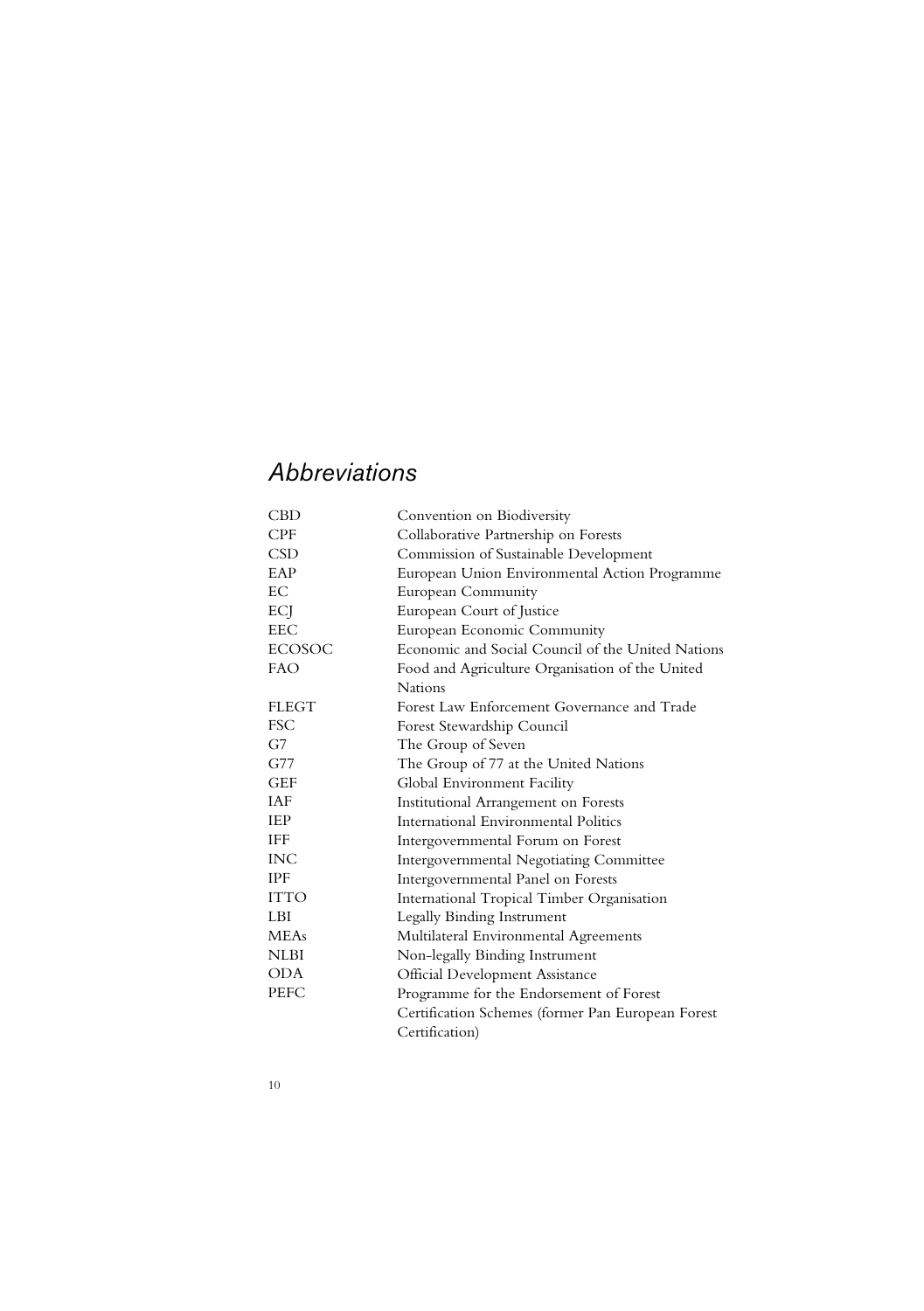| <b>REDD</b>   | Reducing Emissions from Deforestation and      |
|---------------|------------------------------------------------|
|               | Degradation                                    |
| <b>SFM</b>    | Sustainable Forest Management                  |
| SEA           | Single European Act                            |
| <b>TBT</b>    | Technical Barriers to Trade                    |
| <b>UNCCD</b>  | United Nations Convention to Combating         |
|               | Desertification                                |
| <b>UNCED</b>  | United Nations Conference on Environment and   |
|               | Development                                    |
| <b>UNCHE</b>  | United Nations Conference on the Human         |
|               | Environment                                    |
| <b>UNCTAD</b> | United Nations Conference on Trade and         |
|               | Development                                    |
| <b>UNEP</b>   | Untied Nations Environment Programme           |
| <b>UNFCCC</b> | United Nations Framework Convention on Climate |
|               | Change                                         |
| <b>UNFF</b>   | United Nations Forum on Forests                |
| <b>UNGASS</b> | United Nations General Assembly                |
| WSSD          | World Summit on Sustainable Development        |
| WTO           | World Trade Organisation                       |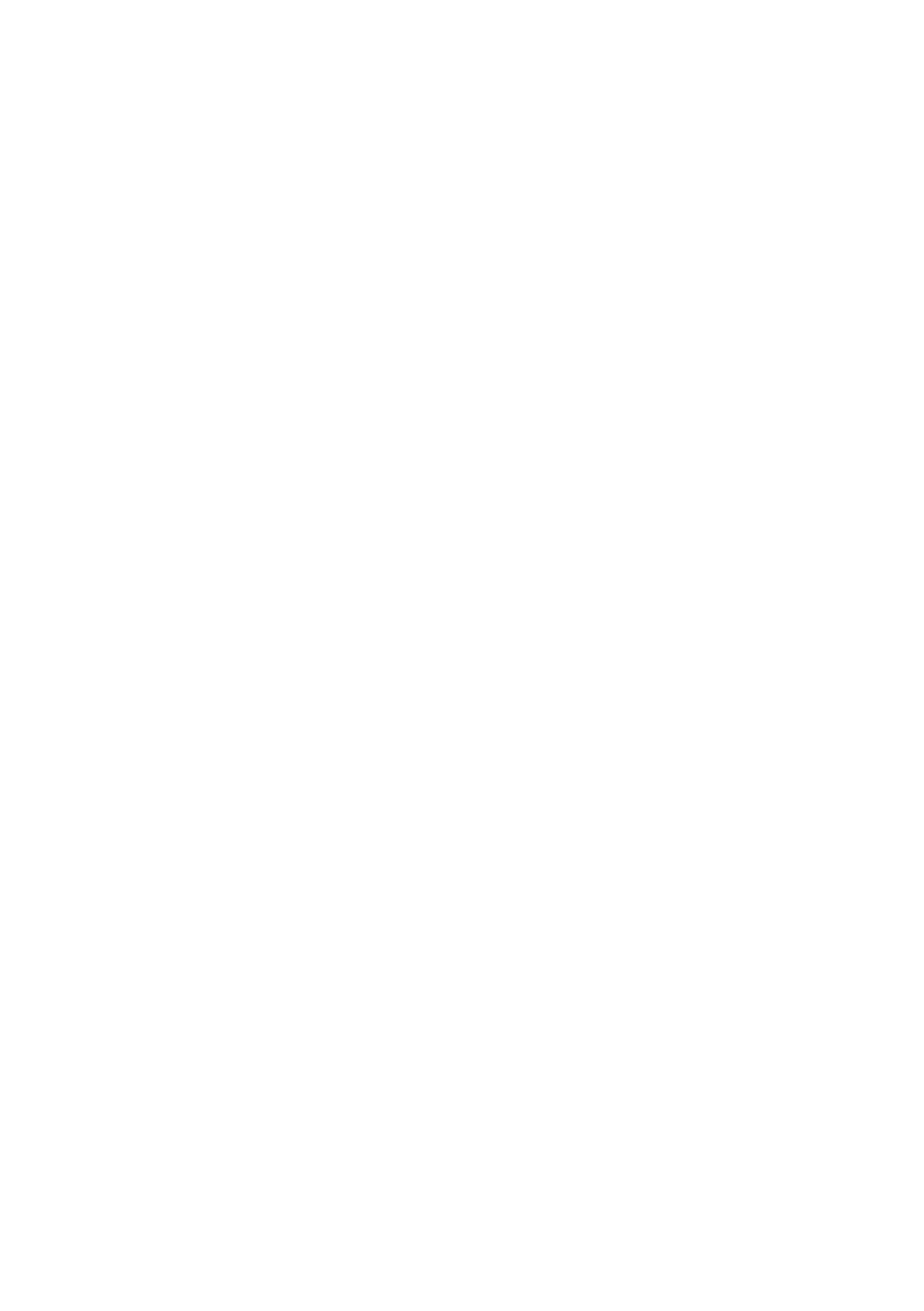### *1 Introduction*

l

#### *1.1 The EU and the International Forest Negotiations*

Over the past quarter century, the European Union (EU) has raised its profile in world affairs, particularly in the area of global environmental policy.<sup>1</sup> On ecological issues, ranging from climate change to biodiversity, the EU has set itself the goal of being a pivotal driver in global environmental cooperation. Successes in this endeavour followed quickly: today scholars describe the EU as a central actor on most international environmental issues (Carter, 2007; Delreux, 2006; Sbragia, 2005; Vogler, 2005). Scholars point to the United Nations Conference on Environment and Development (UNCED) in 1992 as the starting point of the EU's climb to influence. Since then, a number of multilateral environmental agreements have taken root and the EU has played a strong role in almost all of them. The EU's rescue of the Kyoto Protocol, or the embedding of the EU's "precautionary principle" into a global agreement on biosafety, are prominent examples, driving up public opinion polls on the EU's environmental policy and seeming to confirm that the EU has had a "significant effect" on the global environmental agenda (see e.g. Vogler, 2005).

<sup>&</sup>lt;sup>1</sup> After the entry of force of the Maastricht Treaty in November 1993, the European Economic Community became the European Community (EC), which is still the official term for the first pillar where trade and environmental policymaking is pursued. Together with the two other pillars, the EC is collectively known as the European Union (EU). EU will be used in the discussions in this study, except when its legal personality is discussed, when it is referred to as the EC.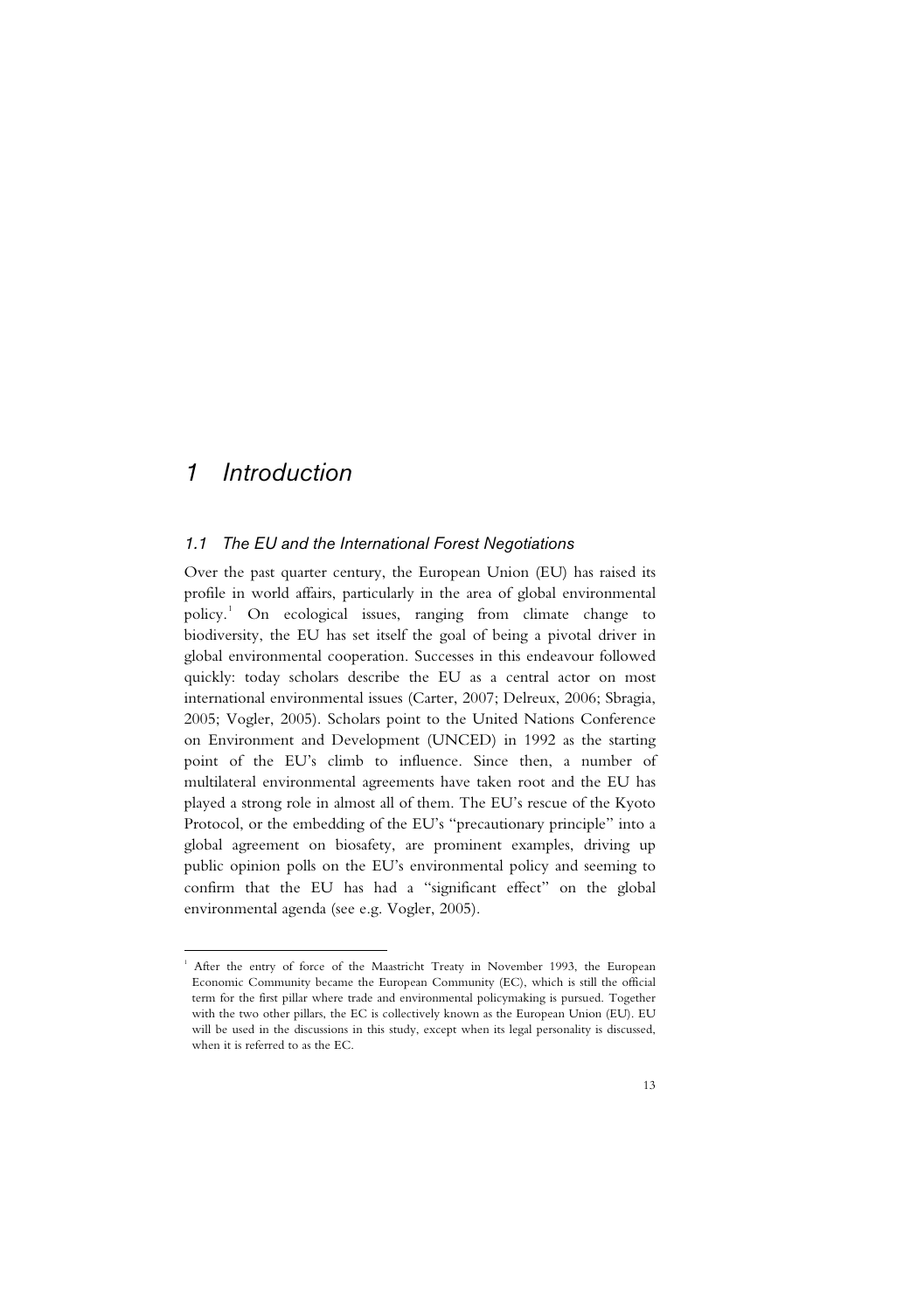However, in one area of global environmental policy, the EU's influence over outcomes is less clear and more puzzling. In 1992, the UNCED established sustainable forest management as a key objective on the global agenda. Initially, the EU took a strong stance in favour of an international agreement on the issue and mobilised towards that goal. Yet the EU's goals were not met in the international discussions and negotiations. The UN's goals of building an international policy regime for the management of forests failed. Currently, international enthusiasm is low and the negotiations have largely stalled.

Studies of these events have been scarce, and the few that exist are contradictory. Some scholars maintain that the EU was influential through its ability to "speak with one voice" (Jokela, 2006: 241), while others argue internal conflict (both among member states and the EU's own institutions) hinders the EU's influence (Chaban et al. 2006; see also Vogler, 2005). This seems to confirm that EU influence may be more difficult to discern in international agreements, and that "the role of the EU in global environmental politics is very complicated" (Lightfoot and Burchell, 2005: 81). Against the backdrop of contradictory findings, and considering the EU's apparent success in influencing global environmental outcomes under similar negotiating conditions, a deeper understanding of the EU's influence in global forest policymaking is needed. This thesis pursues that goal by specifying and explaining the EU's influence in global forest policymaking in greater analytical depth.

#### *1.2 Research Question*

The thesis seeks to answer the question to what extent the EU had influence on the process and outcomes of the international forest negotiations, and why. In posing this particular research question, the thesis also pinpoints the opportunities and constraints to EU influence in order to improve and broaden understanding of the conditions under which the EU carries influence. The explanatory framework designed in this study breaks down the sources of influence into three different components, each highlighting the ways influence can be enabled or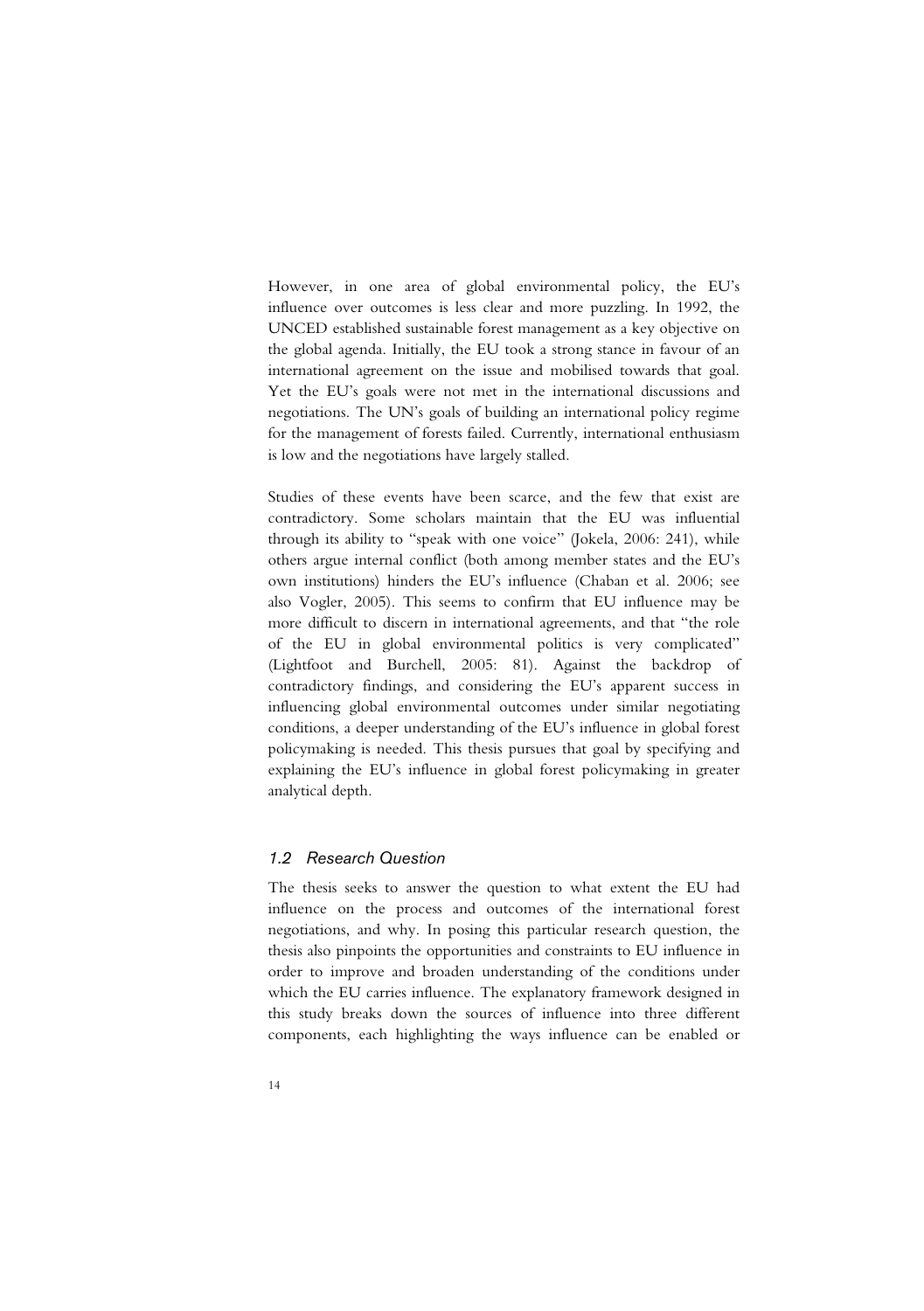constrained. The first considers interest-based considerations, including the ways that the EU's influence is shaped by the interests and preferences of the member states. The second examines institution-based considerations, including the ways the EU's rules shape its ability to exercise influence. The third component consists of idea-based considerations, including how ideational frameworks in which negotiations take place shape the influence of the EU.

This explanatory framework is applied to the case of international forest negotiations between 1995 and 2007. This complicated and complex case is divided into three sub-cases to improve analytical clarity. The first sub-case concerns the effort to build a legally binding instrument on global forest management. The second sub-case focuses on the issue of certification, and the extent these schemes should be market-based. The third sub-case concerns the drive to create a fund for financing sustainable forest management across the world. Each case sheds critical light on the subtle and complex factors shaping the EU's influence on process and outcome. Combined, the cases offer a richer and more nuanced understanding on the international forest negotiations.

Answering the research question presented in this thesis is critical on several fronts. First, and most broadly, it improves understanding of the EU's role as an international environmental actor. By investigating a case where the EU has been unable to contribute to successful cooperation, the thesis sheds light on the strengths and weaknesses of the EU and its policy-making capacities in this arena. In a wider sense, this contributes to the knowledge of actors in international negotiations more generally. Second, this particular case has not been widely studied, and only a handful of explanations (several of them contradictory) are available. Finally, and most practically, the thesis helps practitioners and negotiators understand the complex reasons that led to the failure of the international forest negotiations. In turn, those findings may light the path towards improved cooperation on combating the causes of deforestation and its consequences on ecosystems and economies.

The remainder of this chapter sets out the components of the thesis. It begins by situating the study in existing literature and discussing the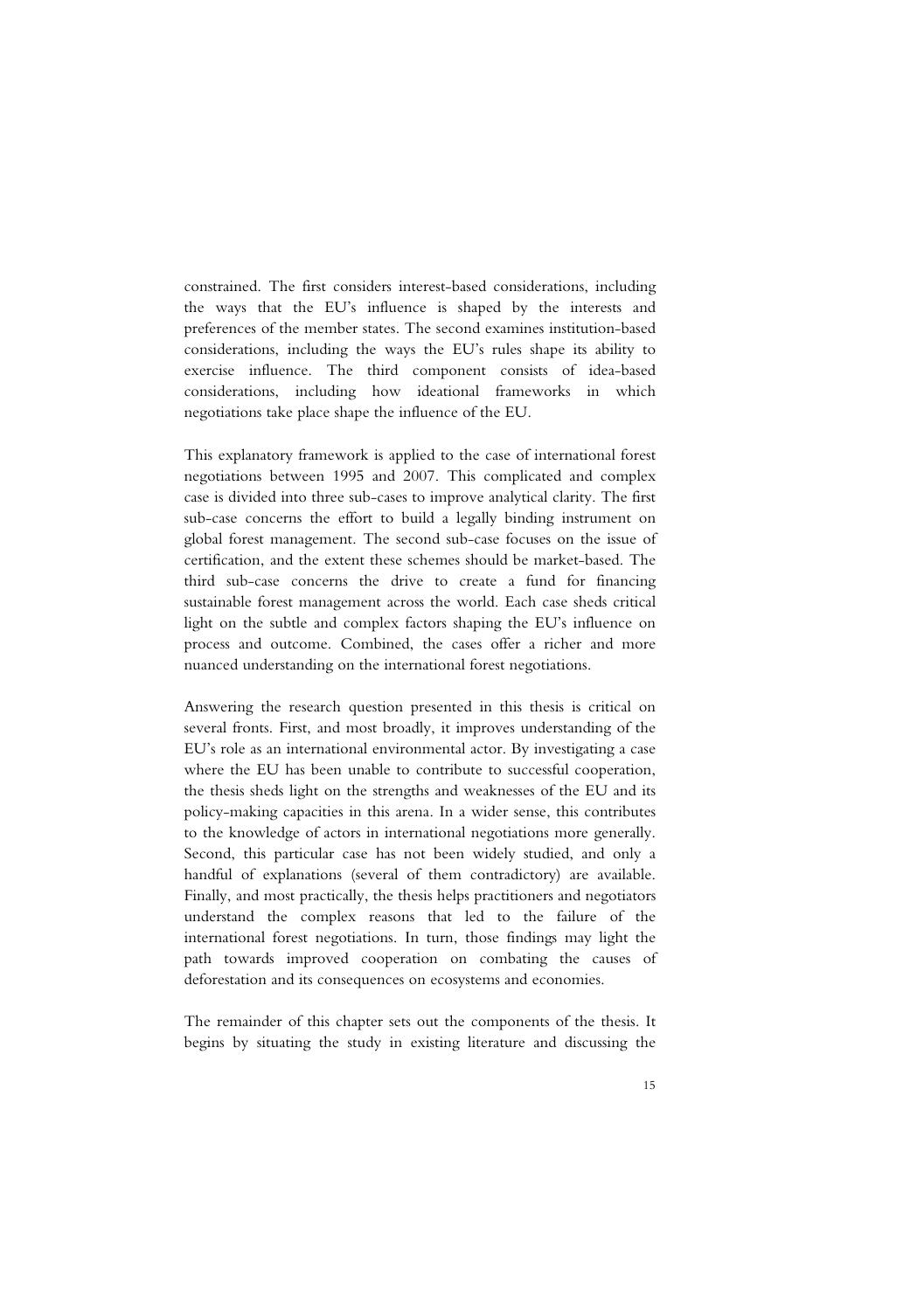theoretical approach in more detail before presenting research design and methodology. The chapter concludes with an overview of the subsequent chapters in the thesis.

#### *1.3 Previous Research*

This thesis can be positioned within the framework of International Environmental Politics (IEP), a growing sub-discipline of international relations. The expansion of IEP reflects a growing awareness of environmental issues at the policy level, which has led to an increasing demand for international interventions and cooperation among state and non-state actors (Baker, 2006). Since the end of the Cold War, environmental diplomacy and international environmental law have developed rapidly. Scholars within IEP have focused on explaining this evolution in terms of the outcomes of environmental summits, agreements and negotiations (see e.g. Clapp and Dauvergne, 2005).

The EU's role in international environmental politics and environmental negotiations in general has been studied from different perspectives. Some of these relate to the broader IEP discipline, e.g. the EU and specific regimes (see e.g. Christiansen and Wettestad, 2003; Gupta and Ringius, 2001; Sjöstedt, 1998). Other perspectives can be positioned within the field of EU studies, in particular within the literature on the EU as a global actor or global environmental actor (Bretherton and Vogler, 2006; Vogler, 2005), and the literature on the EU's internal decision-making structures and how they affect the EU's external behaviour in environmental politics (see e.g. Delreux, 2006; Rhinard and Kaeding, 2006).

Specific literature on the role of the EU in world affairs emphasises the generic foundations upon which EU influence is built, one of which is the EU's economic weight and large share of world trade activities (Smith, 2001). Another important resource is the access to expertise, both in the form of scientific knowledge and administrative experts (Elgström and Strömvik, 2005; Radaelli, 1999). The EU has taken the lead in setting targets, polices and goals in the environmental arena.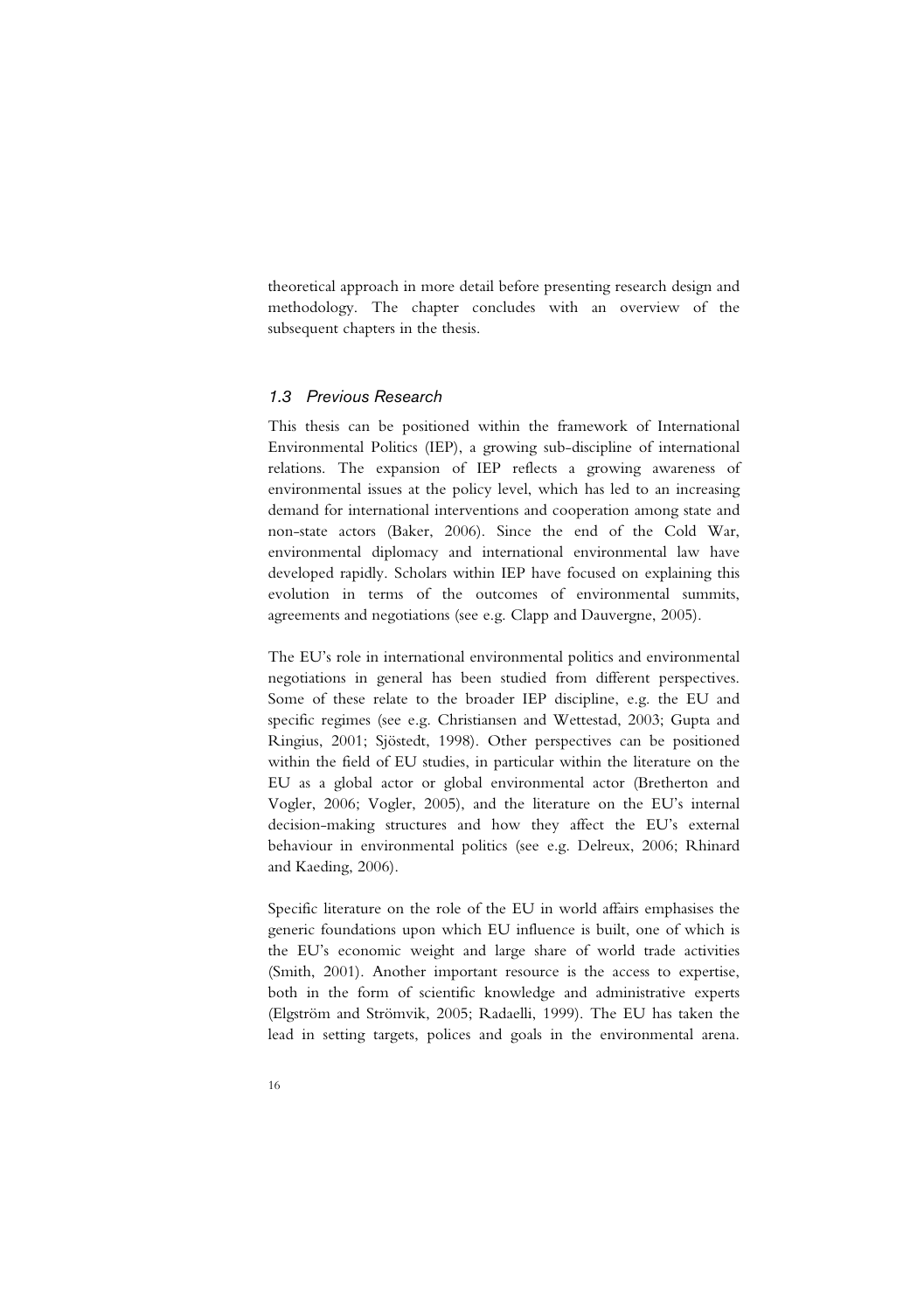These targets often become international standards to which other actors must respond. By setting examples and taking the lead, the EU can exercise the "power of persuasion" and put itself in a central role in international cooperation (Schreurs and Tiberghien, 2007: 24). However, these foundations for influence are generic, and more subtle factors are also involved.

The EU is a complex actor: within negotiations, internal divisions and shared competence between member states and the Community often pose a problem for the EU. In environmental negotiations, the EU's aspiration for leadership occasionally collides with its self-interests, e.g. in the form of its trade and agriculture policies (Coates, 2002). Thus, the EU is sometimes a leading actor in global environmental politics, but its actual record in environmental cooperation varies between different cases (Vogler, 2005). The case of international forest negotiations appears to constitute a case with a varied EU record. The uncertainty that seems to surrounding the EU and these negotiations requires in-depth analysis of this case.

Existing research on the EU in global environmental politics have addressed this issue-area from the angles of "leadership" and "actorness". Discussions typically focus on the role, participation, and leadership of the EU. The EU's leadership in the environmental arena has attracted significant attention from scholars (see e.g. Jordan, 2005; McCormick, 2001; Gupta and Grubb, 2000). In this context, leadership has been considered along different dimensions: structural, instrumental, and directional (Andresen and Agrawala, 2002). Actorness has been used to explain how internal and external factors constrain or develop the EU as a global actor (Bretherton and Vogler, 2006; Jupille and Caporaso, 1998; Sjöstedt, 1977). Other scholars place their emphasis on the EU's external bargaining partners to explain the EU's influence (Meunier, 2000). Yet, on environmental issues, the preferences of the EU's bargaining opponents are broadly similar and cannot explain variation in individual cases alone.

These approaches offer a useful context for considering the case and for exposing critical questions addressed by this thesis. However, most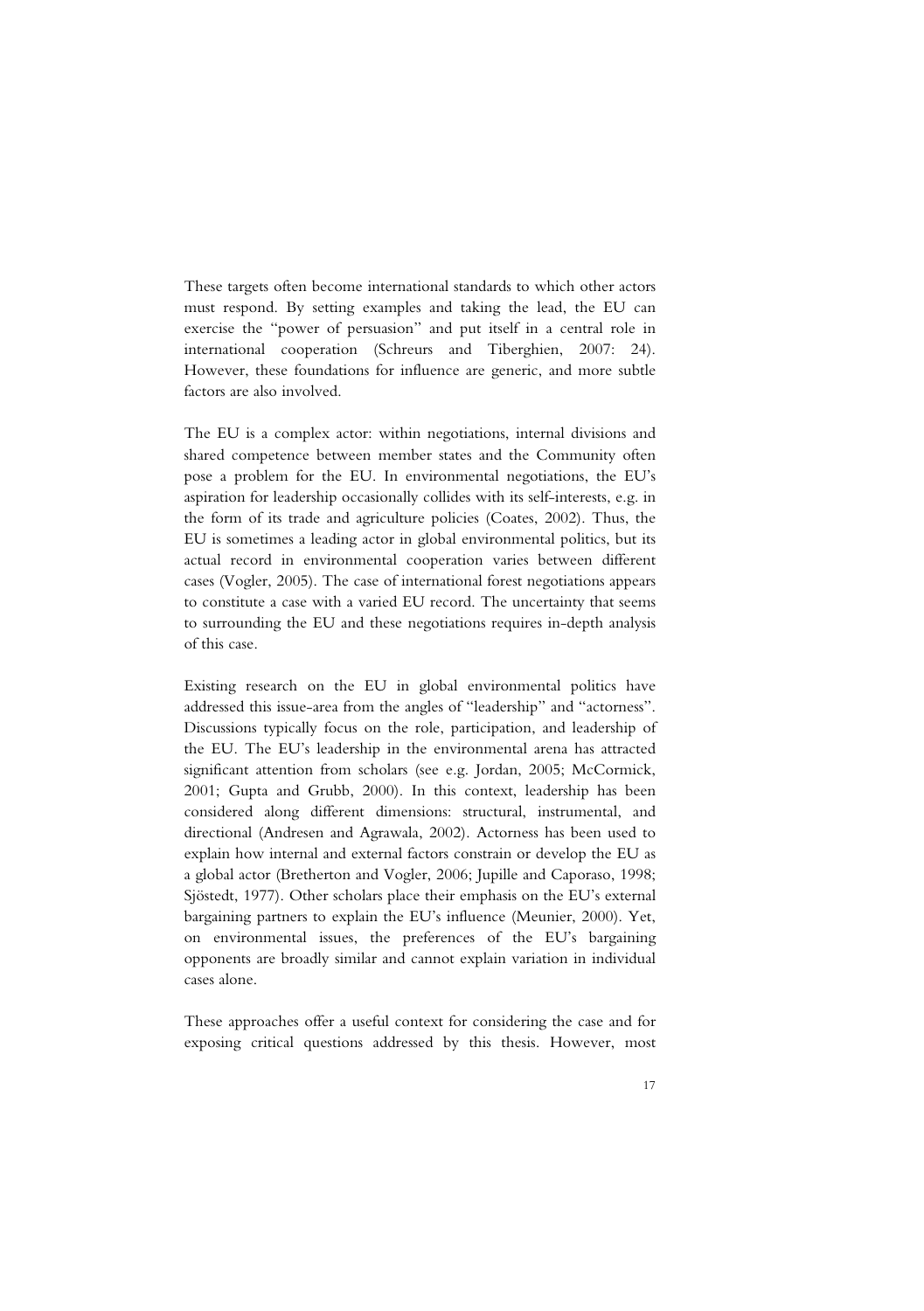existing approaches are broad in character and generic in prescription: they cannot explain subtle variations between environmental policy outcomes and tend to emphasise factors explaining the EU's success in influencing outcomes. Instead, this thesis returns to some core meanings of influence and some central factors enabling or constraining the EU's influence. In defining and operationalising the concept of influence, this study draws on "traditional" influence literature (Clegg, 1989; Lukes, 1974; Cox and Jabobson, 1973). However, understanding and explaining an actor's influence in international negotiations is complex. The complexity relates to the difficulty in determining what influence is, how to measure it, and what affects it (Lukes, 1974; Bell, 1969). The approach taken in this thesis is to measure influence as an actors' effect on process, as well as outcomes, in relation to its original policy goals. The next section outlines these theoretical foundations, while Chapter Two expounds upon the theoretical approach in further detail.

#### *1.4 Theoretical Foundations*

The theoretical argument of this thesis is that the EU's influence on the forest negotiations is best understood as a factor of interest-based considerations, institutional considerations, and ideational frameworks. These explanations relate to the basic "building blocks" traditionally used to explain political outcomes: interests, institutions, and ideas (Heclo, 1994: 375). These three blocks enables influence to be broken down into component parts and to expand potential explanations of the research question. In other words, the three-part approach enables explanatory factors to be "caught" that a unicausal approach may fail to identify. In developing this approach, this study draws upon the general bodies of literature associated with interest -based, institution-based, and idea-based approaches to understand political outcomes. Each approach produces a set of theoretical expectations (e.g. predictions) about how the prioritised variables affect the EU's influence.

Interest-based approaches explain outcomes by focusing on the actor and material factors that are shaping actor preferences. The strict application of this approach considers that interests (especially materially derived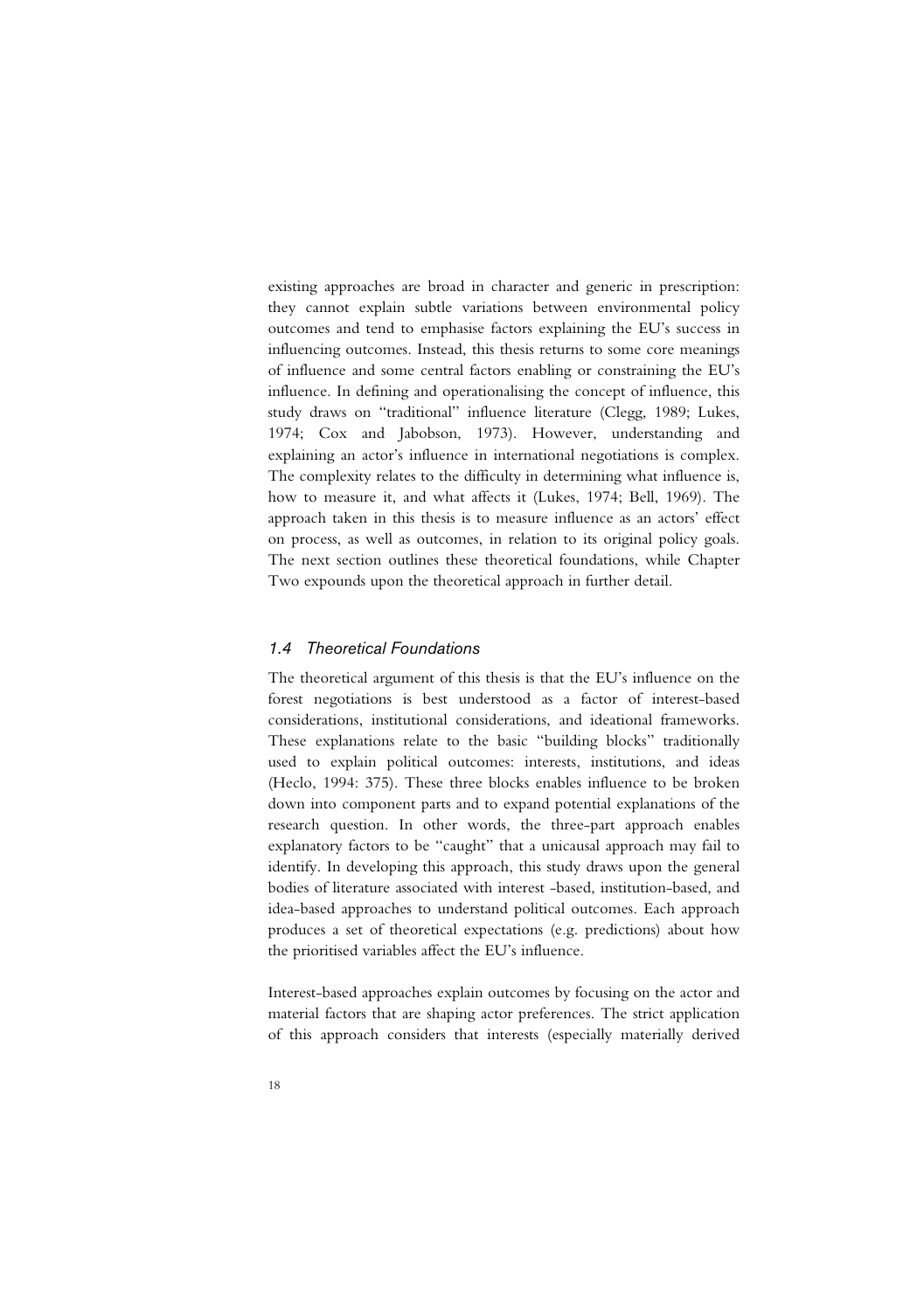interests) are the main determinants of preferences. The premise of this approach is that actors have fundamental interests which they attempt to maximise in the course of a political situation. In this context, interests form the fundamental goals of an actor, while preferences refer "to the specific policy choice that actors believe will maximize their gains" (Milner, 1997: 15, n.14). This leads to the assumption that "an actor prefers some outcomes to others and pursues a strategy to achieve its most preferred possible outcome" (Frieden, 1999: 41). In this study, the focus is on how the preferences and material motivations of the EU explained its influence or non-influence.

Institution-based approaches remind us that actors' pursuit of its interests is not conducted in the absence of structures, rules, and procedures, i.e. institutions. Those institutions tend to refract the pursuit of interests and shape outcomes in critical ways (Meunier 2000; Hall and Taylor, 1996). Analytically speaking, institutions can be seen as exogenously given, meaning that they intervene in political outcomes to structure incentives, define roles, and propagate norms relative to what would have occurred in the absence of institutions (Jupille and Caporaso, 1999). In this study, institutions are examined in the way they channel the EU's bargaining positions and constrain the key actors involved in international affairs, namely the member states (acting in the Council of Ministers) and the European Commission.

The third body of literature argues that outcomes cannot be understood only in terms of interests and institutions. Policymaking also takes place within ideational frameworks. Idea-based approaches consider cognitive aspects and stress the role of ideas, norms, and epistemic communities (Goldstein and Keohane 1993; Goldstein 1993; Haas 1992; Hall, 1989). The general premise is that "ideas matter", as mental constructions play a crucial part in shaping what happens in politics (Heclo, 1994: 375). This body of literature is rather diverse, and includes studies that use ideational factors in different ways and attach different levels of causal priority to ideational considerations (Hall, 1997).

This thesis does not give causal priority to ideas, but it does argue that understanding the ideational framework in which international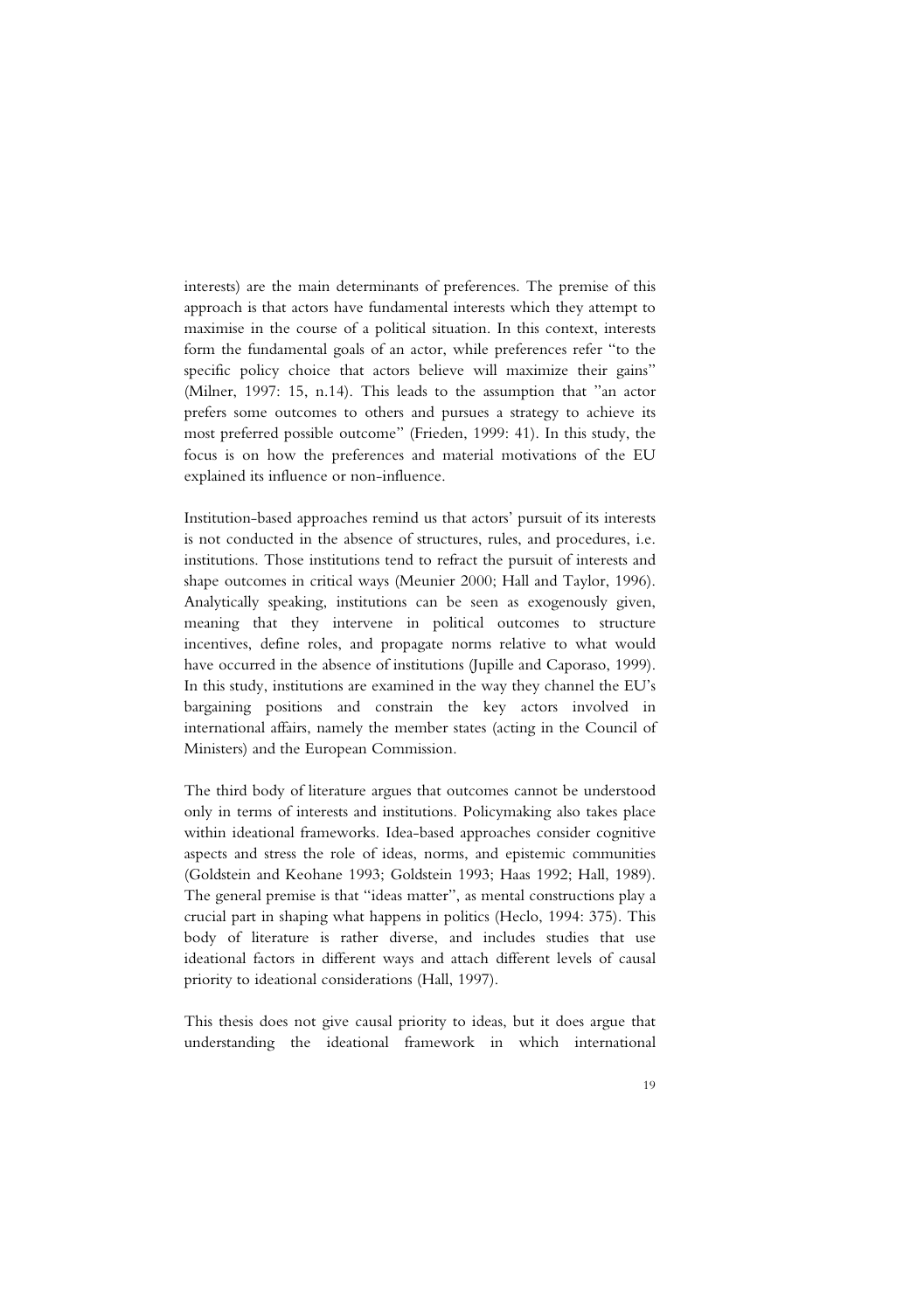policymaking occurs is necessary alongside interests and institutions. More specifically, the thesis draws upon the specific literature focused on "strategic framing" (which highlights the need to express priorities in symbolically appealing language) and "ideational nesting" (which emphasises the need to nest frames within a pre-existing dominant policy paradigm (Campbell, 1998; Mazey and Richardson, 1998). When strategic framing of policy priorities "fit" with broader values and metalevel frames, those priorities gain additional support in the political process and can improve an actor's influence on political outcomes.

By combining the different bodies of literature, the thesis emphasises that interests, institutions, and ideas are all key components in explaining EU influence. Predictions on how the EU's influence is enhanced or constrained as a result of the presence (or non-presence) of the respective explanatory variables can be derived from each set of literature. The resulting explanatory framework will guide analysis of the sub-cases.

#### *1.5 Research Design and Methodology*

The above-mentioned theoretical framework will guide an empirical analysis of the EU's influence on three sub-issues in the international forest negotiations: the legally binding instrument, certification, and the global fund for financing sustainable forest management. These three sub-cases are embedded in one case that represents an example of EU influence in international environmental politics. This case reveals a different set of dynamics and outcomes than other international environmental processes initiated by the UNCED conference, both in terms of the outcome and EU influence in that the process of international forest negotiations did not result in a legally binding instrument and the EU's influence has been indecisive. The study is designed as a qualitative case study (further discussed below) with embedded sub-cases within a larger case, which serve to illuminate the broader case (see Baxter and Jack, 2008).

The selection of studying three sub-cases within the same case makes generalization to the broader area of international environmental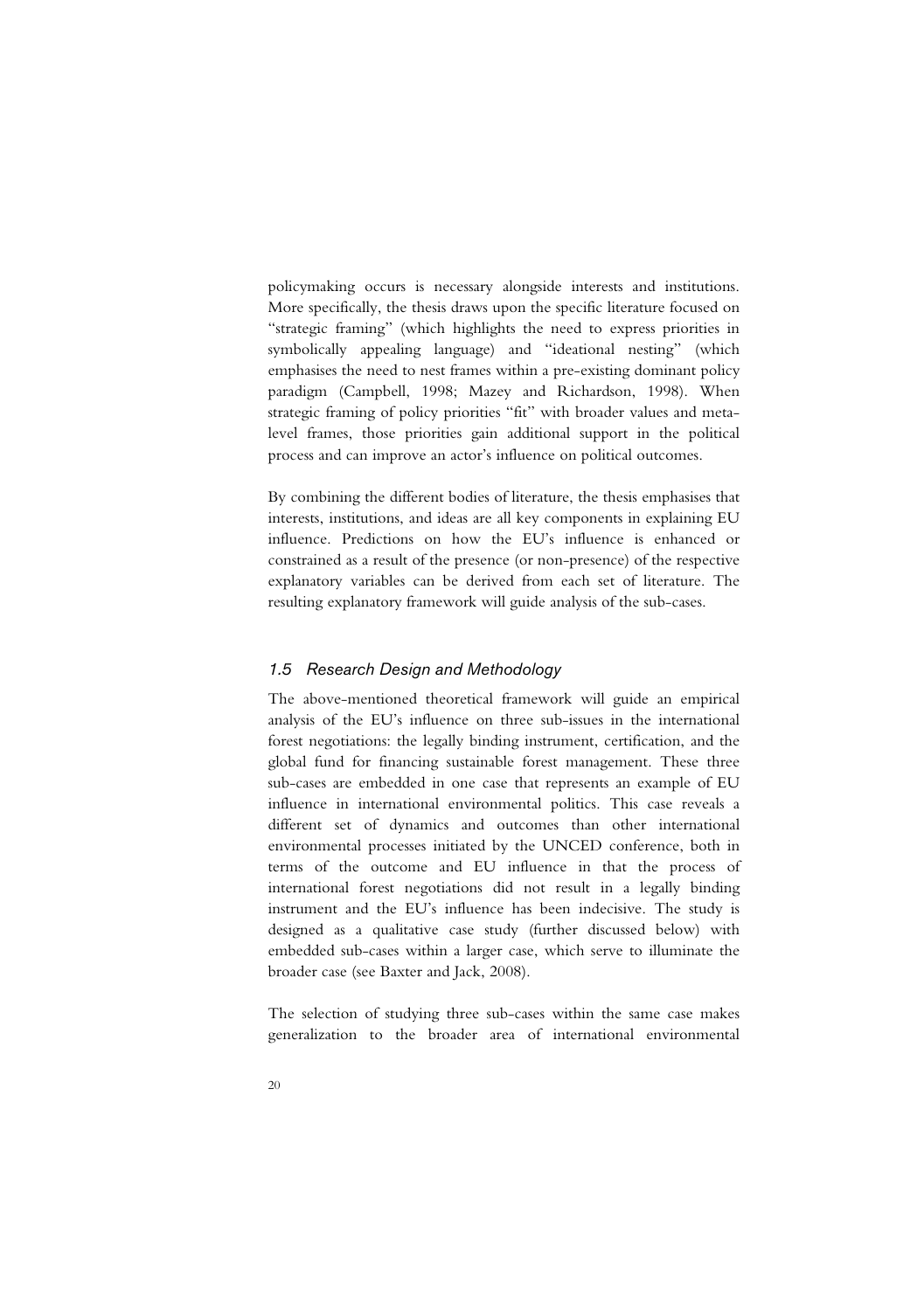cooperation and the EU's influence in this area somewhat difficult. To fully fulfil such an objective, the sub-cases should have been selected from different environmental processes. The selection of three sub-cases within the same case will primarily improve on existing knowledge of the international forest negotiations and the EU's influence on these negotiations. However, the in-depth analysis of the EU's influence in this case will strengthen the understanding of international environmental cooperation and help to build more complete explanations for less successful cases of international environmental cooperation (see e.g. Dimitrov et al. 2007).

The research design used in this study is a qualitative case study design (case studies can be qualitative or quantitative depending on which method of data analysis is used (Yin, 1989)). As designed as a qualitative case study, it focuses on understanding, discovery and interpretation in a bounded context (Merriam, 1994). A qualitative case study design is useful when seeking a better understanding of dynamics of outcomes (Eisenhardt, 1989). Qualitative research focuses on in-depth analysis of the data material, or as it has been phrased "qualitative researchers generally unearth enormous amounts of information from their studies" (King et al. 1994: 4). As the aim of the thesis is to explain and create deeper understanding of one case, a qualitative case study design was most appropriate. However, despite the appropriateness for this study there are some limitations with this research strategy. Most important is the limitations of providing a basis for scientific generalisation. This relates to the intrinsic compromise of qualitative and quantitative research, i.e. detailed understanding or generalisable conclusions.

However, qualitative case studies can be part of construction and development of theory or as George expresses it: "prescriptive theories that purport to provide guidelines for policy must have a strong empirical base; good explanatory theory regarding phenomena is a precondition for the development of prescriptive theory covering these activities" (George 1979: 48). Thus, if the same theoretical framework is utilized on series of repeated case studies it can provide a solid base for cumulative development of theory (Eckstein, 1975). In future research,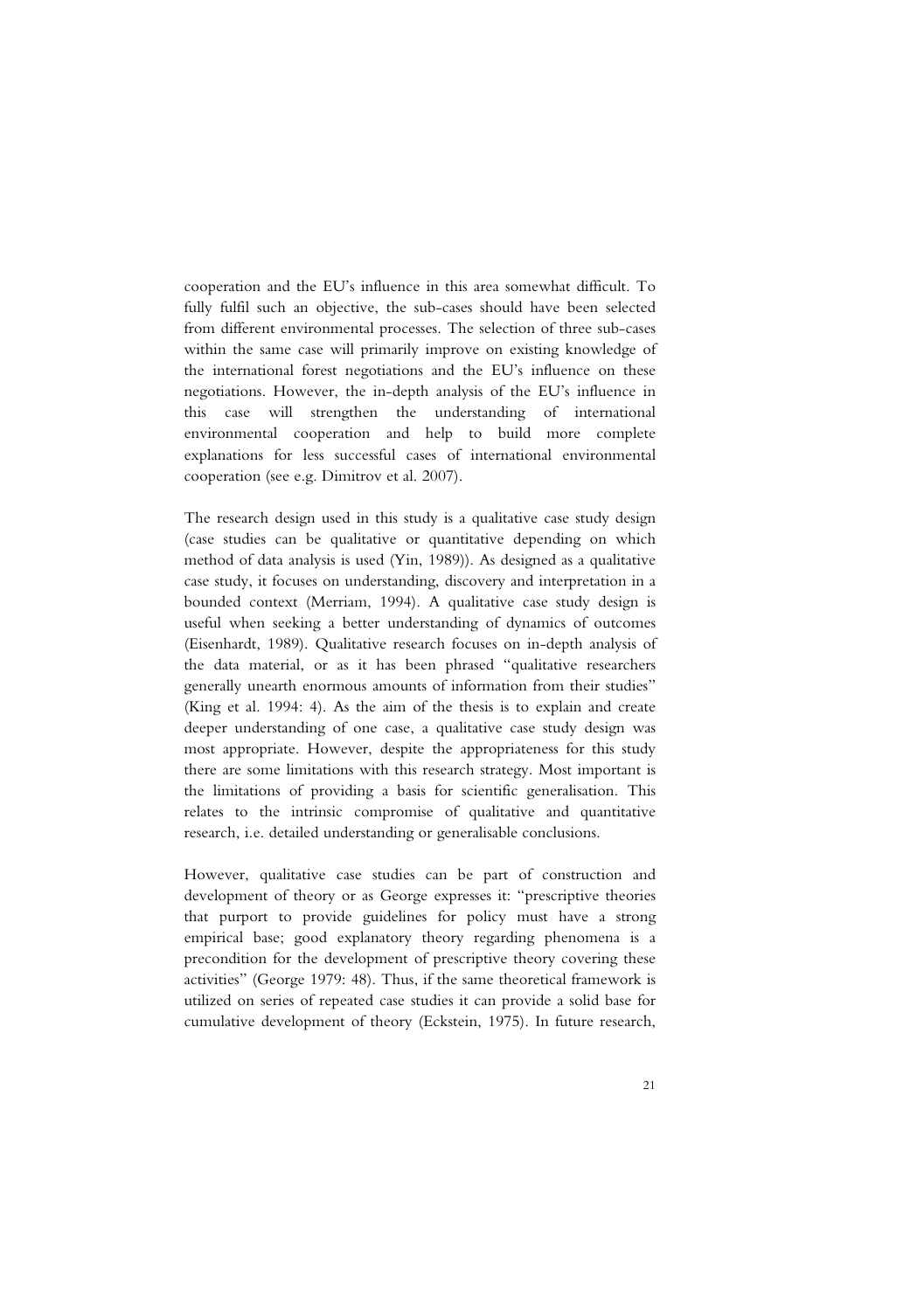this study's three-part theoretical framework can be utilized to research additional case studies.

This study has an explanatory ambition and in pursuing this ambition it uses predictions derived from the respective explanatory approaches. The predictions should be considered as explanations deriving from different bodies of literature and which were verified for their feasibility at an early empirical research stage. Therefore, rather than strict hypothesis testing, the approach of this study should be seen as an attempt to evaluate the utility of the constructed framework. In accordance with efforts to conduct a "plausibility probe" (Eckstein, 1975: 81), this thesis builds a preliminary framework for understanding outcomes of the case being considered. Where predictions seem borne out by evidence, the explanatory potential of the theory behind that prediction is more likely valid.

Methods of reasoning and explanatory models are often divided between induction and deduction and normally these are viewed as exclusive alternatives. Deductive reasoning involves drawing logical consequences from one set of premises. The conclusion is true if the premises are true (Andersen, 1998: 29). Inductive reasoning works the other way, moving, from specific empirical observations to broader generalisations and theories (Alvesson and Sköldberg, 2008: 54-55). However, another model, abduction, is often employed in many case studies (Alvesson and Sköldberg, 1994). This means that an individual case is interpreted by a hypothetical overarching pattern, which if accurate, explains the case in consideration. The interpretation should then be confirmed by new cases. Although the method has elements of both induction and deduction, abduction is not a simple mix of both.

During the research process, the understanding of the empirical field develops and the theory is adjusted and refined. Abduction departs from empirical facts, similar to induction, but does not reject theoretical preunderstandings. The analysis can be combined with, or preceded by, studies of theory in the field, not as a mechanical application on single cases, rather as a source of inspiration for a discovered pattern that provides understanding. During the research process, there is an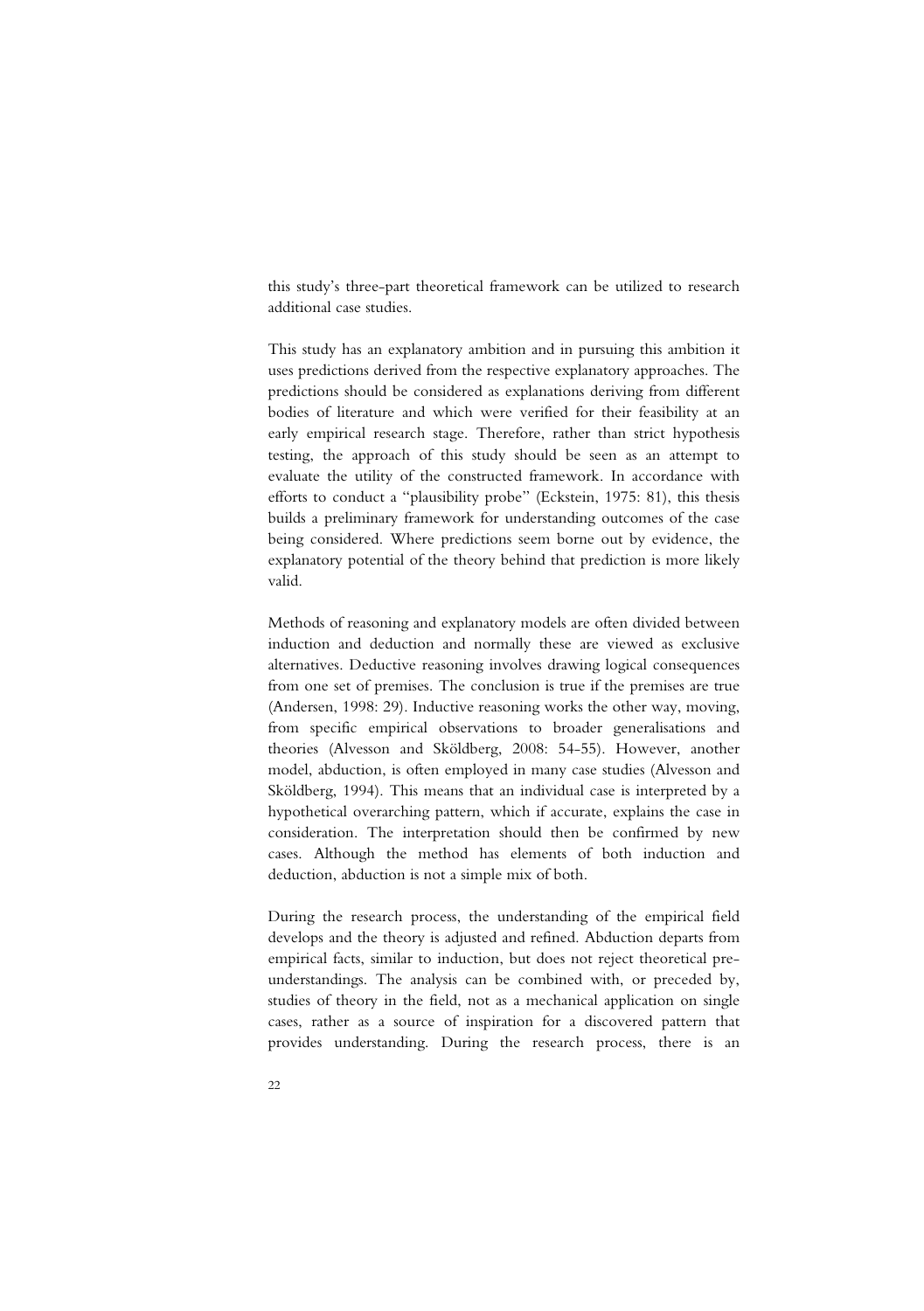alternation between earlier theory and empirics, where both are gradually re-interpreted in the light of each other (Alvesson and Sköldberg, 2008 and 1994; Mitchell and Bernauer, 1998).

This study employs the logic of abduction. At the beginning of the study, (also before even starting the PhD project), the author had the opportunity of attending one session of UN negotiations on forests. Interviews and observation at this session created an understanding of the research topic and uncovered the most interesting elements of this case. After attending three additional sessions of UN-negotiations during the course of the project, a broader idea of the research topic was established. Gradually, understanding deepened and the research questions became more focused on what was important analytically in this case. The different bodies of literature improved understanding of empirical details, at the same time they provided focus for the interviews and research questions. This reflects the abductive method of research design, including the use of theory and analysis of empirics, as employed in this thesis.

The empirical focus of this thesis is the EU's influence in the international forest negotiations between 1995 and 2007, conducted under the auspices of the UN. The origin of the forest negotiation process can be traced to the UNCED, held in 1992, where delegates failed in their attempt to negotiate a forest convention. That conference then gave rise to three main periods of negotiation (each associated with a different forum: the Intergovernmental Panel on Forests (1995-1997), the Intergovernmental Forum on Forests (1997-2000), and the UN Forum on Forests (2000 – ongoing). The main empirical focus of the thesis is the period between 1995 and 2007 and the related forums.

The Intergovernmental Panel on Forests (IPF) was mandated to "to pursue consensus and formulate options for further actions in order to combat deforestation, and forest degradation and to promote the management, conservation and sustainable development of all types of forests" (ECOSOC, 1997a). During its four sessions, delegates did not manage to agree on the issue of a legally binding instrument, trade related issues, and financial issues. The international forest policy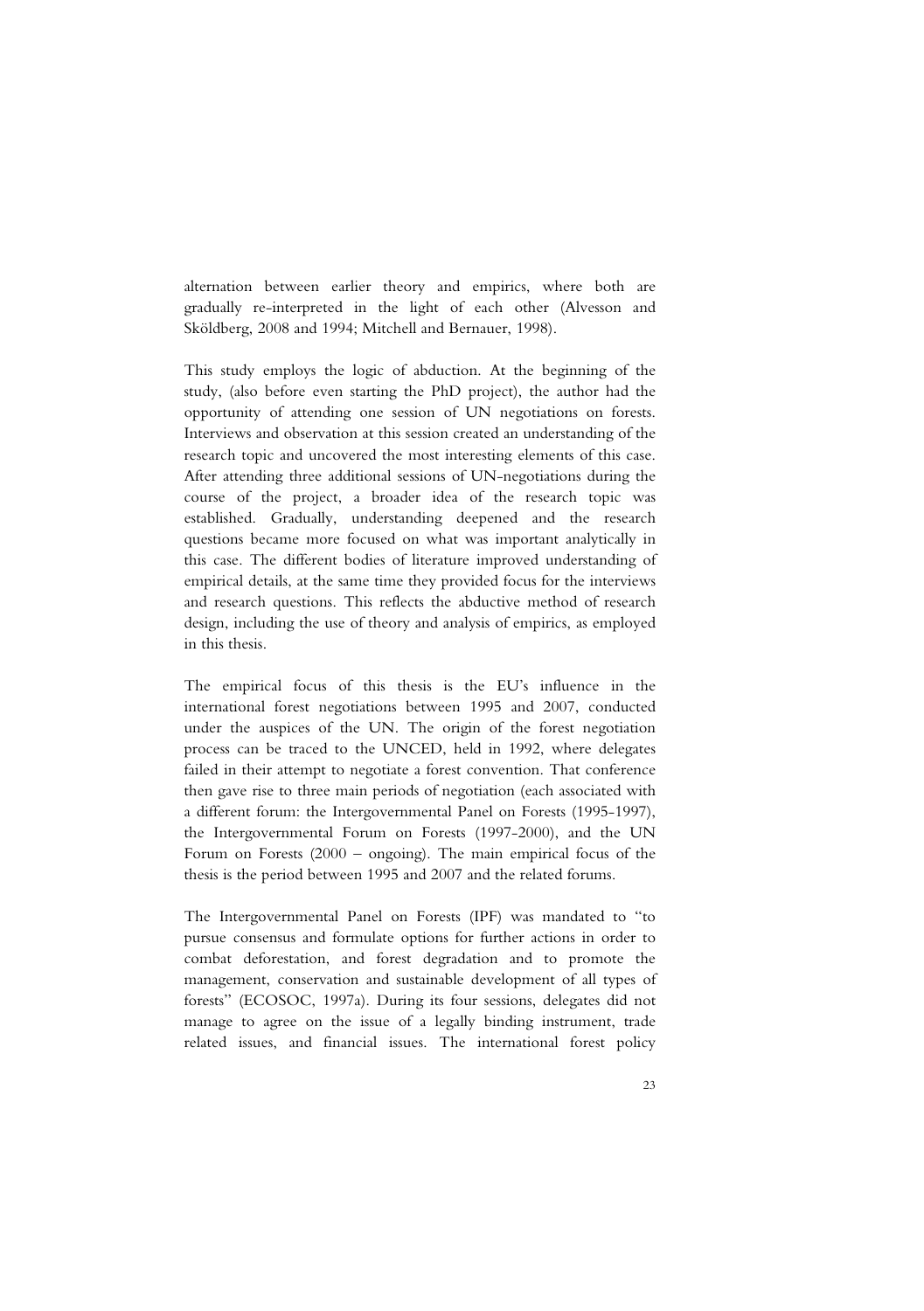dialogue continued with the Intergovernmental Forum on Forests (IFF), which had a mandate *inter alia* to consider matters left pending from the IPF. After the Forum's fourth session, the Economic and Social Council established UN Forum on Forests (UNFF) for the continuation of international deliberations on global forest policy.

The UNFF had an initial five year mandate and aimed at promoting "management, conservation and sustainable development of all types of forests and to strengthen long-term political commitment to this end" (ECOSOC, 2001). However, at its fifth session negotiations broke down and discussions were adjourned. The UNFF continued with a sixth session, where its mandate got extended until the year 2015. At the seventh session of the Forum, a non-legally binding instrument was adopted: "Non-legally binding agreement on all types of forests". The policy recommendations from the IPF and IFF and the non-legally binding instrument aim at achieving sustainable forest management and are the formal outcome of this negotiation process.

As a whole, the international forest negotiations address a number of forest-related issues, including environmental concerns, development issues, and economic priorities. To assess and explain the EU's influence on these wide-ranging issues within the negotiation process would have been beyond the scope of this study. Early research for this thesis focused only on the issue of a legally binding instrument as this attracted the most public attention and interest among scholars and practitioners. However, it soon became apparent that this single issue may not fully represent process and outcomes, nor allow for comprehensive understanding of EU influence. Moreover, additional cases were required to adequately evaluate the theoretical framework designed for this study. As such, the decision was made to expand the analysis to encompass two additional issues: certification and a global forest fund. These two issues are linked to broader policy agendas in terms of trade and finance. Together, these three cases offered a more encompassing empirical focus and generated significant empirics. All three issues were subject to considerable discussion and debate in the negotiations, revealed clear positions of various actors, and provided adequate data on process and outcomes in order for the study to proceed.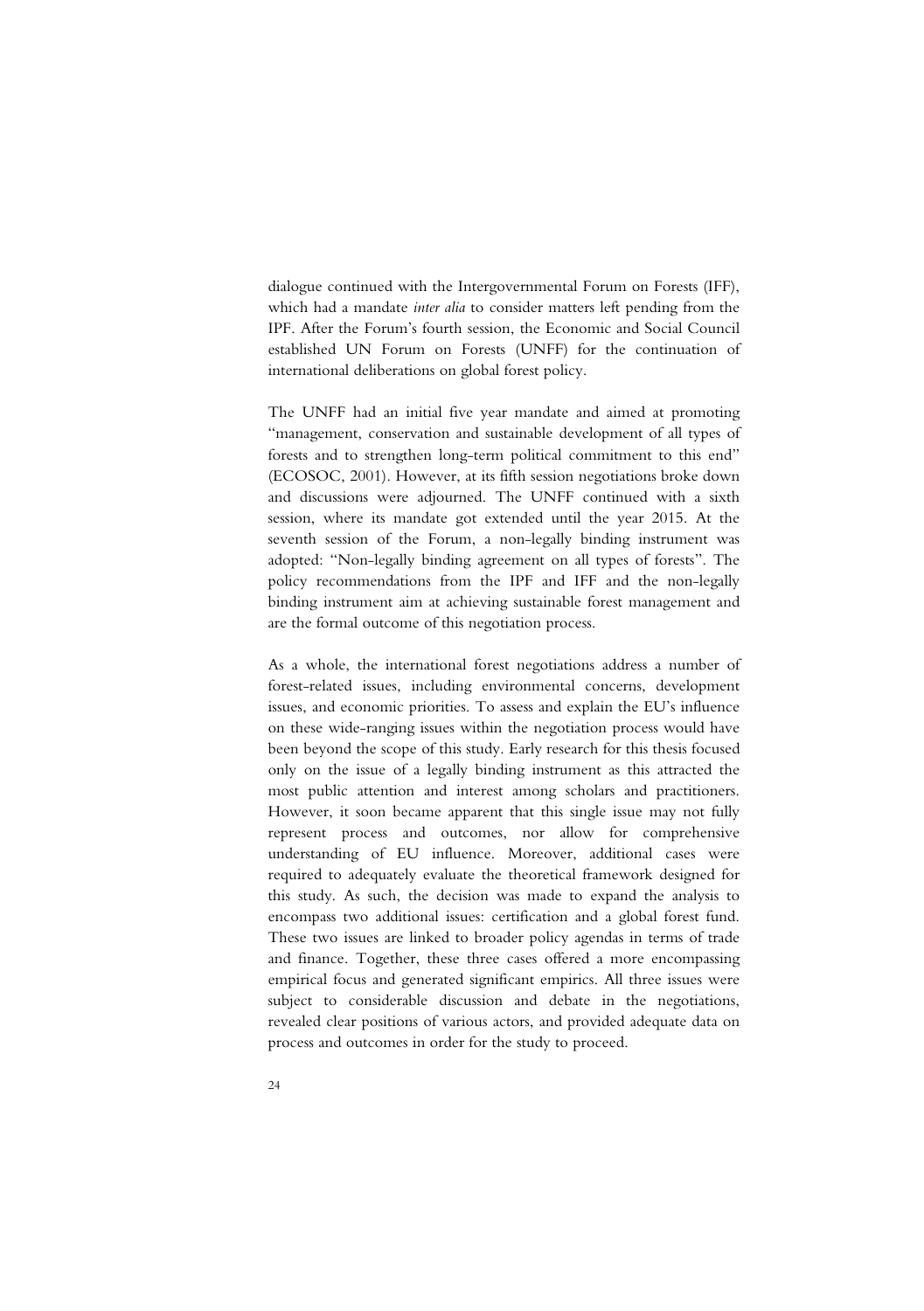#### *1.6 Data Collection*

-

The empirical foundations of this study rest on a combination of primary and secondary sources, in the form of interviews, documents, and previous research. The most important source of evidence for the thesis was documentary material, including UN documents, EU documents, material from the negotiations (such as opening statements), and reports from a practitioner periodical called the Earth Negotiations Bulletin<sup>2</sup>. Many of these documents are accessible via the Internet, in particular official documents from the EU and UN. Other documents were obtained at negotiation sessions and at meetings with respondents. Through a specific governmental official, working actively in the negotiation process between 1990 and 2004, access to a large archive of documents containing meeting notes from main negotiations and internal EU negotiations, personal notes, and correspondence between different actors was granted. This archive was extremely useful for revealing information of the EU's positions, strategies and priorities in the negotiations.

Interviews with delegates at four UN negotiation sessions on forests,<sup>3</sup> officials at the EU-institutions and at the Food and Agriculture Organisation (FAO), Swedish policy-makers, and representatives from non-state organisations were undertaken during the course of the project. The interviews, particular in the beginning of the research process, helped to frame the research problem and specify the research questions. First-hand experience also provided understanding of the research topic and to some extent the interviews were used as evidence for the research questions. Altogether, 57 interviews lasting between 30 minutes and 1.5 hours were carried out. Respondents were identified by their formal position and by others' judgements on who was

<sup>&</sup>lt;sup>2</sup> The International Institute for Sustainable Development (IISD) provides a conference reporting service on international environmental negotiations, the Earth Negotiations Bulletin. The reports from the negotiation sessions summarise details and briefly analyse the outcome. The ENB's summaries cover almost all negotiation sessions of the international forest negotiations.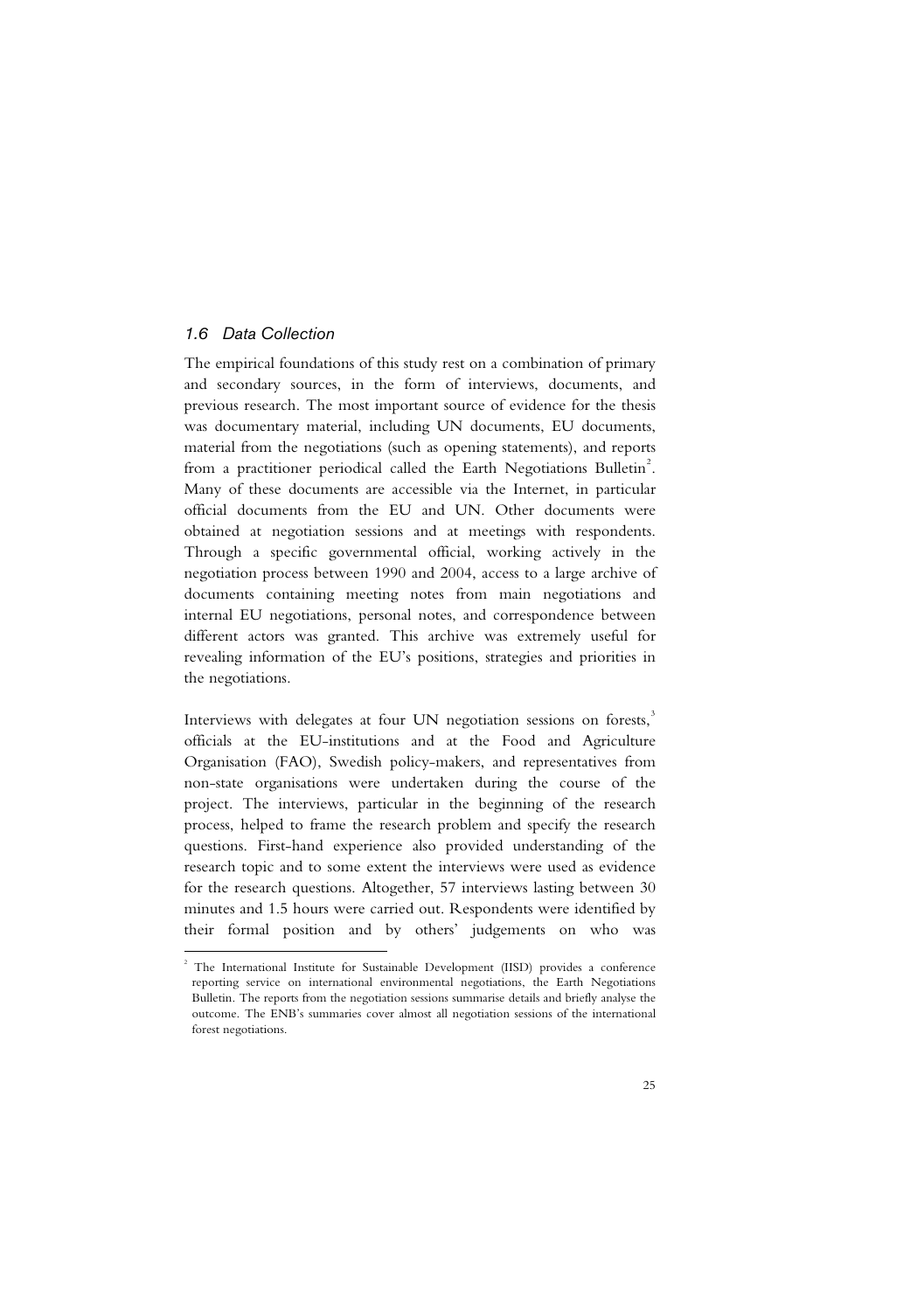useful/knowledgeable/important to talk to. More formally this technique is called "snowball technique" (Laurmann et al. 1992: 67-68). In the context of the forest negotiations, this strategy was very useful, especially during the negotiations, as respondents either pointed out or introduced the author to other important respondents. This strategy might have introduced biased selection of respondents; however, scanning documents for additional names and pursuing informal talks with several different actors minimised this risk.

Conducting field interviews (i.e. at negotiations) was sometimes a difficult task. Delegates were busy, and the interviews were sometimes interrupted by distractions. Another problem at the negotiations was the author's accreditation to the Swedish delegation, and thus to the EU caucus. Some respondents expressed reluctance to speak with someone who might be considered to be an official state delegate. The problem was partially solved by contacting potential respondents with a request for an interview in advance of the negotiations and with providing information on the researcher and the research. In addition, the possibility of follow-up with the respondents after the interview for additional information if necessary was ensured. Ultimately, state accreditation turned out to be an advantage, as within the EU group, it was easier for respondents to talk to a "familiar" face. In the last rounds of interviews the author's increased knowledge of the case appeared to have made respondents were more informative and talkative.

Semi-structured interviews are suitable for interviewing elites or bureaucrats, which in this case are composed by the people attending the negotiations and policy-makers. These respondents often provide a good source of information and are knowledgeable of the concerned area. However, some methodological problems need consideration when conducting this kind of interview. At an early stage in data collection, difficulties in using tape recorder were discovered. In general, it led to hesitation and it was hard to convince some officials to be interviewed. Thus, hand-written notes were used instead and the respondents were assured of anonymity. After the interviews, the notes were transcribed.

-

<sup>&</sup>lt;sup>3</sup> The third, fourth, fifth and seventh sessions of the United Nations Forum on Forests.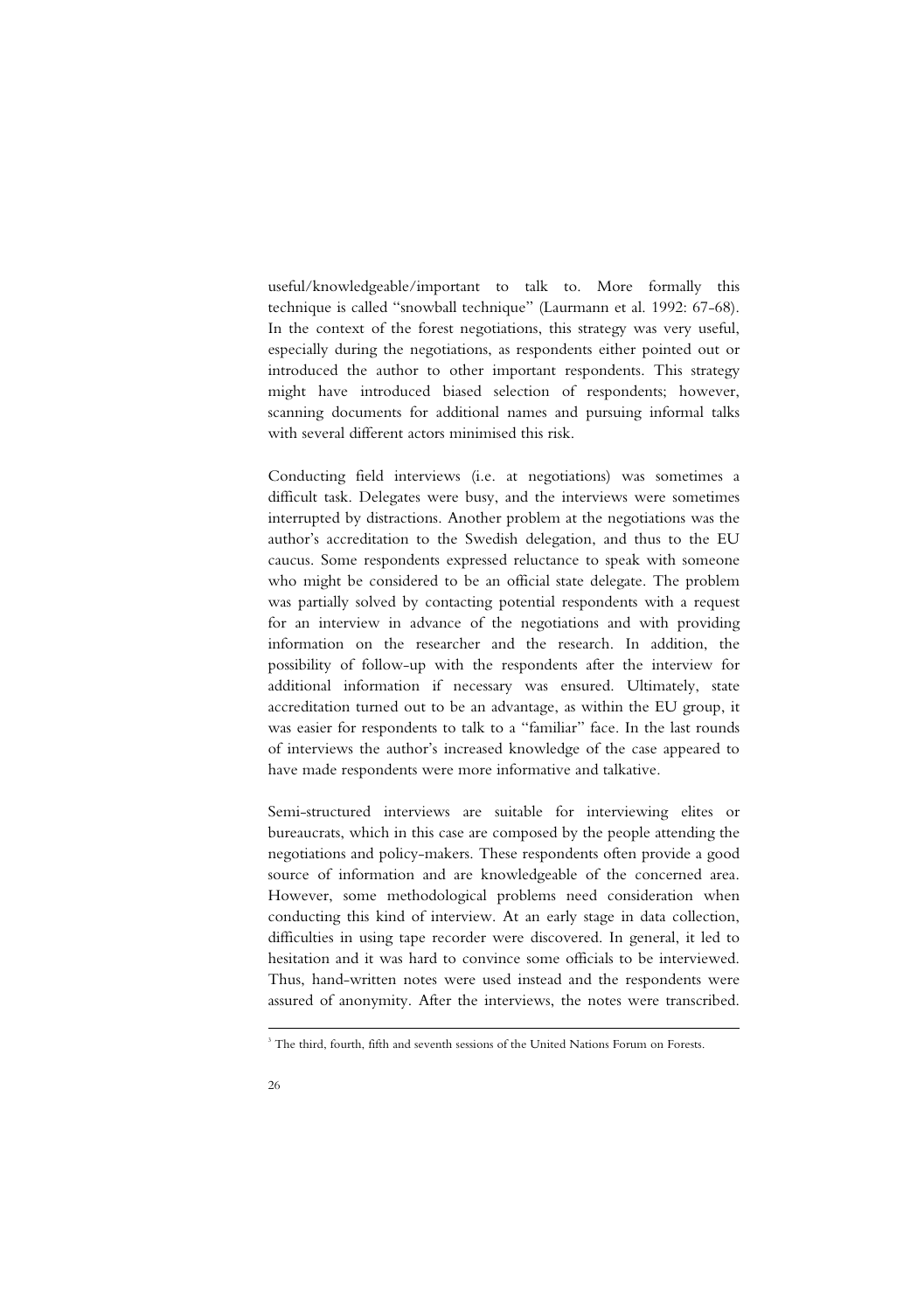During the research period, the interview questions were formulated and reformulated. The last rounds of interviews were guided by a standard set of questions and the information was crosschecked against other respondent's answers and documents.<sup>4</sup> The interviews are listed by category, date and location of the interview in the Appendix.

An additional source of information was provided through participant observation. Through this method, it is possible to become a part of the "field", in that people become familiar with the researcher and are more willing to share sensitive information. In this case, the field was the negotiations at the United Nations Forum on Forests and the EU coordination meetings at these negotiations. From these sessions and meetings, observations were written in note form. Although these observations are not used as evidence in the thesis, they served as an important underpinning for the research problem and design of the project.

The wide variety of empirical material used in this thesis allows for "triangulation", which means that different sources of data make it possible to verify information received from one source with help of the other sources (Yin, 1994: 97). Triangulation is particularly important when data is heavily dependent on others' perceptions of the issues and subjective opinions about events. Even for documentary material, especially non-public memos, the researcher must remember there is a subjective voice behind each document. The authors of these documents are involved in the process in different ways, e.g. working as delegates or policy-makers, and are thus expressions of that person's view of an issue. When utilising such material in this thesis, critical questions were asked, such as: is it possible to see who wrote it, what do we know about the views of the author's ministry/organisation/country? When was the document written? If a report from an internal EU meeting was written directly after a difficult meeting, for example, the perspective of the author writing the report might be affected. Triangulation "irons out" extreme views and offers better empirical accuracy.

-

<sup>4</sup> The preparations, conduct, and assessment of the interviews build on Kvale, 1997.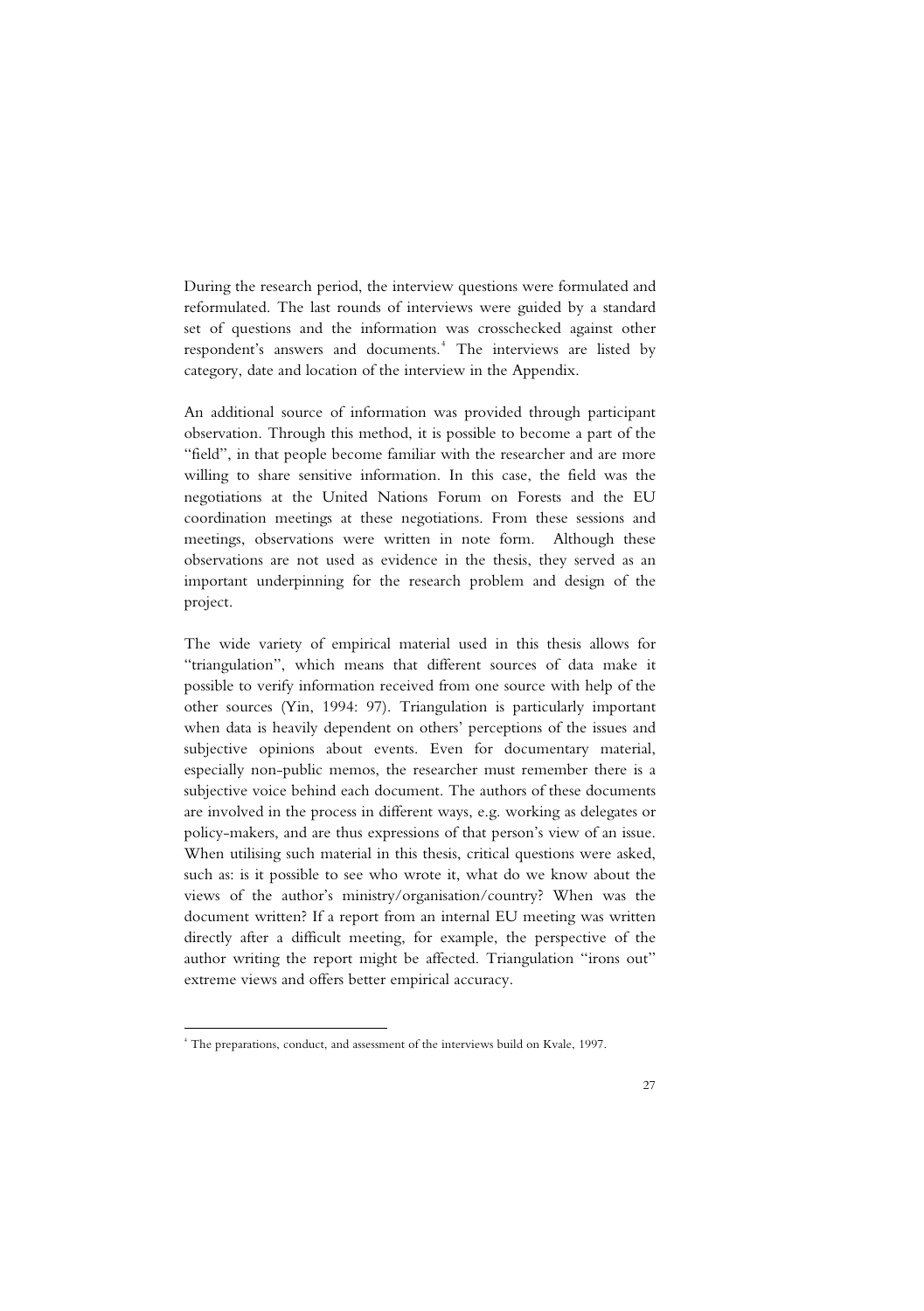#### *1.7 Outline of the Thesis*

The thesis proceeds as follows. Chapter Two introduces the theoretical framework that guides the analysis of the three issue cases. The first part of the chapter discusses the literature on the EU in international politics and how this study considers the EU in this context. The bulk of the chapter elaborates on the theoretical framework, by defining and operationalising the central concept of influence, by defining the explanatory factors, and developing predictions on the EU's influence.

Chapter Three discusses the larger context for the thesis, by placing the forest negotiations in a broader framework of global environmental politics and negotiations. The chapter briefly addresses global environmental governance and regimes. In addition, earlier research on international forest policy is reviewed. The evolution of the EU's policy-making in the environmental arena is discussed, as its functioning in these particular negotiations. Further, the chapter discusses forest issues on the international political agenda and how the process of international forest negotiations has emerged.

Chapters Four, Five and Six are devoted to the empirical analysis of the sub-cases guided by the theoretical framework. These chapters are organised in a similar way: the negotiations on the issue are placed in a broader context; the negotiation process on the particular topic is outlined, the EU's participation and the outcome of the negotiations are reviewed. Then the EU's influence is analysed and explained with help of the theoretical framework. The analysis is organised according to the order of the theoretical chapter: first the interest-based approach is considered, then the institutional-based approach, and last the idea-based approach.

Chapter Four analyses the EU's influence on the issue of a legally binding instrument. The EU's position in the negotiations was in favour of creating such an instrument. Chapter Five examines the case of certification in the international forest negotiations. In this case, the EU argued for the importance of this tool being market based and that it should not be considered as a barrier to trade. Chapter Six analyses the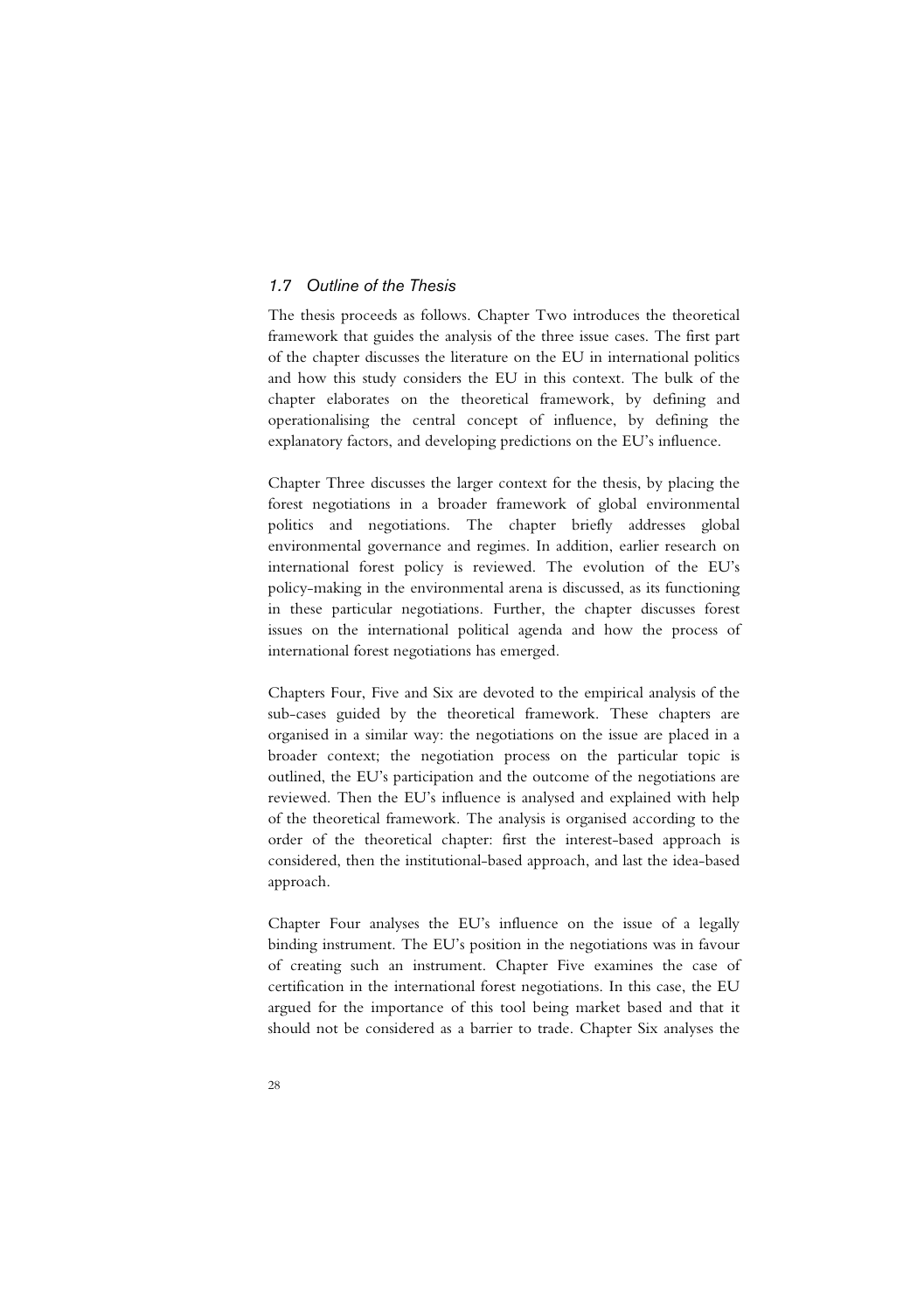case of a global forest fund. This sub-case concerns the creation of a global forest fund for financing sustainable forest management. The EU was firmly against the creation of a fund.

Chapter Seven summarises the thesis chapters and provides an overview of the empirical findings, it revisits the research question, and discusses the utility of the approach and the implications of the findings. Limitations of the study and suggestion for future research are also addressed.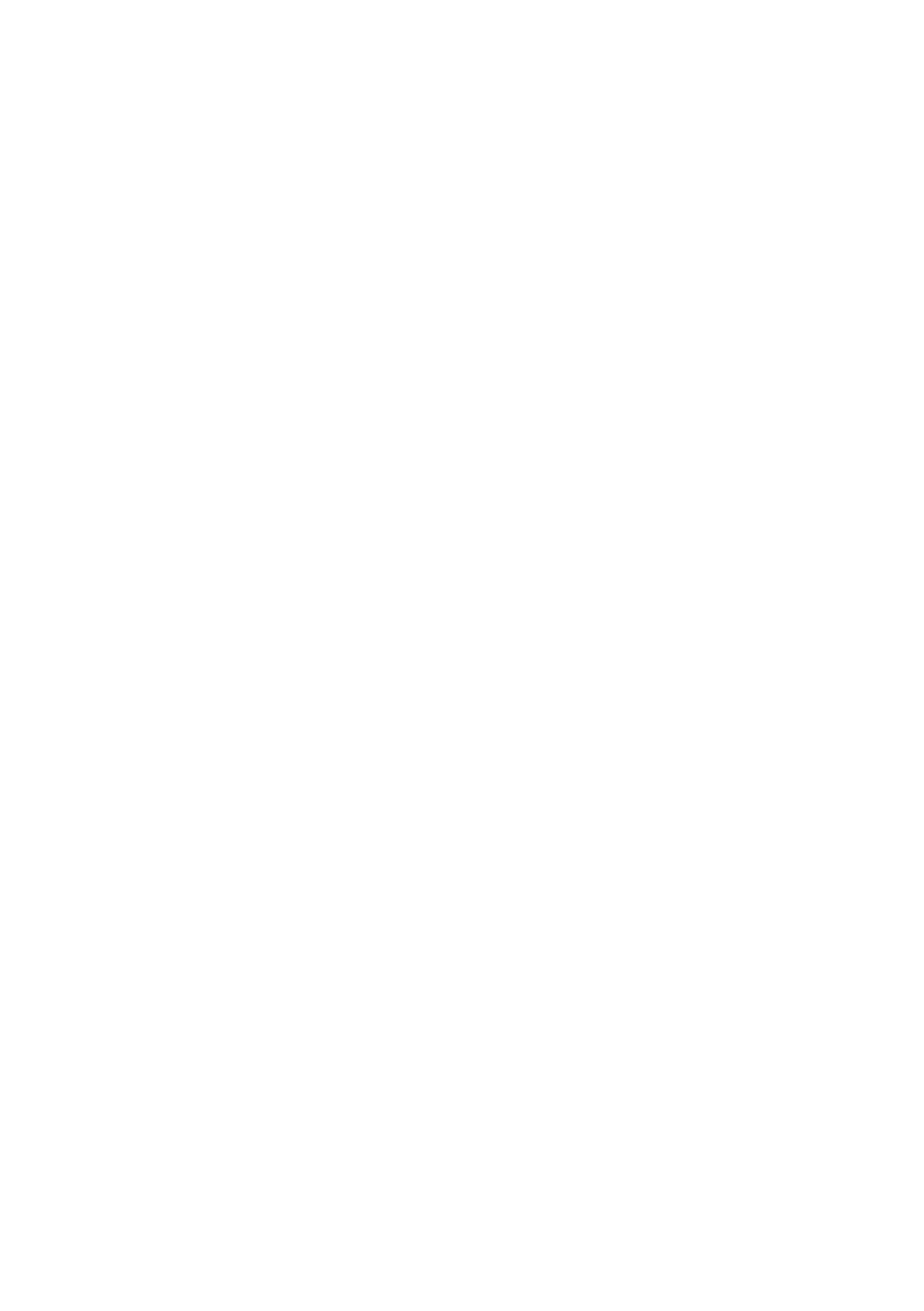## *2 Theoretical Framework*

As outlined in Chapter One, the objective of this thesis is to examine and explain the extent of the EU's influence in global forest negotiations. The concept of "influence" is elusive, and the methods of measuring it and the factors that may condition it are difficult to pinpoint. In constructing a theoretical framework that can operationalise influence and explain why the EU's influence may vary, these difficulties need to be overcome. In this chapter, the EU's role in international politics is broadly outlined and the EU as a functioning political system with global responsibilities is described. Traditional concepts of "leadership", often used to highlight the EU's role abroad, are discussed before turning to the main thrust of the explanatory framework, which will guide analysis in this thesis. The first step is to define and elaborate the concept of influence, thus helping to operationalise this central concept. The second step is to introduce the three main variables that will comprise the explanatory framework and to theorise how factors related to interests, institutions, and ideas impact upon the EU's influence during global policy negotiation.

#### *2.1 Defining the Actor: the European Union*

As aforementioned, the focus of this thesis is the EU and its influence in one international environmental negotiation process. The EU plays an important role in global policymaking and is widely seen as a major actor in international negotiations (Vogler, 2005; Zito, 2005). As the EU's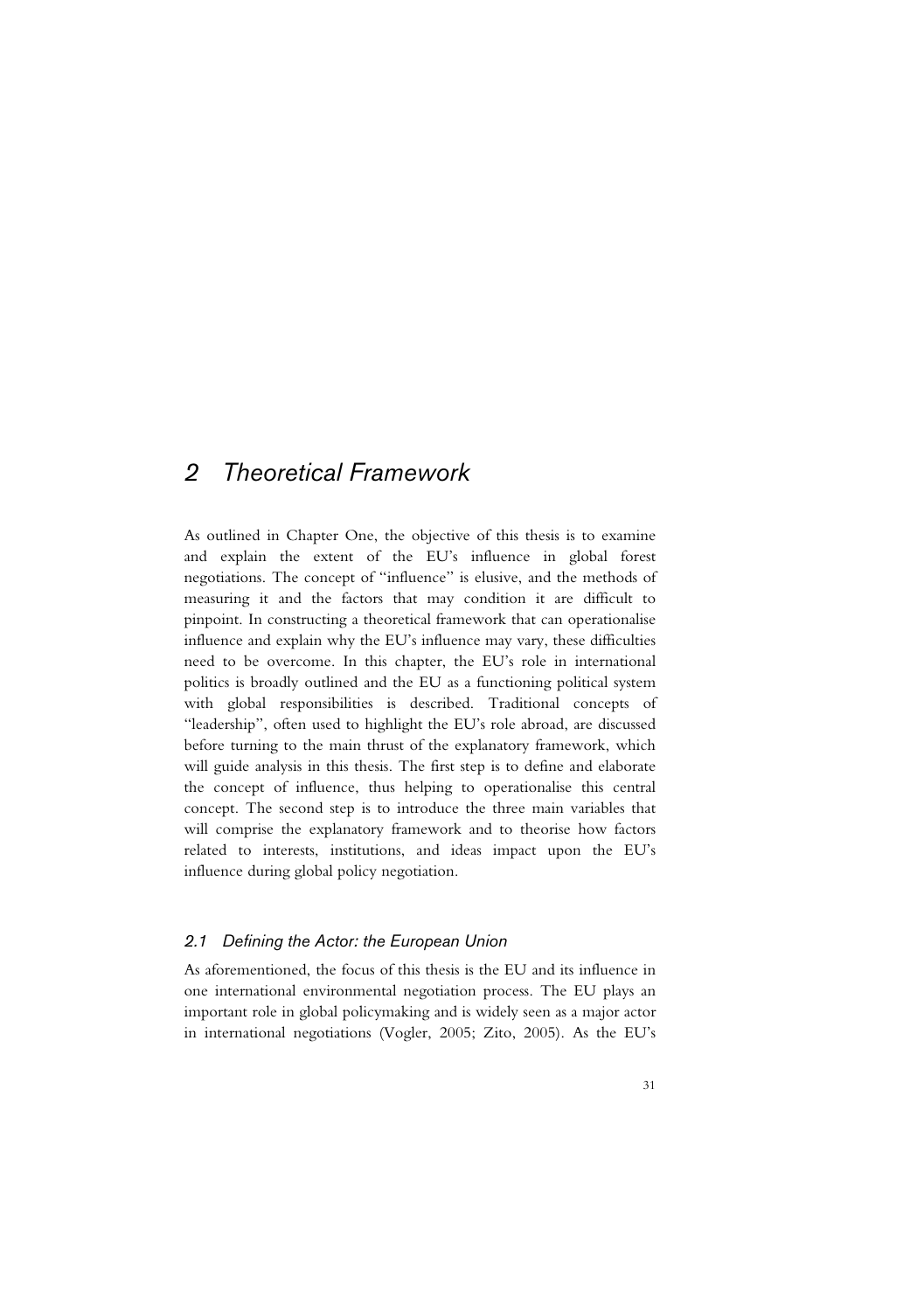participation in international politic has increased, academic attention has followed suit. Scholars have examined the EU's international role generally (Smith, 2001) and the EU as an actor in international policy agreements (Bretherton and Vogler, 2006). In conventional international relations terms, an actor in the international system is a sovereign state that pursues negotiations and commits to treaties with other sovereign states (Bretherton and Vogler, 2006: 15).

The EU is a special kind of actor in the international community, however, and as a point of departure the question of how the EU can be conceptualised as an actor must be addressed. A first distinction can be made between the EU within its own borders and the EU in the international system. For the purpose of this study the focus is on the EU in the latter context, i.e. the EU as an actor in the international system. The EU can be categorised along a continuum: at one end, the EU is a nascent state with potential state-like functions in international politics, while at the other end, the EU is an international organisation with fragmented participation, acting as a coordination venue for member states (Elgström and Smith, 2006). The EU has also been discussed in terms of a sui generis actor, i.e. an actor of its own kind or unique in its characteristics (Vogler, 1999), as it has special legal status in the international system and it is not an international organisation or a state.

An international actor is defined as "being delimited from others and its environment, being autonomous and possessing certain structural prerequisites, such as legal personality, a diplomatic corps, and the ability to negotiate with other international actors" (Sjöstedt, 1977: 16). To capture the EU's status and impact in international politics, the notions of "actorness" and "presence" have evolved. Actorness is used to explain the extent to which the EU is an actor. The concept has been central to discussions about the EU as an actor since the 1970s, and several attempts to define indicators of actorness have emerged (Bretherton and Vogler, 2006; Jupille and Caporaso, 1998; Hill, 1993; Sjöstedt, 1977). Actorness relates to how internal and external factors constrain or enable the EU as an actor in international politics.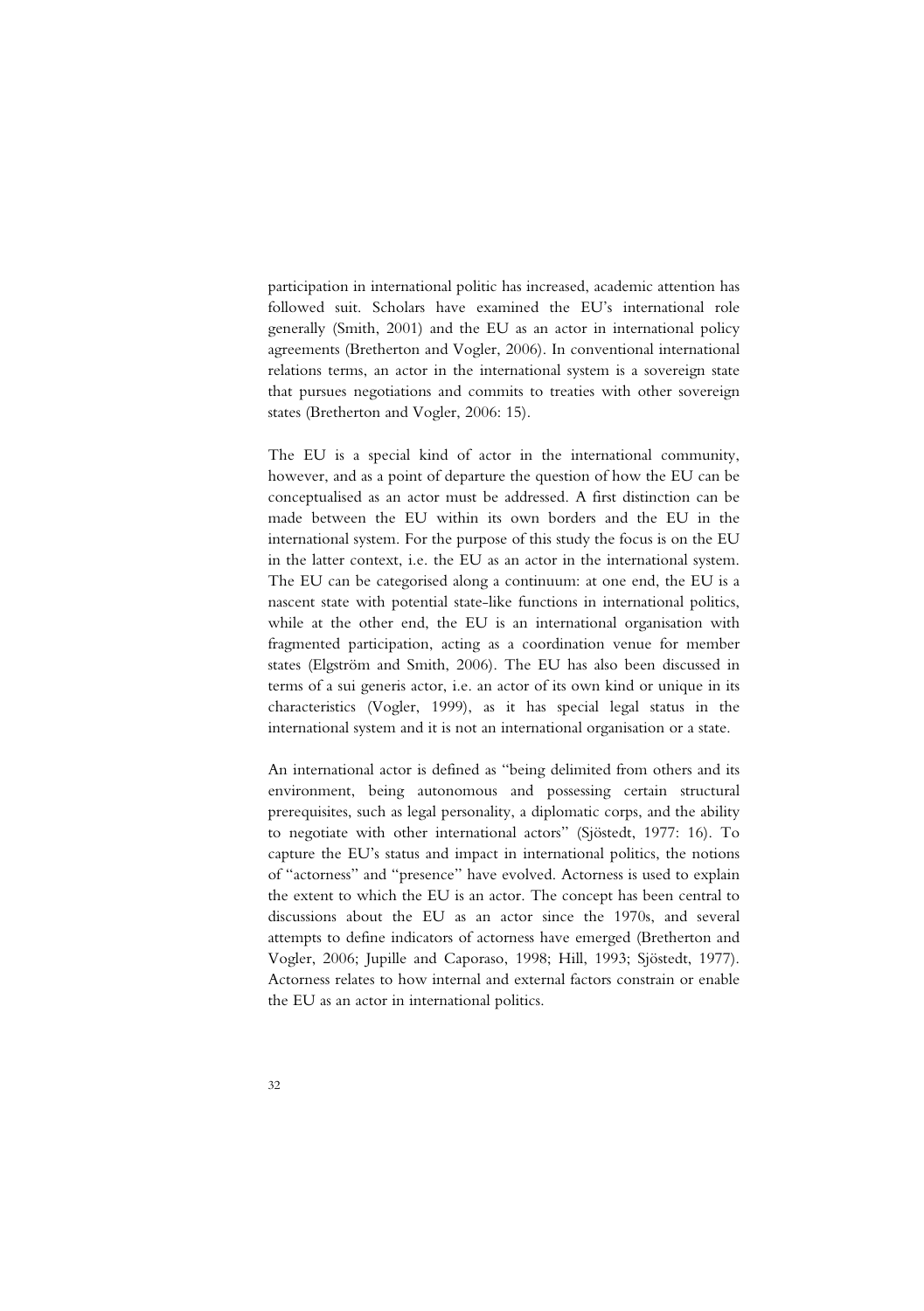In addition to defining the EU's actorness, other scholars have focused on explaining the EU's increased participation on the international stage while recognising the EU is not a state as a "presence" (Allen, 1998; Hill, 1993). The view of the EU as a presence, with its own behavioural traits and influence, similarly confirms that the EU cannot be ignored by states, non-state actors, or international organisations (Smith, 2001; Ginsberg, 1999). Today, the EU's presence on the international stage is uncontested and most observers consider the EU as having the status of an actor in international politics and as demonstrating actorness in a wide range of policy areas (Bretherton and Vogler, 2006). However, these approaches do not solve the difficulties inherent to understanding the EU as a united actor and the persistence of member states' national power (Smith, 2001).

A common approach to overcoming the distinction between understanding the EU as an international organisation and understanding the EU with reference to state-like actors is to view the EU as a political system (Hix, 2005; Richardson, 2001). As a political system, the EU comprises political actors, political institutions, and decision-making processes (Hix, 2005). This view implies that the EU is a robust political system with a set of interdependent institutions representing different interests in European policymaking. Those institutions include the Council of Ministers, representing member states, the European Commission, the European Parliament, and the European Court of Justice. In this study, particular attention will be placed on the Council and Commission, along with national governments that almost always play a role in international organisations alongside the EU institutions per se. In general, the Commission serves as the guardian of treaties and represents the interests of the European population, and the Council protects the interests of the member states. While the Council holds decision-making power, the actual coordination among member states takes place in Council working groups (Christiansen, 2001). How this works in the case of international forest negotiations is outlined in Chapter Three.

The division of decision-making power between the Community and the member states, which is reflected in the discussion on "exclusive" or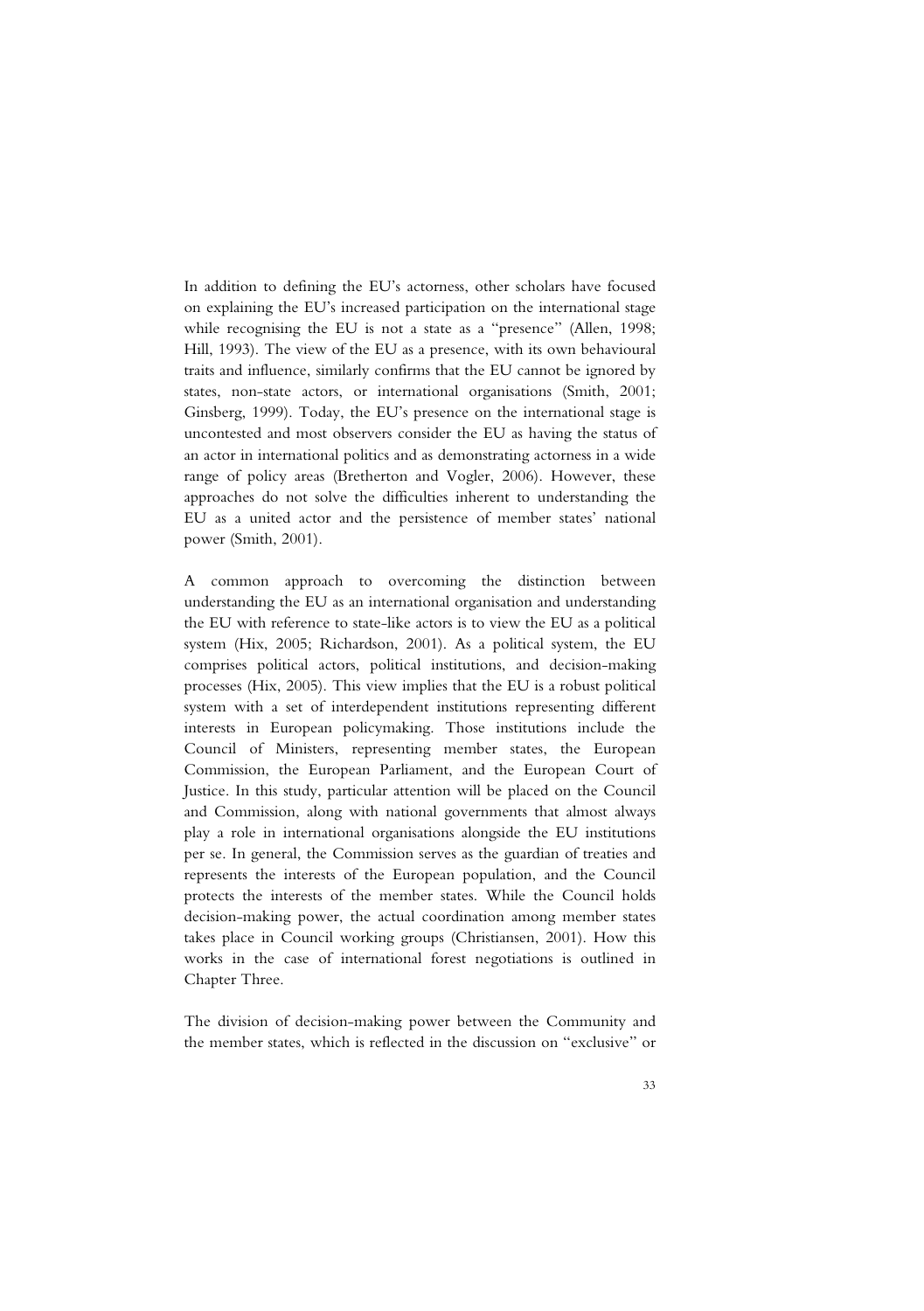"shared" competence, is important for understanding the EU in international negotiations.<sup>5</sup> To act externally, e.g. to participate in international negotiations, the EU requires external competence in the policy area concerned. The EU has external competence in a wide range of policy areas and the competence can be exclusively attributed to the Commission or to the member states. Competence can also be shared between member states and the Commission. The way competence is attributed determines how the EU negotiates in international negotiations (Eeckhout, 2004). In most trade negotiations, a Community exclusive area, the EU is represented by the Commission and member states are not permitted to act directly. In shared competence negotiations, the member state holding the Presidency represents the EU. In external environmental policy, competence is shared for most cases (Delreux,  $2006$ <sup>6</sup>. The system of shared competence means that the Presidency represents the EU in these kinds of negotiations, and when the negotiations move to issues of exclusive Community competence, the Commission represents the EU in the negotiations. Occasionally, this can produce a situation of concurrent powers, i.e. institutional friction between the Presidency and the Commission (Heliskoski, 2001).

In defining the EU in this study, the EU is considered as an actor, alongside others, in negotiations and as such it has the ability to pursue negotiations and interact with other actors. The EU is an influential actor in international politics and its influence is based on its presence in the international system and on different resources, such as economic weight and expertise (Elgström and Strömvik, 2005). Yet for this study it is crucial to recall that the EU is an active political system, with institutional structures and policy processes which affect its behaviour in international negotiations and enables or constrains how it acts in such

-

6

<sup>&</sup>lt;sup>5</sup> Competence can be defined as the authority to undertake negotiations, conclude binding agreements, and adopt implementation measures. Where competence is exclusive, it belongs solely to the European Community to the exclusion of the member states. Where it is concurrent either the Community or the member states may act, but not simultaneously (Macrory and Hession, 1996:183).

Many environmental agreements have a trade component and when negotiations/agreements deal with this component, competence may be exclusive. However, when the environmental component is sufficiently large, competence are not exclusive (Delreux, 2006: 235-236).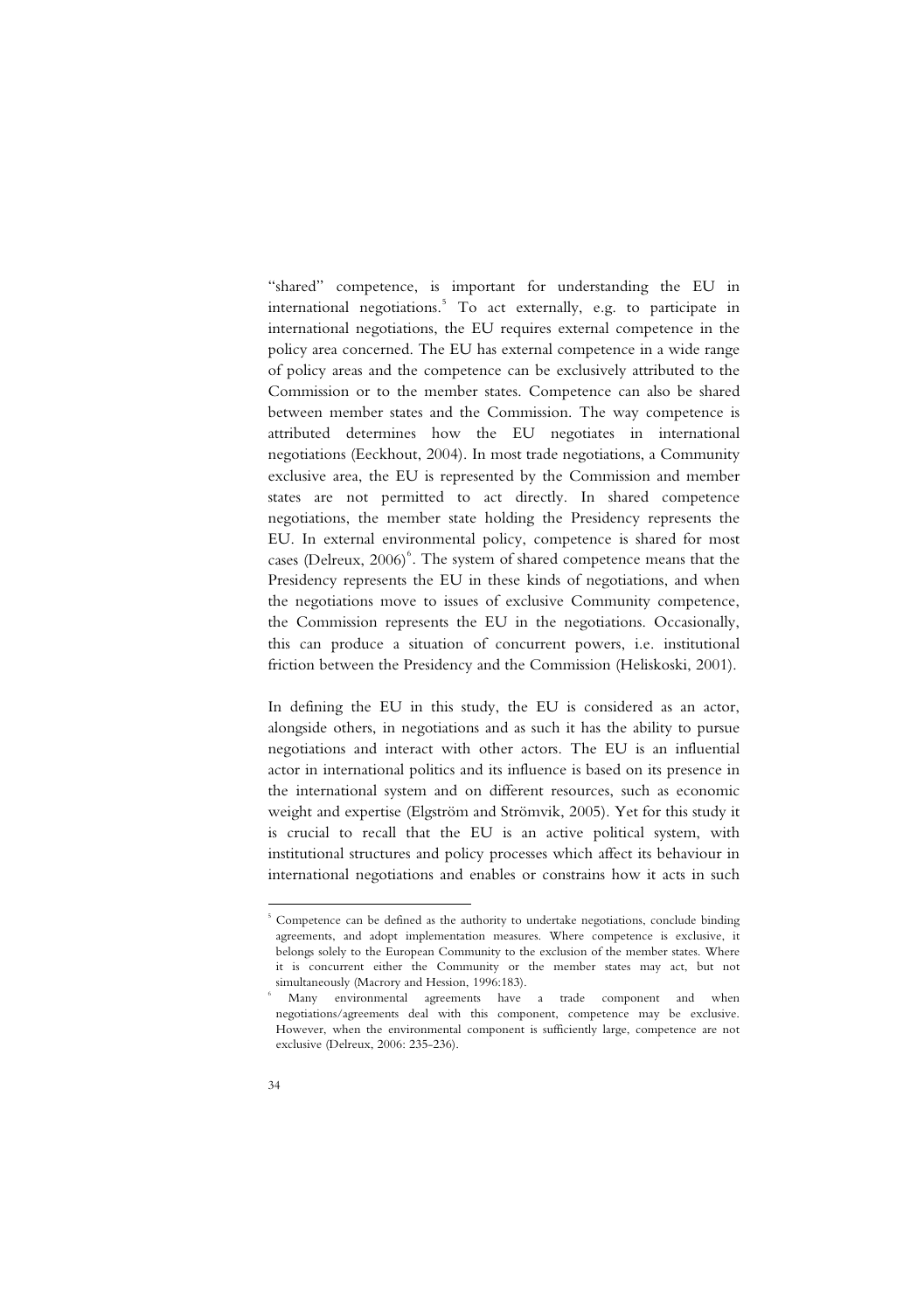contexts. In the case of forest negotiations, the EU's position, strategy, and behaviour are shaped crucially by its political system. Thus, although the EU is an influential actor in general, how it pursues negotiations is determined in large part by its political system.

The question of competence (e.g. either Community, shared, or member state) and the behavioural effects of the EU's political system feature prominently in many studies of the EU in international politics including those focused on the EU as a global environmental actor (Bretherton and Vogler, 2006; Vogler, 2005) and on how the EU's internal decision-making structures shape the EU's role in environmental politics (Delreux, 2006; Rhinard and Kaeding, 2006). In addition, the EU's actions in specific regimes have been analysed (see e.g. Christiansen and Wettestad, 2003; Gupta and Ringius, 2001; Sjöstedt, 1998) and EU leadership within specific environmental regimes and in broader global environmental politics has become a recurrent theme (see e.g. Schreurs and Tiberghien, 2007; Gupta and Grubb, 2000).

EU leadership per se has been studied along three dimensions: structural, instrumental, and directional. Structural leadership is derived from its political strength in the international system and its reputation in the area of environmental politics. Instrumental leadership refers to how the EU effectively uses its negotiation skills and the instrumental design of regimes in accommodating the different needs of its member states and other country actors. Directional leadership implies changing the perceptions of other actors. (Gupta and Ringius, 2001: 282-283; see also Grubb and Gupta, 2000.) For the purpose of specifying the EU's role in international negotiations, however, these broad categories do not suffice, nor do they account for the sub-systemic factors that shape how leadership by one actor may be enabled or constrained. The concept of "influence", although rarely defined and operationalised in most studies of the EU as a global actor, offers a broader and more fundamental approach. The following section outlines the concept of influence before building this study's theoretical framework.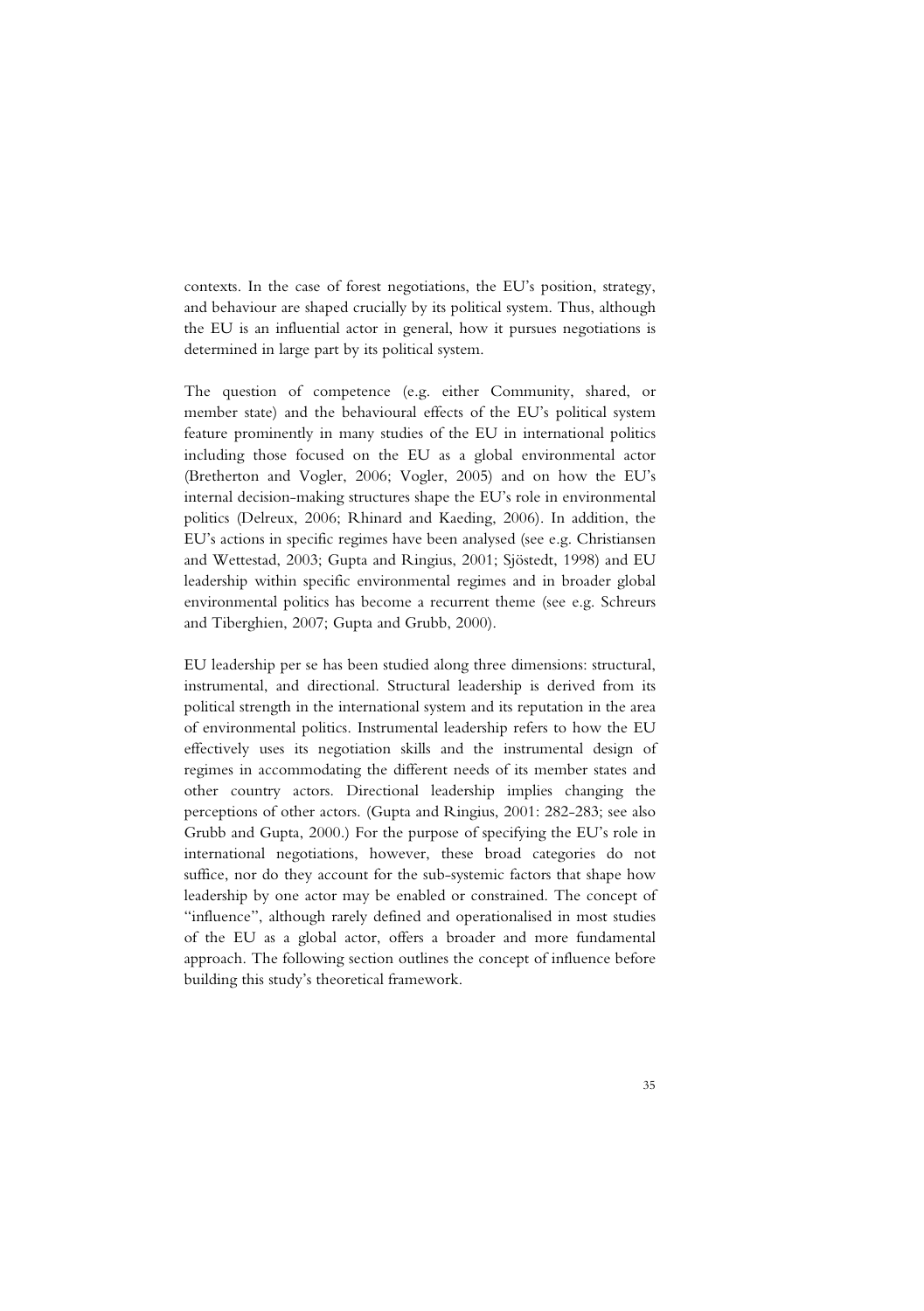## *2.2 Defining the Concept: Influence*

This study focuses on EU influence because the concept is broader than that of leadership or bargaining power, which are the most common focus for studies of the EU in international negotiations (see e.g. Schreurs and Tiberghien, 2007; Rhinard and Kaeding, 2006; Gupta and Grubb, 2000; Meunier, 2000). The concept of influence allows us to break down its components and assess how it may be constrained or enabled by the EU's institutional structures and policy processes, thus allowing for an in-depth analysis of the EU in forest negotiations. Yet assessments of influence are complicated, especially in complex decisionmaking processes such as multilateral negotiations. Although the concept influence is contested and it is difficult to measure, a clear specification of terms, stating how influence can be operationalised, and by defining how to measure and assess influence, these problems can be overcome through careful consideration. This begins with a definition of influence, an outline of different forms of influence and resources, and a discussion on measuring influence at different stages of the policy process.

Before defining the concept of influence used in this study, there are two concerns that need addressing. The first is the use of the concept of influence in earlier research and the second concerns the relationship between influence and power. Traditionally, research on influence focuses on the influence of state actors (Holsti, 1995). Classical influence assessments have been utilised by several scholars (see e.g. Banfield, 1961; Dahl, 1961). More recently, theoretical development of assessing influence considers the influence of non-state actors in international negotiations (Betsill and Corell, 2001; Corell, 1999; Arts, 1998). Studies focusing on the influence of non-state actors are often concerned with how these actors can influence a system built for state actors. Most studies discussing the EU's influence are not primarily concerned with influence, rather with leadership or bargaining power. Hence, earlier research either assesses influence carefully but focuses on a different type of actor, or focuses on the EU without precisely defining influence. Therefore, the study first turn to the traditional influence literature, which also relates to the second concern raised in the beginning of this section: the relationship between influence and power.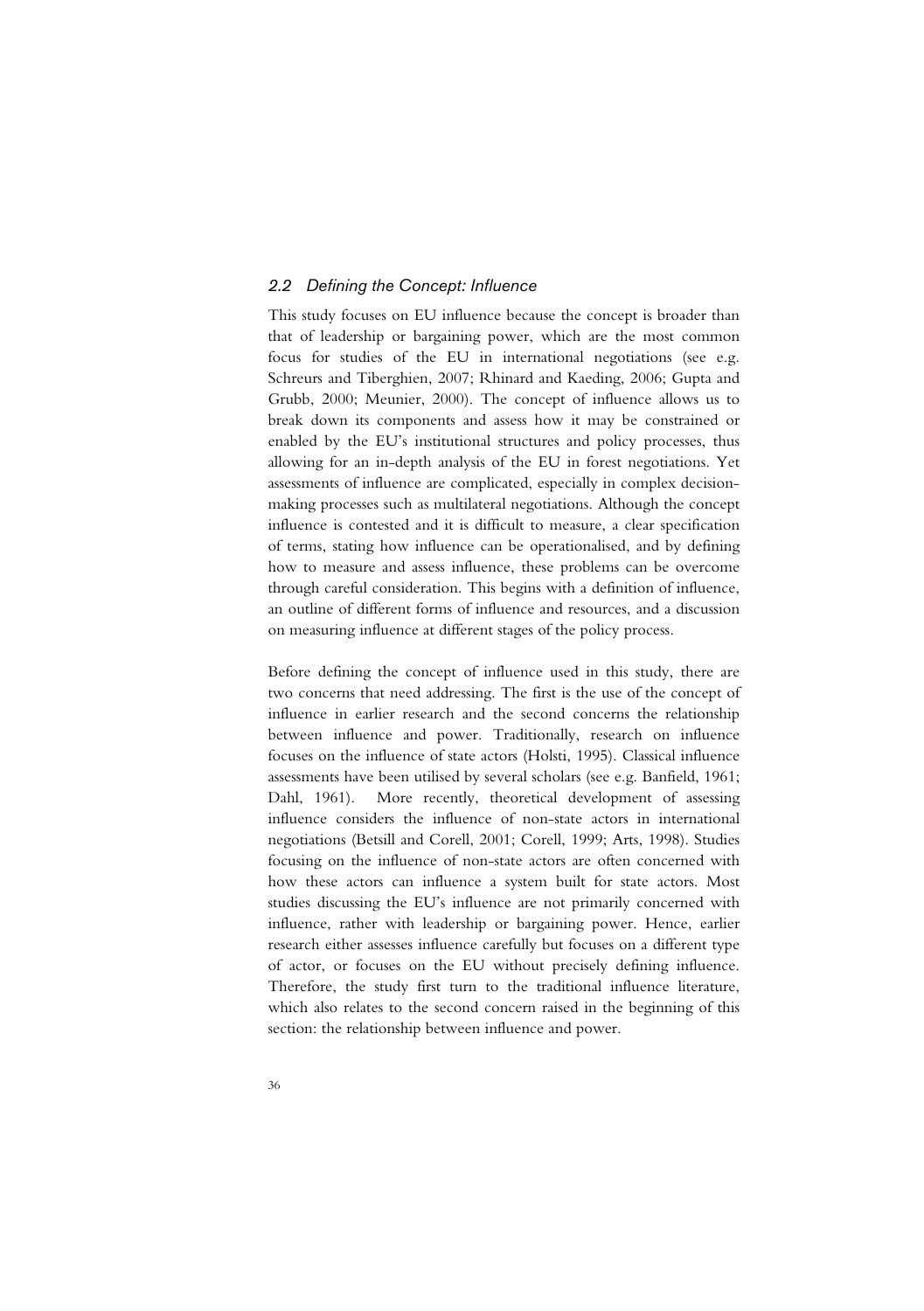Influence is closely related to power, a core concept of political science. These concepts are essentially contested and a wide range of interpretations exists (see e.g. Ball, 1988; Gray, 1983; Lukes, 1974). Depending on how scholars view the relationship between power and influence, the concept is defined differently. Dahl defines power as "A has power over B to the extent that he can get B to do something B would not otherwise do" (1961: 9). In another definition power means capability: "Power is the aggregate of political resources that are available to an actor […]. Power may be converted into influence, but it is not necessarily so converted at all or to its full extent" (Cox and Jacobson, 1973: 4).

Cox and Jacobson argue that power and influence should be separated from each other. They define influence accordingly: "[…] influence means the modification of one actor's behaviour by that of another" (1973: 3). That is, one actor modifies the behaviour of other actors in a political arena, which results in a modified decision. This modification might be the result of the presence and/or actions of the actor, but it need not link directly to power. If the influence exercised is a result of presence and not direct intervention, it is indirect influence. In the literature on influence, this is called "anticipation", and should according to some studies be part of the definition of influence (Clegg, 1989; Bell et al. 1969). In addition to modification and anticipation, goal achievement is crucial for understanding influence. A goal can have different characteristics, e.g. a material goal, an immaterial goal, or a solution of a problem (Arts and Vershuren, 1999).

Building on the definition and elements above, Arts and Vershuren develop a definition of political influence: "the achievement of an actor's goal (or part of it) in political decision-making, which is either caused by one's own intervention or by decision-makers' anticipation" (1999: 412- 413). When considering the definition as counterfactual, political influence implies the decision concerned is more in accordance with the goal of the player involved than would have been the case if the actor had not intervened or decision-makers would not have anticipated him (Lukes, 1974). Consequently, in order to be influential, the actor's goal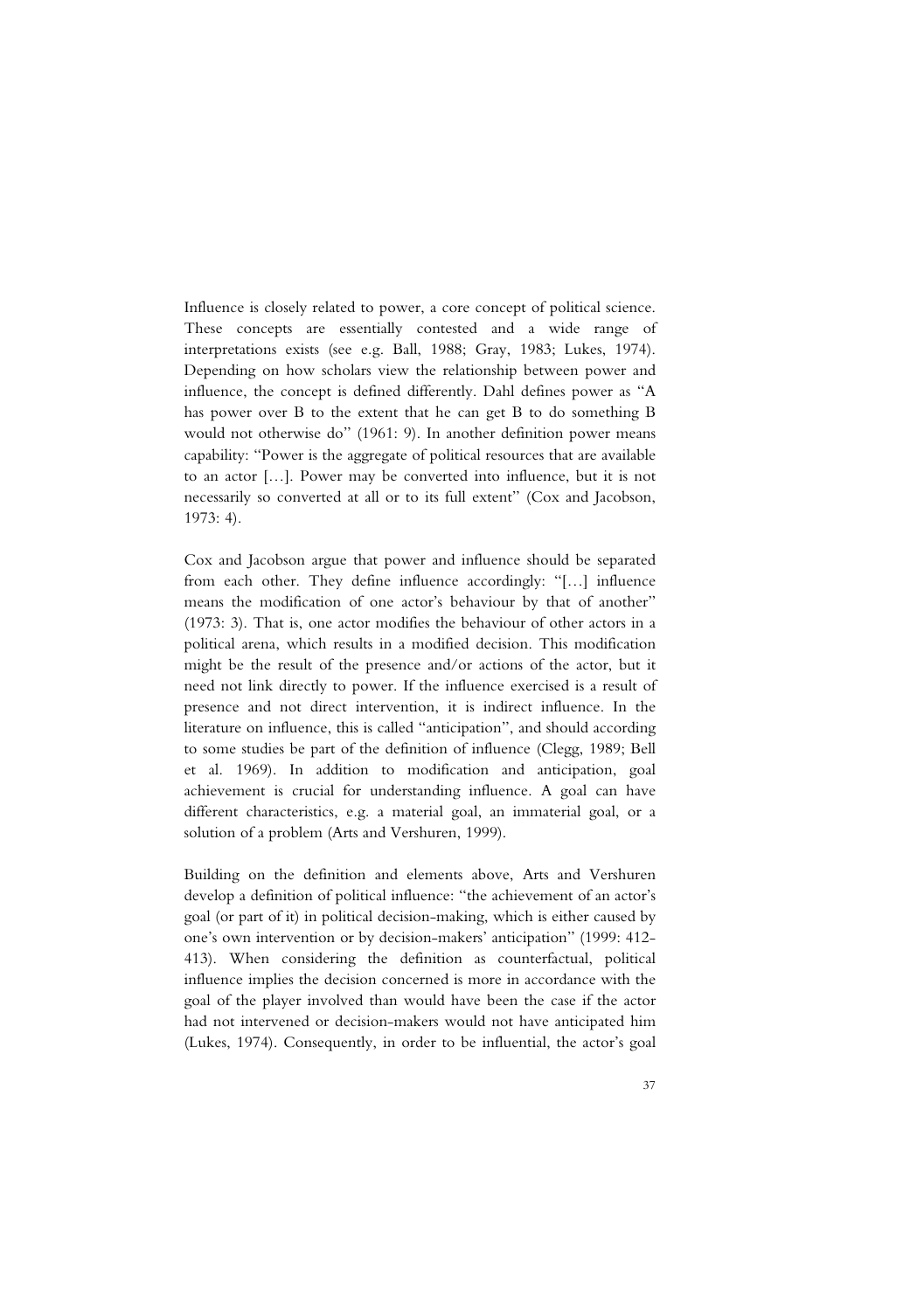must be attained through intervention in a broad sense; thus, if the goal is reached by the intervention of others or caused by external events, it is not influence according to this definition. This study builds on the definition of influence outlined above, i.e. when an actor achieves its goal (or part of it) through deliberate intervention it has influence.

This definition allows for different forms of influence, e.g. anticipation, moral persuasion, or deployment of material resources. Different forms of influence highlight the importance of actors' resources, as actors possess different kinds of resources, they have differing ability for wielding influence. The EU's resources are diverse, but include economic strength (as a major trading bloc), financial weight (as a major donor and supporting a common currency), expert knowledge (as a centre of information and expertise), and normative power (as an entity with moral weight on the world stage) (see Bretherton and Vogler, 2006; Falkner, 2005; Zito, 2005; Radaelli, 1999).

To be sure, the EU's influence on the global environmental arena is much affected by its economic strength. Global negotiations on environmental questions often include issues related to trade and foreign aid. Based on its economic resources, the EU could exercise influence over environmental negotiations considering the linkages to trade, aid, agriculture and investment for example. However, at occasions these linkages have diluted the EU's striving for leadership in the environmental arena (Bretherton and Vogler, 2006; Coates, 2002).

Another important resource for the EU is the ability to mobilise scientific knowledge. As Radaelli puts it, "sophisticated expertise remains a key political resource in the policy process" (1999: 25). Scientific knowledge and expertise play a central role in global policymaking on environmental issues, as these issues tend to be highly technical and complex, as well as in negotiation processes, which are characterised by uncertainty (Sebenius, 1992). Through its networks of scientific expertise, the EU can provide information under conditions of policy uncertainty (Haas, 1992).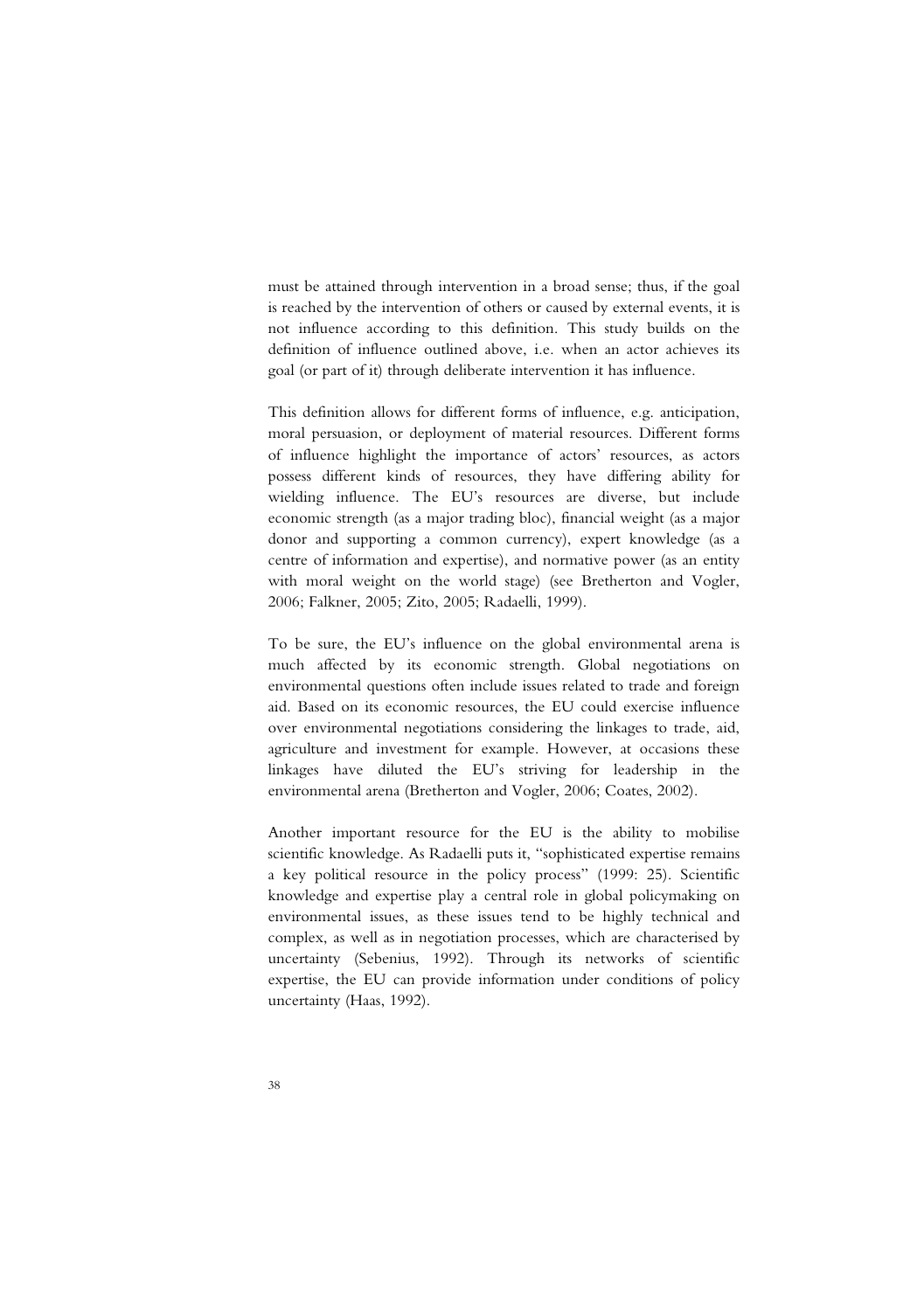In the context of influence and resources, the EU is often discussed in terms of a "power" on the world stage (Manners, 2002: 235). That discussion stems from the debate on the EU as a civilian rather than a military power, on the basis that the EU has economic power but under-developed military capacity. In a seminal article, Manners suggests the EU is a normative power and not a conventional great power (2002). As a normative power, the EU acts through ideas and values rather than on economic or military power. The notion of the EU as a normative power launched a debate among EU scholars (see e.g. Pace, 2007). In the area of global environmental politics, the normative power of the EU has generated great attention (see e.g. Baker, 2006; Lightfoot and Burchell, 2005; Vogler, 2005) as it explains how the EU can wield influence by diffusion of norms. The EU gains credibility in persuading other actors of the advantages of international cooperation by taking the lead in setting polices and goals (Schreurs and Tiberghien, 2007).

Influence is a basic concept yet difficult to define and measure. To operationalise influence, focus should be placed on some essential questions: How is influence in international negotiations measured? Is analysis focused on influence over processes or outcomes? Is the concern with influence on specific issues or in general? What are the requirements for an actor to be regarded as influential? What are the causal mechanisms of influence, i.e. what explains the influence?

According to the definition outlined above, influence occurs when an actor achieves its goal (or part of it) in political decision-making through its own intervention or by decision-makers' anticipation. In order to have influence, an actor must attain its goal or part of the goal. Therefore, goal achievement must be caused by the actor's interventions or be the result of the presence and/or intentions of the actor and cannot be an effect of an external event or intervention. The actor can have influence at different stages of the policy process and here goal achievement refers to both the outcome of a policy process and the policy process itself. Influence on the outcome implies the actor achieved an outcome consistent with its goals. Influence on the process implies the actor shapes the decision process in line with its goals (and in interest of affecting eventual outcomes). In the context of this study, for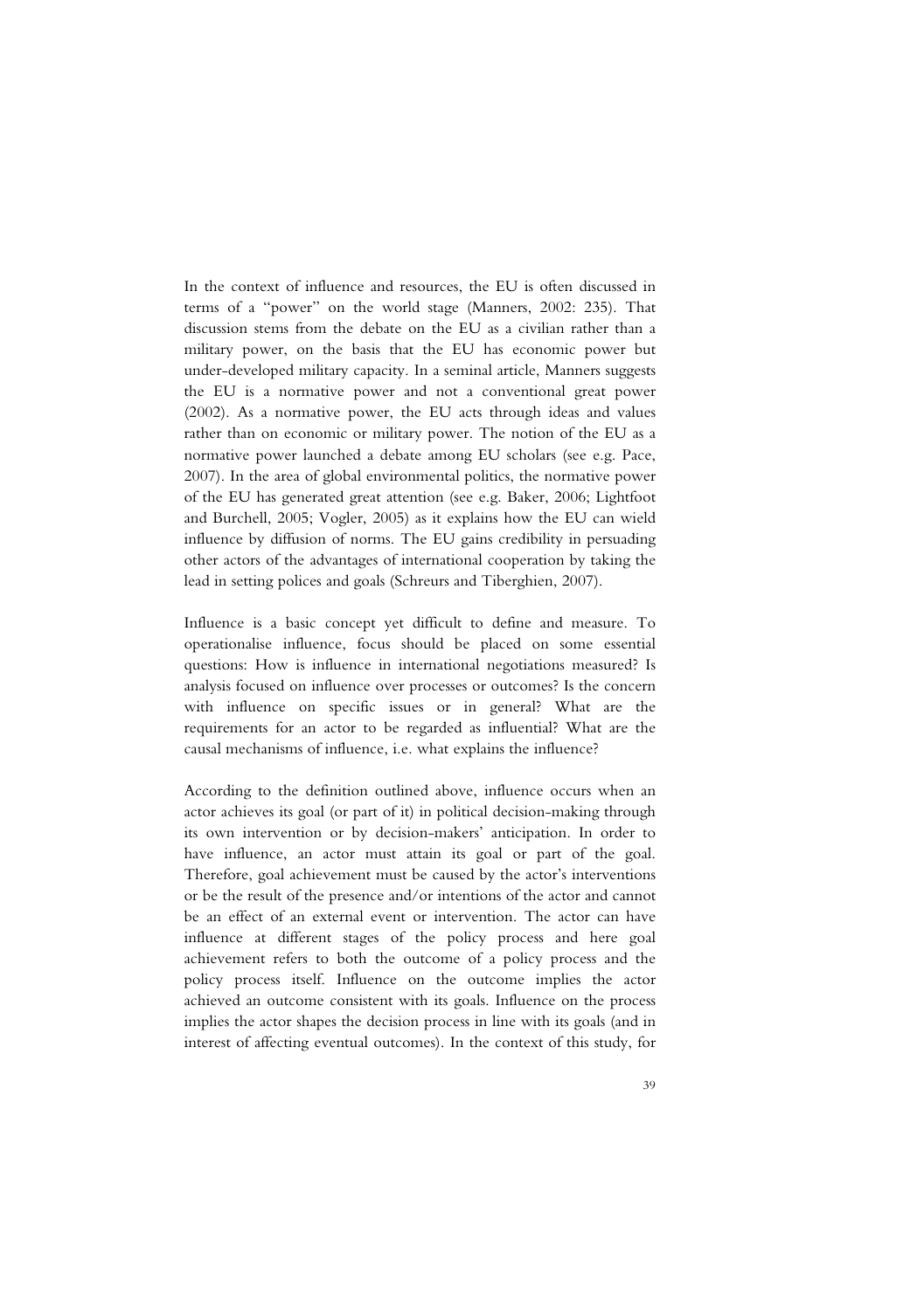instance, the EU's influence on process means the EU kept an issue "alive" or fought an issue off the agenda, e.g. by keeping discussions of a general nature. Examination of influence on both process and outcome offers a more illuminating account of the EU's total influence. Thus, the study considers summarised influence on process and outcome, although it should be stated that analytical priority is placed more on examining influence on outcomes and secondarily on process.

There are two alternatives for measuring the level of influence an actor may have. The first involves a binary decision as to whether the actor has influence (yes or no). The second option uses a continuum: an actor could have much influence, more or less influence, or no influence. In this study, the second alternative is more suitably categorised into levels of influence as outlined in Table  $1<sup>7</sup>$ . The level of influence relates to the actor's goal achievement regarding both process and outcome. Thus, the goals can be linked to the actor's goal of the policy process itself and goal of the outcome of the process.

| Significant influence   | Goal achievement by intervention<br>and/or anticipation      |  |  |
|-------------------------|--------------------------------------------------------------|--|--|
| Some limited influence  | Part goal achievement by intervention<br>and/or anticipation |  |  |
| Insignificant influence | No goal achievement by intervention<br>and/or anticipation   |  |  |

**Table 1:** *Measurement of the level of influence on process and outcome.* 

In sum, this study interprets the concept of influence narrowly and identifies the key "moments" when influence can be exercised: when the EU attains its goals, or part of them, it has influence on the process

-

 $^7$  The levels of influence used in this study builds on Corell, 1999: 107.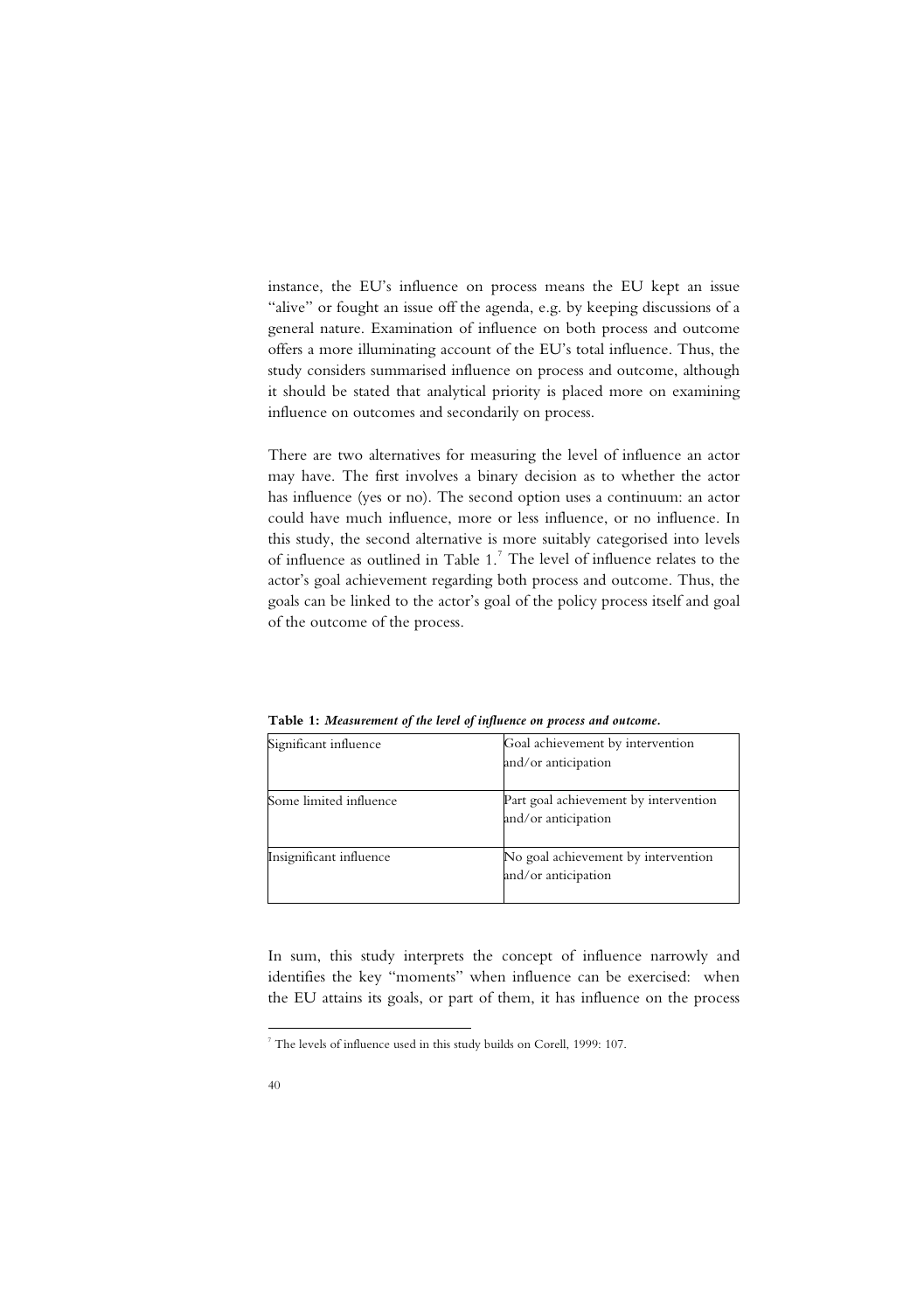and/or on the outcome. Influence is measured along a continuum using empirical data capable of comparing initial positions of an actor with eventual outcomes.

## *2.3 Defining the Explanatory Factors: Interests, Institutions, and Ideas*

As stated above, the primary goal of this study is to explain the EU's influence, or lack thereof, in the international forest negotiations. To pursue this line of inquiry, a theoretical framework capable of identifying the central explanatory factors of the EU's influence is elaborated in this section. A framework containing all possible explanatory factors would be difficult to use, of course, and would weaken its analytical power. Conversely, a framework that considers too few factors becomes reductionist and cannot explain the whole picture. This dilemma needs addressing when constructing frameworks. Influence in complex decision-making processes depends on a number of factors and it is beyond the scope of this study to cover all possible explanatory factors. The main question posed in this context is: what accounts for the EU's influence or lack of influence in this case? There are many theoretical options for studying the role of actors in international politics and their influence, and in addition a variety of contending explanatory frameworks.

One body of literature, as the preceding discussion outlined, focuses on explaining the influence of non-state actors in international negotiations and emphasises factors typically related to these actors' position in the international system, such as non-state actors' opportunity to gain access to the negotiations (Betsill and Corell, 2001; Corell, 1999; Arts, 1998). However, these explanatory factors are not completely relevant for explaining EU influence as the actors examined are of a different nature. Other studies focus intently on the positions of bargaining partners and structural power frameworks (Meunier and Nicolaïdis, 1999). Here, scholars look towards the position of the "opponent" as a crucial factor when explaining the influence of an actor in an international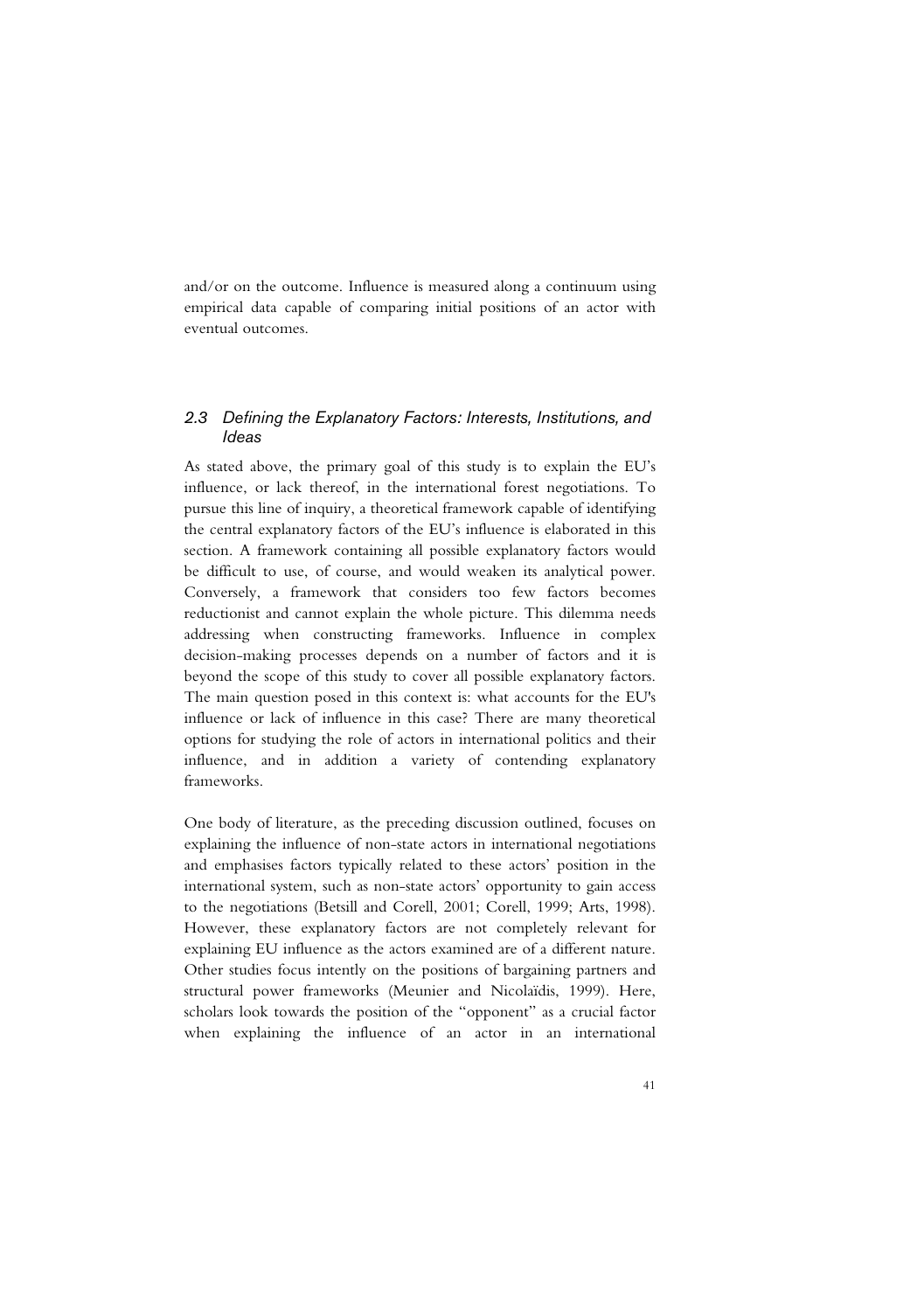negotiation. The premise of these approaches holds that opponents resisting the initiatives or strategies of the actor in question often holds the "key" to explaining why that actor will, or will not, succeed in its endeavours (Meunier, 2005; and 2000). In this case, however, the opponents in question had a consistent position in all three of the subcases (e.g. against the EU), which cannot adequately explain variation in the outcomes.<sup>8</sup>

For this reason, the dissertation here focused on the "EU side" of influence and the factors that shape influence under the conditions of consistent negotiation partner opposition. Turning to earlier research related to this topic, previous studies of the EU in international environmental politics stress the EU's internal divisions or inflexible structures as explanations for its failures (Carter, 2007; Chaban et al. 2006; Vogler, 2005). These explanations are relevant for explaining EU influence or lack of influence. However, the explanations need clarifying in order to provide a more nuanced and rich account of the EU's role in these negotiations. The explanatory approach designed in this section will take a different tack, going back the three general "building blocks" of political explanation: interests, institutions, and ideas (Heclo, 1994: 375) to extract relevant predictions of how the EU may or may not exercise influence.

The creation of the theoretical framework reflects an abductive approach (as described in Chapter One). At the start of the research process, the most important insights of existing scholarship on the EU as an actor in international environmental negotiations were extracted. During the interviews and observations of negotiations, the understanding of EU participation in this process became more nuanced and refined, allowing focus on several possible explanations of EU influence. Subsequent interviews and observations were used to evaluate these explanations and determine their accuracy, per methodological principles (Laurmann et al. 1992). The literature on interests, institutions, and ideas captured and structured the explanations identified from the empirics and helped build

-

<sup>8</sup> The EU's opponents shifted in the three sub-cases, but the "amount" of opposition appears to have been constant.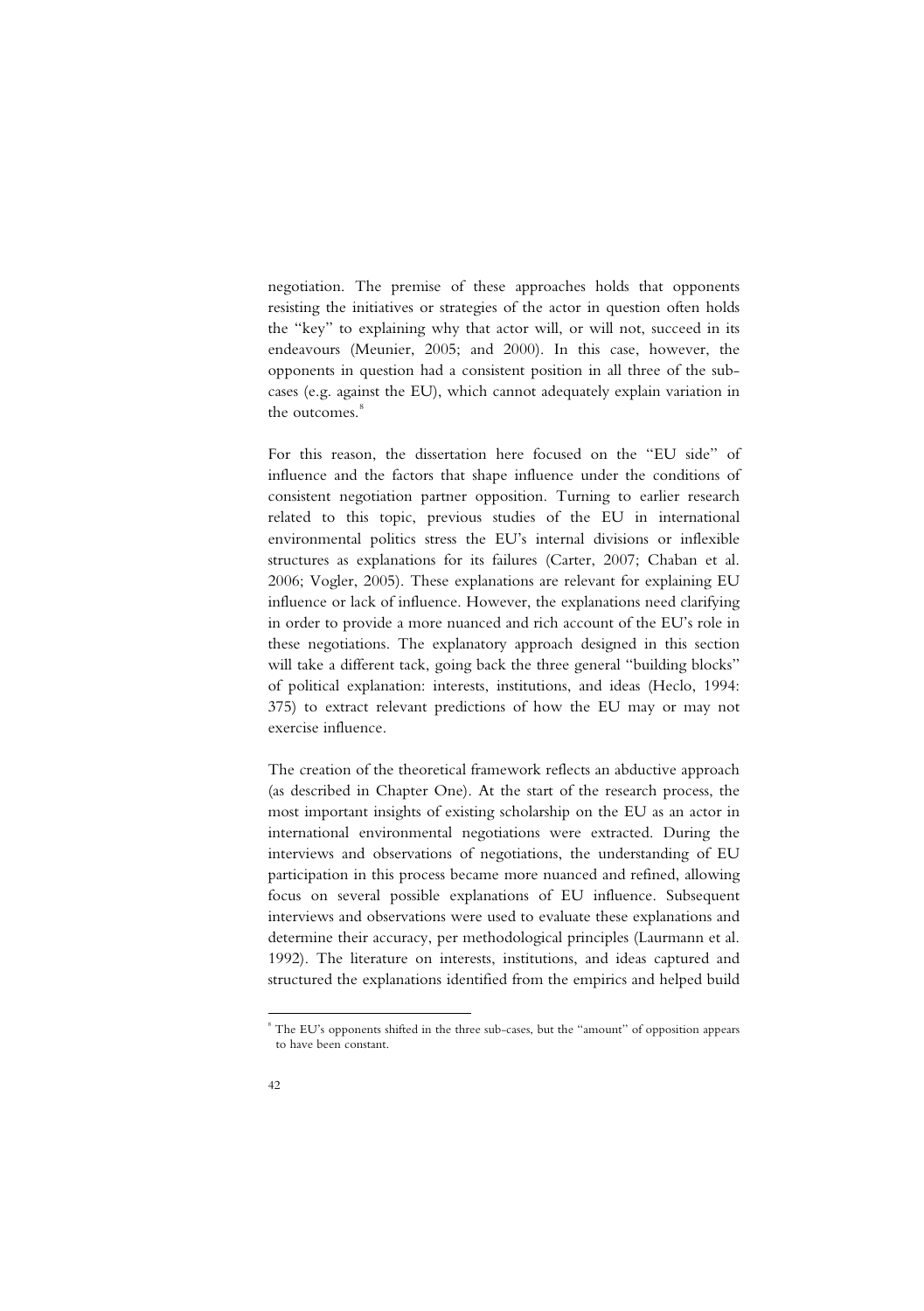the argument that EU influence in international negotiations is best explained through combining three approaches to political outcomes: interests, institutions and ideas. From the information in the literature and data from pre-studies, possible explanations were elaborated and the framework for analyses of the three issue cases was constructed. Three factors explain EU influence or non-influence: interests and preferences, institutional structures and ideational frames.

#### *2.4 The Interest-based Approach*

The first explanatory factor is derived from interest-based approaches, which are used to explain outcomes and how interests shape state preferences (Singer, 1961). The basic conjecture is that actors are assumed to have "fundamental interests" which they pursue and attempt to see reflected in outcomes (Milner, 1997: 33). Interests represent the fundamental goal of the actor and can involve maximising economic returns, defending a territory, or withholding political power. Interests are traditionally considered to be the real, material interests of actors (Hall, 1997), an interpretation deriving from comparative political economy. Material interest is often defined as "economic and military assets" (Herrman and Shannon, 2001: 624). In addition to these strict material interests, broader views encompass values such as status and power (Goldstein and Keohane, 1993). Interest-based approaches explain outcomes by focusing on the actor (the unit level), and the factors that shape preferences, the perceived rank order of policy choices that best maximise gains (Druckman and Lupia, 2000). An orthodox application of interest-based approaches implies preferences are determined by the material interests of an actor (Wildavsky: 1987: 4). However, identifying interests is complex and the relation between interests and preferences is contested. Scholars also emphasis the importance of ideas in shaping preferences, for instance (Niemann, 2004; Kahler, 1985).

The first part of the explanatory framework discussed below is concerned with preferences, which can be seen as derived primarily (but not exclusively) from material interests. Interests are seen as the fundamental goals of an actor, and preferences refer "to the specific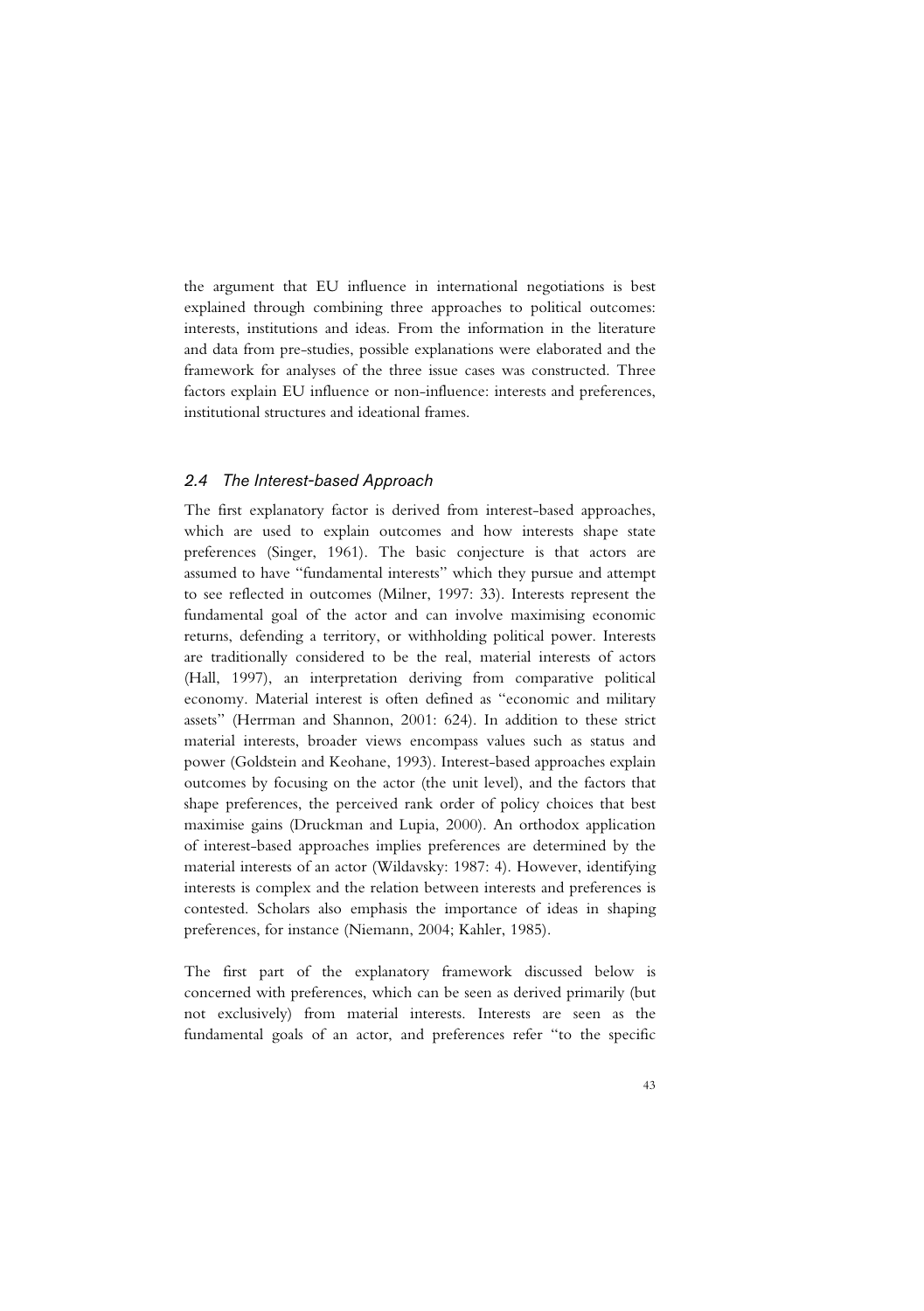policy choice that actors believe will maximise their gains" (Milner, 1997: 15 n.14). According to Frieden, "an actor prefers some outcomes to others and pursues a strategy to achieve its most preferred possible outcome" and "an actor's preferences are the way it orders the possible outcomes of an interaction" (Frieden, 1999: 41). The emphasis on ranking objectives is also stressed by other scholars: "preferences are a comparative evaluation of (i.e. ranking over) a set of objects" (Druckman and Lupia, 2000: 2). Thus, a preference is the preferred policy choice of an actor, and the preference is a result of the actor's comparative evaluation of set of objectives.

According to this specific approach, preferences are a function of interests, such as economic or security interests (Gowa, 1994). The discussion of determinants of the EU's preferences in international negotiations is prominent in research on international trade negotiations and economic interests, such as exporters, importers, and importcompeting interests, are addressed (Dür, 2008). This research notes, however, that linking preferences solely to material interests, especially in the context of trade and environmental negotiations where developmental and environmental goals are considered together with economic interests, can be difficult (Dür and Zimmerman, 2007; Gerlach, 2006).

Having reviewed that interest-based approaches prioritize actor interests and preferences, the next question is how they are relevant for explaining outcomes. Earlier research has showed the importance of actor preferences for shaping outcomes. Moravscik argues that the nature and intensity of actors' preferences determines the willingness to make concessions in a negotiation (Moravscik, 1998). Lukes writes that "an actor with […] greater intensity of concern may achieve greater influence. Intensity of interests may also explain why some actors are harder to influence than others who care less about the matter in question" (Lukes, 1974: 4). These arguments confirm that analysts should look towards actors' preferences, and as importantly, the strength of those preferences, as condition on actors influence. If the actor has evaluated alternative objectives, and concluded that one policy choice is the more desirable than another and thus important to achieve, then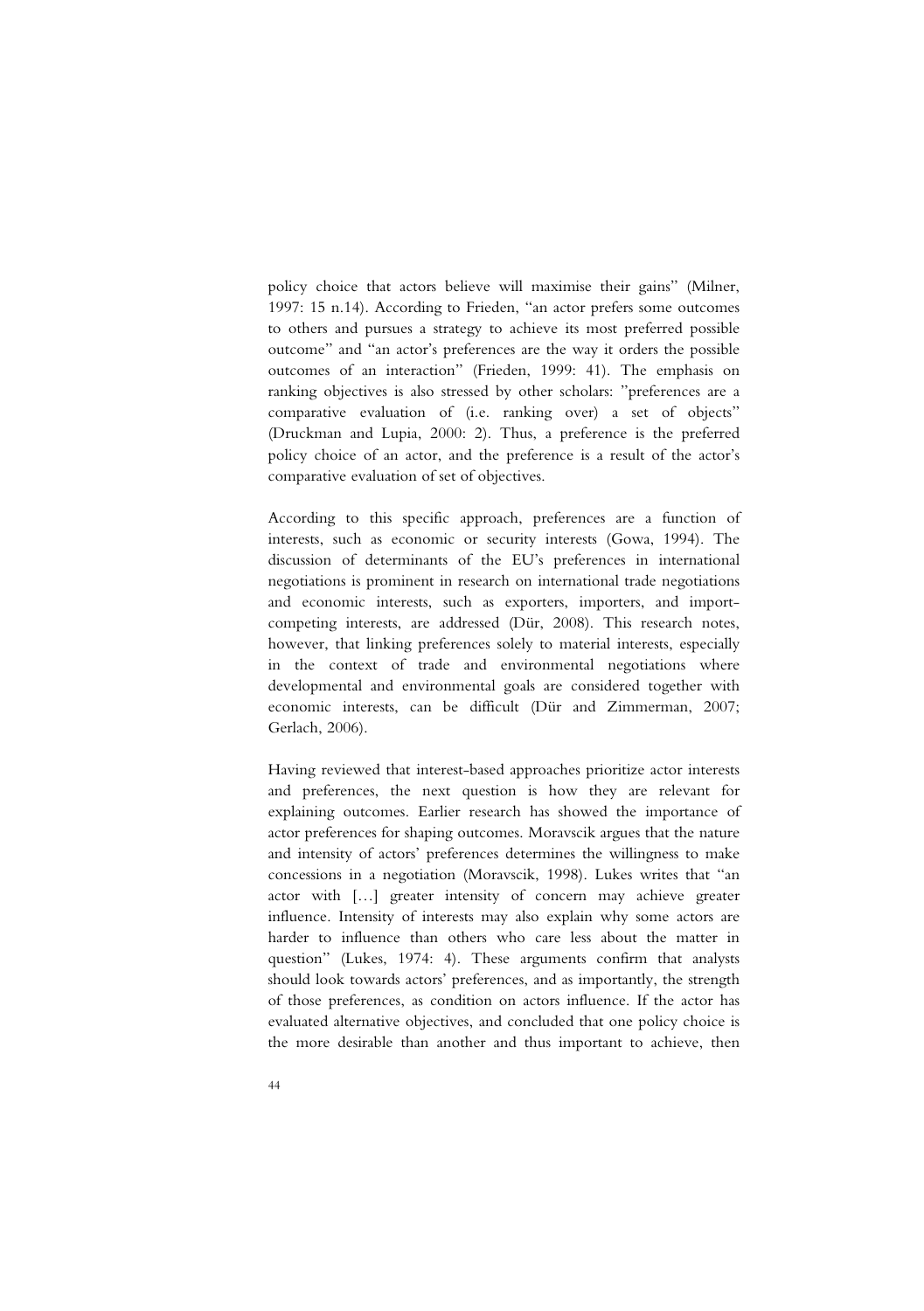understanding the actor's preference is crucial for understanding influence and outcomes.

An interest-based approach has intuitive appeal in so far as political outcomes partially are determined by "what actors want". Several further considerations need to be addressed if the study is to utilize this approach as part of the explanatory framework. Deciding the strength and intensity of an actor's preference is a rather complex matter. In order to overcome the impediments, a number of assumptions of the interaction of preferences and interests and the strength of preferences need to be made.

The central assumption is that strengths of preferences matter: preferences can be weak or strong, and where preferences fall on that spectrum affects an actor's influence. If an actor has a strong preference, it is more influential, and if it has a weak preference, its influence is limited. The logic behind this assumption is that an actor is more or less willing to "fight" for its preference depending on how strong it is. Furthermore, it is assumed that interests are a fundamental driver of an actor and that preferences are derived from these interests: the actor makes policy choices that maximise their interests. When interests are clear and obvious, they will likely shape a strong preference. States with a robust and lucrative type of industry are likely to see the protection of that industry in policy discussions as a priority, and thus shape preferences. Interests are then an indicator of how important a preference is for the actor.

This same logic can be applied to the EU's overall position in a negotiation. The EU consists of 27 members, each with their own set of preferences. Hence, in international negotiations, the EU has to aggregate the member states' set of preferences into one, which means that the member states' preferences can be closer or more distant from the median preference. The wider the distribution of member state preferences, the weaker the EU's overall preference in a negotiation (Jupille, 1999). The division or alignment of the member states is important for explaining how the EU acts in international cooperation. Several authors have argued that the EU's external influence is hampered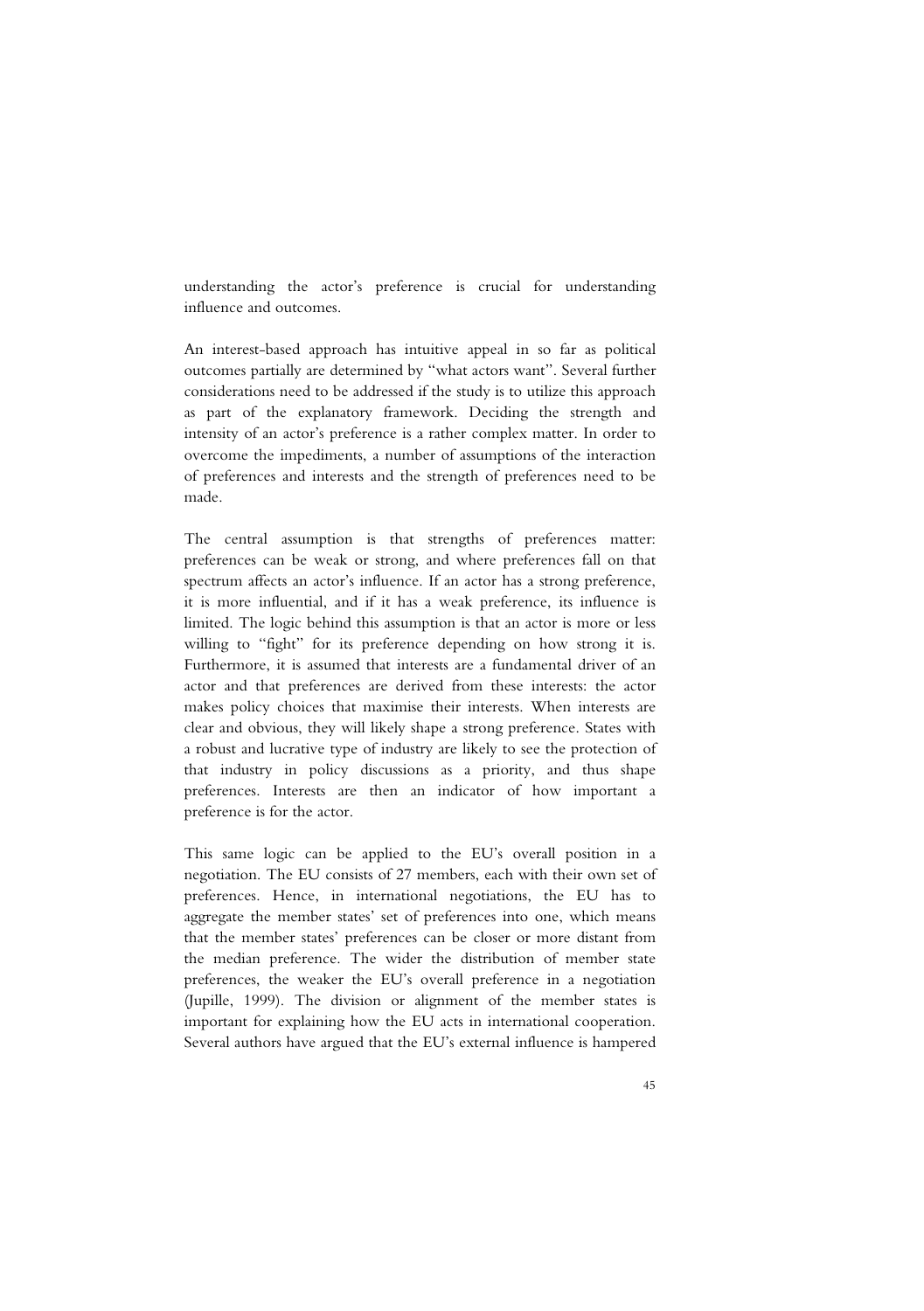by internal differences among the member states (Carter, 2007; Chaban et al. 2006; Marsh, 2005). Although alignment and division cannot be equated to strength or weaknesses of preferences, these features provide an understanding of the importance of distribution of preferences among the member states, with the assumption there is correlation between the strength of a preference and the distribution of preferences among the member states.

Based on the above points, it seems reasonable to make the following predictions regarding how the EU's strength of preferences in an international negotiation may affect its influence:

- If the EU's preference for a policy choice is strong, it is more likely to be influential in those negotiations.

- If the EU's preference for a policy choice is weak, it is less likely to be influential in those negotiations.

A strong preference for certain policy outcome makes an actor more influential because of the intensity of its preference. Intensity makes the actor more devoted to achieving its goal and to using all available instruments to attain it. A weak preference makes the actor less influential, as it will concede to others more easily. In order to utilise these predictions, strength and weakness must be defined. The nature of the interests that underlie the preference affects its strength. If the interests are important to the actor, the preference should be stronger. Hence, EU preferences need to be identified in the case and then the strength of the preferences determined through examining fundamental interests. A way to operationalise this explanatory factor is to envision four feasible scenarios that describe the strength of the preferences in relation to distribution of preferences and the predicted effect on influence in each situation. (The scenarios are also summarised in Table 2.)

1. If all member states have the same preference and this preference is strong, the EU should be influential as it will act on its position of strength and unity. A situation where all member states hold an exact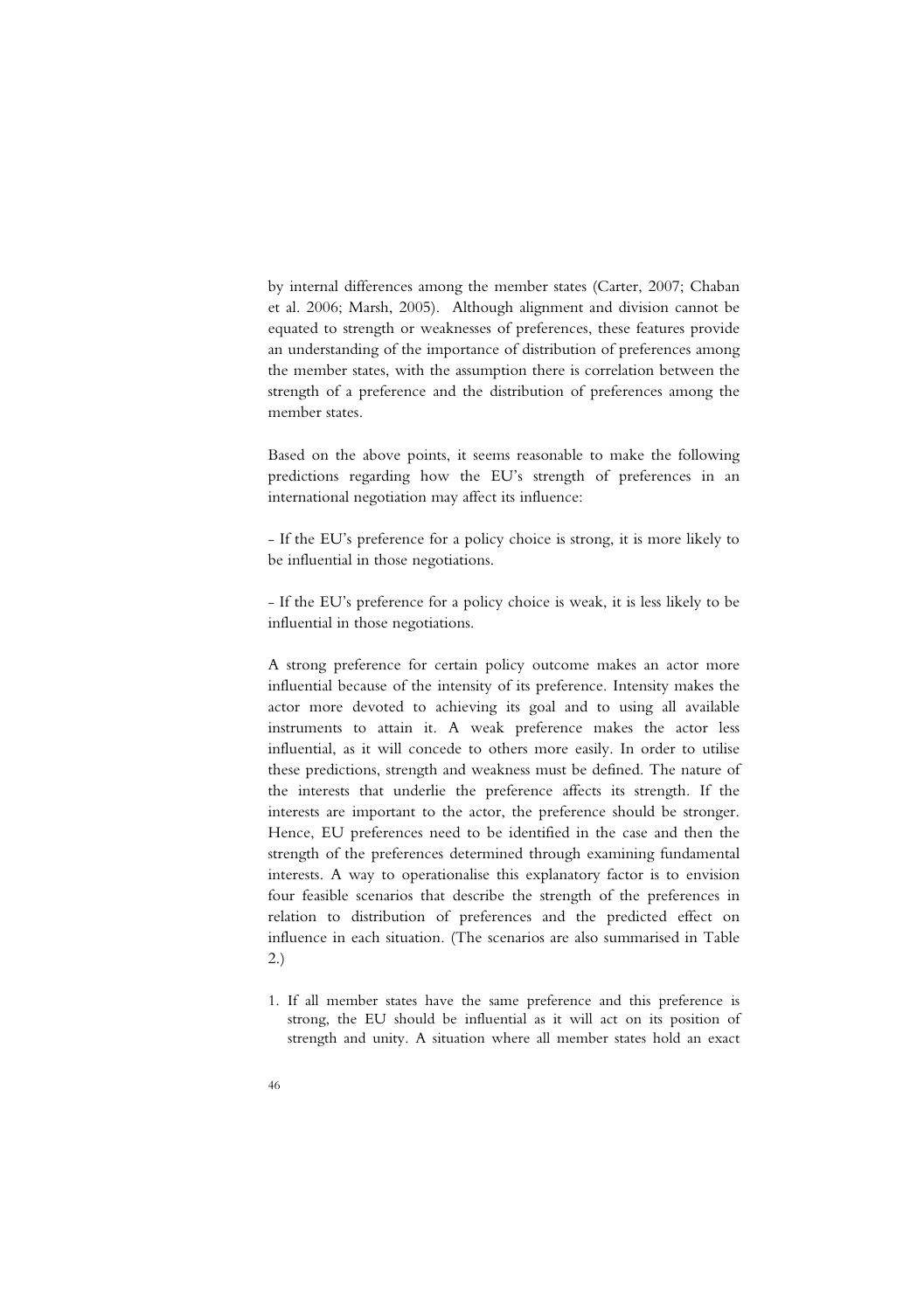- 2. If different member state factions within the EU each hold strong, but differing, preferences, the collective preference of the EU becomes weaker and the EU becomes less influential as it is more difficult for the EU to reach a collective position that both groups are satisfied with.
- 3. If one member state faction holds preferences but another holds weak preferences, the EU should be influential, as the strong preference decides the EU's collective position.
- 4. If all member states hold weak preferences, the EU should be less influential, as it is not devoted to the outcome.

As stated above, to analyze preferences and interests, the EU's preference is first identified and the underlying interests examined to determine what may lay behind a strong preference. When clear interests (usually material) underpin preferences, it is likely to lead to strong preferences. Then, the distribution of preferences is measured in each case along the lines of these four scenarios to determine if this could explain the EU's influence.

**Table 2:** *Scenarios of preference strength.* 

| Scenario                                                                                                      | Preference                                                        | <b>Prediction of Influence</b> |
|---------------------------------------------------------------------------------------------------------------|-------------------------------------------------------------------|--------------------------------|
| 1. All member states hold<br>the same strong preference                                                       | One strong preference                                             | Influential                    |
| 2. There are two different Two different preferences: Less influence<br>preferences within the EU both strong |                                                                   |                                |
| preferences within the EU one strong and one weak                                                             | 3. There are two different Two different preferences: Influential |                                |
| 4. All member states hold One weak preference<br>the same weak preference                                     |                                                                   | Less influential               |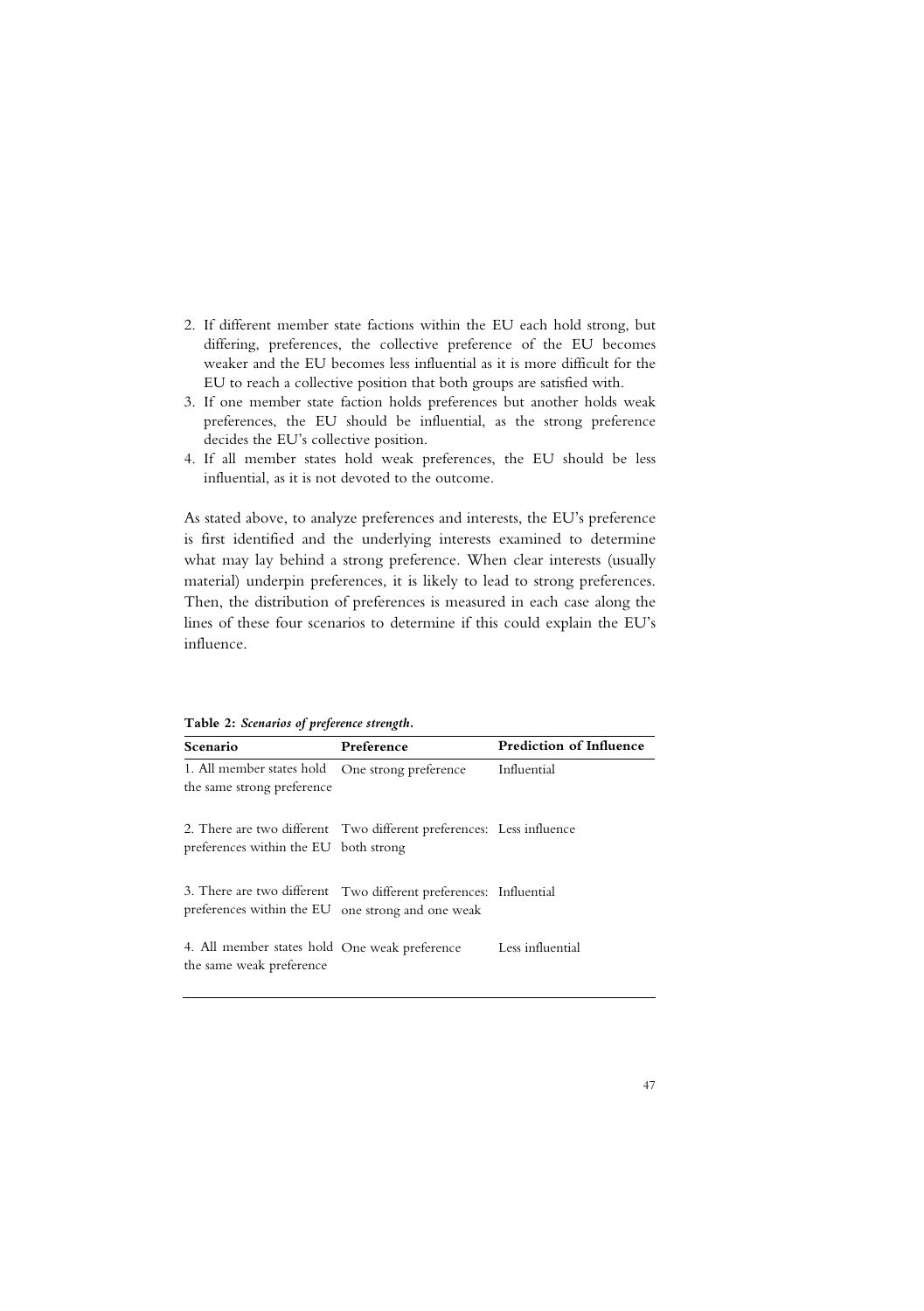## *2.5 The Institutional-based Approach*

The second component of the explanatory framework concerns institutions, i.e. how rules, procedures, and other structures shape an actor's influence. Institutional structures can be seen as formalized structures which both set boundaries for an actor and facilitate its actions (March and Olsen, 2008). The assumption here is that if the institutions in place at the EU level can constrain or enable the EU's role in the world they should affect its influence therein. This explanatory component is drawn from the literature on institutionalism, a broad approach with a variety of interpretations of how to define, empirically identify, and explain outcomes by examining institutions.

One approach to understanding institutions comes from a rational choice perspective. Institutions can be defined as: "the sets of working rules that are used to determine […] what actions are allowed or constrained, what aggregation rules will be used, what procedures must be followed" (Ostrom, 1990: 51). Jupille and Caporaso (1999) discuss institutions as given outside of theory and as explained in theoretical terms. When institutions are considered outside of theory, they can explain political dynamics and outcomes. These explanations examine the ways which institutions structure incentives, define roles, instantiate norms, and alter political outcomes relative to what would have occurred in the absence of institutions. When institutions are the dependent variable, they are usually treated "endogenously", i.e. the concern is to explain institutions, e.g. why certain institutions "take hold" while others do not (Jupille and Caporaso, 1999: 431-432). In this study, the first view is used: institutions are an explanatory factor used to explain the extent of influence. It is assumed the institutional context constrains and shapes the behaviour of an actor and is important for the actor's influence.

For the EU's part, its institutional structures affect how it engages in international negotiations. Such structures include rules on how interests are aggregated, procedures on how decisions are made, and legal structures determining when and where the EU can speak as a whole. Several scholars have stressed the importance of the EU's institutional framework as a factor in explaining outcomes (see e.g. Elgström and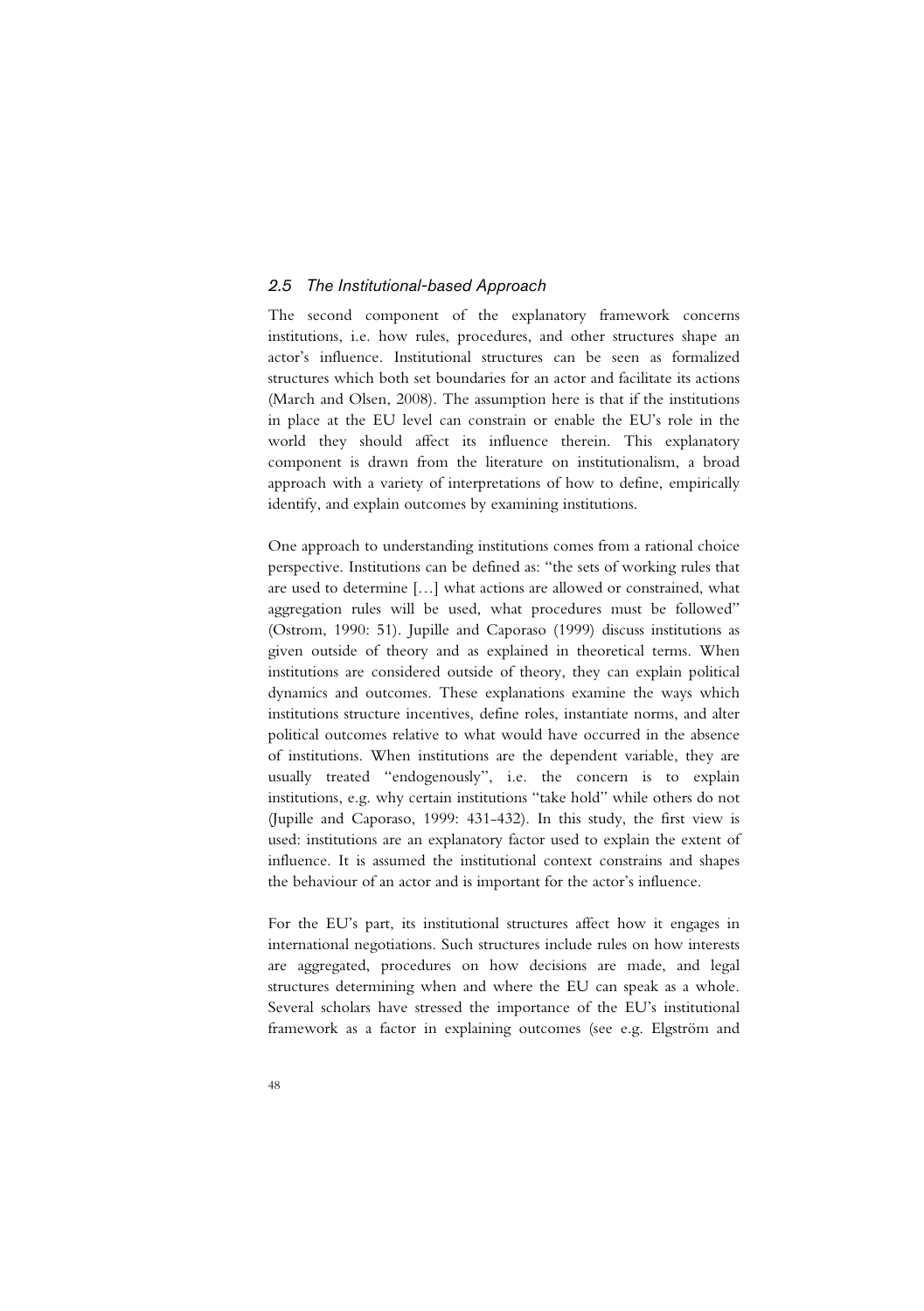Strömvik, 2005; Hix, 2005; Sbragia, 2005). It has been noted that: "the EU's institutional structure exerts an independent effect on the process and outcome of international negotiations" (Meunier, 2005: 16). A common assumption is that: "the EU is handicapped internationally by complexity of its institutions […]." (Meunier, 2000: 105). Indeed, the rather complex institutional structure of the EU is sometimes considered "a source of confusion and even bewilderment for those who have to deal with it" (Vogler, 1999: 26).

These views suggest that the institutional structure of the EU is a constraint in international negotiations; hence, its structure produces a number of weaknesses and can limit influence. However, negotiation theory asserts that institutional structures can sometimes generate strengths since the ostensible "constraints" on a negotiator (e.g. the need to ratify domestically an agreement) can sometimes work in an actor's favour (Schelling, 1960: 19; see also Meunier, 2000; Putnam, 1988). This "Schelling conjuncture"<sup>9</sup> reminds us that the EU can leverage its institutional "weaknesses" strategically to gain concessions from, or avoid making concessions to, its opponents.

Other research highlights the EU's institutional structures to explain and understand the EU in international negotiations (Delreux, 2006; Rhinard and Kaeding, 2006; Elgström and Strömvik, 2005; Young, 2002; Meunier, 2000). One of the core institutional features of the EU concerns the dynamic relationship between member states and supranational institutions. Competence is central for how the EU can act in international negotiations, as briefly discussed above. The division of competence does not only determine representation at the negotiations. Whether a policy area is of shared or exclusive competence determines if member states are legally bound to act jointly and to delegate negotiation authority to the EU via a negotiation mandate. Under exclusive competence, member states must delegate authority. In shared competence areas, Community and member states negotiators are bound

j

<sup>9</sup> The Shelling conjuncture is defined as: "The power of negotiators rests on a manifest inability to make concessions and to meet demands" (Schelling, 1960: 19).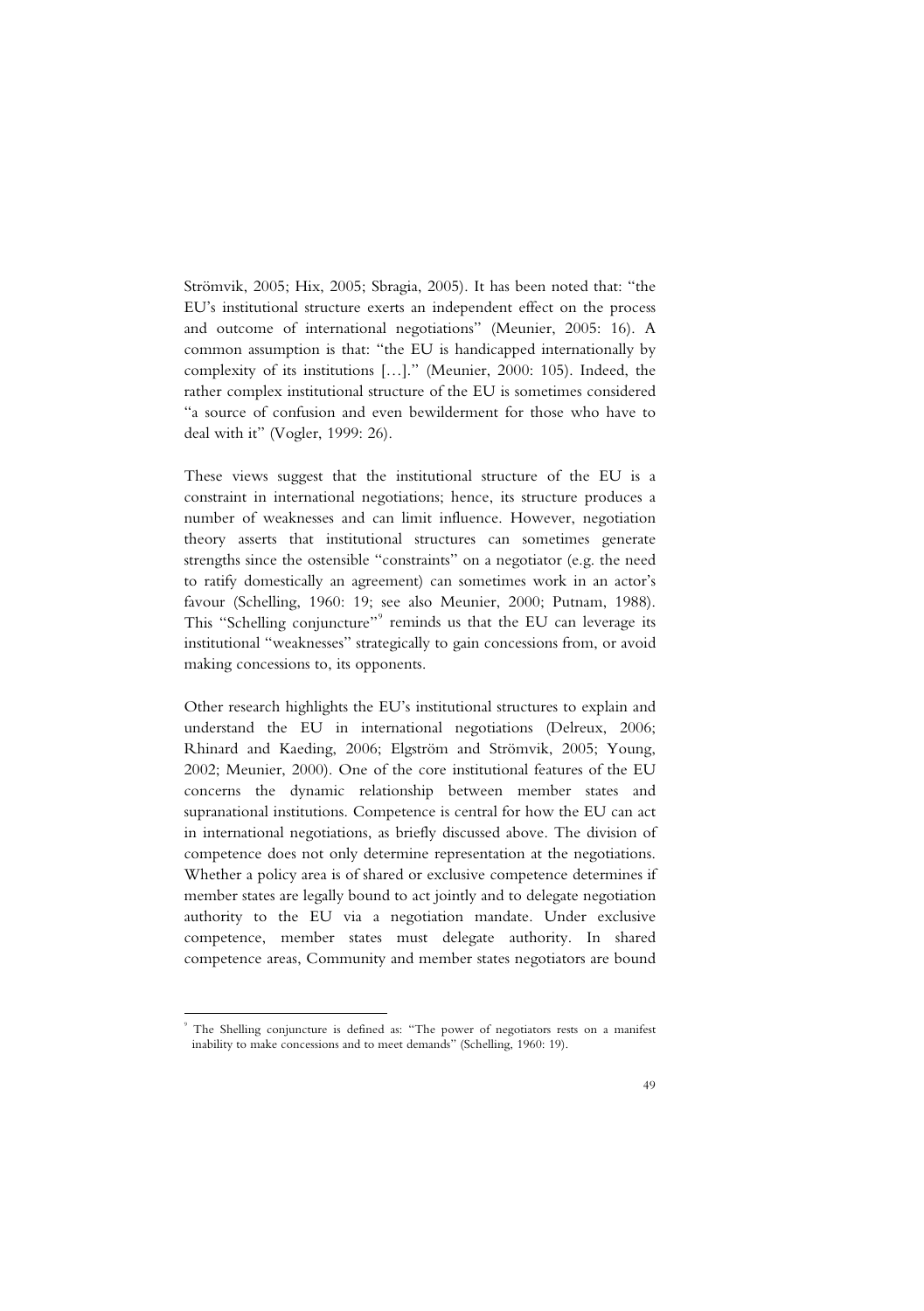to work together, at least in principle. $10$  In those areas, the member states can choose to join a common position, but there is no EU framework that forces the member states to do so. Although a common position never reflects a member state's preferences exactly, the overall advantage is larger bargaining power (Delreux, 2006; Frieden, 2004). Hence, the legal structures that determine competence in turn shape the EU's representation and which decision-making rules to apply to the policy area.

For international negotiations, the member states decide upon a negotiation mandate by different voting rules. The Commission drafts a mandate on the basis of which it will negotiate. The Council then discusses the Commission's proposal and adopts it by unanimity or qualified majority voting (Jupille, 1999). Voting rules shape the outcome in different ways. Three main voting rules tend to characterize the EU's decision-making in international negotiations: some form of majority voting, unanimity, or consensus decision-making. Under majority voting, the common EU position has the summed voting weight of all EU members (Jupille, 1999). Unanimity voting means that each member state has one vote and the decision cannot be approved if one or more member states vote against, i.e. they possess a veto (Hix, 2005). It is important to note that even if actual voting does not occur, negotiations take place "in the shadow of the vote" (Tallberg, 2006: 119).

Negotiation competence and voting rules are institutional features that have been used to explain the bargaining power of the EU in international negotiations concerning both exclusive and shared competence areas. These studies have taken a systematic approach and developed sophisticated models for assessing how the EU's institutional structures can explain its bargaining power in international trade and environmental negotiations (Rhinard and Kaeding, 2006; Meunier, 2005 and 2000). Such research suggests that the institutional design of the EU is important for explaining outcomes, particularly when the EU is

<sup>-</sup>

<sup>&</sup>lt;sup>10</sup> However, member states are not free to act internationally in a completely unbound manner. Article 10 TEC stipulates a loyalty clause, which means that the member states and the EC institutions are committed to cooperate and fulfill the obligations of the Treaties (Delreaux, 2006: 242).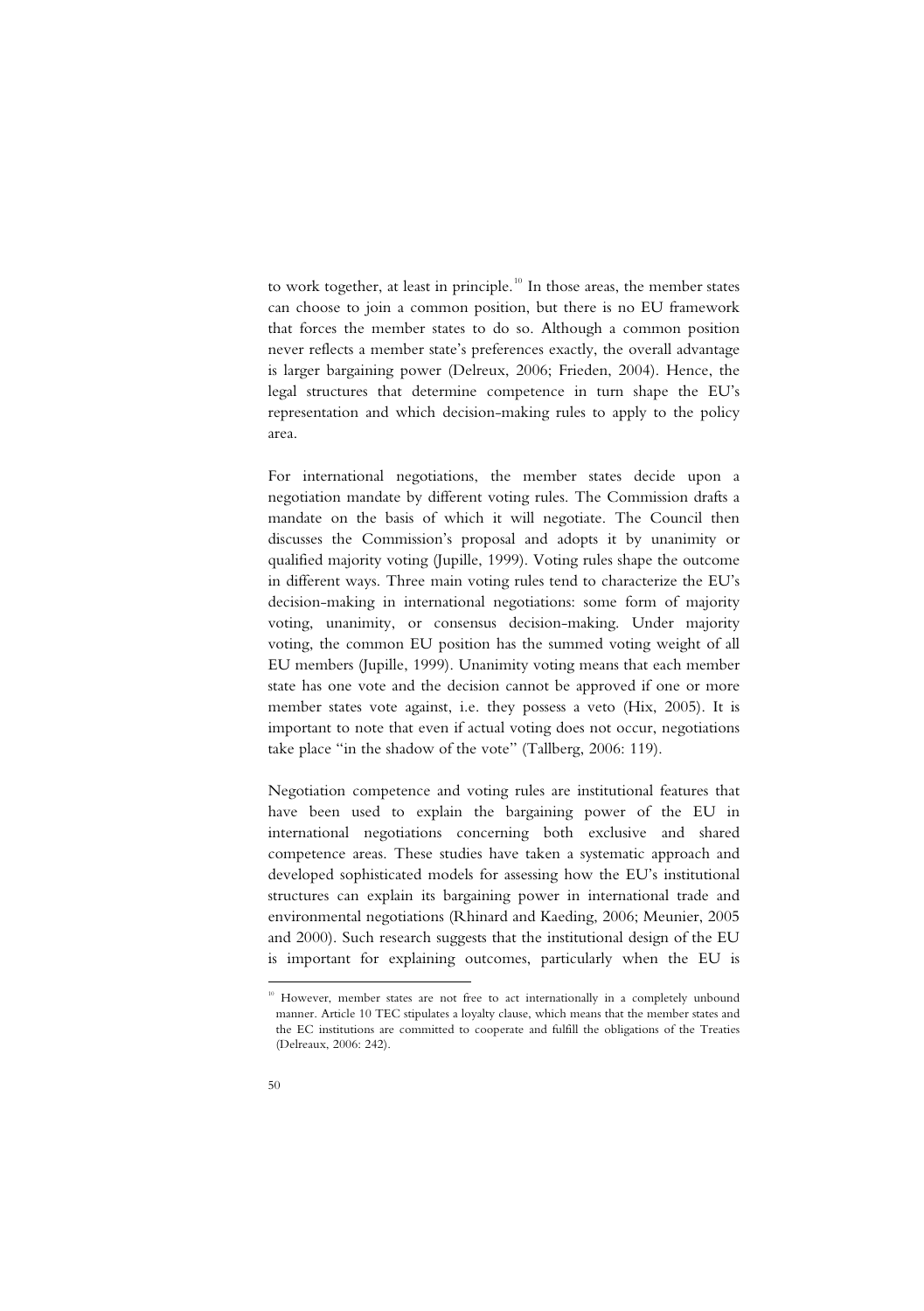defending the status quo in negotiations as opposed to when the EU is seeking change (Meunier, 2000: 104; see also Rhinard and Kaeding, 2006). These studies derive predictions of the EU's bargaining power from a combination several variables, including the nature of the delegation mandate to supranational actors, the EU's internal voting rules used to determine the mandate, and the characteristics of the international negotiating context.

Internal EU negotiations focus on constructing a negotiation mandate and a negotiation strategy. The mandate is needed for participation in international negotiation and must be designed for the negotiation in question and then approved through voting (Meunier and Nicolaïdis, 1999). The nature of the mandate can affect the EU's manoeuvrability in international negotiations. One important attribute of the mandate is its degree of flexibility, which relates to how the mandate is formulated. The mandate can be very precise in formulating the EU's position, what issues are at stake in the negotiations, and what specific concessions are acceptable. The mandate can also be extensive in terms of providing only a vague formulation and less oversight of the Commission at the negotiations, which allows the negotiator to "do the best they can" (Meunier, 2000: 111).

The negotiating context is not an institutional variable; however, the institutional structures play different roles depending on the orientation of the EU in the negotiations (Jupille, 1999). As earlier research shows, the institutional structure needs to be connected to the negotiation context either as reformist or conservative, which refers to the EU's preference in relation to the status quo, i.e. whether the EU wants to achieve change or maintain the status quo in the negotiation (Rhinard and Kaeding, 2006; Meunier, 2005 and 2000; Jupille, 1999). Although narrow views of the EU's institutional framework presented in some studies has been criticised (Young, 2002), for the purpose of this study, a focus on the EU's institutional framework allows for analytical precision and for the ability to generate predictions.

The above mentioned studies are used as a point of departure for the discussion on how institutions can explain influence. Drawing on this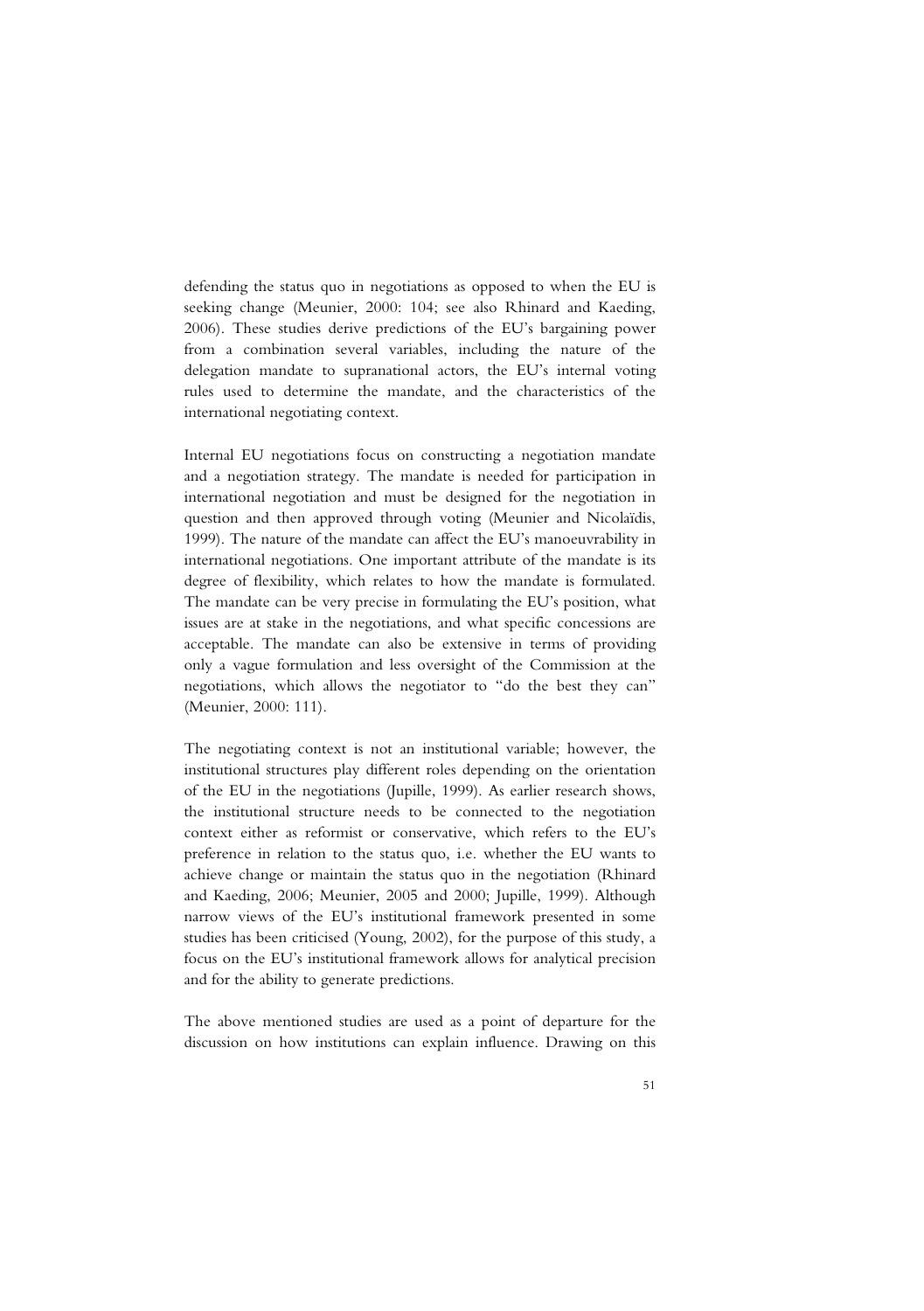research, a few key institutional factors are employed to help explain the precise nature of the EU's influence in the case under examination. However, this study does not use the above mentioned approaches exactly, since here a new explanatory framework is designed. Previous institutional approaches have been used in conjunction with other factors deemed important by those actors. Here, the central focus is on the EU's influence over negotiations and the attainment of goals. The use of institutional explanatory factors is thus focused specifically on how institutions enable or constrain the EU's ability to influence outcomes. The central argument outlined below is that while institutions can impose restrictions on the EU, they can also enable its action.

Before moving to the arguments below, a brief discussion of the relationship between influence and institutional structures is in order. This relationship is not always straightforward. Moreover, the institutional variables identified have to be considered within the context of the case being examined. This study argues that the degree of flexibility of the mandate shapes how the EU can act in a negotiation. If a negotiating mandate is vague, the negotiators can take different positions during the negotiations, i.e. they can adjust to what happens in the negotiations. If a mandate is narrow, the negotiators do not have the possibility to change a decision; hence, they are inflexible in the negotiations. Thus, the flexibility of the mandate results in different approaches in negotiations, but does not necessarily provide a direct indication of the EU's influence. Therefore the mandate needs to be considered within the context of the negotiation i.e. what did the EU want to achieve in the negotiations? When the EU wants change in a negotiation situation, its position is reformist, and when it is defending the status quo, its position is conservative. Change is more difficult to obtain than defending the status quo. The shape of the mandate combined with the negotiation context, affects how the EU can intervene in order to achieve its goals.

The combination of the flexibility of the mandate and the negotiation context results in the following predictions for the EU's influence: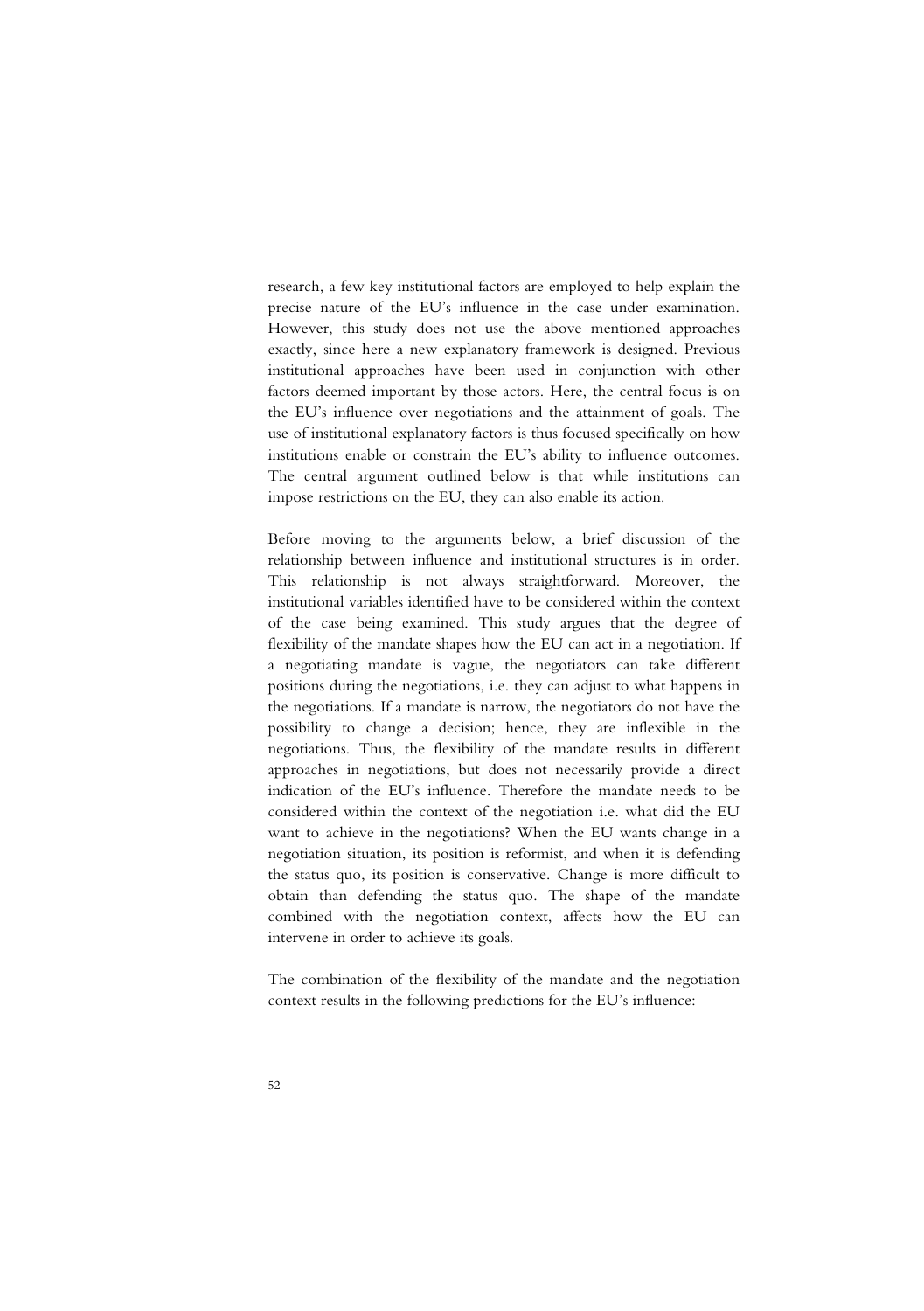- 1. If the negotiating mandate is narrow and the position is conservative, the EU should be influential, as the EU has strict orders to defend a position.
- 2. If the negotiating mandate is narrow and the position is reformative, the EU should not be influential. Achieving change is more difficult with a narrow mandate, due to an inability to give concessions and to adjust to what happens in negotiations.
- 3. If the negotiating mandate is extensive and the position is conservative, the EU should have some limited influence.
- 4. If the negotiating mandate is extensive and the position is reformative, the EU should not be influential.

However, with these predictions, negotiation strategy needs to be considered, as internal difficulties can be used as an advantage in negotiations. The EU can use its inflexibility in the negotiations and create an advantage. Thus, in addition to analysing the above mentioned potential situations, examining the strategy of the EU is important to understanding the outcome. In analysing how institutional structures are enabling or constraining the EU, the mandate for the negotiations and negotiation context are also examined for each of the three issue cases.

#### *2.6 The Ideational-based Approach*

Preferences and institutions provide important explanations for EU influence. However, if policy-making and outcomes are understood only in terms of interests and institutions, it is easy to "miss a great deal" (Majone, 1989: 2). Ideational factors are important for understanding outcomes, as they provide the cognitive context in which political action takes place (Jönsson, 1991). Hall states that "Policymakers work within a framework of ideas […] that specifies not only the goals of policy and the kind of instruments that can be used to attain them, but also the very nature of problems they are meant to address" (Hall, 1993: 279). Ideabased approaches to understanding political outcomes take cognitive aspects into account and stress the role of ideas, norms, epistemic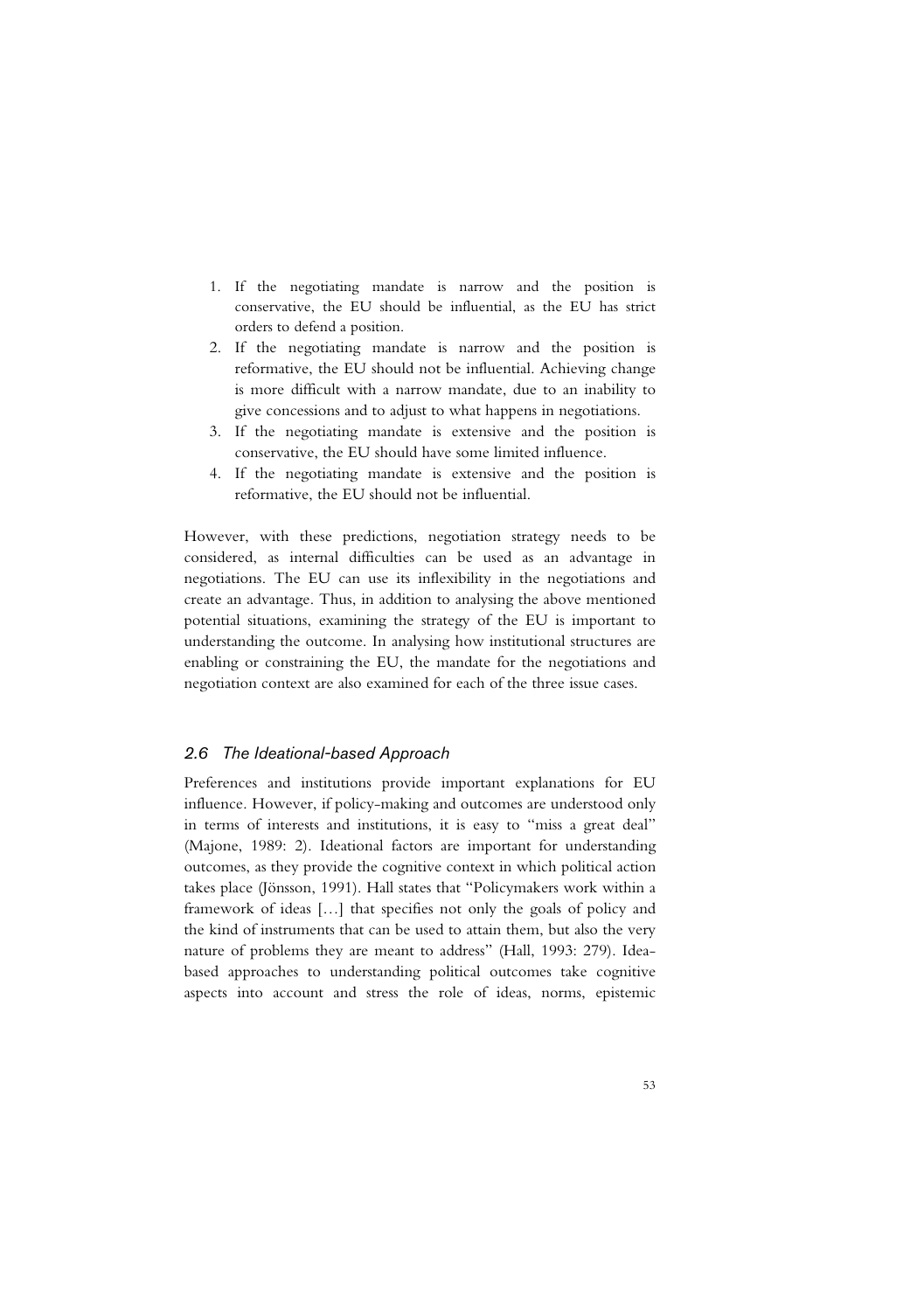$communties<sup>11</sup>$  and social learning processes (see e.g. Goldstein and Keohane 1993; Goldstein 1993; Haas 1992). The general premise is that "ideas matter", as mental constructions play a crucial part in shaping what happens in politics (Heclo, 1994: 375). For example, shared understandings can create standards of appropriate behaviour that generate mutual expectations of social conduct. The value of ideational approaches lies in their ability to capture "dimensions of human interaction", which often get lost in other perspectives (Hall, 1997: 185).

There are different scholarly approaches to how ideational factors are used, and to the degree to which causal priority is attached to ideas (Hall, 1997). What many of these different approaches have in common is they consider ideas as existing at different levels of generalisation, which relate to each other. As Campbell puts it, the ideas that operate in policymaking processes do so "in a hierarchically nested fashion" (1998: 399). Campbell posits a close relationship between different ideational levels, and argues for the importance of "nesting" ideas at different levels. For ideas to matter, they must link to one another at different levels of abstraction. Campbell also introduces a degree of actor intentionality in ideational approaches, arguing that new policy ideas must be presented so that

the perception of a problem must be credible for the policymakers in the sense that it fits the dominant policy paradigm. If it fits, they must believe that it provides an effective solution to a policy problem. If policy makers perceive an idea to be useful in this sense, then it must fit with prevailing public sentiment. If it does not, then it must be framed so as to improve this fit (Campbell, 1998: 399-400).

This reasoning of hierarchically nesting ideas reflects the assumption made earlier by Hall, that all policy-making processes takes place within an ideational framework.

-

<sup>&</sup>lt;sup>11</sup> An epistemic community, or literally knowledge society, is a network of professionals recognised as having expertise and competence in a particular domain and an authoritative claim to policy-relevant knowledge within that domain or issues area (Haas, 1992: 3).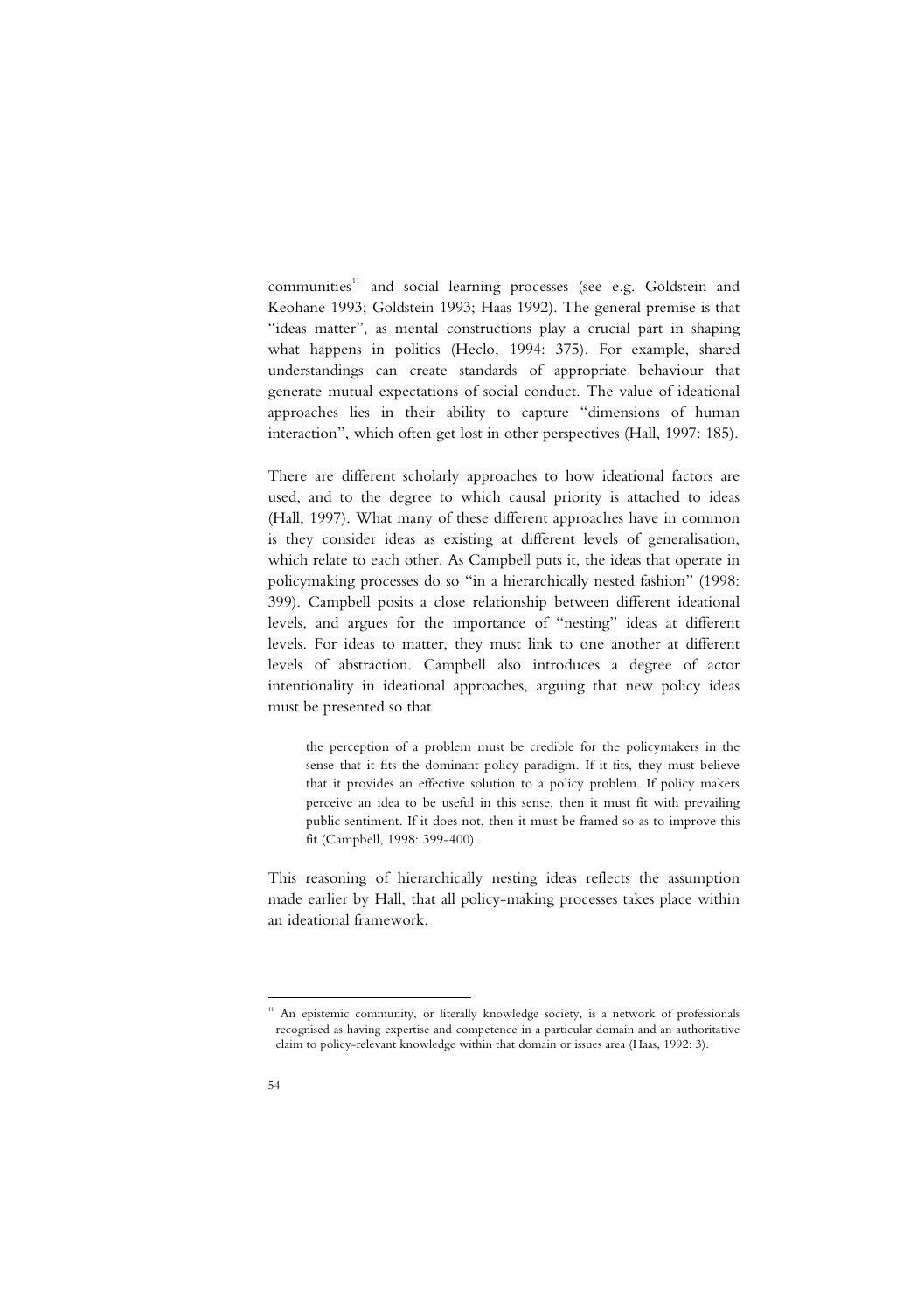According to the logic of hierarchically nested levels of ideas, the ideational framework exists at different levels of abstraction. As Rhinard argues, the effect of new, policy-specific ideas in a political process "are conditioned by how they relate to broader values" (2002: 42). Building on Sikkink, Rhinard develops the assumption that "specific policy choices must be seen to resonate or "nest" with broader values in order to gain support in the political process" (Rhinard, 2002: 42; Sikkink 1991). In this context, the acts of "persuasion" and "framing" become important. The actors advocating a specific policy choice confront different and competing ideational frameworks and need to persuade the target audience (Finnemore and Sikkink, 1998: 897). This echoes arguments made by Payne, who states that "persuasion is considered the centrally important mechanism for constructing and reconstructing social facts" (Payne, 2001: 38).

Framing, in turn, is considered as part of successful persuasion and the concept of frames is useful for explaining influence. A frame can be defined as "an interpretative schemata that simplifies and condenses the "world out there" by selectively punctuating and encoding objects, situations, events, experiences, and sequences of actions within one's present or past environment" (Snow and Benford, 1992: 137). Barnett stresses the "persuasion element" in his definition and suggests that "a frame is a persuasive device to fix meanings, organize experience, alert others that their interests and possibly identities are at stake, and propose solution to ongoing problems" (Barnett, 1999: 25).

Most authors using the "framing" concept include some element of intentionality. Frames held by various actors reflect a certain problem definition and potential solution that they perceive to be in their interests. For that reasons, different "frames" can explain political conflict. Schön and Rein (1994) produced the seminal work on "frame competition" as an explanation for intractable policy disputes in the public setting. They argued that competing actors hold particular problem formulations and preferred solutions; only by "reframing" may some deep disputes be resolved (Schön and Rein, 1994). Mirroring the approaches described above regarding different frame levels and hierarchical nesting, Schön and Rein distinguish three types of frame.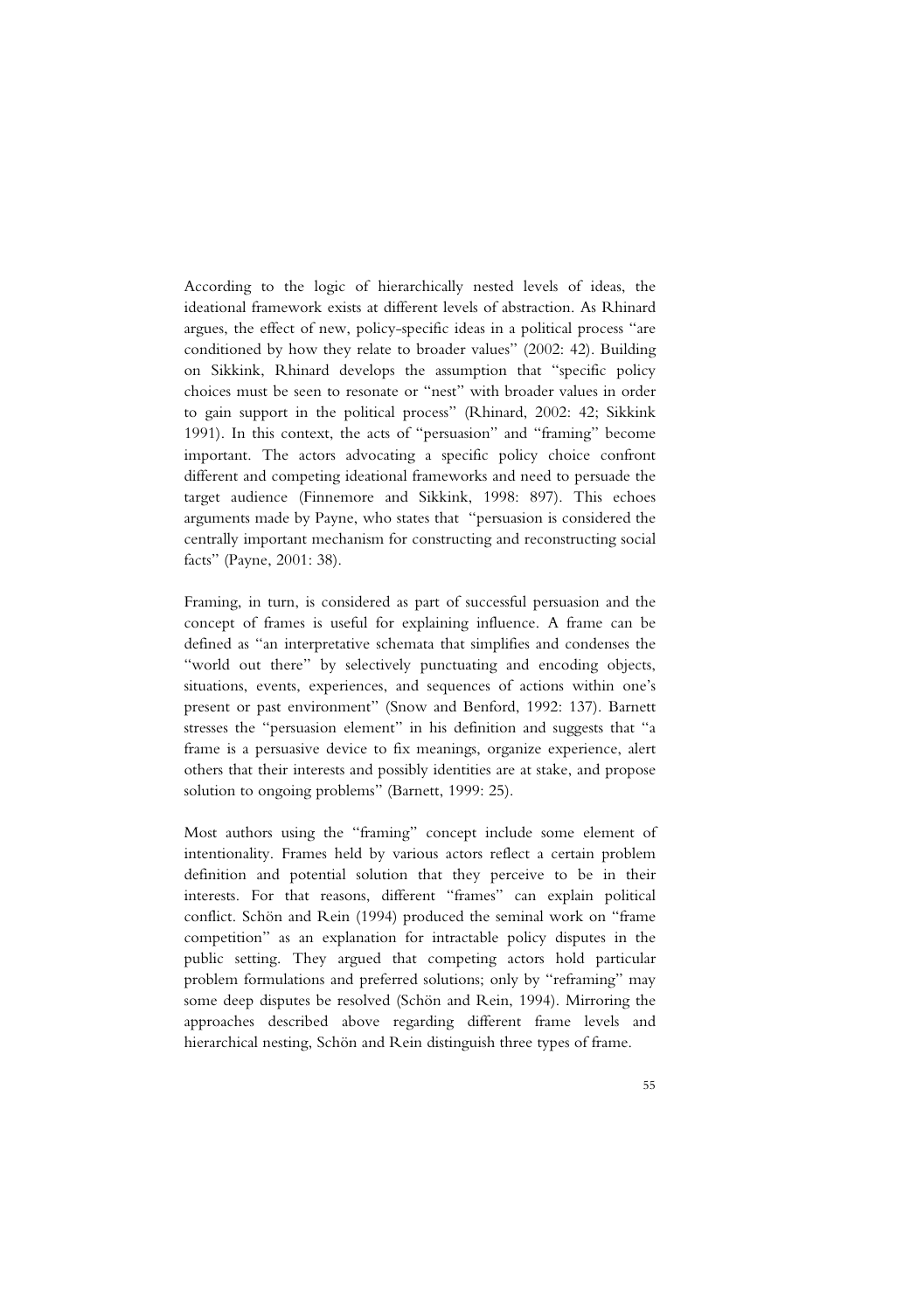A policy frame is the frame an actor uses to construct the problem of a specific policy situation. An institutional frame is a more generic frame from which actors derive specific policy frames used to structure a wide range of problematic policy situations. In turn, institutional frames are local expressions of broad culturally shared systems of belief, which the authors call "metacultural frames". Metacultural frames are at the root of most policy narratives, organized around generative metaphors (Schön and Rein, 1994: 32-34).

To further clarify the concepts of policy frames and metacultural frames, Schön and Rein's examples serve as illustrations. First, the example of a policy frame:

In the mid-1970s the Boston Redevelopment Authority (BRA) framed the problem of low- and middle-income housing mainly in terms of the need to "preserve the city's healthy housing stock", which led the BRA to adopt policies that gave priority to the rehabilitation of existing stock and the clearer separation of decayed from healthy stock. This policy frame did not lead to policies that emphasized either the income level of the occupants of rehabilitated housing or the shortfall between the need for affordable housing and the available supply (Schön and Rein, 1994: 33).

The nature versus nurture debate serves as an illustration of metacultural frames:

In the policy domain of crime […] cultural metaframes of nature and nurture remain powerful for thought and action in our society. The nature frame lends itself to prescriptions that favour restraint and segregation of criminals, swift and sure punishment and (at worst) attempts to control the reproductive behaviour of people who are believed to carry the wrong kinds of generic material. The nurture frame suggests policies that remove or mitigate environmental factors presumed to be conducive to criminality or other forms of social pathology. Traditionally, liberals in American society have tended to favour the nurture frame, which is consistent with the idea of public responsibility for the improvement of environmental conditions […]. It is among conservatives that the nature frame is held, in conjunction with a broad prescription of social control: rigorous law enforcement coupled with mote and better prisons (Rein and Schön, 1994: 34).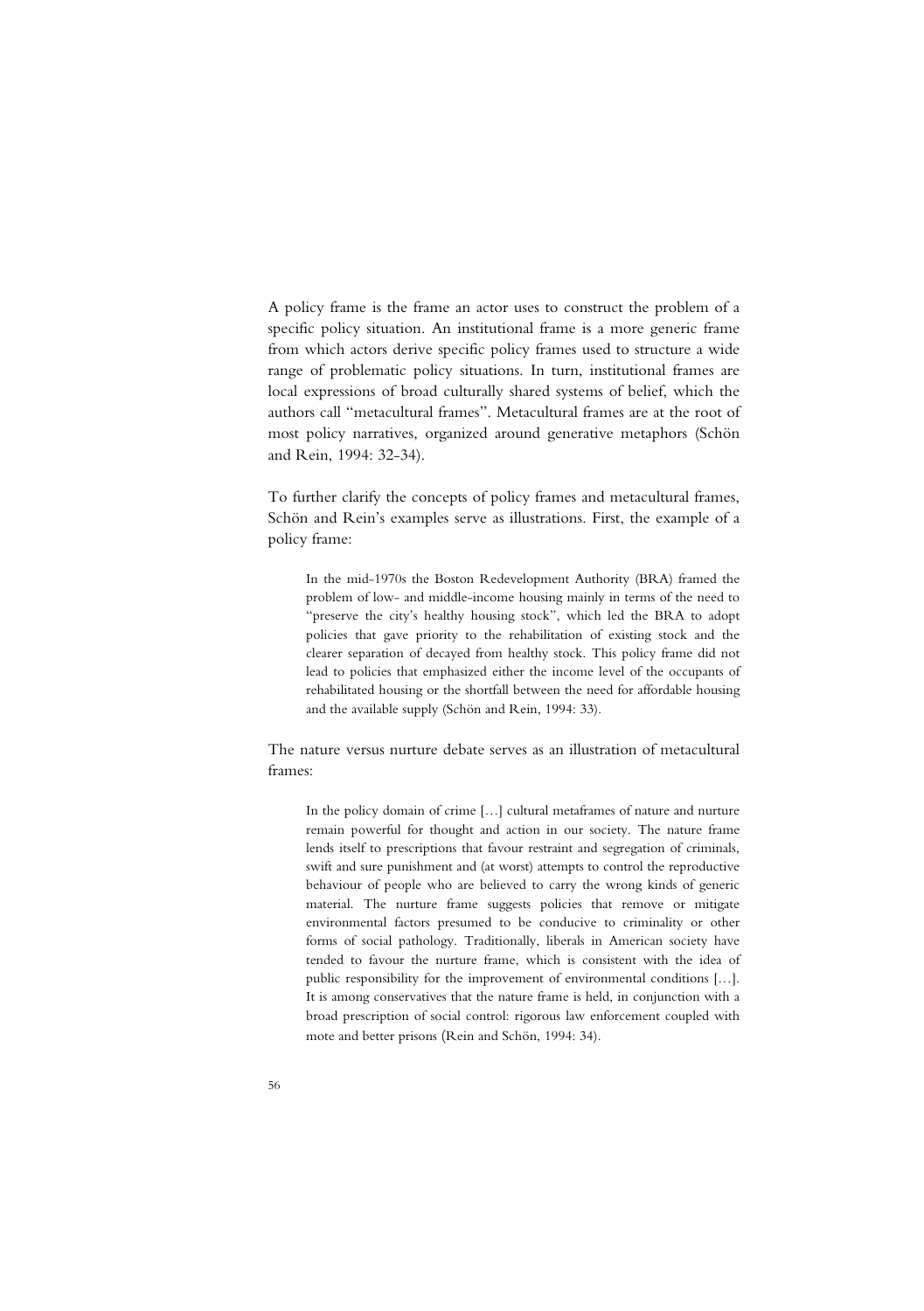In this study, framing at the policy level and meta-level are considered, thus, the focus is on policy frame and meta-level frames (equal to Schön and Rein's metacultural frames). By combining Schön and Rein's differentiated frames and previous approaches arguing for the importance of hierarchically nested ideas, this study can derive some predictions regarding how the EU may or may not exercise influence. When an actor's preferred policy choice can be framed in term of a policy idea "fits" with broader institutional and meta-cultural values, that policy idea will likely gain support in the political process. This shows how frames enable an actor to link specific policy choice to generic interests and values (Barletta, 2001). Policymakers need a mechanism for constructing and reconstructing their understanding of the reality, and frames constitute one such mechanism. If done successfully, a framing strategy can enable the actor to exercise a greater degree of influence. If done poorly, e.g. if new policy ideas do not fit prevailing meta-level ideas, influence is less likely.

A convincing framing of an issue indicates the EU manages to connect its policy frame to a more generic frame. Empirical attention must be given to the broader values that prevail within a particular context (e.g. "environmental sustainability" or "trade liberalisation") which can be derived by observing debates and reconstructing the political and social context in which the negotiations took place. Attention must also be given to the presentation of new policy ideas, including how a negotiating actor (in the case, the EU) couches arguments and frames policy preferences. This requires close study of word usage, generative metaphors, and linguistic turns used by the EU in the pursuit of particular outcomes. The easiest way of identifying both policy specific frames and broader meta-level frames is through close textual analysis of negotiation documents, especially those used in the preparation of positions. General accounts of the negotiations, by third parties or negotiation opponents, can be used to clarify and confirm a particular framing strategy. Outcomes that reflect a particular framing strategy suggest a successful effort.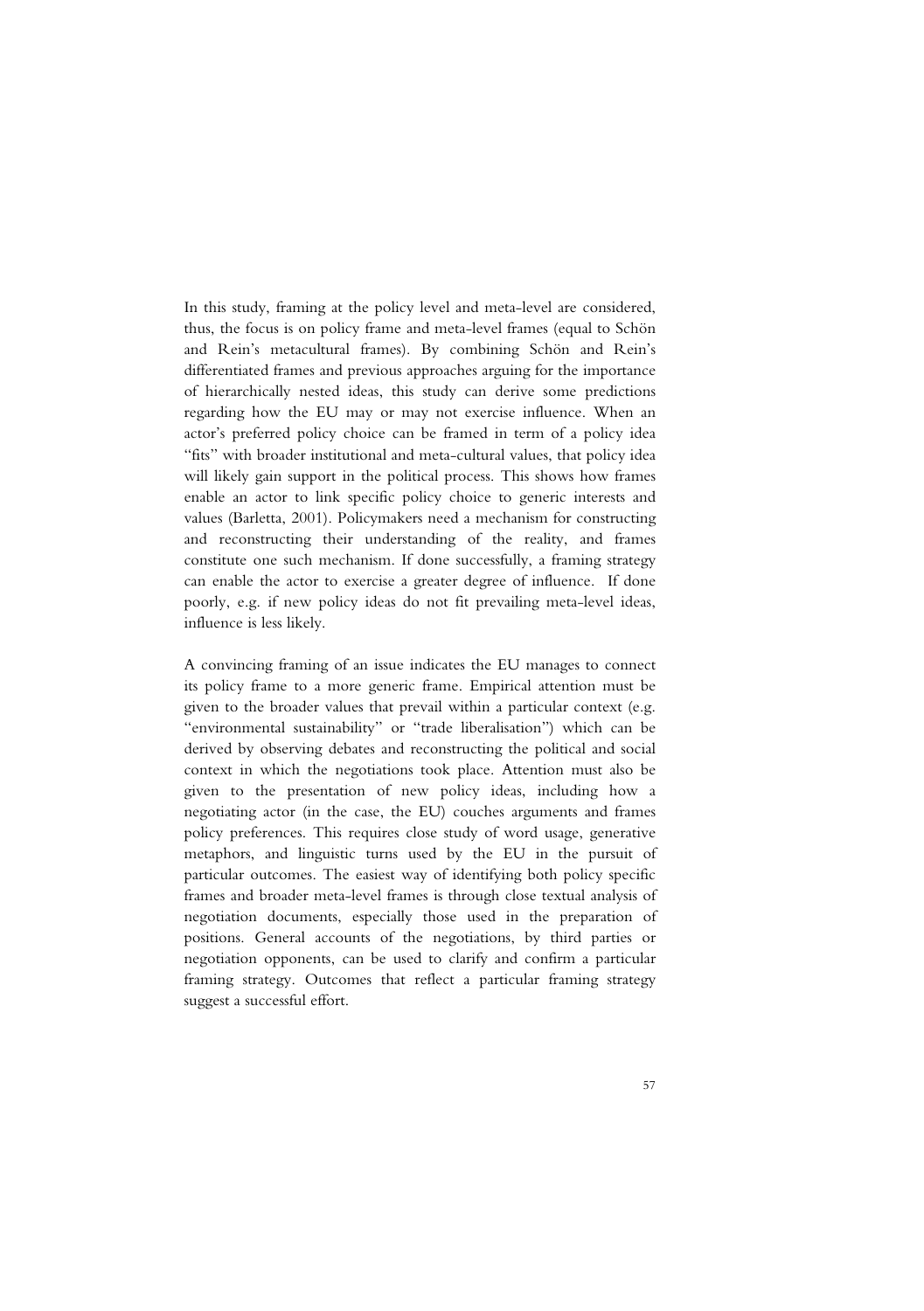To specify the predictions related to ideas-based factors that shape influence, there are two scenarios that can be envisioned.

1. The EU manages to nest its policy specific frame to the broader metalevel frame, and that framing is reflected in outcomes. This suggests that the EU's framing effort enabled a greater degree of influence. The EU frames the problem in a manner that makes it appear credible and more convincing in the context of prevailing values.

2. The EU cannot manage to nest its policy frame to the broader metalevel frame, either because of a failed strategy or because frame conflict exists at either level. In this scenario, the EU's influence is likely to suffer.

In general, the challenge of using ideational approaches lies in the difficulty in separating out the various explanatory factors that may affect outcomes (Hall, 1997). There are several pitfalls with frame analysis. Frames can be seen as tacit, and thus belong to the "taken-for-granted world of policy making", which means their impact on actions and perceptions are not always clear (Schön and Rein, 1994: 34). Furthermore, it can be difficult to understand what frame really underlies an actor's position. Policy statements are not necessarily congruent with their frames. All of these potential problems require carefully defining and operationalising the concepts of frames and nesting (Schön and Rein, 1994).

As described above, frames can be identified through textual analysis of policy documents and through observations of speeches and policy declarations. The EU's policy specific frame can be identified by examining its internal negotiation memos to see how arguments are justified and positions rationalized. The arguments and positions can also be identified through the interviews, which asked participants to describe the EU position and why it took a particular position. The next step in the analysis is to identify the meta-level frame from which the policy frame is derived. Schön and Rein give guidance on how to identify meta-level frames: "The broader frames are identified by dichotomies, such as natural–artificial" (Schön and Rein, 1994: 34). To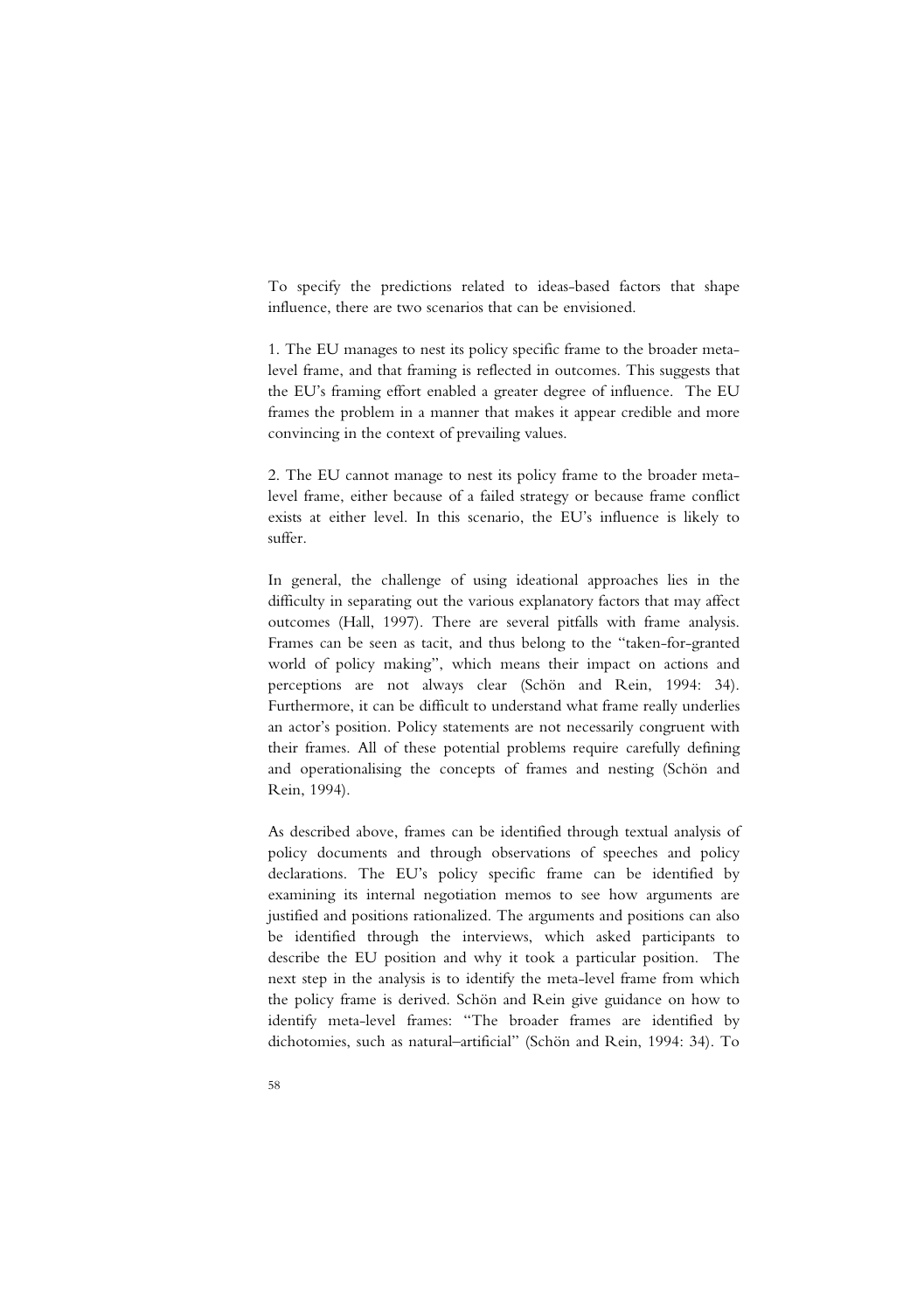understand the broader frames in this context, dichotomies from which the policy frames are derived are identified, along with statements about the prevailing political and social context in which the negotiations took place. For each case analysed in this study, a specific frame is first identified and then examined in terms of how it links to broader debates, e.g. trade liberalisation or national sovereignty over natural resources. Evidence from negotiation debates and statements from participants offer an indication of effective frame linkages, and outcomes that reflect a preferred policy frame provide further evidence of success.

## *2.7 Drawing the Framework Together*

Although the three components of the explanatory framework utilized in this study were presented separately above, in practice they are interlinked. To understand the extent to which the EU influence processes and outcomes, the effect of interest-based factors, institutionbased factors, and ideas-based factor must each be analysed. Analysis in each case study will look sequentially at each factor to examine if the predictions of EU influence are fulfilled. The scenarios of EU influence, including strong EU preferences, enabling institutional structures, and linked policy frames, combine to suggest an aggregate scenario by which the EU would exercise the highest level of influence. If none of these conditions are met, the EU will not be influential. Any values in between those two extremes suggest varying influence for the EU. Those exact values, and their relation to the predictions, will be analysed for each case in Chapters Four, Five and Six, respectively. The analysis follows the same logic in each sub-case: first the EU's influence on process and outcome is decided with help of the definition and operationalisation outline above. Then this outcome, i.e. the level of EU influence, is explained by the interest-based approach, then by the institutional-based approach and lastly the idea-based approach. The conclusion of each case will draw the explanatory factors together.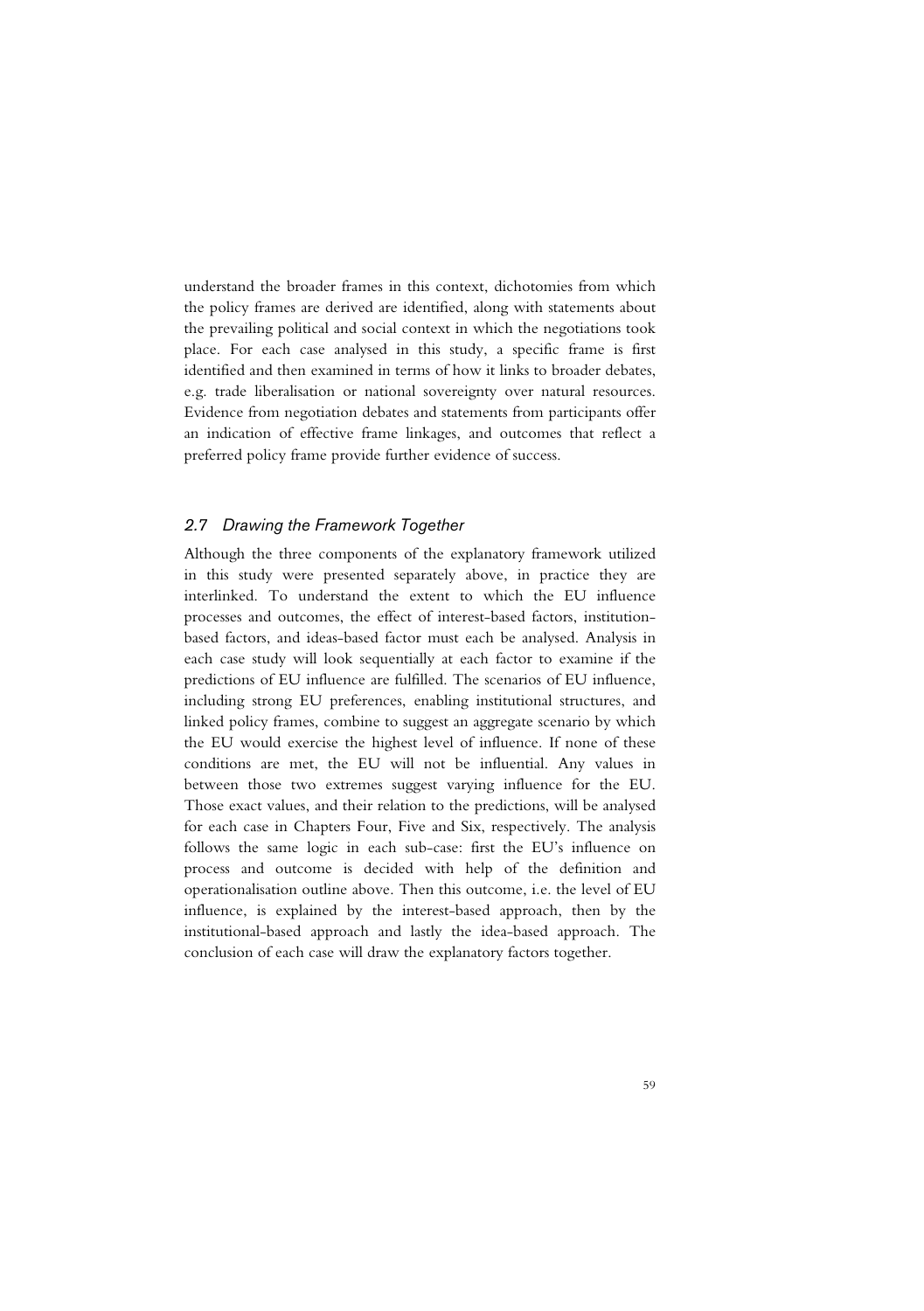## *2.8 Conclusion*

This chapter defined the central actor and the central concept of the study, and elaborated on the theoretical framework. In defining the EU in this study, the EU was considered as an influential actor with the ability to pursue negotiations and interact with other actors. In addition, the discussion reminded that the EU is an active political system, with institutional structures and policy processes which determine its behaviour in international negotiations. In operationalising the concept of influence, this study has defined influence as an actor's goal attainment and has argued that measuring influence should include an actors' effect on process, as well as outcomes, in relation to its original policy goals. The preceding discussion elaborated on the argument that influence is best understood as a factor of interest-based considerations, institutional considerations, and ideational frameworks. These factors build on the three building blocks used to explain political outcomes, which allow the influence to be broken down in components and derive potential explanations of the research question.

Interest-based approaches explain outcomes by focusing on the actor and the factors shaping actor preferences. The premise of this approach is that actors have fundamental interests which they attempt to maximise in the course of a political situation. The focus here was to outline how the preferences and material motivations of the EU can explain its influence or non-influence. Institution-based approaches remind us that actors' pursuit of its interests is not conducted in the absence of institutional structures. Here, institutions were examined in the way they channel the EU's bargaining positions and constrain the EU key actors involved in international affairs. Idea-based approaches consider the role of ideas, norms, and epistemic communities in explaining political outcomes. This chapter drew upon "strategic framing" and "ideational nesting". When strategic framing of policy priorities "fit" or "nest" with broader values and meta-level frames, those priorities gain additional support in the political process and can improve an actor's influence on political outcomes.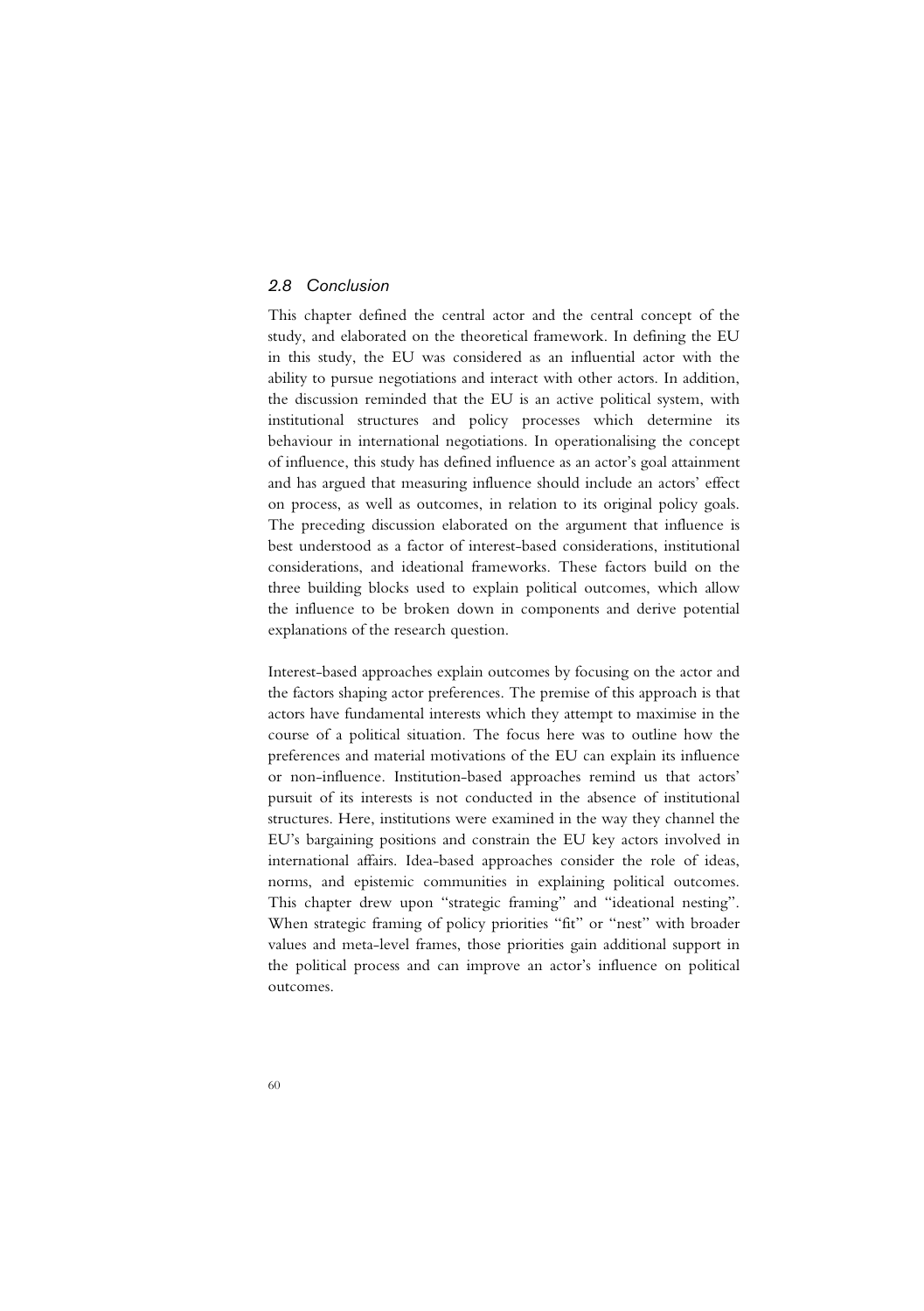The chapter emphasised that interests, institutions, and ideas are all key components in explaining EU influence. The theoretical framework derived predictions on how the EU's influence is enhanced or constrained as a result of the presence (or non-presence) of the respective explanatory variables. The resulting explanatory framework will guide analysis of the sub-cases.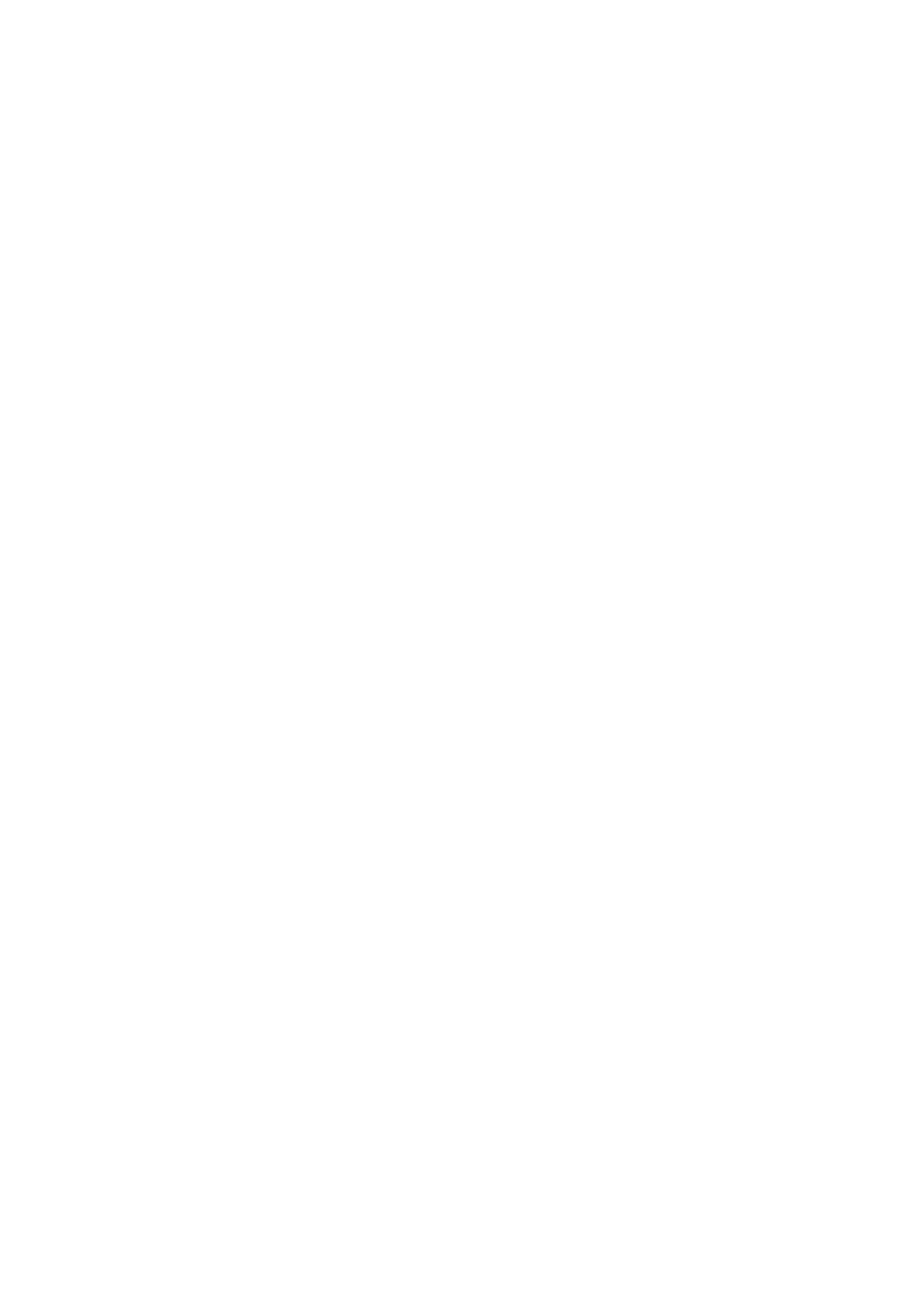# *3 The Context of the International Forest Negotiations*

Global environmental problems have become an increasingly important part of the international political agenda, as has the EU's role in environmental cooperation. These two relatively recent phenomena have attracted interest from both scholars and policy-makers. This chapter contextualises the international forest negotiations and the EU within this broader framework. The first half of the chapter is concerned with the concept of global environmental governance, what environmental cooperation aims at, and the EU's development and functioning in this policy area. The second half of the chapter addresses forest issues on the international political agenda. The international forest negotiation process is briefly discussed in order to provide a background for the issue cases analysed in the following chapters.

## *3.1 Global Environmental Governance*

The rise of global environmental problems, such as climate change, deforestation, and loss of biodiversity, has created growing demand for international interventions and increased cooperation among state and non-state actors (Baker, 2006). Global environmental problems have become an increasingly important and acknowledged part of the international political agenda. This growing awareness of environmental issues on the global scale has occurred in parallel with an expansion of the sub-discipline of international environmental politics (IEP). Since the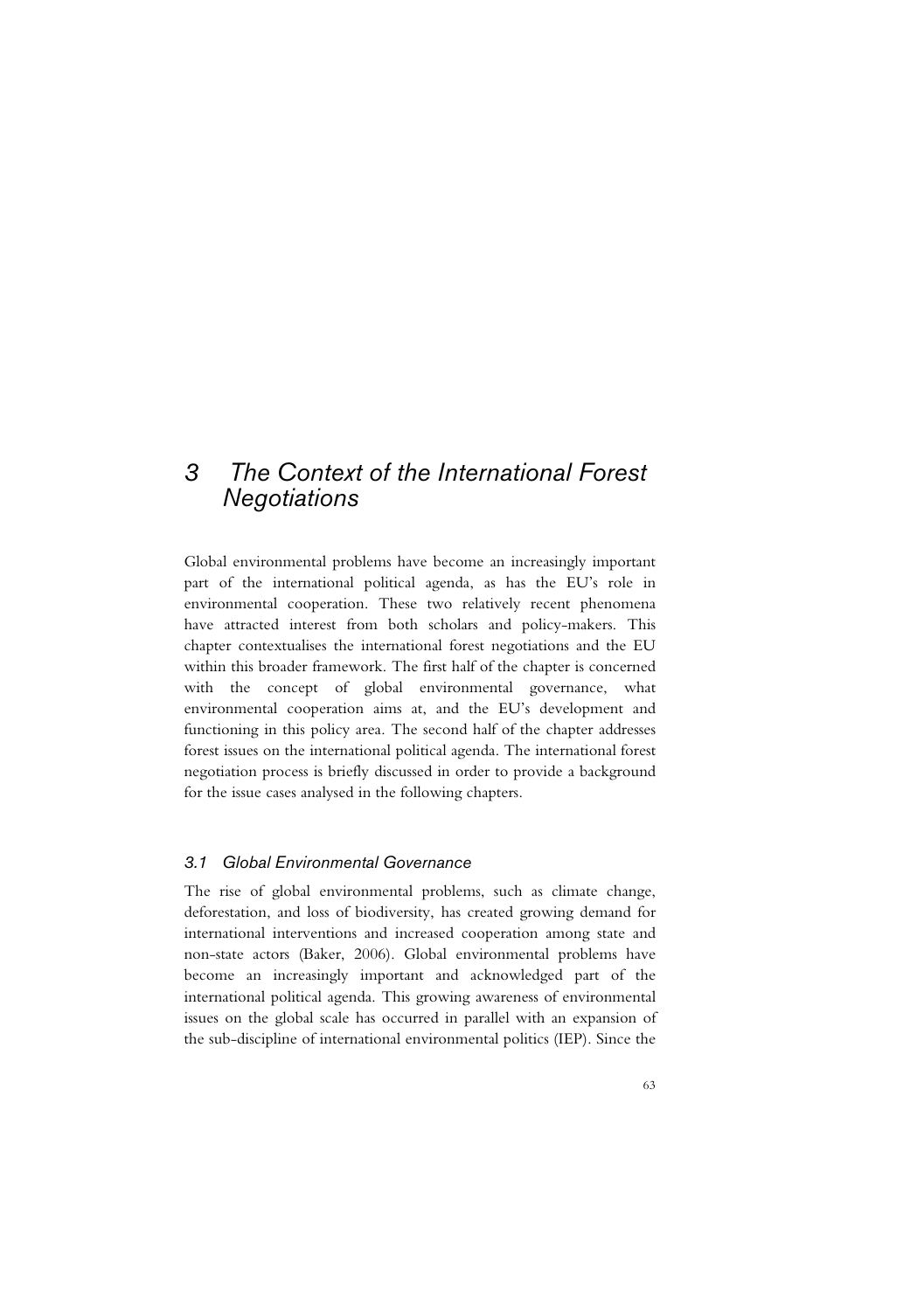1980s, the study of IEP is dominated by two grand narratives: "global environmental change" and "sustainable development", which replaced "limits to the growth" and "scarcities", the grand narratives of the 1970s (Stevis, 2006: 29-39). The term "global governance" has become a key topic within the environmental discourse of today (Biermann, 2006: 237).

There are a number of conceptual approaches and a theoretical debate over the term of global environmental governance (see e.g. Biermann, 2006; Paterson et al. 2003). The conventional understanding of global environmental governance refers to the international cooperation on environmental issues; it is the network of international environmental organisations and international environmental agreements (Vogler, 2005; Paterson et al. 2003). In the field of IEP, the primary focus has been to explain the practice of global environmental politics or particular sectors within this area (Betsill, et al. 2006). The evolution of global environmental cooperation in terms of the outcomes of summits, agreements and negotiations has attracted extensive scholarly interest (Clapp and Dauvergne, 2005). One important dimension of this research has been to study the establishment of regimes to foster rule-governed activity, which will be further discussed below.

The framework of global environmental governance has emerged through the UN-summits: 1972 UN Conference on the Human Environment, Stockholm, 1992 UN Conference on Environment and Development, Rio de Janeiro, and 2002 World Summit on Sustainable Development, Johannesburg. The UN has played an important role in the international response to environmental problems and the most important international initiatives for protecting the global environment have been negotiated within the UN system. Through UN-meetings, the environmental problems have become part of the international political agenda, drawn attention to environmental problems, and increased knowledge about the environment (Bäckstrand, 2006).

The summits have become a "space for joint thinking" (Seyfang, 2003: 225). Simultaneously, there are limitations on what can be discussed within this framework. Another problem is the principle of sovereignty,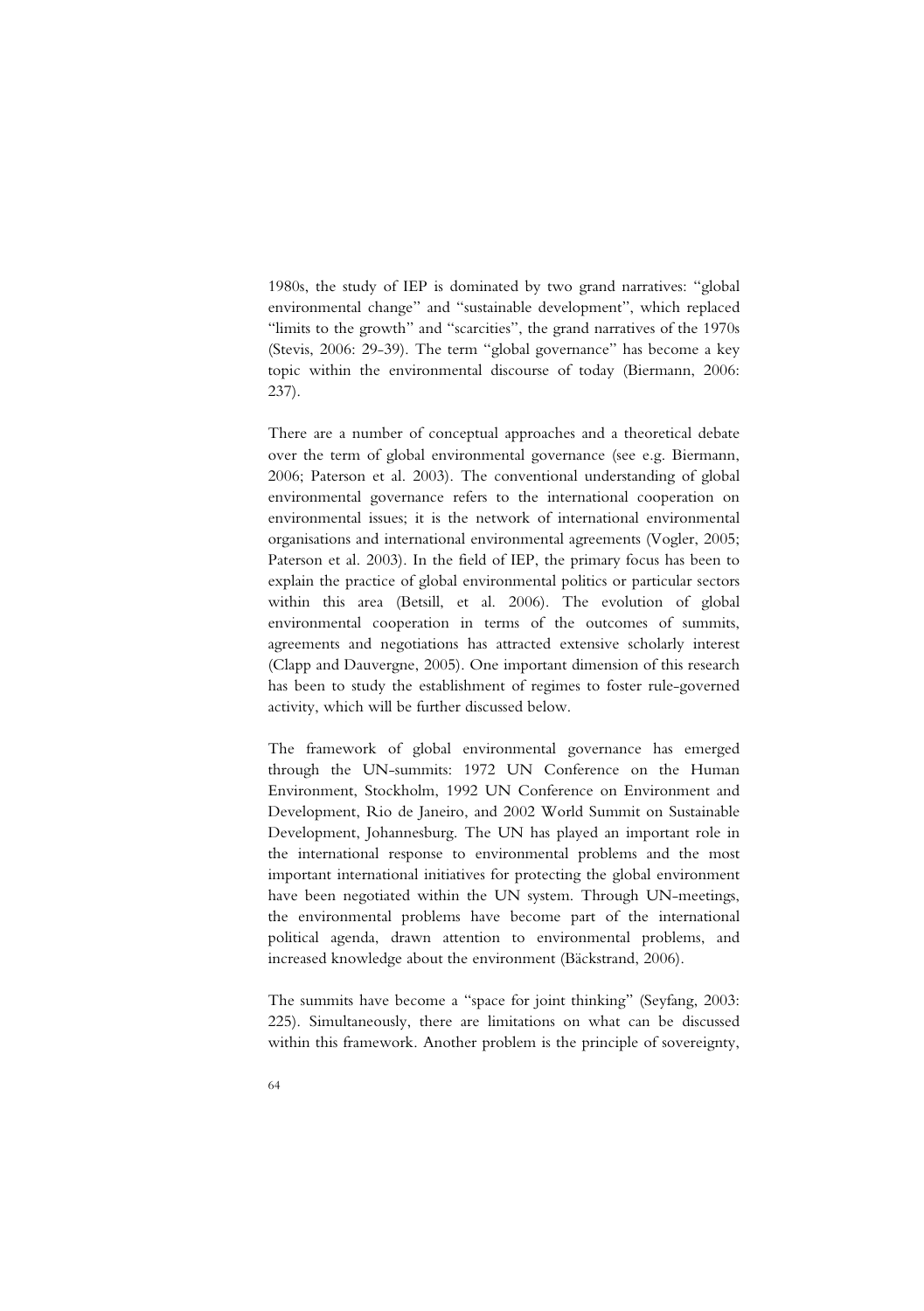which often leads to outcomes based on the lowest common denominator (Bäckstrand, 2006). This problem reflects on negotiations pursued within the framework of the UN, as the state with least incentive to create regulations, tends to set the level of ambition (Chasek et al. 2006). Despite this problem, negotiation the most utilised mode of decision-making in this area (see Zartman, 1994). Thus, agreements, or other form of cooperative solutions, are the result of international negotiations (Kremenyuk, 1991).

Negotiations are used to identify common interests, bring parties closer, and to work out acceptable solutions to a variety of issues (Sjöstedt, 1993). Every negotiation has its own characteristics depending on the area it covers. The characteristics relate to the issues being discussed, the actors, and the solution or outcome of a negotiation. Environmental issues are complex, involve multiple actors, and broach other central issues, such as economy, development, and equity (Sjöstedt, 1993). In the context of environmental issues, negotiations in general aim at attaining an agreement to mitigate the problem at hand, often in the form of a convention, principles, guidelines, or plan of action. Given the complexity involved in these processes, such agreements are often quite difficult to reach.

#### *3.2 The Aim of Global Environmental Governance*

The goal of international environmental cooperation is to curb and mitigate certain environmental problems, and is normally achieved by the creation of an agreement regulating damaging actions (Baker, 2006). The complexities of these issues and their transboundary effects have led to a need for multilateral management. The interdependence makes it impossible for one actor to manage environmental problems alone, as what one actor does can be harmful to others. Hence, there are problems that cannot be managed by single states; therefore, they cooperate in different issue areas. In many cases, the cooperation has led to the creation of regimes, which could be seen as "a response to the demand for governance in a specific issue area" (Young and Zürn, 2006: 121).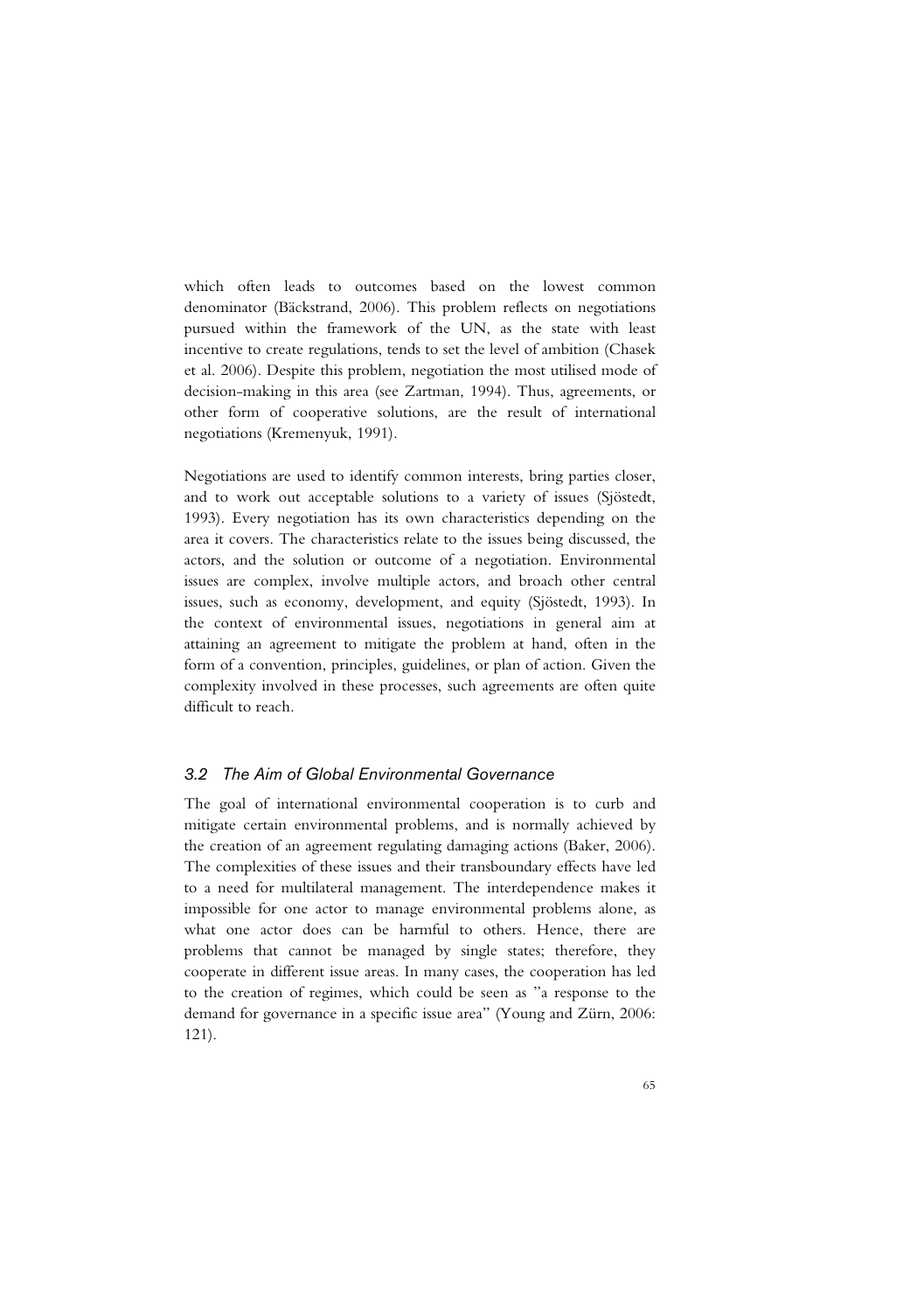Regimes are a form of institutional framework consisting of agreements with formal rules: within the frameworks, informal practices have arisen that are important in the way they shape and constrain actors' behaviour (Young and Zürn, 2006). In practice, the understanding that cooperation is crucial for tackling global policy problems has given rise to a wide range of issue specific governance systems. In the context of the study of global environmental politics, regime analysis has been utilised to analyse institutional response to different environmental problems, such as climate change and ozone depletion (Andresen, 2000; Sjöstedt, 1998; Paterson, 1996; Benedick, 1991; Haas, 1990; Young, 1989).

The standard definition of an international regime identifies the components of a regime and takes formal and informal aspects into consideration. According to this definition, a regime is a framework of "implicit or explicit principles, norms, rules and decision-making procedures around which actors expectations converge in a given area of international relations" (Krasner, 1983: 2).<sup>12</sup> These components cover formal agreements and the more elusive parts of cooperation. Hence, a regime can be viewed as an international institutional arrangement of informal and formal elements, such as norms and rules. These elements guide and regulate actors' behaviour within an issue area of international politics. Some regime scholars attach importance to the formal elements, in the form of hard-law, and argue that such an instrument is central to a regime:

It is difficult to identify norms and rules […] that are not defined by a specific agreement (Porter and Brown, 1991: 20).

However, there are differing views on this topic, e.g. Vogler suggests this perspective is

<sup>-</sup>

<sup>12</sup> *Principles* are beliefs of fact, causation, and rectitude. *Norms* are standards of behaviour defined in terms of rights and obligations. *Rules* are specific prescriptions or proscriptions for action. *Decision-making procedures* are prevailing practices for making and implementing collective choice' (Krasner, 1983: 2).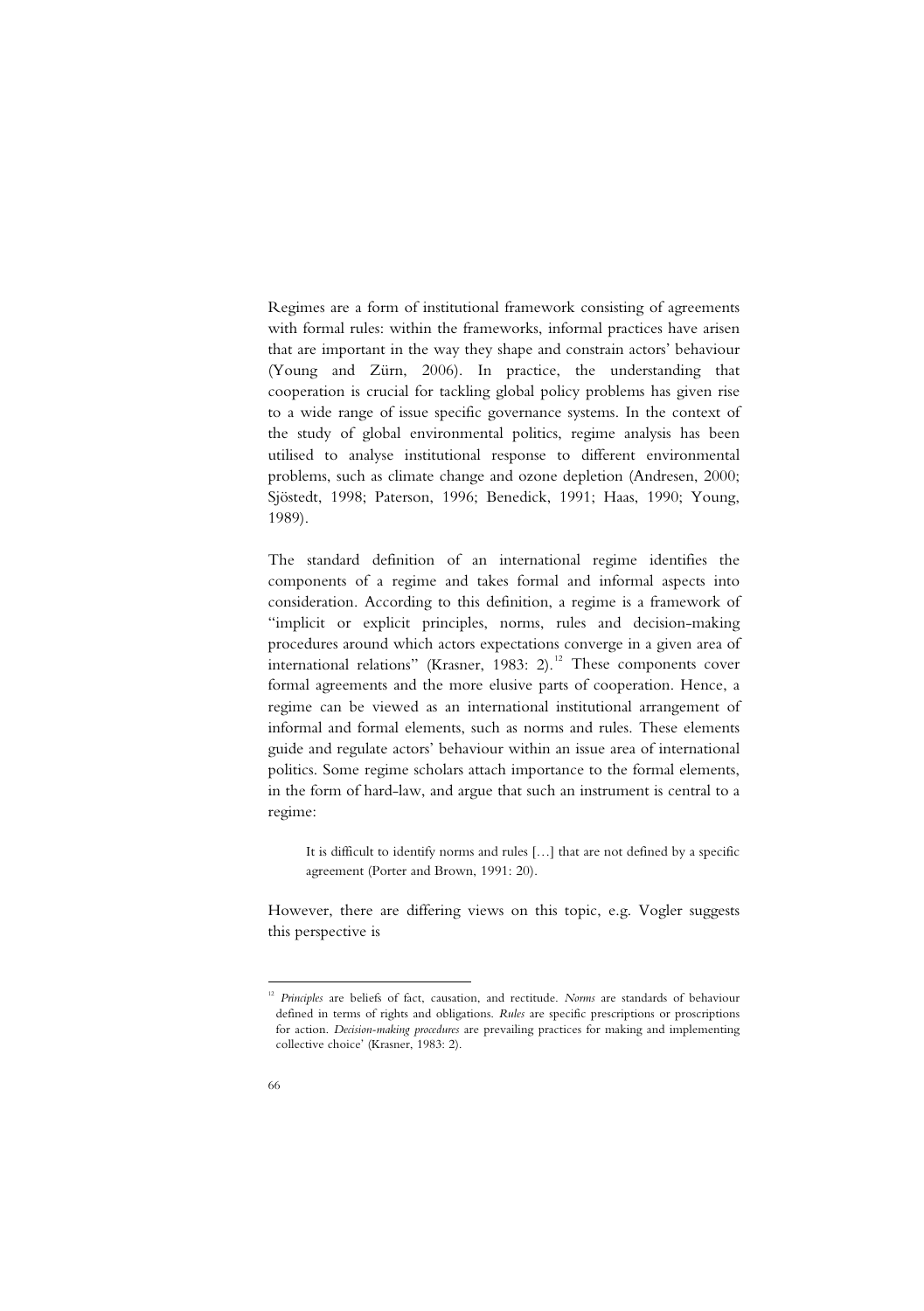too narrow and legalistic and runs the risk of avoiding those critical tacit understandings that make the bare bones of legal text both comprehensible and workable (2000: 21).

Scholars have traditionally focused their research on environmental issues where a legal agreement has been achieved and thus a regime been formed (Dimitrov et al. 2007). For example, the regime for stratospheric ozone is viewed as a success story of regime building and environmental cooperation. In the regime-building process, a framework convention and a protocol were agreed. The ozone regime rests on a common and deepening understanding of the relationship between chemicals and the depletion of the ozone layer. Key to the regime is the ability to address and reduce scientific uncertainty, which has stimulated policy development but has not allowed uncertainty restraint action (Chasek et al. 2006; Benedick: 1991). In general, actors' involvement in international environmental processes aims at building a similar framework to respond to the problem in consideration.<sup>13</sup>

Recent research stresses the importance of studying "non-regimes" in order to investigate cases where there are no agreements in place (Dimitrov et al. 2007; Dimitrov, 2006). Follow on the text after Dimitrov a non-regime is "a public policy arena characterized by the absence of an interstate policy agreement where states have either tried or failed to create one, or when governments have not even initiated negotiations"(Dimitrov, 2006: 9). Dimitrov uses the international forest negotiations as a case of failed regime building, meaning that the negotiations have not led to a formal treaty and therefore no regime has come into existence (Dimitrov, 2006 and 2003). Others argue that indeed there is a forest regime, and then include the broader forest governance area (see e.g. Humphreys, 2006; Rosendal, 2001; Glück et al. 1997).

In this study, the focus is on the international forest negotiations. The outcome of the process adds to a body of soft law, which could have

-

<sup>&</sup>lt;sup>13</sup> The motives for such involvement can be very different, e.g. related to power play, vulnerability or environmental concerns. Actors can also be more interested in showing an effort to address the problem and less interested in creating a functioning framework.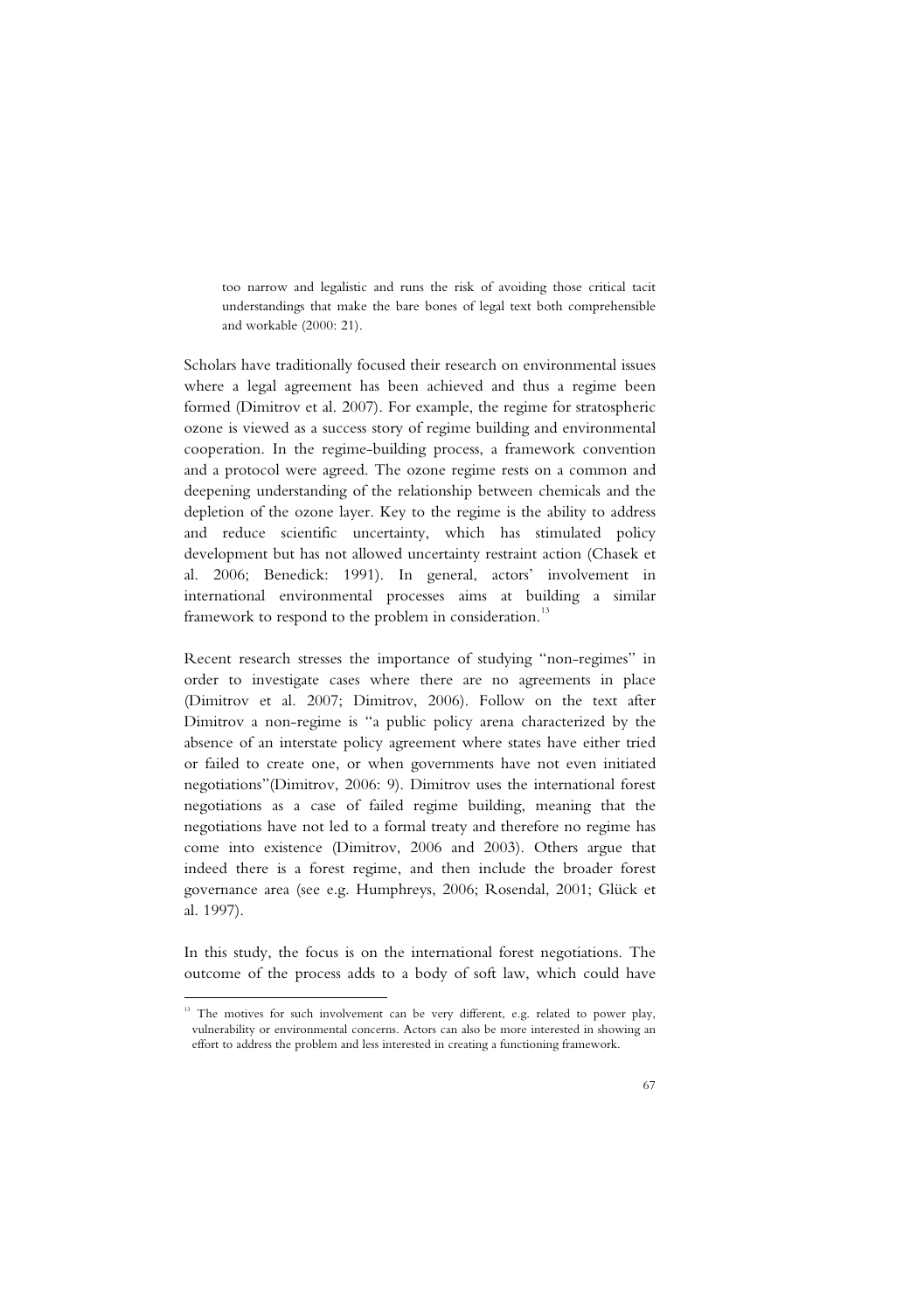served as a platform for forest governance. However, this process seems to have missed the window of opportunity to create such platform, it is even regarded as a failure that lacks in purpose and outcome (Dimitrov, 2006: 109). In this study, the body of soft law created in the international forest negotiations is regarded as having contributed to the wider forest governance area. However, while this body of soft law certainly have been important for the development of international forest policy, the international forest negotiations in large appear to have stalled constructive cooperation in this area.

The failure of this process has been attributed to a range of factors. The absence of a convention has been explained by the domination of principles of neoliberal free trade, which came to dominate the negotiations and restricted the possibilities to create an adequate response to deforestation and forest degradation (Humphreys, 2006). The lack of reliable scientific information is another plausible explanation for this outcome. According to this, the incomplete scientific knowledge on the transboundary effects of deforestation explains the hampered international cooperation in this area (Dimitrov, 2006). Only a handful of explanations have focused on key actors in the process. For instance, Davenport explains the outcome through the unwillingness of the US to build a pro-treaty coalition in the early 1990s. According to Davenport, the US was not prepared to bear the cost of leadership needed to create a forest treaty (2005).

As aforementioned, scholars have addressed the EU in the forest negotiations. However, the studies of the EU in this area are few and arrive at somewhat different conclusions. One of these studies emphasizes the lack of EU leadership in the process and argues that although not being a leader, the EU has exercised some degree of influence. The main reason for the lack of leadership has been identified as the EU's internal coordination problems (Chaban et al. 2006). On the other hand, it has also been stated that "the EU seems to have been able, almost as a rule, to speak with one voice" (Jokela, 2006: 241). Previous research on the international forest negotiations and the EU's role in it offer useful insights, and serve as a point of departure for this study. By examining the EU, this study shed light on one aspect of the failed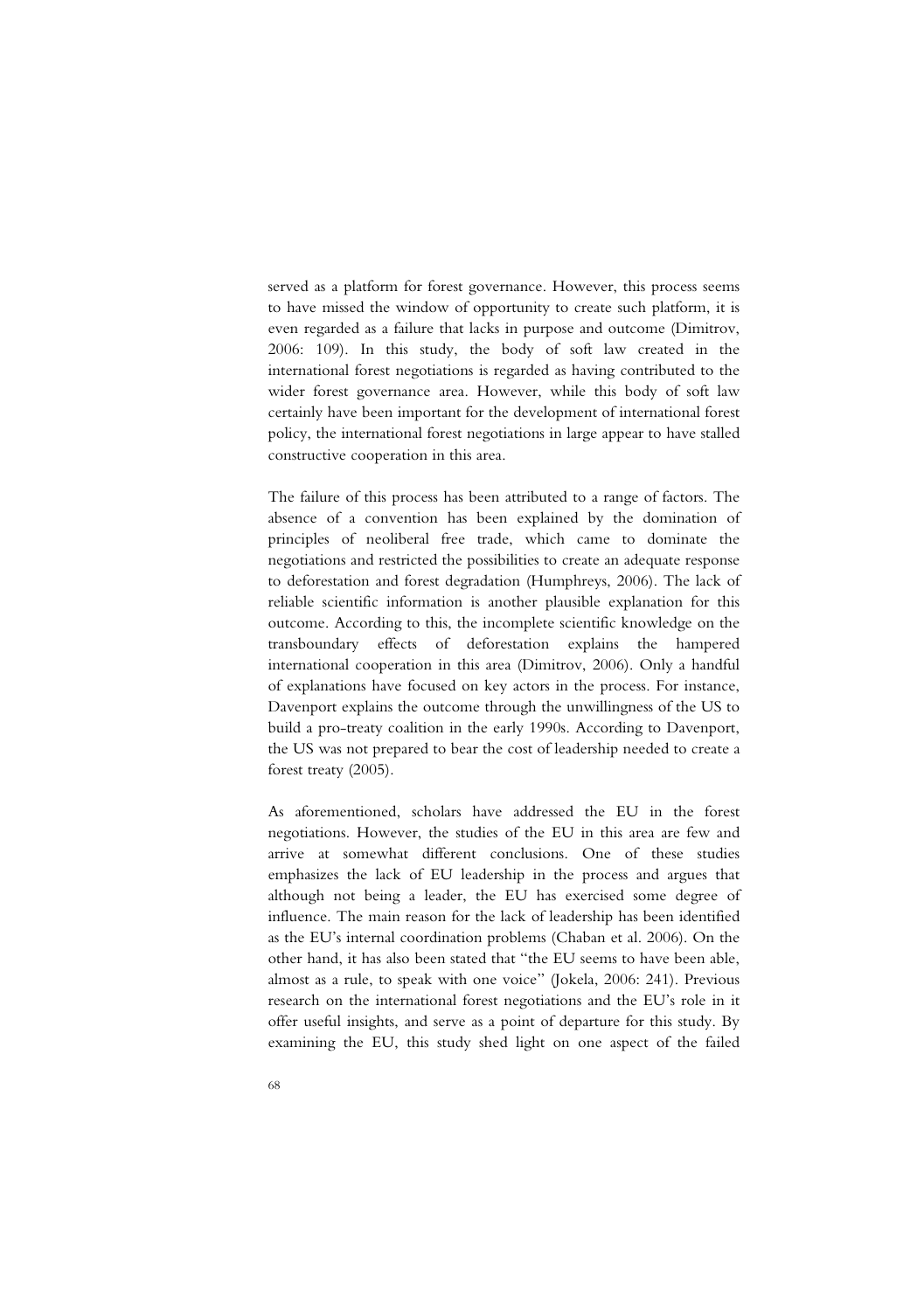negotiations: the EU did not act according to its normal behaviour in the environmental area, which might contribute to further explain the outcome of the failed negotiations.

## *3.3 The EU and Global Environmental Cooperation* <sup>14</sup>

In Chapters One and Two, the EU as an actor and political system and EU leadership within global environmental politics were discussed. In this section, EU policy development and functioning within this area is outlined. Alongside the emergence of global environmental politics, the EU has evolved as an important actor, both within this framework and more generally in world politics. EU evolution from the late 1980 to the Kyoto-negotiations is described as: "the EU moved from being the Vienna laggard to the Kyoto leader" (Sbragia and Damro 1999: 53). This refers to EU participation in the creation of the ozone and climate change regimes. In the ozone case, the EU was initially a reluctant participant, but later "played a key role in brokering the agreement" (McCormick, 2001: 262). In the case of climate change, the EU became a leading proponent of cutting greenhouse gases. When the US rejected the protocol in 2001, the EU was determined to save the protocol, which survived and eventually entered into force in 2005 (Carter, 2007).

The growing importance of the EU within the international environmental cooperation is linked to institutional development and evolution of internal environmental policy-making (Sbragia, 2005). The domestic and institutional features of the EU are crucial for understanding EU performance and action at the international level (Delreux, 2006; Rhinard and Kaeding, 2006).

ł

<sup>&</sup>lt;sup>14</sup> The forest negotiations are part of the broader framework of global environmental governance, although forest issues are multidimensional and cross boundaries of several policy areas. In this thesis, forest negotiations are viewed as part of global environmental politics and within the EU they are considered to be environmental negotiations, i.e. when EU's structures relevant for this case are discussed, the forest policy is not discussed more broadly. For the EU's internal forest policy, see Andersson, 2007.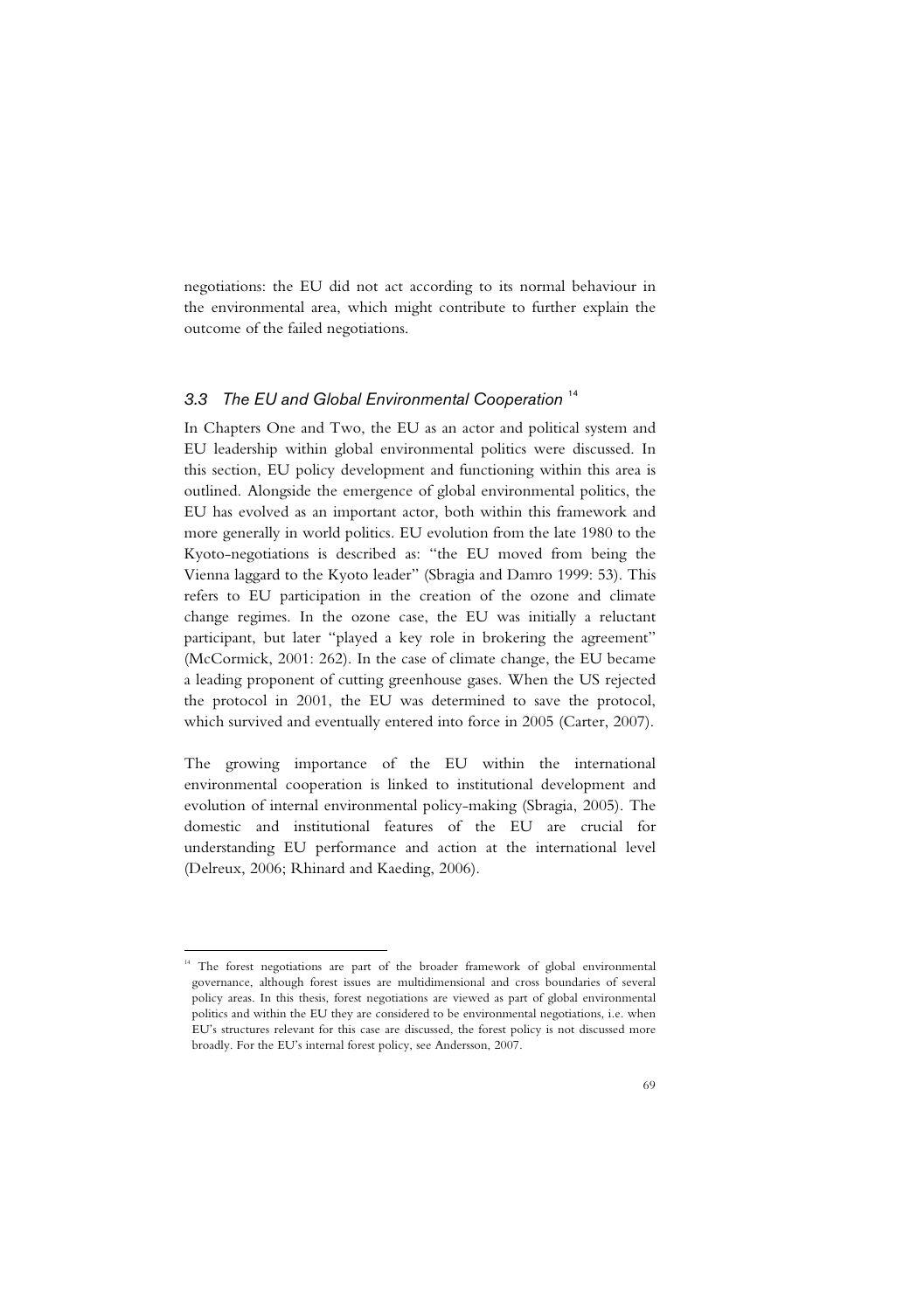The Treaty of Rome created the European Economic Community (EEC) in 1957 with the task of establishing a common market and of coordinating the economic policies of member states. Environmental issues were absent in this treaty, as was the case with environmental issues in world politics more generally at this time (Bretherton and Vogler, 2006). This changed gradually over time as EU competences grew to include social, environmental, and regional policy areas. In 1973, EU member states launched a series of Environmental Action Programmes (EAP), of which there have been six (Baker, 2006).

These multi-annual programmes set objectives, defined key-principles, selected priorities, and described measures for different policy sectors related to the environment. The action programmes displayed increasing commitment to environmental protection; however, they were only guidelines for action and did not have the same force of law as treaty articles (Peterson and Bomberg, 1999). With the European Single Act (SEA) of 1987, environmental policy became a formal EU competence. The Maastricht Treaty of 1993 introduced the principle of sustainable development as a central aim of the EU and confirmed the growing importance of this policy area (Baker, 2006). The Maastricht Treaty also deemed the promotion of measures at the international level to deal with regional or international environmental problems as a key policy objective (Hix, 2005).

The EAPs reveal the EU's move into a prominent international environmental role and its more general commitment to sustainable development (Baker, 2006). In 2002, the Commissioner for Environment, Margot Wallström, stated "the EU has to play the leading role in ensuring that Johannesburg delivers concrete progress towards sustainability goals" (Commissioner Margot Wallström quoted in Burchell and Lightfoot, 2004: 169). Hence, the EU appears committed to working towards sustainable development and to playing a leading role.

An important milestone for the EU's global role was the European Court of Justice (ECJ) ruling in the 1970s, that in areas where the EU had passed internal legislation, it also had the right to handle external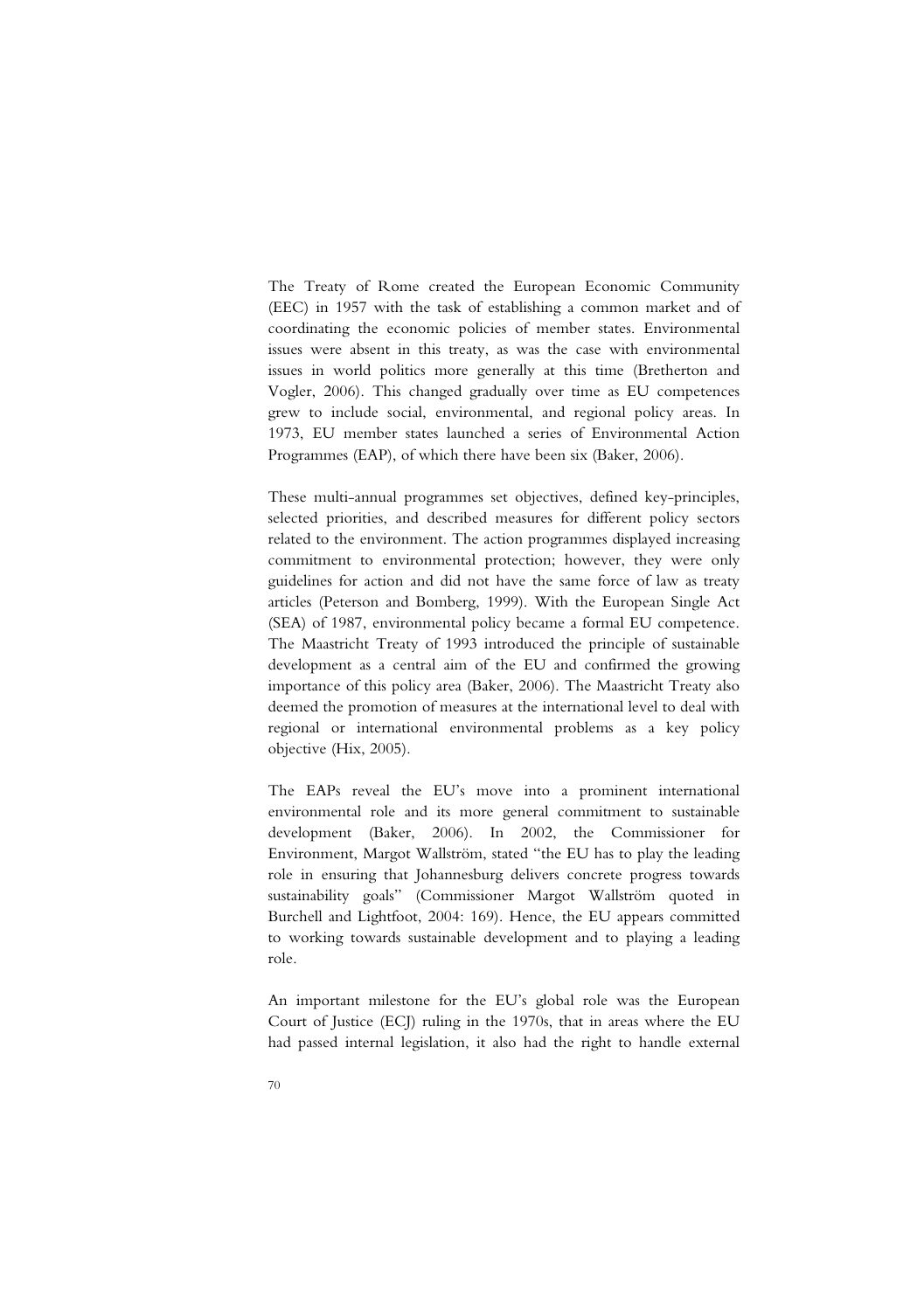affairs relating to that field (the "in foro interno, in foro externo" principle) (European Courts Report, 1971). Even so, ambiguity over the proper division of labour in negotiating international environmental agreements remained (Peterson and Bomberg, 1999). In 1992, the European Community (EC) was granted full participant status at the UNCED, meaning that it had the same rights as the participating states (Jupille and Caporaso, 1998). The EC achieved legal status and was entitled to act only in areas of legally established competence. Unlike the EC, the EU cannot conclude international agreements; the EU does not have international legal personality (Delreux, 2006).

As outlined in Chapter Two, the environment policy area is formally recognised as an area of shared competence within the  $EU<sup>15</sup>$ , and international forest negotiations are subsumed under EU environmental policies. When discussions in negotiations concern issues under exclusive competence, representatives from the Commission take the floor, in issues under the jurisdiction of the member states, national diplomats decide. In areas under the jurisdiction of both member states and the EU (shared competence), the EU is sometimes represented by the Council Presidency, sometimes by the Commission (Elgström and Strömvik, 2005).

For the international forest negotiations, shared competence applies. The Presidency represents the member states and there are representatives from the Commission present at the negotiations. When negotiations broach trade related issues, the Commission can step in and represent the EU. Within the Commission, the forest negotiations are subsumed under the Directorate General Environment, and the Council Working Group of Forestry is the responsible Council Working Group under the Council. This makes forest negotiations different from other environmental negotiations, such as climate change and biodiversity. These issues are also subsumed under the Directorate General of Environment, but at the Council Working Party on International Environmental Issues at the Council (European Commission, 2003).

j

<sup>&</sup>lt;sup>15</sup> For a discussion on shared (or mixed) competence in environmental negotiations see Rhinard and Kaeding, 2006.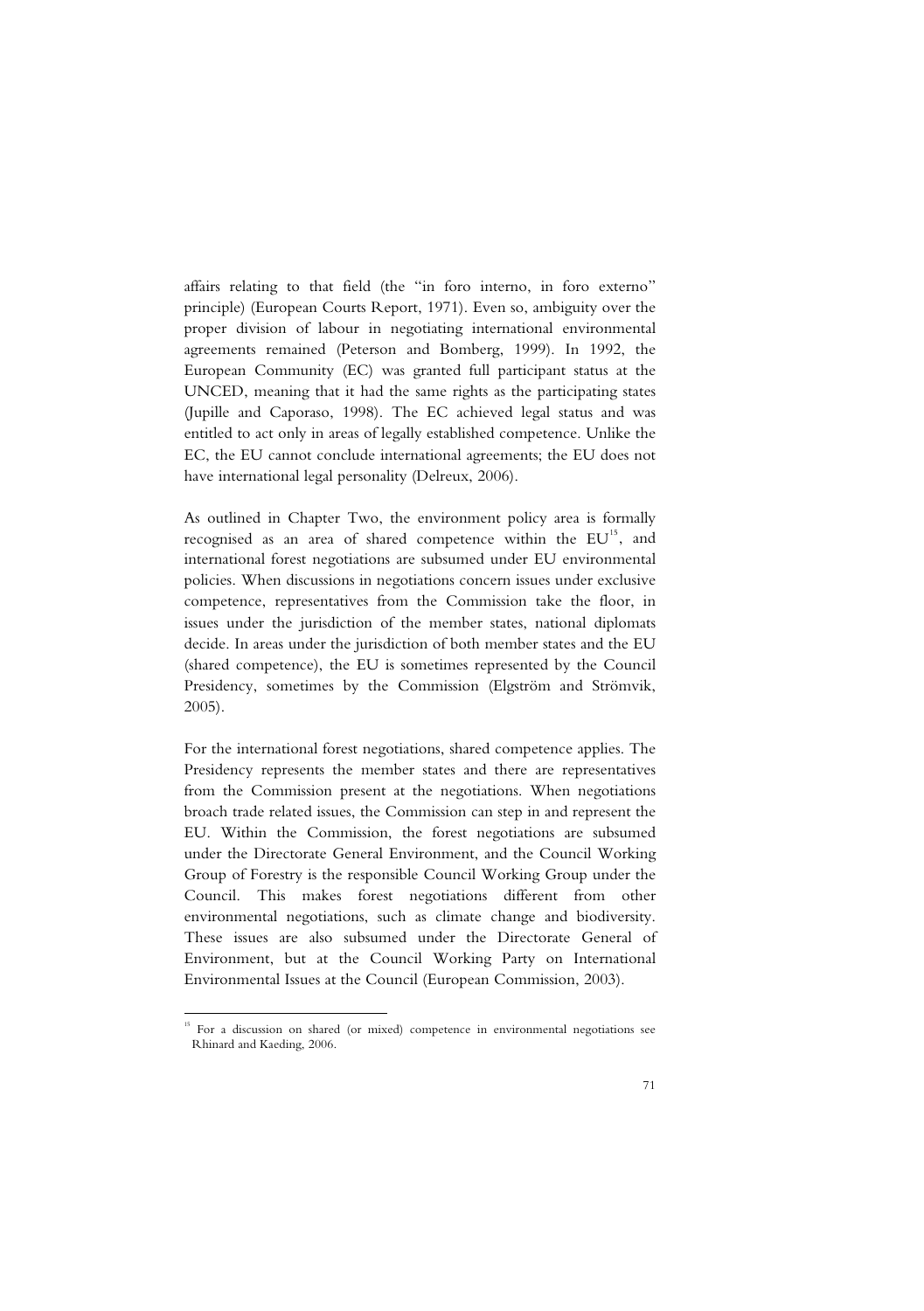The EU position in forest negotiations is decided by the Council working group. In these meetings, Council conclusions are drafted in which the EU's aims and objectives are stated, which could be seen as the "mechanism" for the common position. In the context of the forest negotiations, the Council conclusions are generally weak in formulation and serve to provide a political signal. In the process, Council conclusions have sometimes served as the negotiation strategy. However, sometimes there is a specific written negotiation strategy: this is up to the Presidency to decide. Sometimes a problem is posed with written strategies, as there are many people involved that receive the strategy in writing. The EU's more specific negotiation strategies and tactics are decided foremost by the member states' negotiations within the Council working group. The functioning outlined here is typically for forest negotiations, different rules apply for other international issues and also for other forest policy areas.<sup>16</sup>

## *3.4 Forests in the Context of Global Environmental Governance*

Forest issues are deeply entangled in different international policy areas, such as international trade and financing for development (Chaytor, 2001). Forests encompass a wide range of issues that cut across policy boundaries. Thus, there are conflicting views on the forests that are internationally significant, as is illustrated in the following quote:

Some see a stock of timber to be exploited for economic gain. Others see a complex ecological system that holds the soil in place, stabilizes the local water cycle, moderates the local climate and fosters biological diversity. Still others see the forests as a home for people and other living things, or perhaps as an ancestral burial ground. Finally, some see the forests as a powerful cultural symbol on broader scales: The forest as a dynamic living system reflects the potential harmony between humanity and nature provides link between the past and the future. […] [At the international level] forests could be seen as an important source of international economic power or as

-

The understanding of the EU's particular functioning in the international forest negotiations has been derived from interviews, in particular interviews no. 24, 25, 43, 55, 56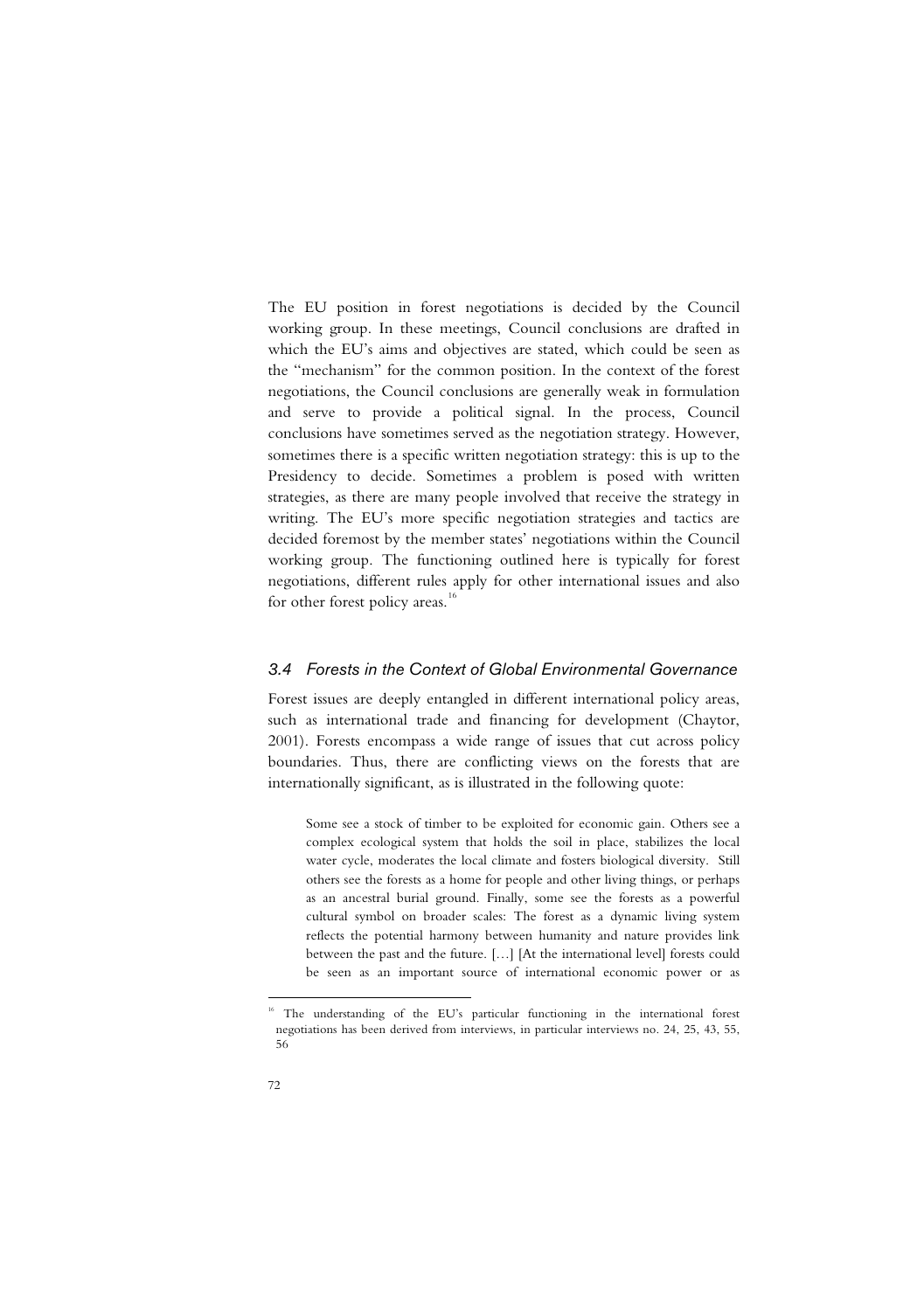powerful symbol of global interdependence, where the forests reflects the global consequences of local acts in that its destruction alter global climate or deplete the global stock of biological diversity. For others the forests represent the national sovereignty in that it confirms the right of a nation to do as it sees fit within its territory. (Conca and Dabelko, 1998: 2).

The most acknowledged international forest-related problem is deforestation.<sup>17</sup> Deforestation is not just an environmental problem in itself, it also causes other environmental problems and has severe effects on welfare and productivity in many developing countries. There are both natural and human induced causes of deforestation; natural factors include repeated fires, attacks by insects, disease, and destruction by storms. Deforestation due to human activities is connected to the global economy and involves among others: commercial logging, agriculture, pasture, and mining and military activities. (Dimitrov, 2006: 114.)

However, deforestation is also a prerequisite for human settlement: in order to obtain agricultural land, forests need to be cleared. Most deforestation occurs as the result of the landless rural-poor. Faced with few other economic options, they clear forested land for small-scale subsistence agriculture (Cámara-Cabrales, 1999). Deforestation and degradation of forests became an international concern during 1970s and 1980s and spurred international action in different forums. Over time, forest issues on the international agenda have broadened and been connected to sustainable development, in particular with the emergence of the concept of sustainable forest management. Sustainable forest management aims to ensure that goods and services derived from the forest meet present-day needs, while securing continued availability and contribution to long-term development. In its broadest sense, sustainable forest management encompasses the administrative, legal, technical, economic, social, and environmental aspects of conservation and use of forests. Many of the world's forests and woodlands, however, especially

l

<sup>&</sup>lt;sup>17</sup> Forests cover about 30% of the world's land area, distributed unevenly around the world. Over the 15 years from 1990 to 2005, the world lost 3% of its total forest area. About 40% of the earth's forests are in relatively undisturbed tracts; these are large enough to provide habitats for large species of mammals. Actual forestland has increased in some regions due to new plantation of forests. However, globally, deforestation continues to be a severe problem (FAO, 2005).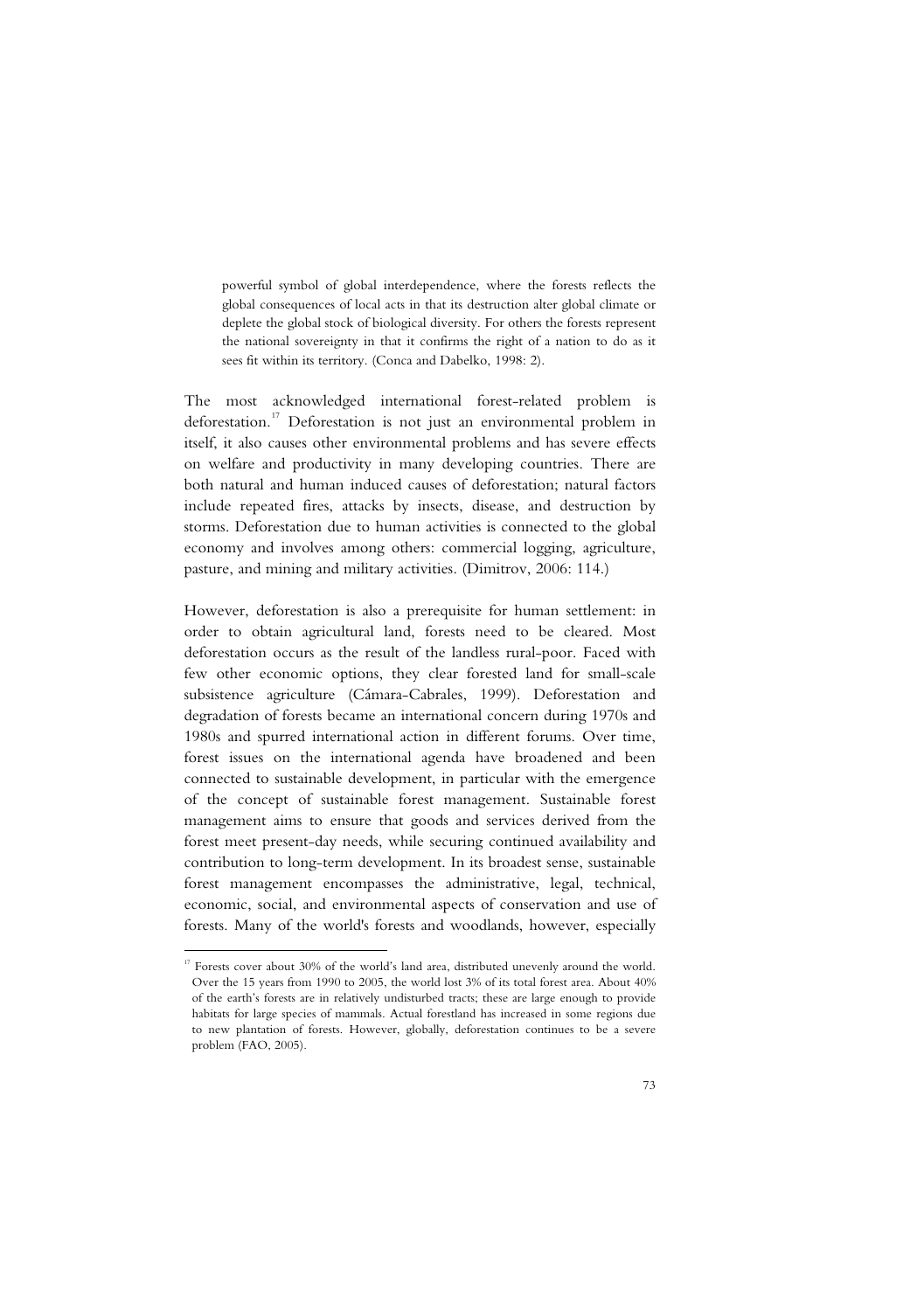in the tropics and subtropics, are still not managed in accordance with the Forest Principles adopted at UNCED (FAO, 2005). (For an overview of the development of the forest issue on the international agenda, see Holmgren, 2008,).

Thus, forest issues have emerged as an important priority on the international political agenda for sustainable development. In the 1980s, the Tropical Forestry Action Plan (TFAP) was initiated because of increasing awareness of deforestation in the tropics. The International Tropical Timber Organisation (ITTO) was also established in the 1980s (Humphreys, 1996). Forest issues are discussed in negotiations of other conventions, such as the Convention of Biological Diversity (CBD), the UN Framework Convention on Climate Change (UNFCCC), the UN Convention to Combat Desertification (UNCCD), and the Convention on International Trade in Endangered Species of Wild Fauna and Flora (CITES). The EU is profoundly involved in a process called Forest Law Enforcement Governance and Trade (FLEGT), which aims at halting illegal logging through trade measures (Brack, 2007). Most recently, forests have become an integral part of the climate change agenda by the UN initiative Reducing Emissions by Deforestation and Degradation of forests (REDD) (Engel and Palmer, 2008).

Forest governance involves a variety of actors: governments, international organisations such as the Food and Agriculture Organisation (FAO), the UN Environment Programme, the UN Development Programme, and the World Bank. There are also different certification systems, such as the Forest Stewardship Council (FSC) and the Programme for the Endorsement of Forest Certification Schemes (PEFC, the programme was relaunched from Pan European Forest Certification in 2003, but retained its acronym). (See Humphreys, 2006 for an overview of forest governance). Hence, several international forums cover forest issues and involve a number of actors at the international level; although this highlights the importance of forest issues, it also reveals fragmentation (Humphreys, 2006). Forest related issues are considered in a number of processes. However, there is one process that exclusively concerns forests issues at the UN-level: the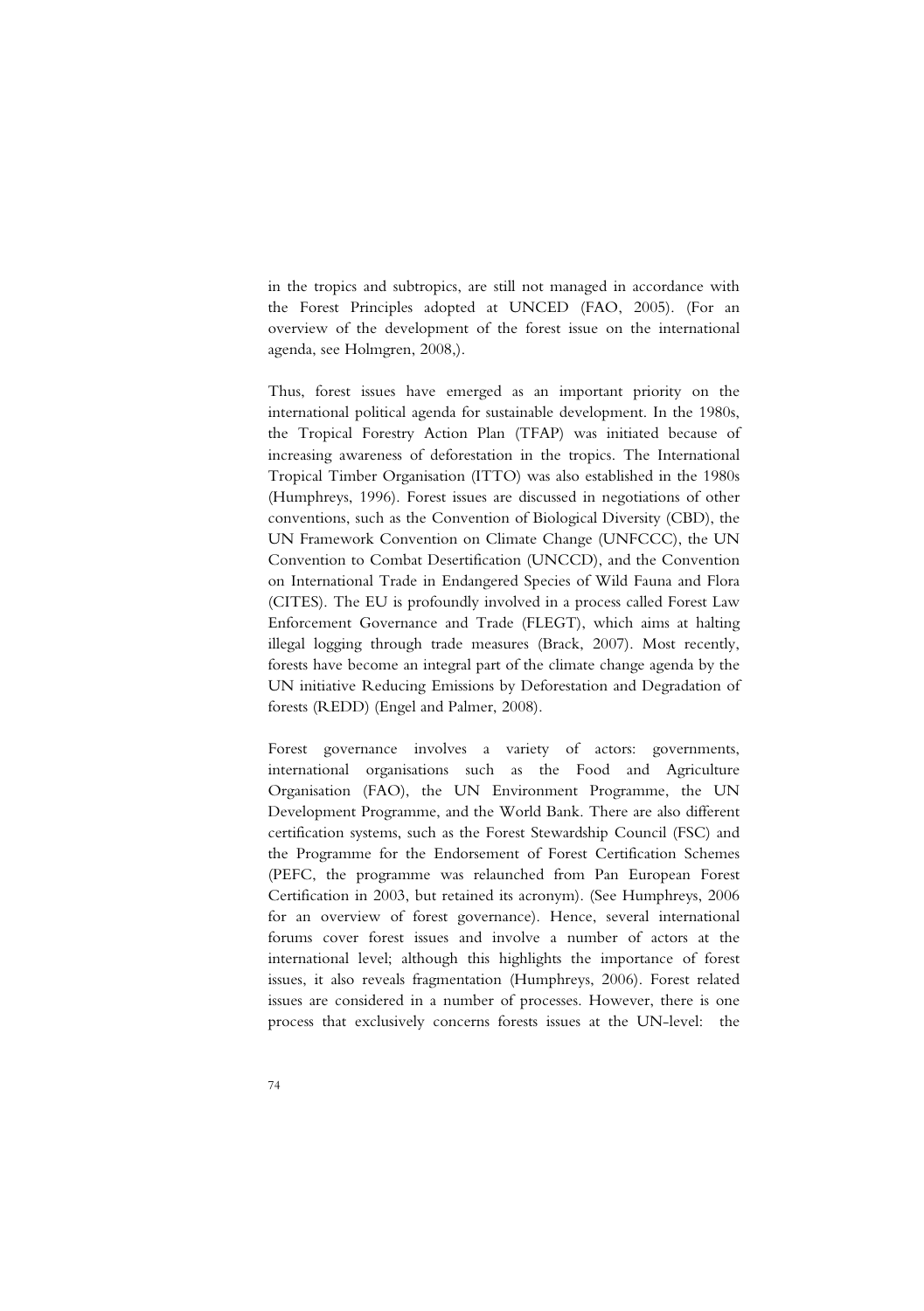process that continued after the UNCED negotiations (Persson, 2005), which is the focus of this study.

### *3.5 The International Forest Negotiation Process*

The forest negotiation process emerges from the run-up to the UNCED that took place in 1992. When the World Commission on Environment and Development presented its report to the UN General Assembly (UNGA) in 1987, there were recommendations for the UN to convene an international conference on environment and development to address environmental protection and sustainable development (Humphreys, 1996). UNGA formally established UNCED in December 1989. In the Assembly Resolution 44/228, it was stated that the purpose of UNCED was to: "elaborate strategies and measures to halt and reverse the effects of environmental degradation in the context of increased national and international efforts to promote sustainable and environmentally sound development in all countries" (United Nations, 1989). The resolution furthered declared that combating deforestation was going to be one of the agenda items in the upcoming summit and that: "Protection and management of land resources by, *inter alia*, combating deforestation, desertification and drought" (United Nations, 1989).

During the negotiations undertaken in the UNCED Preparatory Committees, the forest issue became polarised. The disagreement concerned the plan to start negotiations on a forests convention (Chasek et al. 2006). Certain countries wanted a decision to negotiate a forest convention. Ideas for the contents of such a convention ranged from establishing national forest policies to stopping deforestation or developing detailed rules for (Humphreys, 1996). However, the attempts to establish what proved to be a controversial convention failed. At the second preparatory meeting, held in Geneva 1991, it was decided that "the minimum goal should be the adoption of a non-legally binding declaration" (Kolk, 1996: 154). The result was The Non-legally Binding Authoritative Statement of Principles for a Global Consensus on the Management, Conservation and Sustainable Development of all Types of Forests (also known as the "Forest Principles"), as well as Chapter 11 of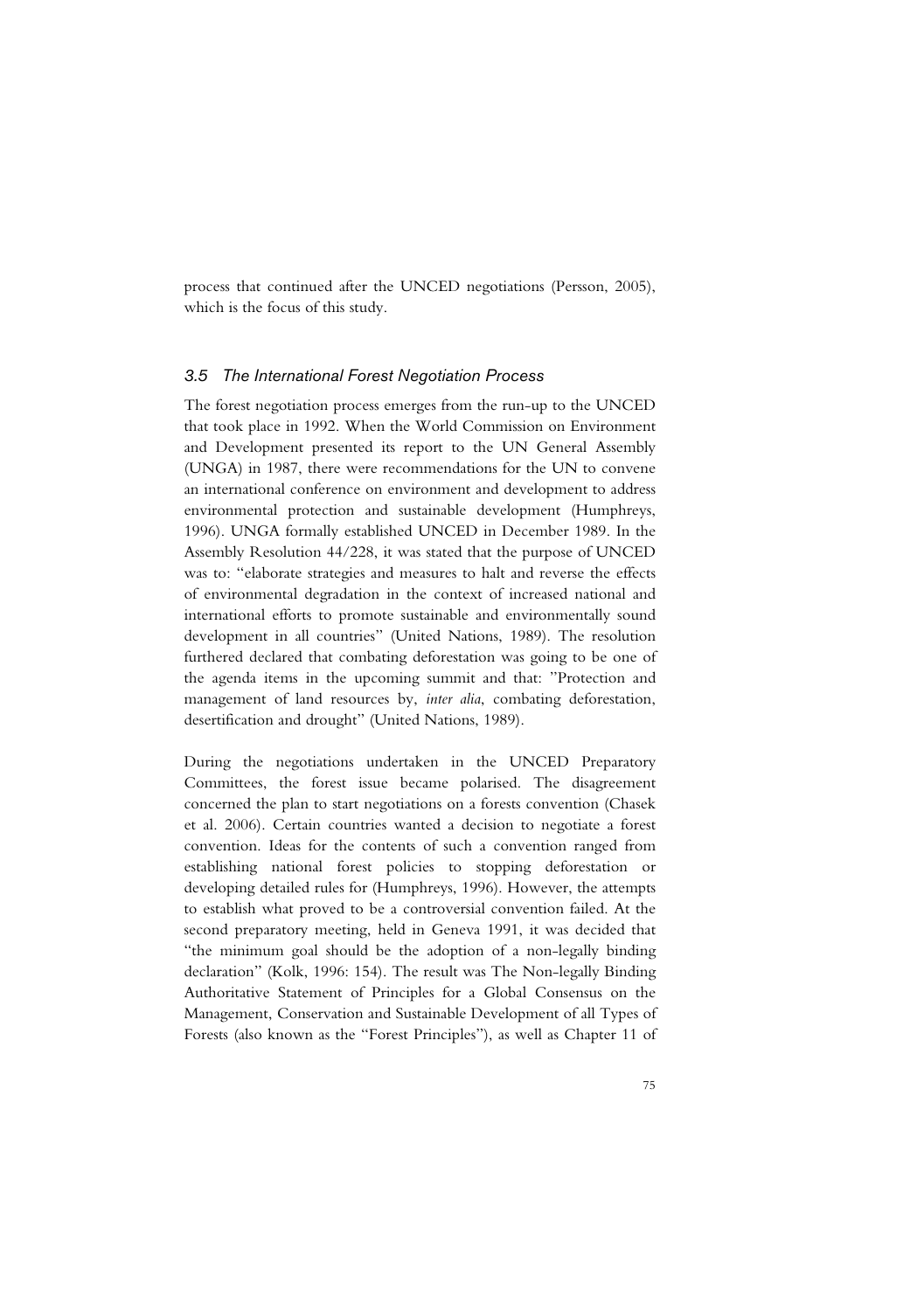Agenda 21, entitled "Combating Deforestation" (Glück et al. 1997 and Humphreys, 1996).

The Forest Principles are often described as representing a result of the lowest common denominator between North and South (Kolk, 1996: 159-160). The hostilities between the partners closed the door for international discussions on forests (Chasek et al. 2006; Humphreys, 1996). However, despite the deep division between North and South, a series of international meetings and initiatives took place between 1992 and 1995, and the process of sustainable forest management took form. Eventually, these initiatives led to an understanding that there was a need for a process exclusively focused on forests and resulted in a review of the Forest Principles and identified areas of common interests, which led to the development of a common international agenda on forests (Chasek et al. 2006).

In 1995, at the third session of the Commission on Sustainable Development (CSD), it was decided to create an open-ended ad hoc Intergovernmental Panel on Forests (IPF). The same year the UN Economic and Social Council (ECOSOC), on the recommendation of the CSD approved the establishment of the Panel. The IPF was intended to construct a dialogue in the polarised political context that UNCED gave rise to (Tarasofsky, 1995). Thus, the Panel was established in order to continue the international dialogue on forests and had a two-year mandate "to pursue consensus and formulate options for further actions in order to combat deforestation, and forest degradation and to promote the management, conservation and sustainable development of all types of forests" (ECOSOC, 1997b: paras.1-2).

The panel met four times and resulted in over 140 proposals for action<sup>18</sup> on a number of issues related to its agenda, with 12 elements concerning sustainable development of all types of forests. The items on the agenda included national forest and land-use plans; underlying causes of deforestation; protection and use of traditional forest-related knowledge;

-

<sup>&</sup>lt;sup>18</sup> In the context of the forest negotiations a proposal of action is a policy recommendation for advancing international understanding and consensus on forest issues (ECOSOC, 1995)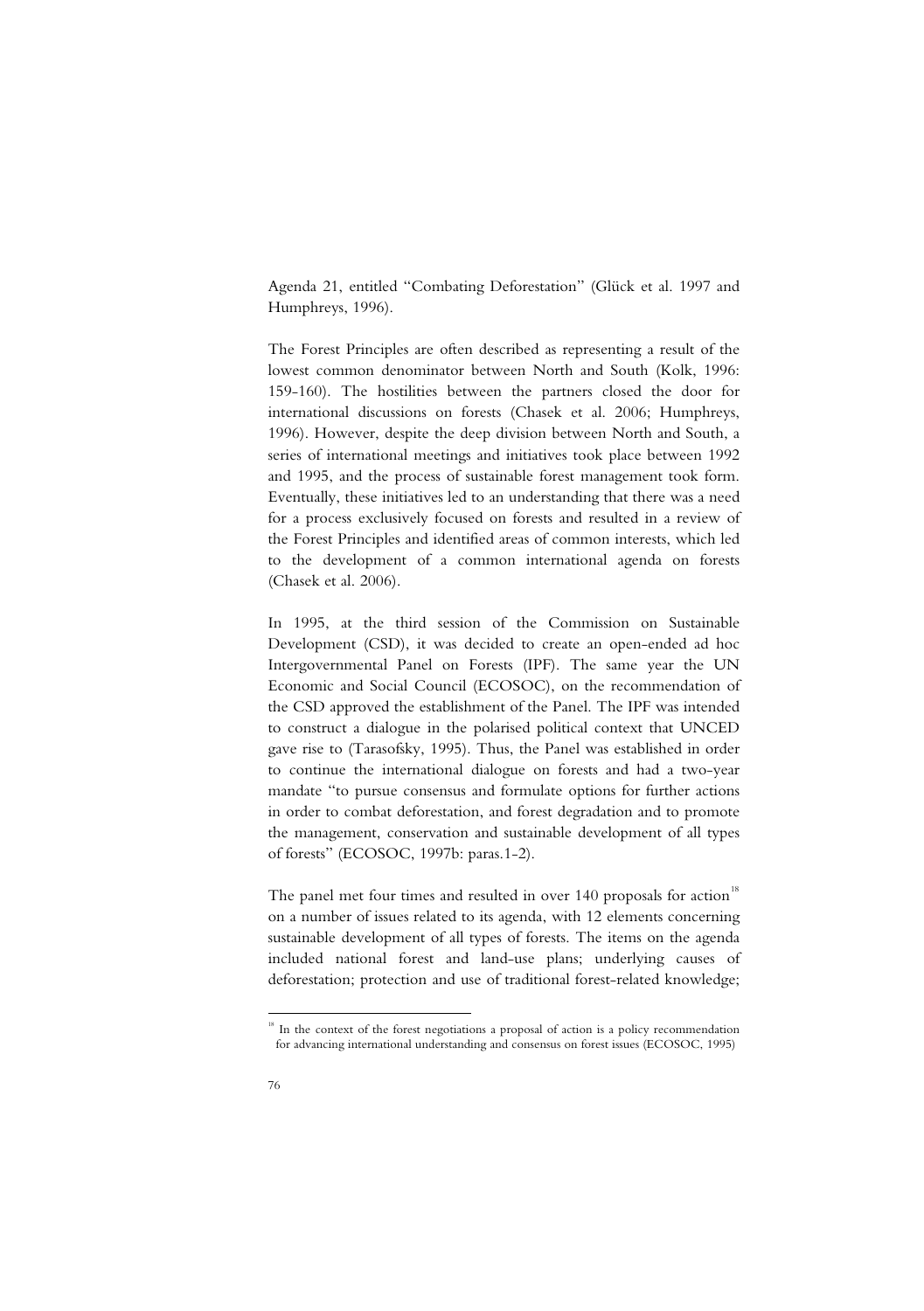international co-operation in financial assistance and technology transfer; criteria and indicators; trade and environment in relation to forest products and services; and international organisations, multilateral institutions, and instruments, including appropriate legal mechanisms (ECOSOC, 1995).

The negotiations were to great extent carried out during a period of confidence building and when the discussions concerned "softer issues", the sessions were fruitful. However, there was an underlying mistrust, which came into open as soon as the negotiations moved on to more political issues (Humphreys, 2001). Participants were unable to agree on financial issues, trade-related matters, and whether or not to begin negotiations on a forest convention (ECOSOC, 1997b). The divisions between actors were in general the same as at the time of UNCED, with some important changes regarding the convention issue. The most remarkable changes were the US and Malaysia. The US had supported the idea of a convention at the UNCED, but was now opposing it. Malaysia shifted its position before the IPF, from being a stern opponent to favouring a convention. Also the majority of the NGO community shifted position at IPF where many NGOs declared their opposition against a convention (Chasek et al. 2006).

The formal results from the IPF were the institutional set-up, in the form of elected officers, dates and venues for forthcoming meetings, and the adoption of elements for a programme of work. During the 18 months the panel was in place, research, intersessional meetings, discussions and negotiations were carried out. The issues of a global forest convention, trade and finance for implementing sustainable forest management exposed the long-standing divisions, and resulted in tentative and vague language in the reports on these issues (ENB, 1997). These issues were left pending, and it was decided to continue the deliberations in a new forum: the Intergovernmental Forum on Forests.

The Intergovernmental Forum on Forests (1997-2000) was mandated to promote and facilitate the implementation of the IPF proposals for action; review, monitor and report on progress in the management, conservation and sustainable development of all types of forests; and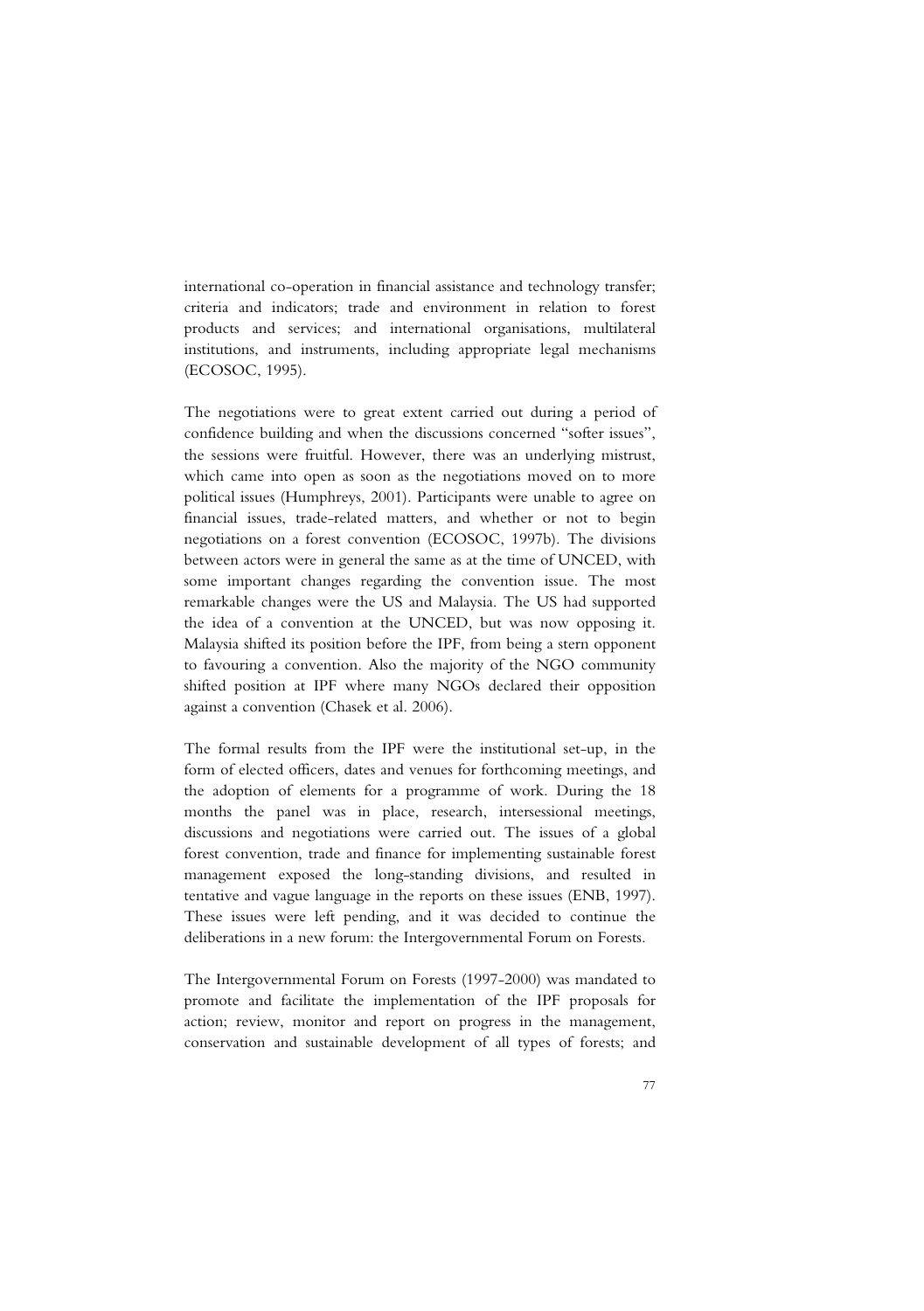consider matters left pending as regards the programme elements of the Intergovernmental Panel on Forests, in particular trade and environment in relation to forest products and services, transfer of technology and the need for financial resources (ECOSOC, 1997a).

The Forum was broadly similar to the IPF and followed the same pattern: it produced 120 proposals for action in areas related to sustainable forest management. The issues that thwarted the IPF continued to be difficult for the IFF: trade, finance, and the forest convention provided the most intense debates in the negotiation sessions (ENB, 2000). At the fourth and last session of the Forum, delegates agreed to recommend the establishment of an intergovernmental body called the UN Forum on Forests to the CSD, and within five years, "consider with a view to recommending the parameters of a mandate for developing a legal framework on all types of forests" (ECOSOC, 2000a). The language was sufficiently obscure to satisfy different camps so all felt they had achieved a successful outcome to the negotiations (Dimitrov, 2005). At the IFF, it was agreed to continue the deliberations with the establishment of United Nations Forum on Forests (UNFF) (ECOSOC, 2000a).

The UN Forum on Forests (UNFF) was established by the ECOSOC resolution 2000/35 in 2000 as a "central intergovernmental forum to deliberate international policy" (ECOSOC, 2000a) and holds a unique position in the UN system, with universal membership and reporting directly to the ECOSOC (Humphreys, 2003). The Forum's original mandate was five years and the main objective is to "promote the management, conservation and sustainable development of all types of forests and to strengthen long-term political commitment to this end" (ECOSOC, 2001). A Collaborative Partnership on Forests (CPF) was also established to support the work of UNFF and its member countries, and to foster increased cooperation and coordination on forests (Humphreys, 2003).

One important task of the Forum was to take a position on how future cooperation on forest policy would continue. As stated above, at the fifth session the UNFF had to "consider with a view to recommending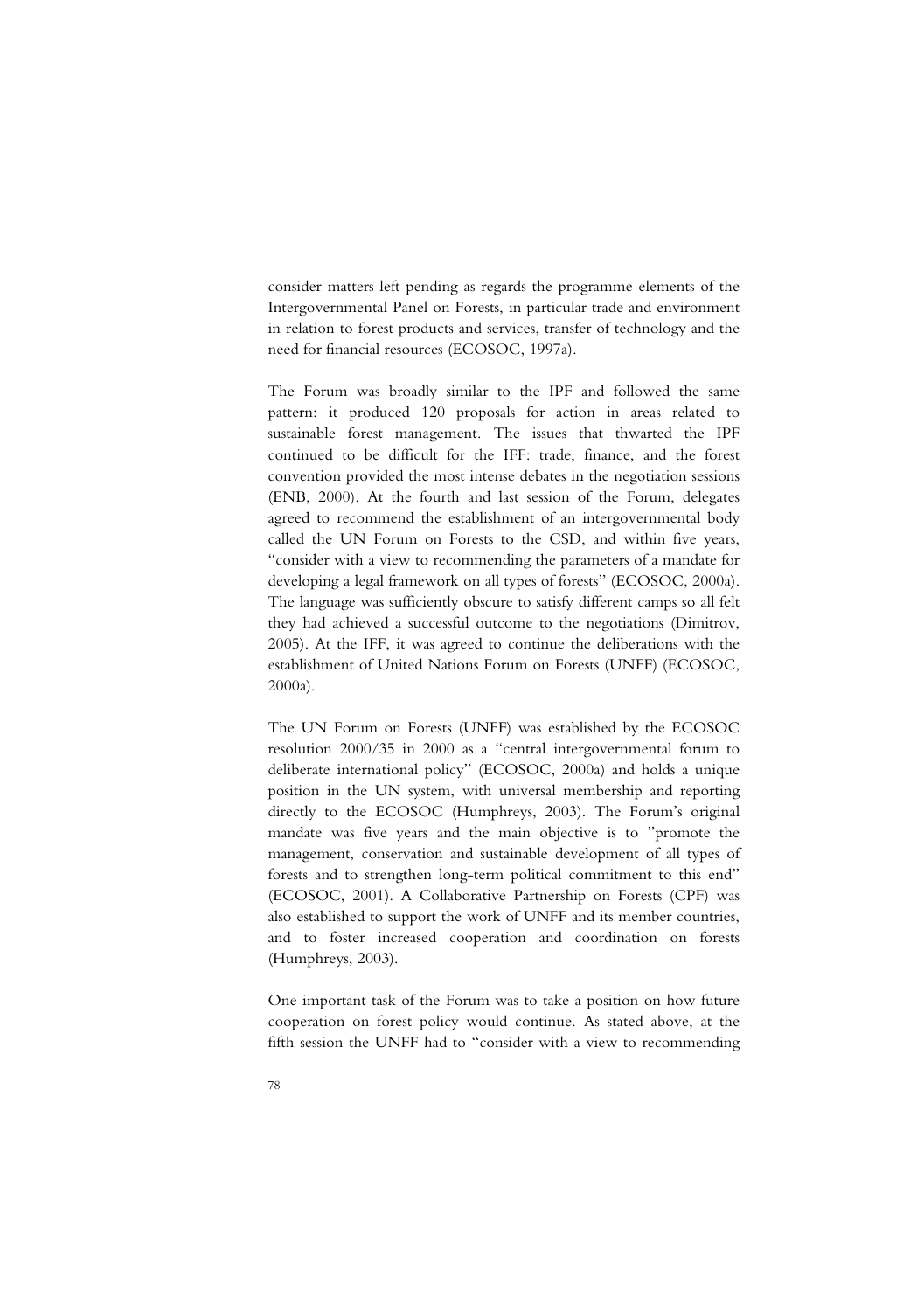the parameters of a mandate for developing a legal framework on all types of forests" (ECOSOC, 2000a). At the fifth session, the delegates were incapable of reaching agreement and could not produce either a ministerial statement or a negotiated outcome (ENB, 2005). The delegates decided on the last day to forward the draft negotiating text to UNFF-6, which was held in February 2006. Thus, the sixth session took place almost a year after the fifth session that was intended to be the last session in this process. At the Forum's sixth session, the long-discussed agenda item of whether or not to commence negotiations on a forest convention was finally abandoned (ENB: 2006). Instead, it was decided to adopt a non-legally binding instrument on all types of forests at the seventh session in April 2007. In the final text, a review was scheduled for 2015 (ECOSOC, 2006). Hence, negotiations did not end in 2005, but will continue until at least 2015.

The IPF and IFF contributed to building confidence between the North and South. Since the UNCED meeting, positions changed and it was no longer a matter of clear-cut North-South issues, instead the positions were more related to the role of forests in the countries (Humphreys, 2006). One problem for the IPF and IFF appears to have been too many items on their agendas. This undermined the authority and power of these bodies. The idea of a body with a holistic approach to forests was challenged by the complexity of the issues. Thus, it generated a long, complex process and run in a political dead end. The reason for establishing the UNFF was in part to obscure the failure of IFF-4 (Interview no. 49). The opportunity of having a high level UN body for forests was lost, it could have been an opportunity for creating a strong international forest policy and strengthening existing arrangements. Instead, the UNFF is viewed as a failure and empty compromise with weak substantial outcomes and policy coordination (Dimitrov, 2006).

### *3.6 Conclusion*

This chapter aimed at outlining the broader context of the international forest negotiations and the EU in this policy area. In this study, the EU and the forest negotiations are seen as a part of global environmental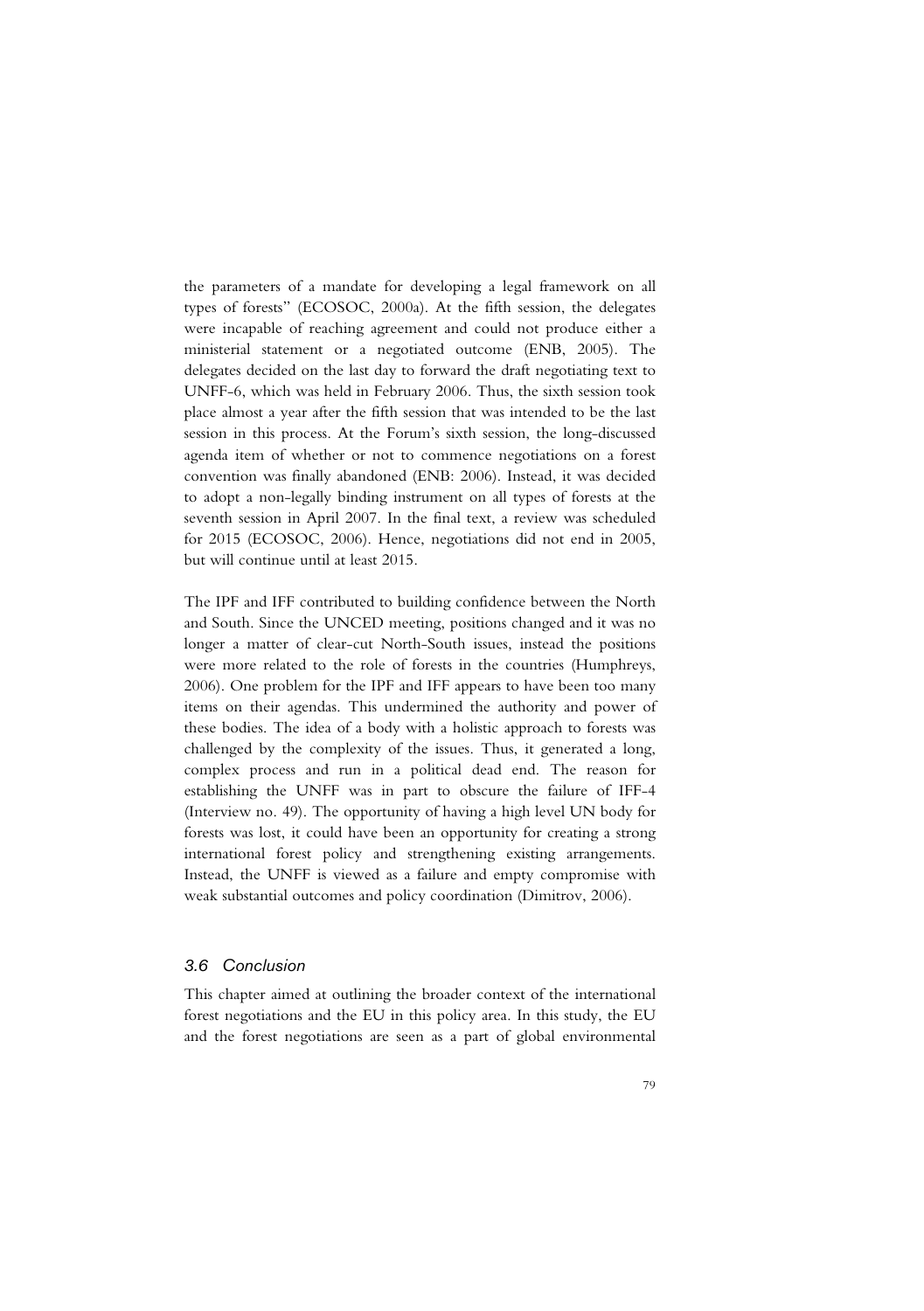governance. The understanding of global environmental governance used here, refers to the international cooperation on environmental issues in forms of negotiations and treaties. The standard assumption in this area is that global environmental cooperation aims at creating regimes, normally including a convention for regulating the issue area. These are the result of international negotiations.

In this context, the forest negotiations have been characterised as a failure. The failure of this process has been attributed to a range of factors, such as lack of reliable scientific information and unwillingness of key actors. The EU's role in global environmental governance has been characterised by a remarkable development since the 1990s. It has had a strong internal policy development and been able to play an increasingly important external role within the environmental area. The second half of the chapter discussed forests in the context of global environmental governance, asserting that forests encompass a wide range of issues that give rise conflicting views of international significance. Deforestation and degradation of forests has long been an international concern. Over time, forest issues on the international agenda have broadened and been connected to sustainable development, with the central concept of sustainable forest management. Forest related issues are important on the international agenda, and part of a number of international processes. However, as this chapter outlined there is only one international process that exclusively focus on forests issues at the UN-level. This process is the concern of this study and the remaining chapters.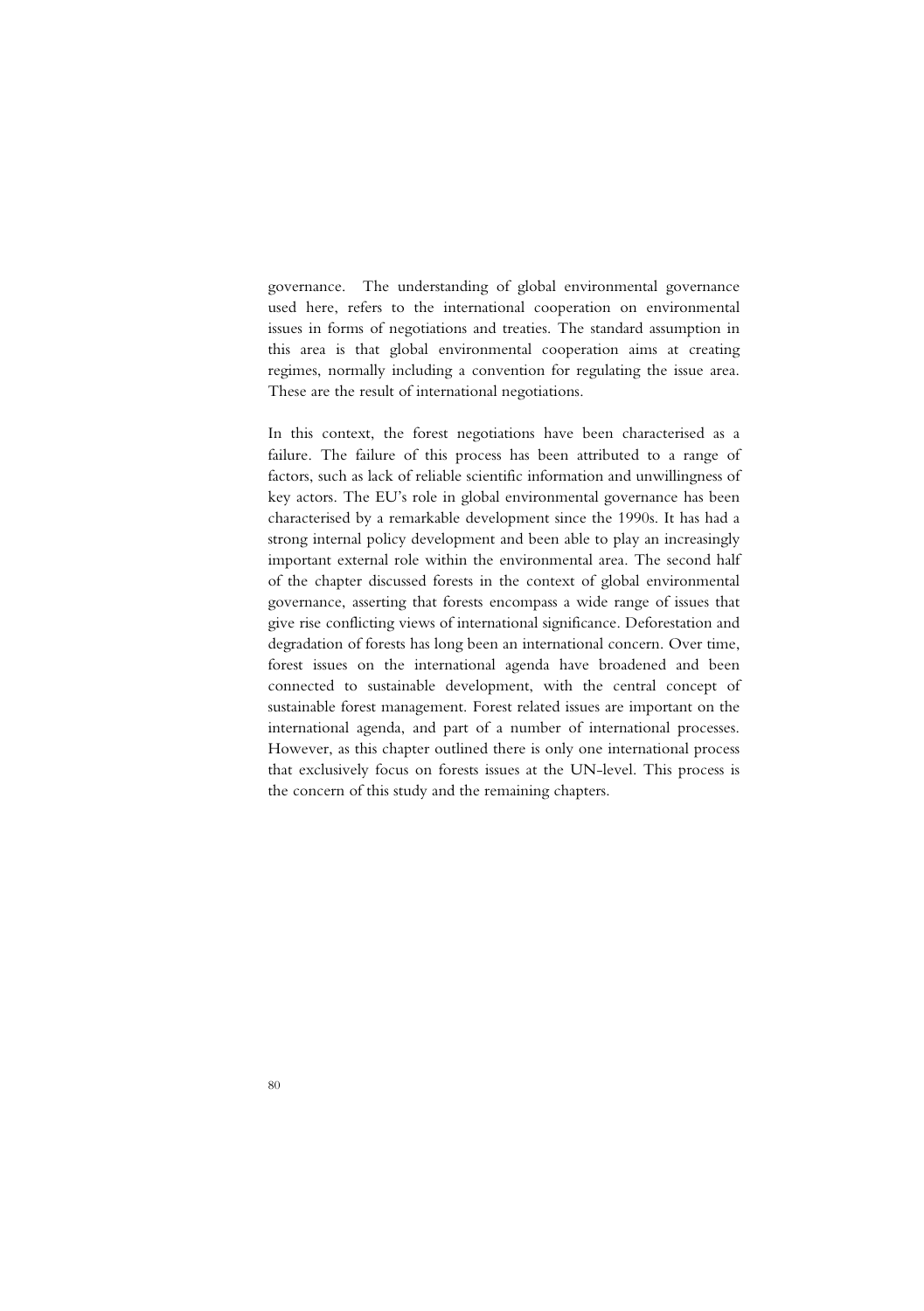# *4 Deciding Institutional Arrangement: Legally Binding or Not*

In this chapter, EU influence on the issue of a legally binding instrument on forests is investigated. The question of whether or not to create such an instrument has generated an intense and enduring debate in the negotiations. The issue had a background presence in the negotiations and surfaced at the end of each session until 2005, when negotiations broke down. In 2007, participants decided to adopt a non-legally binding instrument instead. The EU has been a long-standing supporter of the creation of a legally binding instrument and this position appeared well established among member states, and in line with the EU overarching goals of strengthening global environmental cooperation. Despite this, the EU could not gain enough support for achieving its objective. This chapter begins by addressing the broader debate on hard and soft law instruments. Then it briefly discusses the arguments in favour of and against a legally binding instrument on forests. The bulk of the chapter focuses on negotiation process on the legally binding instrument by outlining this process, identifying the EU's position and analysing its influence.

# *4.1 The Broader Debate on Instruments in International Environmental Cooperation*

In response to global environmental problems, a variety of policy instruments, such binding treaties and guidelines have been created. The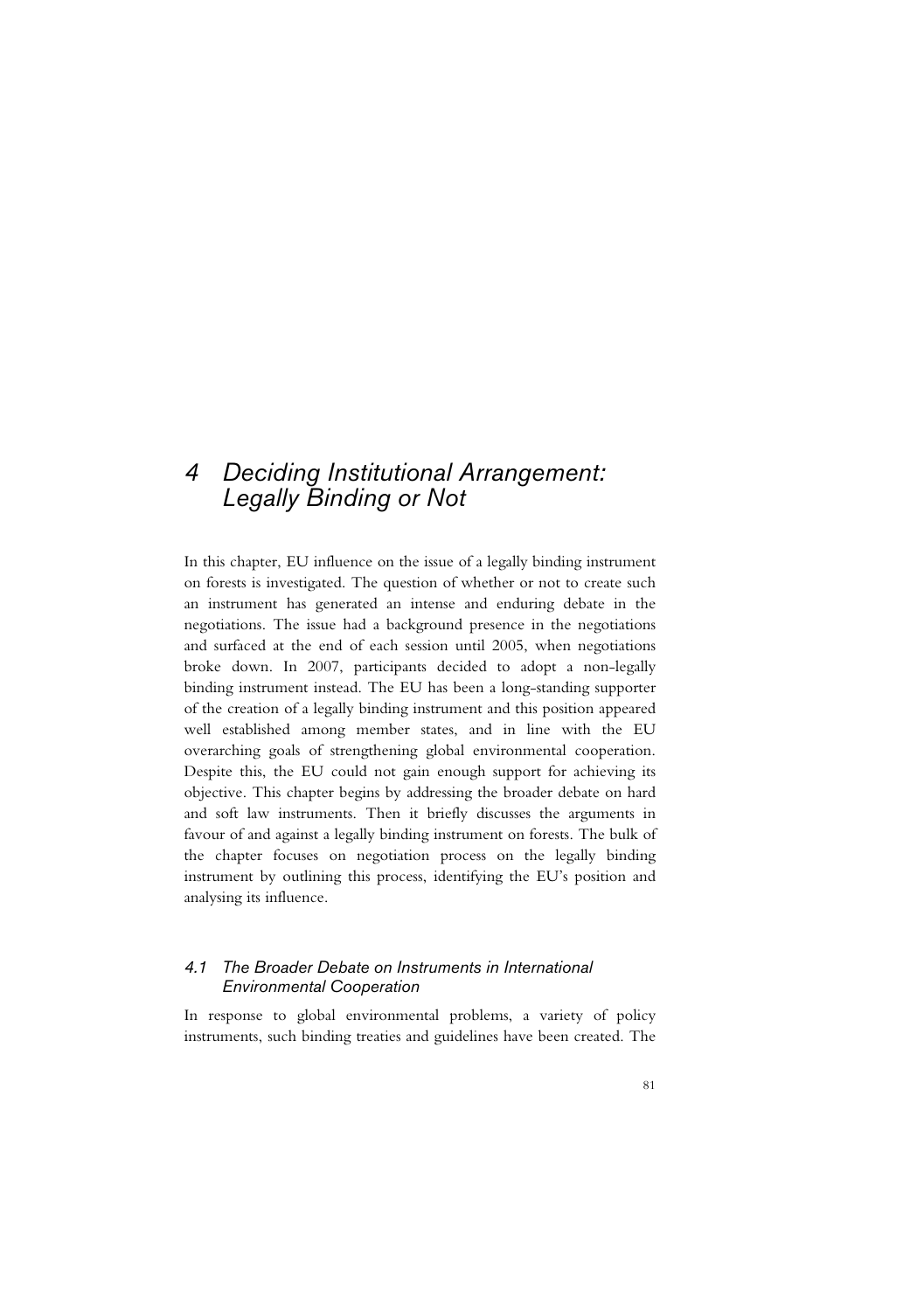legal status of these instruments is different and can be categorised as "hard law" or "soft law" (Abbot and Snidal, 2000: 421-422). Cooperation on environmental issues often results in multilateral agreements (MEAs), or treaties, which normally are legally binding for the undersigning states, although there are no sanctioning mechanisms in place at the international level. The process of crafting treaties can be rather complex and difficult. As a result, the use soft law instruments such as resolutions have increased (Birnie and Boyle, 2002). The Forest Principles are an example of a soft law instrument.

In the context of forests negotiations, the discussions concerned whether or not to create some sort of legally binding instrument. Thus, the two main contradictory categories in these negotiations have been a legally binding instrument or a non-legally binding instrument. There were several proposals for the design of such an instrument for a non-legally binding instrument. Suggestions for a legally binding instrument were directed towards negotiating a new legally binding instrument in the form of a framework convention or as an extended scope of existing instruments, e.g. create a forest protocol under CBD (Humphreys, 1996). Alternatives to a legally binding instrument focused on creating an intergovernmental forum for policy discussions and improvement of the soft law body for forests in the form of a non-legally binding instrument (ECOSOC, 2000b). Until around 2000, most policy-makers and analysts used the term "convention" for the legally binding instrument. After this point it has become more common to refer to a "legally binding instrument" (see Table 3. below). This study alternates between these terms, according to the policy debate.

There are several arguments in favour of and against a legally binding instrument. Humphreys has outlined these generalized arguments. The arguments in favour stress that such an instrument is needed to reduce the existing fragmentation in forest governance, a convention would function as an umbrella for other forest related instruments. It would also complement and strengthen existing multilateral agreements with forests provisions and support the work of these instruments. This would create a "holistic", "integrated" and "comprehensive" treatment of forests in international law. In addition, a convention would provide clear, focused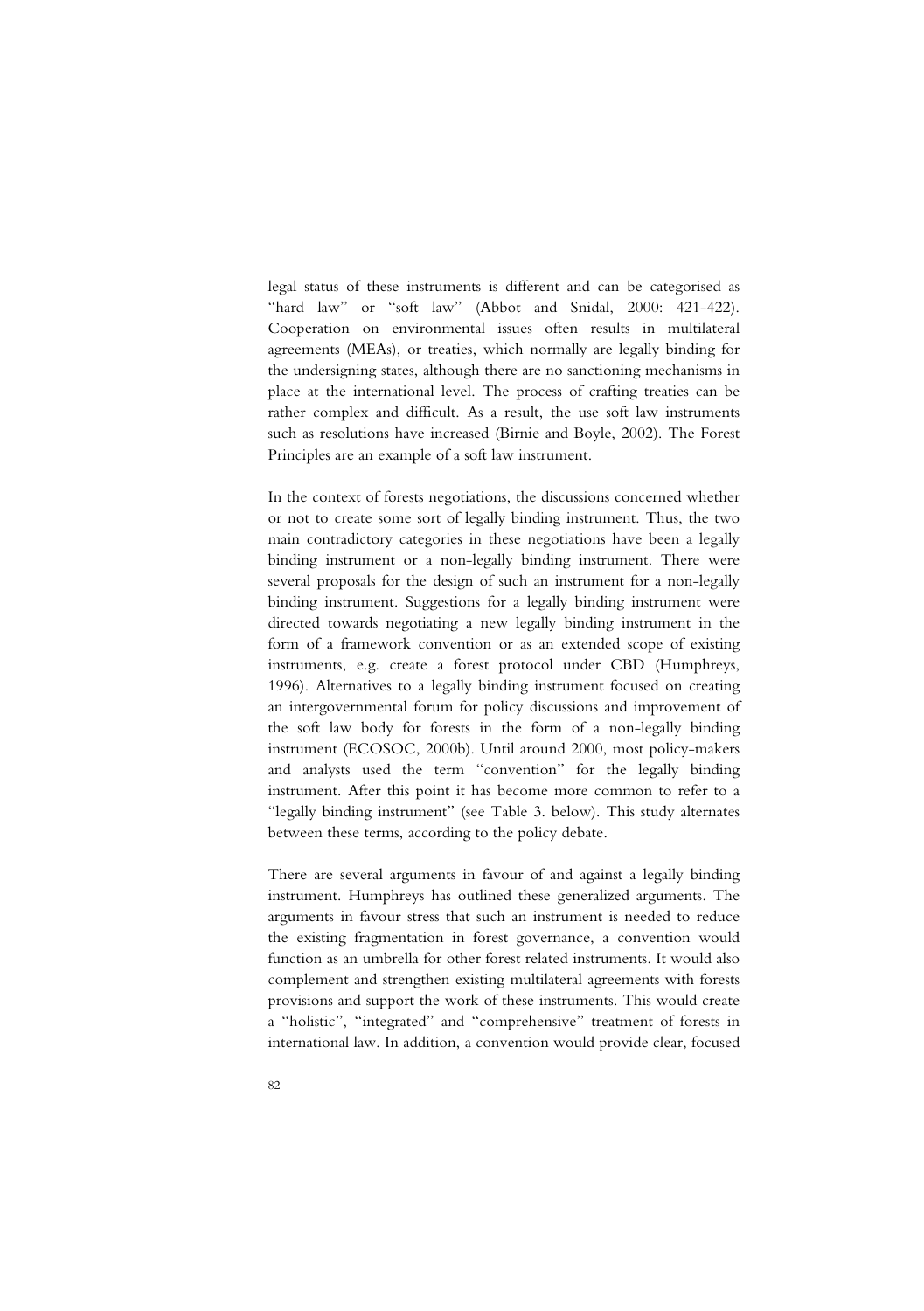direction to other forests instruments with a forest-related mandate, such as the CBD. Existing arrangements that deal with forests have, to date, been ineffective and limited in scope. Forests are multifaceted and as such, there is a need for a broad and all-encompassing instrument can deal meaningfully with the diverse complexities of the problem. Further, a convention would demonstrate high-level political commitment to conserve and sustainably manage forests. There is also a need for clarification in this area. The arguments against a convention emphasize that a convention only would lead to increased political and legal uncertainties. The added value of an additional forest related instrument is unclear. A convention would add another layer of international regulation and further complicate the area. It is also argued that a convention would not guarantee an effective solution for the problems at stake. In addition, there are actor specific arguments that are based on their different concerns. (Humphreys, 2005: 3-4.)

### *4.2 Negotiations on a Legally Binding Instrument*

As outlined above, the issue of a global forest convention has been discussed since the beginning of the 1990s, when it became clear the UNCED process intended to address deforestation and forest degradation. An UN resolution announced that combating deforestation would be one of the agenda items in the upcoming summit (United Nations, 1989). This spurred different suggestions regarding a global policy instrument on forests (i.e. a forest convention). Amongst others, the proposals brought forward ideas of a forestry protocol under a climate change convention or a global forest convention or agreement. The latter was advanced by the developed countries at a Group Seven (G7) meeting and in the European Parliament (Humphreys, 1996). However, at UNCED in 1992, consensus on the issue of a forest convention was not reached as the negotiations became polarised and created such a hostile atmosphere that it was difficult to discuss forest issues at the international level in the subsequent three years (Chasek et al. 2006).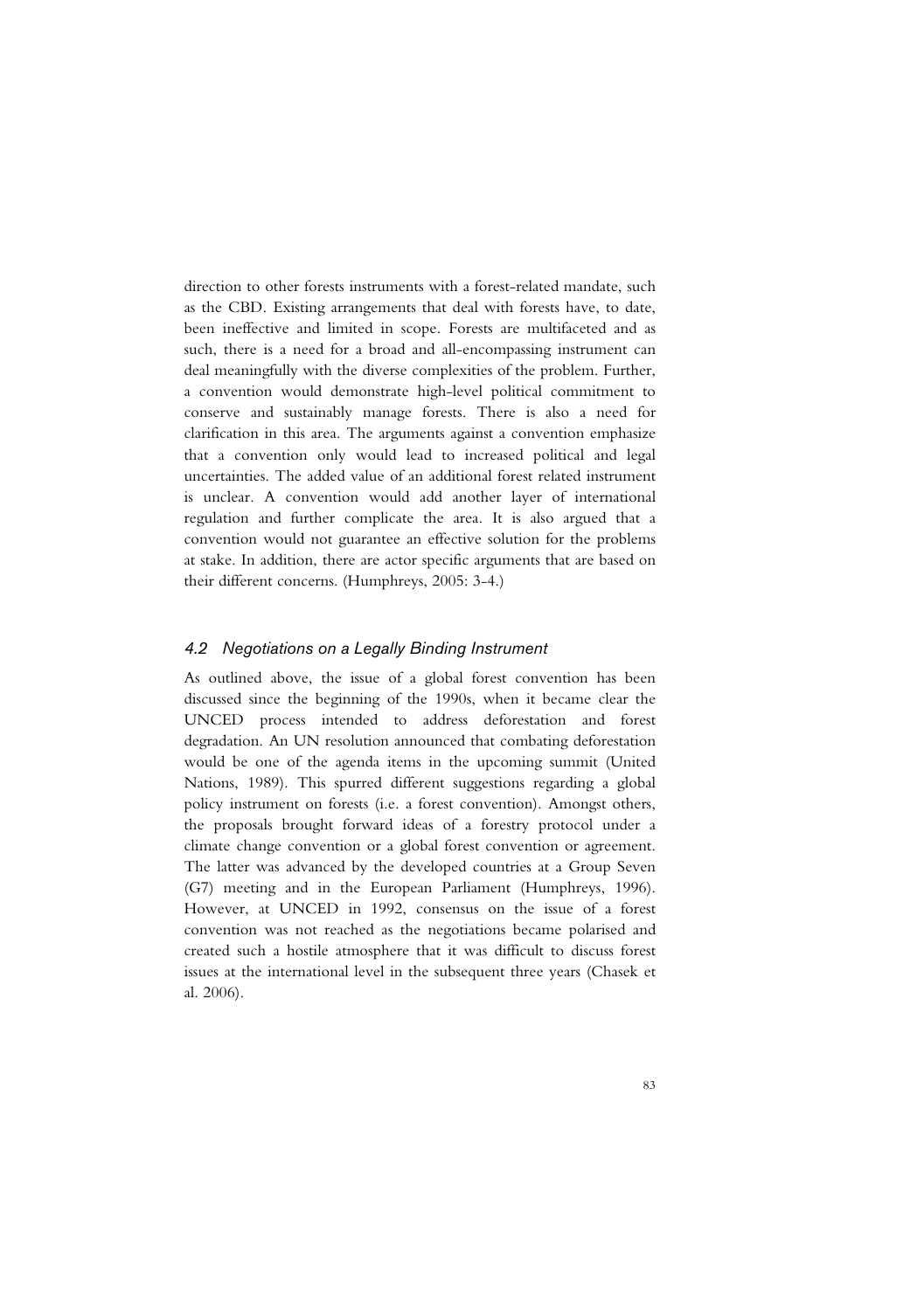In 1995, when the international forest dialogue was again broached, a number of actors had changed their opinions regarding a forest convention. The USA and Malaysia were the two most remarkable shifts of positions. During UNCED, the USA had been in favour of a convention, but at the IPF, it opposed this idea. Malaysia, which strongly resisted a convention at UNCED, was supportive by the end of the IPF (Humphreys, 2006). The issue of a legally binding instrument dominated the fourth and final session of the IPF in 1997. Despite the new alignment countries, the debate of a global forest convention was just as polarised as in 1992, and finally, the IPF was unable to agree on the issue (Chasek et al. 2006).

During the IFF, the convention issue developed the same as at the IPF; the issue was present in the background until the final round of negotiations held in 2000 and long-standing differences remained (Humphreys, 2005), but not with the standard North-South divide (ENB, 2000). There were two options at stake: "a legally binding instrument or a new UN-body for forests" (ENB 2000: 11). There was no agreement for a legally binding instrument; instead, it was decided to create a new body: the United Nations Forum on Forests. The new body was created with a mandate, to within five years "consider with at view to recommending the parameters of a mandate for developing a legal framework on all types of forests" (ECOSOC, 2000a). As mentioned above, the ambiguous wording was deliberately vague formulated to make both sides satisfied, or to "save faces" on both sides (Dimitrov, 2006: 108).

At UNFF, a similar set of events occurred. According to earlier decisions, delegates were supposed to come to an agreement on whether or not to start negotiations on a legally binding instrument at the forum's fifth session in May 2005 (ECOSOC, 2000a). After the fourth session of UNFF an expert group responsible for generating the international options for the international arrangement on forests was created.<sup>19</sup> In

<sup>-</sup><sup>19</sup> The full name was the Ad Hoc Expert Group on Consideration with a View to Recommending the Parameters of a Mandate for Developing a Legal Framework on All Types of Forests.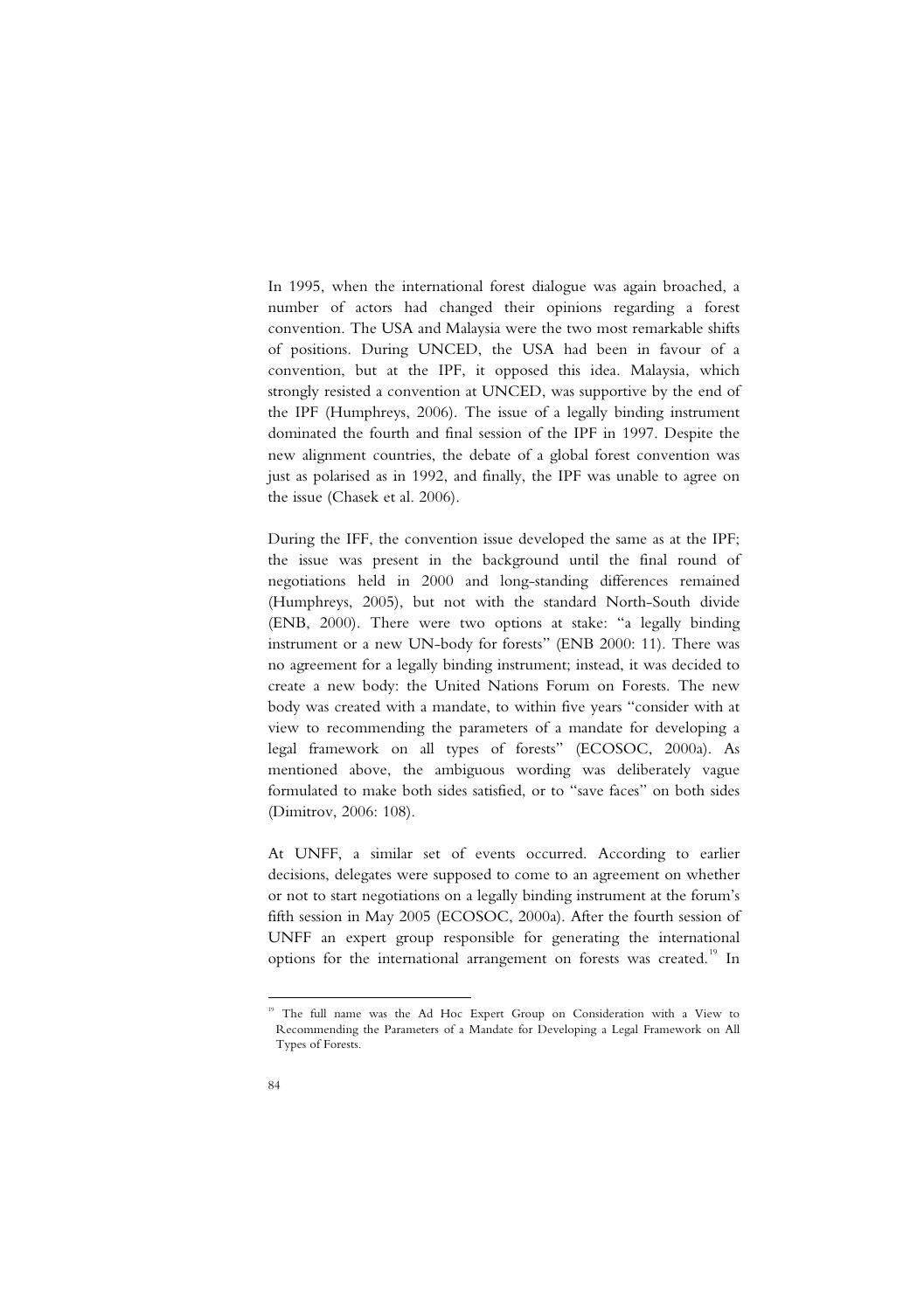addition, a country-led intersessional meeting also addressed this issue. At the expert group meeting in September 2004 and the country-led intersessional meeting in January 2005, two categories of options for an international arrangement on forests were stressed. The first category concerned a legally binding instrument, a forest convention or a forest protocol to another convention. The second category consisted of different alternatives for strengthening the UNFF. Two proposals came to dominate the negotiations at the fifth session of UNFF. The first concerned development of quantifiable and time-bound targets e.g. the rate of deforestation should be reduced by a certain percent by a certain year. The second proposal stressed negotiations on a non-legally binding instrument. (Humphreys, 2006: 109-110; see also ECOSOC, 2005.)

 At the fifth UNFF session, the idea of a non-legally binding instrument emerged and informal proposals advocating a voluntary code circulated. The issue of quantified and time-bound targets created a major disagreement. The EU, together with Canada, Costa Rica, Mexico, Norway, and Switzerland supported quantifiable and time-bound targets, and Brazil, India, Indonesia, Iran, Peru, and the USA opposed (Humphreys, 2006). Later, this demand was abandoned and instead, the EU and Canada asked for "a *quid pro quo* commitment to strong timebound commitments from other countries" (Humphreys, 2006: 112). As this was not achieved, the negotiations at UNFF 5 ended with a collapse (Humphreys, 2006; see also ENB, 2005). The negotiations at UNFF 5 ended with an agreement to postpone decisions to a resumed sixth session in 2006, where it was decided to renew the UNFF mandate until 2015 and the option of a legally binding instrument could be considered among alternatives in the future review of the international arrangement in 2015 (ECOSOC, 2006). In 2007, the Forum held its seventh session, where a non-legally binding was adopted (ECOSOC, 2007).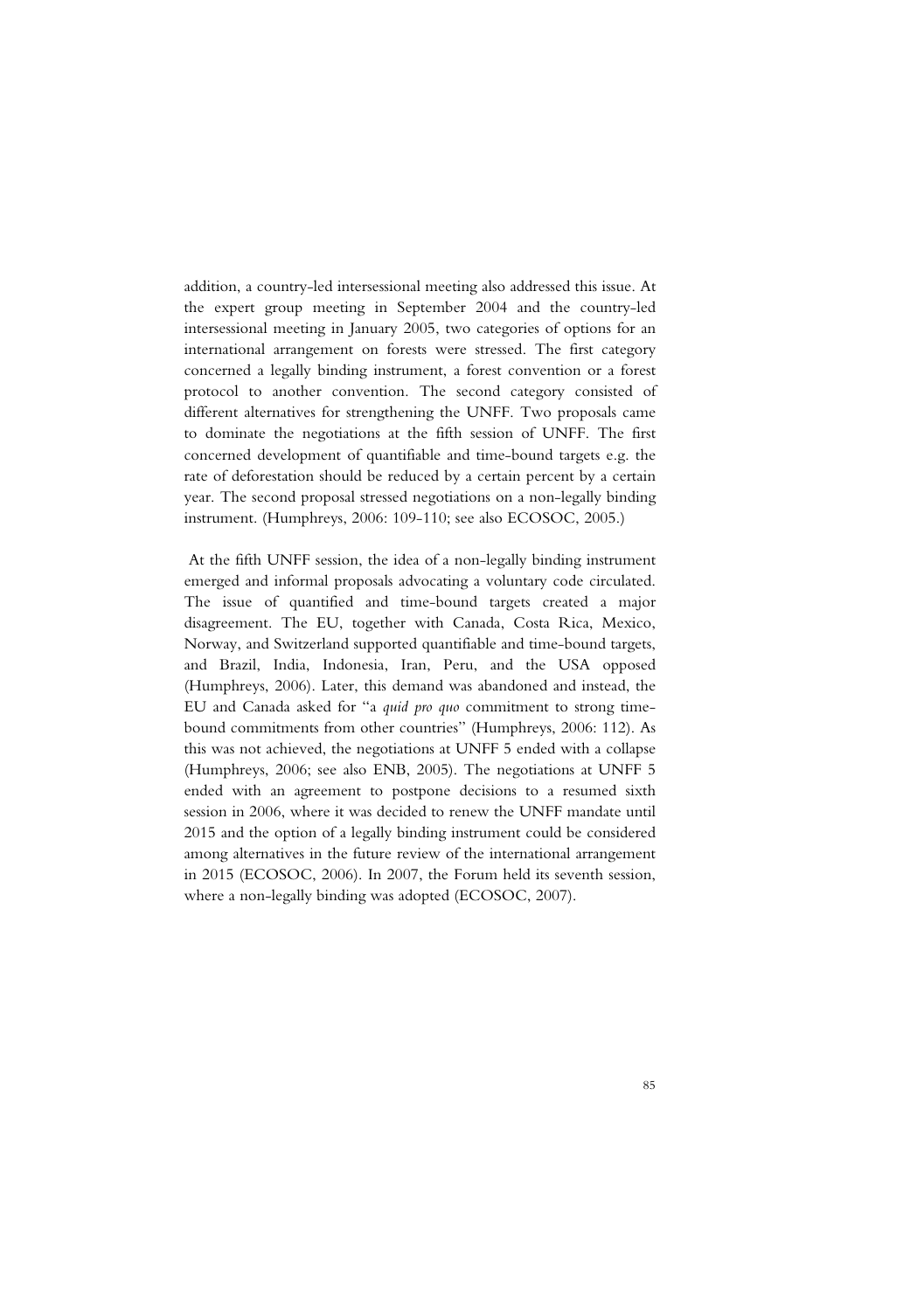| Forum and year      | <b>Alternatives</b>        |                         |  |
|---------------------|----------------------------|-------------------------|--|
| <b>UNCED, 1992</b>  | Convention                 | Principles              |  |
|                     |                            |                         |  |
| IPF, 1995 - 1997    | Convention                 | Continue discussions in |  |
|                     |                            | a new forums            |  |
| IFF 1998-2000       | Convention/LBI             | Continue discussions in |  |
|                     |                            | new forums, create a    |  |
|                     |                            | new body                |  |
| <b>UNFF 2000</b>    | LBI                        | <b>NLBI</b>             |  |
|                     |                            |                         |  |
| UNFF 6-7, 2006-2007 | NLBI with quantifiable and | NLBI without            |  |
|                     | time-bound targets         | quantifiable and time-  |  |
|                     | embedded                   | bound elements          |  |

**Table 3:** *Overview of the alternative instruments stressed in the negotiations*

# *4.3 The EU and the Negotiations on the Legally Binding Instrument*

Before UNCED, the EC was in favour of creating a forest convention, as were most industrialised states at this time (Presidency Conclusions of the European Council, 1990: 8 and 26). Initially, the Council argued for a convention on tropical forests; however, after the Houston meeting of G7, the Parliament proposed a convention for all types of forests, which was a shift towards the proposal of the G7 (Humphreys, 1996). The EU continued to support the convention idea in the IPF. In March 1995, before the first session of the Panel, the Council stated: "The management, conservation and sustainable development of forests concern many aspects, especially socio-economic ones which go beyond issues of biological diversity and climate change. Therefore, the Council considers that, in addition to the Conventions agreed at Rio, a specific legally binding instrument on forests is needed to manage all aspects of this holistic approach" (Council of European Union, 1995).

Before the fourth and final session of IPF in 1997, the Commission issued a working paper suggesting a binding forest convention, which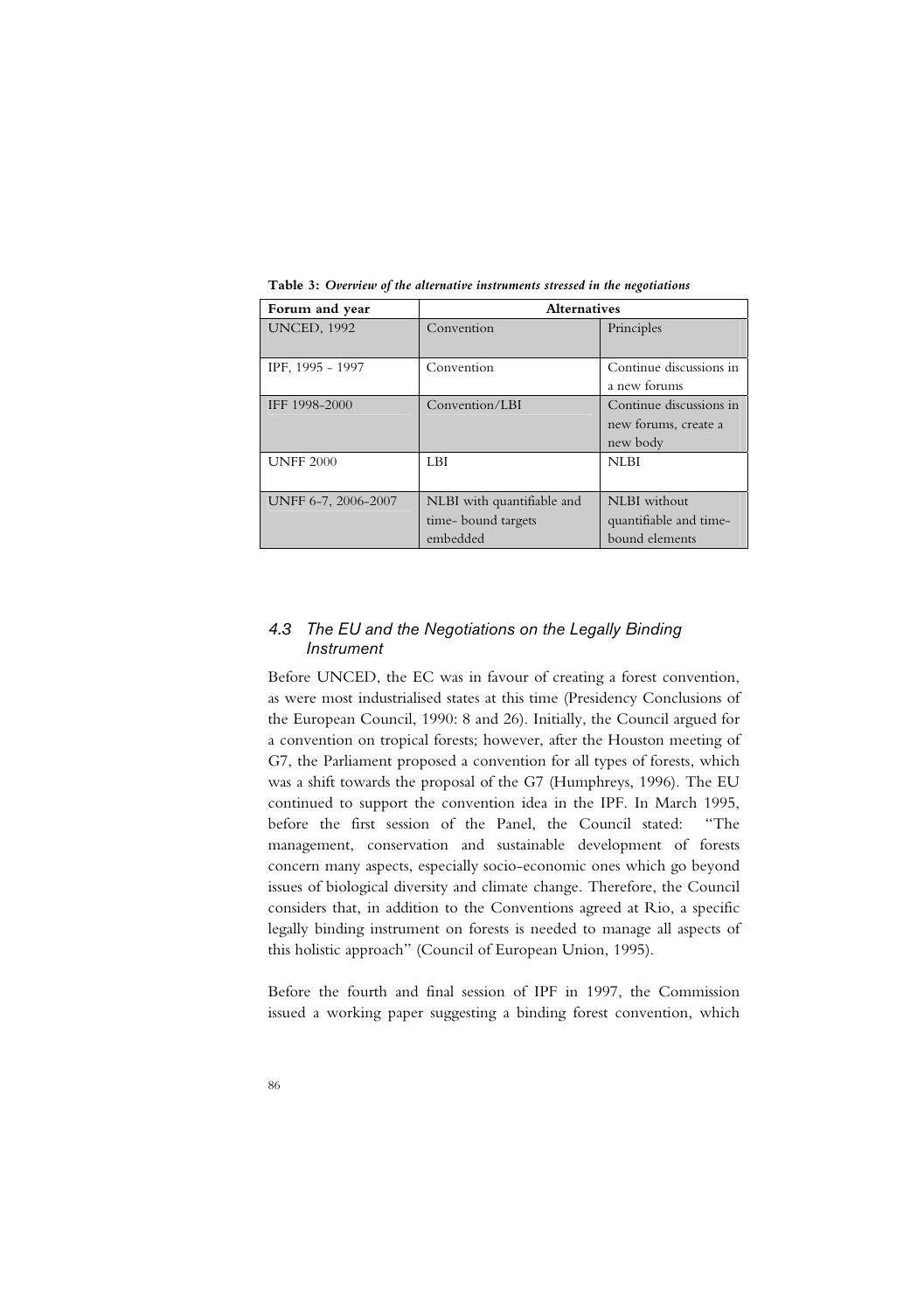concurred with the EU's earlier position and suggested the following approach towards the issue in the negotiations:

a) that the IPF recommends the creation of an Intergovernmental Negotiating Committee (INC) to CSD and at a later stage to UNGASS. b) if participants are not ready to accept an INC from the outset, a fallback position for the EU could be to accept the establishment by UNGASS of a preparatory process for an INC with the mandate to prepare these negotiations (European Union Commission, 1996).

This meant that the EU wanted negotiations for a convention to start as soon as possible after the Panel ended, and a negotiation committee would have corresponded with this plan. The recommended fallback position suggests that the aim with the subsequent process was to start negotiations for a convention. The approach suggested by the Commission became the collective EU position for IPF 4. In notes from a preparatory coordination meeting, before IPF-4, it is stated that: "The EU should work to get a decision to start negotiations of a global forest convention. The EU is in favour of a global forest convention and to establish an INC" (Swedish Ministry of Industry, 1997c: 3-4). The main arguments among member states favourable to a convention were to "get a holistic approach to forest issues and a better use of financial resources" (Interview no. 46).

After the fourth session, when there was no agreement on a convention, the EU continued to emphasise its support for such instrument. In the preparations of forest issues for UNGASS in June 1997, the EU position was:

A holistic view would be a step forward towards sustainable forest management for all types of forests. A legally binding instrument would safeguard such holistic view and would further contribute to the implementation of the Forest Principles and the IPF proposals for action. Therefore, the EU strongly argues for establishing a convention […]. The EU believes that CSD should recommend the UNGA to establish an intergovernmental negotiation committee with a clear mission and time limit to negotiate a forest convention that should be open for ratification at the latest 2000 (Council of the European Union, 1997b).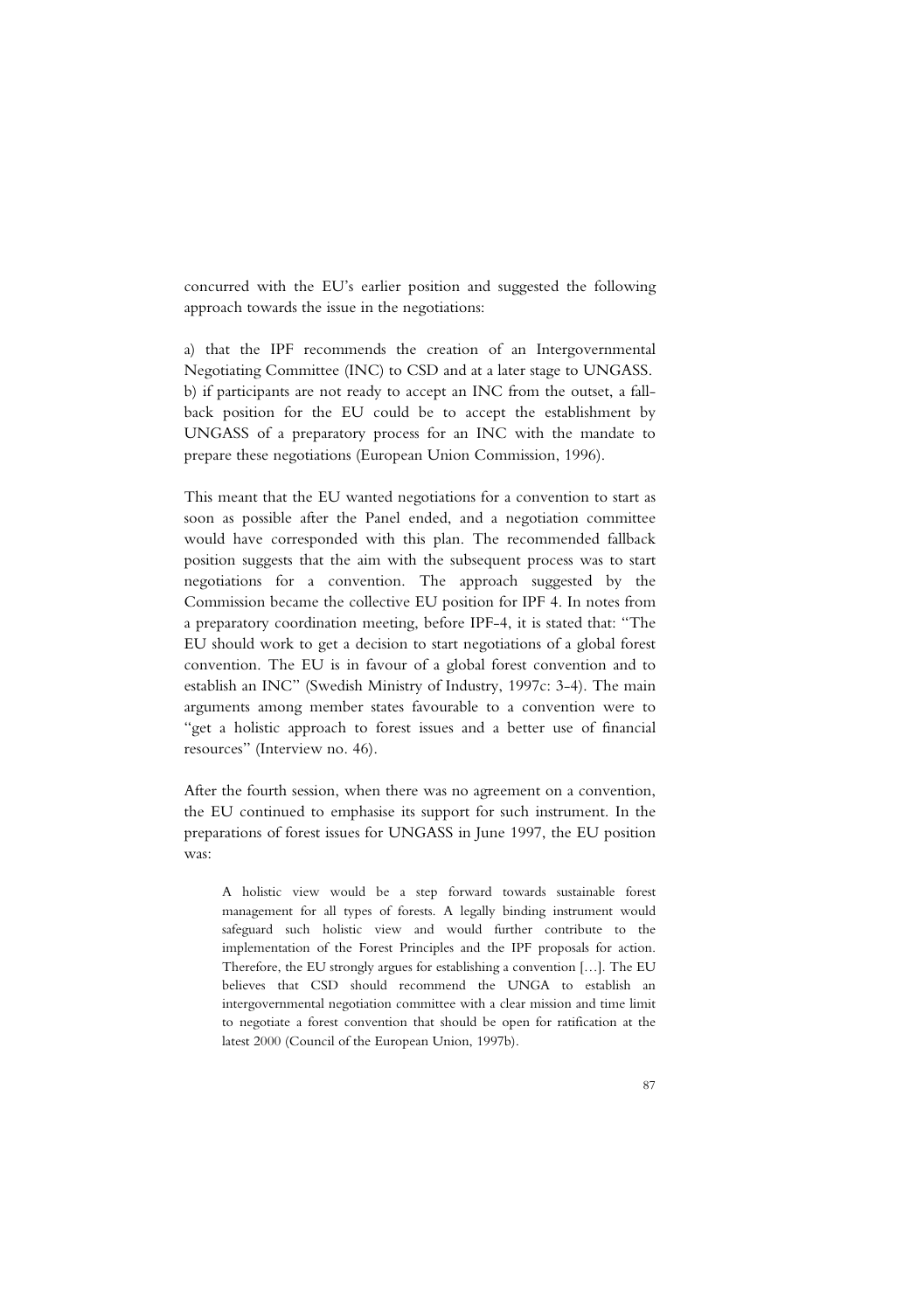Among the member states, some were strongly in favour of a convention and others were lukewarm. Before the fourth session of IPF, when the convention issue was to be decided, internal EU discussions revealed a growing sense of division: there were no outspoken arguments, but a change of attitudes. The notes of one internal coordination meeting indicated Sweden, Denmark, and the UK emphasised the importance of considering both alternatives to a convention and having fallback positions if a convention was not attained. However, in the conclusions from the meeting, the EU's position was still to work in favour of a convention (Swedish Ministry of Industry, 1997b).

During the IFF, the EU's position was still in favour of a convention, although, a growing divide between member states emerged during the process. In the preparations for IFF-3, some member states questioned the EU goal and the legal basis for this negotiation position. In response to these concerns, the Presidency commented that the EU had already formulated its position and the Council secretary referred to the three Council conclusions that were the basis of the EU position. The Council secretary stated:

If the member states wished to change the mandate, they needed new decisions from the Council. The Presidency emphasised the EU had a clear mandate and that member states had accepted this mandate (Swedish Ministry of Industry, 1999a).

Also during the EU's preparations for IFF-4, the mandate gave rise to discussion. One member state again brought up the issue of a changed mandate for the EU position at IFF-4. The motive was to encourage a more flexible attitude and openness to other actors' views. The member states considered the negotiation mandate too narrow and stated the EU needed to have a common view of the alternative solutions for creating a clear focus of forests on the global agenda. Another member state posed the question if there really was consensus within the EU of the convention issue (DFID, 1999; Interview no. 36).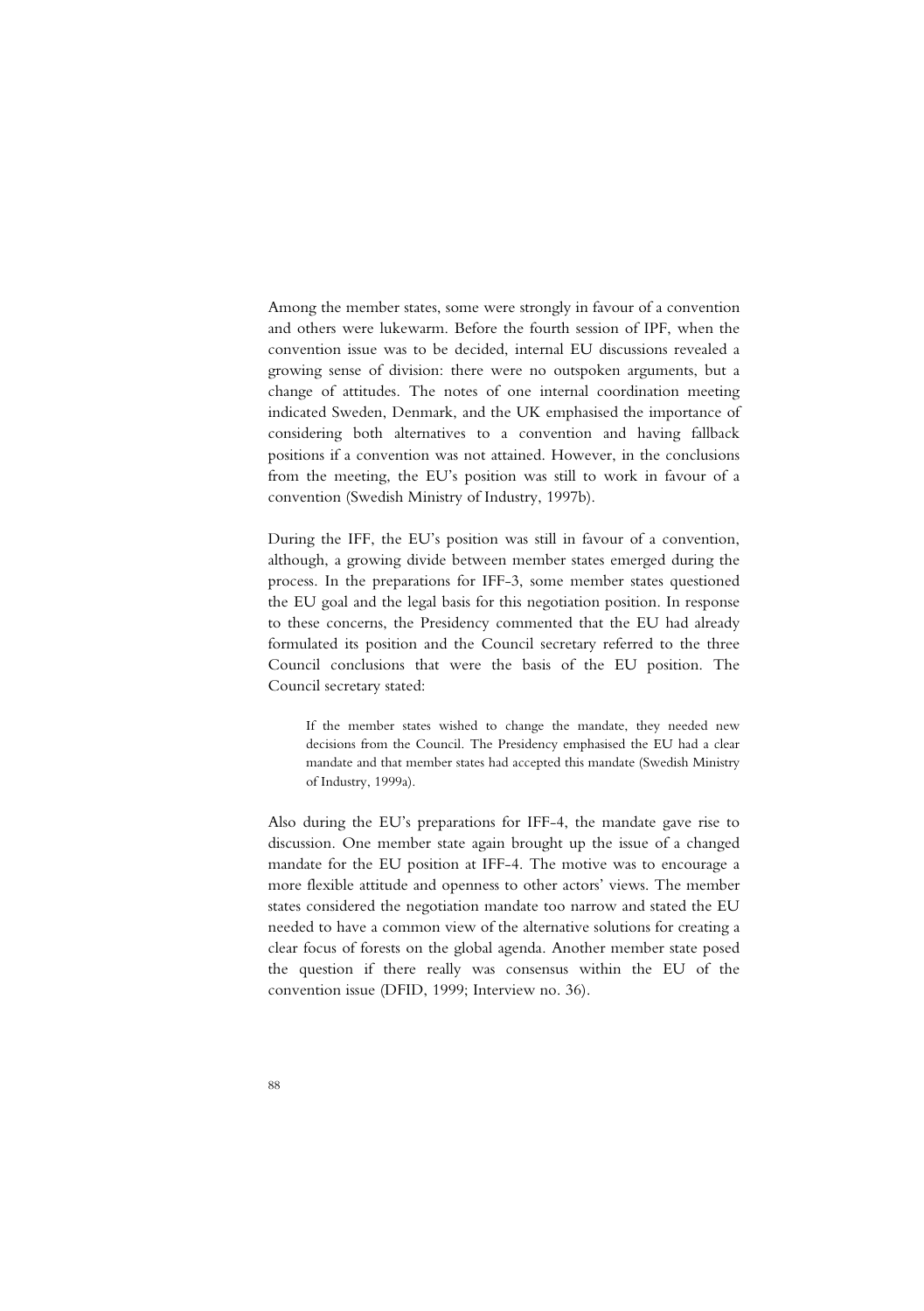However, the majority of member states did not want to change the legal basis, and thought that the Council conclusions from May 1997 could serve its purpose. Even though most member states recognised the difficulties to reach international consensus that were needed to start negotiations for a convention, they did not want to change the mandate (Interview no. 48). At the internal preparation meeting, participants considered the problems the EU had experienced in previous sessions with its locked attitude. This led to a rethinking with an emphasis on flexibility. However, at this meeting some member states cautioned that even if flexibility was important, it was critical the EU was explicit about what they wanted and what they would not give up (Ministry for Foreign Affairs of Finland, 1999).

Discussions at the preparatory meeting led to discussions of two scenarios for IFF-4: that the EU withheld the goal of a convention and that the EU showed flexibility without abandoning the long term goal of a convention. The perception was that the second alternative would lead to other states displaying flexibility on other issues, i.e. issues under programme element II, which dealt with trade and financial issues. Several member states considered the legal base for the EU position as still valid and that it could serve as a basis for action, if the EU adopted a more open and flexible attitude (Ministry for Foreign Affairs of Finland, 1999; Swedish Ministry of Industry, 1999d). Hence, the EU position on the convention issue before IFF-4 was in favour of such instrument, similar to what was expressed in the Council conclusions. However, growing recognition of the problems with an unyielding position on this issue resulted in the decision to maintain the convention line in combination with a signal of flexibility.

This became the EU's negotiation strategy, i.e. the EU based its negotiation mandate on the Council conclusions that explicitly demanded a convention but combined it with a more flexible attitude. This strategy proved to be difficult in the main negotiations at the fourth session. The issue of whether or not to initiate negotiations for a convention generated an intense debate, and many delegations adopted a "winner-take-all-attitude" (ENB, 2000: 13). The EU became handicapped when some member states emphasised the Council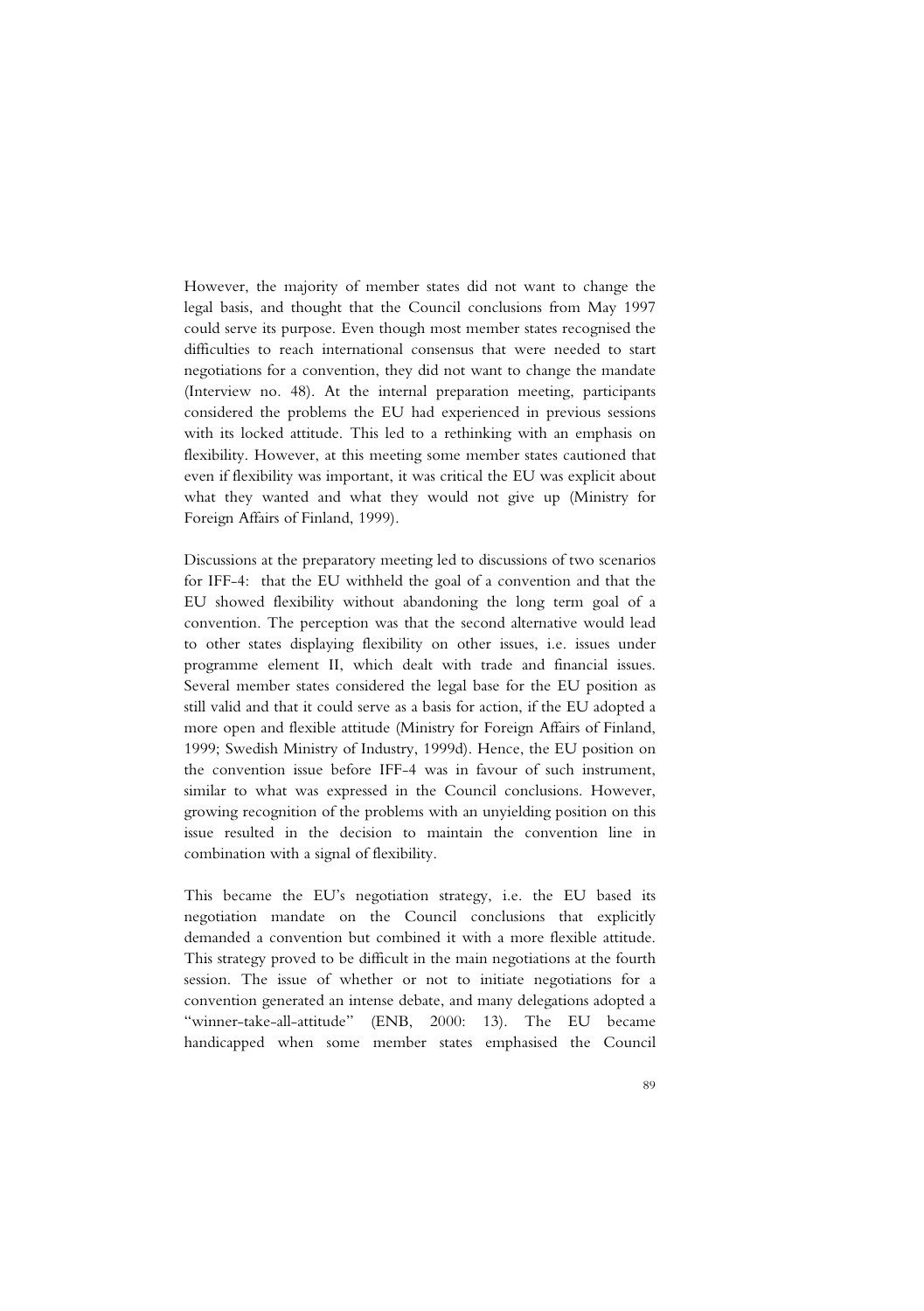conclusions and others supported the strategy of adopting a flexible approach (Council of the European Union, 2000d). As a result, the Portuguese Presidency faced major difficulties in finalising a common negotiation position for the EU (Council of the European Union, 2000c) and "could not offer a clear EU position on the issue" (Humphreys, 2006: 85).

In December 2004, the EU discussed its position on the international arrangements on forests at a Council Working Group meeting. The most important question was how to proceed on the convention issue that would be settled at the fifth session of UNFF. In a questionnaire issued by the Presidency before the internal meeting, the member states answered the question: "Should the EU maintain its focus on achieving a legally binding instrument for all types of forests?" (Council Working Party of Forestry, 2004). The answer was unified and summarised as: "No, the focus should rather be on forming a solution that makes it viable to come back to this question at a later stage given a positive development of an alternative International Arrangement of Forestsolution" (Council Working Party of Forestry, 2004). This should not be interpreted as united EU position against a convention. Despite this answer, there were some member states that wished to achieve a legally binding instrument. Rather this could be seen in the light of stronger opposition towards a convention among some member states.

Despite this, the EU long-term goal and preferred outcome of UNFF-5 was a legally binding instrument. Disappointment with the achievements of the UNFF rendered a legally binding instrument even more desirable for some member states due to the belief that such an instrument could actually achieve change (Interview no. 42). The argument was that a legally binding instrument was politically respected and could raise awareness of forest issues. The form of the instrument was less important: a framework convention or a protocol under another convention was suggested (Council Working Party of Forestry, 2004). The goals of the EU were to achieve an effective instrument. However, in the discussions on the minimum fallback positions for the negotiations the member states were less unified. Some member states stated that "a legally binding instrument is necessary", others said they could accept and interim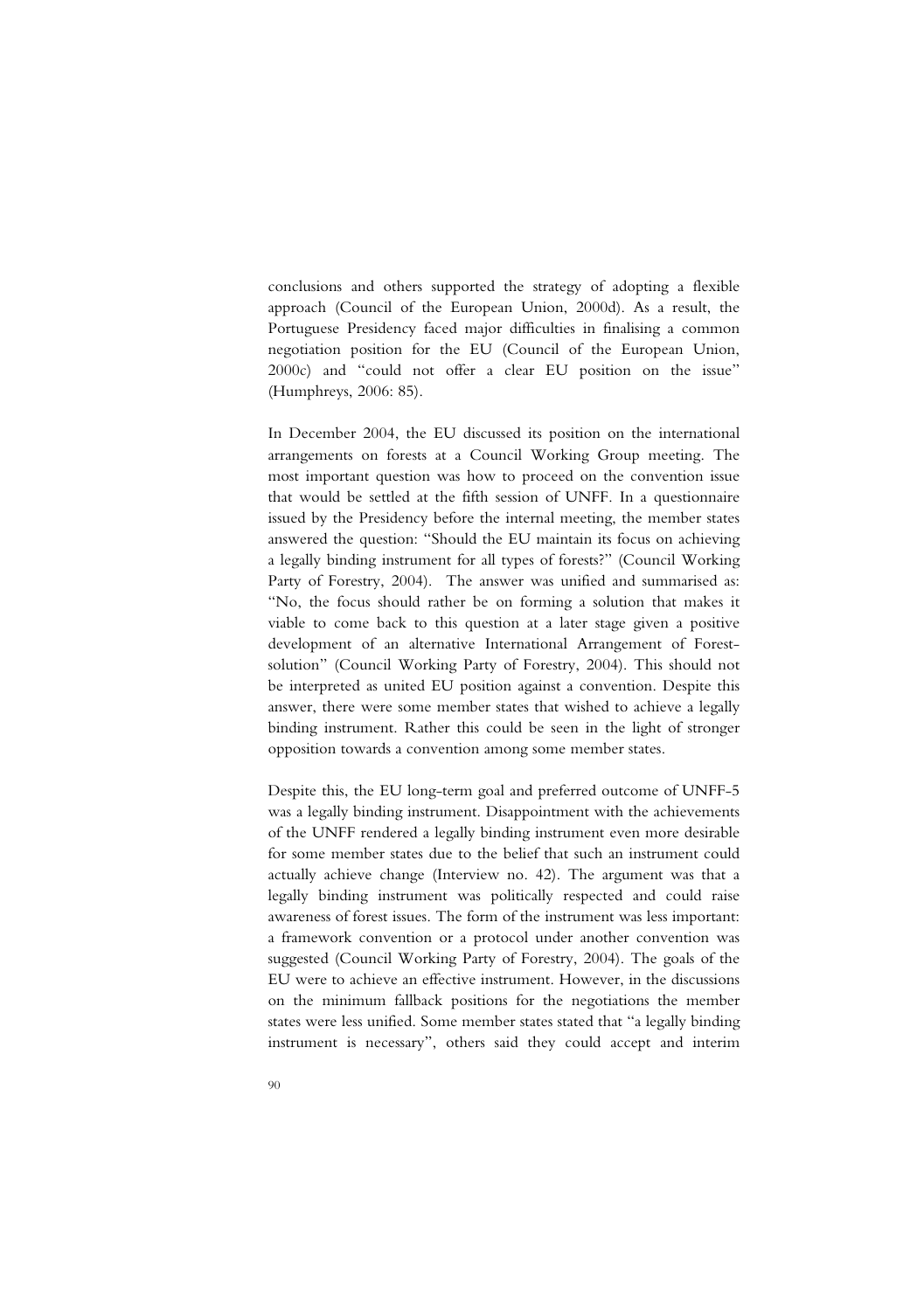arrangement as long as it had a mandate for negotiations on a legally binding instrument. Yet others argued that this was unrealistic fallback positions for the negotiations (Council Working Party of Forestry, 2004).

At the time of the Country-led initiative, held in January 2005, a majority of member states were rhetorically still in favour of a legally binding instrument, although, the more hesitant member states expressed their doubts more clearly. They feared that the EU's position was unrealistic after the outcome of the expert group meeting. In commenting on the Country-led meeting, one participant from one EU member state expressed concerns over the EU's position:

Hardliners within the EU seemed infatuated by a convention. They regard the UNFF as having failed to mobilize operative changes of the forest situation in the world and they believe that a legally binding instrument will increase political attention and resources. Some member states seem prepared to leave the UNFF if the legally binding instrument was not achieved (Interview no. 42).

Before the supposedly concluding fifth session of UNFF, the EU decided to adopt new Council conclusions. In the negotiations on these Council conclusions, some member states urged others to be realistic. According to them, it was obvious that after the expert group meeting and the Country led meeting, there was no international consensus on a legally binding instrument (Interview no. 35). Some member states argued in favour of a convention and stated that this was the goal of the UNFF. Others were astonished that the EU appeared prepared to attend UNFF-5 with the aim to reach an impossible goal and on top of that without compromise proposals or Presidency mandate to take others' proposals into consideration. They predicted that this would make the EU a very slow negotiating partner and coordination meetings difficult. In particular, the question of what the EU could accept within the framework of the Council conclusions was raised. One member state urged the Presidency to compose a negotiation strategy for UNFF5, as there was a risk of the EU being in a "responding negotiation seat" if there were no realistic compromise proposals (Interview no. 42). In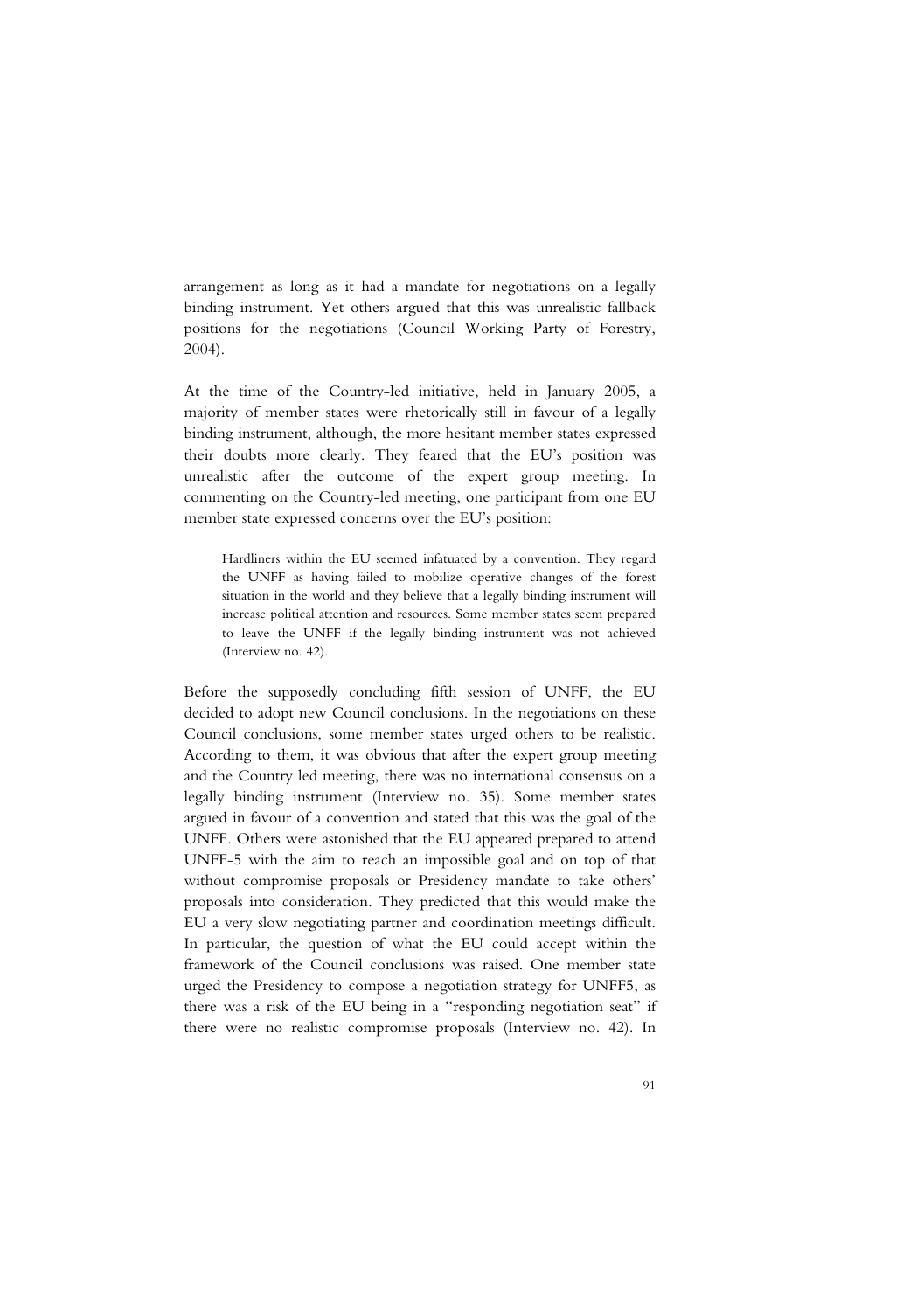previous sessions, this had been a problem, as everything but a convention was regarded as lack of loyalty to the ultimate goal, despite that this is a utopia at present (Interviews no. 47 and 50).

The negotiations on the Council conclusions became somewhat difficult. The wording of paragraph 14 in the Council conclusions: "best be achieved through a legally binding instrument", became contentious. One member state wanted to condition the paragraph: "best be achieved through a legally binding instrument if enjoying broad support" (Swedish Ministry for Foreign Affairs, 2005a; Interview no. 42). The EU adopted Council conclusions that promoted a legally binding instrument and paragraph 14 remained without change. However, member states argued that other actors within the EU were aware of its position (Interview no. 44).

Despite the controversies around the EU position, the pro-convention line remained at the fifth session of the UNFF, and the EU arrived in New York with the ambition of achieving its goal. The member states against a convention viewed the EU position as an unrealistic compromise taken for dogmatic reasons. During the second week, the EU came up with a negotiating strategy with fallbacks and bottom lines: quantifiable and time-bound targets and legally binding instrument /voluntary code/guidelines (Interview no. 42). The tone was sharpened and the message was that the EU was willing to leave the negotiations if the bottom lines were not achieved. As the status quo would have been unacceptable, the only option left for the EU would have been to leave the negotiations. The US was worried by the threat to leave the negotiations of the EU ministers, who argued that the likely outcome of the negotiations would not represent an improvement upon the status quo. In the end of this session, the supposedly hard-nosed EU position crumbled. Most member states were willing to compromise, but still there were a few that wanted to stick to the EU position (Interview no. 42). As mentioned above, the outcome of UNFF-5 was a negotiation collapse without any agreement. Instead of being the final session, delegates agreed to continue the process into 2007. The sixth session of UNFF was held in 2006 and the seventh session in 2007.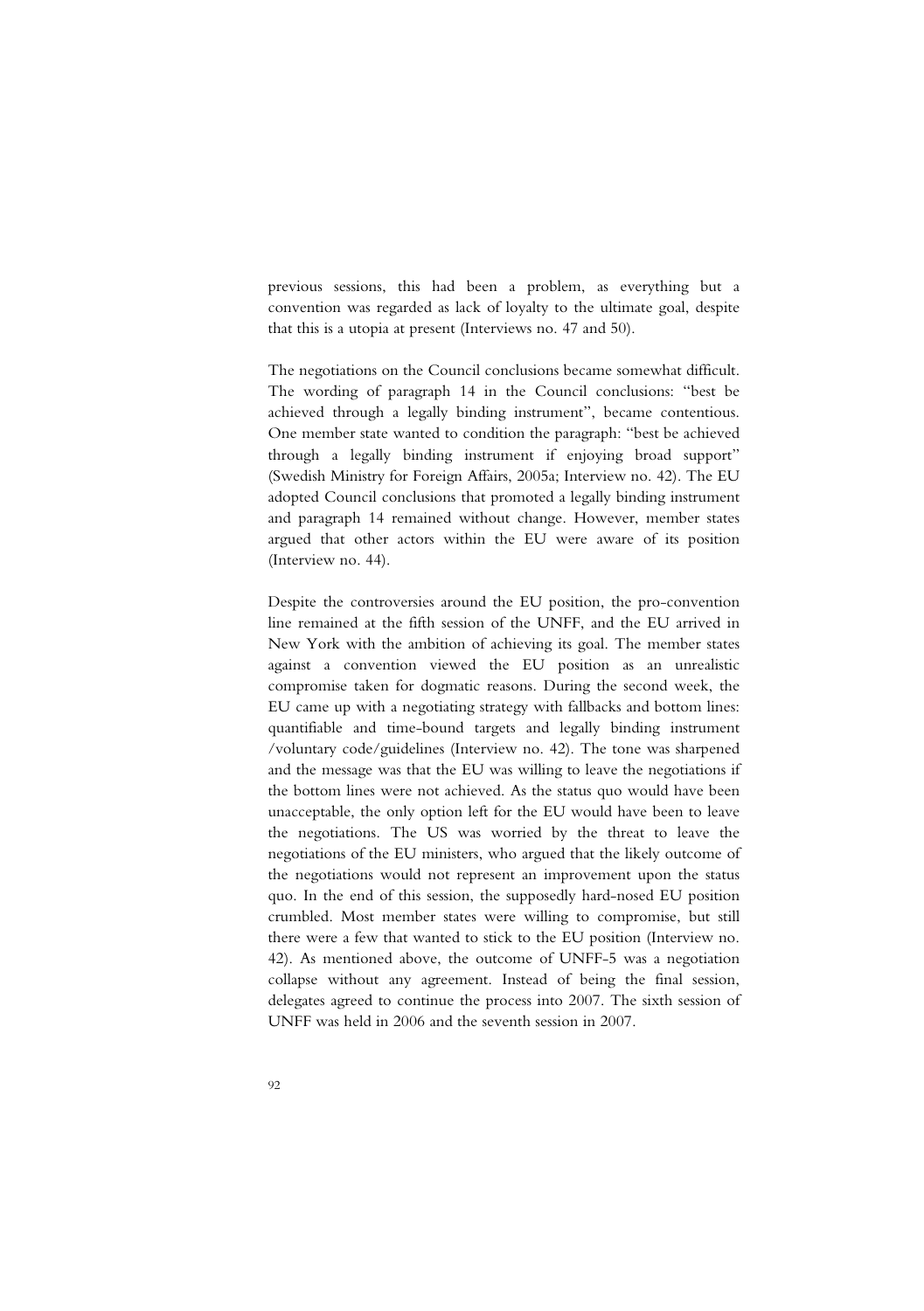At the sixth session, the EU argued that this session should initiate and conclude a text of a non-legally binding instrument: it proved to be too ambitious. Participants agreed on a draft resolution with a commitment to negotiate for a non-legally binding instrument that should pursue four global objectives. The time-bound dimension on these objectives, on which the EU and Canada had insisted at the fifth session, was lost in the negotiations. States agreed to extend the UNFF to 2015, with a review of the effectiveness of the international arrangement on forests (ECOSOC, 2006). The EU proposed a sunset clause to discontinue the instrument in 2015 unless its effectiveness is established, which was not accepted. The EU also pushed for the retaining the legally binding instrument as an option for the future. Delegates agreed, after quite intense debate, to include the legally binding instrument as a future option (ENB, 2006).

# *4.4 Analysis of the EU's Influence on the Negotiations on a Legally Binding Instrument*

The EU argued for the creation of a convention at the IPF, the IFF and the UNFF, but did not attain this goal. When discussions commenced at the IPF, the issue of a convention was on the agenda. In preparing the agenda for the IPF, the EU had three issues that it wished to be addressed, among them the issue of a forest convention<sup>20</sup> (Interview no. 43; Swedish Ministry of Industry, 1995b). At the IPF, the discussions directly addressed the issue of a forest convention.<sup>21</sup> However, the IPF did not result in a forest convention, but the item was on the agenda of the IFF.<sup>22</sup> At the fourth session of the IFF, discussions focused on two proposals: a legally binding instrument or a new body within the UNsystem (Humphreys, 2006). The latter was created after the IFF, with the mandate to "consider with a view to recommending the parameters of a

j

 $20$  The other two issues were: Criteria and indicators for sustainable forest management and the convergence of different processes and the issue of certification of timber and the creation of an international regulation for certification (Swedish Ministry of Industry, 1995b). All issues were on the agenda of the IPF.

<sup>21</sup> Under the programme element V: International organisations, multilateral institutions, and instruments, including appropriate legal mechanisms (ECOSOC, 1995).

<sup>22</sup> Element III: International arrangement and mechanisms (ECOSOC, 1997a).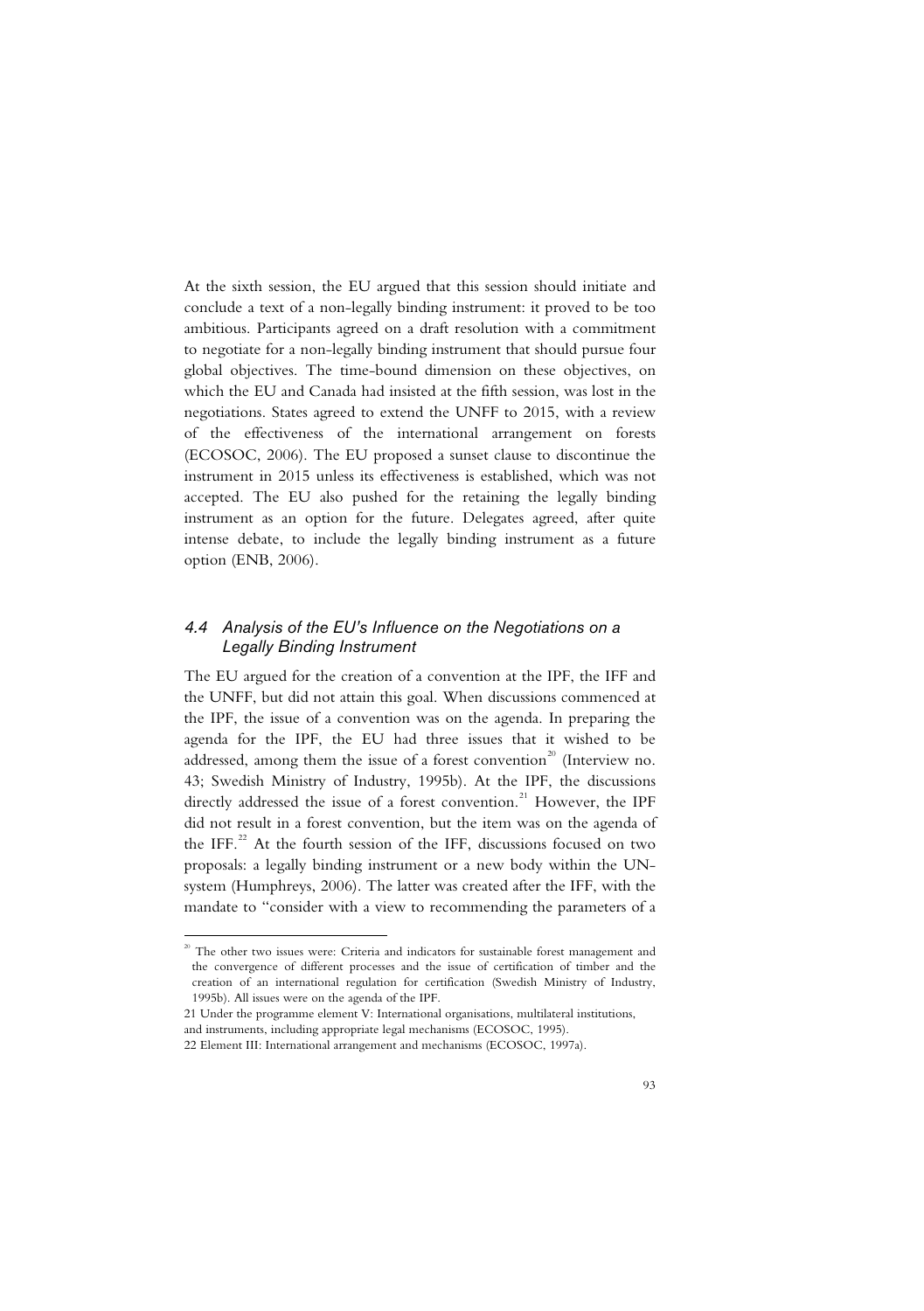mandate for developing a legal framework on all types of forests" (ECOSOC, 2000a). As mentioned above, this was the result of a compromise that satisfied both anti- and pro-convention groups, and sufficiently obscured language to "save faces" on both sides (Dimitrov, 2006: 109). The obscured language indicates that the alternative of a legally binding instrument became more unlikely after the fifth session.

From how the issue of a convention was treated on the agenda, it was apparent that discussions on this instrument should continue from the IPF to the IFF and that this policy choice was a realistic option at this time. At the end of the IFF, the convention alternative appeared a less likely option. This development continued with the creation of the UNFF and the compromised language and opaque wording of the agenda item. This indicates that the convention proponents became less influential over time in the negotiation process. The EU managed to retain the issue on the agenda, which was part of its goal. The EU repeatedly mentioned that it was not an option to continue the process without any conclusion or promise to create a negotiating committee with a mandate to negotiate a legally binding instrument. In the end of the negotiation process, as noted above, at the sixth session of UNFF, the EU got through inclusion of a reference to a legally binding instrument as a future option (ENB, 2006). Thus, the issue is still on the agenda, albeit far in the future and the opponents have consented to similar proposals several times in the past without feeling obliged to seriously consider a legally binding instrument.

As aforementioned, the EU did not get through a sunset clause that would have discontinued the process after 2015, in case a legally binding instrument would not be achieved (ENB, 2006). When the EU realised it was impossible to achieving a legally binding instrument, it tried to push for time bounded targets and quantifiable goals instead. Thus, the EU wanted to make the instrument as similar to a legally binding instrument as possible. This was most obvious with regard to quantifiable and time-bound targets discussed in earlier sections. When quantifiable and time-bound targets proved to be unfeasible, the EU dropped this demand and argued for a *quid pro quo* commitment to strong time-bound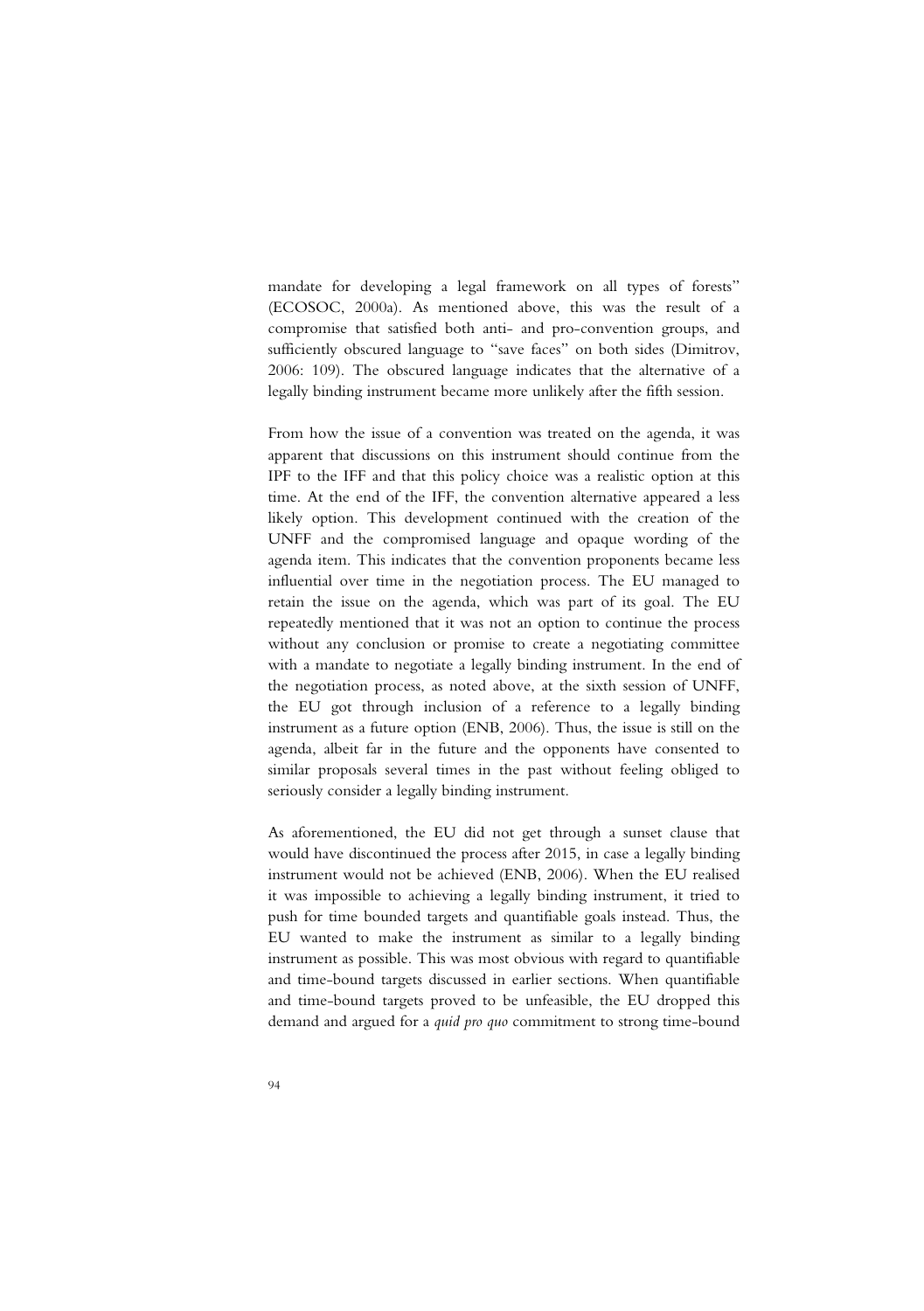commitments from other countries. The negotiations collapsed when other actors did not concede to this (Humphreys, 2006: 112).

The EU was not sufficiently influential to achieve its goal of a legally binding instrument, but still pressed for its goals. When the goals were not achieved, the EU threatened to leave the negotiations. This is an indication of the EU's importance, the process could not continue without the EU, and they would not concede. Hence, negotiations broke down. The EU had influence on the process, i.e. it managed to retain the convention issue on the agenda over the years. However, the EU did not have influence on the outcome, as it did not attain the goal of starting negotiations on a convention. Instead, a non-legally binding instrument was created. Despite the EU's influence on the process, the lack of influence on the outcome suggests the EU did not have influence in the case of a forest convention.

| Goal of the EU                                        | Achieved    | <b>Partly</b><br>achieved | <b>Not</b><br>achieved |
|-------------------------------------------------------|-------------|---------------------------|------------------------|
| A convention/legally binding<br>instrument            |             |                           |                        |
| Keep the issue on the agenda                          | $\mathbf x$ |                           |                        |
| Not continue the process if no LBI<br>(sunset clause) |             |                           | $\mathbf x$            |
| Quantifiable and time-bound targets                   |             |                           | X                      |

**Table 4:** *Summary of the EU's goal achievement regarding the convention.*

## *4.5 Interest-based Explanation of the EU's Influence*

In order to explain the EU's limited influence on the convention issue, this section turns to the analysis of interests and preferences. As demonstrated in the Council conclusions, various statements at the negotiation sessions, and internal meeting notes, the EU had a collective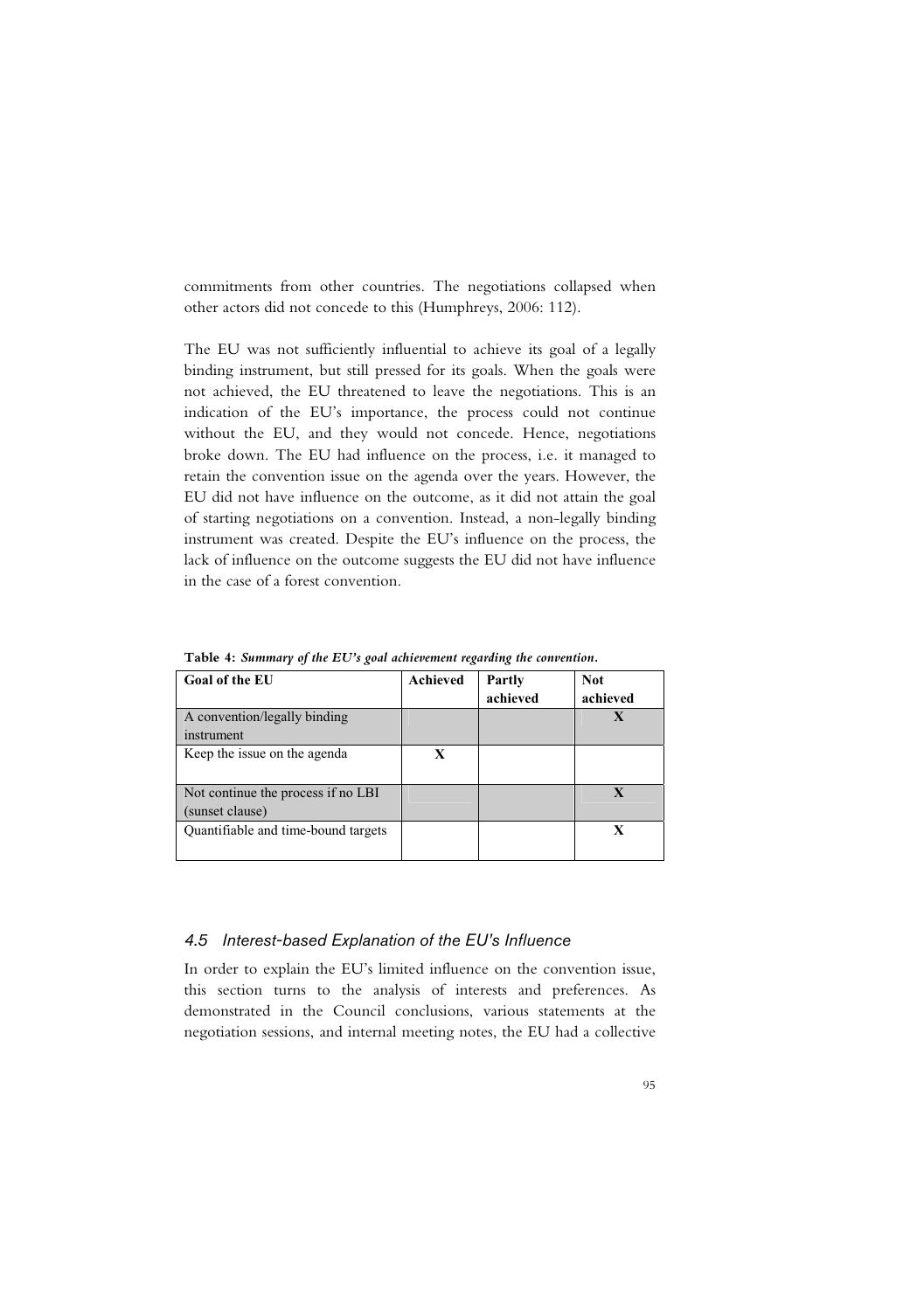preference for a legally binding instrument. The preference in favour of a convention implies a wish for some kind of legally binding instrument. The kind of instrument and the elements that would be part of the instrument were discussed and elaborated in the internal EU discussions. However, the legal status of the instrument appeared most important. This preference was the formal and aggregated preference of the EU.

To determine the strength of the preference, the emergence of the EU's common preference during the process is investigated. The material interests underlying the preference are rather difficult to identify in this case, which is partly related to the member states having different perceptions of what a convention should regulate. As demonstrated in the beginning of this chapter, the incentives for establishing a convention are various. However, a convention would address deforestation and as this is not a problem in the EU's member states (FAO, 2005), they would not consider such instrument to have an impact on their forest management practices. Thus, a convention would not likely impose burdensome measures and thus not generate difficulties to implement such an instrument at the national level. As Dimitrov expresses it: "For European governments an agreement would entail zero policy costs" (Dimitrov, 2006: 106). In interviews, respondents stated there are no economic interests at stake for EU member states in creating a convention:

The convention debate is not a prioritized issue within the EU, as a convention would not be a driving force for change in the EU member states' own forestry sectors. A convention would not have any impact on the member states' own forestry (Interview no. 35).

The EU would not provide funds for a convention, because it is not a prime issue for the member states' governments, neither a priority for the EU (Interview no. 55).

None of the member states believe that their forest industry will be affected by a convention, there are no strong economic interests at stake for us or for any other the EU country (Interview no. 46).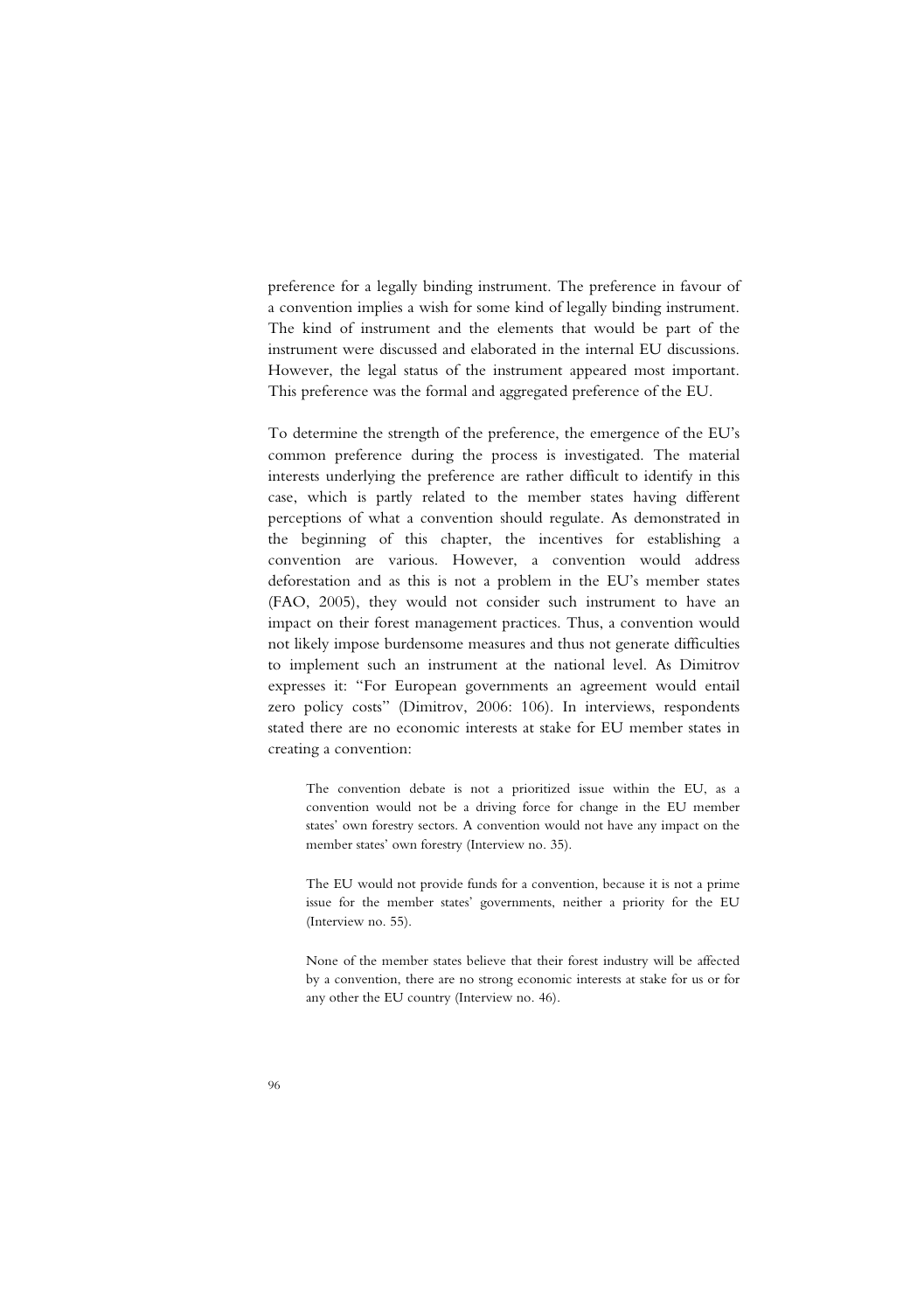The EU's preference for a legally binding instrument is quite apparent as shown in the preceding discussion. However, a closer analysis of the expressions of this preference reveals subtleties in the EU's preference. In order to determine how strong the preference is behind the rhetoric, the development of the wordings in EU documents is useful to examine. The Council conclusions from 1992 stated: "A forest convention is a clear goal of the negotiations" (Interview no. 43). At the IPF, the preference for a forest convention was expressed in terms of: "A specific legally binding instrument is needed" (Interview no. 43); "The EU favours a global forests convention" (Council of European Union, 1997b); "The EU is […] positive towards a global forest convention on forests" (Council of the European Union, 1997a).

At the IPF, the preference is straightforward and emphasised in that the EU strongly argues for establishing a convention. The majority of member states were in favour of a convention at the IPF: some member states were strongly in favour of a convention and others were lukewarm (Swedish Ministry of Industry, 1997b; Interview no. 35). Hence, at this time the collective preference of the EU enjoyed broad support among the member states. The EU's opening statement at the fourth session of the IFF expressed:

The Presidency noted that while the EU has supported negotiating a legally binding instrument, it remains open to other proposals (ENB, 2000:2).

After the IFF, the EU clearly stated its desired outcome from UNFF:

[...] the EU maintains its belief of the requirement to stipulate a clear political and legal foundation, which best could be achieved through negotiations on a legally binding instrument (Council of the European Union, 2000b: para. 3).

The EU still supported a legally binding instrument at the IFF, but the EU's wish for such an instrument became conditioned by "best could be achieved through negotiations on a legally binding instrument" (Council of the European Union, 2000d).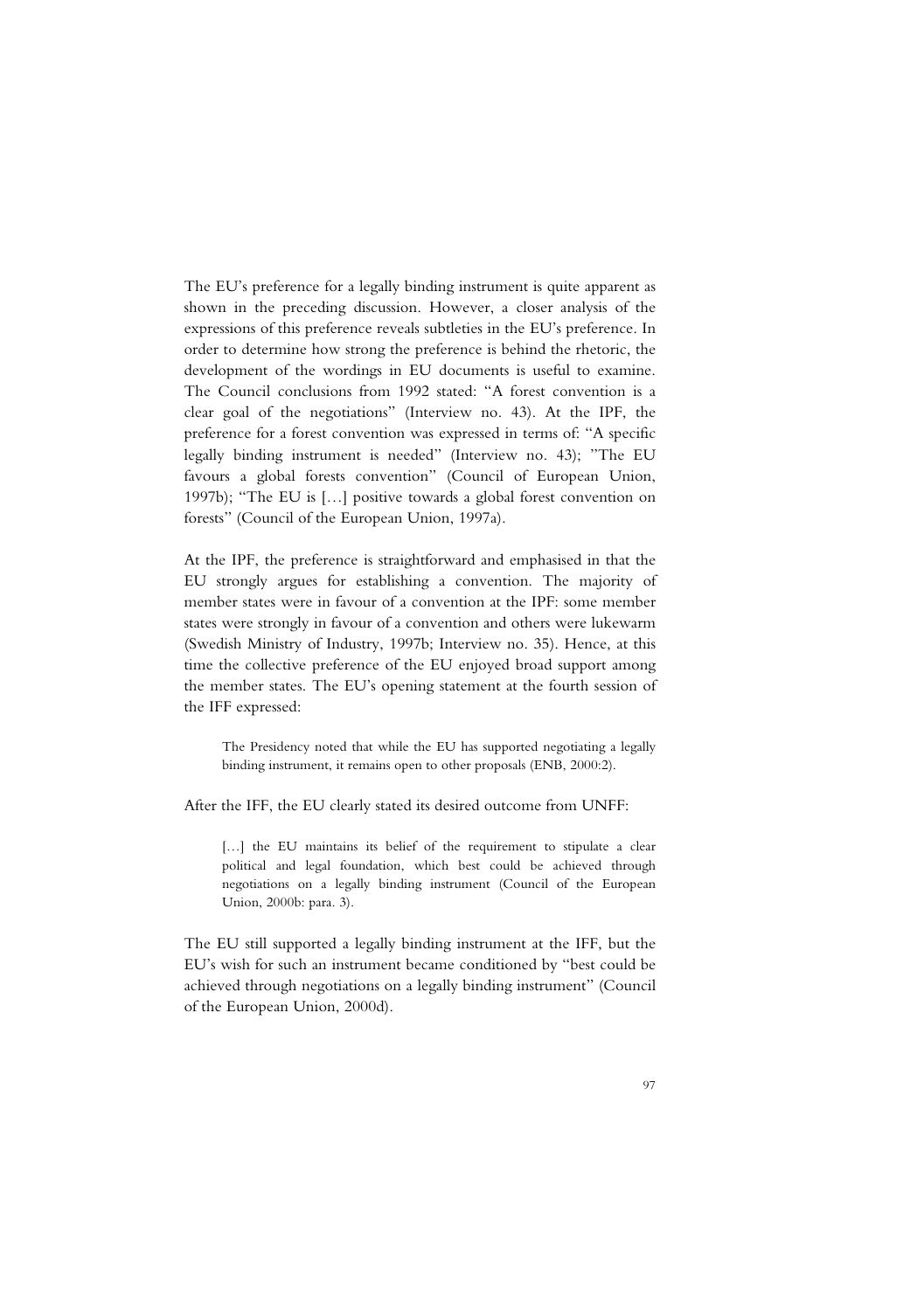This change reflected growing internal differences on the issue. The internal differences stemmed from an increasing concern of the possibility of reaching the goal of a legally binding instrument due to the unyielding resistance among other actors. Discussions at preparatory meetings before the third and fourth sessions of the Forum revealed the position of the EU was increasingly questioned. However, the majority of the member states still favoured the convention line or had a lukewarm attitude. The opposition came from member states that wanted the EU to be pragmatic in the negotiations and not "lock itself to a position" that was impossible to achieve (Interview no. 35).

Even though these member states did not strongly oppose a legally binding instrument, they requested more flexibility in the negotiations. The result was a decision to maintain the convention line in combination with a signal of flexibility. This is an indication the EU preference for a convention was weakening. The EU started to consider alternatives in its statements and in negotiation strategy. The preference was still that a legally binding instrument was the best alternative, but the EU was receptive to other options; hence, the preference appeared to weaken. The strongest evidence of the weakened preference is the situation that occurred at IFF4 discussed above, where the EU got paralysed by internal divisions which resulted in the Portuguese Presidency could not present a clear EU position at the negotiations.

In 2005, before the fifth session of UNFF, the EU stated:

[...] can best be achieved through a legally binding instrument [if this does not receive broad support,] any alternatives should offer equivalent guarantees for success and should significantly strengthen the IAF (Council of the European Union, 2005b).

Simultaneously, the member states emphasised a wish to shift focus from the convention, instead "the focus should rather be on forming a solution that makes it viable to come back to this question at a later stage given a positive development of an alternative IAF-solution" (Council Working Group of Forestry, 2004). Thus, before the important fifth session the preference was questioned.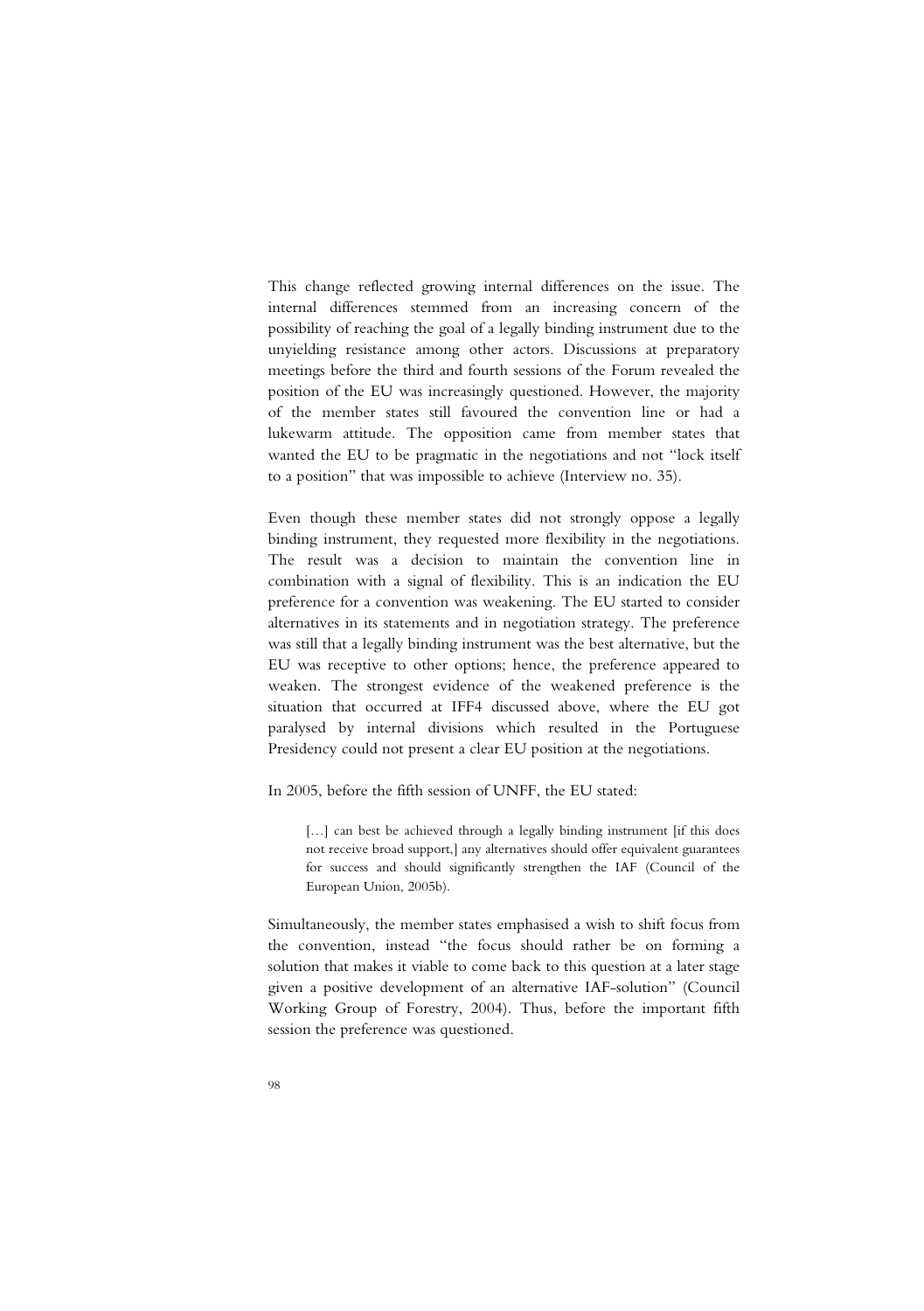At the fifth session of the UNFF, the Presidency stated

that the present IAF has not achieved its full potential, […] and clear, quantitative targets and goals were essential for securing political commitment and accountability. The EU has advocated the creation of a legally binding instrument (ENB, 2005: 3-4).

The draft Council conclusions from 2005 contained an interesting bracket: "if this does not receive broad support" (Council of the European Union, 2005b). Although this bracket disappeared in the final version of the Council conclusions, it represented a compromise between the EU convention line and member states that saw the legally binding instrument as an unrealistic option without broad international support. $^{23}$  As with the IFF, a compromise had been agreed orally. At the UNFF, the member states not believing in the possibility of a convention appeared determined to condition the EU's preference. At the same time as these member states became more hesitant towards the possibility of an international agreement on a convention, some proconvention member states became more convinced that this was the only alternative. This view can be seen in light of the disappointment many actors felt due to the failure to implement decisions and improve the forest situation. As mentioned elsewhere, according to the proconvention member states, such instrument could help the situation and increase political attention and resources to forests.

The strength of the preference at this time becomes difficult to determine. When the EU did not attain quantifiable targets or strong time-bound commitments the negotiations collapsed. This indicates that the EU was unwilling to move away from its preference, which could be a sign of preference strength. However, the differences between the

j

 $23$  The wording of paragraph 14 ('best be achieved through a legally binding instrument') in the Council conclusions became contentious. One member state wanted to put a condition the paragraph: 'best be achieved through a legally binding instrument enjoying a broad support' (Council of European Union, 2005b). The EU adopted council conclusions that promoted a legally binding instrument, and paragraph 14 remained without the change mentioned above (Council of European Union, 2005a).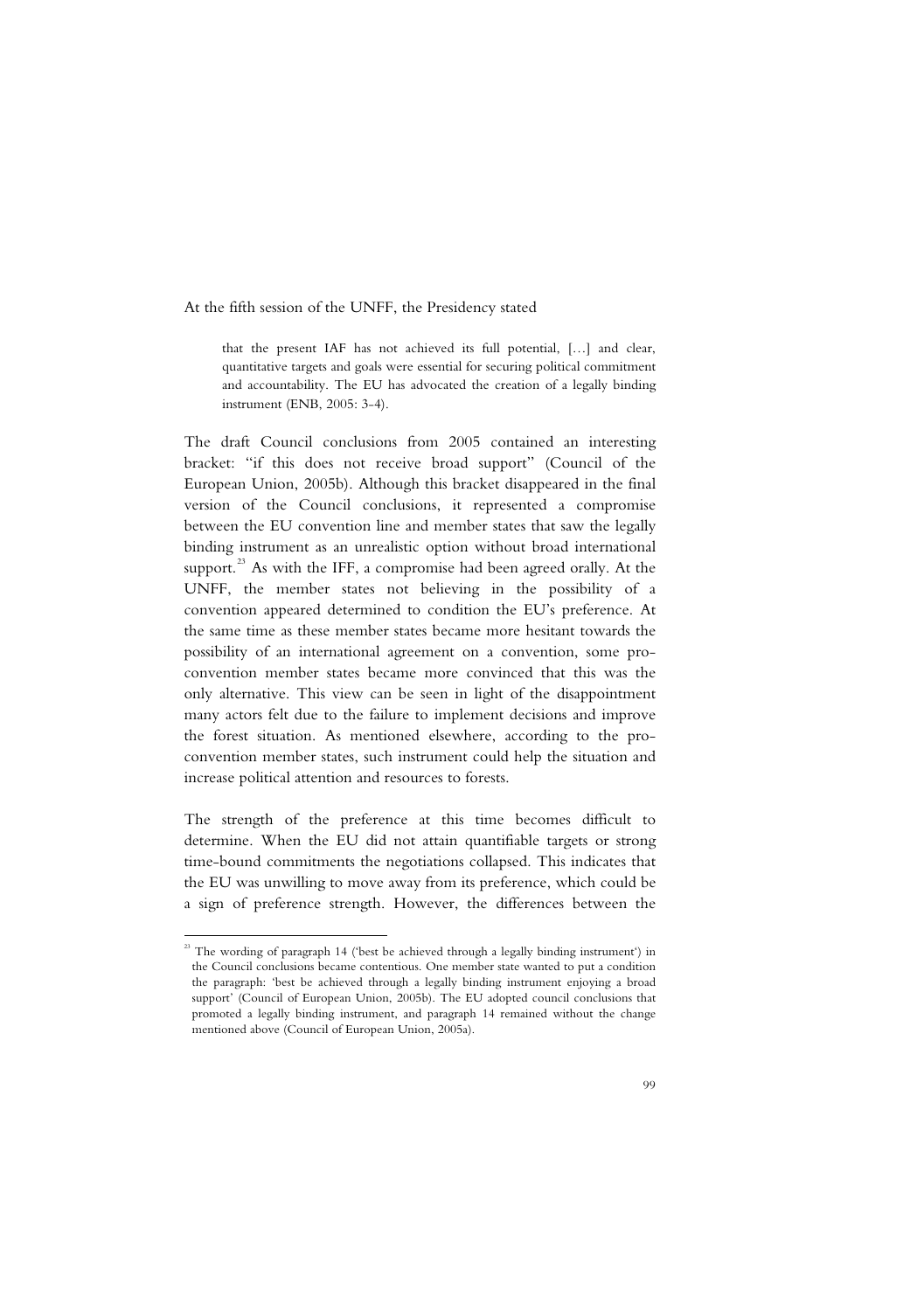member states appear to increase, which not necessarily weaken the preference but in this case seems to have pervaded the EU. The member states in favour became more persistent, e.g. the EU's threat to leave the negotiations if only achieving status quo. At the same time, the more cautious and hesitant member states started to get frustrated with the "unrealistic" pro-convention line, although they were not strongly against a convention, they were reluctant about the unrealistic position of the EU. Hence, at the UNFF, there was a group of member states with a strong preference for a convention and a group with a preference for pragmatism. As a result, the EU's collective preference becomes less intense. The EU was more willing to concede at the sixth and seventh sessions when the EU had to give up the sunset clause.

At the beginning of the process, there was a group of member states with a strong preference for a legally binding instrument, and one with a weak preference. According to the scenarios outlined in Chapter Two (see Section 2.4 and Table 2.), this corresponds with scenario 3: If one member state faction holds preferences but another holds weak preferences, the EU should be influential, as the strong preference decides the EU's collective position.

Later in the process, the situation that occurred resembled scenario 2: If different member state factions within the EU each hold strong, but differing, preferences, the collective preference of the EU becomes weaker and the EU becomes less influential as it is more difficult for the EU to reach a collective position that both groups are satisfied with.

This indicates that the EU should have been more influential in the beginning in the process. As the preceding discussion showed, the EU had influence on the process, particularly during the IPF and in the beginning of the IFF. However, it did not have influence on the outcome. Thus, the distribution of preferences only partly explains the outcome. However, connecting the distribution of preferences with interests increases the explanatory power. The fact that most member states consider the convention not affecting their vital interests weakens the preference. Interests pervade the strength of the preference, and the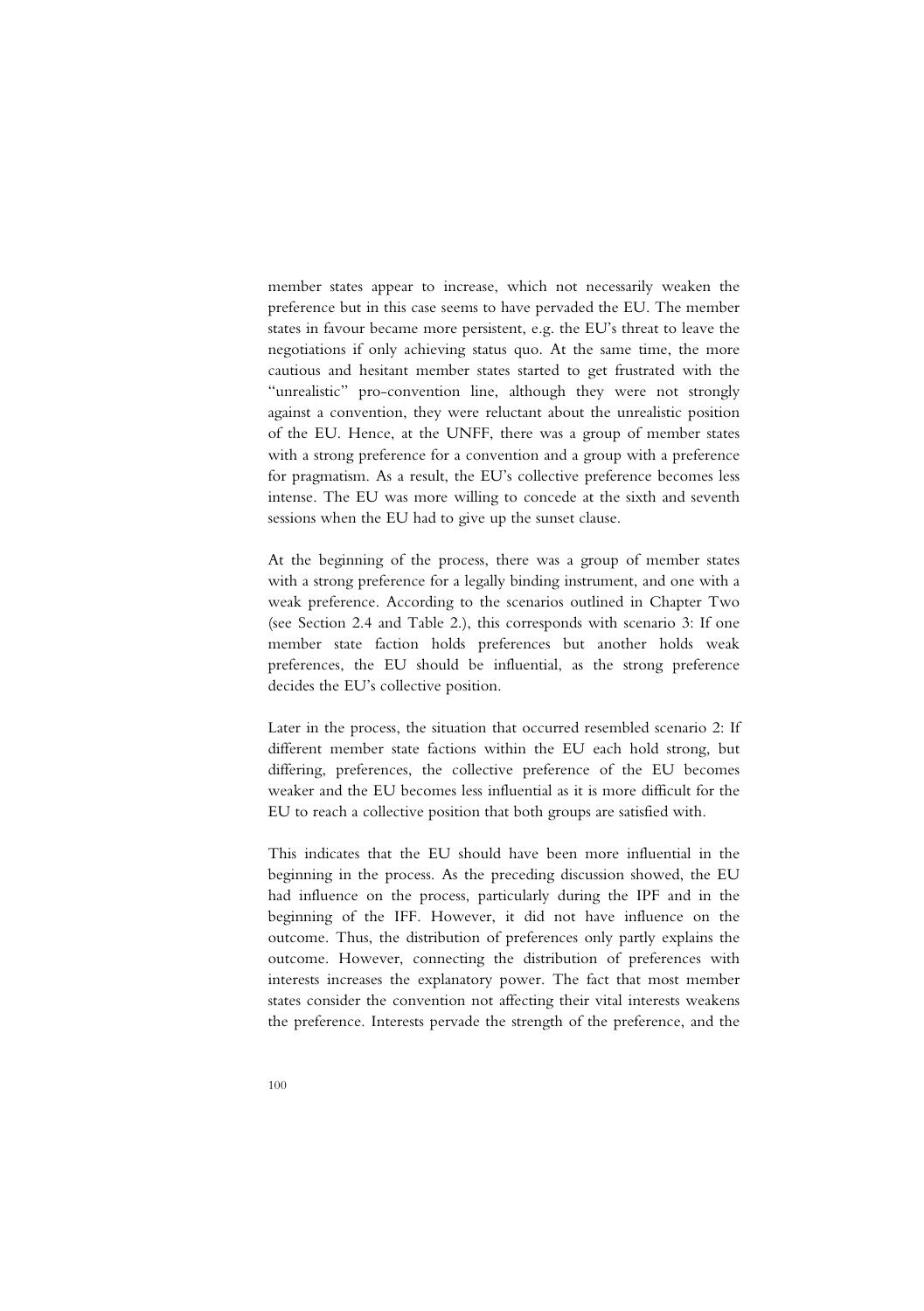preference explains the EU's lack of influence in the case of a legally binding instrument.

### *4.6 Institutional-based Explanation of the EU's Influence*

In Chapter Two, the importance of the EU's institutional structures for explaining its influence or lack of influence was discussed. Competence provides a broader framework for the EU to act within, and the mandate specifies in detail what the EU is bound to in the negotiations. Competence in the convention case is unquestionably a shared competence area and the Presidency is representing the EU during these negotiations. The mandate for the negotiations on the convention is easily identifiable from the Council conclusions. At the beginning of the process, the Council conclusion was clearly on a convention and there was no leeway for interpretation. According to the mandate for the negotiations at the IPF, the EU's goal was to achieve a convention and not continue the policy process with less than the establishment of an international negotiating committee (Council of European Union, 1997a). This mandate was narrow and left no margins for interpretation.

The mandate remained unchanged for the IFF, which generated debate at the internal preparatory meetings before the third and fourth sessions outlined in previous sections. Despite the controversies, the mandate remained unchanged, which meant that it was narrow in its focus of achieving a legally binding instrument and discontinuing the process if this was not achieved. As outlined above, some member states argued the mandate was agreed in the Council and it clear stated what the EU should work for in the negotiations (Swedish Ministry of Industry, 1999a).

Before the fourth session of IFF, the discussion on the narrowness of the mandate generated substantial discussions. However, these discussions did not result in a changed mandate for the negotiations. Instead, the rather narrow mandate was combined with a signal of flexibility. Hence, the EU based its negotiation mandate on the Council conclusions that explicitly demanded a convention, but combined it with a more flexible attitude. At the negotiations, this proved a difficult strategy implement.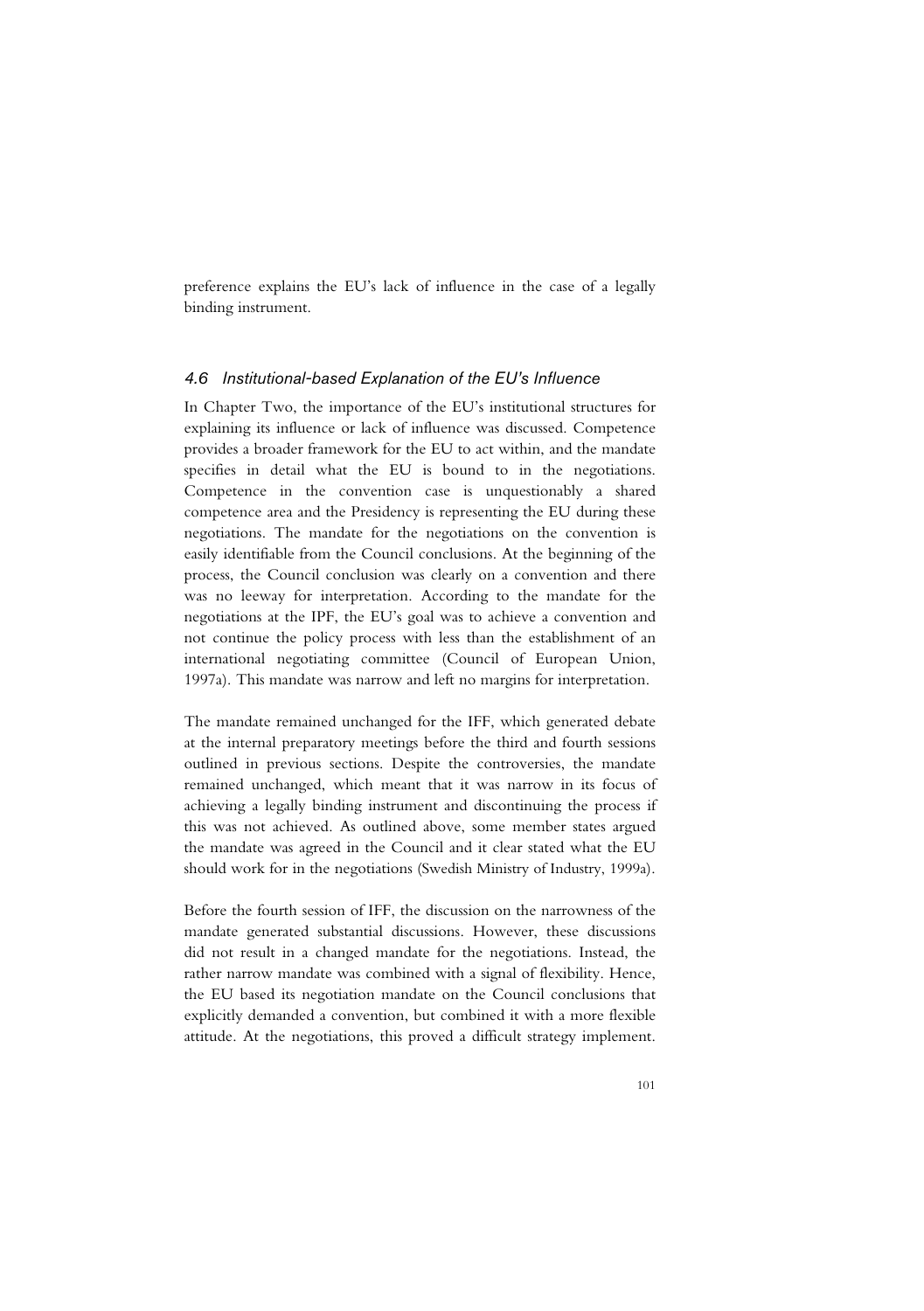As the foregoing discussion showed, the EU became handicapped when some member states emphasised the narrow goal stated in the Council conclusions and others supported the flexible approach adopted informally as a negotiation strategy (Council of European Union, 2000c; and 2000d). Thus, this situation, where the EU could not offer a clear position in the negotiations, was a result of a narrow mandate combined with a strategy of flexibility. It caused an "embarrassing moment for the EU and it might have lost credibility in further negotiations" (Interview no. 56). At this point, the institutional structures constrained EU action, as its mandate was too narrowly defined to overcome the difficult situation that occurred.

After the failure at the fourth session of the IPF, the EU decided to adopt new Council conclusions. These allowed to a greater extent interpretation and flexibility. The formulation was as following:

[...] the EU maintains its belief of the requirement to stipulate a clear political and legal foundation, which best could be achieved through negotiations on a legally binding instrument (Council of the European Union, 2000a).

The latter part, "best could be achieved" allowed broader interpretation of the mandate on a convention. The mandate remained unchanged until the preparations for the fifth session of UNFF. Before this session, when the legally binding instrument was to be decided, new Council conclusions were adopted. As the preceding discussion outlined, the Council conclusion was given a condition in an addendum "[If this does not receive broad support,]" (Council of the European Union, 2005b: 6, para. 14), but this did not survive into the final version. The mandate for UNFF-5 was similar to previous versions and permitted, in theory, broader interpretation. Although a somewhat broader mandate, the situation before UNFF-5 was similar to IFF-4 in that the strategy was to combine the mandate with a more flexible approach. Only this time it produced internal questioning of what could be accepted within the framework of the Council conclusions. Hence, the mandate for the convention issue was still rather narrow.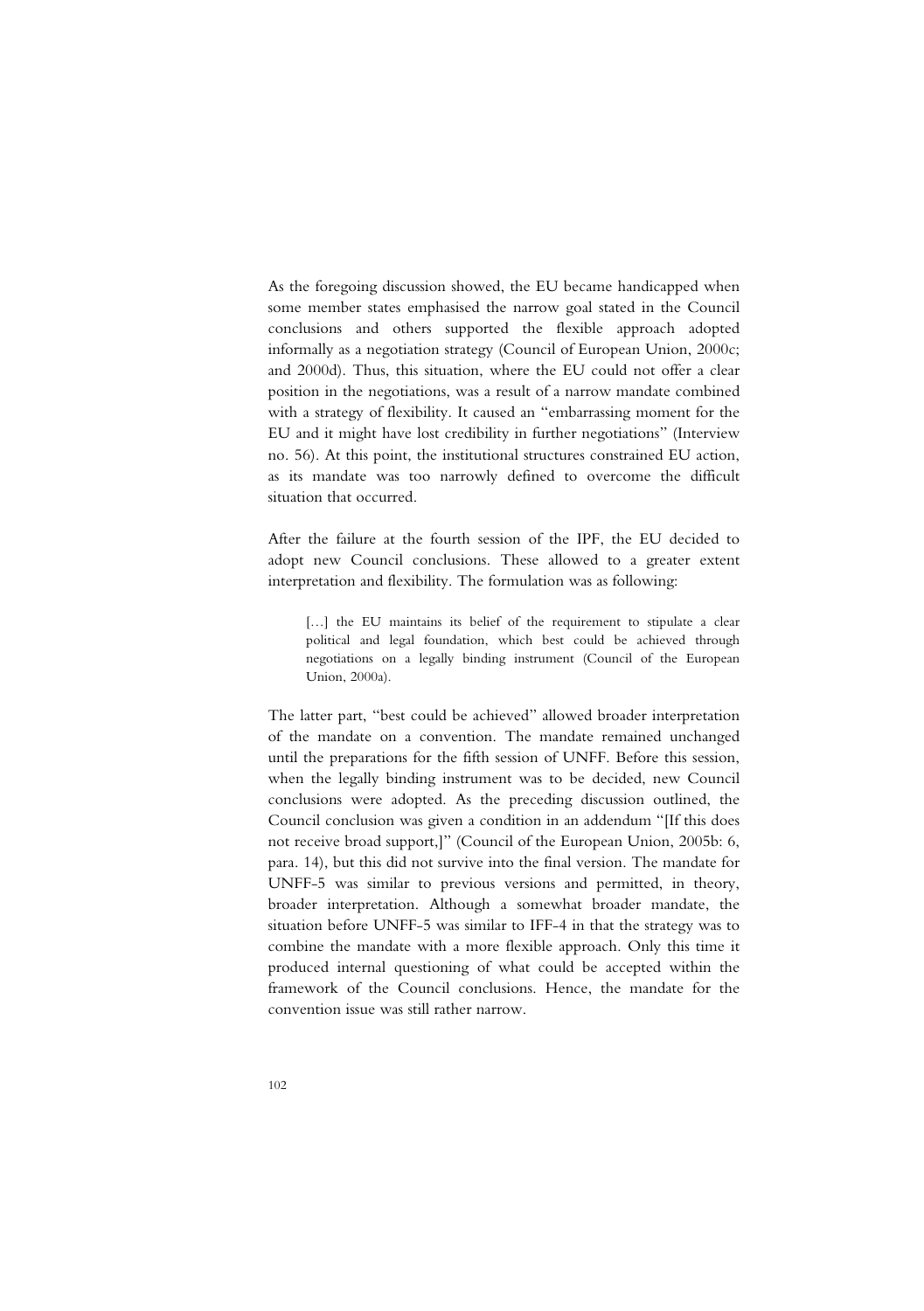In this case, the EU's position was far from the status quo and it wanted to achieve a change in the negotiations; thus, it had a reformative position in the negotiations on a legally binding instrument. Turning to the scenarios outlined in Chapter Two in Section 2.5, the reformative position in combination with a narrow mandate coincides with prediction 2: If the negotiating mandate is narrow and the position is reformative, the EU should not be influential. Achieving change is more difficult with a narrow mandate, due to an inability to give concessions and to adjust to what happens in negotiations.

However, according to the Schelling conjuncture (which, as noted above, suggests that having one's hands tied internally can be useful for extracting concessions externally (Schelling, 1960)), this situation could be an advantage in negotiations, if used as a strategy. In this case, the mandate remained rather narrow without room for compromises throughout the process. The strategy of combining a narrow mandate with a flexible attitude appears one way of combining divergent views on the issue. However, as a strategy in the negotiations, it was inadequate and only contributed to confuse the EU's position and handicapped it in the negotiations. Neither did the EU appear to have exploited its narrow mandate to gain concession in the negotiations. In this case, the prediction proves to be true, the EU was not influential. The explanatory power of institutional structures was verified, the EU did not have influence and its institutional structures were a hindrance in the negotiations.

## *4.7 Ideational-based Explanations of the EU's Influence*

In addition to above explanations, Chapter Two argued that ideational factors are important to understand outcomes. This section starts with identifying the policy frames and the meta-level frames and discusses which meta-level frame that dominated the negotiations on a legally binding instrument. Then it analyses the EU's framing of the EU issue and how that can explain the outcome of this case. (See Table 5 for an overview of the frames identified in this context.)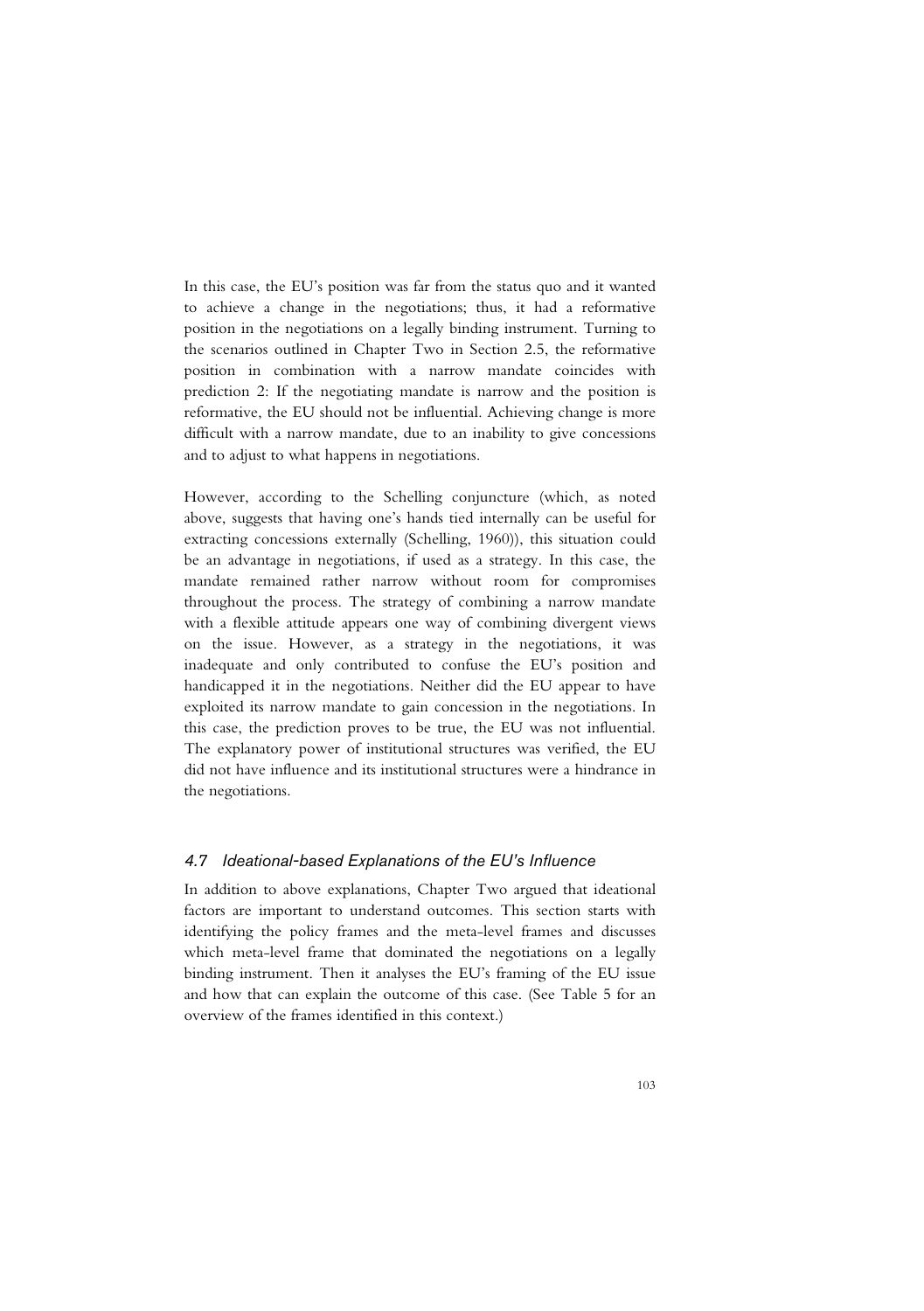In the negotiation process on a legally binding instrument the actors appear to have constructed the policy solution in two different ways, which represent the policy frames in this context. The policy frames that dominated this issue case represent two different perspectives on the most appropriate form of an international instrument for forests. These policy frames are identified as: "the legally binding frame" and "the nonlegally binding frame". The legally binding frame emphasises that some sort of legally binding instrument would be the most appropriate policy solution for addressing international forest issues. This frame is characteristically expressed in terms of:

Legally binding commitments are preferred since it forms real long-term commitment to management, conservation and sustainable development of the forests (Council of the European Union, 2000a)

Also this interview quote expresses similar thoughts: "a binding instrument would provide a solid frame for cooperation on forests" (Interview no. 2).

This frame also asserts the increased status the international forest policy area would attain if there would be a convention in place:

A convention would raise the attention to forest issues and create political pressure (Interview no. 1);

Forests would secure a spot on the international political agenda if there was a convention, it would be easier to argue for funding (Interview no. 45).

Other aspects of this frame are arguments the best approach towards deforestation and forest degradation is harmonization of law and international regulations by an overarching mechanism at the international level, for example: "There is a need for something very strong at the international level to get clarification in this area" (Interview no. 46).

The other policy frame, the non-legally binding frame, encompasses the resistance towards the establishment of a legally binding instrument.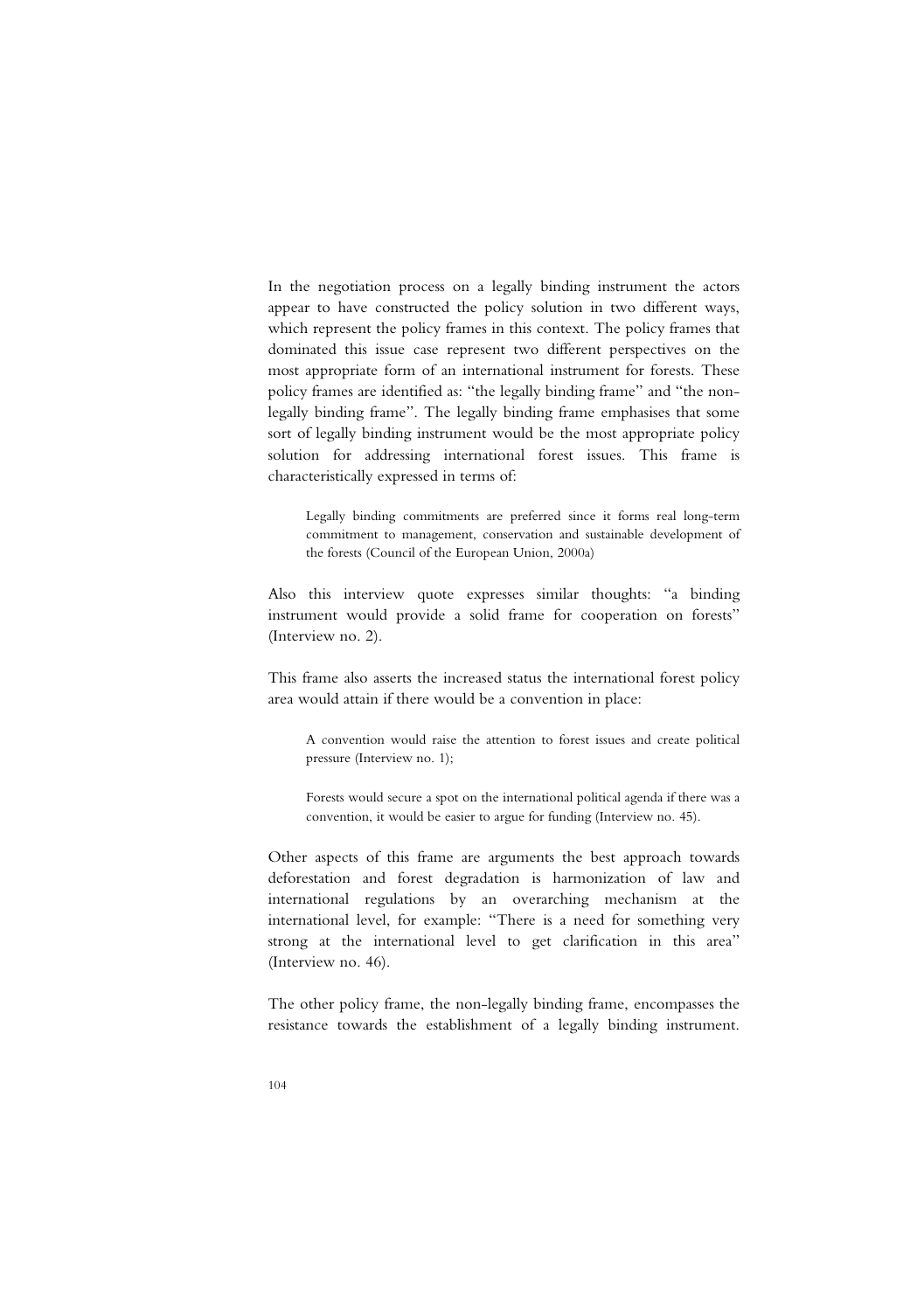Typically, this frame stresses problems of implementation of conventions and argues in favour of coordinating existing treaties, strengthening existing non-binding agreements, and/or establishing a permanent forum on forests as these interview quotes show: a legally binding instrument is "a lousy vehicle for implementation" (Interview no. 16) and

A convention on forests is difficult, there are problems with implementation and what should it regulate. There are already many instruments that cover forests, e.g. CBD (Interview no. 28).

In addition, the complexity of the existing legislature is emphasised: "it is not rationale to add more international law, it is just getting more complicated" (Interview no. 31).

These are the two dominant policy frames within the negotiations on a legally binding instrument. Within these frames, there are subtleties of exactly what instrument or policy alternative would be preferable. The actors advocating a certain frame have different motives, justifications and arguments. However, the main course of action is whether or not to legally bind an instrument on forests, which also dominated the debate as noted above.

The policy frames could be derived from how the forests are viewed and the perception of international regulations. Examination of the discussions in the process reveals two dichotomous dominating metalevel frames that appeared to have shaped the negotiations. These metalevel frames were first identified in the following two statements from two different interviews:

Reasons for difficulties to agree on a convention are the forests' economic value, and at the same time being viewed as global common. The voices against directly or indirectly guard the national sovereignty of the national forest resources. Forests are seen as either global common or national resource. These views are conflicting (Interview no. 2).

Forests are all about sovereignty over national resources. It makes it difficult with strong commitments at the international level, it is the most important reason why there are no strong global regulations. In other areas of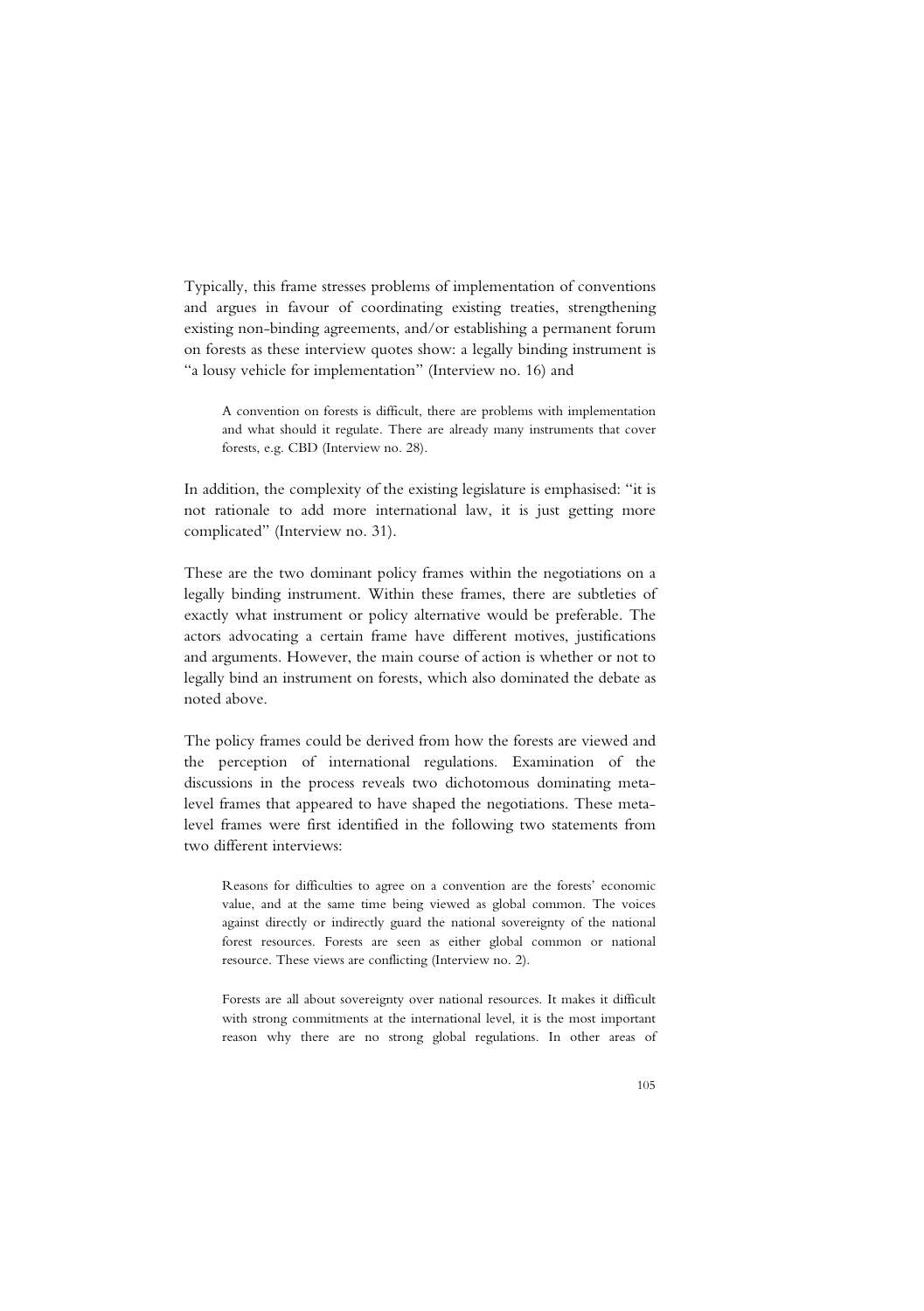international environmental cooperation such regulations have come in place but not within this process. Forests are not a global common, which makes it difficult to know what to regulate at the global level (Interview no. 45).

In the interview quotes the broader values in this discussion are exposed: forests as a global common and forests as a sovereign, national resource. The understanding of forests as a global common encompasses the view that forests are a global public good, which indicates that the forests are considered beyond the jurisdiction of the sovereign state. However, few would consider forests as a global common in the same sense as the atmosphere or oceans<sup>24</sup>. Forests grow on the ground within sovereign states. However, the perspective asserts the global aspects of forests rather than the national, and focuses on the characteristics of the forests that have global scope, such as sinks and trade (Interview no. 46; Interview no. 49) and views international regulation of forests as crucial. This is the meta-level frame "global regulations".

As the aforementioned discussion outlined, the other meta-level frame asserts forests as a sovereign, national resource and is here called "national sovereignty". This meta-level frame emphasises the sovereignty aspect: "Forests are about sovereignty issues: national boundaries are important" (Interview no. 47). The analysis of the negotiation process produced evidence to support that this frame appears to have dominated the forest negotiations. This is illustrated by following quote:

Within UN, national sovereignty is fundamental. The gains for national sovereignty must be greater than the cost of an instrument. There is a discourse within the UNFF talks, which is national sovereignty. International rules and measures are also important but have not got strong hold in this process as in others (Interview no. 39).

Reports from the negotiations are expressing similar views:

Sovereignty […] still stand between the international community and any consensus on forests (ENB, 1997: 10);

-

 $24$  See Vogler, 2000 for a discussion on global commons.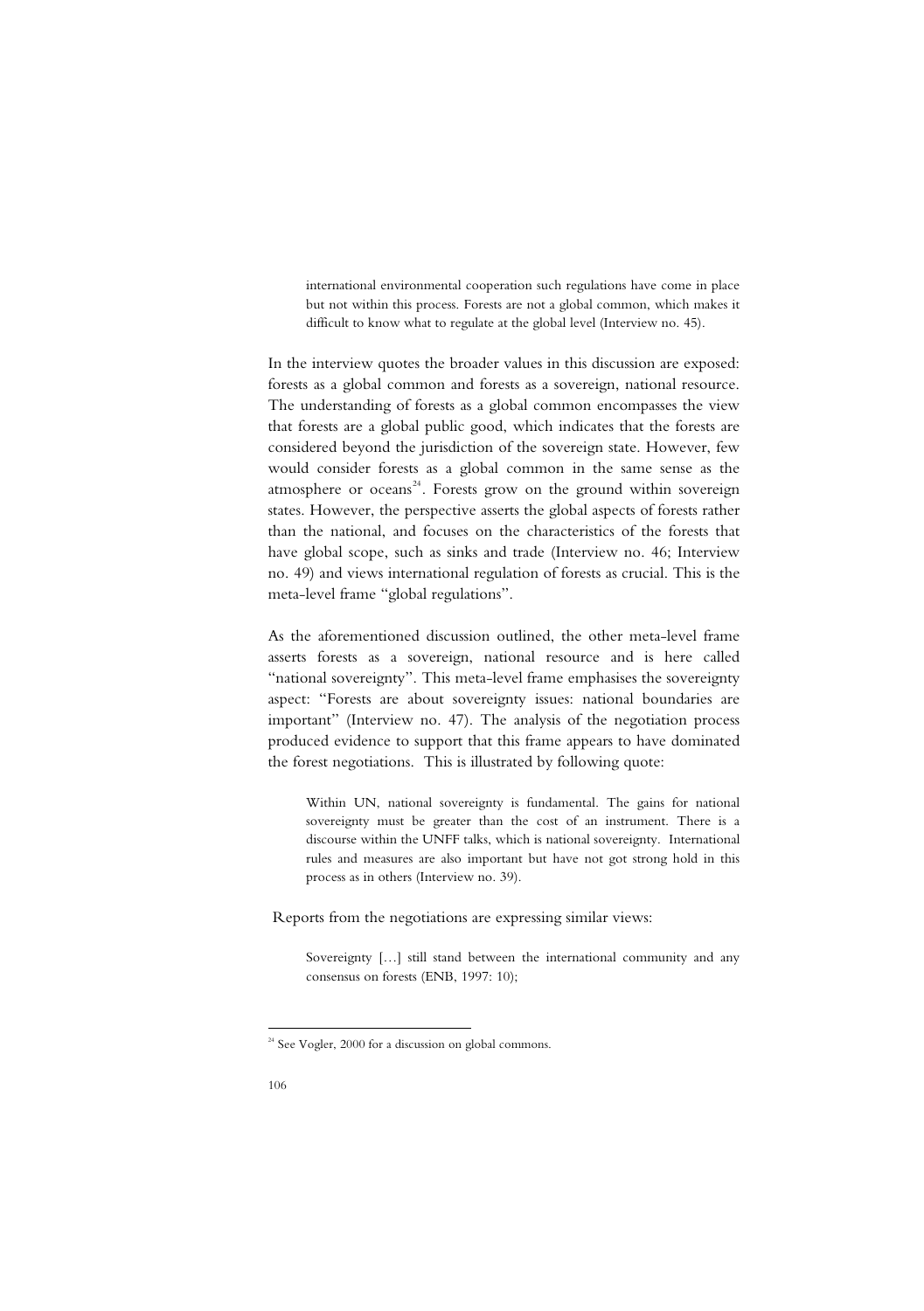One theme that arose repeatedly throughout the IPF agenda was the pull between national control over natural resources and international oversight or regulation of "global" environmental concerns (ENB, 1997: 10);

Yet others biggest concern is potential loss of sovereignty, specifically loss of control over forest resources within their territory, despite the appeal of showing commitment to strengthen the global forest policy dialogue (ENB, 2007: 18).

The issue of national sovereignty permeated the process, and is acknowledged in the outcomes through proposals for action and the non-legally binding instrument.

International environmental regulations have increased since the 1970s (Carter, 2007). As preceding discussion in Chapter Three outlined, the formal treaty-based part of global environmental politics was created through UN-summits, the establishment of environmental organisations, and negotiations on environmental treaties. The starting point of the forest process was UNCED, which resulted in three conventions on biodiversity, climate change, and desertification. There was no agreement on a convention for forests and forests are sometimes referred to as the "missing Rio-convention" (Interview no. 50). In the first years of the forest process, there was a firm conviction that convention was a proper instrument for tackling global environmental problems. Since then, this conviction has been eroded due to lack of implementation and the cost of such instruments. Today, there is convention fatigue, or as one respondent expresses it:

There is or, I should say there was, a craving for conventions in these kinds of negotiations. From Rio there were four conventions [sic] created and the forest area should have one as well. There was this firm belief in these kinds of instruments but it has lost momentum in the last years (Interview no. 50).

The two dominating meta-level frames, global regulation and national sovereignty, influenced the negotiation process. In term of outcomes, national sovereignty was more dominant, whereas global regulation produced ideas of policy solutions that maintained its hold over the process. During the process, the option of a legally binding instrument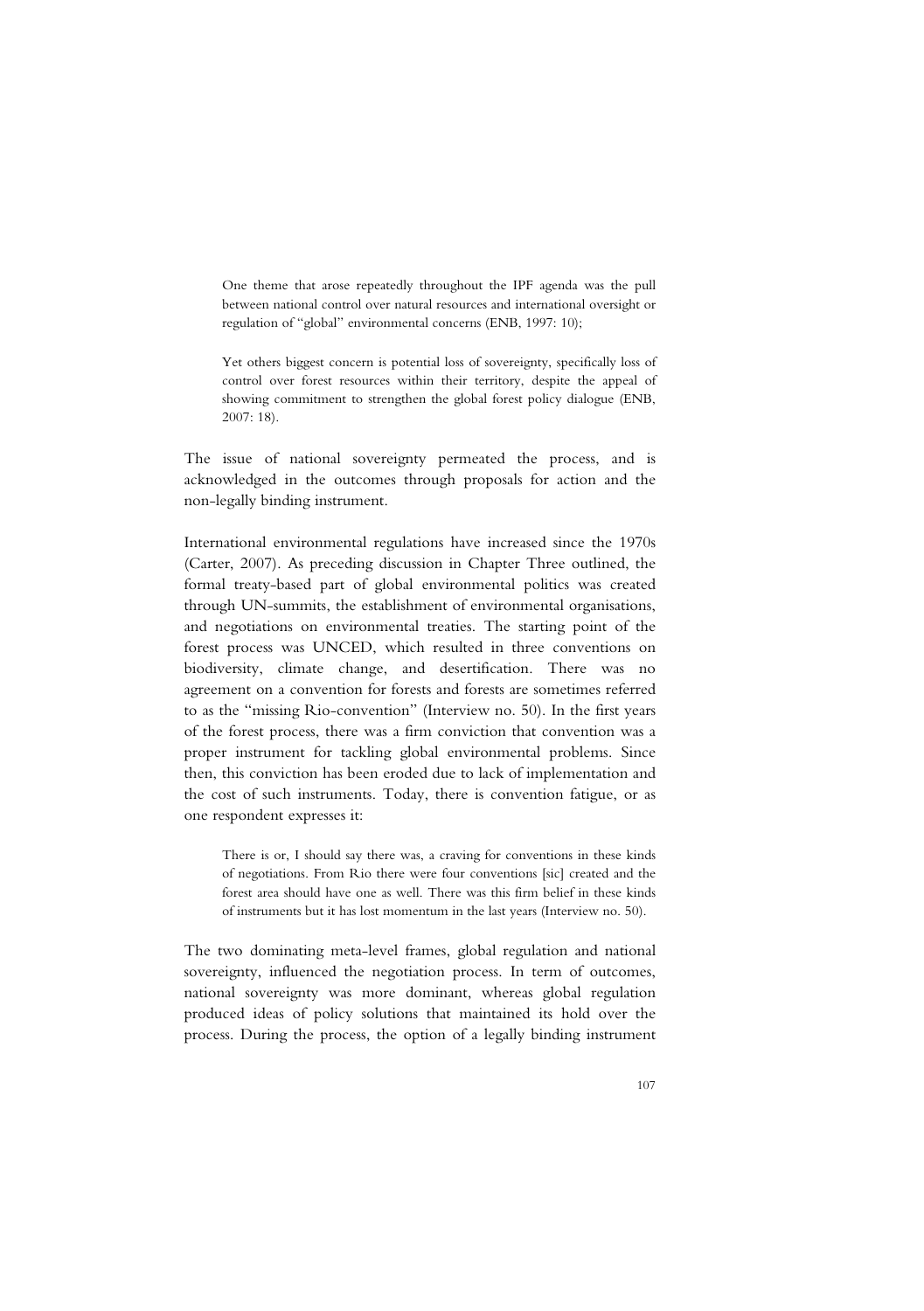was negotiable, as the issue has survived on the agenda, although the process did not result in a forest convention. Even though the global regulation frame was powerful, national sovereignty frame dominated the process and appeared to have had more impact on forest negotiations than other environmental negotiations.

**Table 5:** *Policy frames and meta-level frames in the negotiations on a legally binding instrument.* 

| Meta-level frame | Global regulations | National sovereignty |
|------------------|--------------------|----------------------|
| Policy frame     | Legally binding    | Non legally binding  |

In this process, the EU policy frame was "the legally binding frame". Thus, in the EU's framing of the issue, the legal aspect was important. A legally binding instrument would ensure long-term commitment to sustainable forest management. Such instrument focuses political attention on an issue area and creates an umbrella for the fragmented international forest policy hampering powerful measures in the forest area. The EU appeared to justify its policy frame by the global regulation frame, and the connection between them is quite apparent. This metalevel frame was powerful, but did not dominate the negotiations on a convention.

The EU had influence on the process through the meta-level frame of global regulations and it was difficult to openly decline proposals such as a convention due to "good-will" reasons. As aforementioned discussion showed, although this meta-level frame was influential, the other metalevel frame of national sovereignty appeared to have dominated the negotiations. This opens up for the interpretation that the EU did not frame the issue in a "winning" manner or nest its policy frame to the dominating frame. According to the prediction outlined in Chapter Two (see Section 2.6), the EU should be influential if it managed to nest its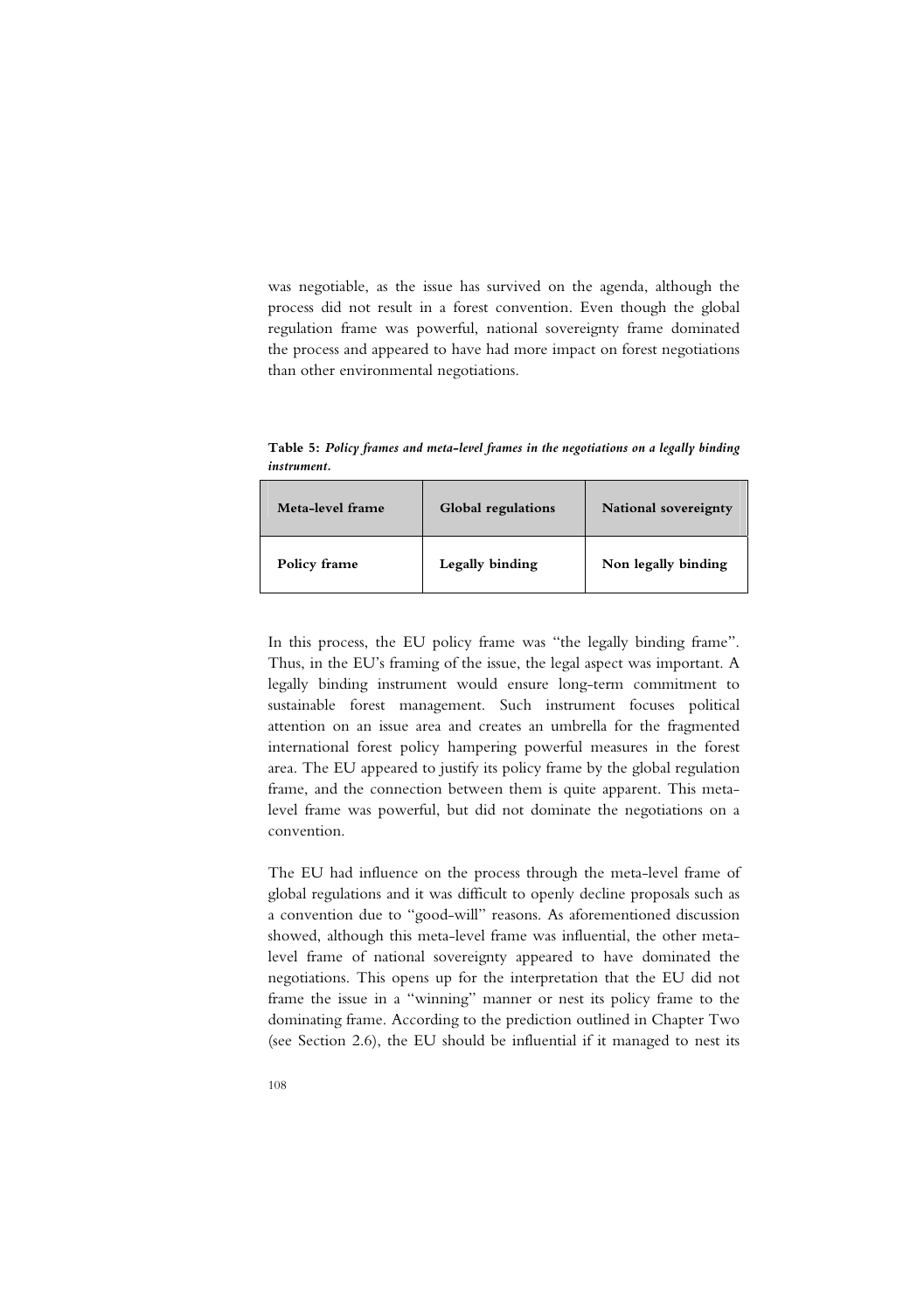frame to the dominating meta-level frame. As the EU did not have influence in this case, the failure of framing could explain the outcome. Thus, the prediction of nesting frames is fulfilled in this case.

## *4.8 Implications of the EU's Influence*

A legally binding instrument can have both advantages and disadvantages. In other environmental areas, such instrument has generated cooperation, but also shown lack in implementation. For the forest area, the benefits of a legally binding instrument are not entirely clear. The question is what it would regulate, which seems remain largely unanswered. The EU appears to have searched this cooperative solution, without reflecting or internal agreement on what the instrument should achieve. In the beginning of the forest negotiation process, the creation of a legally binding instrument for forests seems to have been a more feasible option, at least discussions were fairly clear on that this was an option to negotiate for.

When the instrument proved to be unfeasible, the continuous discussions diluted the forest process. If the idea of a legally binding instrument would have been abandoned on an earlier stage in the negotiation process, the chance of creating a platform for constructive exchange of experiences would probably have been greater. Instead, the persistence to continue argue for a legally binding instrument eroded the credibility of the process. The EU's position contributed to this erosion. The position was mainly rhetoric, but relentless. The EU's experiences of success in other environmental process have created a firm belief in global regulations, which contributed to the understanding of this as the best solution also in the forest area. However, the EU did not manage to act constructively in the negotiations on a legally binding instrument. Thus, in this case the EU appears to have further pervaded the process.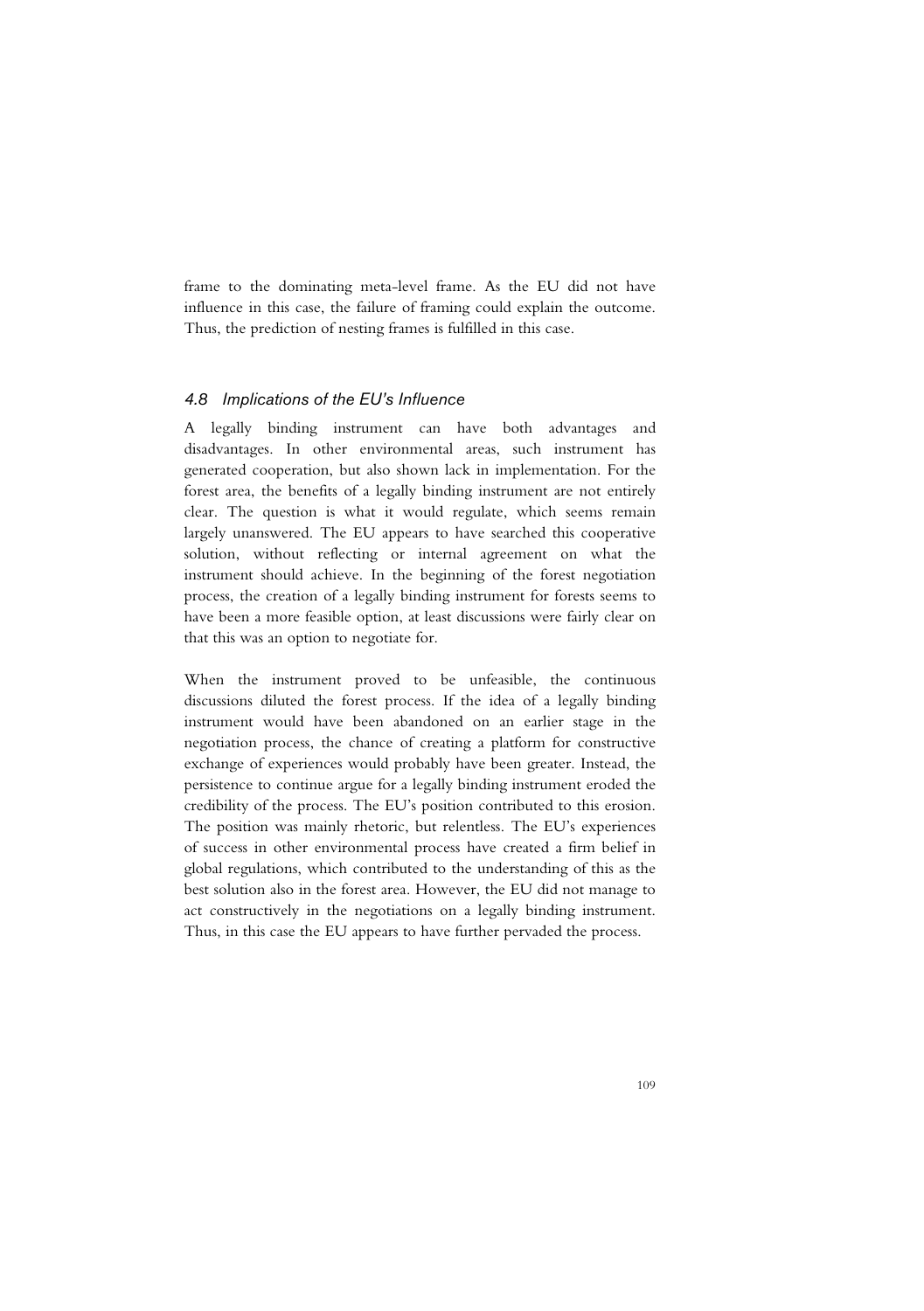## *4.9 Conclusion*

The analysis of the EU's influence on the issue of a legally binding instrument reveals that the EU did not have influence in this case. The EU's position in the negotiations was in favour of creating such an instrument. Rhetorically, the EU argued in favour of a legally binding instrument during the negotiation process, in statements, in internal meetings, and policy documents, and the evidence found suggests that the EU had influence on the process, but not on the outcome, i.e. no convention was created. Thus, despite EU support for a convention, it was unable to fulfil its goal. Throughout the different negotiation forums, the convention issue remained ardently debated and the issue remained on the agenda, but the EU did not reach its outspoken goal of establishing a convention. Hence, the EU did not have influence in this case. The EU's interests and preference were too weak to make the EU powerful in the negotiations and institutional structures were constraining even at some points overturning and handicapping the EU in the negotiations. The way the EU constructed its policy solution was by nesting with the less dominating meta-level frame, hence EU framing of the issue was not sufficient.

The explanatory power of the framework in this case is high. The problem of this case is that the EU appeared strongly in favour of a forest convention, but in reality the EU "kind of wanted it". Hence, the preference was not sufficiently strong. This outcome correlates with the prediction; the EU would not be influential, if it holds a weak preference. The institutional structures have explanatory power in that the weaknesses of the institutional structures constrained the EU, which hampered its influence. The inability of the EU to frame the issue in a "winning" manner also explains the lack of influence in this case. Hence, the three explanations support the outcome; the EU should not have been influential in this case. The framework could explain the outcome of the EU's lack of influence. When the EU has weak interests and preferences, its institutional structures are constraining, and it does not frame the issue in a convincing manner, its influence in international negotiations is eroded. The EU could not contribute to strengthen the cooperation in this case.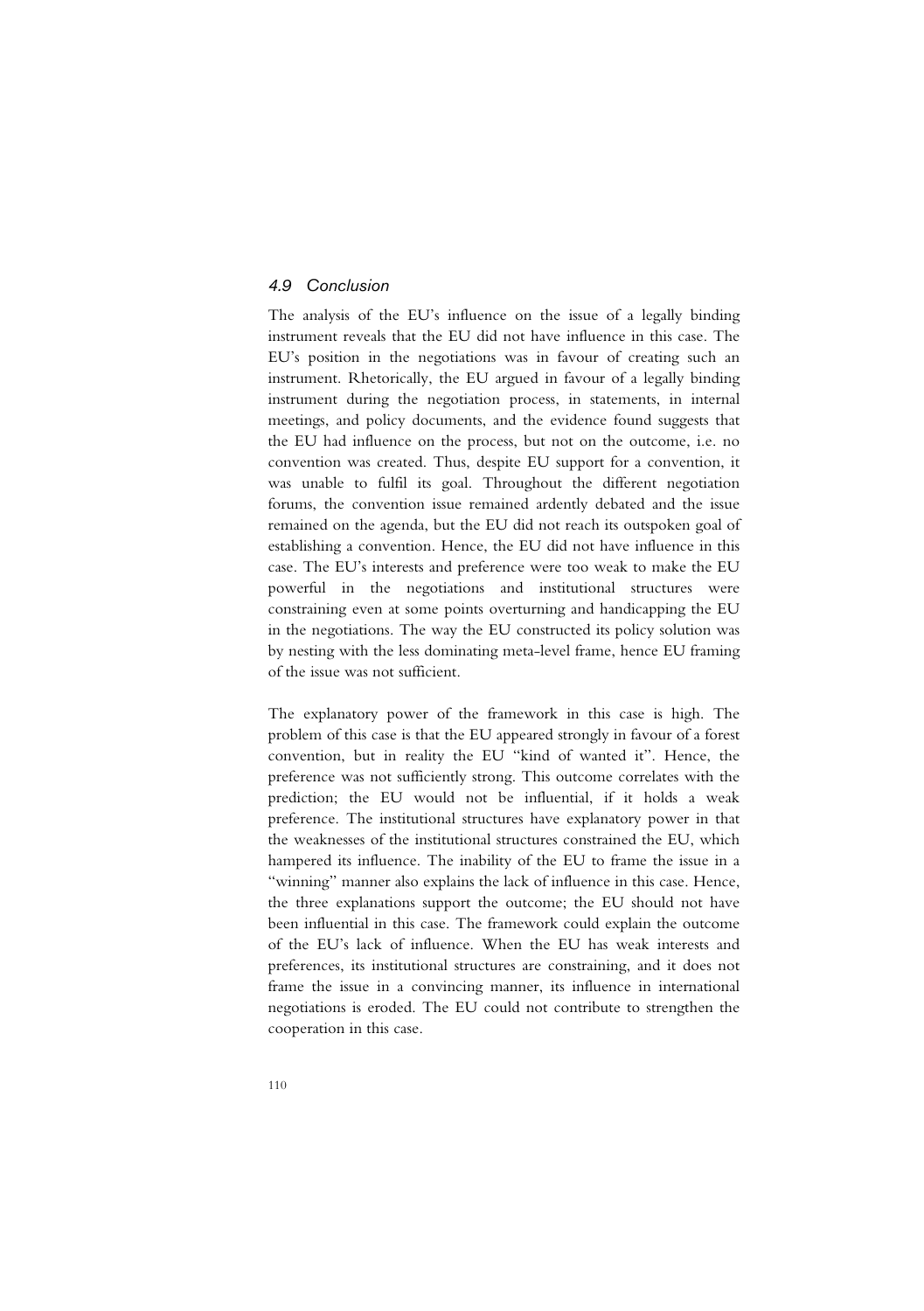# *5 Certification: Disguised Protectionism or Forest Friendly Solution?*

Certification has been a contentious issue in the forest negotiations. The debate concerned two important aspects of certification: the role of governments in certification schemes and whether or not these schemes constituted a trade barrier. In this case, the EU managed to maintain its position without affecting other actors. The negotiation process on certification is characterized by ambiguity in what to agree on and strong divisions between the actors. The overall perception of the EU in the certification issue is that it had a firm position on how certification should be treated in the negotiations, which was to establish that certification should be viewed as a market-based tool for sustainable forest management without governmental involvement, and that the schemes do not constitute barriers to trade. In the negotiations, the EU did not affect other actors, and in turn, was unaffected by other actors with opposing views. This chapter examines the main divisions related to two aspects of certification, the role of governmental involvement in certification schemes and the issue of certification as a trade barrier. As a point of departure, the chapter addresses the broader trade-environment debate that provides the context for trade related discussions in this negotiation process. The meaning of certification is briefly discussed and the context for the debate on governments' role and certification as a trade barrier provided. The negotiation process, the EU's position, and the outcome on the issues are then outlined. The analysis covers the EU's influence on the certification issue and explains the outcome.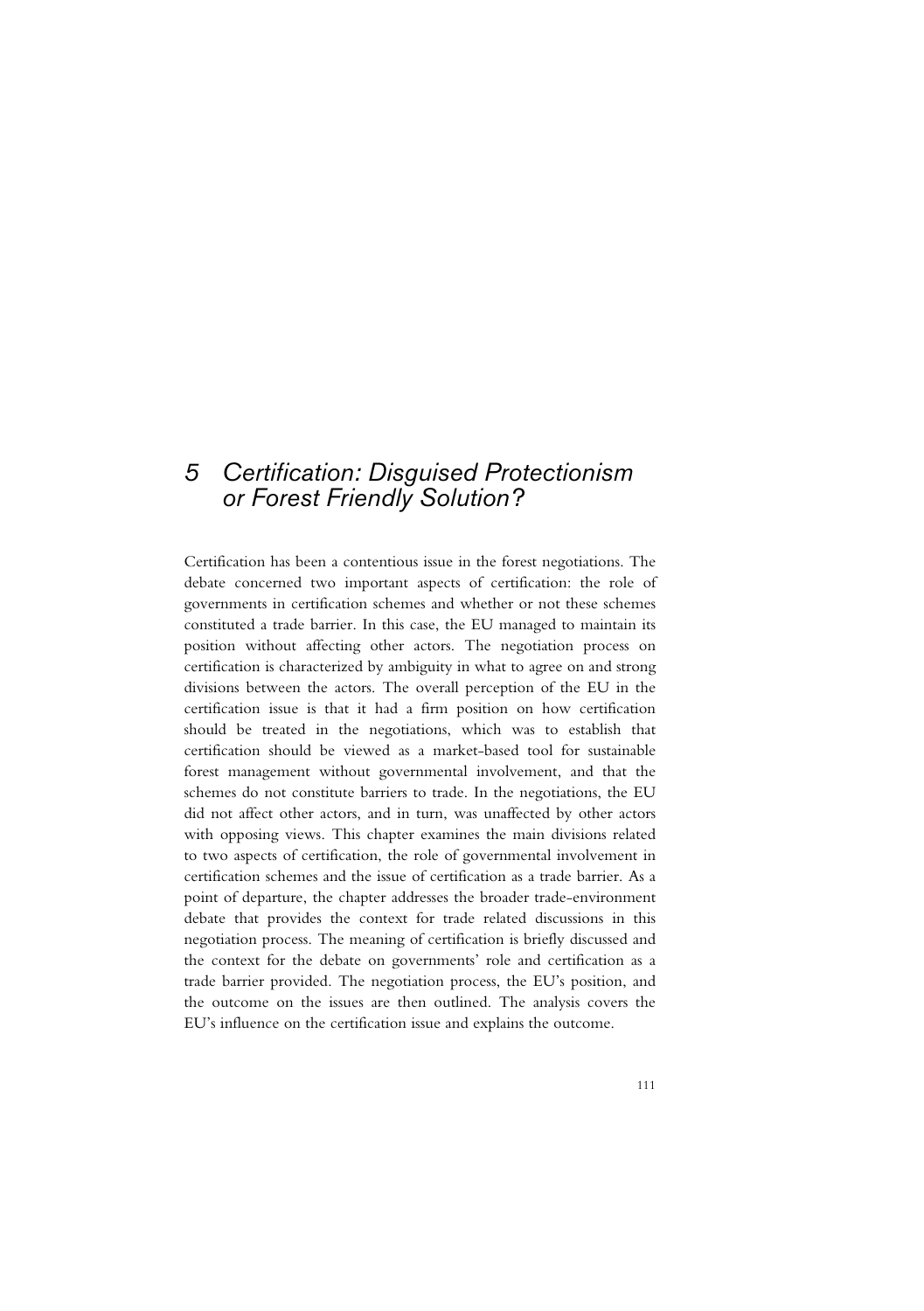## *5.1 International Trade and Environment*

Certification can be seen in the broader context of the tradeenvironment nexus. The increased linkages between the trade and the environment areas have spurred a debate on how they are affecting each other. In general, trade can be seen as generating wealth that could be used to increase human wellbeing. However, the economic activity that trade involves, can in many cases increase environmental damage. In addition, wealth created by trade will not necessarily result in environmental improvements. Trade can also be good for the environment, since it creates wealth that can be used for environmental improvement, since the efficiency gains from trade can imply fewer resources used and less waste produced, and since trade can enhance access to efficient and environmentally-friendly technologies. (Neumayer, 2001.) Thus, there are different views on whether or not international trade is harmful for the environment, or if it could be used to protect the environment (for an overview of the trade-environmental nexus, see e.g. Esty, 1994).

The international institutional architecture managing these areas is built on different premises. The multilateral trade regime operates on liberal principles and free trade. Multilateral environmental agreements are based on principles of environmental protection (Eckersley, 2004). There are several links between the two areas and discussions on managing these links take place in several arenas (Clapp and Dauvergne, 2005). Controversies of "green protectionism" have been raised in this context, i.e. that countries use environmental protection as a trade barrier (Chasek et al. 2006). Trade issues related to forests are considered in a number of international forums, mainly World Trade Organisation (WTO) and International Tropical Timber Organisation (ITTO), but there are also environmental agreements containing trade provisions, such as the Convention on International Trade in Endangered Species (CITES) (OECD, 1999).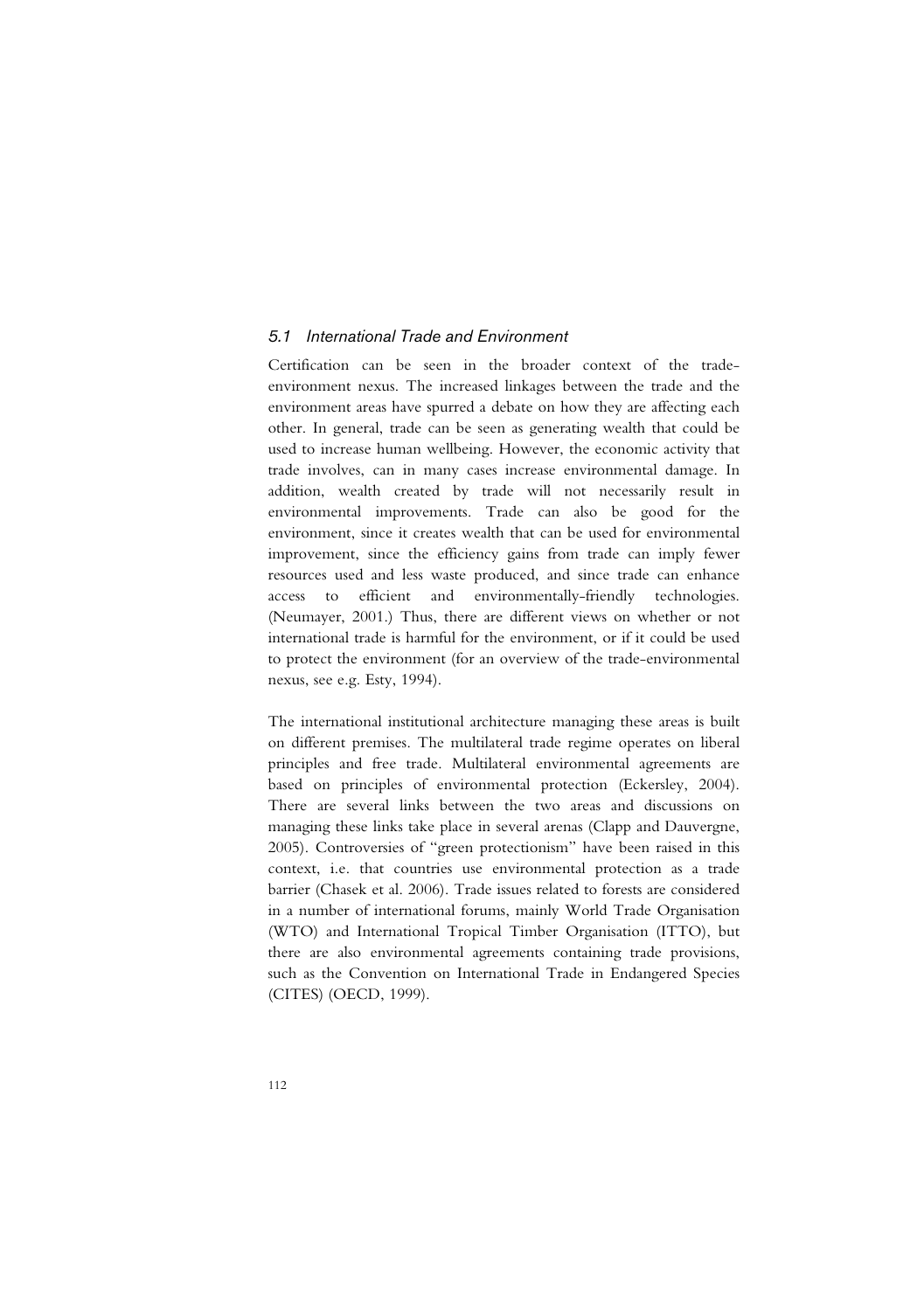## *5.2 Forest Certification*

Certification has been defined as "an economic policy instrument with environmental and trade objectives" (Elliott, 2000: 7). Forest certification is a process which results in a written certificate being issued by a third party, attesting to the location and management status of a forest that is producing timber (Baharuddin and Simula, 1994 cited in Elliott, 2000: 1). Characteristically, a forest certification scheme includes the development of principles and criteria of sustainable forest management; accreditation of independent third parties (certification bodies); forest management auditing (verification of compliance with or progress towards rules for sustainable forest management); and product labelling (tracing forest products through the supply chain) (Gulbrandsen and Humphreys, 2006). Over the past years there has been a significant increase in the number of certification schemes and it is estimated that 109 million hectares of forest is certified (UNECE, 2006).

Forest certification is one of the main items of discussion in the context of forests and international trade. The issue relates to a broader debate in WTO on eco-labelling<sup>25</sup> (Bridges, 2002). Government sponsored ecolabelling schemes raise concern about competition, as these might be skewed in favour of domestic producers. Private eco-labelling schemes are sometimes accused of reducing markets for domestic industry and unsustainable practices (Chasek et al. 2006). As discussed below, these concerns are also present in the international debate on certification.

The promoters of certification argue that certification might provide incentive for managing forests sustainably, as products certified as coming from sustainably managed forests experience an increase in market share and suppliers receive a price premium for selling a green product (Bridges, 2002). However, some actors are hesitant towards certification. They assert that Western Europe constitutes the biggest market for certified products, and most certification schemes for sustainable forestry are found in European countries, partly because developing countries

<sup>-</sup><sup>25</sup> Ecolabelling is a voluntary method of environmental performance certification and labelling that is practised around the world. The subject of ecolabelling falls under the WTO agreement on Technical Barriers to Trade (TBT).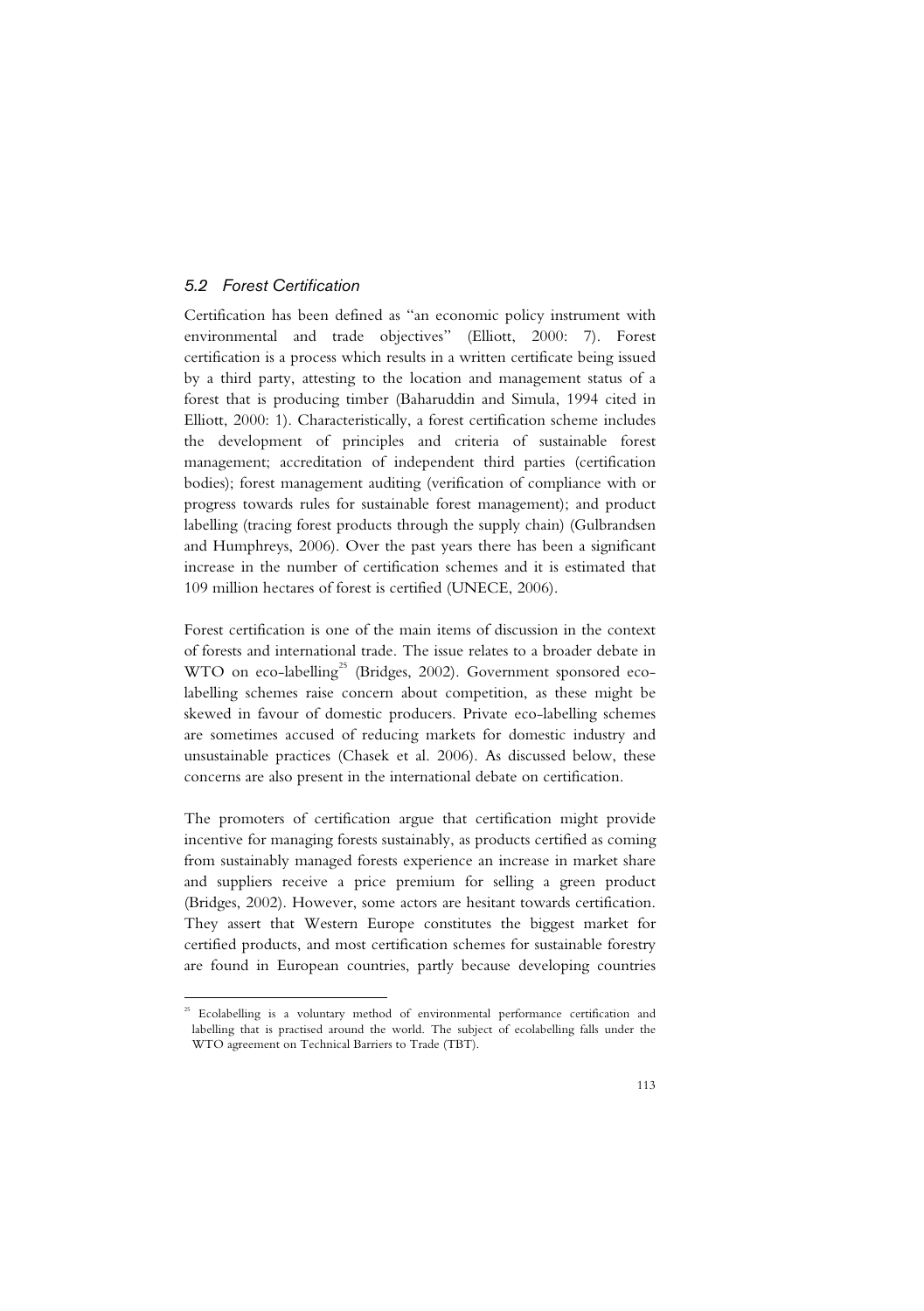often lack the resources to implement such schemes. As a result, many developing countries are concerned that their non-certified products might be discriminated against, thus certification and labelling schemes constitute a non-tariff barrier to trade. However, others argue that certification schemes are usually voluntary and countries are not forced to comply with them (Koleva, 2006).

Another controversy in the context of certification is the role of governments in these schemes. Forest certification is driven by market actors, as it is a voluntary market-based instrument. However, governments have a major role in designing the institutional framework and providing assurance of equality in international trade and domestic markets<sup>26</sup> (Koleva, 2006). Despite the complex interaction of government activities and certification issues, governments have not been stakeholder members of the international certification initiatives: this relies on the need for these schemes to be voluntary and have market-based objectives, which might appear to be compromised by the presence of governments in the governance of the schemes. In addition, there is a fear that governmental presence could hamper dialogue between economic, environmental, and social stakeholders. Even if governments have an important role in certification, there is no consensus on the extent of governmental involvement (Koleva, 2006).

## *5.3 Negotiations on Certification*

In the context of the international forest negotiations, certification has been addressed under Programme area IV (IPF) and Programme element IIb (IFF) together with other trade related issues. At the beginning of the forest negotiations, certification was addressed in a background report from the IPF's Secretariat. The report considered the possibility of "the formulation of an internationally accepted basis for product certification and labelling schemes and initiatives" (ECOSOC, 1995: 11). This indicates the rationale for bringing certification into this

-

 $26$  Governments could also be actors in the schemes as well as forest owners and buyers of wood products. They can also contribute to the development of schemes by providing capacity building, and moderate between competing schemes etc. (Koleva, 2006: 2).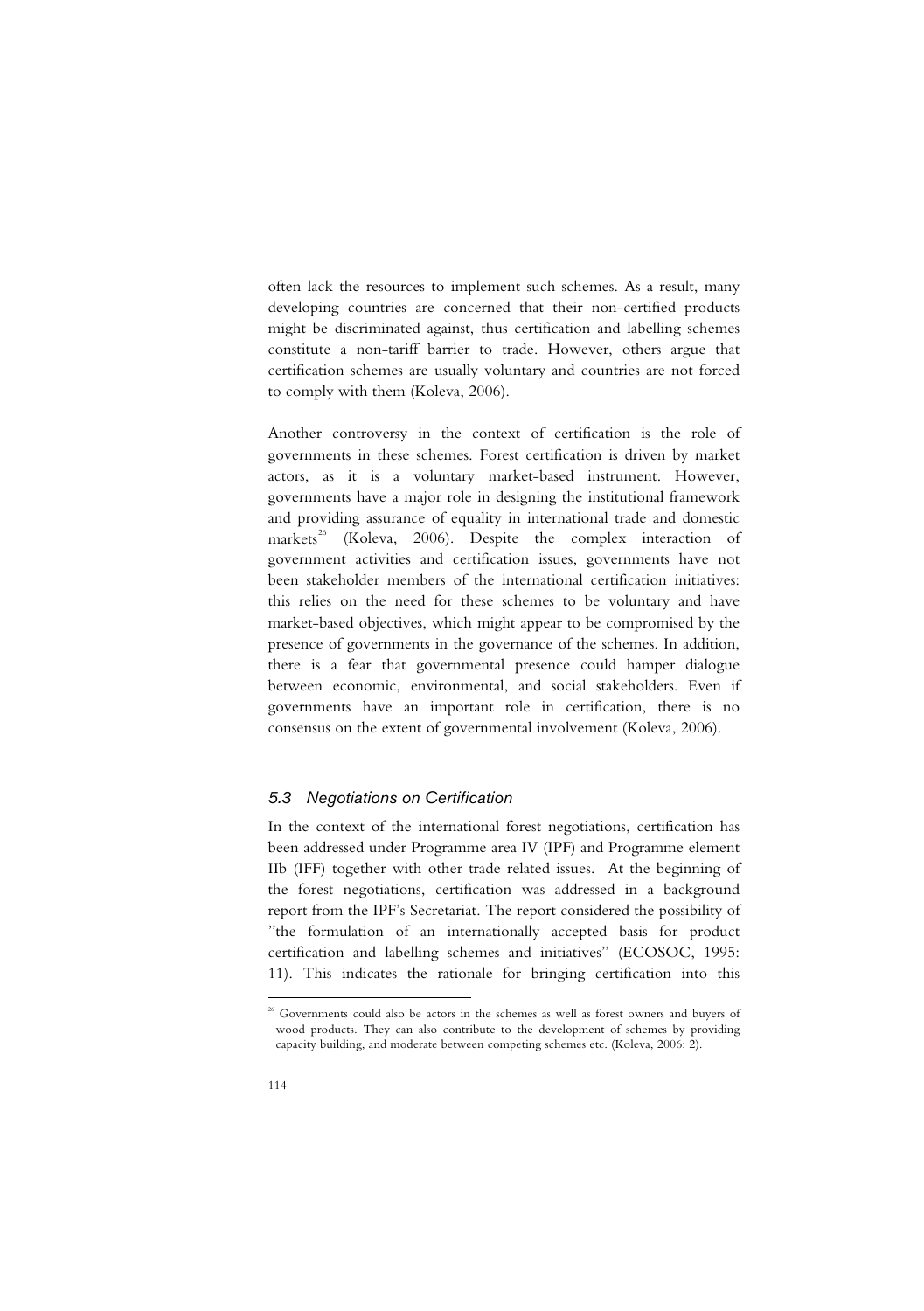process: proliferation of different schemes and their linkages to sustainable forest management made it important for assessing the status of the current schemes.

During the IPF, the debate on certification was a response to the Secretariat's background report. Some delegations saw this as an appeal to create global standards, which caused them to stress that certification "has to be voluntary and developed according to specific national conditions" (ENB, 1996: 10). The response highlights the sensitive nature of the subject, as even discussions in general terms were difficult to accept in the negotiations. In broader trade discussion during the IPF process, two fundamental views were apparent: those countries that prioritised national sovereignty over natural resources, and those who favoured international regulation over global environmental concerns (ENB, 1997). These divisions had repercussions for the certification issue, which proved to be one of the most problematic trade related areas, and it was difficult make progress with certification in the context of the forest negotiations; the IPF was unable to conclude the work on the agenda item and forwarded it to the IFF (ENB, 1997).

Before the second session of IFF, a Secretariat background paper stated that "the possible role of voluntary and non-discriminatory timber certification in promoting sustainable forests management on a significant scale globally is, at best, still not clear" (ECOSOC, 1998a, para. 25). Hence, certification turned out to be sensitive and difficult to deal with in the negotiations. The formulation of the report indicates no progress had been made on the clarification that was sought at the beginning of the process. Trade issues, among them certification, were intended to be finalised at the second session of the Forum. However, the divisions from the fourth session of IPF had not disappeared, and the differences resurfaced in the Forum (ENB, 1998). In the forest negotiations, the general trade discussions focussed on how trade and environment should be mutually supportive, certification and labelling, and illegal trade in forest products (ECOSOC, 1998a). Despite intense discussions in a working and contact groups, the whole text on the trade issues was bracketed (Swedish Ministry of Industry, 1998: 6-7). With the creation of the UNFF, trade issues became more indirectly covered than in the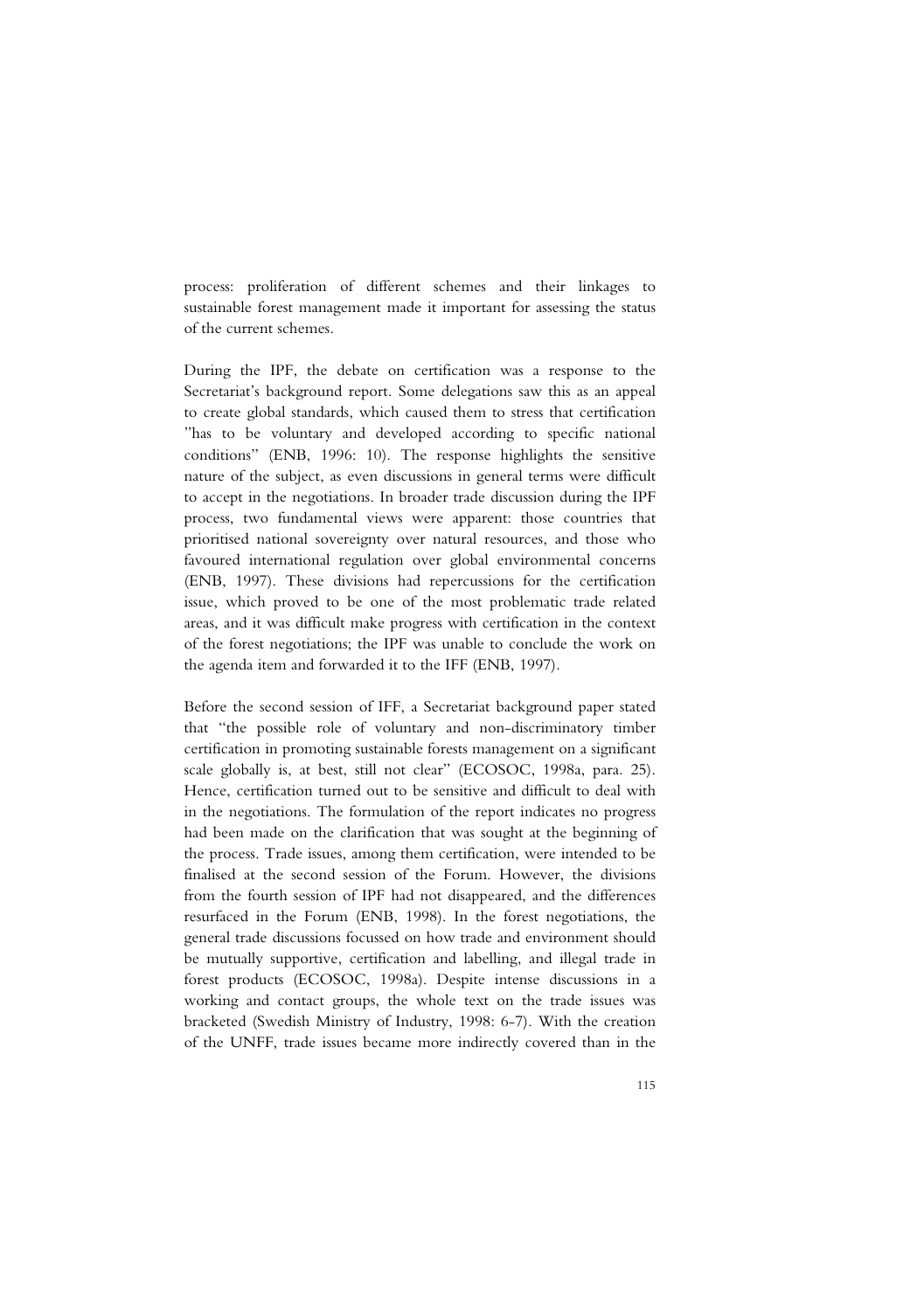IPF/IFF sessions. The EU was in line with other developed countries on the avoidance of discussing trade within the framework of the UNFF, other than in general terms. Certification was not on the UNFF agenda, but was occasionally brought up and is part of the UNFF resolution 3/1 (Gulbrandsen and Humphreys, 2006), and is mentioned in the nonlegally binding instrument (ECOSOC, 2007).

The role of governments in certification schemes created debate during the negotiations. One side in this debate emphasised the need for governments to ensure transparency, participation, non-discrimination, and open access to schemes. Thus, governments role in certification schemes are important according to this perspective. In addition, the importance of sovereignty is highlighted, i.e. certification schemes should observe national sovereignty. The other side in the debate stressed the private and voluntary nature of the schemes, and that governments should play a minor role in enforcing harmony among them (Koleva, 2006: 22-25). The different views generated tensions in the negotiations. At the fourth session of the IPF, the role of governments caused lengthy and difficult negotiations. Developing countries strongly supported the role of governments in certification schemes, as illustrated in the text negotiations, where they proposed that:

governments' role in ensuring that schemes are transparent, voluntary and non-discriminatory; have open access and full participation; observe national sovereignty; and do not conflict with relevant domestic regulations (ENB, 1997: 6).

The EU, together with other developed countries, proposed that

governments have a role in 'encouraging' rather than 'ensuring' transparency, full participation, non- discrimination, and open access to certification schemes (ENB, 1997: 8).

The phrasing indicates how the EU wanted to play down the role of governments, i.e. governments should not be a guarantee for the schemes. The formulation suggested by the EU became part of the final conclusion of the negotiations. However, the EU and its supporters did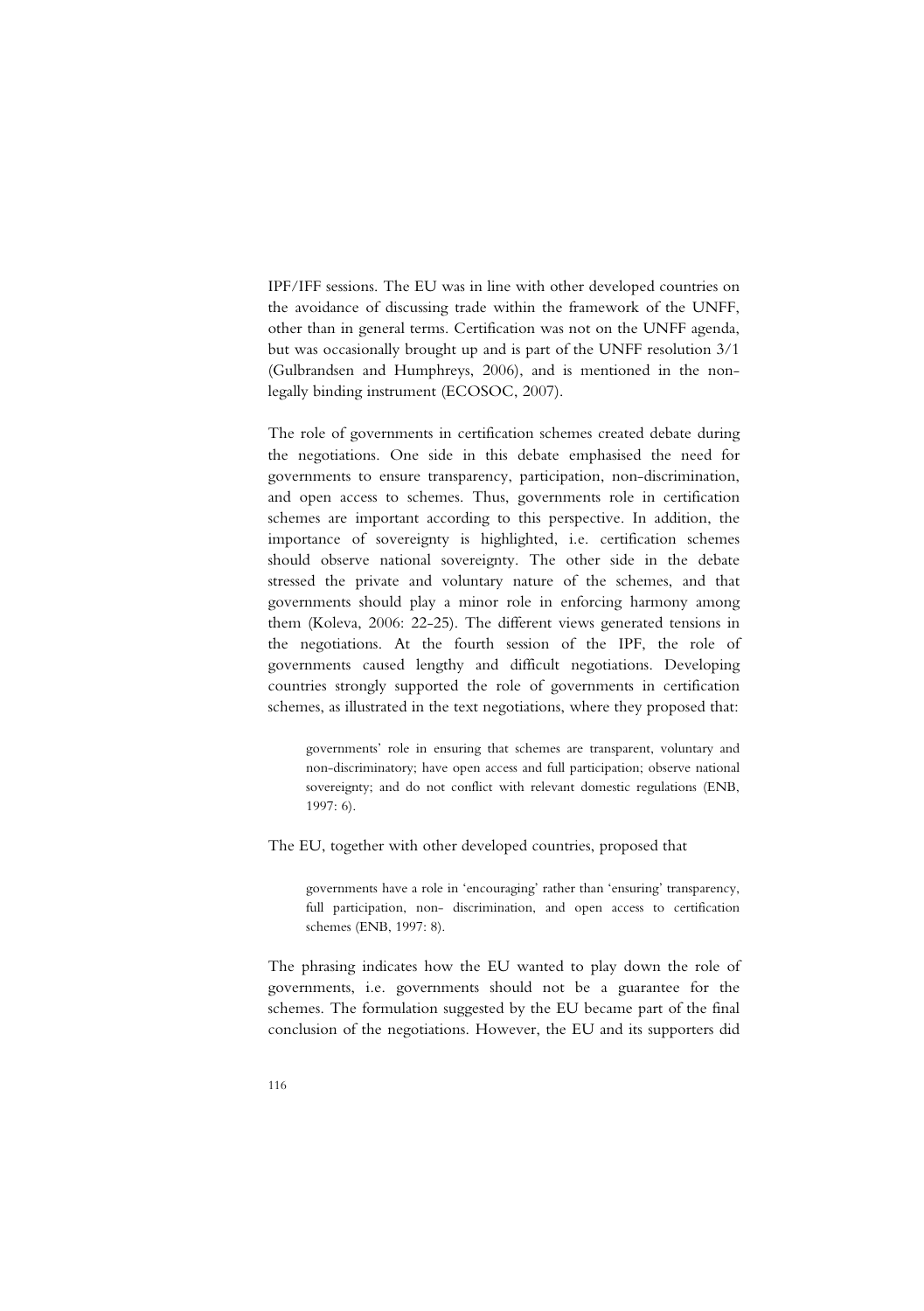not manage to delete a reference that certification should observe sovereignty (ENB, 1997). A similar debate played out at the IFF, with a similar outcome regarding governments' involvement in certification schemes (ENB, 2000).

The second issue that gave rise to tensions during the IPF and the IFF negotiations was certification as a trade barrier. At the beginning of the negotiations, developing countries (in particular timber producing countries) feared that certification would be used as a trade barrier (ENB, 1996). The issue continued to be sensitive and difficult to discuss without creating divisions between the actors. The question revolved around whether or not certification schemes could comprise potential obstacles to market access. During the negotiations, "the need to ensure that certification should not be discriminatory or used as a form of disguised protectionism" (ENB, 1999: 5) was emphasised on several occasions.

In the discussions on trade barriers, the issue of whether or not to refer to WTO agreements in the final report caused disagreement. Led by Brazil, developing countries supported text referring to WTO agreements (particularly the Agreement on Technical Barriers to Trade and its Code of Good Practice  $(TBT)^{27}$  and argued the TBT Agreement would be useful in ensuring certification schemes do not become disguised trade barriers (ENB, 2000). The EU, together with other developed countries, took a position on deleting text in the TBT Agreement. The EU doubted that a reference to ensuring certification schemes comply with WTO rules was relevant. The negotiations returned to this issue several times without reaching consensus (Swedish Ministry of Industry, 2000). Thus, one side in the debate emphasised the need to ensure certification was not used as disguised protectionism and that conformity with the TBT agreement could ensure that; therefore, the reference to WTO was needed. The other side argued that certification schemes not should be seen as a trade barrier as they are

l

 $27$  The TBT Agreement covers technical regulations concerning products and their process and production methods. It is not clear if schemes for certification of products made of sustainably produced timber and eco-labelling will be subject to the TBT (ECOSOC, 1998b).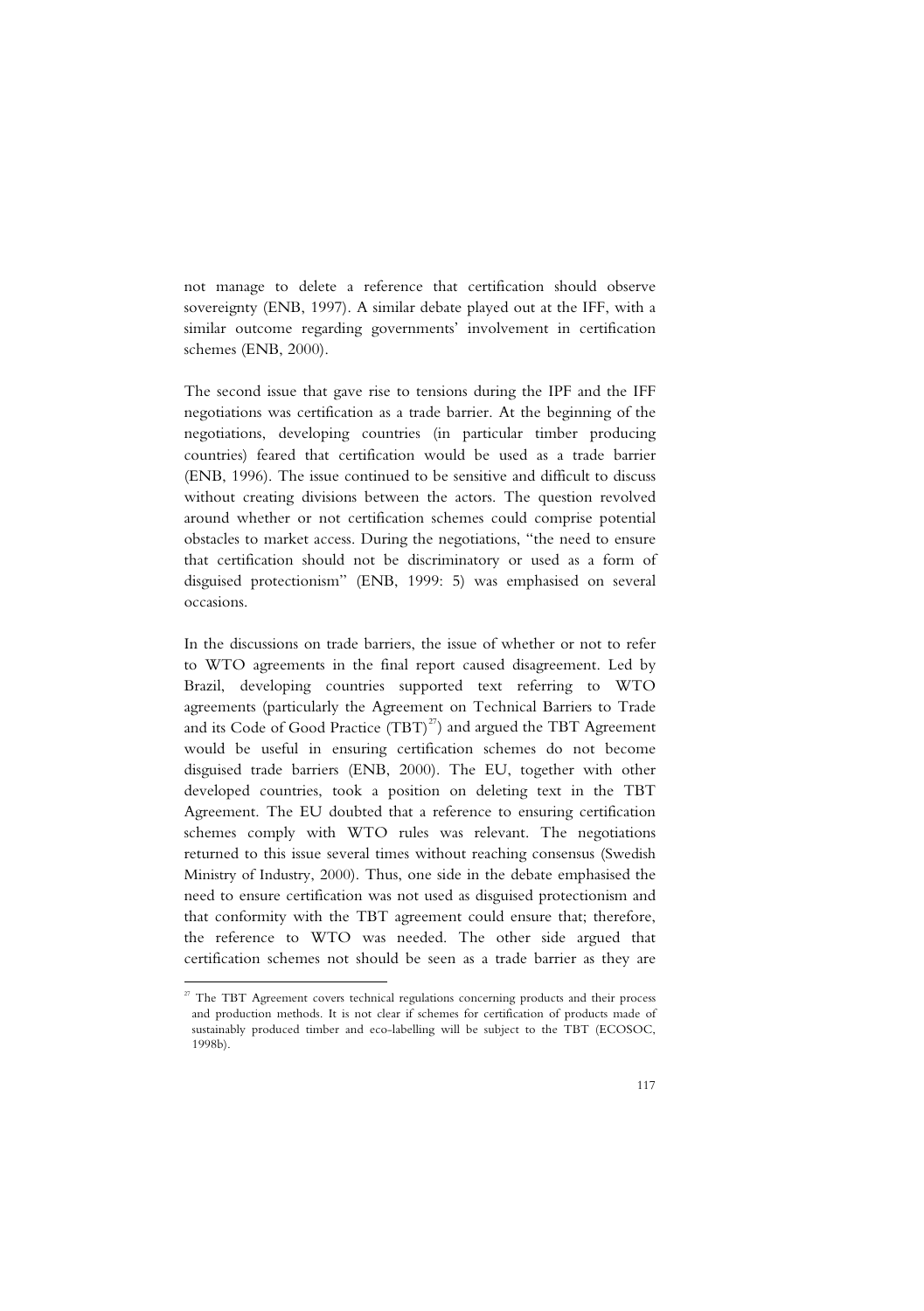voluntarily, and questioned the reference to WTO. At the end of the IFF, the final text takes note of the WTO's work on voluntary ecolabelling schemes and includes a footnote stating the Forum discussed, but could not reach consensus on, the specific reference to the WTO (ENB, 2000).

The tariff discussion also surfaced during the second session of UNFF, but in a more fragmented manner. During this UNFF session, there was a disagreement between developing countries proposing the inclusion of references to the elimination of tariff and non-tariff barriers on forest products in the context of the WTO Doha agenda, and developed countries opposing these references (ENB, 2002). In the compromised text the Forum: "Urges countries to promote trade policies and practices to support sustainable forest management, including in the World Trade Organization (WTO), and encourages countries to participate in the negotiations of WTO in the context of the work programme adopted at Doha in order to implement, *inter alia*, relevant IPF/IFF proposals for action related to trade" (ECOSOC, 2002: para. 5). The compromise was an effort to resolve the disagreement between developing and developed countries on the proposed inclusion of references to the elimination of tariff and non-tariff barriers on forest products in the context of the WTO agenda (ENB, 2002).

When delegates at the seventh session of UNFF negotiated the nonlegally binding instrument in 2007, certification and tariffs became an issue in these negotiations. Most contentious in this context was a reference to encouraging voluntary measures, such as forest certification schemes, which was supported *inter alia* by the EU, but opposed *inter alia* by Brazil, Colombia, India, and China. Delegates eventually agreed to retain the reference stating that "voluntary measures, such as certification schemes and other appropriate mechanisms, should be developed in a transparent and participatory manner" (ENB, 2007: 7).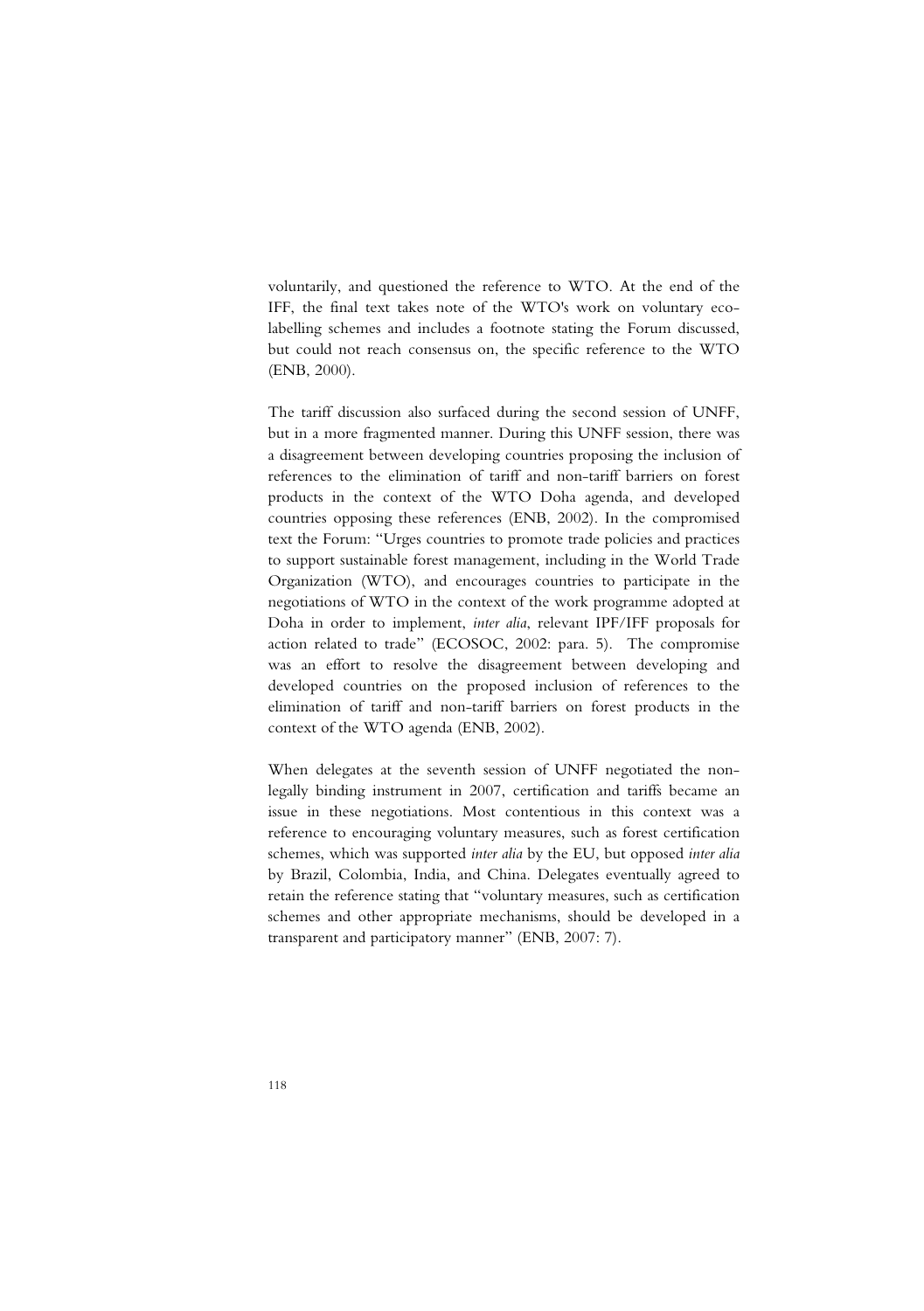## *5.4 The EU and the Negotiations on Certification*

In the broader set of trade issues in the forest negotiations, the EU had a number of goals regarding these issues. These included:

- To keep the trade discussion general;
- To avoid discussions concerning WTO in these forums;
- When trade issues were to be discussed, all measures must be compatible to WTO rules;
- Trade should act as a driving force in this context, but most importantly trade liberalisation must be mutually supportive to sustainable forest management and the environment (sometimes the EU argued that others did not include environmental concerns in the discussions in this context) (European Union Commission, 2002; Swedish Ministry of Industry, 2000).

On certification and labelling in the forest negotiation process, the EU argued certification should be market based without governmental involvement. As voluntary, market-based tools, certification schemes could not be regarded as trade barriers. In the EU's view, certification schemes are not a technical barrier to trade; hence, the IPF and the IFF could not refer to the TBT Agreement of the WTO (European Union Commission, 2002). The EU argued in favour of voluntary, marketbased systems, which not should be considered as a trade barrier. However, this should not be interpreted as an "anti-governmental" position. The EU acknowledged the important role of governments in certification schemes, but could not agree too extensive interference.

The discussion on whether or not certification schemes constitute a tariff barrier proved to be extremely sensitive. The connection between free trade and sustainable forest management, which was in the mandate of the IFF to discuss, was anticipated as leading to a condition on free trade. Accusations of disguised protectionism ran high at occasions. For example, the EU's fought hard for its position that certification not should be viewed as a trade barrier, which made some other actors to consider the EU out as protectionist. Also other actors were fighting for their positions, the G77's demand for a reference to WTO became an emotional requirement (Swedish Ministry for Foreign Affairs, 2000).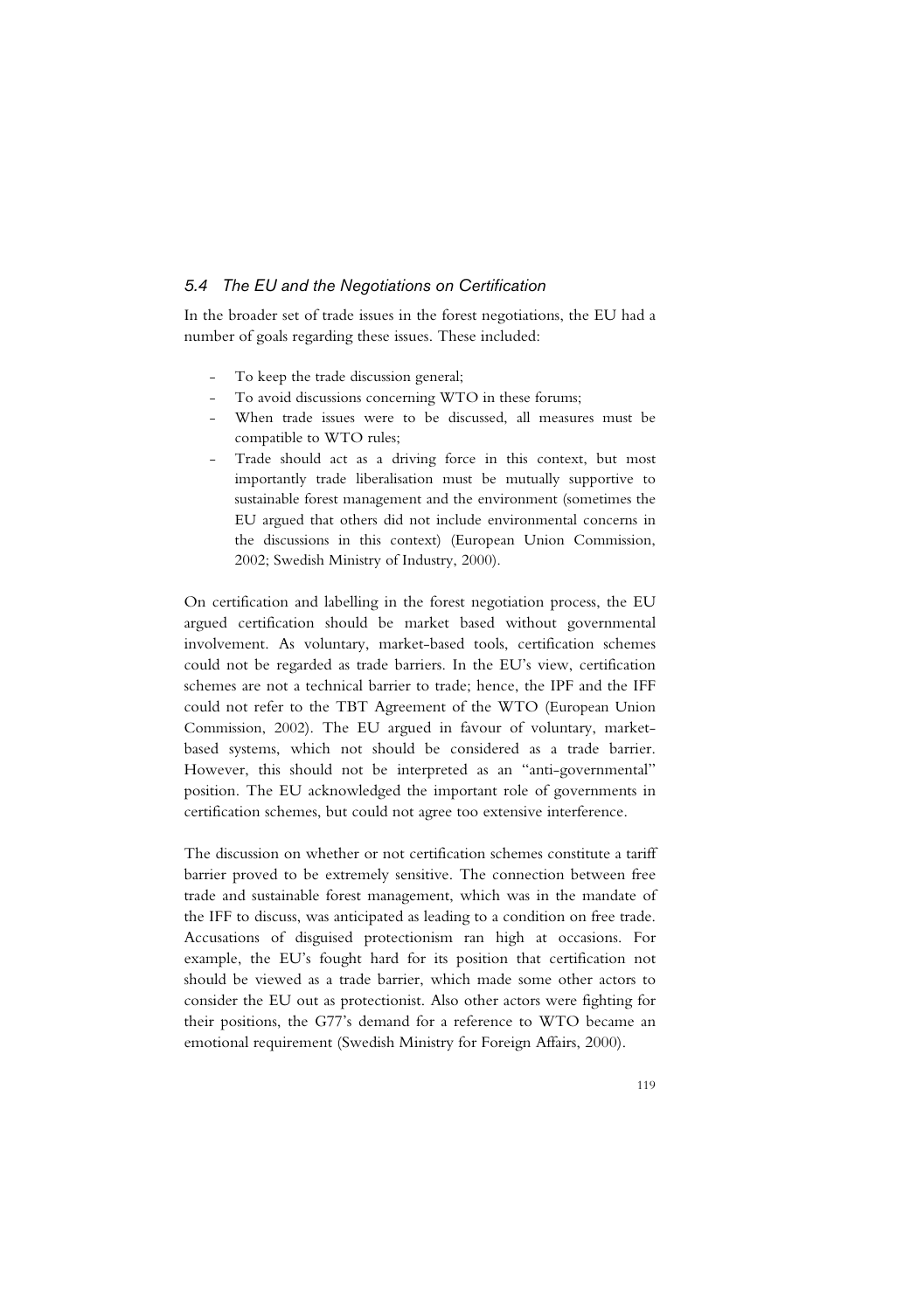Internally, the EU appeared to be quite aligned on the certification issue. The differences that existed were small on regarded governments' role in certification schemes. A survey issued by UNECE shows the member states had different opinions on the appropriate degree of governmental intervention in private certification programmes (Koleva, 2006). However, this division was small and a matter of nuance. Trade issues gave rise to discussions on competence within the EU. The Commission asserted its right to represent the EU on these issues, and the Presidency argued in favour of its competence. The dispute was solved by dividing the responsibility so that the Presidency introduced the EU positions and the Commission developed thoughts, arguments, and positions during the debate (Swedish Ministry of Industry, 1997a).

Within the IFF, internal EU discussions on trade and environment repeatedly returned to the competence issue. In the preparations for the IFF's fourth session, a number of member states asked if it was the Presidency or the Commission that held the competence and should represent the EU in issues concerning trade (Swedish Ministry of Industry, 1999b). The Commission regarded the issue to be a Community exclusive competence area, whereas, the Presidencies argued that a number of issues within this category were not of exclusive competence for the Commission. During the preparatory meeting for the Forum's fourth session, the Commission sought to discuss the issue with the new Presidency and stressed the interest of the Commission was to use the EU's collective knowledge in the best way (DFID, 1999). During the IFF process, the Commission negotiated on behalf of the EU and on several occasions requested discussions on the mandate and a clearer strategy on what the EU wanted to achieve regarding trade (Swedish Ministry of Industry, 1999a).

## *5.5 The Outcome of the Negotiations*

The outcome of the deliberations on certification was negotiated text in form of different policy documents: one proposal for action, one paragraph in an UNFF-resolution, and one paragraph in the non-legally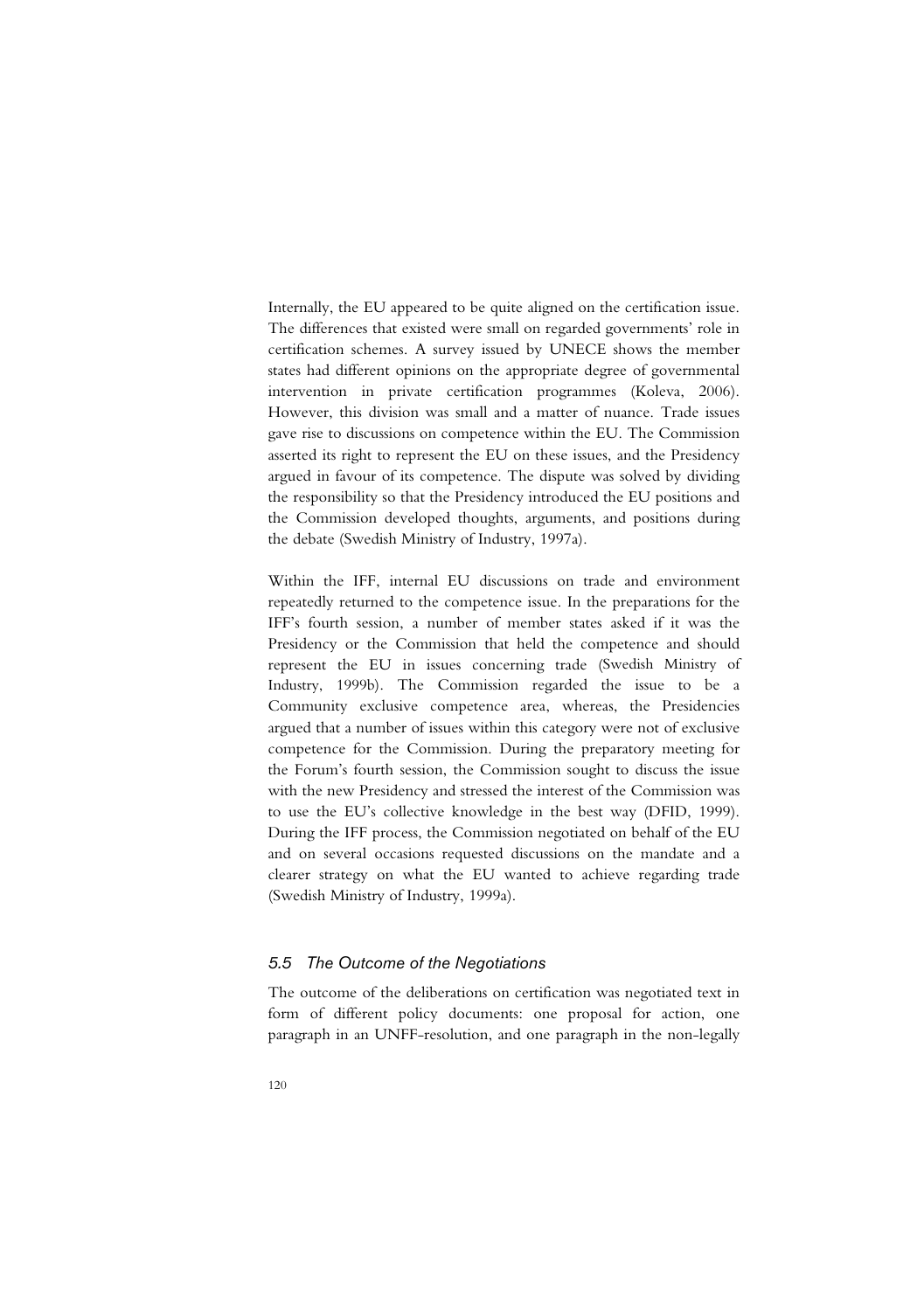binding instrument (see table 5 below). These texts were vaguely written and as noted above the process did not make any substantial contributions to the international debate on certification. The issue of certification is intertwined with other areas and institutions to the extent that the forest negotiation process faced major difficulties in achieving any concrete and important results on this topic. As Gulbrandsen and Humphreys express it: "The IPF, IFF and UNFF have made no significant contribution to the international debate on certification, although by negotiating [sic] text [the process has] endorsed certification as an idea" (Gulbrandsen and Humphreys, 2006: 48). Thus, the main quite general result is that the process supports the idea of certification. The negotiated text reflects the tensions among the delegates and their different views, as shown in table 5 on the following page.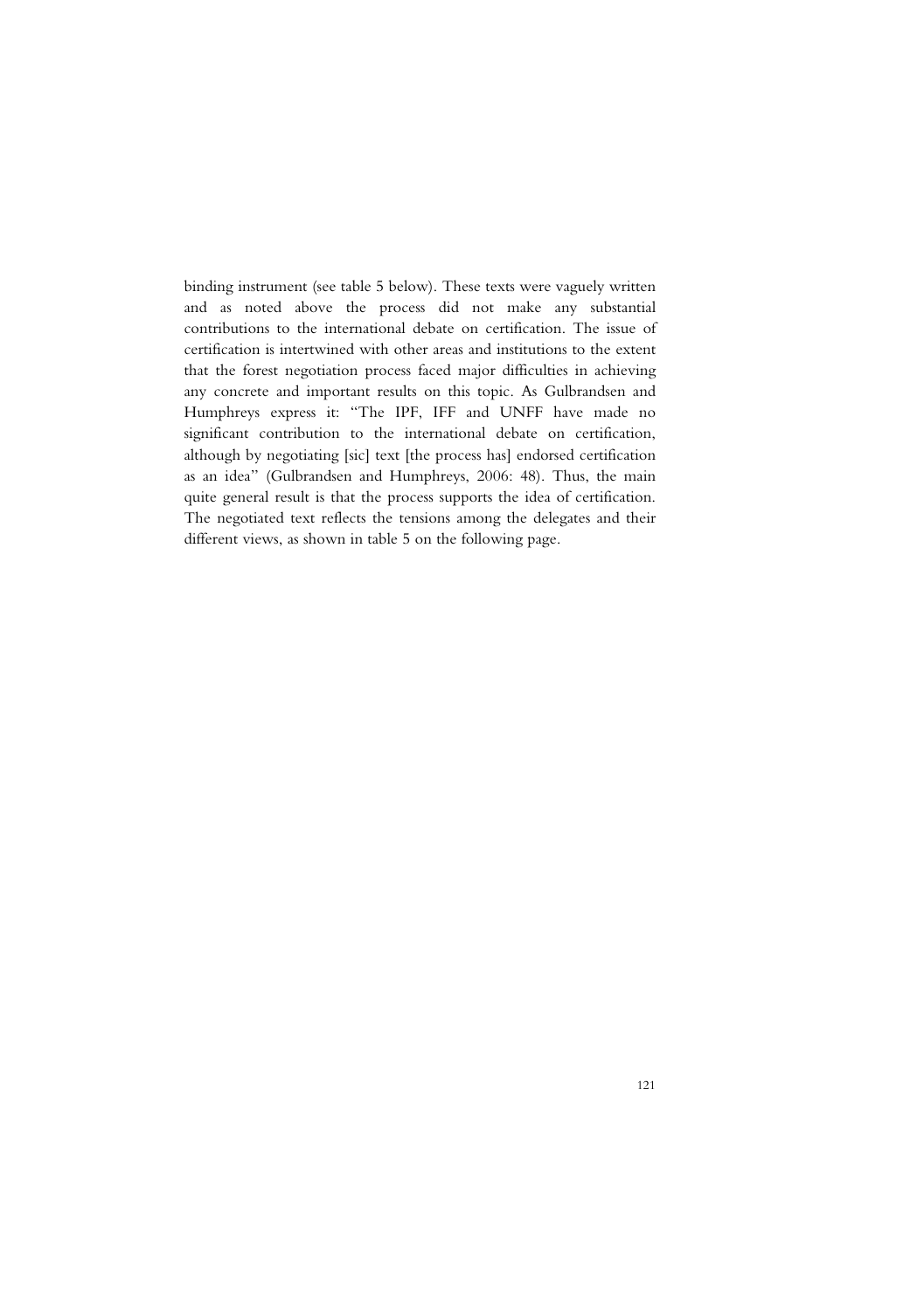**Table 6:** *Outcome of the negotiations on certification.*

#### **The outcome of the IPF**

133 (a) The Panel urged countries, within their respective legal frameworks, and international organizations to consider the potentially mutually supportive relationship between sustainable forest management, trade, and voluntary certification and labelling schemes operating in accordance with relevant national legislations, and to endeavour to ensure, as necessary, that such schemes are not used as a form of disguised protectionism, and to help to ensure, as necessary, that they do not conflict with international obligations. (ECOSOC, 1997b, para.133 a).

### **The outcome of the IFF**

41 (b) Urged countries, international organizations, including WTO (4), and other interested parties to undertake, as appropriate, further cooperative work on voluntary certification and/or labelling schemes, in line with the recommendations of IPF, while seeking to enhance their international comparability and considering their equivalence, taking into account the diversity of national and regional situations, and to ensure adequate transparency and non-discrimination in the design and operation of such schemes, and are consistent with international obligations so as to promote sustainable forest management and not to lead to unjustifiable obstacles to market access;

(4) The Forum discussed, but could not reach consensus on the specific reference to WTO in this context. (ECOSOC, 2000a, para.41 b)

#### **Outcome from the UNFF, UNFF Resolution 3/1**

8. Invites the Collaborative Partnership on Forests member organizations, in cooperation with others, to work on operationalising the IPF/IFF proposals for action on voluntary certification of forest management and related voluntary labelling, with a view to promoting sustainable forest management in a way that does not create unnecessary barriers to international trade, is non-discriminatory, transparent and in accordance with commitments and obligations under relevant multilateral agreements; such work should focus on building country capacity and not favour or endorse any particular certification scheme; (ECOSOC, 2003 Resolution 3/1)

### **Outcome of the UNFF: Non-legally binding instrument V. National policies and measures**

(x) Encourage the private sector, civil society organizations and forest owners to develop, promote and implement in a transparent manner voluntary instruments, such as voluntary certification systems or other appropriate mechanisms, to develop and promote forest products from sustainably managed forests harvested according to domestic legislation, and to improve market transparency (ECOSOC, 2007: chapter V, para. 6x)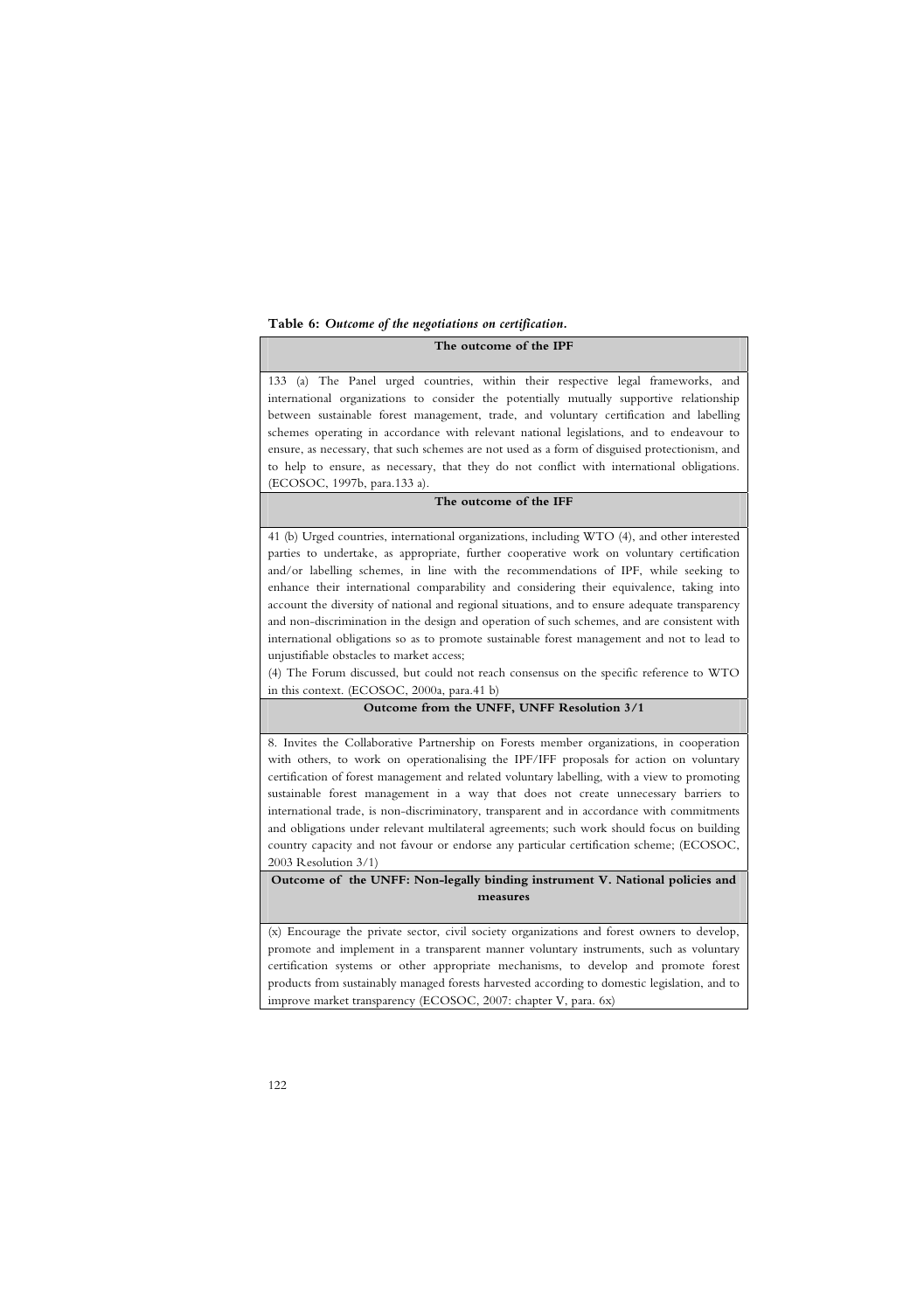## *5.6 Analysis of the EU's Influence on the Negotiations on Certification*

As noted above, the EU argued certification should be market based without governmental involvement. According to this view, schemes are seen as voluntary, market based tools, and as such they cannot be regarded as trade barriers. In the EU's opinion, certification schemes are not a technical barrier to trade; hence, the IPF and the IFF could not refer to the Agreement on Technical Barriers to Trade of WTO. The EU's position on certification was related to the overarching trade-goals mentioned above. In particular, the EU's emphasis on certification as a market based tool clearly link to its important goal of trade liberalisation as a driving force for environmental protection, i.e. using market-based solutions and trade as a driving force for achieving sustainable development. Also, when certification discussions touched upon references to the WTO, the EU's goal of avoiding discussions concerning WTO in the context of the forest negotiations becomes quite obvious.

Analysis of the proposal for action from the IPF process reveals a rather vaguely formulated paragraph with conditioning phrases, e.g. "as necessary" (ECOSOC, 1997b, para.133 a). The paragraph 133a mentions "voluntary certification schemes", which is of importance for the EU. On the other hand, the paragraph also expresses "such schemes are not used as a form of disguised protectionism" (ECOSOC, 1997b, para.133 a). According to the EU, certification is not a trade barrier and should not be viewed as protectionism. However, the text is vague and the EU did not appear to concede much in order to create this paragraph, however, it could not influence other actors with other goals on this item.

A similar interpretation can be made from the paragraph 41b that was the outcome of the IFF. The EU suggested different language for the last sentence, instead of "avoids unjustified obstacles to market access", the EU wanted "ensuring adequate transparency and non-discrimination" (ENB, 2000: 5). This was not achieved. Developing countries insisted on the inclusion of a reference to the WTO and this created major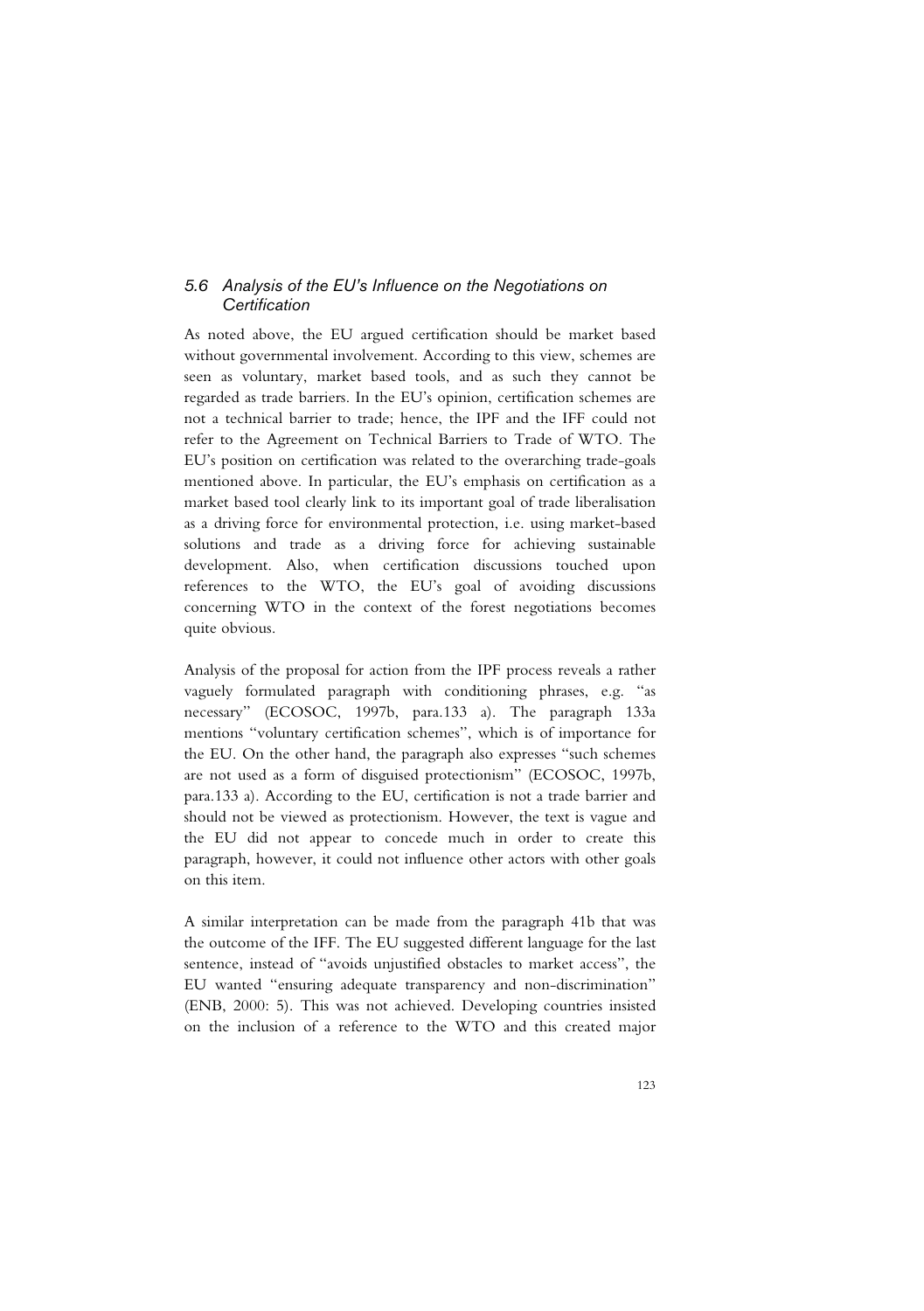difficulties for the negotiations. The EU could not agree on such reference and called for also including references to UNCTAD, the FAO and UNEP. The delegates could not agree about the reference to the WTO and as they did not want to bracket the text (ENB, 2000), a footnote to WTO was included in the paragraph: (4) "The Forum discussed, but could not reach consensus to the specific reference to WTO in this context." (ECOSOC, 2000a: para. 41 b). This outcome reflects the deep divisions and difficulties on agreeing.

The outcomes related to certification from the UNFF consist of Resolution 3/1 and the paragraph in the non-legally binding instrument. These documents are similarly worded, mentioning "voluntary" and "not create unnecessary trade barriers" (ECOSOC, 2007: chapter V, para. 6x; ECOSOC, 2003 Resolution 3/1). In the negotiations on the non-legally binding instrument, the EU (together with some other developed countries) wanted a reference to "encouraging voluntary measures, such as forest certification schemes" (ENB, 2007: 7). Despite opposition from Brazil, India, and China, the paragraph states:

Encourage the private sector, civil society organizations and forest owners to develop, promote and implement in a transparent manner voluntary instruments, such as voluntary certification systems (ECOSOC, 2007: chapter V, para. 6x).

This indicates that the EU had influence through inclusion of their language in the non-legally binding instrument.

In the negotiation process, the EU pressed for its important objectives regarding the agenda items on the role of governments and highlighting the benefits of certification. However, the EU realised the difficulties in achieving progress on these items in the context of the international forest negotiations. Therefore, it appears as if the EU wanted to keep the issues off the agenda, and one way of doing that was to keep the discussions as vague as possible. The overall perception of the EU's influence on the certification issue is that the EU had a firm position on how certification should be treated in the negotiations. The EU pushed for certification as a market based tool that does not constitute a trade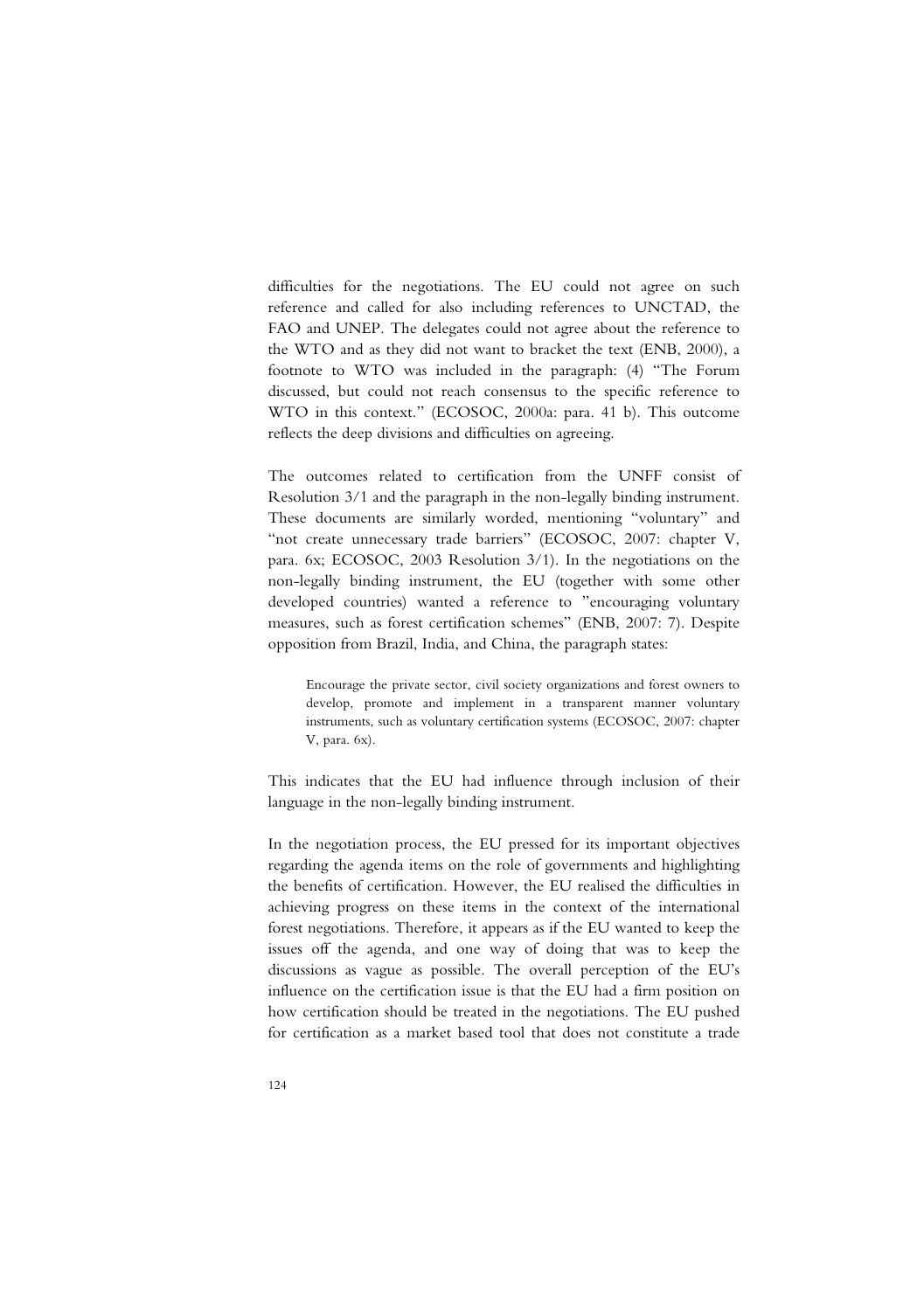barrier. These were important goals for the EU and the outcome reflected some of these goals, and compromises with other actors. In addition, the vague outcome was an effect of the role the forest negotiation process could have for certification. The EU did not manage to affect other actors nor was it affected by other actors with opposing views. None of the actors wanted to yield on this issue. The EU had some, but limited, influence on certification within the forest negotiation process, i.e. the EU managed to attain part of its goal by its own interventions. Taken together, the EU had some, but limited, influence on the outcome and the process.

**Outcome and Process Goal of the EU Achieved Partly achieved Not achieved**  Certification- not a trade barrier and the set of the set of the set of the set of the set of the set of the  $X$ Certification- market based: no governmental involvement **X** Process: Keep it off the immediate agenda X

**Table 7:** *Summary of the EU's goal achievement regarding certification.* 

## *5.7 Interest-based Explanation of the EU's Influence*

To explain the outcome of this case where the EU had some influence, interests and preferences are analysed in this section. For identifying the EU's preference, its position in the negotiations needs considering. On governments' role in certification schemes, the EU's preference was in favour of voluntary, market-based systems (Swedish Ministry of Industry, 1997a). In the debate on certification as a tariff, the EU's preference was clear: certification should in no way be regarded as trade barriers insofar as they are voluntarily (European Union Commission, 2002). The EU deemed the discussions on certification in the negotiations biased in that the Secretariat's background reports emphasised possible discrimination and trade restriction, rather than highlighting the possible benefits of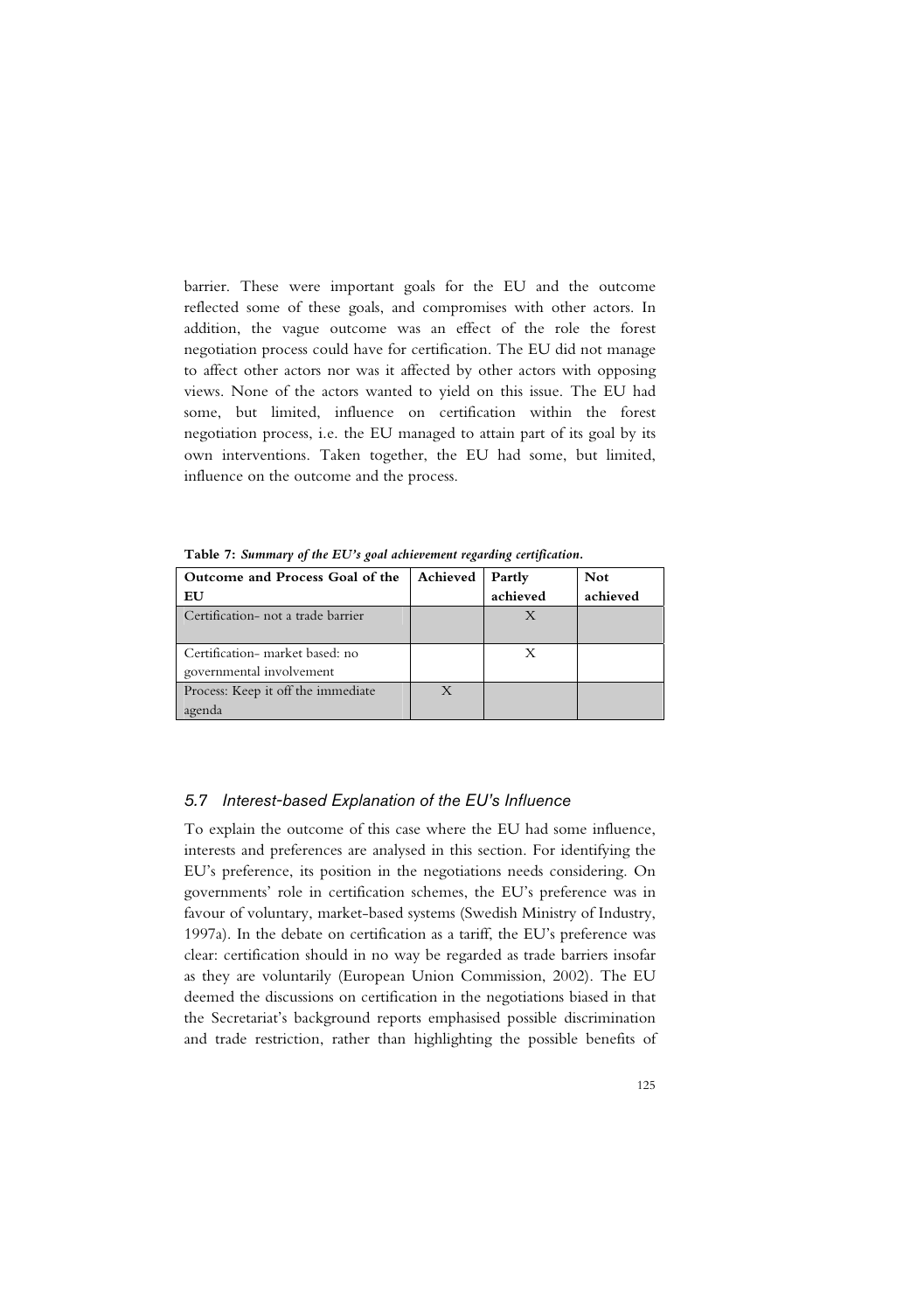those measures (European Union Commission, 2002). Summarized the collective preference of the EU was to establish that certification would be viewed as a market based tool for sustainable forest management without governmental involvement and that the schemes do not constitute barriers to trade.

Turning to interests, the EU's preferences in trade issues in general are based on economic interests (Dür and Zimmerman, 2007). The trade aspects of forests are significant for all the member states as among the member states, there are both importers and exporters of forest products. The member states of the Northern Europe have a positive balance of trade regarding forest products, but Central and Southern Europe depend on imports of such products. (Andersson, 2007: 136-137). The majority of the world's certification schemes are in Europe, as are the markets for certified timber (UNECE, 2006). These conditions indicate that the EU had a strong economic incentive for maintaining certification schemes as it benefits its own producers and consumers.

From documents and internal meeting notes, the general impression is that there were no extensive internal discussions on the EU's position for the negotiations on certification. The discussions focused on the problem of discussing certification in the context of these negotiations. Thus, it was not differences among the member states that were a focus for internal discussions, rather the problems of achieving an outcome in the main negotiations. This can be interpreted that the EU was unified on how the issue of certification should be dealt within the negotiations and what they perceived was possible to achieve.

As mentioned above, one exception of the EU's unity was discussions at the beginning of the process on the role of governmental involvement. These discussions reveal some internal divisions regarding the perspective on certification. The division between member states concerned the degree of market regulation and governmental involvement. Some member states were willing to contribute to governmental certification systems, which other member states found problematic (Swedish Ministry of Industry, 1997a; Interview no. 57). The different conditions for the member states generated different perspectives on these issues that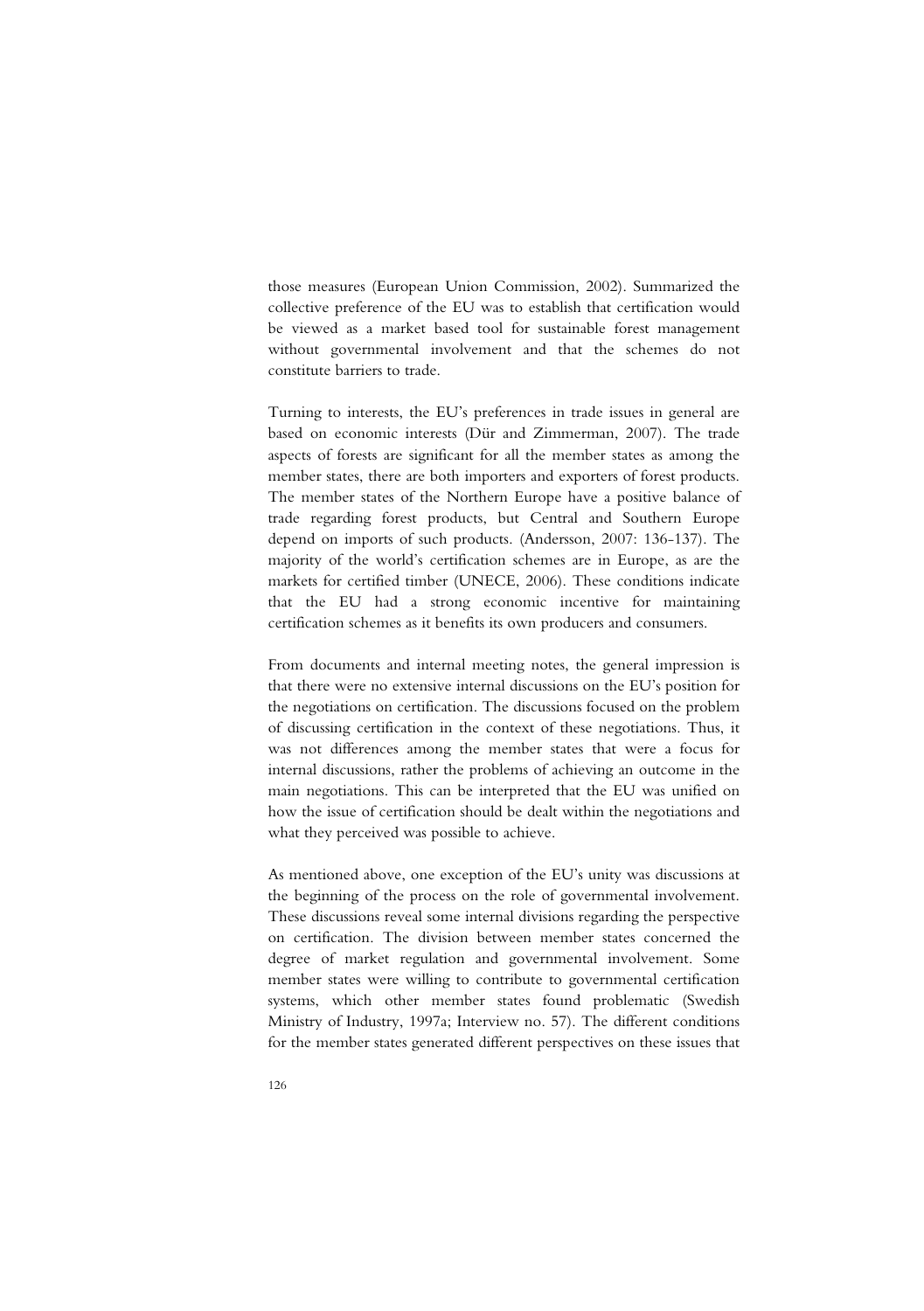were to some extent derived from whether the member state was an exporting or importing country (Swedish Ministry of Industry, 1997a). However, the different perspectives never pervaded the EU's position and did not appear to create difficulty for the EU to agree on its negotiation position. The collective preference in this case was strong due to the alignment of the member states and strong economic interests that underpinned the preference. The strength is proved by the unwillingness of the EU to concede in the negotiations.

The alignment of the member states' preferences corresponds with scenario 1, outlined in Section 2.4 and Table 2. in Chapter Two: If all member states have the same preference and this preference is strong, the EU should be influential as it will act on its position of strength and unity. An exactly identical preference is unlikely and this case highlights there was not complete unity among member states and their preferences were not identical. However, the differences were minor and more a question of nuance. The interest linked to the preference appears to have heavily affected the preference. Thus, the material interests underpinning preferences in this case increased the strength of the preference. Accordingly, the EU should have been influential due to the intensity of its preference. However, the EU only had some influence. Thus, this case only fulfils the prediction to some extent. The EU's influence in this case could be partly understood from its strong and united preferences. The explanations do not stand up to full explanatory power, as the EU only was partially influential. To consider this factor to have full explanatory power, the EU should have been influential due to its strong preference.

## *5.8 Institutional-based Explanation of the EU's Influence*

The analysis of institutional structures derives from competence, negotiating mandate, negotiating strategy, and negotiating context. The EU's decisions on trade related matters in the forest negotiations are affected by its general trade policies. The trade component in this case renders competence more complicated than in the other issue cases and the division of competence might be more difficult to decide. As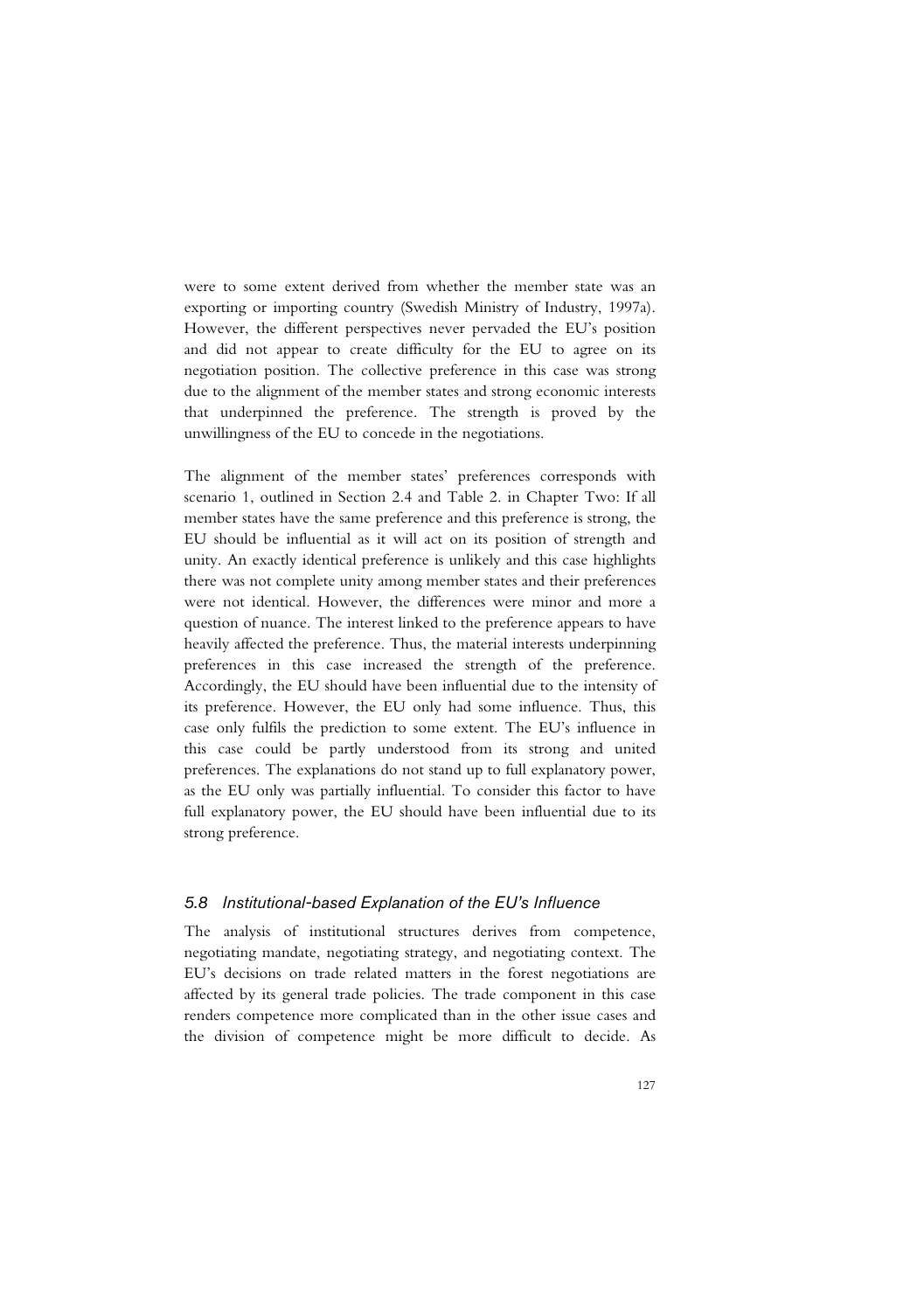aforementioned, most of the EU's work with trade issues falls under exclusive competence, while environmental negotiations are of shared competence, but can contain trade provisions, as with the case of certification in the forest negotiation process. In theory, when environmental negotiations move on to a trade related topic the competence may be exclusive (Delreux, 2006). However, in practice, the actual representation and mandate are more flexible and each negotiation process has its own dynamics (Sbragia, 2005).

As preceding discussion outlined, the mandate and competence in this case were repeatedly discussed at internal EU meetings. Occasionally, the Commission tried to claim its sole right to represent the EU, and the Presidency argued for its right. Discussions within the EU expose how the division of competence was not established. In the first round of negotiations, the Presidency and the Commission found a solution by dividing the representation on trade issues (the Presidency introduced the issues in opening statements and the Commission took over in debates), although, the issue resurfaced in later negotiations when discussing mandate and strategy for trade issues (Swedish Ministry of Industry, 1997a). However, these discussions should not be exaggerated, during the negotiations, the representation appeared to function and the EU was able to take advantage of the collective knowledge of the member states and the Commission. This might be a result of the extensive and well developed policy area that trade constitutes within the EU.

In previous chapters, it has been explained how the legal mandate to negotiate is decided by the Council and given to the Presidency (in shared competence negotiations) or the Commission (in exclusive competence negotiations). In this case, the mandate on trade issues was not decided in the Council working group on forestry as the other issues in the forest negotiations were. Instead, the mandate was decided by what was agreed in other Council working groups (Interview no. 57). Thus, the mandate for the certification issue in this process was not explicitly stated in the Council Conclusions that are prepared for the forest negotiations. Instead, the EU was aware of what it could and could not accept in this area due to broader policy decisions.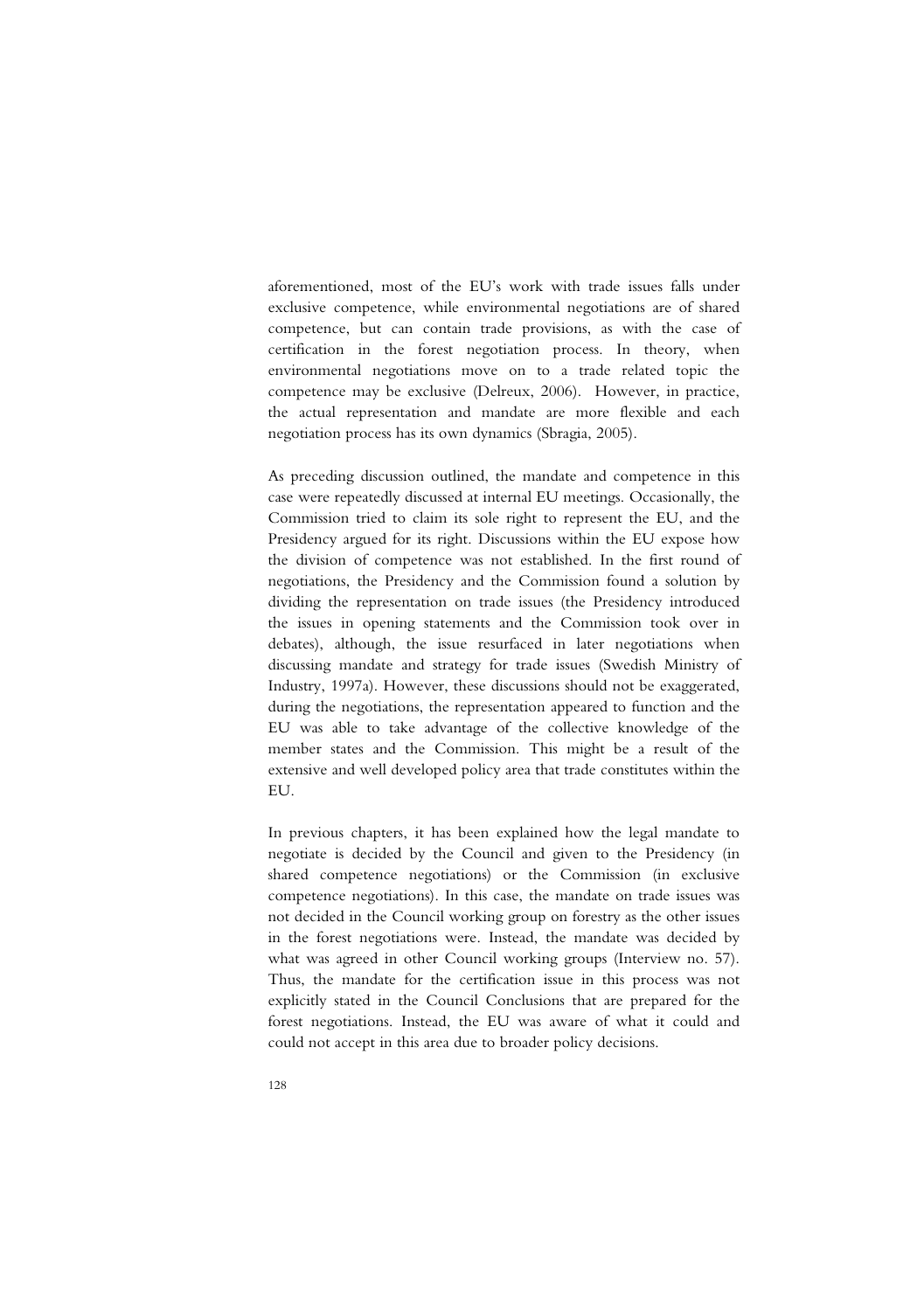In international negotiations with trade provisions, the rules for what the EU can agree on are inflexible and compromise is not always possible (Delreux, 2006). This might also be the case for trade issues in a process not primarily focused on trade. The negotiators in the forest process need to consider the trade issue that they may have distant knowledge of, and it is easier to be stern and inflexible in external negotiations rather than risk crossing internal trade rules. Hence, despite the lack of formulations in the mandate, the trade element renders the mandate narrow with little room to manoeuvre. The EU could not go beyond rules created in other policy areas. The trade element is so strong in the certification negotiations that it creates a de facto narrow and strict negotiating mandate.

As Chapter Two outlined, in addition to competence and mandate, the negotiating context is important for how the institutional structures matter for the EU's influence. The negotiating context can be either conservative or reformist. In this case, the EU's position was close to the status quo; hence, a conservative position. This interpretation of the negotiating context is based on how the EU's preference was to "defend" the certification schemes and to keep the issue general in this process. Different combinations of mandate and negotiation context generate predictions on the EU's influence. In the negotiations on certification the negotiation mandate appears to be narrow, which is combined with a conservative position of the EU.

The situation corresponds with scenario 1 (outlined in Section 2.5): If the negotiating mandate is narrow and the position is conservative, the EU should be influential, as the EU has strict orders to defend a position. The EU was an inflexible actor in this case and the institutional structure bound the EU to goals that went beyond this process. It was difficult for the EU to concede in these negotiations. The prediction asserts that the EU should have influence under these circumstances. However, the EU had limited influence in this case. Thus, the EU's influence could not fully be explained by its institutional structure. In addition, it was hard to find evidence that the EU used its inflexibility in this case as a strategy in the negotiations.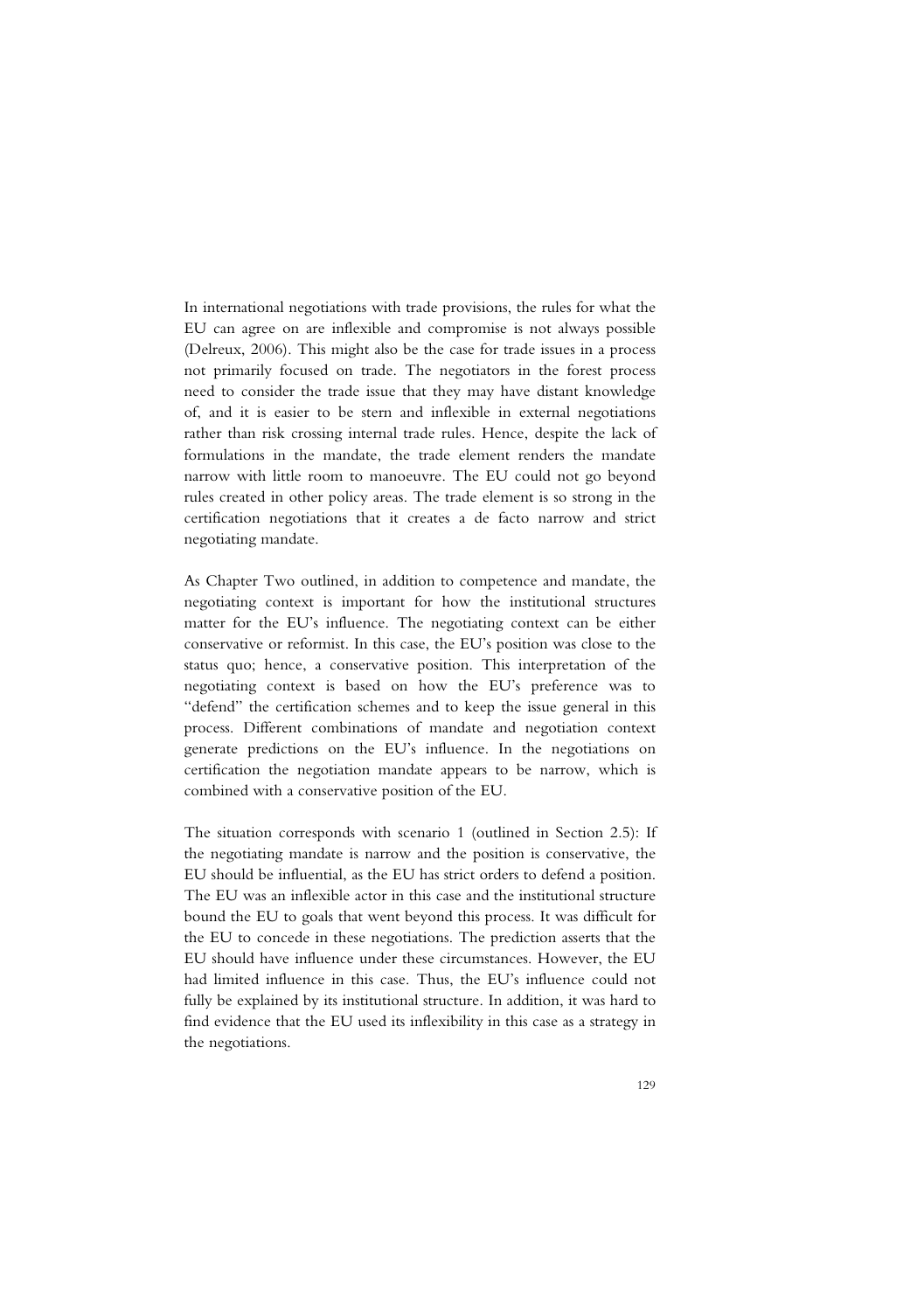## *5.9 Ideational-based Explanation of the EU's Influence*

As asserted in Chapter Two, the EU's framing of an issue can affect its influence depending on how its frame nests to broader values. In this section certification is analysed by identifying the policy frames and meta-level frames in this context. This is followed by a discussion on which meta-level frame that dominated the negotiations, then the EU's framing of the issue of certification and the nesting of its frame is analysed.

Certification is a rather narrow issue in the forest negotiations and the policy choices at stake were less clear. However, in the negotiations the view on certification seems to have been important, i.e. to what extent it should be a market-based tool for sustainable forest management. Two dominant policy frames are identified in this context; they are considered central as the negotiations focused on clashes between them. The first dominant policy frame was held by actors who wanted more governmental involvement in certification schemes, and considered certification as a potential trade barrier. The characteristic view based on this frame is illustrated by the following two statements from the negotiations:

[...] emphasized the role of governments in ensuring transparency, full participation, non-discrimination, and open access of schemes. […] also highlighted that certification should observe sovereignty (ENB, 1996: 4),

[...] said certification can act as potential obstacles to market access" (ENB, 1998: 8).

The other policy frame asserted certification as a market based tool, hence favoured none or less governmental involvement, which was typically expressed by: "governments have a role in 'encouraging' rather than 'ensuring' transparency, full participation, non- discrimination and open access to certification schemes" (ENB, 1997: 4).

These two different views articulate the different actors' view on certification. The first perceives certification as a political issue, meaning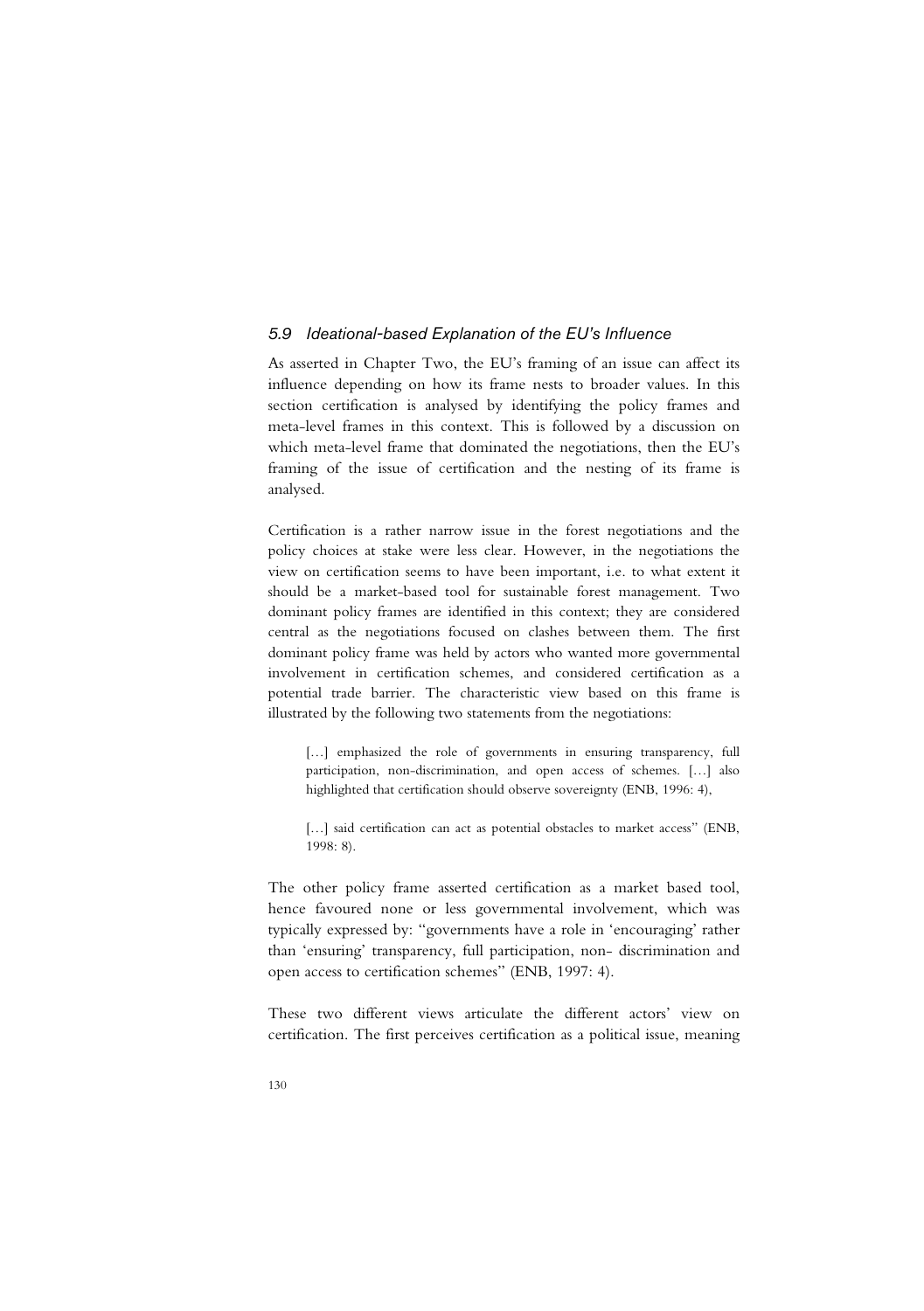that the schemes could create unfair conditions for trade and therefore governments should have a role to ensure non-discrimination etc. This view is related to the fact that most certification schemes are found in European countries as developing countries lack the resources of implementing such schemes (Bridges, 2002). Therefore, according to this view, this is a political issue. The second perspective views certification as a technical issue, in the sense that schemes are an instrument developed with technical criteria for evaluation. According this view, the schemes should be market based in order to create the best instrument that considers local and national conditions. Thus the policy frames identified in the case of certification negotiations are: the political frame and the technical frame.

In the broader debate on trade and environment, the dichotomies in this context are represented by the following statement:

The goals of preserving global biodiversity and promoting strong trade in forest products are complicating factors (ENB, 1995: 1).

Hence, the issue is connected to aspects of the debate on environment and trade. The basis for the policy frames appears to derive from perceptions of environmental versus economic and social goals of trade. Ultimately, national control over natural resources and trade liberalisation appear to be the origin of the discussion on what underlies the policy frames, which also reveal where these frames derive from. The political policy frame is derived from and reflects sovereignty over natural resources, such as forests, which were a dominating argument throughout the negotiation process and in many of sub-issues. The technical policy frame is based on the idea of market mechanisms as a tool for achieving sustainable development and is attached to the values of mutual support of trade liberalisation and environmental protection. Hence, the dichotomously meta-level frames in this context are: sovereignty over natural resources and trade liberalisation and environment. Both these meta-level frames seem to have a strong hold over this process.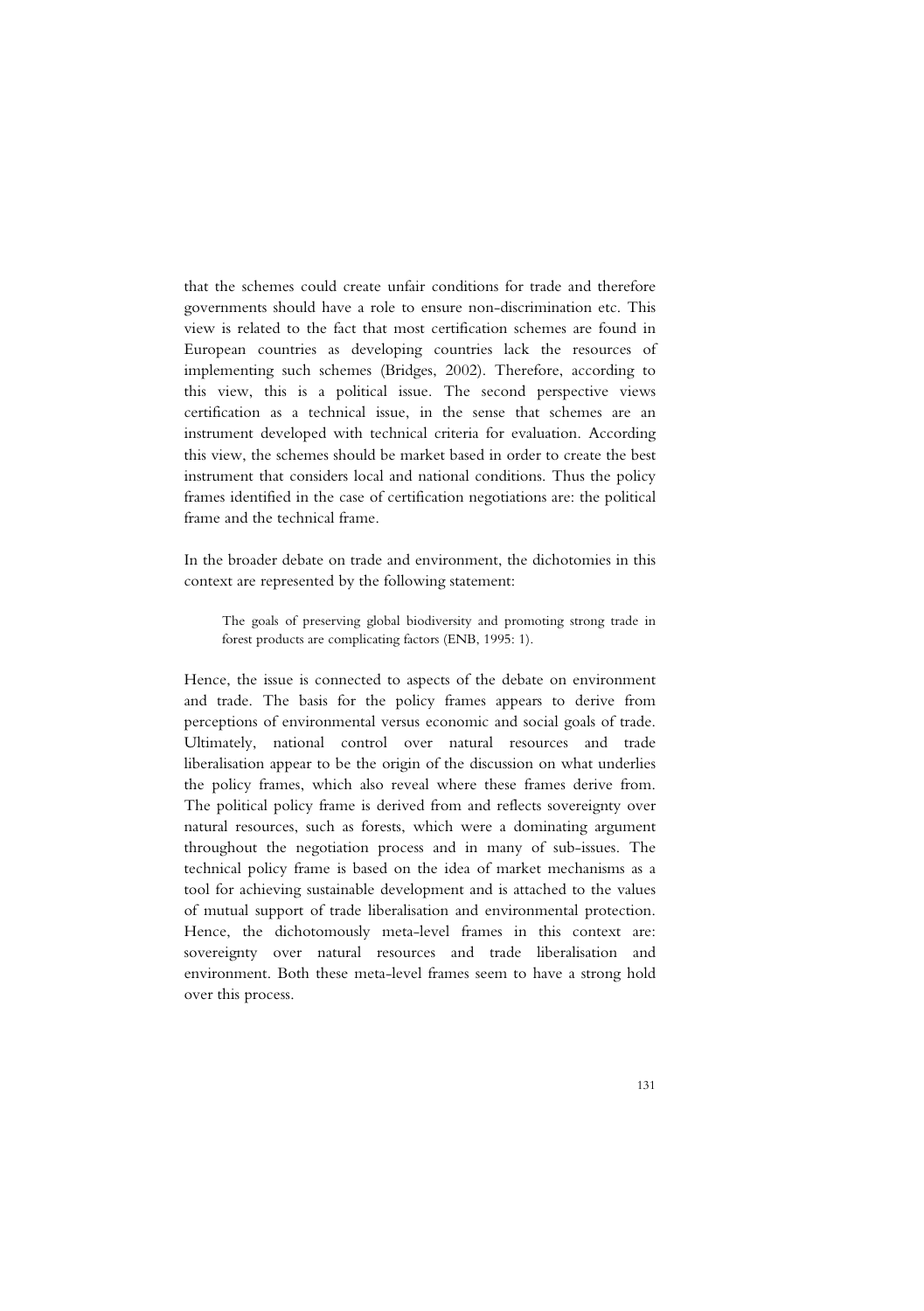| Meta-level   | Trade liberalisation and    | Sovereignty over natural            |
|--------------|-----------------------------|-------------------------------------|
| frame        | environment                 | Resources                           |
|              |                             |                                     |
| Policy frame | Technical frame: market     | Political frame: governmental role, |
|              | based, non-political, not a | political issue, can be disguised   |
|              | trade barrier               | protectionism                       |

**Table 8:** *Policy frames and meta-level frames in the certification process.*

The EU argued in favour of certification as a market based tool for sustainable forest management without governmental involvement, and that the schemes do not constitute barriers to trade. The EU treated the issue as technical and non-political; thus, in this context, the EU's policy frame on certification was the technical policy frame. This frame nested with the meta-level frame trade liberalisation and environment, which was one of the dominating meta-level frames. This situation seems to apply to scenario 1. (outlined in Chapter Two, Section 2.6): The EU manages to nest its policy specific frame to the broader meta-level frame, and that framing is reflected in outcomes. This suggests that the EU's framing effort enabled a greater degree of influence. The EU frames the problem in a manner that makes it appear credible and more convincing in the context of prevailing values.

The EU had some degree of influence in this case, which could be explained by the fit of its policy frame with one of the dominating metalevel frames. However, the EU did not dominate this issue and could not convince other actors of its position. This relates to the existence of two policy frames that nested well into two different meta-level frames that appeared to co-exist, each influencing the process and outcome: the other actors could equally convincingly support their arguments of how they constructed the understanding of certification, thus for their policy frame. This outcome is connected to the extent of the EU's influence in this case: the EU had some influence. The EU was able to nest its policy frame to a broader frame, but the co-existence of another meta-level frame, to which other actors managed to nest their policy frame,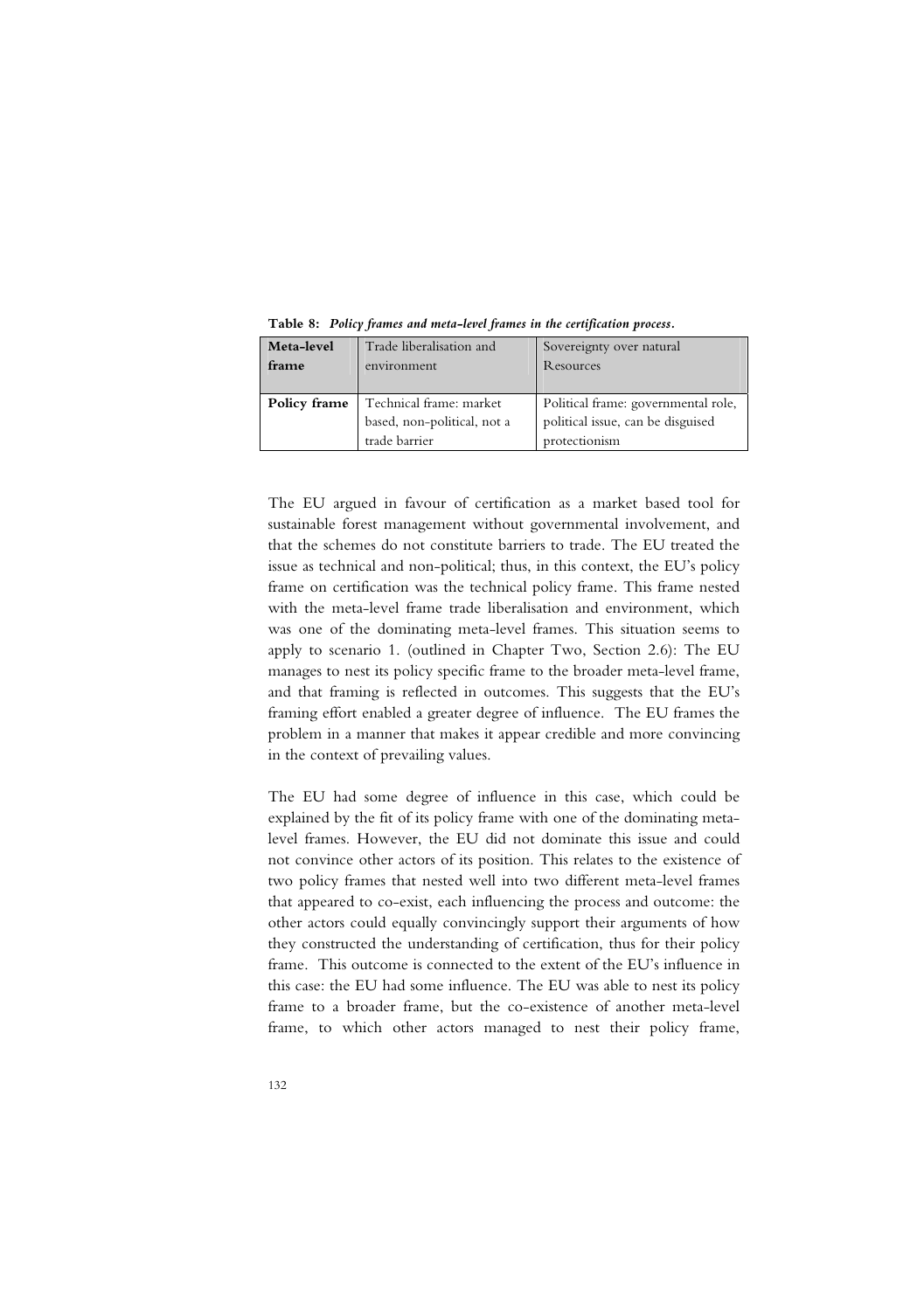rendered it impossible for the EU to dominate the negotiations and gain full influence. Thus, frames prove to have explanatory power in this case.

## *5.10 Implications of the EU's Influence in the Case of Certification*

This case highlights what sometimes appears to be an inherent difficulty in the forest negotiations, that is, the lack of a clear goal of what to achieve. In this case, the actors stand out as ambiguous over what discussions of certification in this process should lead to. Yet the negotiations were contentious and the actors had difficulties to agree. The EU's goals are related to linkages between trade and environment, i.e. trade and environment should be mutually supportive. This creates a firm belief in market-based solutions, such as certification. In this process, these goals collided with other actors' strong emphasis of national sovereignty.

Certification (and the trade issues in general in the forest negotiations) appears to have created gridlocks among the actors, which did not confine to this issue. The broader process suffered from the discussions on certification and other trade-related issues. The EU had limited influence in this case, which renders difficulties to substantially interpret the implications of its influence. Viewing this counterfactual, if the EU would have been influential, the outcome would have been more in line with its goals. This would probably have involved a negotiated text with stronger emphasis on certification as a market-based tool and less on sovereignty. However, the outcome would in all likelihood still have been vague, since there was no clear policy at stake. The EU did not contribute to strengthen the cooperation in this case. Instead, the EU and the other actors created gridlocks in these discussions that might have increased difficulties to act constructively in other areas.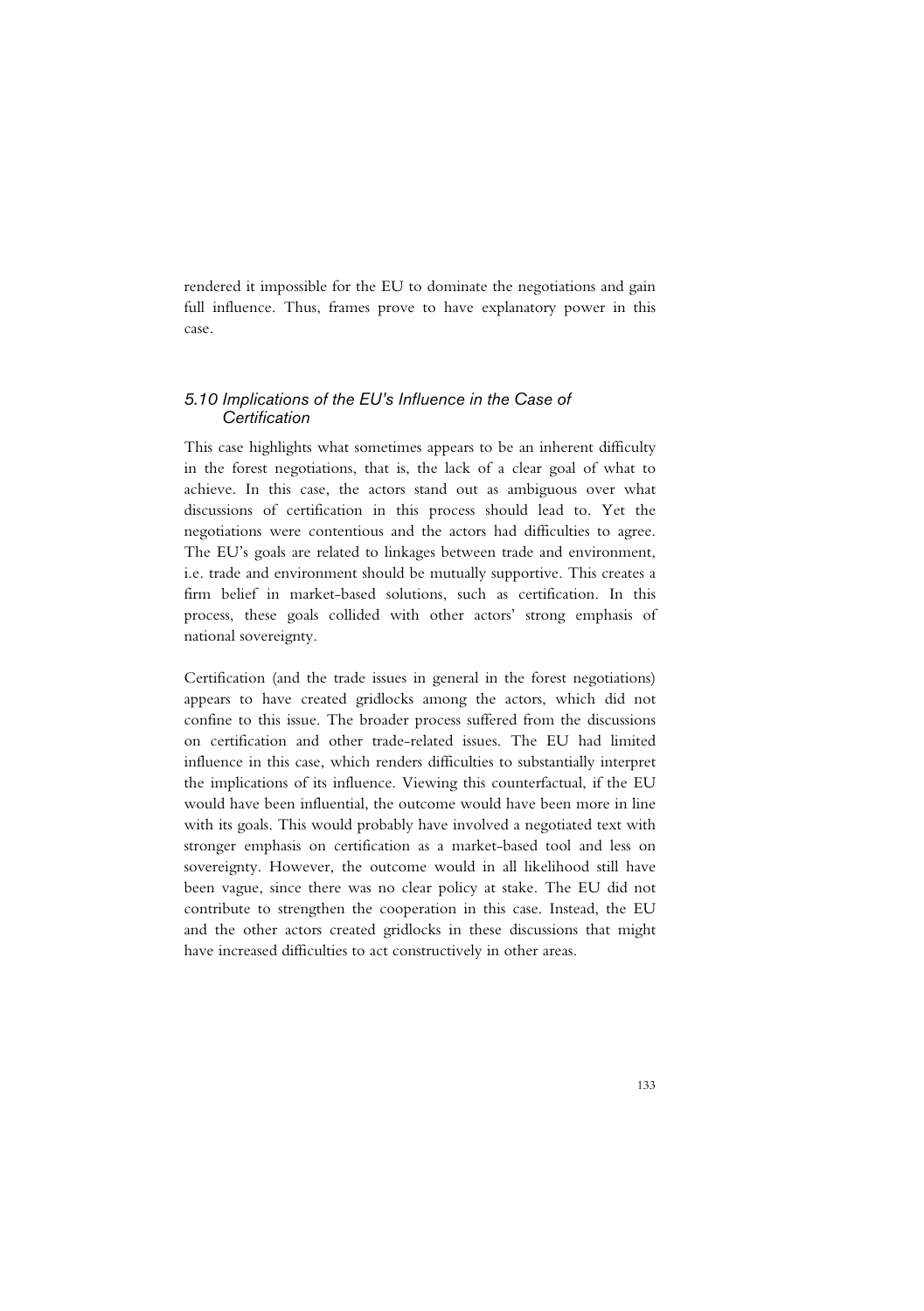## *5.11 Conclusion*

The analysis of certification in the forest negotiations highlights that the EU had some influence in this case. The issue in the negotiation process was vague, but at the same time, contentious and the debate did not produce significant results for certification schemes. The outcome was negotiated text, which reflected a compromise and was vaguely worded. The EU argued in favour of certification schemes as a market based and voluntarily tool, with less governmental involvement and stressed that certification schemes should not be regarded as trade barriers, as they are voluntary. In pursuing this goal, the EU was successful in maintaining its position and not conceding. However, other actors were equally unwilling to give concessions, which led to the compromised outcome. This leads to the conclusion that the EU had some, but limited, influence in this case.

In explaining this outcome, it was determined that the EU had a strong, collective preference derived from economic interests in this area. Economic interests and alignment of the member states contributed to the strength of the preference. This indicates strong EU influence, but as the EU did have limited influence in this case interests and preferences explanatory power is lower in this case.

The trade element affected the institutional structures, e.g. competence in the negotiations and the negotiation mandate. The mandate for certification was decided through agreement in other Council working groups. Thus, in the forest negotiations, the EU had to form its negotiation position according to a broader decision. The trade element created a narrow mandate for the EU in the negotiations on certification. The negotiating context was difficult to interpret in this case, as there was no clear policy choice at stake in the negotiations. As the EU wanted to preserve certification as intact as possible, its preference was interpreted as closer to defending the status quo. Consequently, certification constituted a conservative case. The theoretical framework asserts that a combination of a narrow mandate and a conservative negotiating context would have made the EU influential. The EU had the institutions "in place", but still, its influence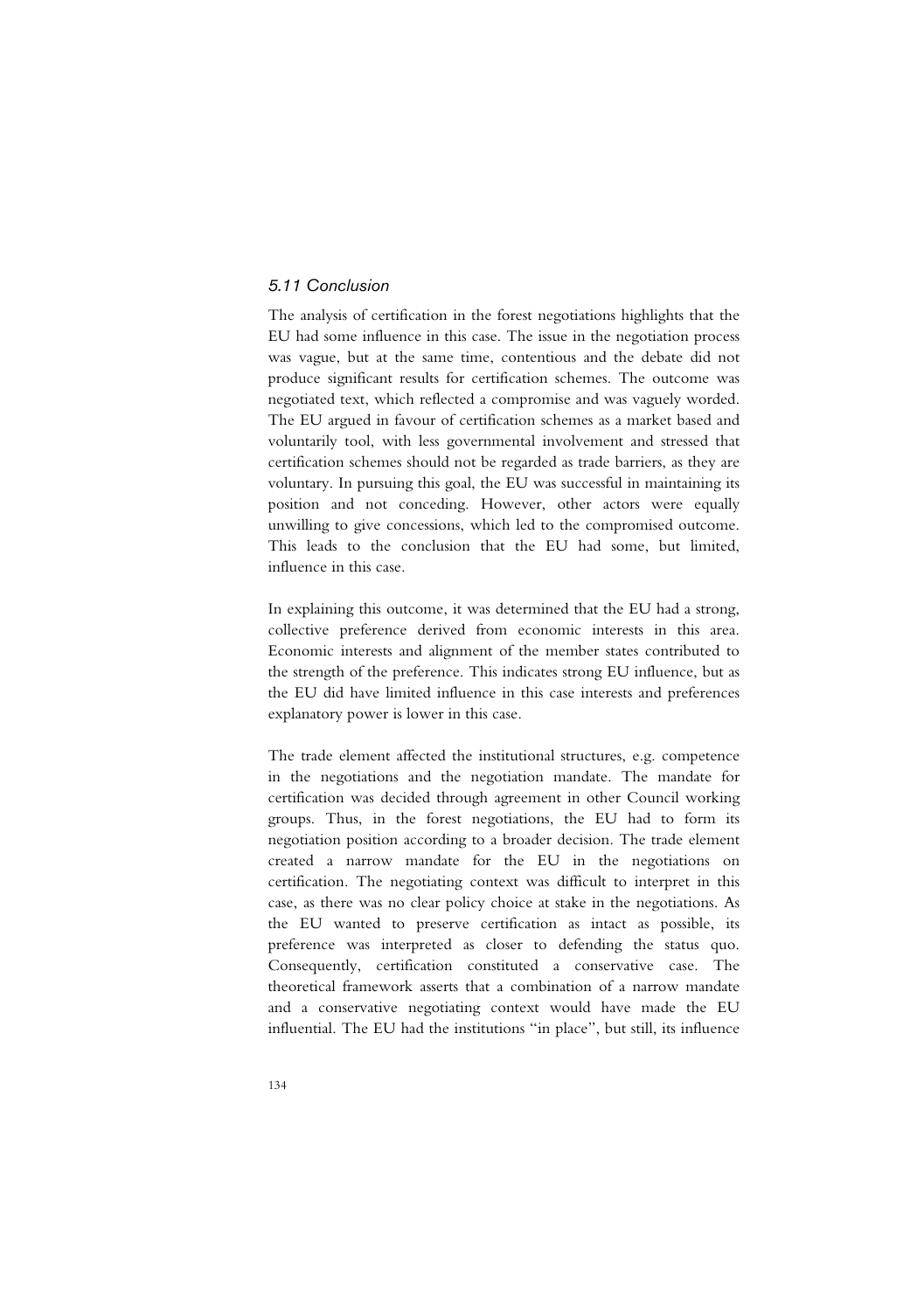was limited. The institutional structures of the EU predicted that the EU should be influential. As the EU only had some influence, the explanatory value is lower in this case.

The ideational explanation had the most profound explanatory power in this case. The prediction was that the EU should be influential when it nested its policy frame to a meta-level frame, which the EU did. However, the coexistence of a second meta-level frame, to which other actors nested their policy frame, made it impossible for the EU to influence the negotiations and the outcome. The interpretation of this situation was that the EU should have some influence, but was limited due to coexisting meta-level frames. The existence of two parallel metalevel frames, to which each of the opponents managed to nest their respectively policy frame, explains why the EU had some influence in this case.

This case study raises several important points that refine the understanding of the EU's influence. This represents a case when the EU was organised, it had a strong preference and interests, should have been enabled by the institutions, and it managed to nest its frame to one dominating meta-level frame. Even so, the EU was not as influential as it should have been, according to the predictions. This case proved to be a difficult case for the theoretical framework to explain. The first two explanatory factors have rather weak explanatory power, while the third factor can explain the case. The combined factors indicate a strong and influential EU that should have been able to act forcefully and convince opponents of its position. However, the outcome of limited influence suggests the explanatory power of the framework is lower in this case. This case shows that the EU did not contribute to constructive cooperation. Instead, it rather (together with other actors) created gridlocks that rendered difficulties in other issues of the negotiations.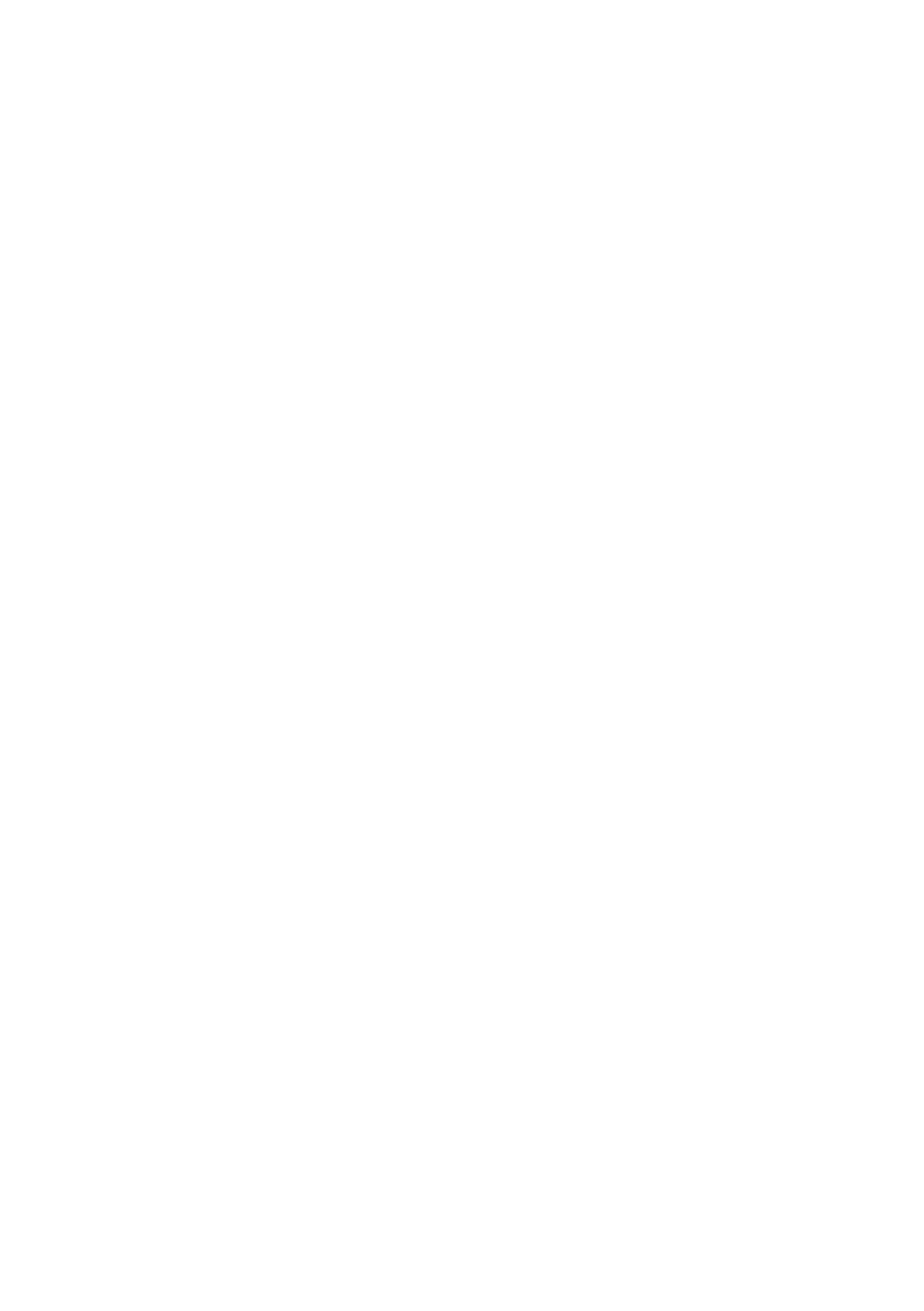# *6 Financing Sustainable Forest Management: Efficiency or Sufficiency?*

The discussions on the establishment of a global forest fund became an obstacle in the negotiation process. Justifications for a fund included developing countries need for funding the transition to sustainable forest management. The opponents advocated better use of existing funds before establishing new mechanisms. The debate on a fund was marked by the classic North – South divide that typically surfaces in negotiations on development related issues. Delegates returned to the issue of a global forest fund throughout the negotiations. Ultimately, no fund was established, although there are suggestions of establishing a voluntary fund in a near future. The EU argued against the creation of a forest fund, stressing alternatives of private funding and argued for exploring existing funds and mechanisms. The EU did not manage to fight the issue off the agenda. However, its most important goal of not establishing a fund was achieved. Debate on the topic was marked by strong tensions among the delegates. In the forest negotiations, the issue of a global forest fund and financial issues in general relate to a broader discussion over the financing of the implementation of global environmental politics. This discussion serves as a starting point for this chapter and the negotiation process, the outcome, and the EU's position on these issues are outlined. Subsequently, EU's influence in this case is analysed and the outcome explained.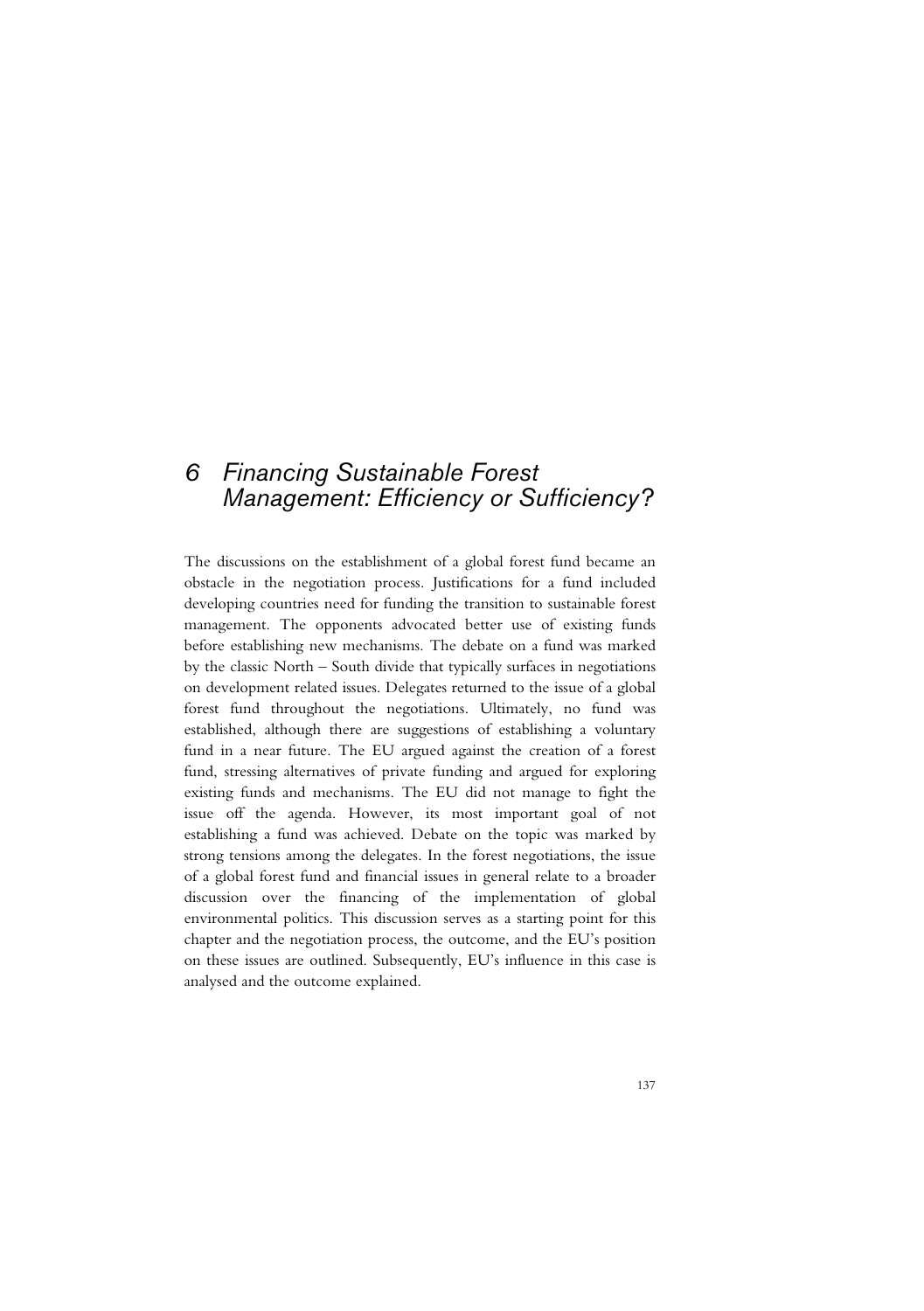## *6.1 The Environment – Development Nexus*

The debate on financial issues in the global environmental context originates from questions about responsibility for environmental degradation, and ultimately concerns issues of equity (Chasek et al. 2006). The effects of global environmental degradation have led to an understanding that political action is needed. Developed countries, which account for the major part of environmental degradation, have had to accept their responsibility for addressing these problems. Developing countries also need to act, but have difficulty taking this responsibility and are reluctant to consider global environmental problems in their national politics, unless additional funds from developed countries materialise. In order to attain international consensus and improve global environmental cooperation, provision of additional financial support has proved crucial (Streck, 2001).

A central theme in global environmental politics is "distributive justice"<sup>28</sup>, which comprises the merging of environment and development (Parks and Roberts, 2006: 330). Poor countries that fear future restrictions on their economic growth have to threaten noncooperation and appeal to socially shared norms of social justice in order to achieve this outcome (Parks and Roberts, 2006). The debate on distributive justice in the context of global environmental politics has been present since UNCHE in 1972, and has been a recurrent theme in this context since then. The message from UNCED was that more aid from rich to poor countries is necessary to finance environmental protection. The commitments have not been honoured. At UNCED, rich countries commit to providing US\$ 125 billion (of necessary US\$ 625 required to implement Agenda 21). The total of all global assistance to developing countries was US\$ 52.3 billion in 2001 (Clapp and Dauvergne, 2005: 207). Since then, financing has been a constantly recurring issue in international environmental negotiations. Lack of financial resources is often used as the primary explanation for why countries do not implement and comply with environmental standards (Chasek et al. 2006).

-

 $28$  Distributive justice concerns justice in relation to allocation of goods in a society and focuses on fair outcomes (Konow, 2003: 1189).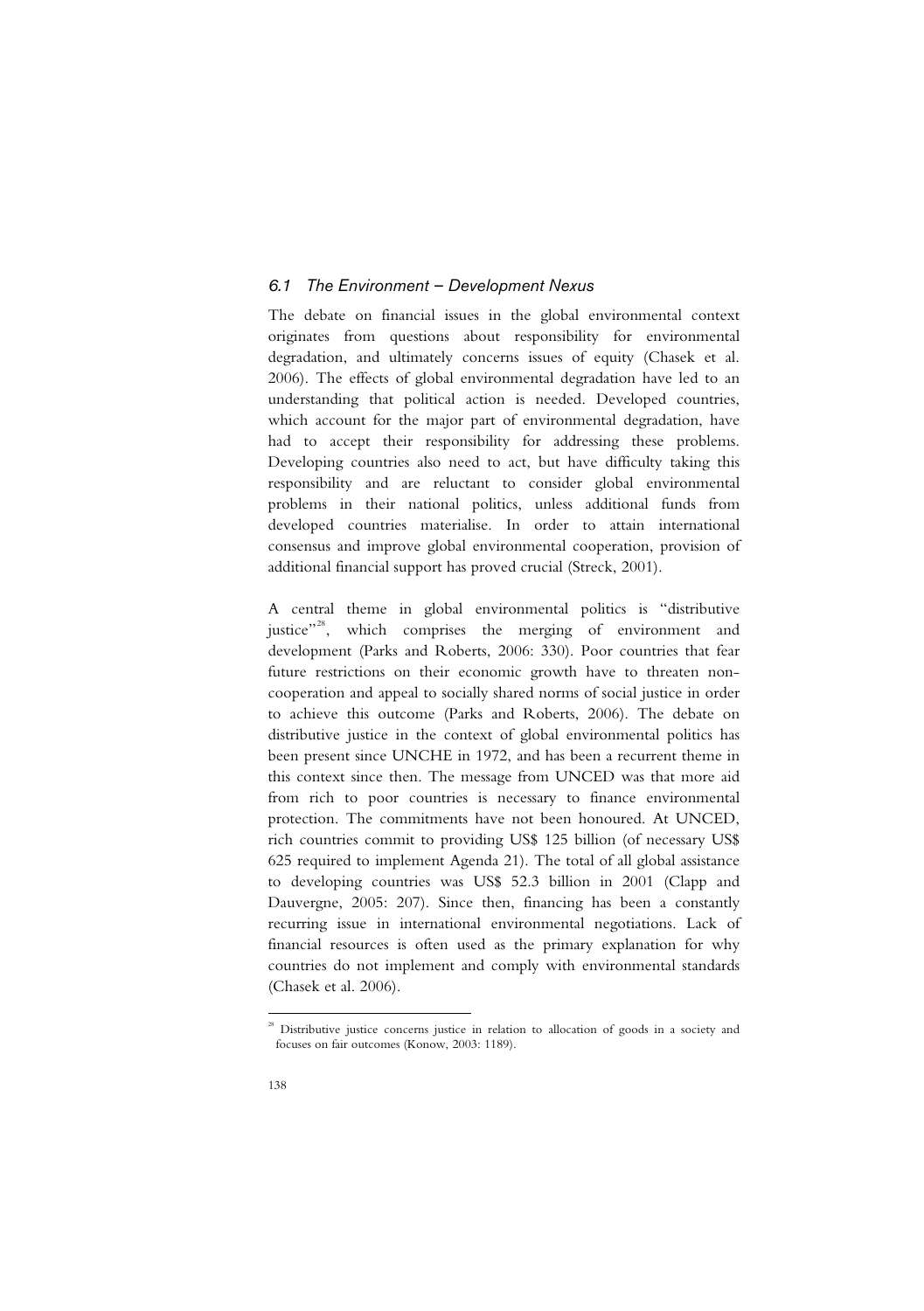Both rich and poor countries agree that in this context more aid is needed, but they disagree on where it should come from, how much is needed, and how it should be allocated. Furthermore, disputes have arisen over the conditionality of environmental aid, that is, over the restrictions donors attach to the aid, sometimes this is broad policy reforms, such as with structural adjustment loans, or specific measures to protect the environment (Clapp and Dauvergne, 2005). Traditionally, Official Development Assistance (ODA) is seen as the source for "new and additional" resources. Private funding is an alternative to increased ODA and developed countries tend to emphasise this source of funding in international environmental negotiations. However, the environmental impact of private global financing on developing countries is unclear. Private financing is more difficult to hold accountable than public funding (Clapp and Dauvergne, 2005).

In this context, the Global Environment Facility warrants mentioning. Before the UNCED meeting, an environmental fund was established: the Global Environment Facility (GEF). The GEF is a multilateral fund for financing additional cost for countries where projects have global environmental benefits.<sup>29</sup> The GEF assists countries to meet their obligations from international environmental conventions they have signed and ratified. The GEF has been heavily criticized, *inter alia*, for its commitment to only funding incremental costs of projects, the dominant role of the World Bank, and the weight given to donors rather than recipients (Clapp and Dauvergne, 2005).

Discussions on financial resources in the context of the forest negotiations have followed a similar pattern as other international environmental negotiations. The focus in the forest negotiations is on how to finance sustainable forest management. In the Preparatory meetings of the UNCED negotiations, transfer of financial resources and

j

<sup>&</sup>lt;sup>29</sup> The GEF is the designated financial mechanism for a number of multilateral environmental agreements (MEAs) or conventions: Convention on Biological Diversity (CBD); United Nations Framework Convention on Climate Change (UNFCCC); Stockholm Convention on Persistent Organic Pollutants (POPs); UN Convention on Combatting Desertification (UNCCD).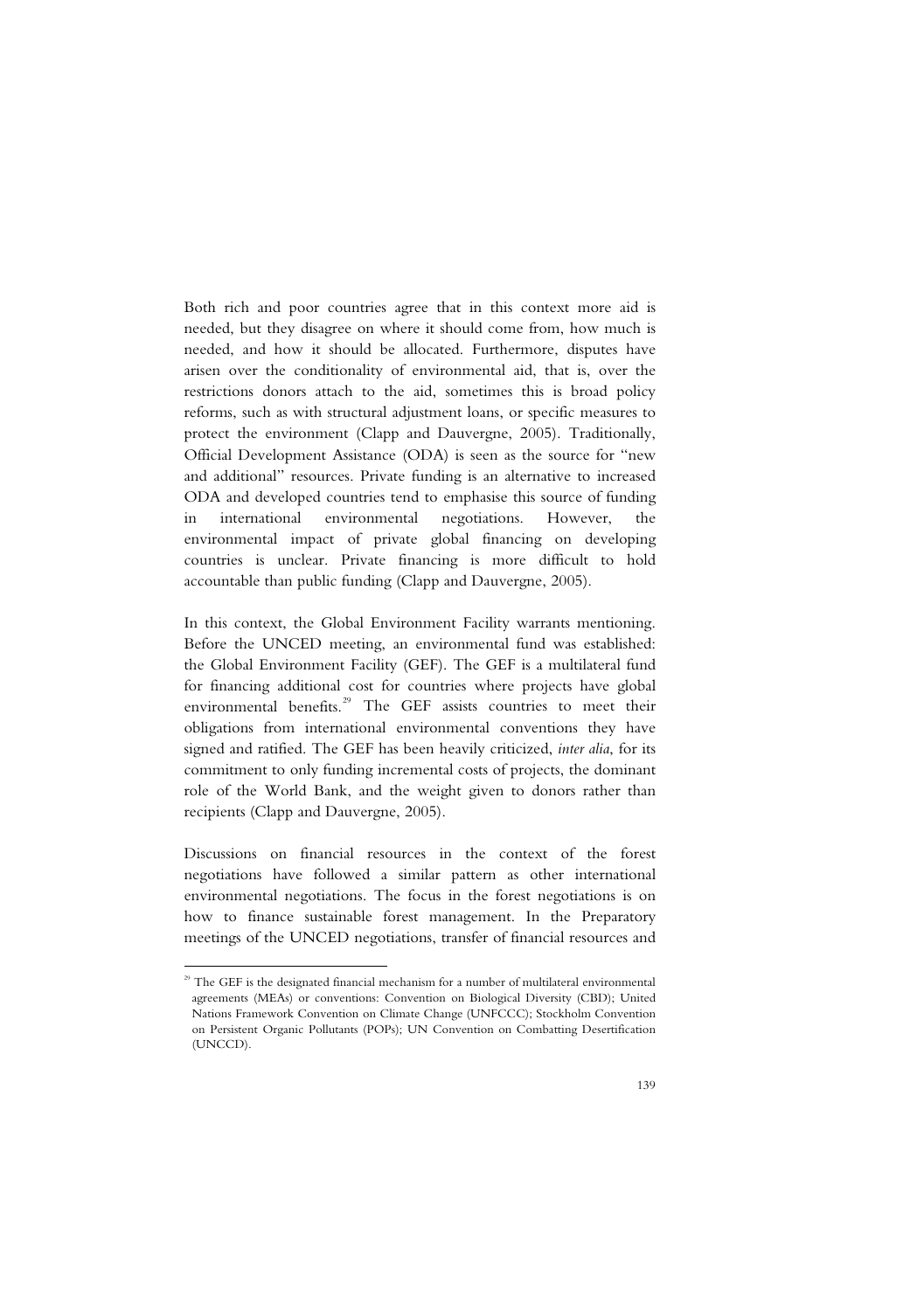technology were the two issues that developing countries most frequent linked to forests (Strong, 1991) and financial issues came to dominate these negotiations. During the UNCED-meeting, developing countries frequently used the phrase "compensation for opportunity cost foregone", which would be in the form of financial and technology transfer (Humphreys, 1996: 91). This emanates to issues of distributive justice that were already a theme in UNCHE 1972 and gained force in the UNCED and the WSSD meetings (Parks and Roberts, 2006: 330). In the forest process after the UNCED conference, the debates in the forest negotiations focused on sources and forms of funding (Braatz, 2003).

 Developed countries emphasise that resources could come from many different sources, in particular from private funding. This was an effect of a change in strategy by the developed countries, in which they tried to broaden the range of financial issues on the agenda and avoid being continually placed in the position of refusing developing countries' demands for the commitment of new and additional resources (Humphreys, 2006). Linked to this debate is the question of whether or not ODA is declining (ENB: 1996). Mobilisation of international financial resources for sustainable forest management has remained one of the most critical and politically sensitive issues deliberated since UNCED. The main dividing line is between those who emphasise need of increased ODA and those who view private funding as an important alternative for financing sustainable development of forests (Joshi, 1999). The arguments in this debate have been that resources are available but are not used efficiently, which is opposed by those who stress there is not sufficient resources, particularly in light of declining ODA. A number of proposals for strengthening financial resources have featured in the negotiations. One of these has been to create a global forest fund. International deliberations on a proposal for establishing such a fund turned out to be one of the most politically sensitive policy issues in the forest negotiation process (Joshi and Chipeta, 2001).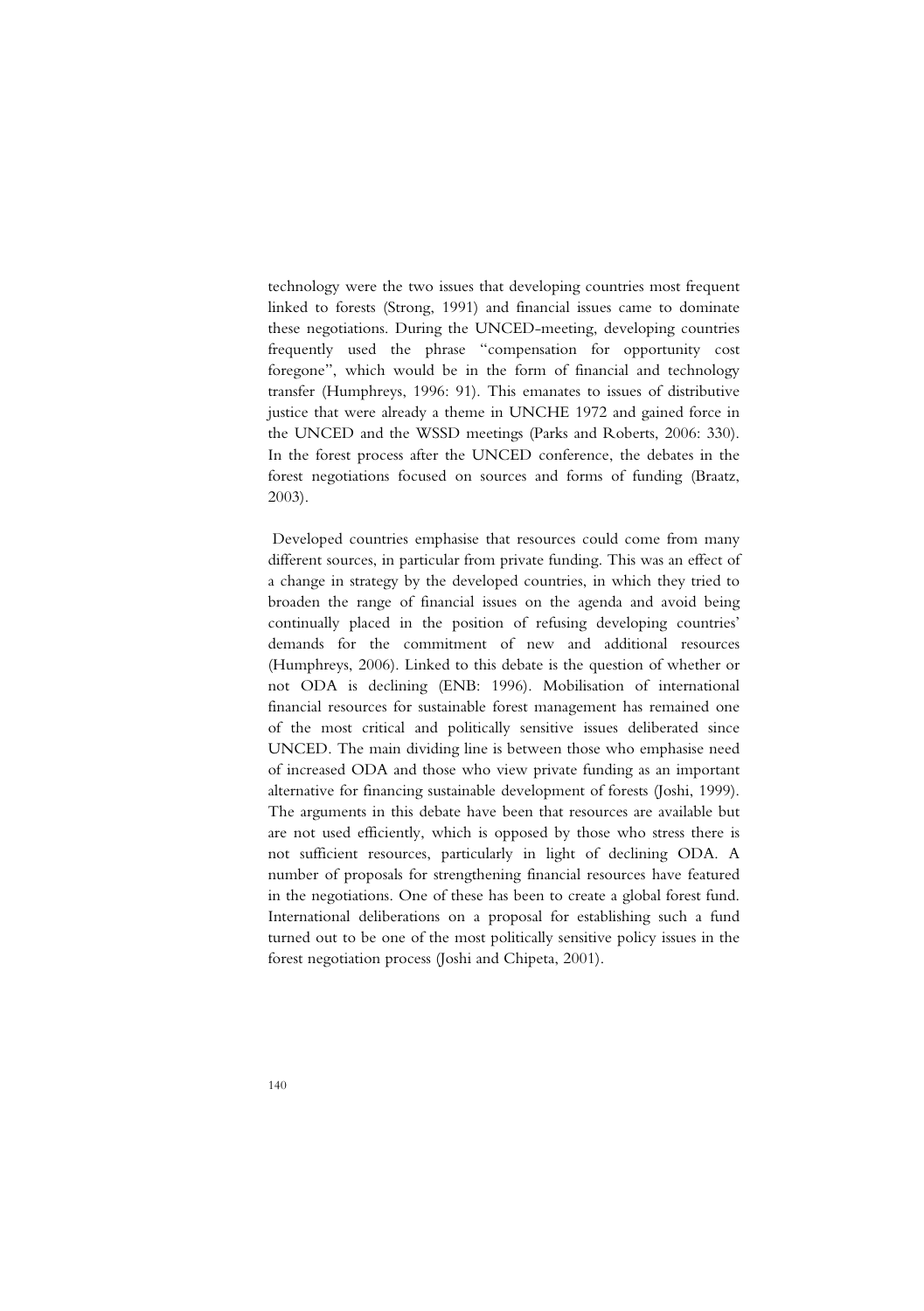## *6.2 Negotiations on a Global Forest Fund*

In the negotiation process, one side of the familiar debate on sources and forms of finance focused on the need for new and additional resources in order to achieve sustainable forest management, which have been manifested in demands for a global forest fund. The other side emphasised the fact that there are several sources of funding besides ODA and that existing financial mechanisms should be considered before creating new ones. Those defending the proposition of a fund consider it as a tool for assisting the international community in combating deforestation and forest degradation in developing countries, and in promoting sustainable forest management worldwide (Tomaselli, 2006). The arguments in favour of establishing a global forest fund are based on the need for new and additional financial resources, which *inter alia* would pay for "global environmental services provided by forests and underlie the transition from unsustainable to sustainable forest management" (Chipeta and Joshi, 2001 29-30). The argument has been expressed as "if funds were available for paying for these kinds of goods, people would be compensated for preserving trees instead of logging them" (e.g. carbon sequestration is an example of a global public good provided by forests) (Joshi, 1999: 21).

The detractors of a global forest fund are concerned that a fund would merely reallocate ODA, rather than contributing to new and additional resources (Joshi and Chipeta, 2001). In practice, this would mean that resources already available for forest management are merely become redistributed. In addition, there are voices that caution against creating environmental funds without the support of GEF, as experience has shown that environmental funds outside GEF are under funded (Rechkemmer, 2005). Another important and familiar critique in this context stresses that instead of creating a new forest fund, it is essential to make effective use of existing funds and mobilise domestic resources (Joshi and Chipeta, 2001).

The proposal of a global forest fund was broached during the last session of IPF, held in 1997. This proposal found support in calls for new and additional resources articulated at the UNCED and the promise made in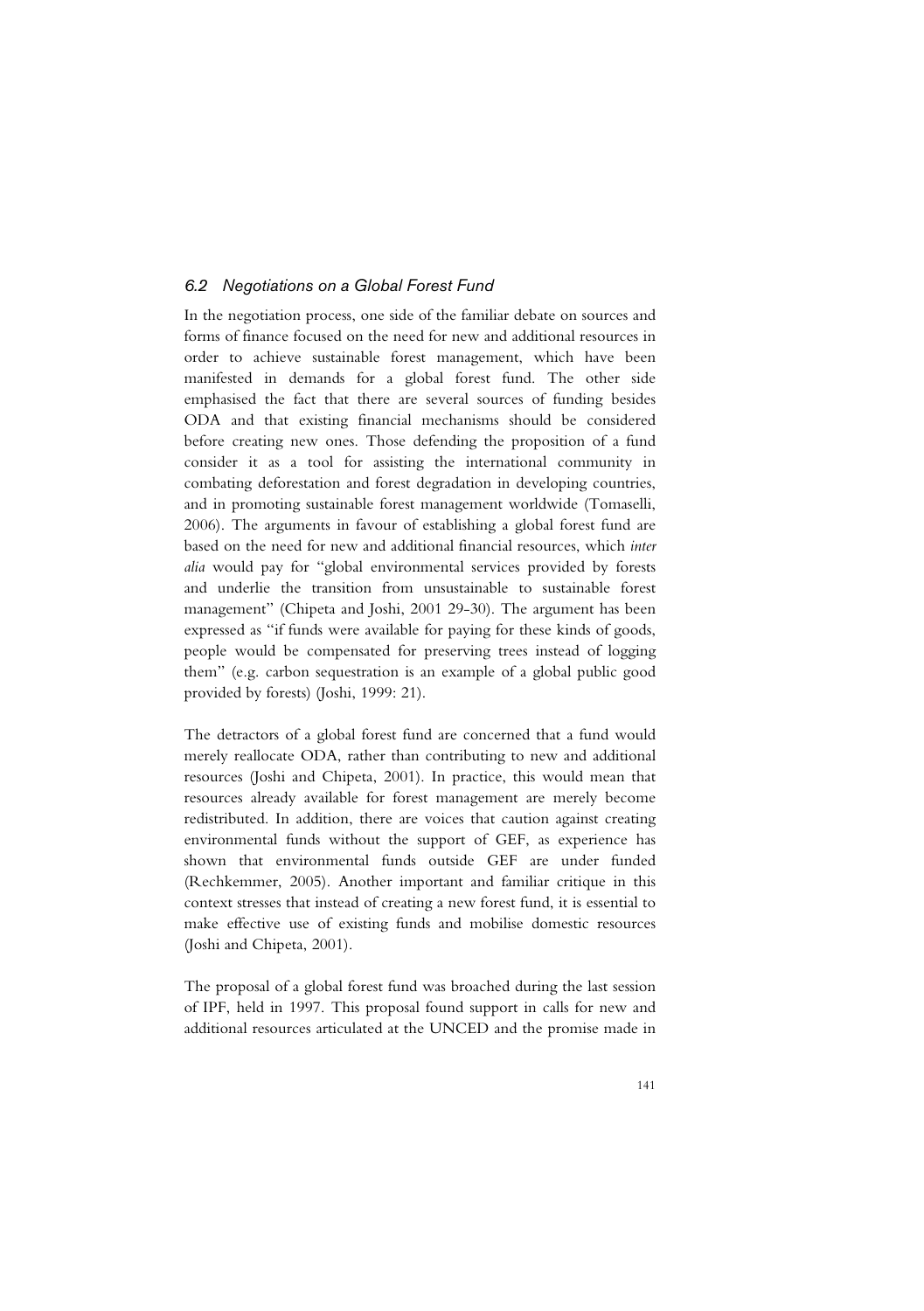the Forest Principles: "new and additional financial resources should be provided to developing countries to enable them to sustainably manage, conserve and develop their forest resources, including through afforestation, reforestation and combating deforestation and forest and land degradation" (United Nations, 1992: para. 10). With the message from the UNCED and in light of declining ODA in the 1990s, developing countries asserted that a new global forest fund was needed. At the fourth session of the Panel, Brazil proposed establishing a global forest fund. The proposal created much debate. Opposition to a fund focused on three things: lack of consensus on the need for a fund; the late timing of the proposal; and the need for further studies before it was considered. Despite the opposition, the final document mentioned a new forest fund. However, opposition from donor countries was clearly presented and the proposal was listed alongside options to increase funding in other ways (ENB, 1997).

During the IFF, the idea of a forest fund gained strength and there were several calls for the establishment of such fund throughout the Forum's sessions. The arguments were similar to those featured at the IPF. The EU, together with other developed countries, emphasised the importance of reviewing existing mechanisms before discussing a new fund. Some countries wanted to examine the GEF as a potential source of funding for forests before creating new financial mechanisms. In addition, several actors questioned the need for new funds, as they might detract from other investment creating alternatives. Proponents responded that a fund would not detract from other resources. Canada, a strong convention proponent, tried to link the fund to a convention in stating it could be useful to discuss a new fund in the context of the convention. As discussed below, the EU had similar thoughts. At the second session of the Forum, delegates requested a comprehensive evaluation of the GEF and other financial mechanisms regarding the potential for financing sustainable forest management. (ENB, 1998.) The Forum failed to reach consensus on the creation of an international forest fund.

During the negotiations at the IFF, developed countries tried to repackage the phrasing of the text on resources and instead of "new and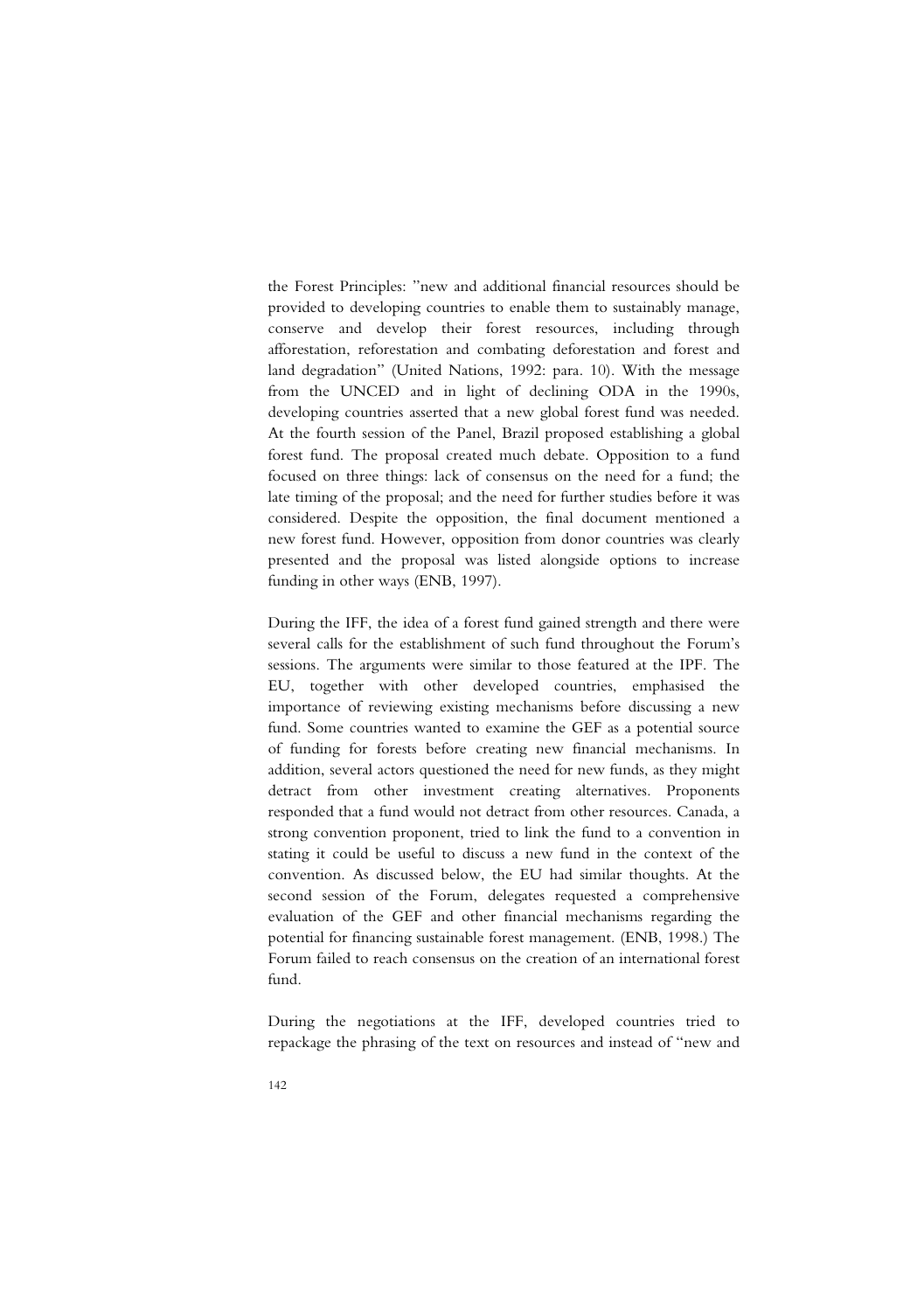additional", they introduced "innovative" funding, which could have paved the way for other sources (ENB, 2000: 13). However, the fact that they were not going to offer new resources remained (ENB, 2000), neither was there agreement on expanding and reviewing the scope of existing mechanisms. The final text states "the Forum discussed, but did not reach consensus on whether to establish a global forest fund" (ECOSOC, 2000a).

The debate continued at the UNFF. The concern was still where funding should come from: new or existing resources. As in previous sessions, divisions between proponents of a global forest fund and its detractors were evident. The reports from the second and fourth sessions of the Forum clearly note the lack of consensus between the both sides in this debate:

There was an urgent need […] to increase the efficiency and effectiveness of existing mechanisms to help mobilize and channel funds for sustainable forest management (ECOSOC, 2002: para. 26),

It was pointed out that although establishing a global forest fund continues to be an important issue, establishing new funds would require substantial contributions as well as effective mechanisms for deploying the money (ECOSOC, 2002: para. 31).

One of the three ad hoc expert group created at the UNFF was tasked with finance and the transfer of environmentally sound technologies. The report of the expert group on financial issues recorded the lack of consensus on the issue: "The concepts of an institutional investment promotion entity drawing its resources from the private and public sectors and of a global forest fund, among others, were discussed at the meeting but did not result in any particular recommendation" (ECOSOC, 2004: para. 43). Thus, the delegates were clearly divided over the creation of a forest fund.

The fifth session focused on how to strengthen the Institutional Arrangement on Forests (IAF), and financial resources were at the centre of the discussions. All key proposals for strengthening IAF were followed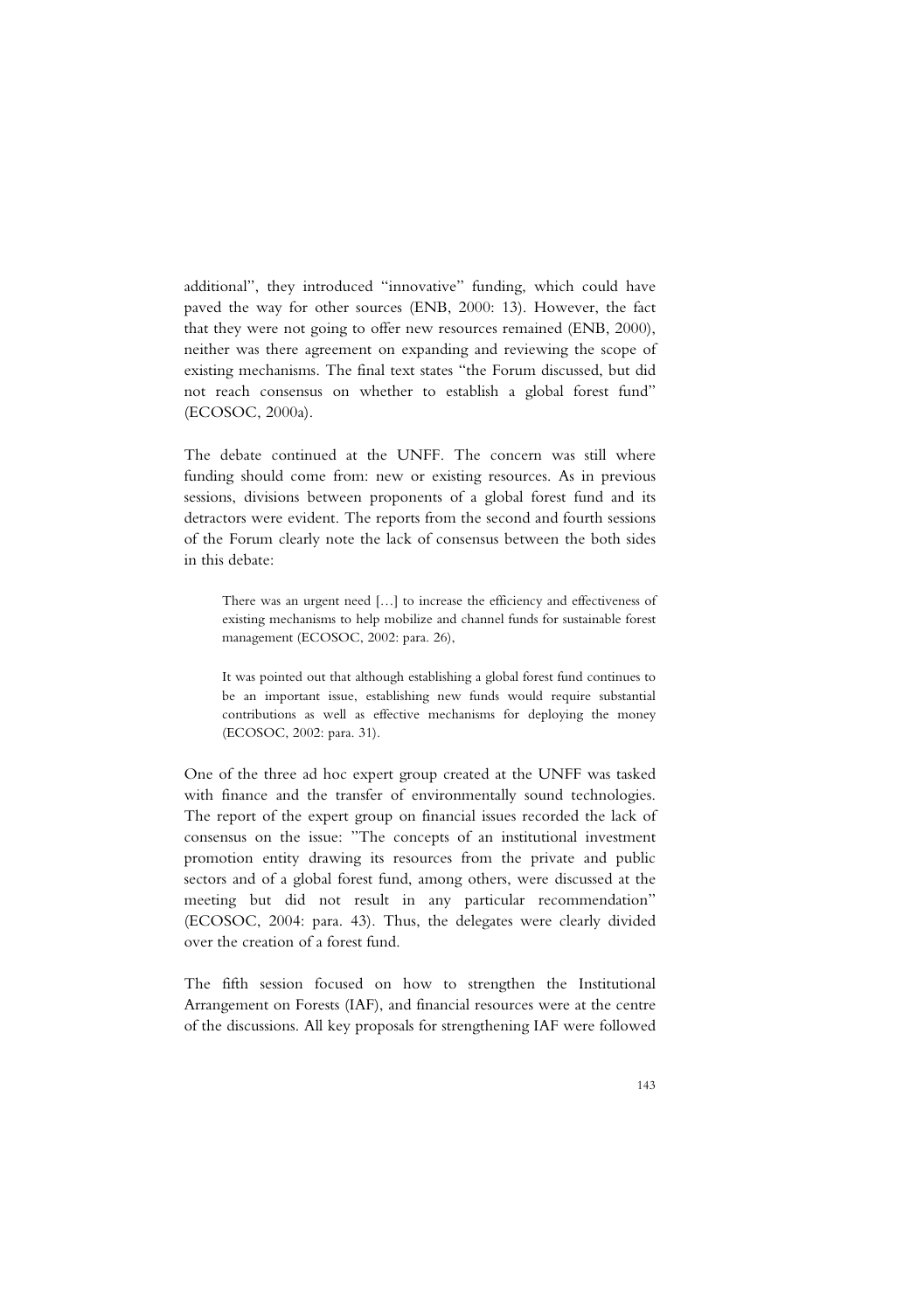by insistence of new financial resources as a guarantee for implementation (ENB, 2005). Developing countries continued to argue for establishing a global forest fund, which was not accepted by the donor countries. Instead, they tried to distribute some of the financial responsibility to international organisations and the private sector. Similar to in previous negotiation sessions, the demand for financial assistance was followed by insistence on policy commitments from donor countries. However, developing countries did not consider promises of new funding in exchange for policy commitments as credible (ENB, 2005). When a proposal suggested deleting a paragraph on creating a global forest fund, G77 proposed "basing the fund on new and additional financial resources on a voluntary basis rather than commitments" (ENB, 2005: 8).

The same discussion continued at the Forum's sixth session, where discussions on the fund followed predictable patterns; developing countries called for the establishment of a global forest fund and developed countries stressed the importance of more efficient use of existing resources (ENB, 2006b). However, for the first time, the concept of a global forest fund survived although in "a very weak form" (Davenport and Wood, 2006: 319). A paragraph calling for assessment and review of current funding mechanisms stated:

Including if appropriate, the possibility of having a voluntary global funding mechanism as a contribution towards achieving the global objectives (ECOSOC, 2006, para. 5e).

The G77 proposal from 2005, where "on a voluntary basis" was added, appears to have made it possible for developed countries to accept the wording on a funding mechanism in the report.

The sixth session was followed by an expert group meeting for considering the content of the non-legally binding instrument. Despite the agreed wording in the report from the sixth session, the issue of a global forest fund became one of the most contentious topics. The alternatives under consideration were similar to previous negotiation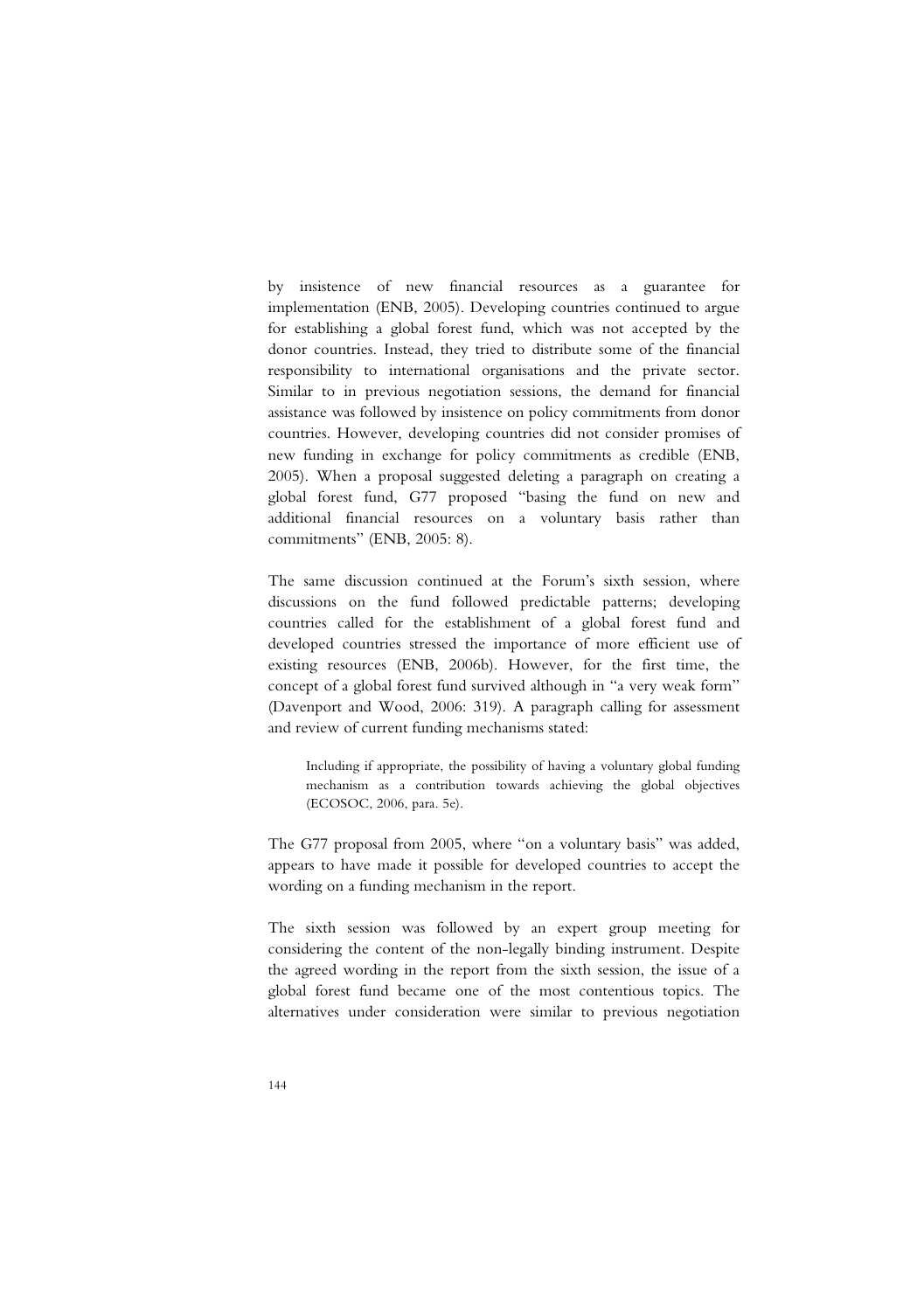sessions: a new global forest fund or assess and review current funding mechanisms (ENB, 2006a).

The discussions continued into the seventh session of the Forum. At the very end of the negotiations, a compromise text was presented with the phrasing:

On developing and considering for adoption, if appropriate, at UNFF8 a voluntary global financial mechanism/portfolio approach/forest financing framework, and convening an ad hoc expert group to develop proposals for developing a mechanism (ECOSOC, 2007).

Some developing countries wanted to delete "if appropriate", but developed countries stated that "it would be impossible to decide to adopt a financial mechanism at UNFF8 at this meeting" (ENB, 2007: 9). Together with the African Group, the EU suggested a compromise phrasing: "decide to develop and consider with a view for adoption at UNFF8" (ENB, 2007: 9), on which delegates agreed. Hence, the nonlegally binding instrument does not have any concrete text on a global fund; however, there are provisions in the text that the issue will be addressed at UNFF8 in 2009 (ECOSOC, 2007). The concept of a global forest fund was finally placed on the agenda; however, as noted above, the word "voluntary" makes it quite weak and does not imply commitment from the donor countries.

# *6.3 The EU and the Negotiations on the Global Forest Fund*

The EU has been against the creation of a new forest fund. For these countries, negotiations on the fund concern strategy and emphasising alternative sources of funding. During the IFF-sessions, when the issue of a forest fund was repeatedly raised, the EU emphasised the importance of assessing existing mechanisms and initiatives before considering new funds or mechanisms. In later sessions of the IFF, the EU returned to this argument and stated that "a forest fund would counteract mainstreaming of existing funding mechanisms" (Ministry for Foreign Affairs of Finland,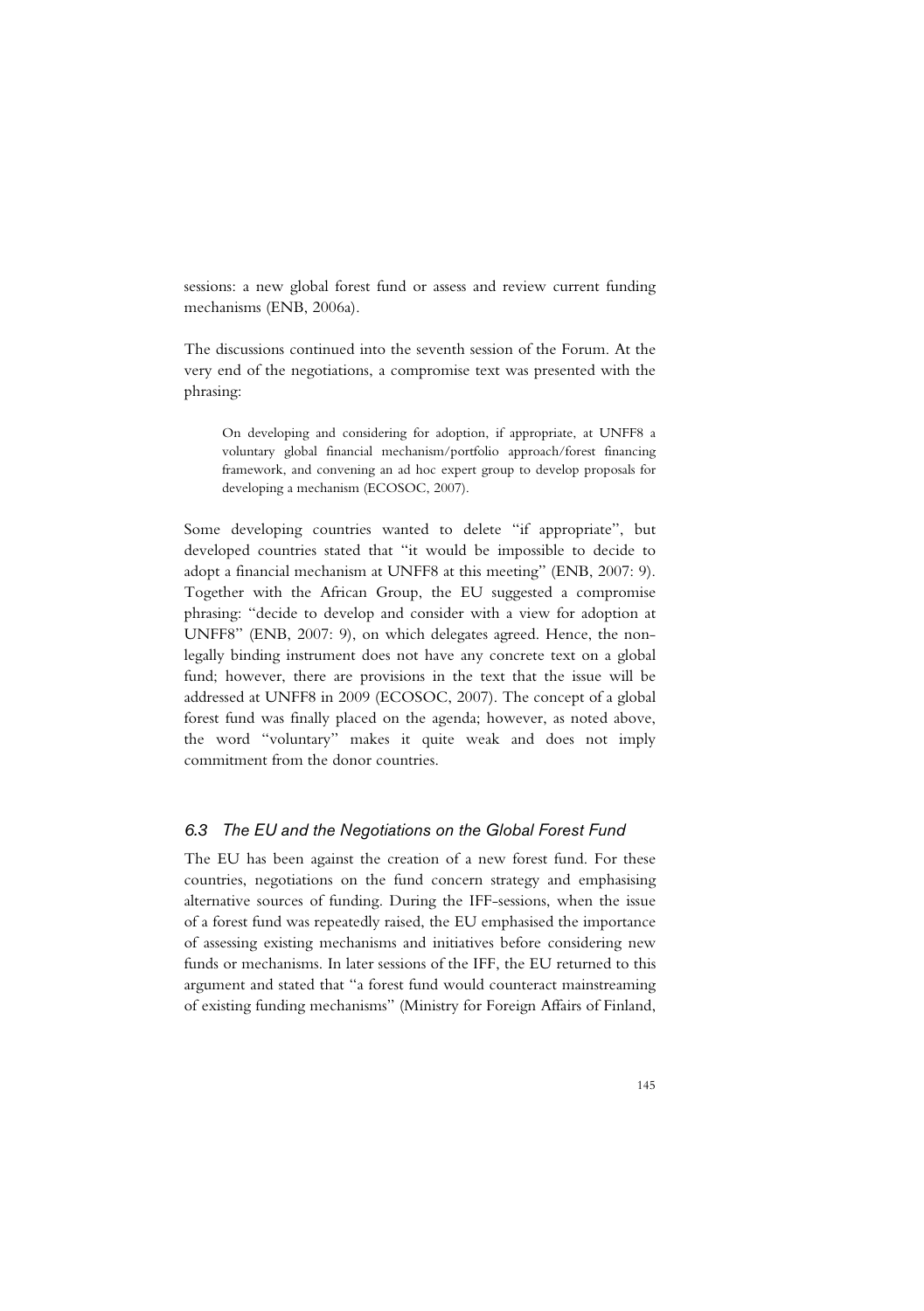1999). In a response to the G77 proposal of considering the creation of an international forest fund, the EU suggested:

Using National Forest Programmes to identify appropriate financial strategies and funding requirements for SFM and promoting effective utilization of available financial resources (ENB, 1999: 4).

With this statement the EU stressed, that instead of inventing new mechanisms, focus should shift to existing resources and the national level. In line with this, the EU highlighted the need for evaluating existing mechanisms for finance before discussing a new financial mechanism:

The EU is of the opinion that the financial needs for sustainable forest management should be met through effective mobilisation of domestic resources […] countries should also focus on the more effective use of available funds. The EU believes that existing financial instruments should be used to channel the mobilised resources into sustainable forest management (Presidency of the EU, 1998: para. 2).

Hence, the EU preferred to investigate existent funds and mechanisms for financing sustainable forest management and to ensure this happened, the EU asked the IFF's Secretariat to evaluate existing financial instruments before launching any new initiatives (Presidency of the EU, 1998: para. 5). The strategy appeared to have been to prevent, or at least, to postpone the claims for a forest fund.

Internally, there was consensus among member states regarding the rejection of a new forest fund. The internal discussions focused on tactics, e.g. how to "package" the message, so the EU would not be considered negative. Several member states stressed the importance of the EU being clear on its position, and at the same time, diplomatic (Swedish Ministry of Industry, 1999a). This appears to have been important for the EU, and in a statement at the third session of IFF, held in 1999, the EU dedicated two paragraphs to clarifying its position on a fund. In the first, the EU highlights the alternatives to a fund: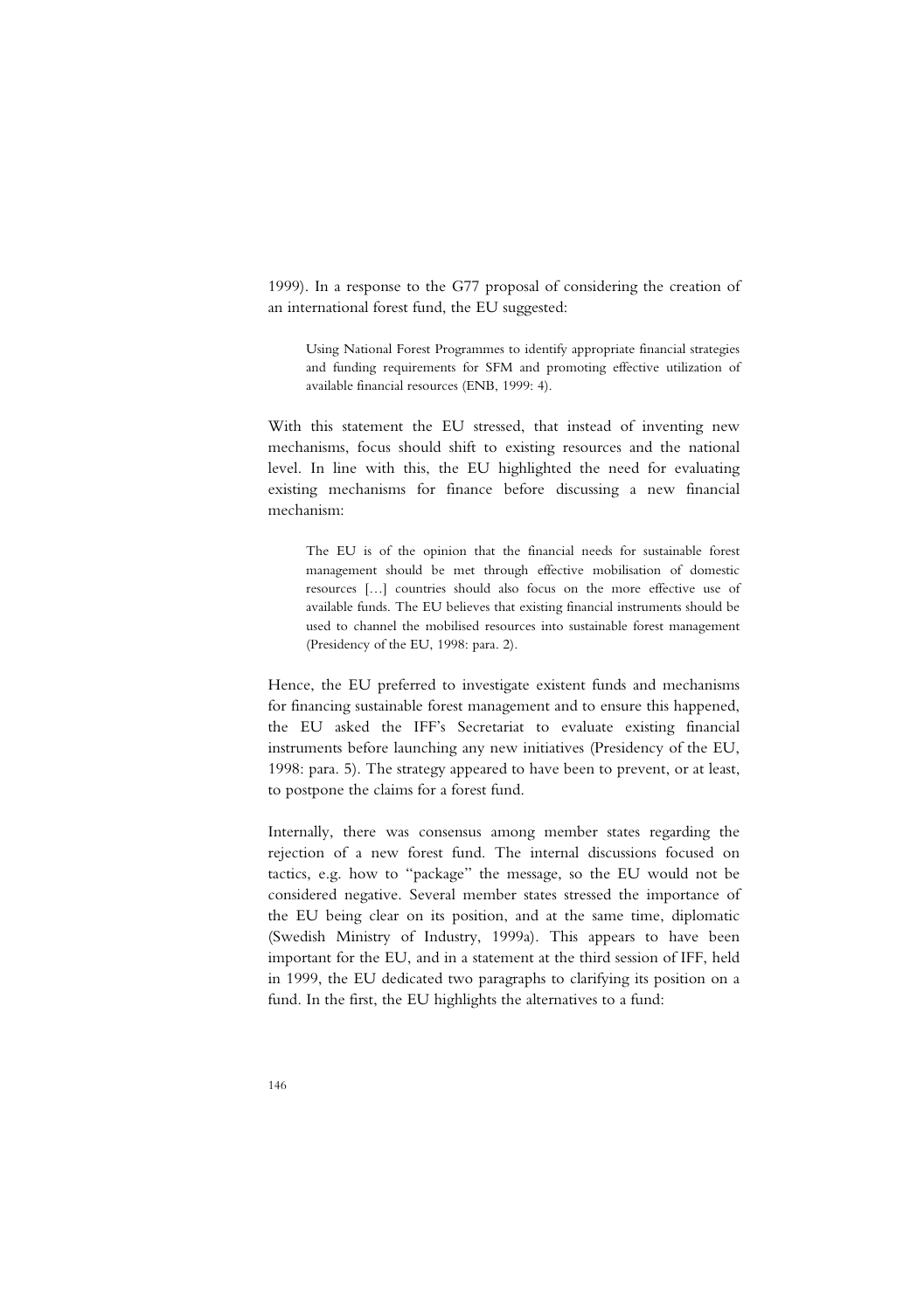Regarding the option to establish an international forest fund […], the EU stresses the importance and wide spectrum of existing financial structures […] (Presidency of the EU, 1999: para. 3).

Then the EU emphasises the disadvantages of a fund:

A special fund for international co-operation to promote SFM would counteract the needed mainstreaming of funding within existing instruments and would itself not secure increased funding (Presidency of the EU, 1999: para. 3).

In the internal preparations for the fourth session of the Forum, the EU stressed that any language about "new and additional financing" was unacceptable (Swedish Ministry of Industry, 1999c). In drafting the EU's position on financial issues for this negotiation session, the Presidency expressed that:

To consider the possibility of creating an international fund is not acceptable to the EU and it does not reflect consensus and should be deleted (Presidency of the EU, 2000, para. 12e).

On this issue, the EU was united. During the main negotiation session, the issue of a global forest fund became contentious. The EU tried to transfer this issue and other difficult financial issues under element  $III^{30}$ , in order to focus the issues. The goal was to achieve a better overview of the consequences and conditions for the improvement of existing mechanisms. However, the G77 could not accept this and presented a counter-proposal, which still contained clear demands on a forest fund and GEF adjustment. The EU considered this a step-back in the negotiations and rejected the proposal. The result of the negotiations was that the final document contained text stating the forum discussed but could not agree on the three proposed measures regarding financing of sustainable forest management (Swedish Ministry of Industry, 2000: 7-9). The other two were related to the international fund: to assess and develop new improved financial mechanisms and assess if existing

-

<sup>&</sup>lt;sup>30</sup> Programme element III International arrangements and mechanisms to promote the management, conservation and sustainable development of all types of forests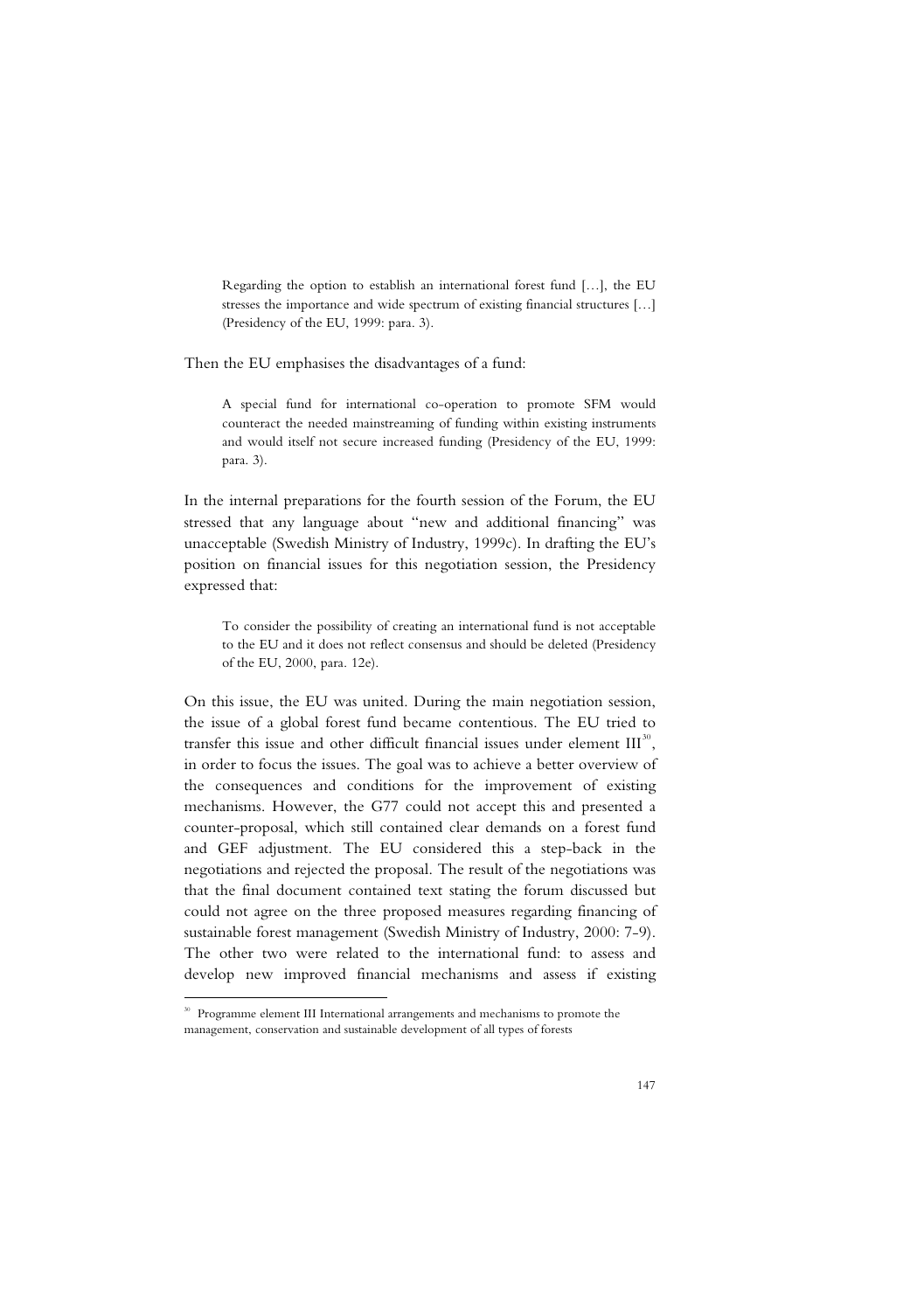financial mechanisms, e.g. GEF, could be used in order to finance sustainable forest management and possibly widen the mandate for these mechanisms (Swedish Ministry of Industry, 2000: 8)

During the UNFF, the EU's position on a fund remained solidly against any new financial mechanisms. The EU reiterated the importance of making sustainable forest management self-financed in the long-term and ensured its devotion and commitment to development cooperation. The EU also acknowledged the continuing need for ODA flows, especially to the poorest countries (Presidency of the EU, 2001; Swedish Ministry for Foreign Affairs, 2001). Facing the first session of the UNFF, the EU's opinion was that the deliberations of financial issues should focus mainly on what could be done at the national and regional levels (Presidency of the EU, 2001).

The EU's internal discussions reveal a stern position with strong rhetoric on the issue. An internal position paper states:

It should be underlined that the UNFF is not the forum to discuss and agree upon financing for development with focus on forestry, but to develop polices to enhance the effectiveness of existing financial resources and support the creation of an enabling environment for investments (EU Draft position paper, 2003).

Similar thoughts were expressed when preparing the strategy for the expert group meeting:

There will be a discussion on a "global forest fund", but it is paramount that there is no mutual understanding or position within the EU on the issue of creating a new financial mechanism. Any agreement on such a mechanism would depend on much broader policy decisions. Therefore, the EU will clearly flag its reservations in case such recommendation is elaborated by the ad-hoc working group (EU Draft position paper, 2003).<sup>31</sup>

<sup>-</sup>

<sup>&</sup>lt;sup>31</sup> This statement has complicated wording, which can be somewhat confusing. The meaning of "there is no mutual understanding or position within the EU on the issue of creating a new financial mechanism" is that there is an agreement among the member state not to create a new financial mechanism.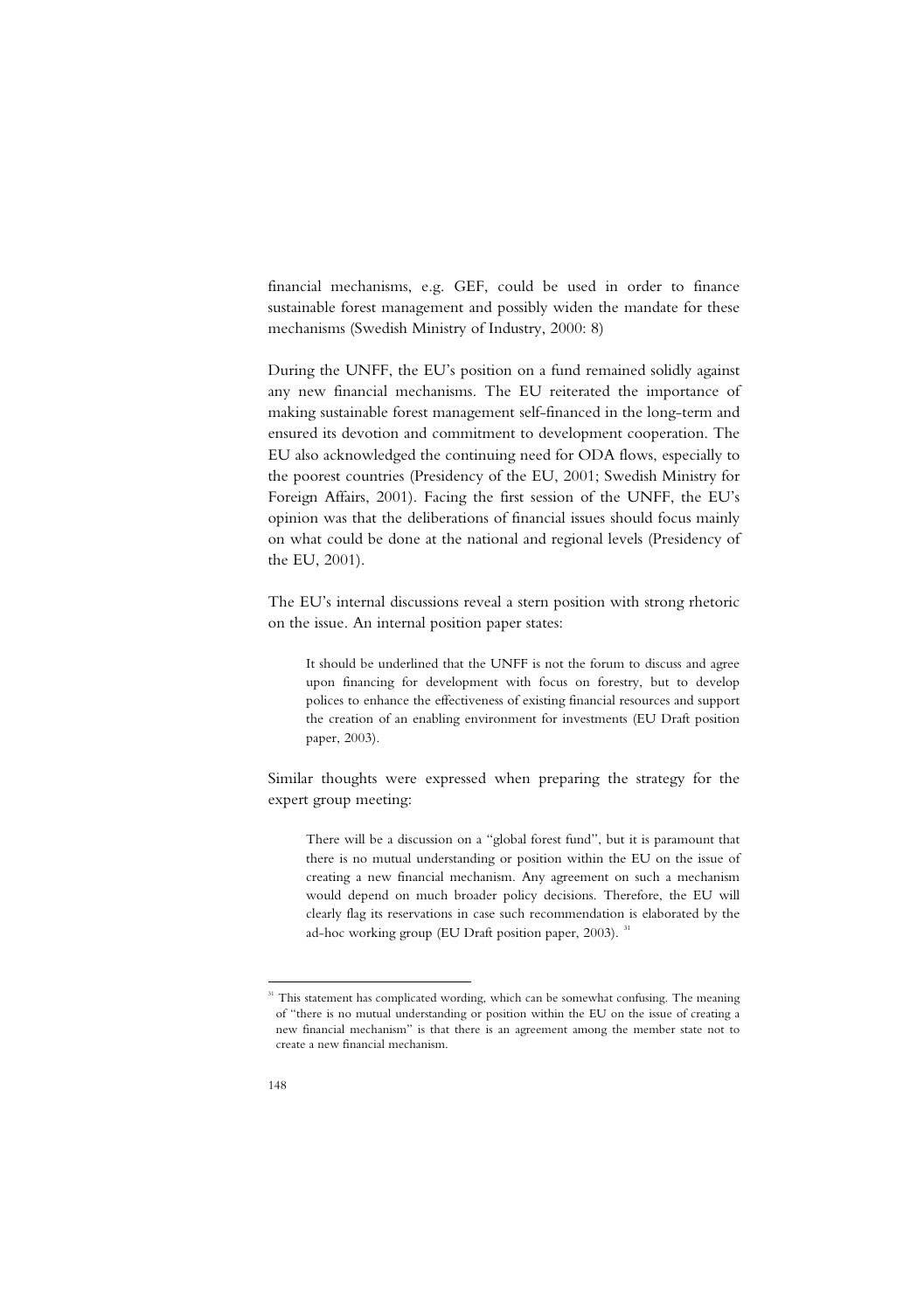During the fifth session of the Forum, the EU repeated its position: "The EU reiterated that it could not accept any new international [financial] mechanism" (Swedish Ministry for Foreign Affairs, 2005b). Also, in the EU preparations for UNFF7, the familiar position of not creating new structures was revisited and the EU emphasised its favouring of strengthening and adapting already existing instruments. "The EU needs to consider possible options with regard to means of implementation, *inter alia* as a bargaining chip to achieve a strong instrument" (EU Non-paper, 2007).

For the EU, negotiations on a global forest fund entailed a much manoeuvring and this resulted in two tracks of bargaining. First, it was important for the EU to be clear that it could not agree on a forest fund. At the same time, the EU did not want to appear negative when denying additional ODA. Typically, the "no" was sweetened in such statements as:

ODA will of course remain of great importance in securing SFM, and the EU confirms that it will continue to play a leading role in providing ODA in the forest sector (Presidency of the EU, 1996: para. 5).

### The EU also cautioned that:

development finance must however continue to become more targeted and co-ordinated, […] with a particular emphasis on supporting local and private funding on generation of revenues from the forests themselves (Presidency of the EU, 1996: para. 7).

The second track was a strategy to connect the forest fund to the convention. In response to the demands for new and additional resources, *inter alia* a forest fund, during the IPF, the EU tried to link the issue to a convention with both "carrots and sticks". In a non-paper, the EU emphasised the possibility to allocate funding to forests would increase with an agreement on a convention:

The European Community also increased its specific financing for tropical forests in the hope that eventually a convention would be adopted. A convention could provide a framework for funding arrangement and might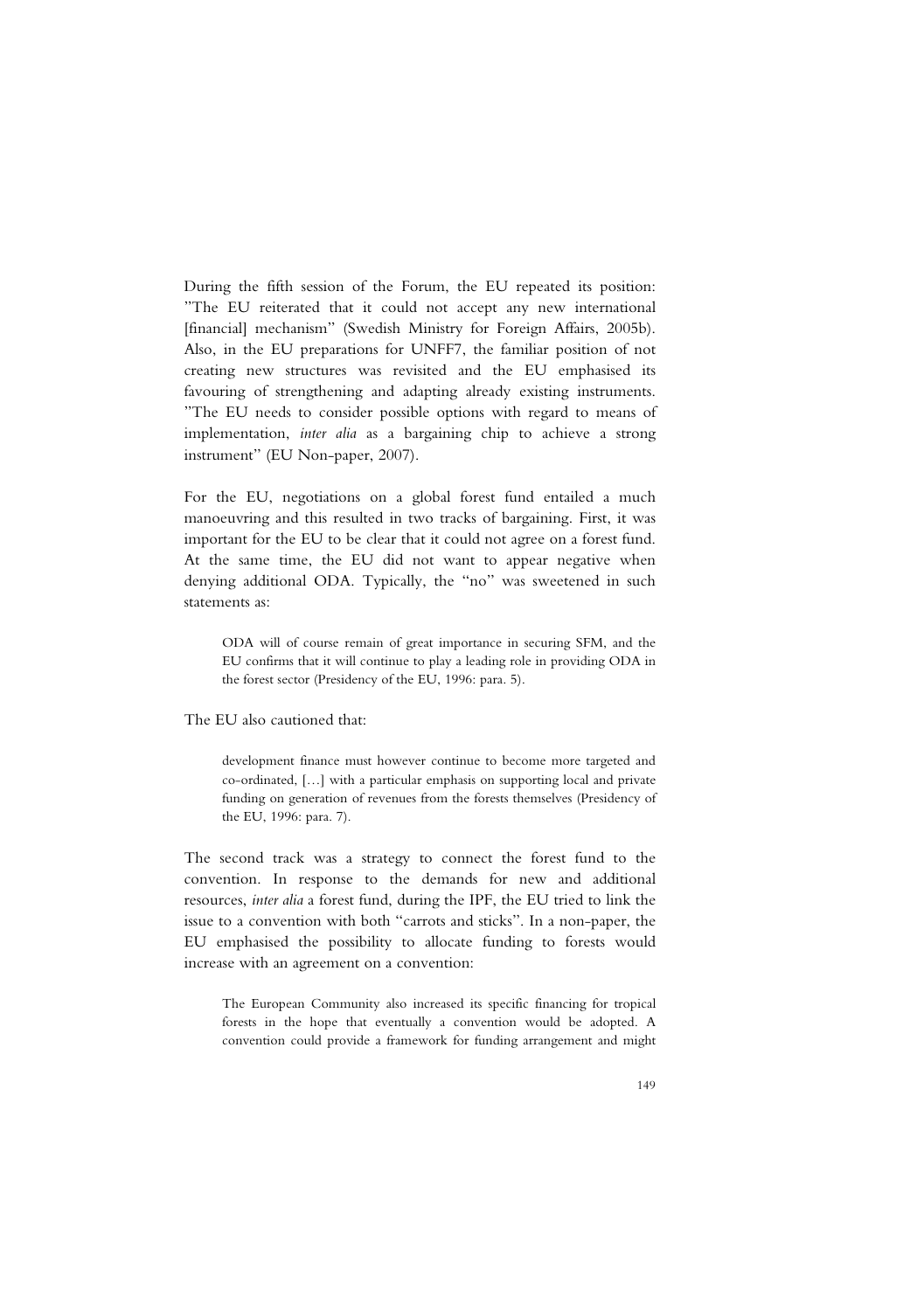attract additional funds to flow into the sector, or at least stabilize present levels (EU Non-paper on financial matters, 1997: para. 3).

Simultaneously, the EU highlighted that for increased funding a convention required: "Without a convention this money may be allocated to other purposes" (EU Non-paper on financial matters, 1997: para. 5). The following also reflects the EU's strategy:

Without a convention it is a real danger of forests slipping down the list of ODA priorities in favour of other sectors with a clear framework for action"(EU Non-paper on financial matters, 1997: para. 5).

At the same time, the EU was unwilling to concede on a new forest fund: "The EU rejects a new financial mechanism within the framework of a convention and stresses that the financial needs to achieve sustainable forest management should as much as possible be reached by mobilization of national resources, including incomes from the forest sector and foreign investments. Sustainable forest management can also lead to access to new markets for forest products" (Swedish Ministry of Industry, 1997a: 8). Hence, the EU was eager to assert the opportunities of increased financial flows, if a convention would come into place, but was unwilling to promise new additional resources in the form of a fund. The EU was resisting a global forest fund throughout the negotiation process, and appeared dedicated to maintaining this position.

### *6.4 The Outcome of the Negotiations*

To summarise the outcome, the long debate over a global forest fund did not result in the establishment of such fund. The reports from the IPF and the IFF state it was not possible to reach consensus on the issue of a global forest fund (ECOSOC, 2000a; ECOSOC, 1997b). In the report of UNFF 5, there is a list of alternative sources of funding to consider, reflecting the inability to agree on the topic (ECOSOC, 2005). At the sixth session of the Forum, the issue of a global fund survived for the first time in the report (ECOSOC, 2006). As mentioned above, the non-legally binding instrument does not contain concrete text on a future funding mechanism or fund, but the draft ECOSOC resolution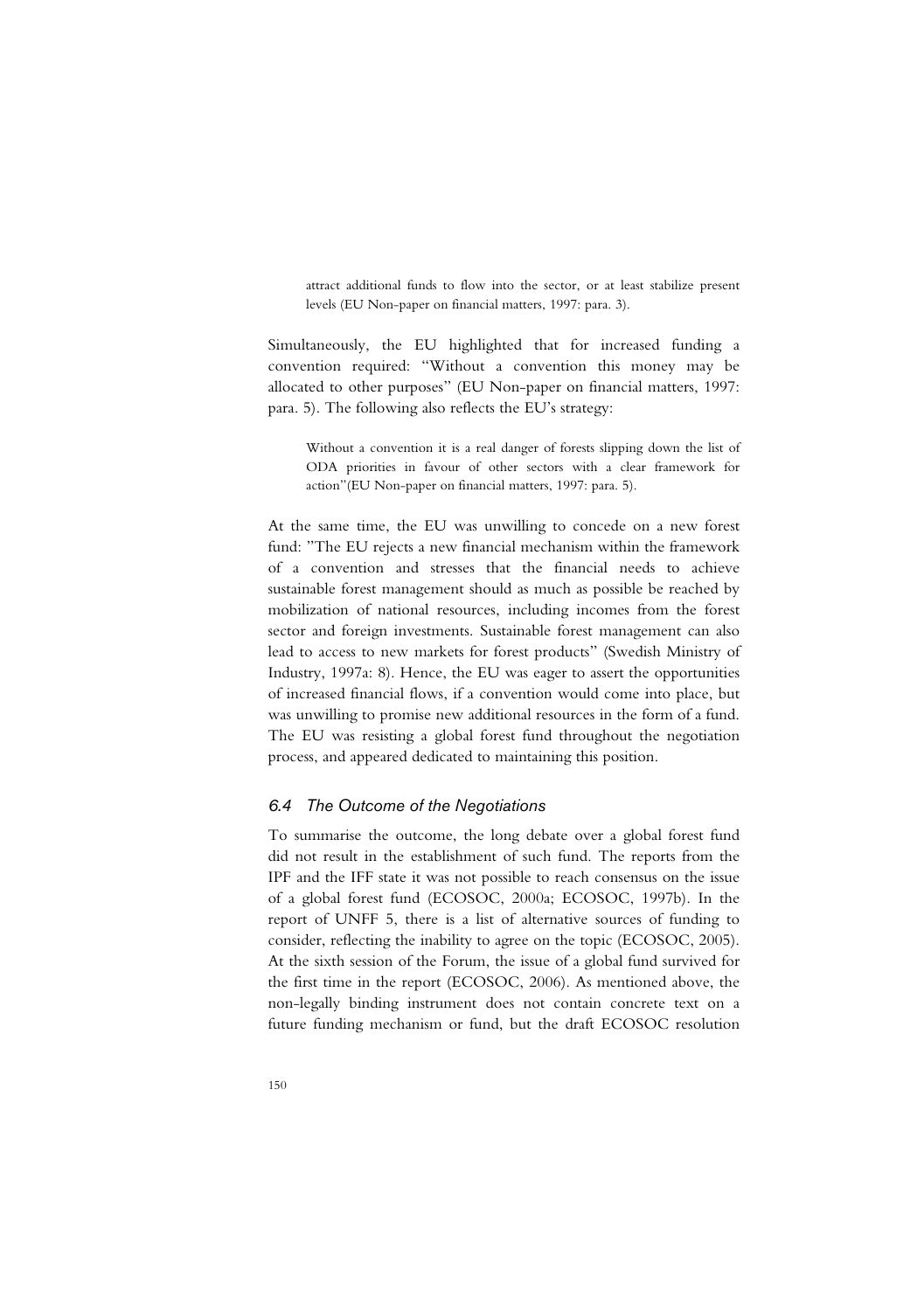outlines the process for addressing the issue at UNFF8 in 2009 (ECOSOC, 2007). (See Table 9. for an overview).

Generally, the outcome reflects the disagreement between those who wished to establish a forest fund and those who resisted such and instead stressed the importance of utilising existing resources. The moves for a global forest fund failed; the small victory for this camp was future considerations of financing mechanisms. However, the language in the outcome documents emphasises the voluntarily character of a potential new financial mechanism. Thus, the outcome of the negotiations on the global forest fund reflects developed countries aversion to a fund; they could agree to keep the word fund on the future agenda as long it was voluntarily, but not to making commitments for new resources.

**Table 9:** *Overview of the outcome of the negotiations on a global forest fund.*

### **Intergovernmental Panel on Forests (IPF)**

The Panel also discussed the proposal that an international fund be established […] without a consensus being reached on those or other possible procedures:

68 (a) To urge the establishment of such a fund;

68 (b) To invite the international community to discuss the proposal;

68 (c) To pursue action to enhance funding in other ways, *inter alia*, as proposed in paragraph 67 (f) above (ECOSOC, 1997b: 26, para 68).

### **Intergovernmental Forum on Forests (IFF)**

The Forum discussed but was not able to reach consensus on the following proposals for action:

(a) Continue further exploration, identification, and development of new and improved and more effective financial mechanisms, and further explore the potential and results of innovative use of existing mechanisms […] and sharing experience and information on such mechanisms;

(b) Create an international forest fund to support, *inter alia*, the additional costs during the transition period towards sustainable forest management (ECOSOC, 2000a, para. 31)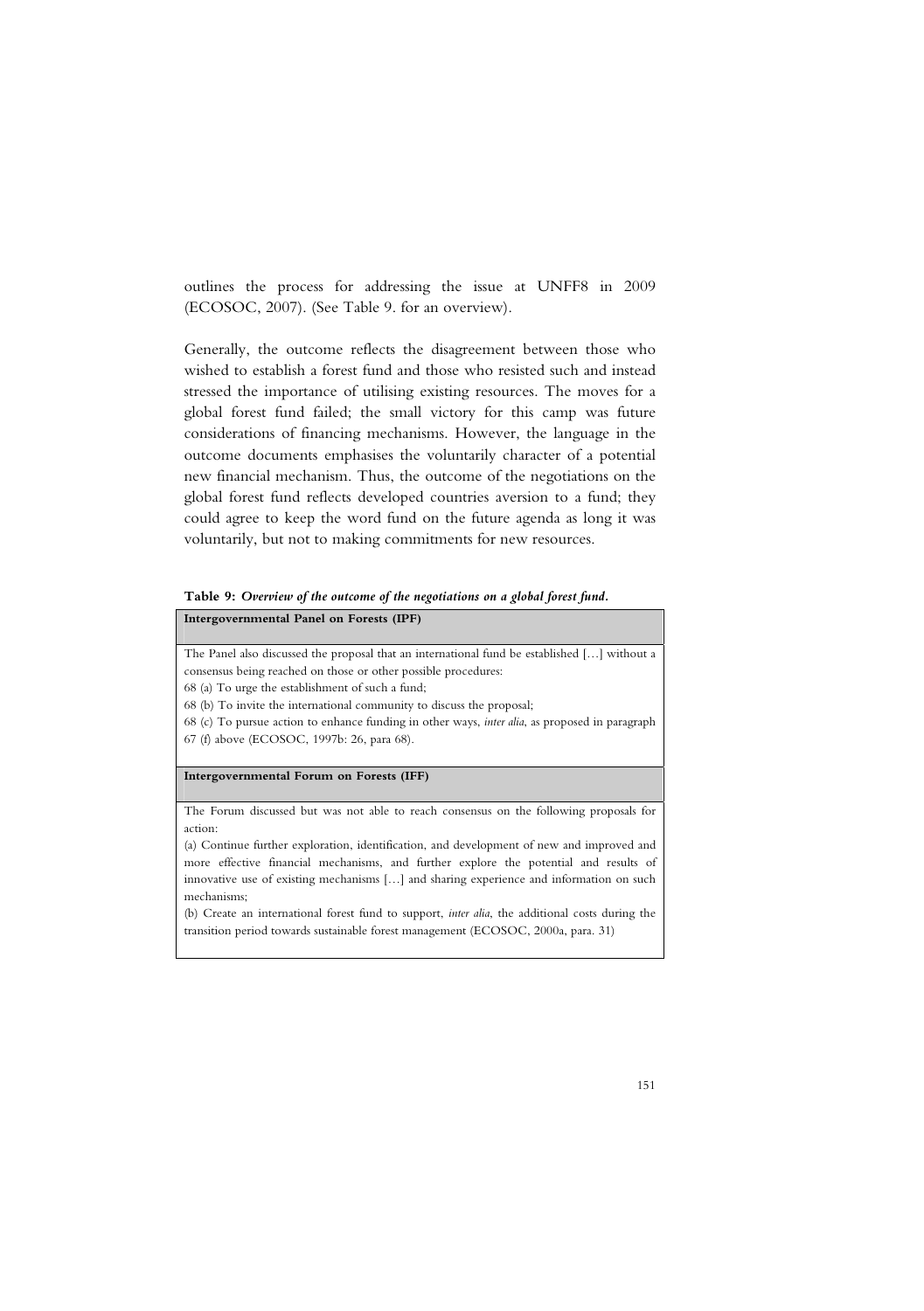#### **United Nations Forum on Forests (UNFF-5)**

(g) Creating a global forest fund through new and additional financial resources on a voluntary basis; or

(g) alt Creating a global forest fund as part of the United Nations Forum on Forests Trust Fund or

(g) alt2 Inviting the governing body of the National Forest Programme facility hosted by the Food and Agriculture Organization of the United Nations to establish a fund to support national actions to implement sustainable forest management;

(g) alt2 bis Also inviting the governing body of the Programme of Forests hosted by the World Bank to establish a fund to facilitate collaborative work among members of the Collaborative Partnership on Forests at global and regional levels;

(g) alt2 ter Urging countries to contribute to the National Forest Programme facility and the Programme of Forests for these specific purposes as mentioned in paragraphs 1 and 2 above; (ECOSOC, 2005, para. 5)

### **United Nations Forum on Forests (UNFF 6)**

 (e) Assessing and reviewing the current funding mechanisms, including, if appropriate, the possibility of setting up a voluntary global funding mechanism as a contribution towards achieving the global objectives and implementing sustainable forest management (ECOSOC, 2006, para. 5e)

**United Nations Forum on Forests (UNFF 7)** 

Decides to develop and consider, with a view to adopting at the eighth session of the Forum, a voluntary global financial mechanism/portfolio approach/forest financing framework for all types of forests, aiming at mobilizing significantly increased, new and additional resources from all sources, based on existing and emerging innovative approaches, also taking into account assessments and reviews of current financial mechanisms, to support the implementation of sustainable forest management, the achievement of the global objectives on forests and the implementation of the non-legally binding instrument on all types of forests (ECOSOC, 2007, para.4)

# *6.5 Analysis of the EU's Influence on the Negotiations of a Global Forest Fund*

As the foregoing discussion outlines, the most important goal for the EU was to avoid the creation of a global forest fund: this goal was clearly achieved in the beginning of the process, as the documents in Table 8 highlight. The decision to create a voluntary fund should not be seen as a concession from the EU: the amendment "voluntary" substantially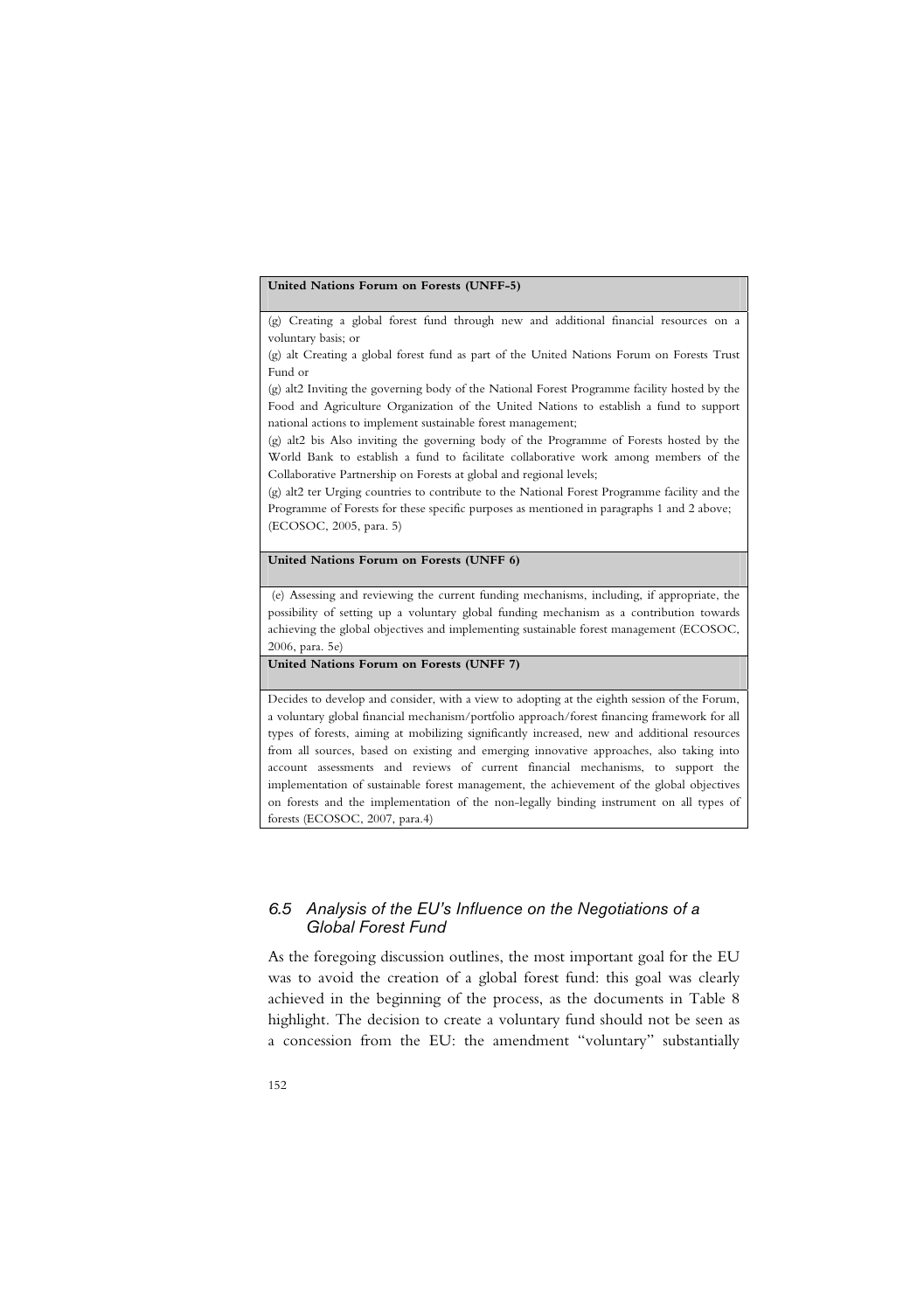weaken the commitment to a fund. In addition to the overarching goal, the EU tried to have the issue removed from the agenda by emphasising evaluation of existing mechanisms and funds. Most likely, the EU wanted to establish there were no new resources available, and move the focus towards other alternative sources of funding and towards more efficient use of existing resources. The issue of a forest fund resurfaced at every session, with the same arguments and counter-arguments. Hence, the EU was unable to fulfil this goal, i.e. it had less influence on the process (described as "get the issue off the agenda" in Table 10). However, the EU managed to achieve its most important goal in these negotiations: no new financial mechanisms or funds were established, i.e. it had influence on the outcome in this case. This goal attainment is indicative of the EU as being influential in this case.

Goal of the EU Achieved Partly **achieved Not achieved**  Not to create a global forest fund X Get the issue off the agenda  $\mathbf{X}$ 

**Table 10:** *Summary of the EU's goal achievement regarding the global forest fund.* 

### *6.6 Interest-based Explanation of the EU's Influence*

In this case, the EU had influence and in this section interests and preferences are examined in order to explain this outcome. The foregoing discussion shows that the EU held a collective preference throughout the whole negotiation process against creating a global forest fund. The preference is identified in various documents. In particular, internal discussions reveal the preference against the establishment of a forest fund, e.g.: "there is no mutual understanding or position within the EU on the issue of creating a new financial mechanism." (EU Draft position paper, 2003) and "The EU reiterated that it could not accept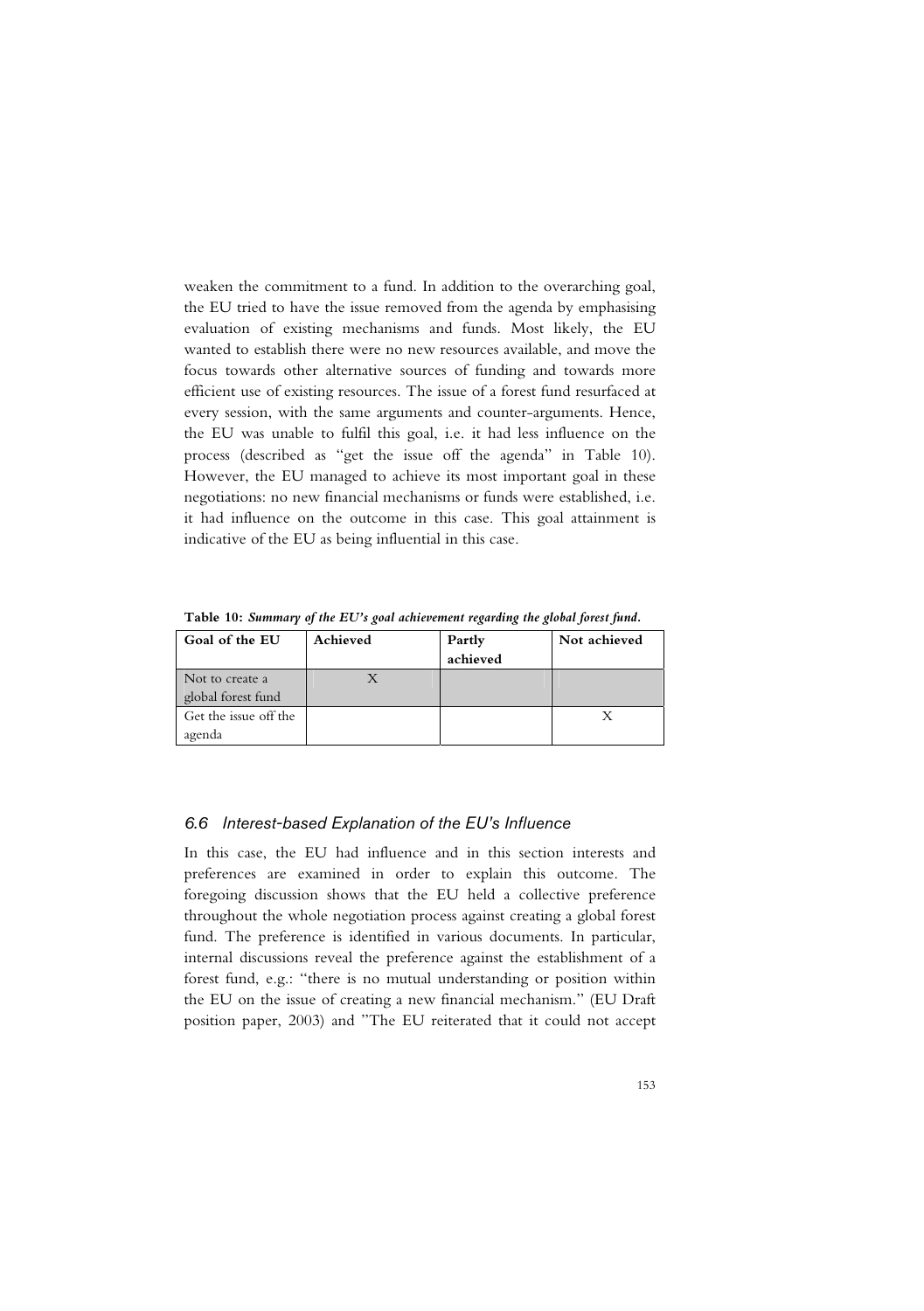any new international [financial] mechanism" (Swedish Ministry for Foreign Affairs, 2005b).

As discussed in Chapter Two, the strength of the preference is related to actors' interests. Here, the EU's the underlying interests are examined to determine whether they strengthened the preference the EU held regarding the global forest fund. The issue of a global forest fund is intimately linked to developing assistance, an area related to several different interests, which makes identification of interests complex. In general, development policy entails the transfer of financial resources for economic and social development and involves political considerations, such as the promotion of human rights and democracy assistance (Carbone, 2008). Thus, ODA involves a wide range of applicable interests and not all are material in character, e.g. poverty alleviation, colonial ties, market access, and environmental goals such as reducing the ecological footprint and spreading sustainable forest management. However, when examining the strategy the EU pursued in this case, i.e. stressing the importance of private funding for sustainable forest management, it is possible to link the preference against a forest fund to economic interests.

On several occasions in the negotiations, the EU emphasised the importance of making sustainable forest management self-financing. There are two advantages to this, costs of improvement of forests would be covered by funding outside governmental budgets, and markets are created for environmentally sound technologies. Hence, economic interests stand out as important in this case. However, this might oversimplify the EU's interests, as the EU also is dedicated to development and environmental goals. The complex linkages to other areas dilute the connection between the material interest and the preference to some extent. However, the EU's strong focus on selffinancing indicates that economic interests are of importance in this case. Thus, interests are considered as an indicator of how important the preference is for the EU.

The analysis of the unity of the member states does not reveal division among the member states regarding this preference. On the contrary, the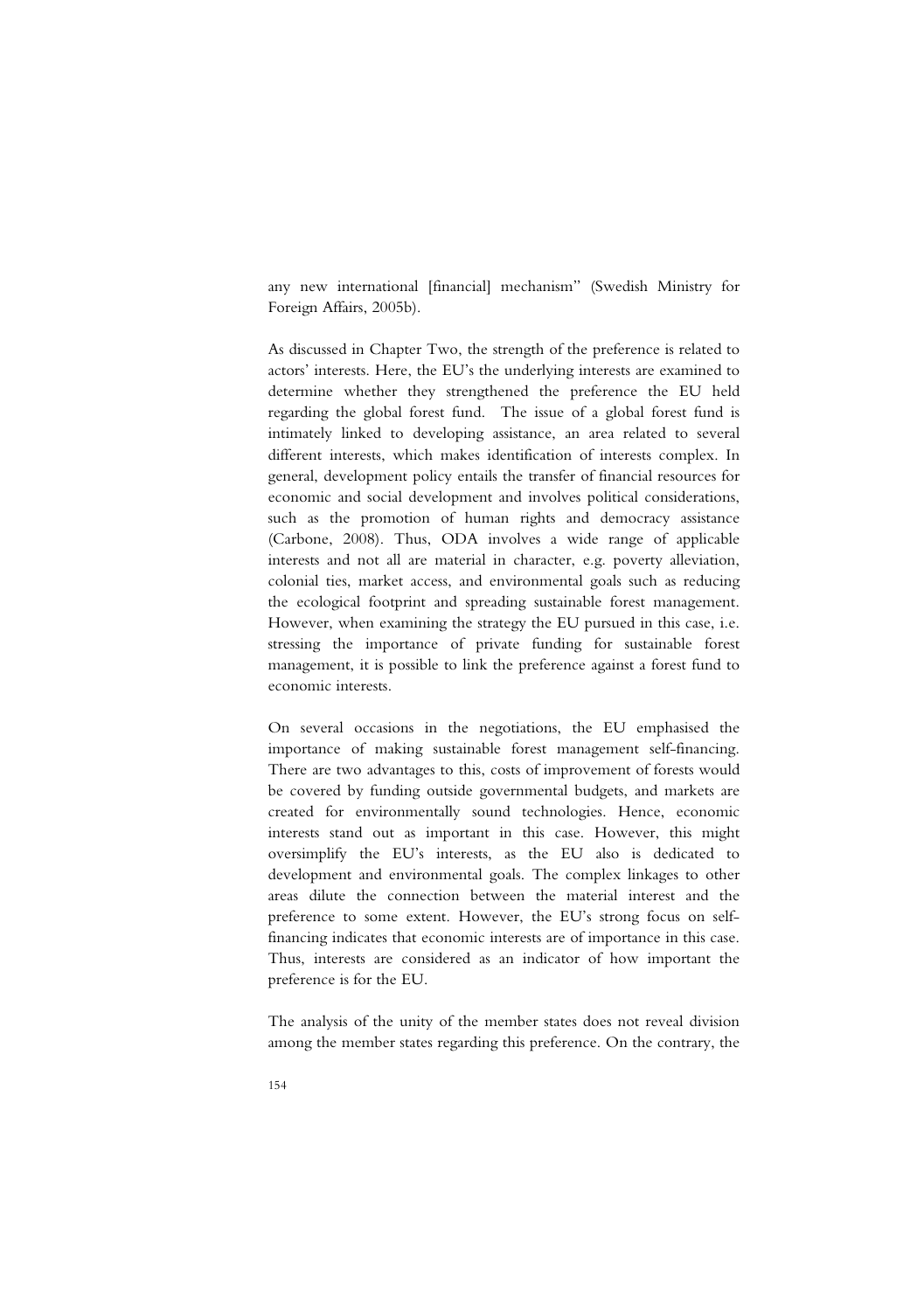unity of the member states was mentioned several times in the notes from internal EU meetings. The absence of discussion, and internal discussions mainly focused on tactics, indicate accordance among the member states. This perception is further strengthened in the formulations in position papers, for instance:

[...] there is no mutual understanding or position within the EU on the issue of a new financial mechanism. […] the EU will clearly flag its reservations in case such recommendation is elaborated by the ad-hoc working group (EU Draft position paper, 2003)

The EU reiterated that it could not accept any new international [financial] mechanism (Swedish Ministry for Foreign Affairs, 2005b).

The fact that no member state objected to these straightforward formulations indicates alignment among the member states. Hence, the perception is that there was a unity among the member states. The preference also appears to have been consistent throughout the entire process. Of the scenarios outlined in Chapter Two (see Section 2.4 and Table 2.), scenario 1 applies to this situation: If all member states have the same preference and this preference is strong, the EU should be influential as it will act on its position of strength and unity. As mentioned before, it is not likely that all member states hold identical preferences, but in this case there was no divergence among the member states on this topic. They even appeared remarkably united on the issue of a global forest fund.

The member states held the same strong preference against the establishment of a forest fund, and the EU did not consider this an option. In addition, the interest underlying the preference increased the strength of the preference. Hence, in this case, the collective EU preference was strong and the EU was influential. Thus, interests and preferences explain the outcome. The EU acted from a position of strength and could influence the outcome. In this case, the explanatory strength of this factor is high.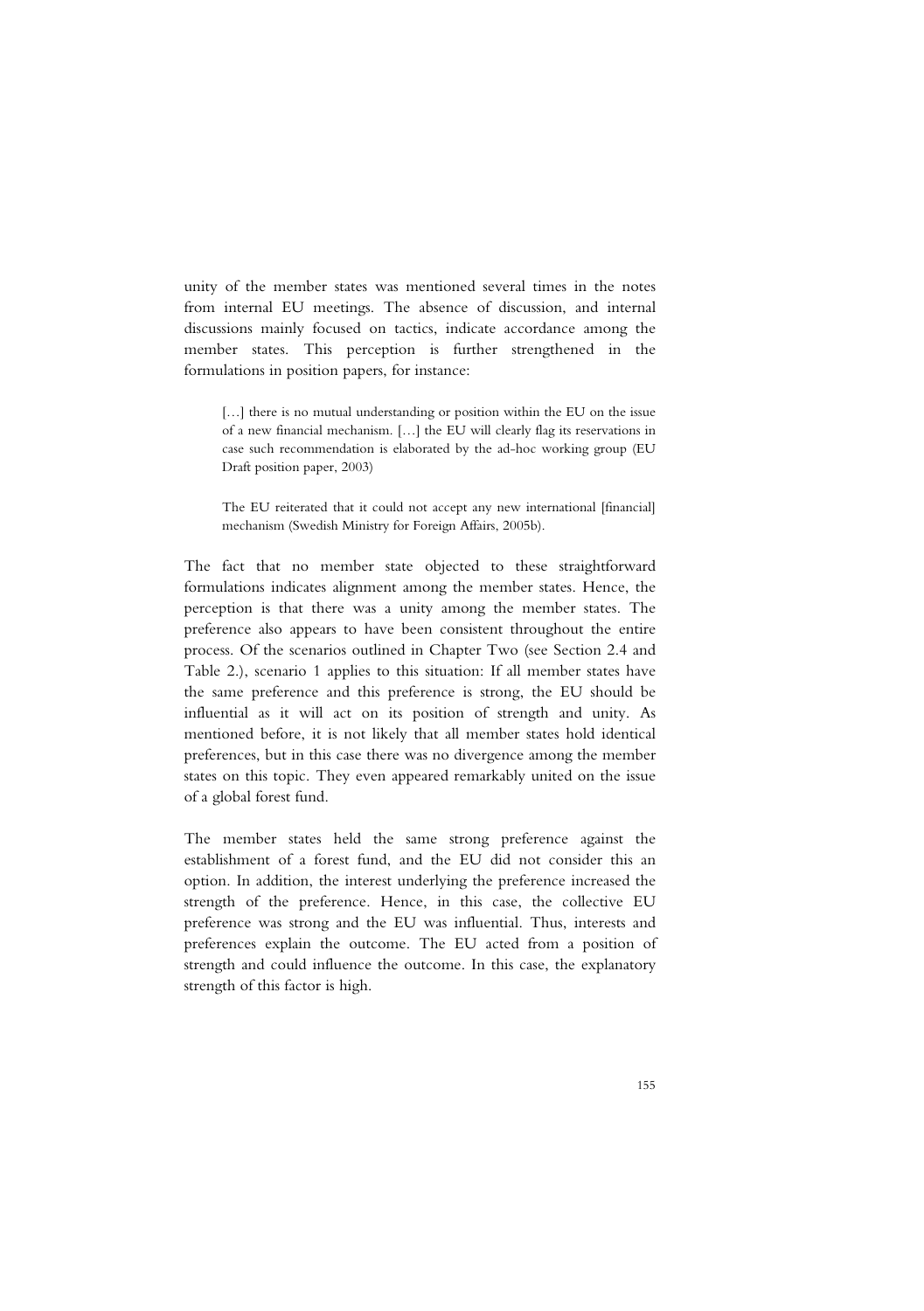# *6.7 Institutional-based Explanation of the EU's Influence*

The theoretical framework predicts that the EU should be influential if a combination of the attributes in the institutional structure and the negotiation context was favourable. In addition, competence and negotiating strategy could affect the outcome. The issue of financing sustainable development crosses the boundaries of a number of policy areas, such as environment, development, and trade. In this case, competence is shared; hence, the Presidency represented the EU in financial discussions and there were no discussions on competence in this case. The mandate for negotiations on the fund does not directly express that no fund should be created, in fact the forest fund is barely mentioned in the Council conclusions. Instead, the formulations of the mandate brought up financial issues in general terms, but with a clear emphasis on making sustainable forest management self-financing, the importance of several complementary sources of funding, and to strengthen existing financial mechanisms (see below). The negotiating mandate did not explicitly state the EU should avoid a fund. Instead of stating what the EU wanted in the negotiations (no global forest fund), the mandate stressed the alternatives the EU favoured.

The negotiation mandate for the negotiations on the global forest fund could be found in the Council conclusions of 2002, 2005, and 2007:

Underlines that one of the main challenges to achieving sustainable forest management is to make it self financing in the long run. Public, private, domestic and international sources have complementary roles in achieving this goal (Council of the European Union, 2002: para. 5).

[...] notes in this respect that financing arrangements for achievement of sustainable forest management require strengthening and access to financial resources at the international level. Existing mechanisms at global, regional and national level should be further strengthened and supported by current bilateral and multilateral programmes (Council of the European Union, 2005a, 8305/05: para. 16; Council of the European Union, 2005b, para.16).

ACKNOWLEDGES the continued need to strengthen and adapt existing financing sources in support of SFM and STRESSES in this regard that creating an enabling environment for financing of SFM and incorporating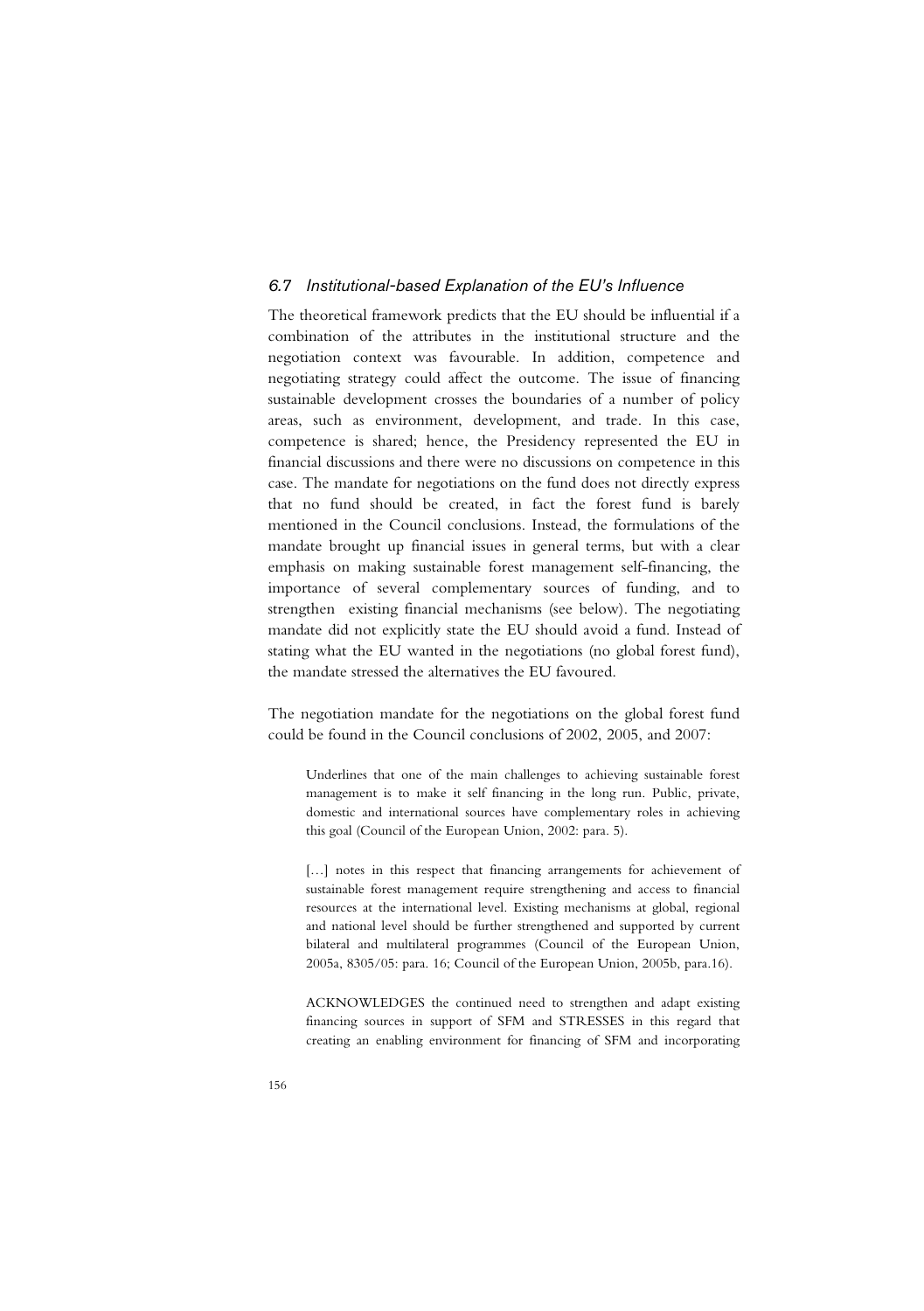SFM among the priorities under Poverty Reduction Strategies and similar cross-cutting strategies are indispensable for achieving SFM; RECOGNISES that a value-added NLBI, as described above, will also require the development of new mechanisms and innovative ways of efficient SFM financing from all sources; CONSIDERS that further coordination of international and public forest-related funding is needed and that UNFF7 should invite the Global Environment Facility (GEF), the World Bank and other financing institutions and mechanisms to come forward with proposals to that effect (Council of the European Union, 2007, paras. 10-12).

This phrasing of the mandate provided a general written formulation regarding financial issues and it is problematic to explicitly word the mandate so as to avoid a fund. That would be undiplomatic and generate a negative image of the EU. However, even if there was a lack of explicitness, the mandate expresses what the EU should work towards in the negotiations on the fund. The emphasis in the mandate on "selffinancing", "public and private sources", and "further strengthening of existing mechanisms" indicates what the EU wanted in these negotiations. Thus, the mandate is restrictive in the sense that it is quite obvious what the EU wanted and what it could accept. The mandate for the seventh session of UNFF was slightly different in that the EU recognised the non-legally binding instrument would require new financing mechanisms. However, the need to strengthen existing financing and discussing financing from different sources was still emphasised. This should be seen in the light of that the new mechanism to be discussed in future sessions is voluntary.

The perception of a narrow mandate is further strengthened by internal EU discussions on strategy. The mandate was not discussed in the Council working group meetings, all member states appeared to agree on the problems connected with creating a new fund. In addition, a decision of a forest fund goes beyond what can be decided in the Council working group on forestry as outlined above by the following quote: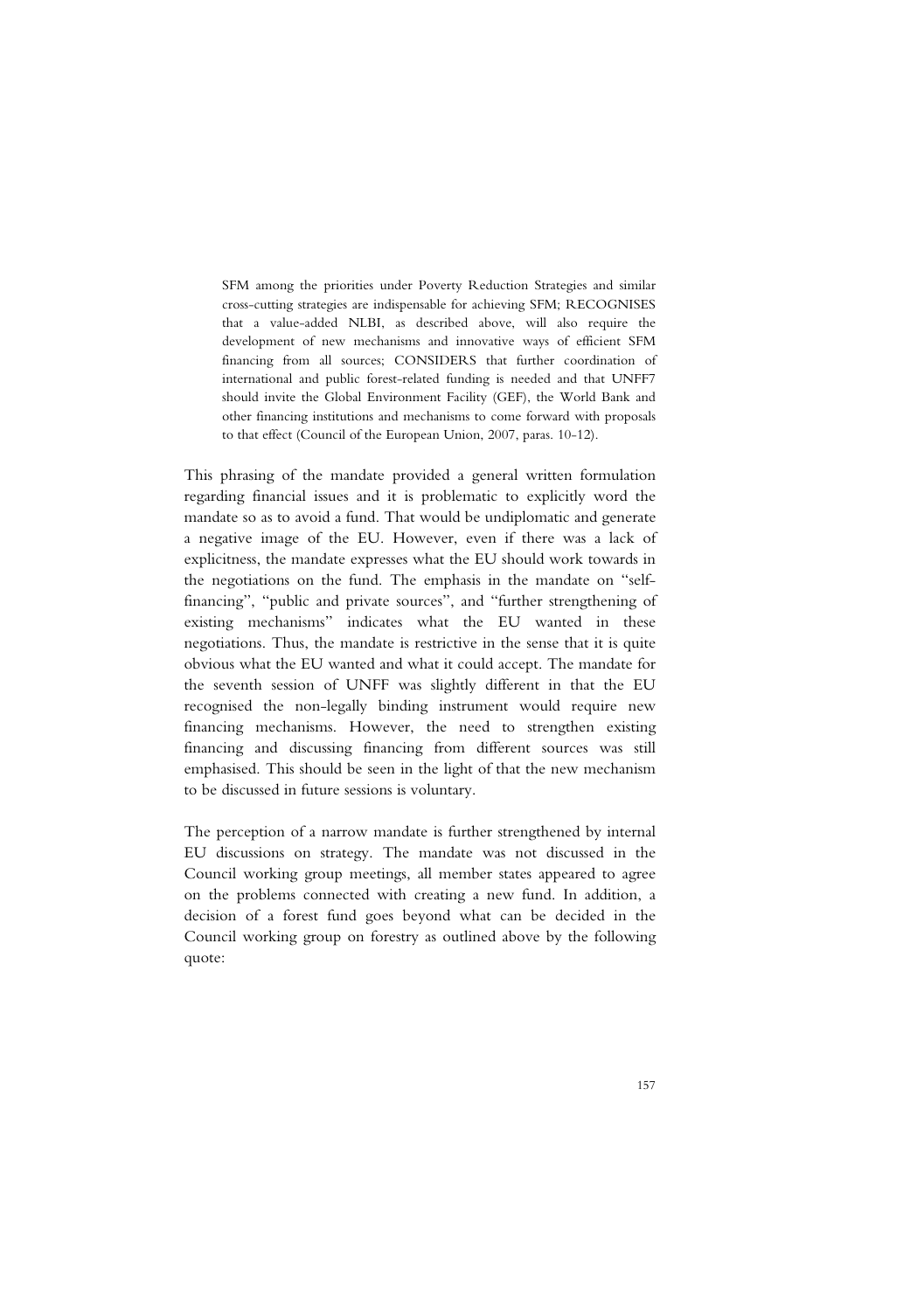Any agreement on such a mechanism would depend on much broader policy decisions. Therefore, the EU will clearly flag its reservations in case such recommendation is elaborated by the ad-hoc working group (EU Draft position paper, 2003).

This indicated the EU could not make a decision on a fund in this context as its decision depended on a broader EU decision-making context. In summary, the EU's mandate for the negotiations on a global forest fund was narrow, which did not allow the EU to move from its position.

The EU's position in this case is against creating a fund and thereby against change. The negotiation context of the global forest fund is considered to be conservative where the EU's orientation is to defend the status quo. Turning to the predictions outlined in Chapter Two (see Section 2.5), this situation resembles with scenario 1: If the negotiating mandate is narrow and the position is conservative, the EU should be influential, as the EU has strict orders to defend a position. The combination of a narrow negotiating mandate and a conservative case, proved to be beneficial for the EU's influence in the case of a global forest fund. The EU could not be flexible in these negotiations. The strategy used in this case, i.e. shift the attention towards alternatives and arguing that a decision on a fund could not be taken in the context of the forest negotiations, further strengthened the EU on this topic. The EU managed to make the constraining institutional structures an advantage. Institutional structures have explanatory power in this case, as the EU had influence.

# *6.8 Ideational-based Explanation of the EU's Influence*

As aforementioned, the EU's influence can, in addition to interests, preferences and institutional structures, be analysed through ideational frameworks. This approach allows examination of how the EU framed its policy choice and whether or not this framing nested with broader meta-cultural values. The section follows the same procedure as the analysis of ideas in the other issue cases: first the policy frames and meta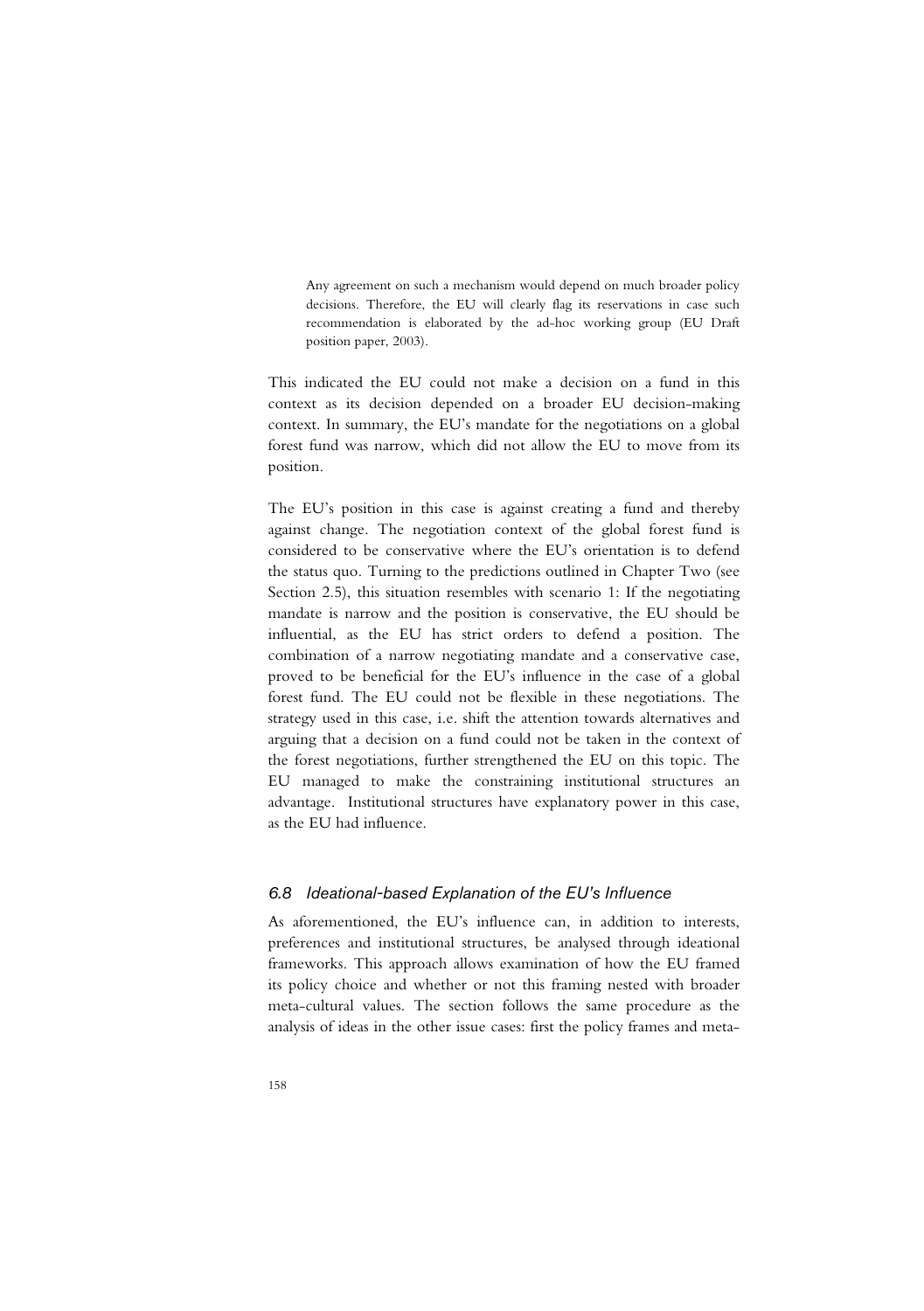level frames are identified, followed by a discussion on which meta-level frame that dominated the negotiations, then the EU's framing of the issue of a global forest fund and the nesting of its frame is analysed. Table 11 provides an overview of the frames.

The actors in the negotiations on the global forest fund appeared to have constructed the problem they wanted to address in two different ways. The first emphasises better use of existing resources and innovative use of existing mechanisms (ECOSOC, 2000a). This underlines the perspective that sustainable forest management should be made selffinancing in the long run. Public and private sources of funding have complementary roles in achieving this goal (Council of the European Union, 2002). The second way of constructing the problem stresses that a global forest fund is necessary for achieving sustainable forest management as new resources are needed in this area. A fund would contribute to resources directly to forest management, which would enable developing countries to combat deforestation and forest degradation (ENB, 1997). Two policy frames represents these views and they emphasises the theme of the debate: the existing resources frame and the new resources frame. Thus, the existing resources frame constructed the problem in terms of existing resources not being used efficiently and the new resources frame constructed the problem as a lack of resources for financing sustainable forest management. According to this frame, the problem was not that existing resources were used inefficiently; it was a matter of insufficient resources.

The next step in the analysis is to identify the meta-level frame from which the policy frames are derived. The arguments used in the negotiations are recognisable from the broader debate on how to finance sustainable development in general. As the preceding discussion has outlined, this debate focuses on issues of where funding should come from, how much is needed and how it should be allocated. As outlined in the beginning of the chapter, this debate origin from questions of responsibility for environmental degradation, and ultimately concerns over equity issues. The argument is that existing resources are not efficiently used, opposed by the argument that existing resources are not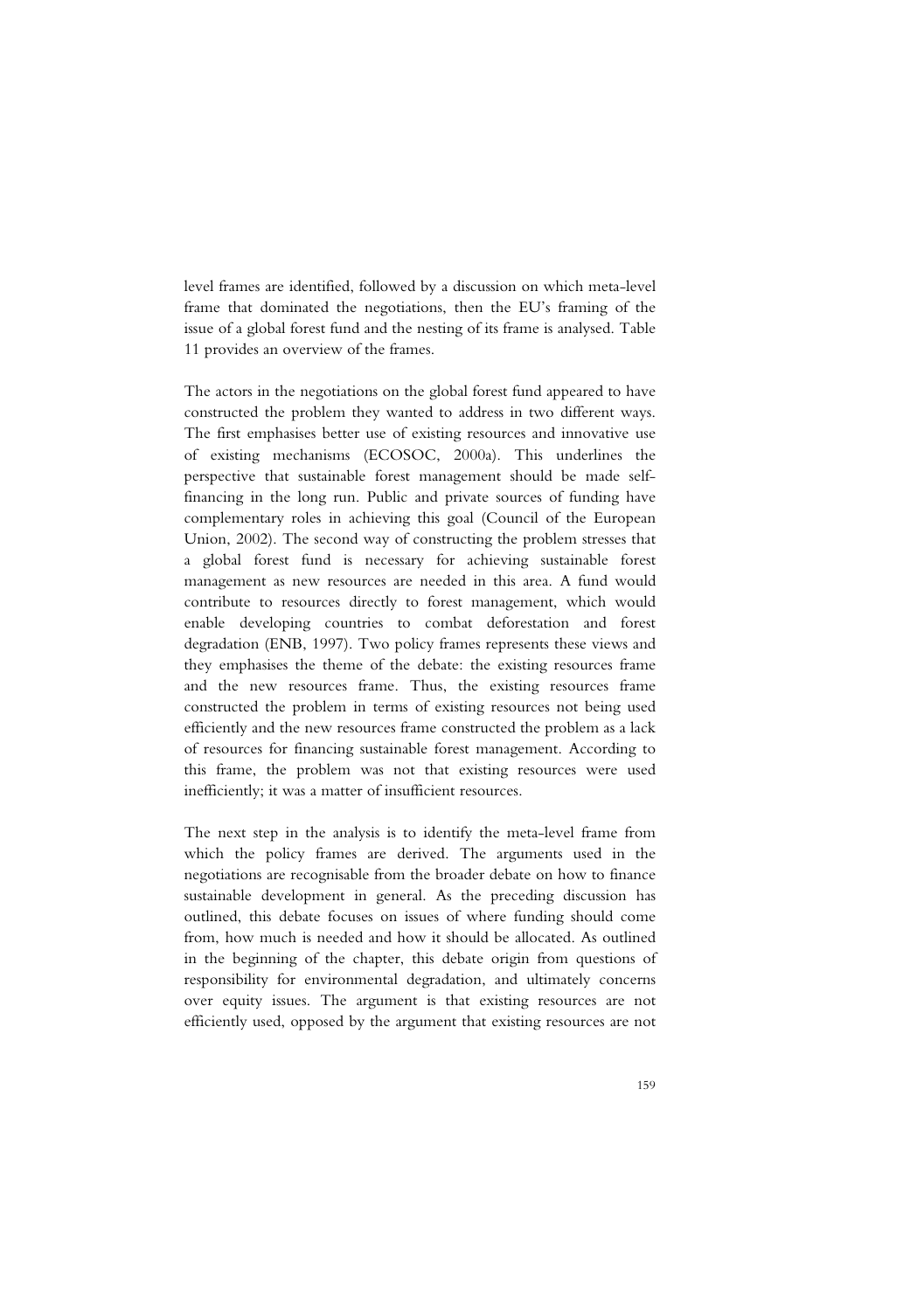sufficient. The dichotomous views on this topic are illustrated in an interview:

The discussion on financial issues in the UNFF is the same as in all environmental negotiations. Either existing ODA is not sufficient to finance implementation of agreements etc, or the existing funding is not used efficiently (Interview no. 49).

The negotiations on financial issues in general appear to have focused on these opposing perspectives:

The question is not one of efficiency, but whether enough resources have been mobilized to measure up to the task at hand" (ENB: 1995: 5)

Improve the effectiveness and efficiency of available resources for SFM (ENB: 2000:4).

The two dichotomous metaphors dominating in this case appear to be: sufficiency versus efficiency. The negotiations on the global forest fund are a version of these meta-level frames. Calls for "new and additional resources" found support in the sufficiency frame, which asserted concerns of equity and responsibility for environmental degradation. The sufficiency frame had dominated forest negotiations before 1995, and continued to be influential in this process. However, over time, the efficiency frame became more influential in the process, as the moral advantage of the sufficiency frame appeared to be undermined due to developments in other environmental processes (Interview no. 55). At the beginning of the forest process, the developed countries learned to exploit the efficiency frame in financial discussions. They were uncomfortable being placed in a situation of constantly denying developing countries demands for new and additional funding. Instead, they started to stress alternative funding and efficiency (see also Humphreys, 2006).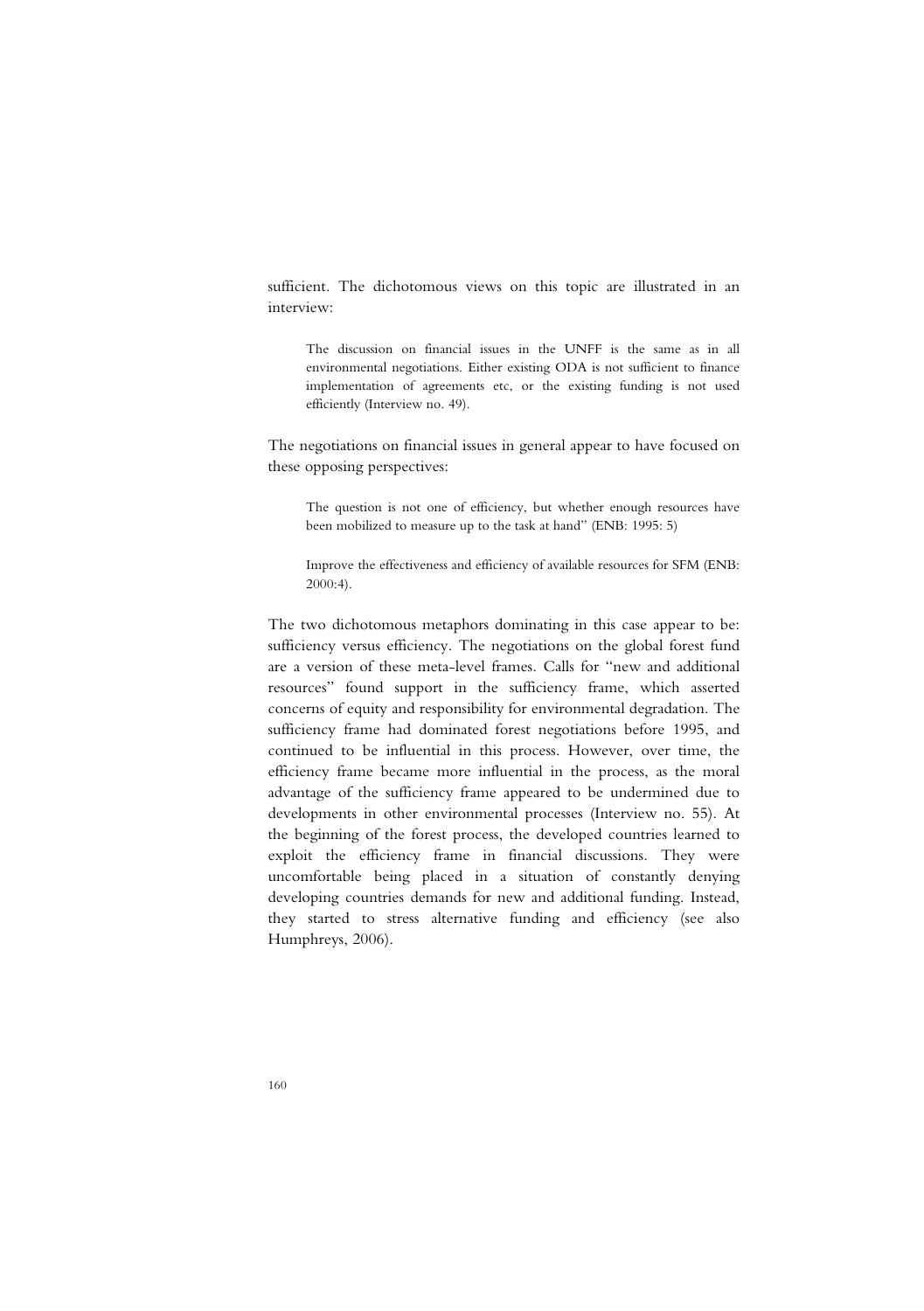**Table 11:** *Policy frames and meta-level frames in the negotiations on a global forest fund.* 

| Meta-level frame | Efficiency         | Sufficiency   |
|------------------|--------------------|---------------|
| Policy frame     | Existing resources | New resources |

The EU's policy frame is the existing resources frame. In identifying this policy frame, it was possible to distinguish how the EU clearly expressed its preferred policy option: not to establish a global forest fund. In pursuing this objective, the EU highlighted the need of using existing resources more efficiently. This was further proved by the EU's manoeuvring in order to achieve its goal. The EU appeared to draw attention to the disadvantages of a fund and highlighted the alternatives to a fund instead of clearly stating no to the suggested policy, e.g. "a forest fund would counteract mainstreaming of existing funding mechanisms" (ENB, 1999: 5) and "the limitations existing international financial arrangements and funds have in supporting sustainable forest management" (ENB, 1999: 4). The argument of efficiency was also used: "promoting effective utilization of available financial resources" (ENB: 1999: 4).

The other policy frame that dominated the negotiations, the new resources frame, was used by the actors advocating a forest fund in view of the need for new resources. Although most developing countries are supportive of private sector investment, many emphasise it should not be a substitute for ODA (ENB, 1998). As the foregoing discussion outlined, the claim for a global forest fund rests on UNCED promises: "new and additional financial resources should be provided to developing countries to enable them to sustainably manage, conserve and develop their forest resources" (United Nations, 1992: para. 10). This frame highlights the most favourable policy option in this context which is the creation of an international forest fund as a financial mechanism to promote sustainable forest management. Hence, in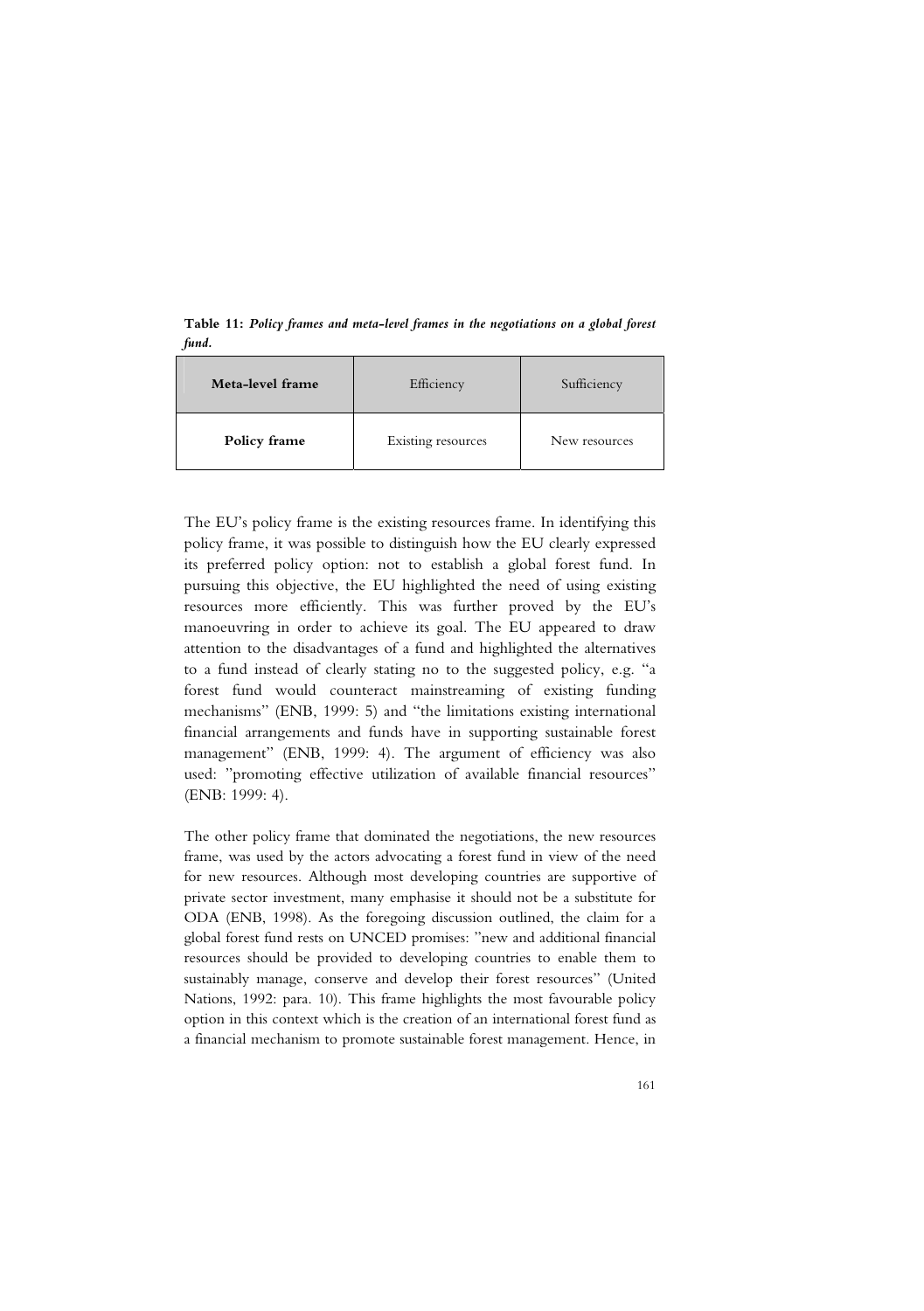this case the meta-level frame of efficiency appeared dominant and the EU nested its policy frame to the dominating meta-level frame. In the theoretical framework, this situation equals scenario 1 outlined in Chapter Two, Section 2.6: The EU manages to nest its policy specific frame to the broader meta-level frame, and that framing is reflected in outcomes. This suggests that the EU's framing effort enabled a greater degree of influence. The EU frames the problem in a manner that makes it appear credible and more convincing in the context of prevailing values. Thus, the explanatory power of this factor is high in the case of a global forest fund.

# *6.9 Implications of the EU's Influence in the Case of a Global Forest Fund*

This case sheds light on how the EU was influential in preventing the creation of a fund. The reasons for not creating a forest fund may be legitimate. Such a decision can depend on broader policy decisions and it may be impossible for policy-makers to agree on new funding in this particular negotiation process. The outcome of the forest negotiation process in general has been vague. The process has not resulted in mechanisms for implementation or compliance. Therefore, new financial resources may be seen as wasted without a better structure. However, the establishment of a financial mechanism dedicated to forests could have strengthened the cooperation in this policy area. A fund would have been part of an institutional framework for forests, which might have boosted international cooperation. A cooperative process without funding renders difficulties to be constructive and fostering compliance (Chasek et al. 2006). The EU's strong influence in this case did not contribute to stronger cooperation in the forest area, even if its reasons for not establishing a fund may have been rational. As a result, there is no special fund ear-marked specifically for sustainable forest management.

# *6.10 Conclusion*

The analysis of negotiations on a global forest fund reveals that the EU had influence. The EU was firmly against the creation of a fund. As the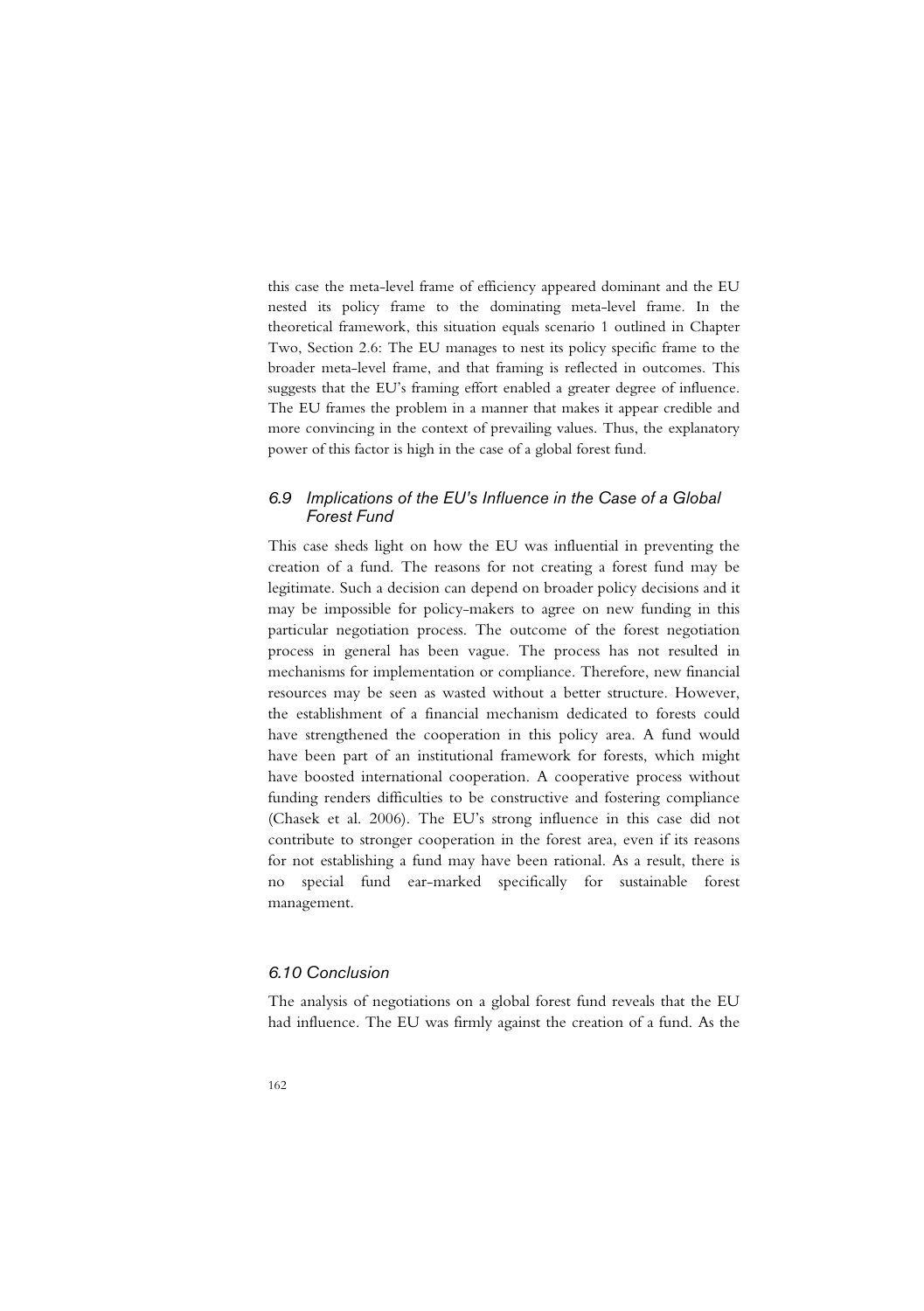negotiations did not lead to the establishment of such mechanism, it was concluded that the EU had influence in this case, but had less influence on the process, as it did not manage to have the issue removed from the agenda. The EU held a strong preference for not creating a fund. The interests linked to the preference were difficult to identify due to the complex linkages between development and other policy areas. However, the primary interest was found to be investments and trade, hence, economic interest which strengthened the preference. In further understanding the strength of the preference, the member states were considered and it was found that they shared the same preference and there was no sign of divisions on this issue.

The institutional structures were beneficial, the combination of a narrow negotiating mandate and a conservative orientation of the EU proved to be an advantage. The policy frames identified in this context were: the new resources frame and the existing resources frame. The first constructed the problem in terms of lack of resources for financing sustainable forest management. According to this frame, the problem was not the inefficient use of existing resources, but a matter of insufficient resources and it nested with the meta-level frame of sufficiency. The existing resources frame shaped the understanding that existing resources were not used in an efficient manner. The arguments derived from this frame also stressed the importance of increasing the number of sources of funding. This policy frame nested with the meta-level frame of efficiency, which was identified as the policy frame of the EU. The broader context of this case revealed a debate on how to finance sustainable development in general. The debate concerned where funding should come from, how much is needed and how it should be allocated.

The EU was influential in the negotiations on the global forest fund and it was explained by the theoretical framework. The EU was united through a strong preference and, the institutions enabled its action, and the framing of the issue nested with a broader, dominating frame. In this case, the EU's strong influence did not contribute to strengthened cooperation.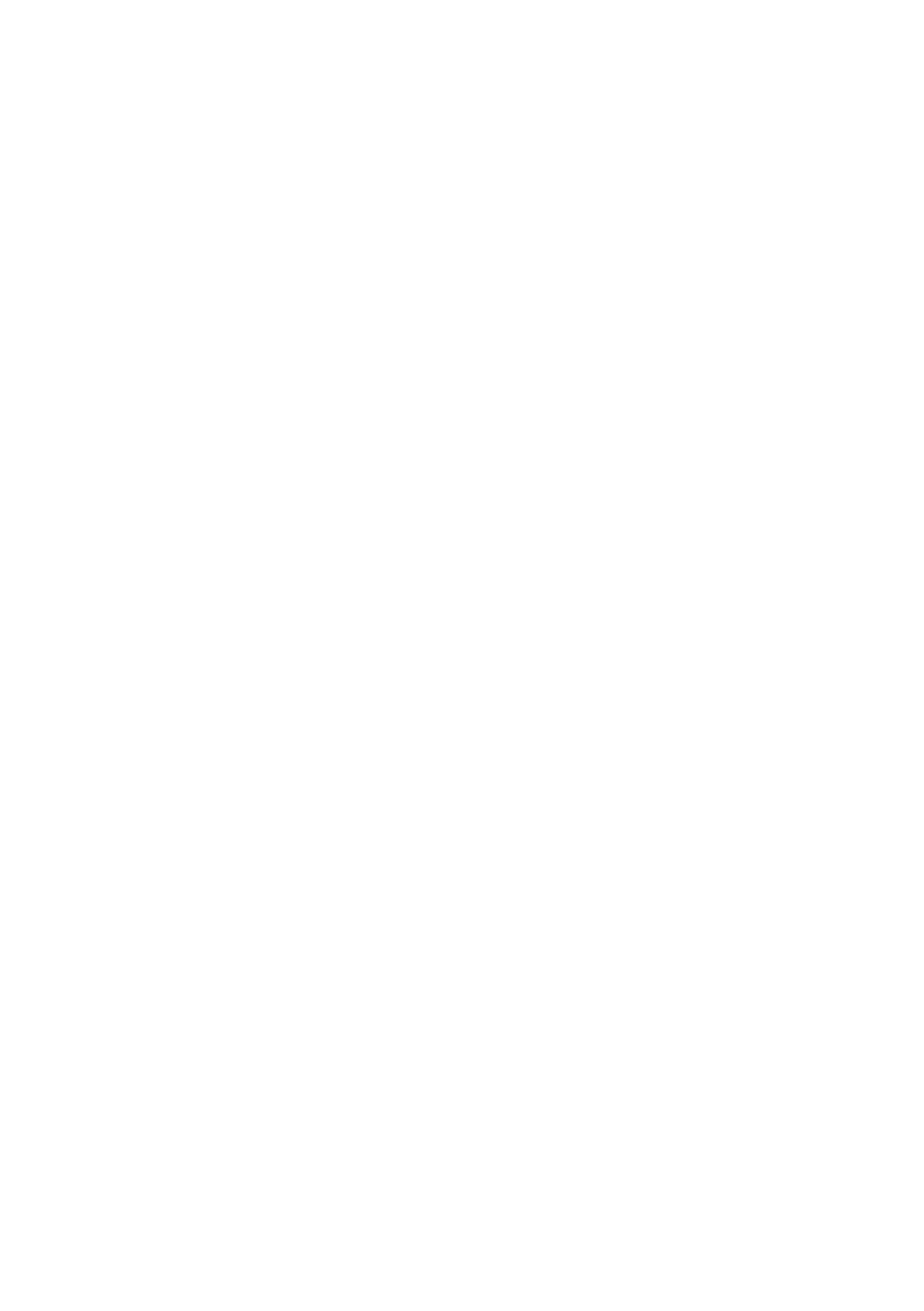# *7 Conclusions*

Over the past two decades, scholarly attention to global environmental politics has increased tremendously. With that attention has come a newfound understanding of this relatively young policy area. However, there are still several gaps in the understanding of processes, issues, and actors in this area which demand further analysis. This study has shed new light on the EU and its role in global forest policymaking. An initial review of the literature on this topic revealed a number of assumptions, some of them contradictory. One often repeated maxim is that the EU is a consistently powerful actor in environmental cooperation. On the few occasions when it is not, failure to influence tends to be attributed rather simply to divided member states positions. In the specific area of global forest policymaking, two contradictory claims are made. The first stresses the EU's unity and influence in this case (Jokela, 2006). The second argue that although the EU had influence, it has not been a leader as it was hampered by internal divisions in the forest case (Chaban et al. 2006; see also Vogler, 2005). Against this contradictory background, and considering the EU's traditional success in global environmental forums, this thesis aimed to explain the extent to which the EU exerted influence in this case.

The thesis built an explanatory framework capable of illuminating the complex factors acting against the EU's exercise of influence. A central premise of the framework held that the EU's influence on both process and outcomes, were best explained by focusing on the interests and preferences of its member states, the institutional rules that affect EU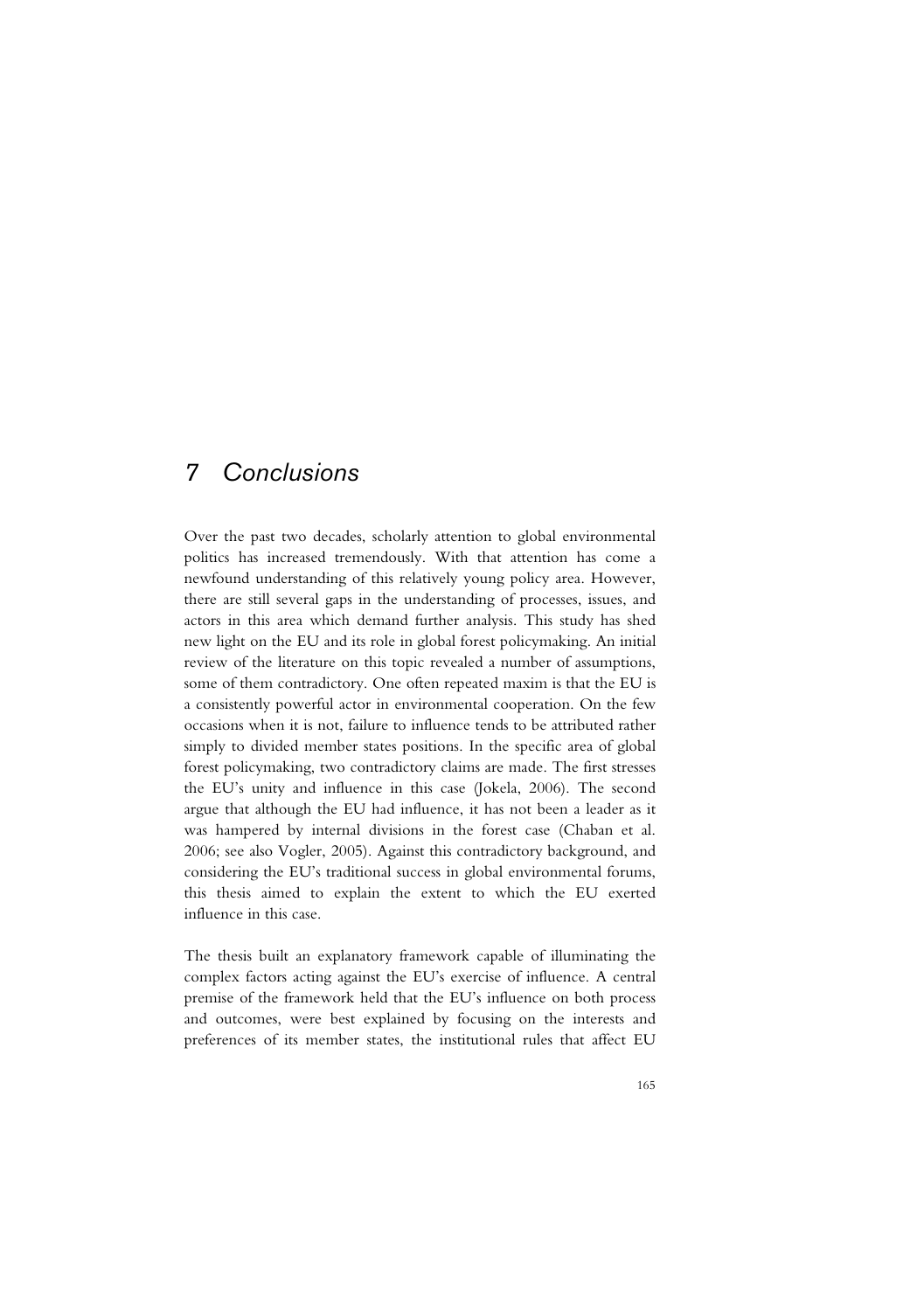cooperation, and the ideational framework in which the negotiations take place. It is the combined effect of these factors on the EU's influence, the approach suggested, that best explains the EU's role in these negotiations. The framework was applied to three cases within the global forest negotiations: the issue of a legally binding instrument, certification for forest products, and a global fund for financing forest management. In-depth analysis of each case revealed varying degrees of EU influence, shaped largely, but not entirely, by the proposed factors outlined in the explanatory framework. This concluding chapter summarises the thesis chapters, revisits the research question, and discusses the utility of the approach and the implications of the findings. It also addresses limitations of the study and offers suggestions for future research.

### *7.1 Overview of Thesis Chapters and Empirical Findings*

Chapter Two outlined the theoretical framework used to guide the analysis of the case studies. The central concept of this study was identified and operationalised in outlining and elaborating the concept of "influence". How to define influence and how influence is best measured were discussed. To make the concept analytically manageable, the study used a narrowly focused definition of influence. To specify the conditions affecting the EU's influence, or lack of influence, in the cases, three bodies of literature were utilised: interest-based, institution-based, and idea-based approaches. Interest-based approaches explain outcomes by focusing on the actor, and what factors shapes its preferences. Drawing on this literature, interests and preferences were found as important for influence. Here, the thesis made the argument that when an actor holds a strong preference, it should be influential as it makes the actor devoted to achieving its goals and less inclined to deviate from its goals. Institution-based explanations provided an insight into how an actor can be enabled or constrained by its institutional structures. These explanations showed how the EU's institutional features, in combination with contextual variables, could affect its influence. Finally, idea-based explanations emphasised the importance of understanding that political outcomes must be understood in the light of ideational frameworks,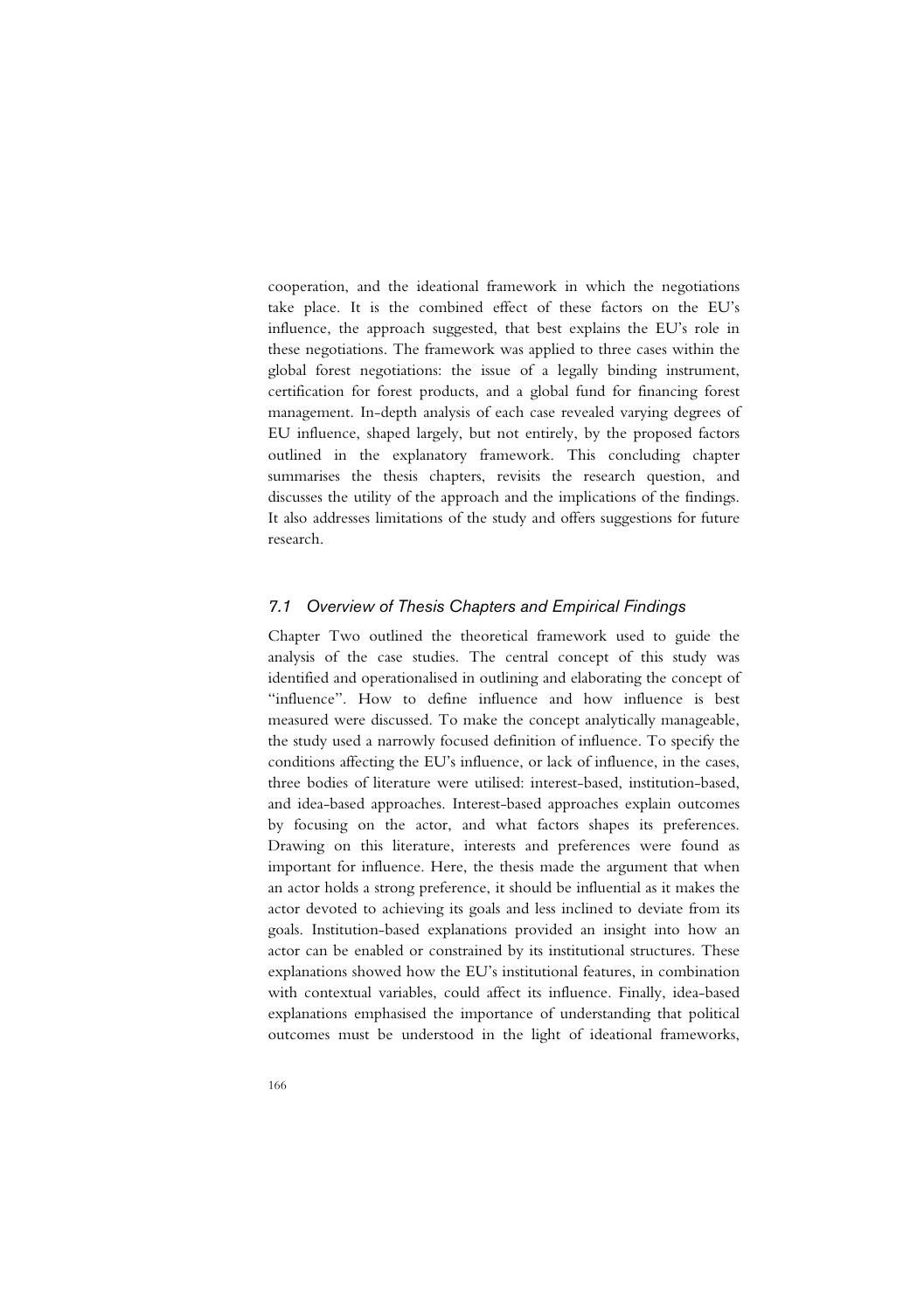which are divided into different levels of abstraction. To explain influence from this perspective, the concepts of "frames" and "nesting" were utilized. The central argument was that the EU's influence could be understood as how well it nested its policy frame with the prevailing meta-level frame. From these three explanatory factors, predictions were derived that were used in the three case studies. If the EU's preference for a policy choice is strong, it should be influential; if the EU's institutional structures enable the EU in the negotiations, it should be influential; and the better and more convincing the EU can frame an issue in the negotiations, the more the EU will be influential.

Chapter Three provided the overarching context for the thesis by placing the forest negotiations in a broader framework of global environmental politics. The positioning of the forest issue on the international political agenda and how this took place was examined, as was the EU's role in global environmental issues, its development, and how it came to be involved in global forest policy. The chapter thus provides a background of how forest negotiations have evolved and how they are pursued by global actors. This contextual discussion is crucial for understanding EU participation in this context, and what "successful" outcomes usually represent.

The remainder of the thesis applied the explanatory framework developed in Chapter Two to the sub-cases in the international forest negotiations. Those sub-cases are the respective subjects of chapters Chapter Four (a legally binding instrument), Chapter Five (certification), and Chapter Six (a global forest fund). Table 12 provides an overview of the findings.

Chapter Four analysed the EU's influence on the issue of a legally binding instrument. The EU's position in the negotiations was favourable to creating such instrument. However, the EU did not have influence in imposing its agenda of the creation of a legally binding instrument. In this case, the EU's interests and preference were too weak to make the EU powerful in the negotiations. Its institutional structures did not enable influence, but rather constrain it. The way the EU constructed its policy solution proved to be nesting with the less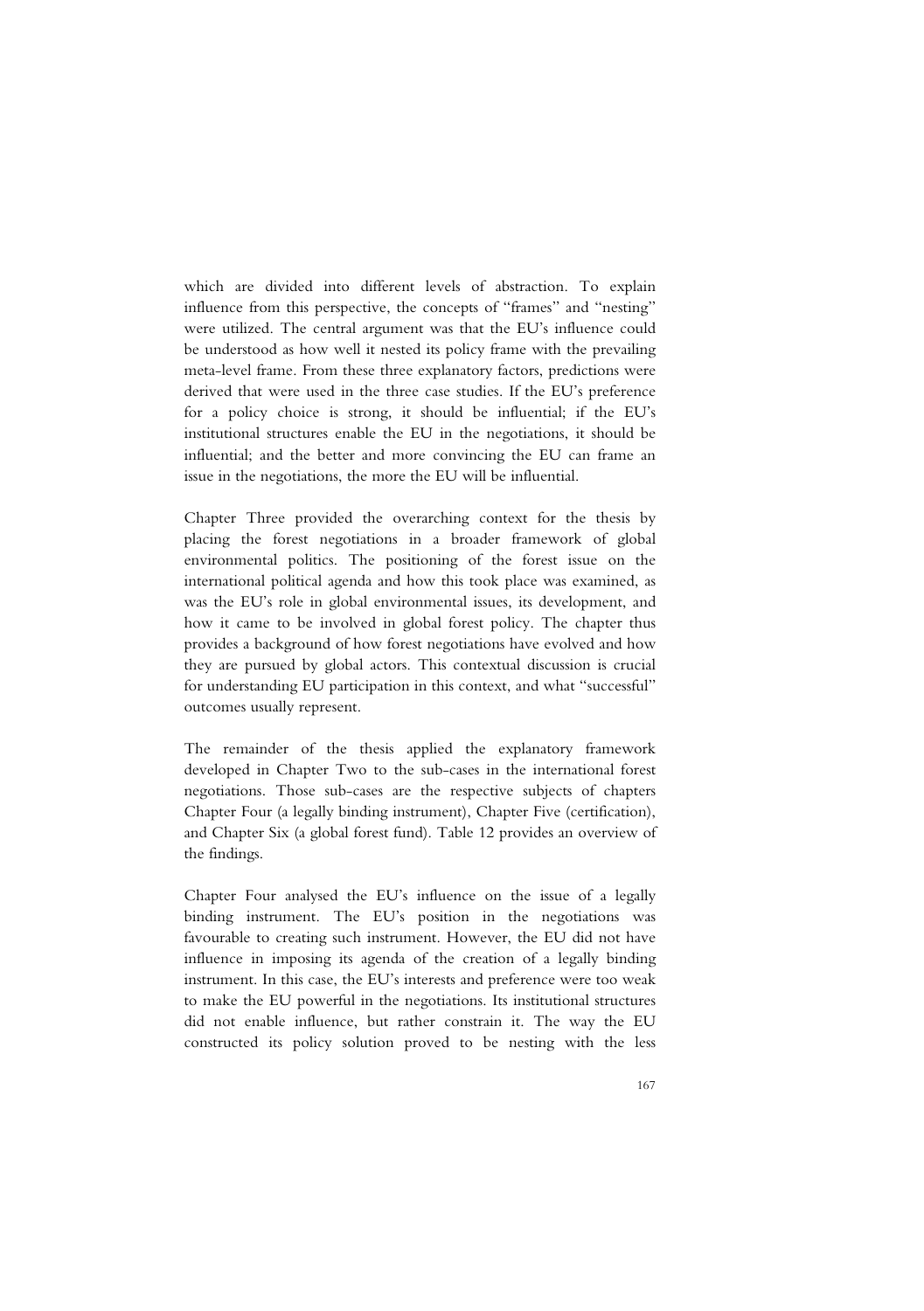dominating meta-level frame, hence, the EU's framing of the issue was not "good enough". The EU managed to keep the issue on the agenda, and had some influence over the process, but it did not manage to fulfil its most important goal.

Chapter Five examined the case of certification in the international forest negotiations. In this case, the EU argued for the importance of this tool as market based, and worked hard to ensure that any certification scheme would not be a barrier to trade. The negotiations ended in a "draw", i.e. the outcome was a compromise as both sides had stern positions. The EU had some, but limited, influence. This case provided a more difficult case for the theoretical framework. According to the interest- and institution-based predictions, the EU should have been influential. The situations of strong preference and enabling institutions created facilitating conditions for the EU in the negotiations on certification. The EU managed to nest its frame to one of the dominant meta-level frames, but the co-existence of another meta-level frame eroded that effect. Even so, the factors indicated a strong and influential EU that should have been able to act forcefully and convince opponents of its position. However, the outcome of limited influence suggested the explanatory power of the framework was lower in this case.

In Chapter Six the case of a global forest fund was analysed. This case concerned the creation of a global forest fund for financing sustainable forest management. The EU was firmly against the creation of a fund and the negotiations did not lead to the establishment of a forest fund. The EU had influence in this case. This case appeared well explained by the theoretical framework. The EU had a strong, united preference, the institutions enabled its action, and the framing of the issue nested with a broader, dominating frame. Hence, the EU had its act together and was influential.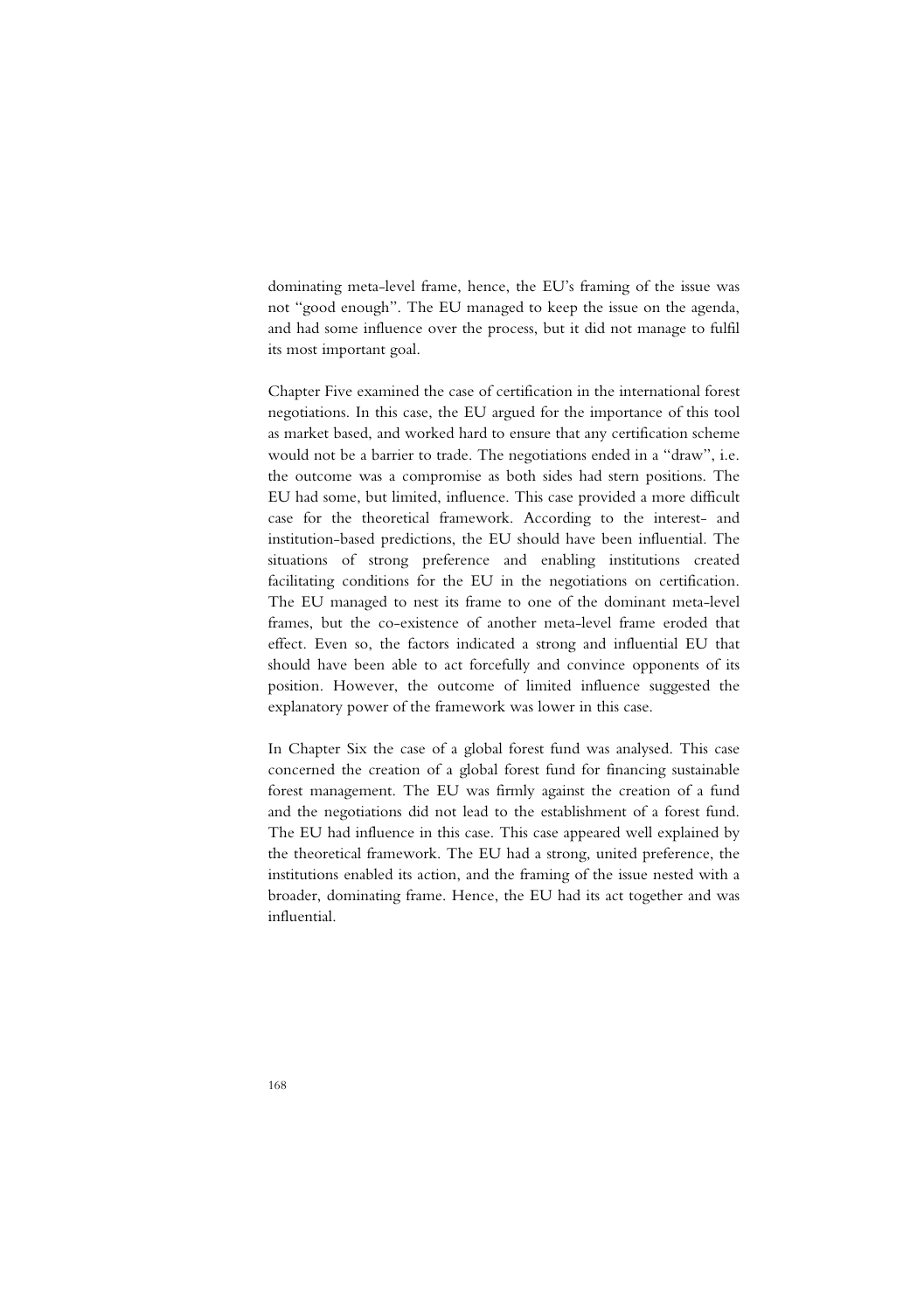|                      |                            |                               | a continual international of the production and a continual formation for the continuation of the continuation |                                          |                                         |                        |                                                                            |
|----------------------|----------------------------|-------------------------------|----------------------------------------------------------------------------------------------------------------|------------------------------------------|-----------------------------------------|------------------------|----------------------------------------------------------------------------|
| Issue cases          | EU's position              | Interests                     | Institutions                                                                                                   | Ideas                                    | Outcome of<br>negotiations              | The EU's<br>influence  | Explanatory<br>power                                                       |
| A legally<br>binding | In favour of<br>creating a | Weak preference<br>Situation: | Narrow mandate and reformist<br>Situation:                                                                     | No nesting of policy frame<br>Situation: | The negotiations did<br>not lead to the | The EU did<br>not have | explained by its weak preference, the<br>The EU's lack of influence can be |
| instrument           | legally binding            | (stronger in the              | case                                                                                                           | (the EU's policy frame                   | creation of a                           | influence on           | weaknesses of the institutional                                            |
|                      | nstrument                  | beginning, weakened           | (the mandate was narrow, the                                                                                   | nested to a meta-level                   | convention                              | this issue             | structures to manage the internal                                          |
|                      |                            | over time, the interests      | EU was far from the status                                                                                     | frame, but this did not                  |                                         |                        | division, rather they constrained the                                      |
|                      |                            | weaken the preference)        | quo, the prediction violates                                                                                   | dominate the negotiations                |                                         |                        | EU, than enabled it, its inability to                                      |
|                      |                            | Prediction fulfilled          | the Schelling conjuncture, but                                                                                 | and outcome)                             |                                         |                        | frame the issue in a "winning" manner                                      |
|                      |                            |                               | the EU did not manage to use                                                                                   | Prediction fulfilled                     |                                         |                        |                                                                            |
|                      |                            |                               | the situation to its advantage)                                                                                |                                          |                                         |                        |                                                                            |
|                      |                            |                               | Prediction fulfilled                                                                                           |                                          |                                         |                        |                                                                            |
| Certification        | In favour of               | Situation:                    | Situation:                                                                                                     | Situation:                               | The negotiations                        | The EU had             | When the EU has a strong preference,                                       |
|                      | preserving                 | Strong preference             | Narrow mandate and status                                                                                      | Nesting frame, but                       | ended in a draw, the                    | some                   | institutions facilitate its actions and it                                 |
|                      | certification as           | (all member states hold       | quo case (the mandate was                                                                                      | presence of two different                | result was                              | influence on           | has nested its policy frame to a                                           |
|                      | market-based               | the same strong               | narrow, the trade element                                                                                      | meta-level frames (co-                   | compromised policy                      | the outcome            | dominating frame, it should be                                             |
|                      |                            | preference, in addition       | further narrowed the mandate                                                                                   | existence of two meta-                   | documents                               |                        | influential. But in this case it only had                                  |
|                      |                            | interests are                 | de facto, the EU was close to                                                                                  | level frames that seem to                |                                         |                        | limited influence.                                                         |
|                      |                            | strengthening the             | the status quo)                                                                                                | have been equally                        |                                         |                        |                                                                            |
|                      |                            | preference)                   | Prediction not fully fulfilled                                                                                 | important)                               |                                         |                        |                                                                            |
|                      |                            | Prediction not fully          |                                                                                                                | Prediction fulfilled                     |                                         |                        |                                                                            |
|                      |                            | fulfilled                     |                                                                                                                |                                          |                                         |                        |                                                                            |
| Fund                 | Against creating           | Situation:                    | Situation:                                                                                                     | Situation:                               | No global forest                        | The EU had             | The EU had a strong preference, its                                        |
|                      | a global forest            | Strong preference             | Narrow mandate and status                                                                                      | Nesting frame, the EU                    | fund was established                    | influence on           | institutions enabled its actions and it                                    |
|                      | fund                       | (all member states hold       | quo case (the mandate was                                                                                      | nested its frame to the                  |                                         | the outcome            | nested its policy frame to the                                             |
|                      |                            | the same strong               | narrow and the EU was close                                                                                    | most dominating meta-                    |                                         |                        | dominated frame and it was influential.                                    |
|                      |                            | preference, quite strong      | to the status quo)                                                                                             | level frame                              |                                         |                        |                                                                            |
|                      |                            | interests)                    | Prediction is fulfilled                                                                                        | Prediction is fulfilled                  |                                         |                        |                                                                            |
|                      |                            | Prediction is fulfilled       |                                                                                                                |                                          |                                         |                        |                                                                            |

| l                                   |
|-------------------------------------|
| l                                   |
| l                                   |
|                                     |
| ١                                   |
|                                     |
| $\ddot{\phantom{a}}$                |
| l                                   |
| 5                                   |
|                                     |
|                                     |
| ļ                                   |
| $\frac{1}{2}$<br>$\frac{1}{2}$<br>l |

 $\mathsf{r}$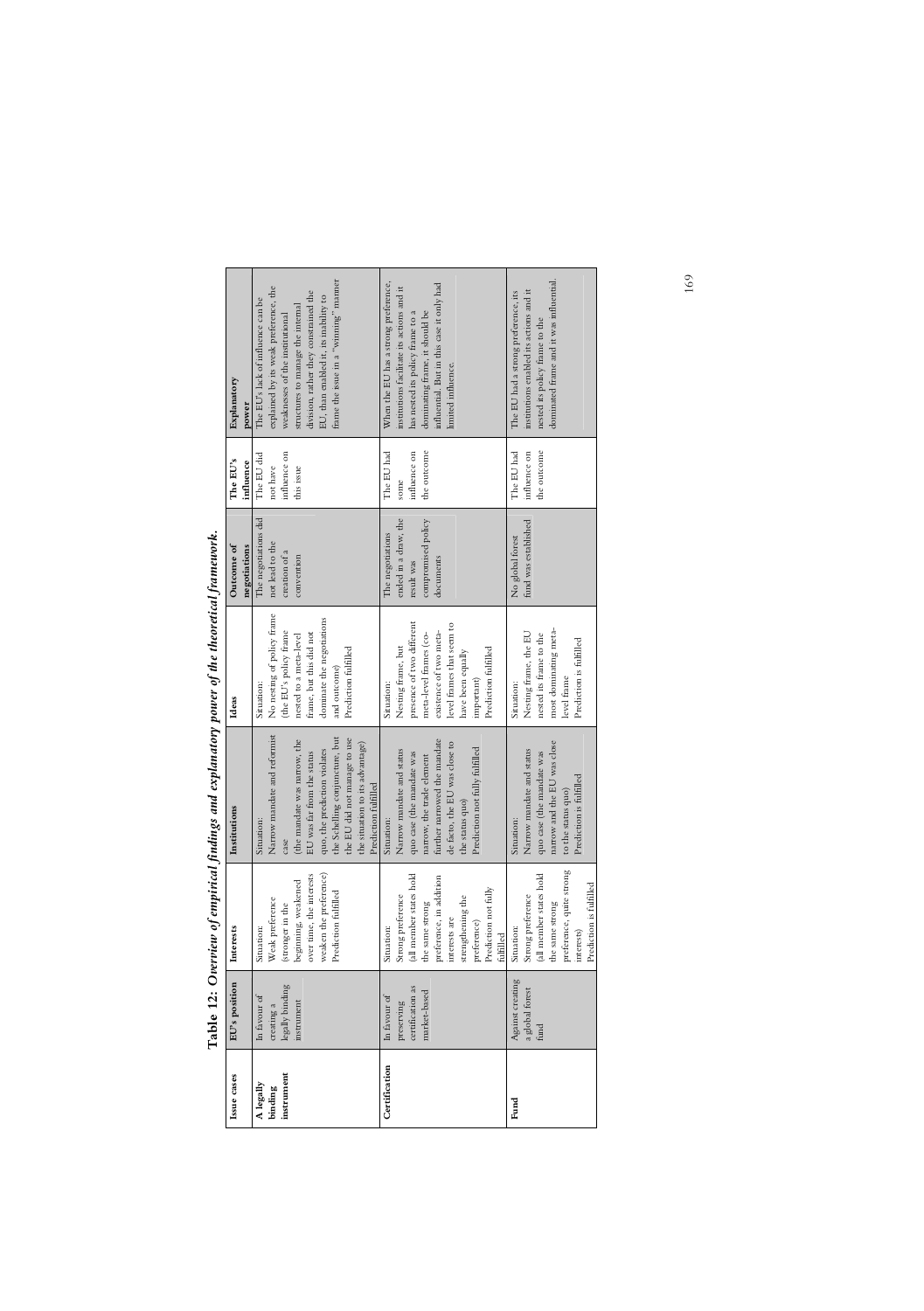# *7.2 The Research Question Revisited*

This thesis aimed to improve understanding of the EU's role in international forest policy discussions between 1995 and 2007. The research question posed was the extent to which the EU exercised influence over the process and outcomes of the international forest negotiations. In asking that question, the thesis was also interested in which factors operate to enable or constrain the EU's influence. Through building a framework integrating three different approaches to explaining EU influence in global policy discussion, and then applying that framework to three issue cases within the international forest negotiations, answers to the questions could be given. The EU exercised influence over the process and outcomes of the global forest negotiations to a considerable degree. However, that influence varied in each case.

As preceding discussion showed: in the first case (that of a legal instrument), the EU had little to no influence. This outcome could largely be explained by the predictions of the explanatory framework: the EU's collective preference for its position was weak, it was constrained by its institutional structures, and it did not frame the issue in a way that resonated with prevailing meta-level frames. In the second case (that of certification of forest products), the EU had a medium level of influence. This outcome proved more difficult to explain with the explanatory framework. The EU had a strong preference, but the institutional structures of the EU should have enabled it to exercise influence. Moreover, the EU managed to nest its frame within a metalevel frame. The predictions of the explanatory framework would have suggested considerable EU influence, but the EU failed to influence the process in its preferred way and had little affect on the outcome.

One potential explanation for this dissonance is that multiple meta-level frames existed in this case; as such, "nesting" frames was not an easy option and was subject to competition. Nevertheless, the explanatory framework was not as helpful in this case. In the third case (that of a global fund for forest management), the EU had strong influence in affecting an outcome concordant with its position. The EU's influence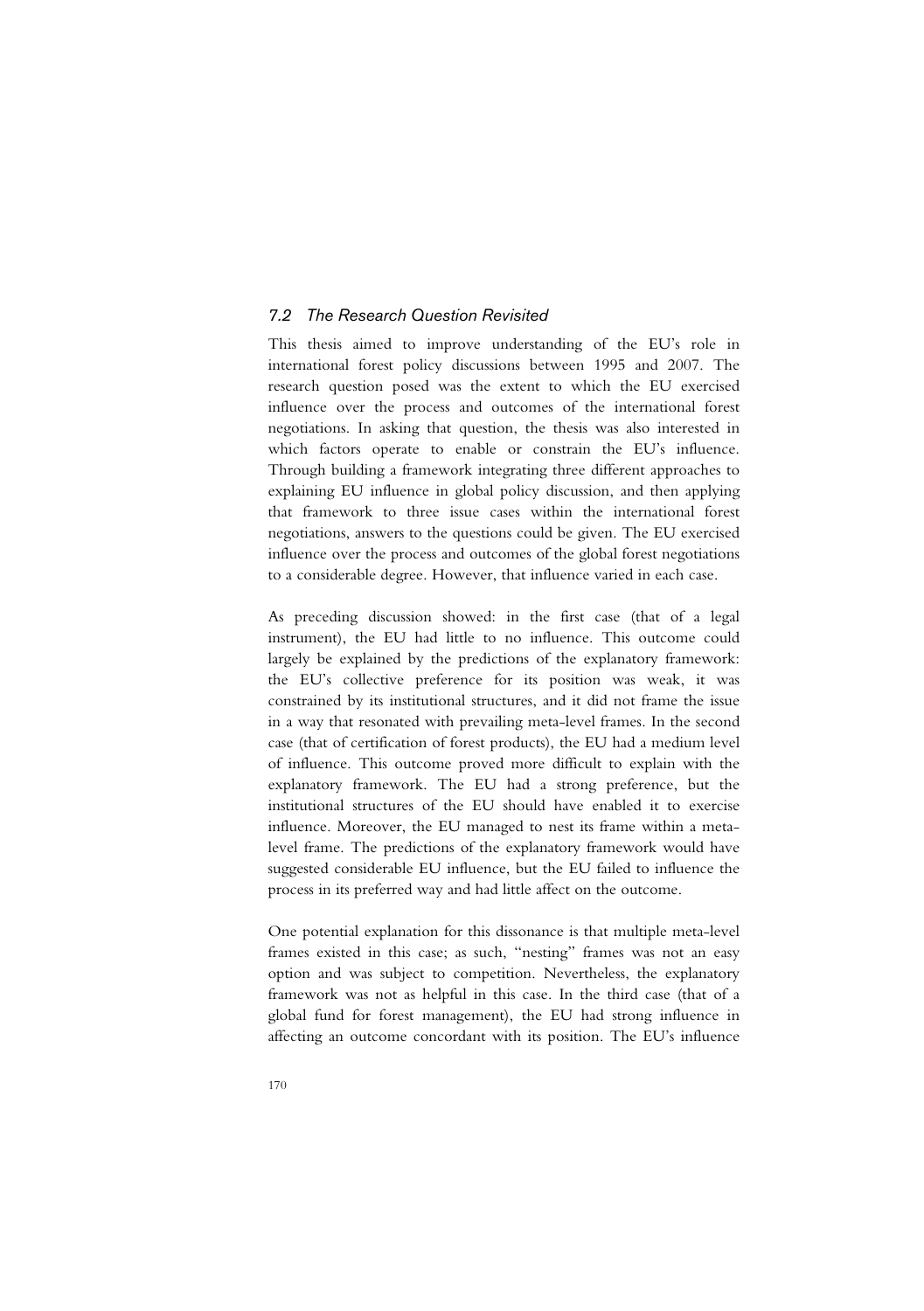came about largely because it had a strong collective preference, EU institutional structures enabled it to act freely in the negotiations, and it succeeded in successfully nesting its preferred policy frame with the dominant meta-level frame. As such, the explanatory framework demonstrated considerable utility in explaining outcomes in this third case.

Overall, the analysis in this thesis illustrates a differentiated but clear picture of EU influence over the process and outcomes of global forest negotiations. The EU was successful in furthering its position in most issue areas at most times of the process. When the "influence facilitators" of aligned interests, enabling institutions and nested ideas can be found, the EU tends to be influential. When those facilitating factors are not present, the EU cannot easily influence either process or outcome.

The findings here thus caution against assumptions of the EU's weak influence in the global forest negotiations. On the contrary, in some areas the EU was very influential. Indeed, the EU influenced outcomes on two of the most important issues in the negotiations. At the same time, these findings repudiate the finding that the EU was uniformly influential in these negotiations. Assessment of the EU's influence in the three cases demonstrates that the EU had different "influence profiles" in different issues, even within the same negotiation process. Thus, when the EU's influence was enabled by all three components, the EU had the highest level of influence and when all three components constrained the EU, it had the lowest level of influence.

Moreover, findings reveal that explaining EU influence (or lack thereof) only in terms of divided member state positions is too crude. Although member state positions are important, as a simple explanation it only provides a partial picture of outcomes. Equally important were the EU's institutional structures, which were shown to affect the EU's influence under most conditions. Moreover, how the EU framed their position in broader meta-level frames and prevailing public sentiments was an important determinate of influence.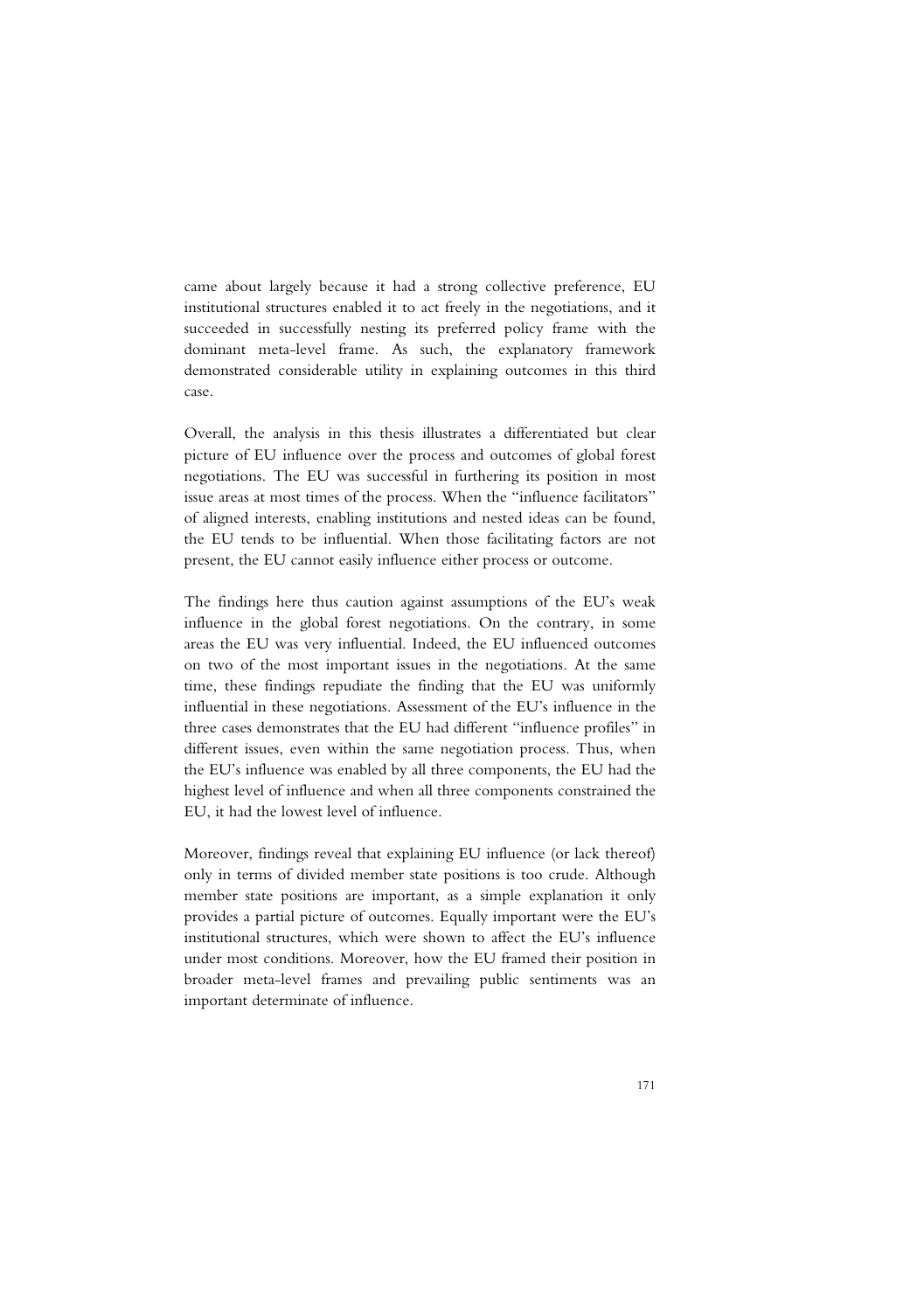It should be noted, as in the introductory chapter, that EU influence is not synonymous with an expansion in global environmental governance. In this case, the EU's position was against the development of certain instruments (e.g. a global fund for forest management). By exercising influence, the EU effectively prevented the realisation of multilateral agreements. The EU's influence is not always directed towards promoting environmental cooperation. In this negotiation process, the EU was more influential on weighty political issues, such as trade and finance, and in these issues, the EU did not use its influence to create stronger cooperation. On the contrary, its actions further deprived opportunities for cooperation. By the same token, the ambiguity related to the convention issue also showed that the EU appeared "half-hearted" in its attempt to strengthen the cooperation. Although the EU's "constructive influence" is probably a necessary prerequisite for building international environmental regimes, evaluating that claim was beyond the scope of this study. However, the concern here was on influence per se rather than how that influence may or may not be related to the building of international environmental agreements.

In short, this thesis revealed that the EU exercised considerable influence. The thesis found, more generally, that assessing the full extent of the EU's influence requires a more in-depth explanatory framework of how the EU can exercise influence, and that framework must be applied to different dimensions of the discussions (negotiations) before a complete assessment can be made. Finally, the outcomes of the discussions remind us that EU influence is not always exercised in favour of more environmental policy making and governance regime building.

# *7.3 Utility of the Approach*

Most studies of the EU in international environmental negotiations focus either on vague notions of EU leadership or very specific dynamics of EU negotiation skills. This thesis took a middle range approach focused on the question of influence. This question is usually avoided in most studies, considering the difficulties of defining and operationalising the concept. As noted above, recent theoretical discussions about influence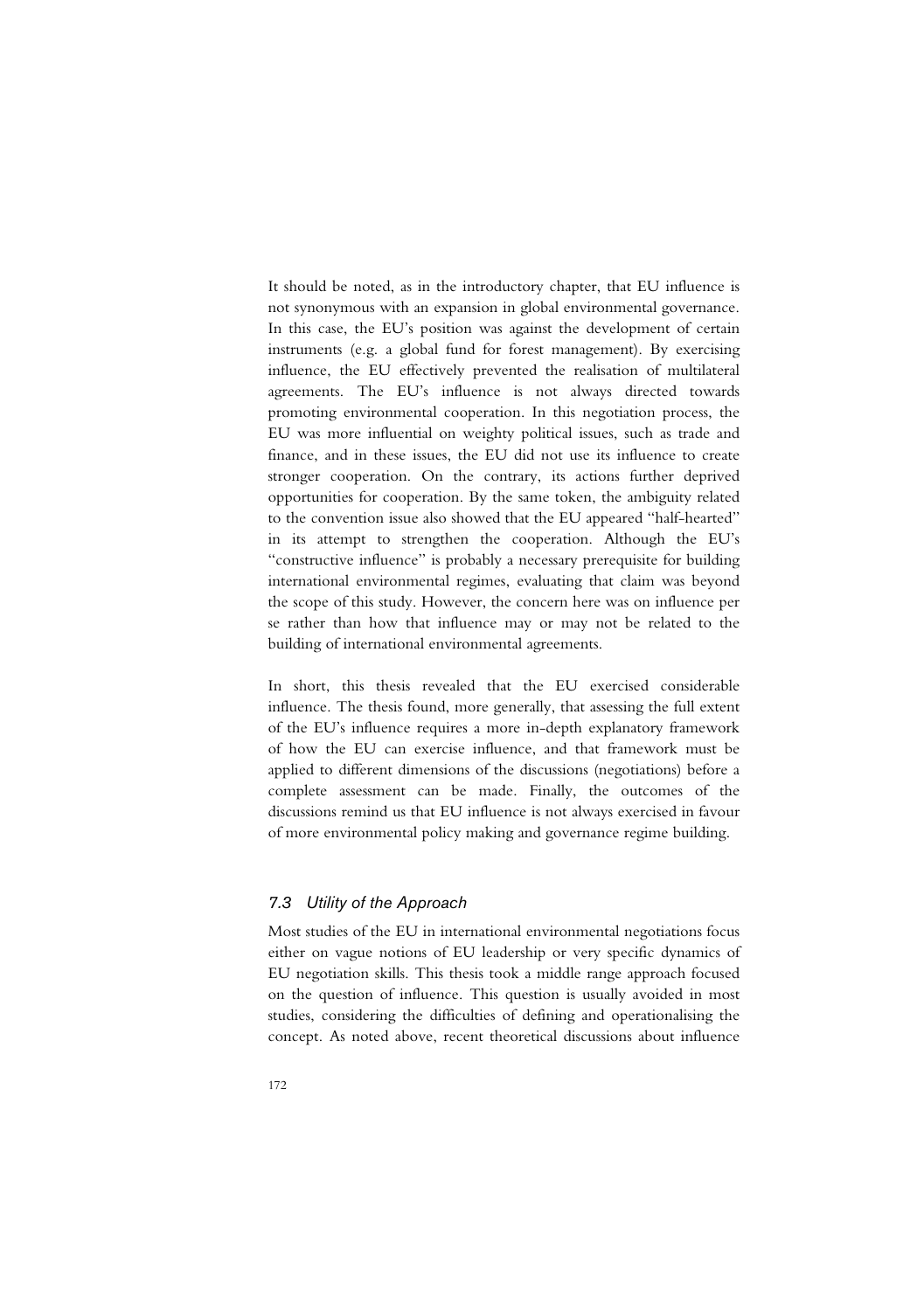have concerned only the influence of non-state actors in international negotiations (see e.g. Betsill and Corell, 2001; Corell, 1999; Arts, 1998). In that research scholars complain of the lack of proper definition and operationalisation: "It is surprising that few scholars defined what they mean by "influence"—the dependent variable of the studies they are undertaking. It is simply a discussion that is left out in most works" (Betsill and Corell, 2001: 68). In focusing on the EU, scholars have mainly been concerned with its odd "actorness" status and the various ways the EU displays leadership. Now that EU actorness is established as a phenomenon, it is more relevant to revisit the question of influence in the EU context. The task is not an easy one, as Heclo reminded us many years ago: "identifying who has influence in messy, modern policy processes can be exceedingly difficult" (1978: 102).

This study has taken a first cut at that challenge by defining influence in terms of changed processes and outcomes as a result of EU action. The concept was operationalised by first highlighting where influence traditionally derives, then presenting how to measure it, and finally the specific enablers and constraints on influence. It is the latter effort that represents the most significant contribution of the explanatory framework. By showing that influence is strongly dependant on interest -based concerns, institutional-based considerations and ideational-based factors, a framework for exploring the causal detail of EU influence is provided. The findings suggest the framework could be applied in other settings and in other issue areas with helpful effect.

More generally, this study proves useful as a corrective for overly simplified accounts of EU influence in environmental negotiations. In previous studies, the EU's failures are often explained by its internal divisions (Carter, 2007; Chaban et al. 2006; see also Vogler, 2005).These explanations have some explanatory strength and improve understanding of the outcomes. However, by explaining the EU's influence through building a three-part explanatory framework, this study provides a useful, nuanced contribution to the existing literature. The framework cannot explain everything about the EU's influence, but can provide a fuller picture than by reducing the EU's lack of influence to a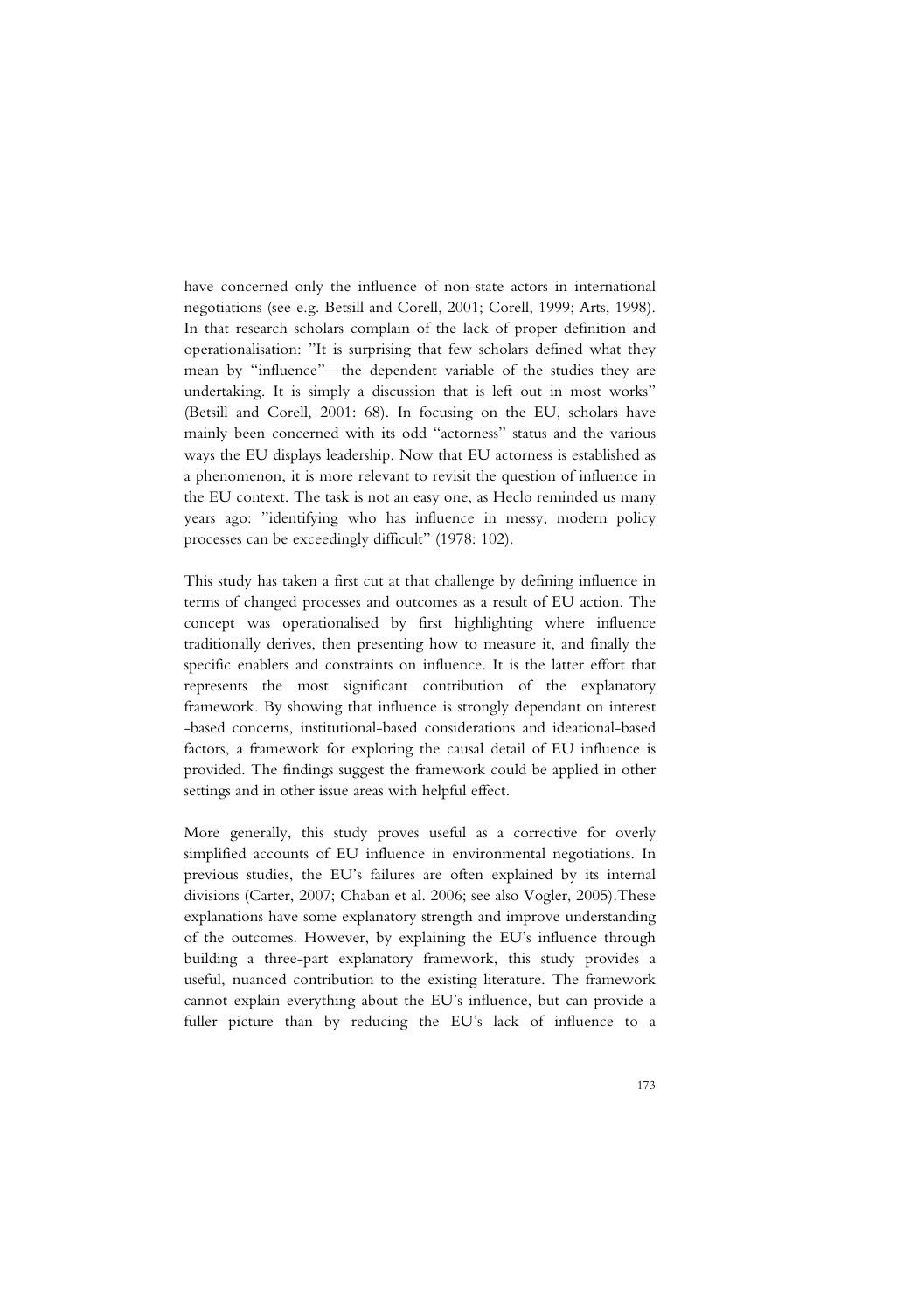consequence of internal differences among the member states and inflexible structures.

# *7.4 Implications*

This study has implications for several different audiences. The following discussion identifies three audiences in particular: those interested in international forest policy per se, those interested in the practical aspects of the EU as a negotiating actor, and those interested in the theoretical implications of the EU in global governance.

The study adds to the body of the literature focused on international forest negotiations. As aforementioned, earlier research describes the forest process as a failure, and weak in substantial outcomes and policy coordination (Dimitrov, 2006). The main focus has been to explain the absence of a legally binding instrument with the domination of principles of neoliberal free trade (Humphreys, 2006), with the unwillingness of the US (Davenport, 2005), and with the absence of reliable scientific information (Dimitrov, 2006). Only a handful of explanations have focused in detail on key actors in the process. By examining the EU, this study sheds light on one aspect of the failed negotiations. The EU did not act according to its normal behaviour in the global environmental area, which could explain the outcome of the negotiations to a certain extent. Its acting on these issues in the forest negotiation process confirms what other scholars have found, the actors appeared to have been uninterested in creating a strong regime in this area. Hence, this study highlighted that a key actor did not have a keen interest in strong international forest cooperation, despite supportive utterances.

Given the outcome in this case, this study shows that a key actor, such as the EU, is important for the outcome of the negotiations. To understand these dynamics, it is crucial to understand that a key actor holds preferences, must operate within institutional structures, and must consider the effects of ideational frameworks. The functional goals of negotiating environmental agreements are important, but the behaviour of individual actors and their interaction is central for complete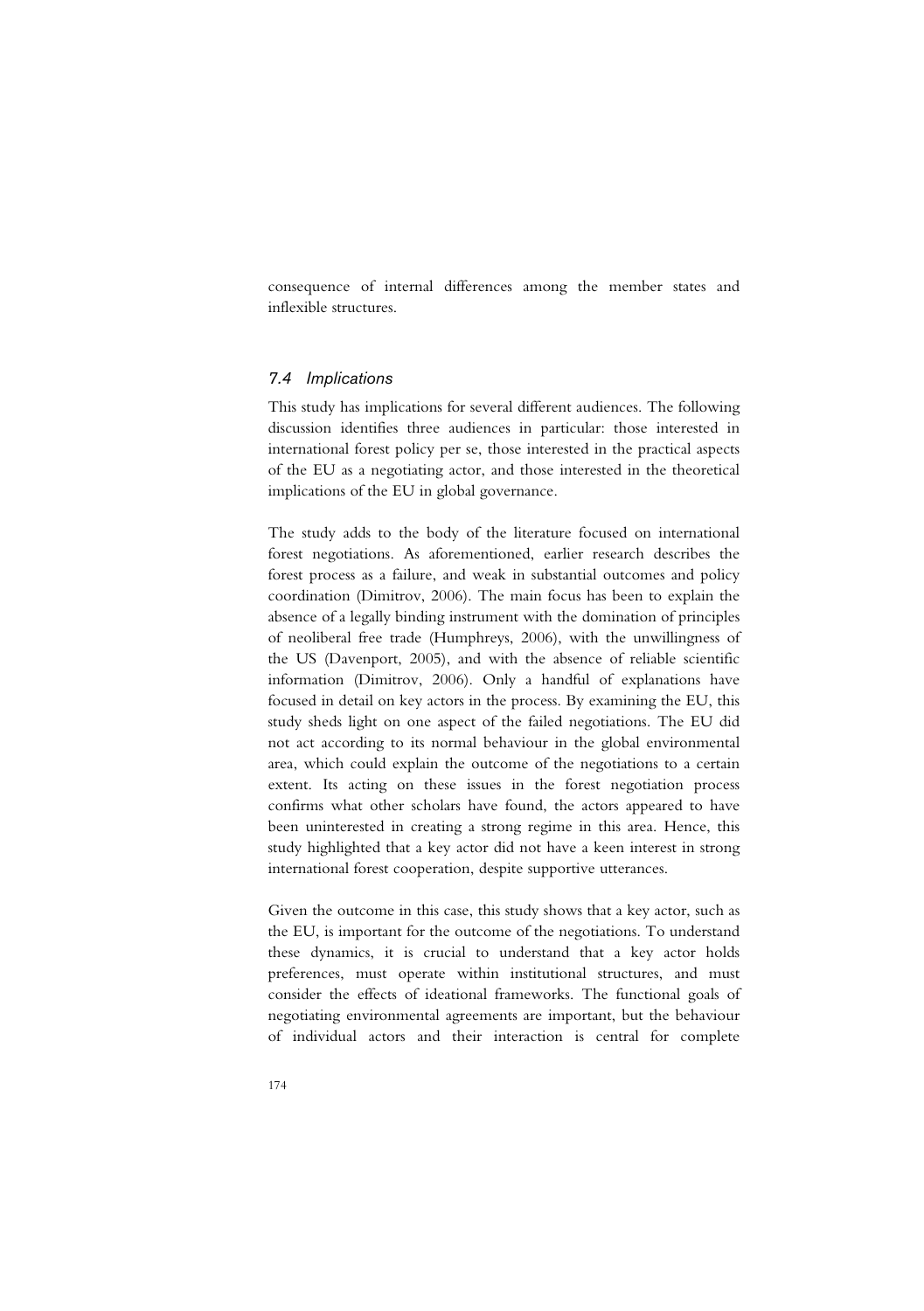understanding. For international forest policy processes, this study highlights the need to analyse both the practical needs of global forest management and the actors and political processes that intervene between intentions and outcomes.

The EU in international negotiations is a central focus of this study. On a practical level, the message is that the EU needs to be aware of the interaction between the member states interests, the EU's institutional structures, and how the issue at stake is defined and understood. In explaining the outcome, the factors have to be separated due to analytical reasons. In a negotiation, they can be difficult to separate. However, to be successful in negotiations, it is important to understand that there are several interconnected factors that constrain or enable the EU.

In answering the question of the EU's influence in the forest negotiations, this study enhanced understanding of the EU's role as an international environmental actor. Although most scholars analyse cases of "successful" EU influence, this study targeted a case of apparent failure. EU influence must be carefully measured and assessed through several conditioning factors. Those factors must be equal if the EU is to exercise influence. For example, analysis of only the strength of distribution of preference among EU member states in a negotiation cannot provide all information about EU influence. Even if member states are closely aligned in their positions on an issue, institutional rules and ideational "consistency" in frameworks must also be conducive, if the EU is to exercise its full influence. The EU is not uniformly in favour of global environmental cooperation, especially if an issue is broken down into its negotiation components. On certain issues, the EU seeks to keep those issues off the agenda. In some cases, the EU may be successful, in others it may not. This study offers an explanatory utility for understanding the reasons why.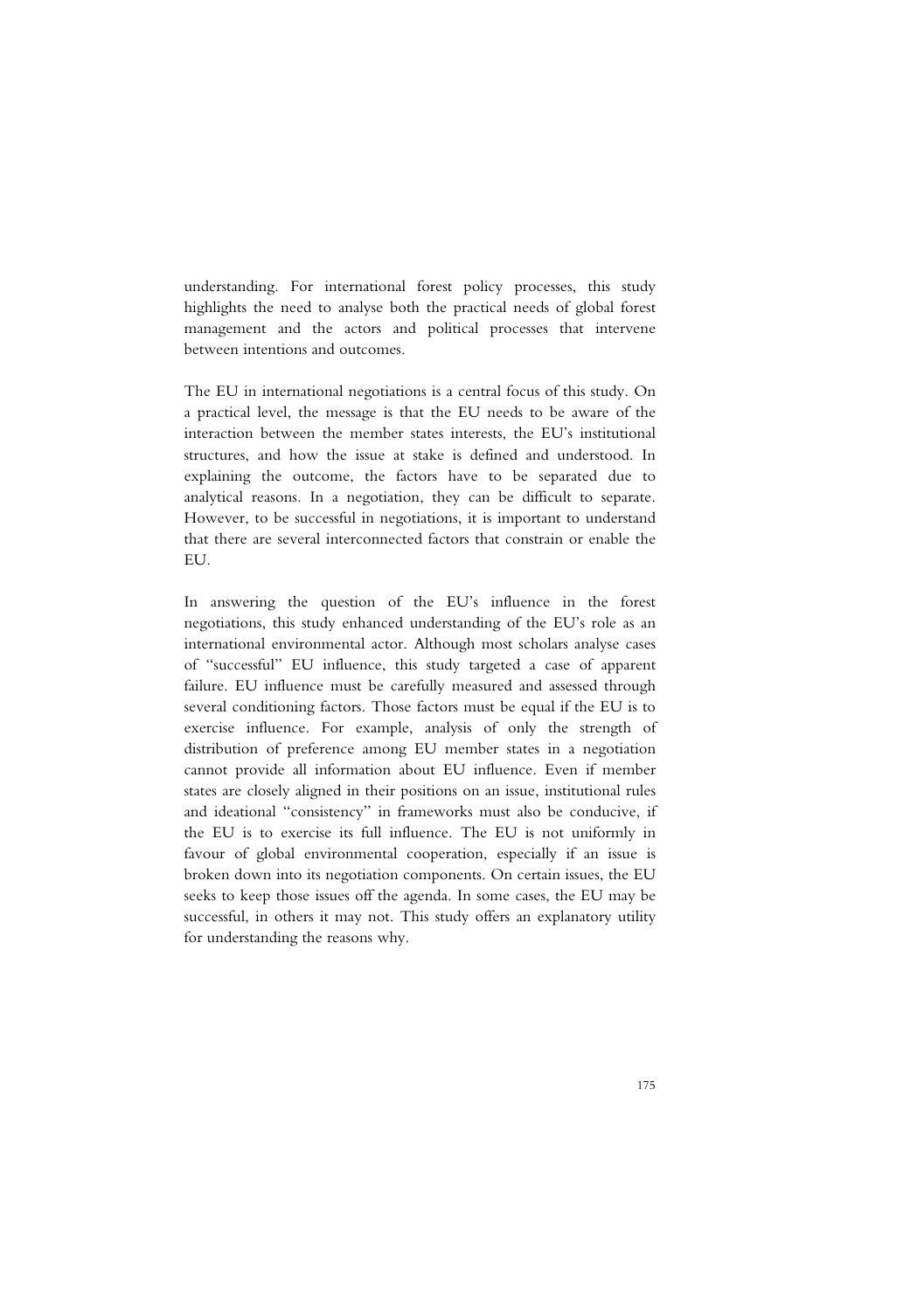# *7.5 Shortcomings*

Although the explanatory framework devised in this thesis appears to have considerable utility, it cannot explain everything about the EU's influence in international environmental negotiations. One reason for this is that the framework incorporates primarily internal variables, ones related to the EU's internal dynamics. External factors are incorporated in terms of the focus on ideational frameworks, but other external variables, such as the power of the negotiation partners has not been incorporated. Other considerations, such as policy uncertainty or issue linkages have not been fully explored.

In this respect, the findings of the case studies suggest that additional considerations might be added to future designs of the explanatory framework. In the case of certification for forest products, the framework had some difficulties in explaining the outcome of the EU's limited influence. One reason for this may lie in the opponents' position and the vagueness of the issue. In the case of the global forest fund, the framework succeeded in explaining EU influence. However, the position of opponents and geopolitical power frameworks undoubtedly contributed. For instance, the EU's strength in economic affairs and its relative affluence made the negotiations asymmetric. The convention case was largely explained by the explanatory framework. However, in this case the EU's lack of influence was probably affected by the stern resistance of opponents and the policy complexity of the forest issue, i.e. how to create a global agreement on forests. Hence, the framework did not allow analysis of the external variables that might have affected EU influence. In order to study influence in complex decision-making processes, a delimitation of factors is necessary.

A second limitation of the framework is that it cannot explain how influence are exercised and on what resources. The definition of influence used in this study was analytically narrow and focused on the actor's goal attainment. Although clear and relative parsimony, the approach leaves out interesting issues of what different kinds of influence the EU had in the negotiations (such as normative or economic influence), as well as how it wielded its influence. For instance, evidence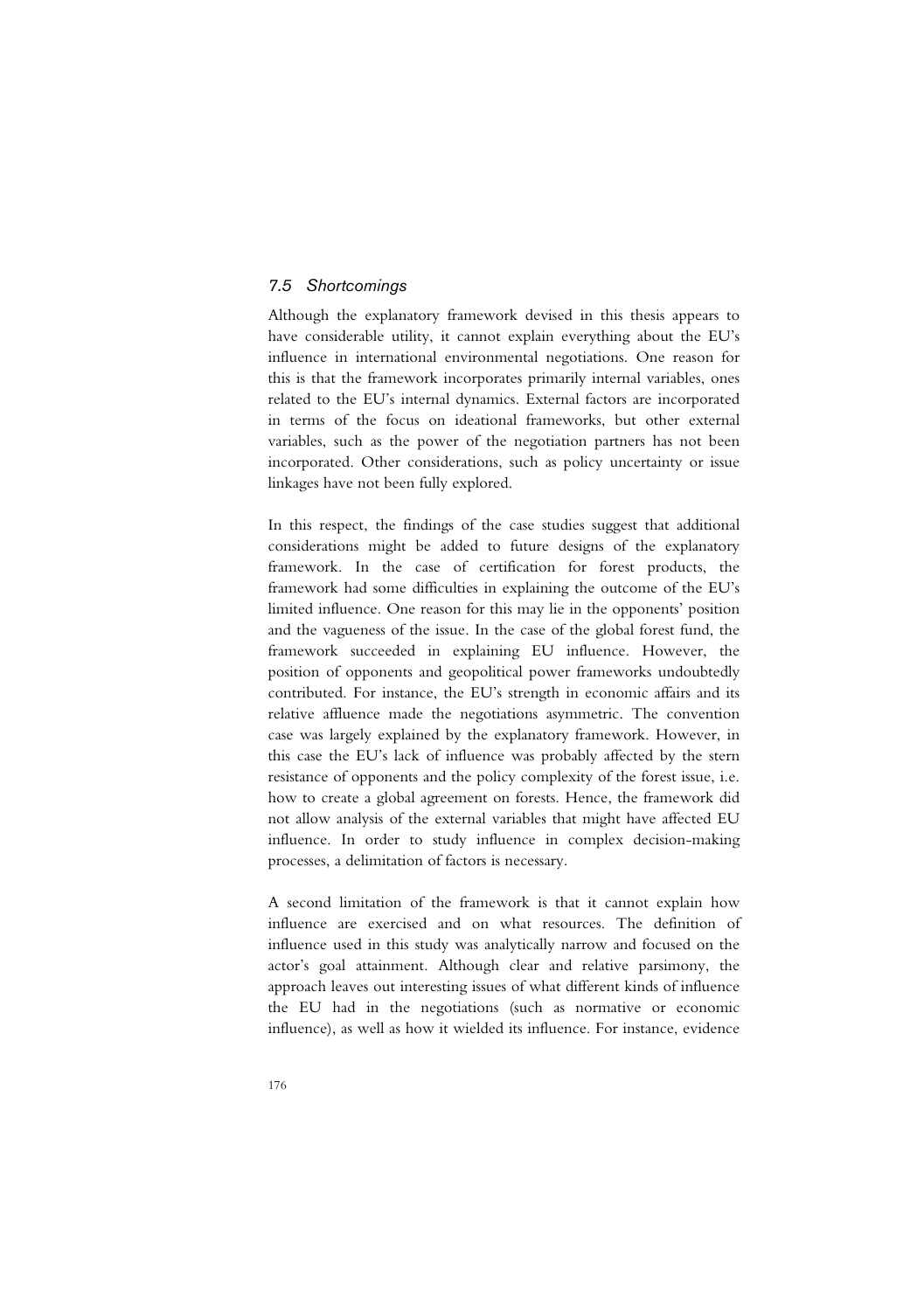suggested that the EU at some points explicitly tried to connect the fund and the convention issue, which could have been explored further. However, the framework did not allow deeper analysis of the EU's strategies in that regard. Hence, the framework makes it difficult to analyse all aspects of the EU's influence in this case. Simultaneously, an analytical narrow definition makes the analysis more focused.

One limitation to what this study reveals about the EU's influence relates to the issue cases. As described in Chapter One, these sub-cases were selected because they represent high-profile issues in the global forest negotiations and are central to the development of a comprehensive agreement. Additional cases, perhaps associated with more practical forest policy concerns at "ground level" might prove a useful test of the value of the explanatory framework.

# *7.6 Further Research*

The findings of this study suggest a need for further research in two broad areas. The first area relates to the explanatory framework. As the discussion of limitations shows, there are other factors that might intervene with the explanations studied in this thesis. Some of these factors have been studied in the context of the forest negotiations, but not explicitly connected to the EU. Future research could examine factors such as power asymmetry in negotiations and the adequacy of a global agreement on forests, and determine how these factors affect EU influence in the negotiations. Another topic related to the framework, is the definition of influence. Given the complexity of the negotiations, the narrow definition was meaningful in this study. However, future studies could broaden the definition of influence and include resources and the pursuit of influence, and apply it to a less complex case. To improve the knowledge of the EU in the area of global environmental politics, an integration of influence assessment with discussions on leadership would be beneficial.

The second area is connected to case studies. The first, and most obvious, suggestion for future research is to add more case studies. This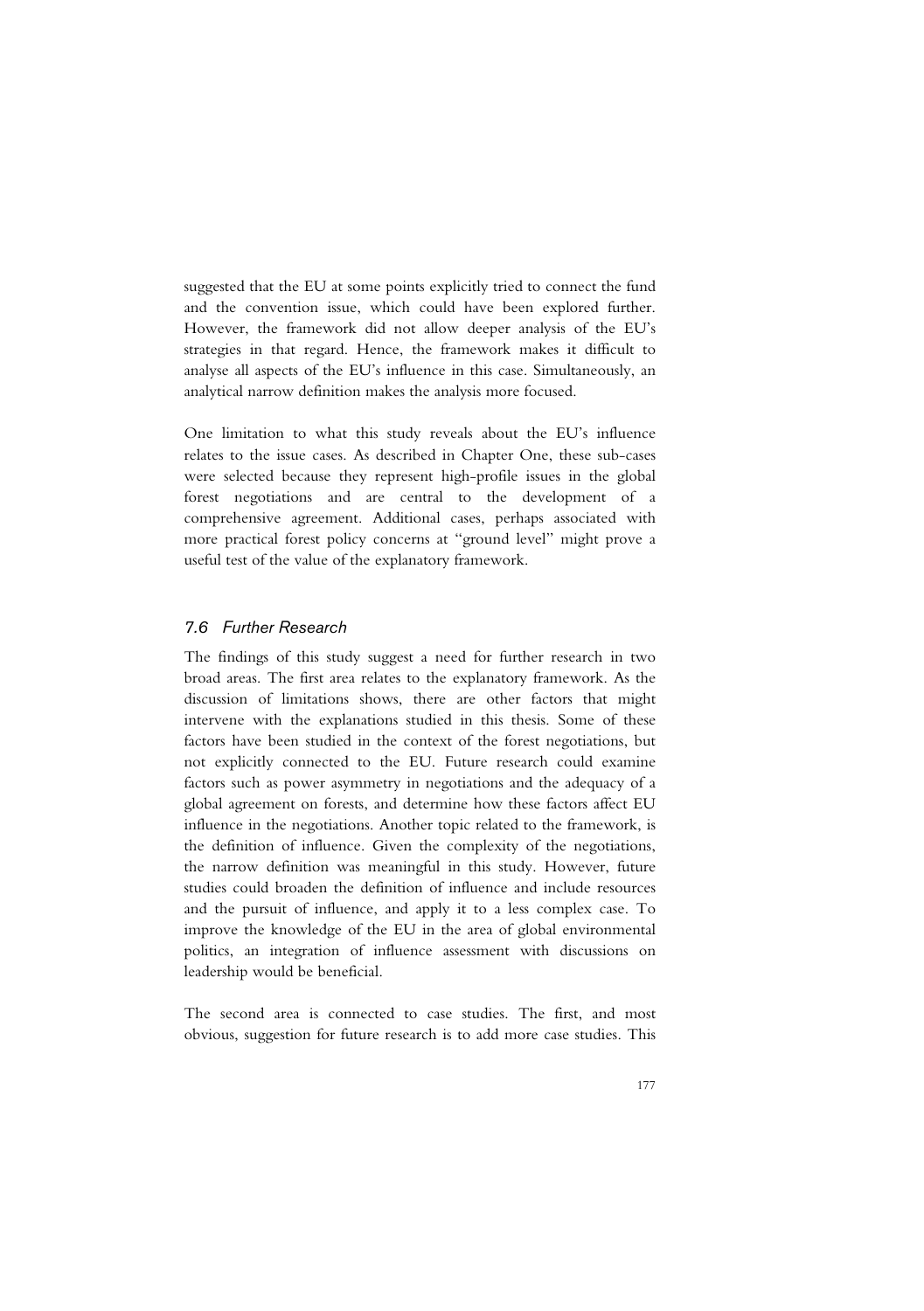can be done in several ways and for different purposes. Including an assessment of the EU's influence on other issues in the forest negotiations would further deepen understanding and provide a more solid basis for generalisation. Additional case analysis would evaluate the utility of the framework designed here and provide valuable insights into the similarities and differences in the way the EU manages "soft" and "hard" issues, i.e. issues in the negotiation process that not concern weighty political issues, such as trade and finance. How would interests, institutions, and ideas play out in "soft" cases? Such research could improve understanding of the EU generally. If future research takes the sources of influence and influence strategies into more focused account, a useful research design would be to compare if "hard" and "soft" cases differ on additional variables, such as the role of expert knowledge or norm diffusion.

Another type of study could make a comparison between different international processes dealing with forest issues. With the same approach as in this study, but expand the number of cases would increase the understanding of the EU's forest policy at the international level. Processes such as the Convention on Biological Diversity, International Tropical Timber Organization, and the UN Framework Convention on Climate Change all contain forest-related issues. The way the EU frames the "forest issue" in the different processes would certainly be different, and depending on which aspect of the forests are important, the institutional structures would have different impacts, as would the interests and preferences of the EU in each of these cases.

### *7.7 Concluding remarks*

The EU's role in international environmental negotiations is complex and conditioned by several factors, as confirmed by this study of global forest policy. A number of key explanatory factors need considering if we are to fully understand the EU's influence and thus to develop a nuanced understanding of the EU's more general role. In many respects, the EU "has arrived" as a global actor on the world stage, meaning that studying and measuring its exercise of influence should be a top concern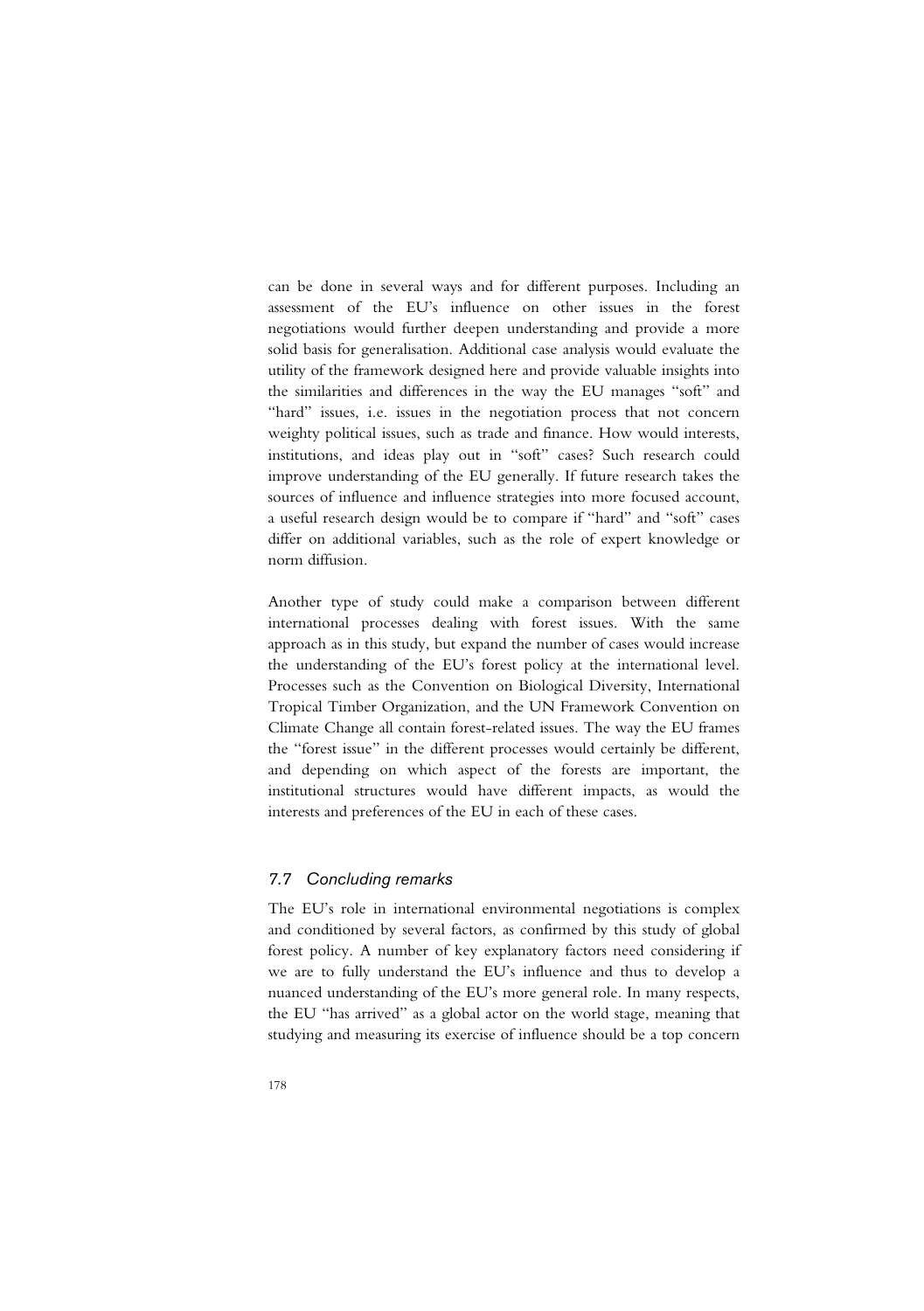amongst researchers. In this case, analysis not only improves understanding of the EU, but also the EU's role in global affairs. However, we should not forget the case at hand. International forest policy affects the health of ecosystems, the wealth of economies, and the livelihoods of human beings. For these reasons we should aim to continue research into understanding, explaining, and even predicting the future direction of international forest agreements.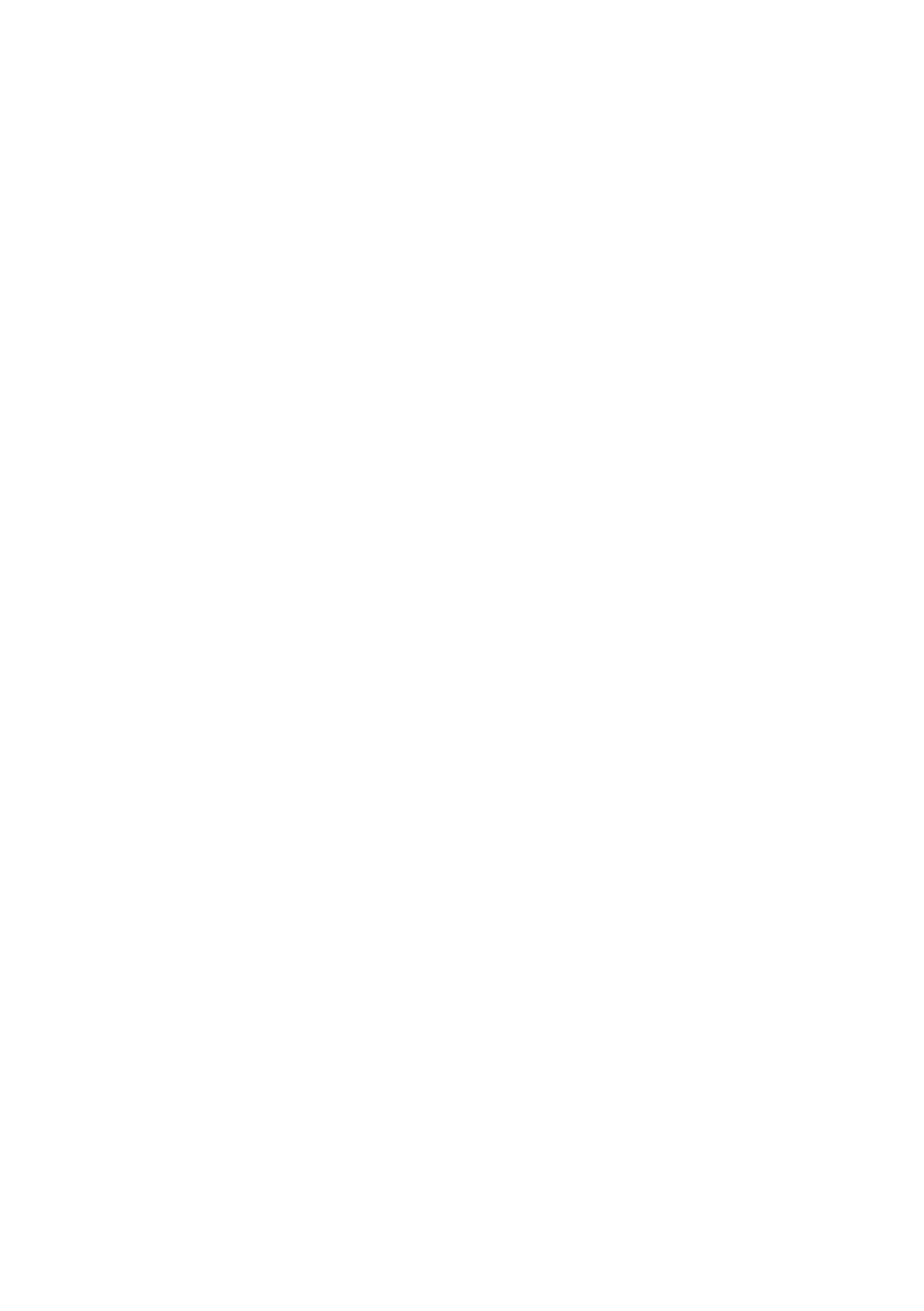# *References*

### **Secondary sources**

- Abbott, Kenneth W. and Duncan Snidal (2000) Hard and soft law in international governance. *International Organization* 54(3): 421-456.
- Allen, David (1998) Who speaks for Europe? The search for an effective and coherent external policy. In Peterson, John and Helene Sjursen (eds.) 1998. *A common foreign policy for Europe?: competing visions of the CFSP*. London: Routledge, pp. 41-58.
- Alvesson, Mats and Kaj Sköldberg (2008) *Tolkning och reflektion: vetenskapsfilosofi och kvalitativ metod*. Lund: Studentlitteratur.

-- (1994) *Tolkning och reflektion: vetenskapsfilosofi och kvalitativ metod.* Lund: Studentlitteratur.

- Andersen, Ib (1998) *Den uppenbara verkligheten: val av samhällsvetenskaplig metod*. Lund: Studentlitteratur.
- Andersson, Therese (2007) *En gemensam europeisk skogspolitik?: en integrationsteoretisk studie av ett politikområde på tillväxt*. Doctoral Dissertation, Umeå universitet. Statsvetenskapliga institutionen, Serie: Statsvetenskapliga institutionens skriftserie, 0349-0831: 2007:4.
- Andresen, Steinar (2000) The whaling regime. In Andresen, Steinar, Tora Skodvin, Jorgen Wettestad and Arild Underdal (eds.) 2000. *Science and politics in international environmental regimes: between integrity and involvement*. Manchester: Manchester University Press, pp. 35- 69.
- -- and Shardul Agrawala (2002) Leaders, pushers and laggards in the making of the climate regime. *Global Environmental Change* 12(1): 41–51.
- Arts, Bas (1998) *The political influence of global NGOs. Case studies on the climate and biodiversity conventions*. Utrecht: International Books.
- -- and Piet Verschuren (1999) Assessing political influence in complex decision-making. An instrument based on triangulation. *International Political Science Review* 20(4): 411-424.
- Bäckstrand, Karin (2006) Global miljöpolitik. In Tallberg, Jonas and Jakob Gustavsson (eds.) 2006. *Internationella relationer*. Lund: Studentlitteratur, pp. 315-336.
- Baker, Susan (2006) *Sustainable development*. London: Routledge.
- Ball, Terence (1988) *Transforming political discourse: Political theory and critical conceptual history*. Oxford: Basil Blackwell.
- Banfield, Edward C. (1961) *Political Influence*. New York: Free Press.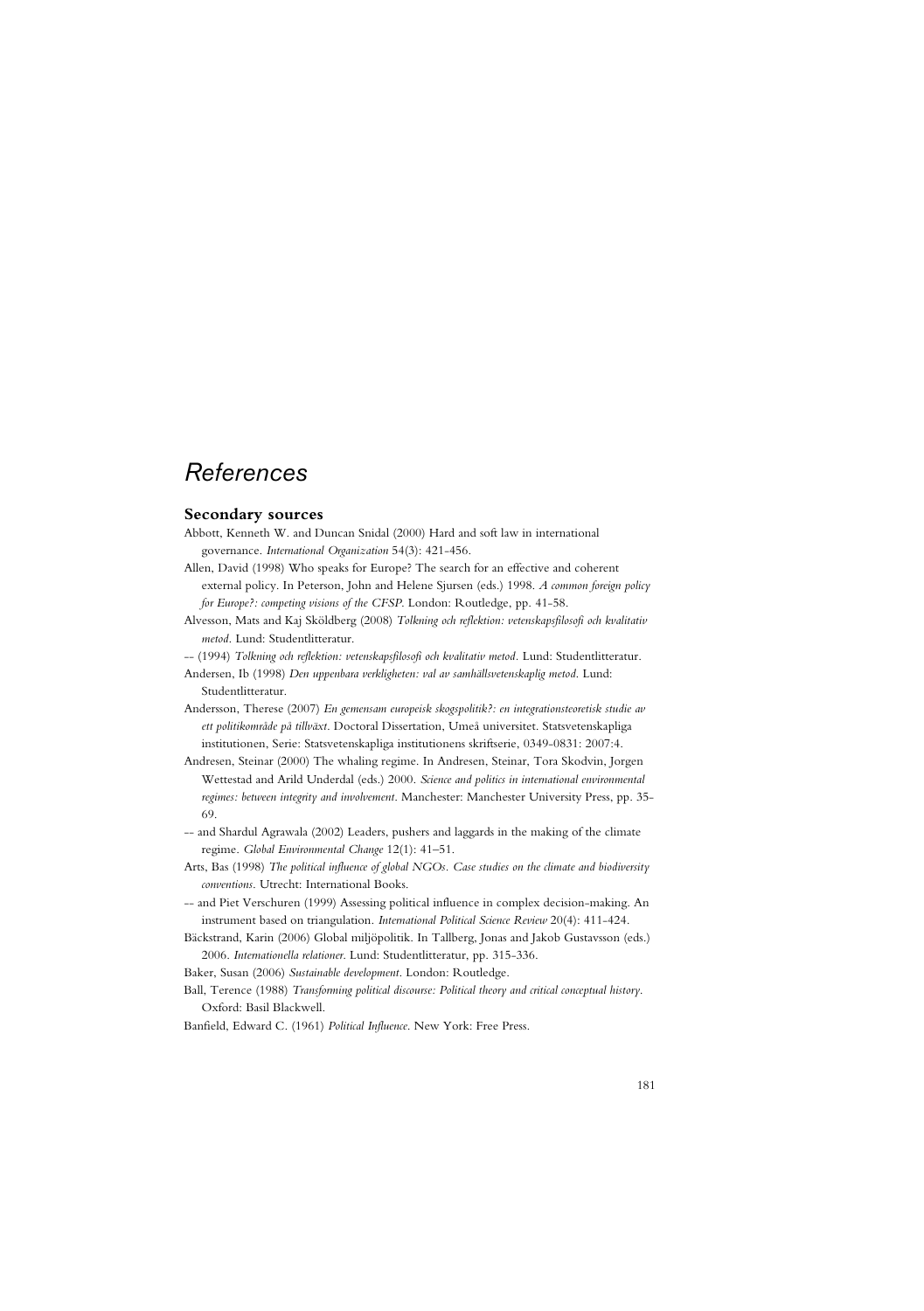- Barletta, Michael (2001) Social construction of ballistic missile threats. Paper prepared for *the 42nd Annual Convention of the International Studies Association*, 20-24 February 2001, at Chicago, IL.
- Barnett, Michael (1999) Culture, strategy and foreign policy change: Israel's road to Oslo. *European Journal of International Relations* 5(1): 5–36.
- Baxter, Pamela and Susan Jack (2008) Qualitative case study methodology: Study design and implementation for novice researchers. *The Qualitative Report* 13(4): 544-559.
- Bell, Roderick (1969) Political power: the problem of measurement. In Bell, Roderick, David V. Edwards and R. Harrison Wagner (eds.) (1969) Political power. A reader in theory and research. New York: Free Press.

Benedick, Richard E. (1991) *Ozone diplomacy.* Cambridge, Mass.: Harvard University Press.

Betsill, Michele, Kathryn Hochstetler and Dimitris Stevis (2006) General introduction. In Betsill, Michele, Kathryn Hochstetler and Dimitris Stevis (eds.) 2006. *Palgrave Advances International environmental politics*. New York: Palgrave Macmillan, pp. 1-9.

Betsill, Michele and Elisabeth Corell (2001) NGO influence in international environmental negotiations: a framework for analysis. *Global Environmental Politics* 1(4): 65-85.

Biermann, Frank (2006) Global governance and the environment. In Betsill, Michele, Kathryn Hochstetler and Dimitris Stevis (eds.) 2006. *Palgrave Advances International environmental politics*. New York: Palgrave Macmillan, pp. 237-261.

Birnie, Patricia.and Alan E. Boyle (2002) *International law and the environment*. New York: Oxford University Press.

Braatz, Susan (2003) International forest governance: international forest policy, legal and institutional framework. Paper prepared for *World Forestry Congress, Quebec City, Canada; 21-28 September 2003*. Available at:

http://www.fao.org/DOCREP/ARTICLE/WFC/XII/1053-C5.HTM. Accessed: 14 October, 2008.

- Brack, Duncan (2007) *Illegal logging*. Chatham House Briefing Paper, July 2007. Available at: http://www.illegal-logging.info/uploads/1\_Illegal\_logging\_bp\_07\_01.pdf. Accessed: 3 December, 2008.
- Bretherton, Charlotte and John Vogler (2006) *The European Union as a global actor*. 2<sup>nd</sup> ed. London: Routledge.
- Bridges, (2000) Bridges Trade BioRes, 2002, *UN Forest Forum: Delegates discuss trade and certification*. 21 March, (2) 5.
- Burchell, Jon and Simon Lightfoot (2004) The EU and sustainable development: the long road from Rio to Johannesburg. In Barry, John, Brian Baxter and Richard Dunphy (eds.) 2004. *Europe, globalization and sustainable development*. New York: Routledge, pp. 168- 186.
- Cámara-Cabrales, Luisa (1999) Small farmer migration and the agroforestry alternative in the Panama Canal watershed. *Journal of Sustainable Forestry* 8 (3/4): 11-22.
- Campbell, John L. (1998) Institutional analysis and the role of ideas in political Economy. *Theory and Society* 27(3): 377-409.
- Carbone, Maurizio (2008) Mission impossible: the European Union and policy coherence for development. *Journal of European Integration* 30(3): 323–342.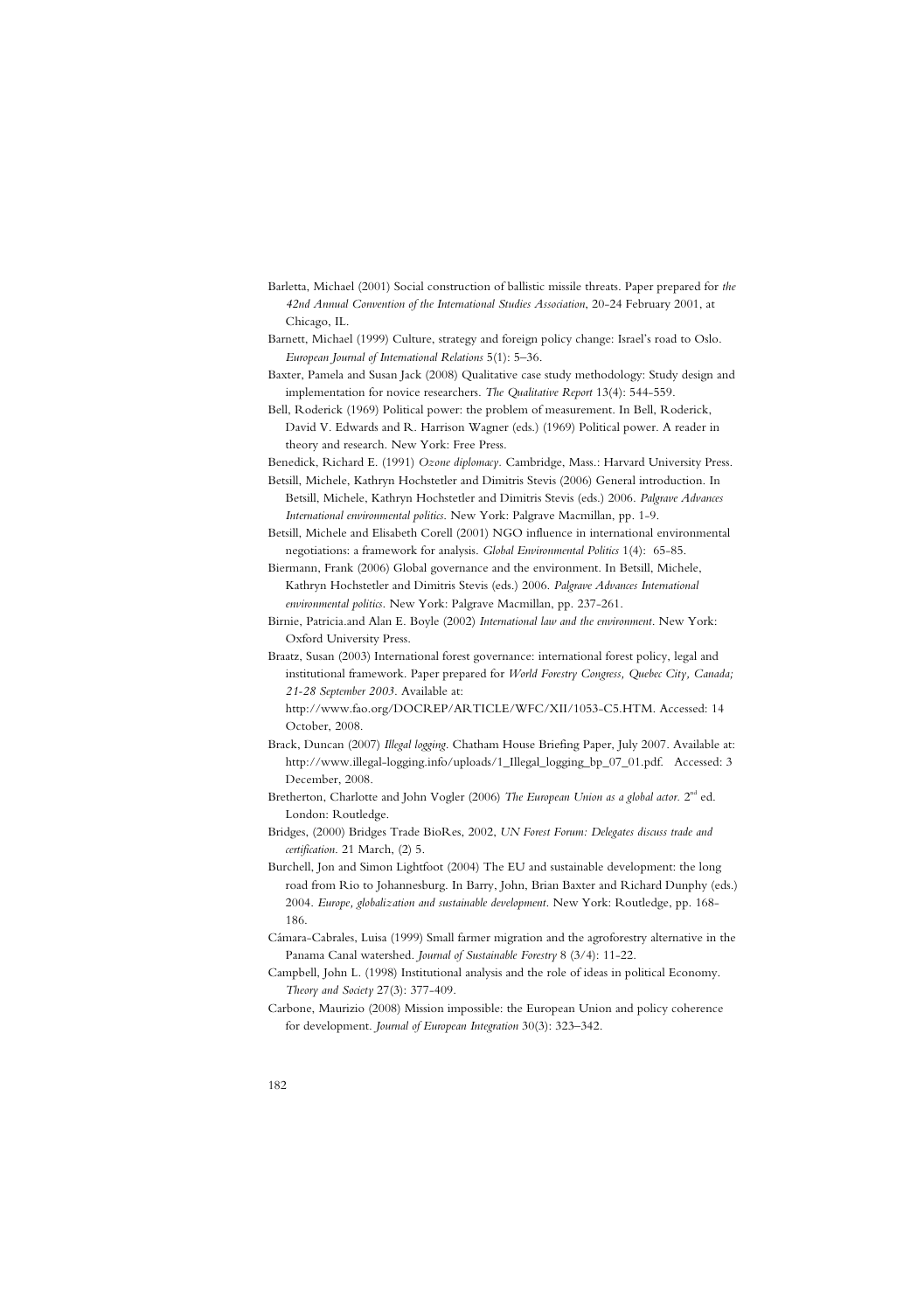- Carter, Neil (2007) *The politics of the environment* ideas, activism, policy.  $2<sup>nd</sup>$  ed. Cambridge: Cambridge University Press.
- Chaban, Natalia, Ole Elgström and Martin Holland (2006) The European Union as others see it. *European Foreign Affairs Review* 11(2): 245-262.
- Chasek, Pamela S., David L. Downie and Janet Welsh Brown (2006) *Global environmental politics.* Boulder, CO: Westview Press.
- Chipeta, Mafa E. and Joshi Mahendra (2001) *Financing sustainable forest management, report from the International Workshop of Experts, 22-25 January 2001, Oslo Norway*. CIFOR: Desa Putera. Available at:

http://www.clisuriname.com/smartcms/downloads/pdf/FSFM2001.pdf. Accessed: 8 October, 2008.

- Christiansen, Atle C. and Jørgen Wettestad (2003) The EU as a frontrunner on greenhouse gas emissions trading: How did it happen and will the EU succeed?'. *Climate Policy* 3(1): 3-18.
- Christiansen, Thomas (2001) The Council of Ministers: the politics of institutionalised intergovernmentalism. In Richardson, Jeremy (ed.) 2001. *European Union: Power and*  Policy-Making. 2<sup>nd</sup> ed. London: Routledge, pp. 135-154.

Clapp, Jennifer and Peter Dauvergne (2005) *Paths to a green world: the political economy of the global environment.* Cambridge, Mass.: MIT Press.

Clegg, Stewart (1989) *Frameworks of power.* London: Sage.

Coates, Barry (2002) The world's biggest summit – so what? London: World Development Movement. Available at:

http://www.wdm.org.uk/resources/reports/other/WSSD04092002.pdf. Accessed: 11 October, 2007.

- Conca, Ken and Geoffrey D. Dabelko (1998) Three decades of global environmental politics. In Conca, Ken and Geoffrey D. Dabelko (eds.) 1998. *Green Planet Blues*. Boulder, CO: Westview Press, pp. 1-23.
- Corell, Elisabeth (1999) *The negotiable desert: expert knowledge in the negotiations of the convention to combat desertification*. Doctoral thesis, Linköping University, Department of Water and Environmental Studies.
- Cox, Robert W. and Harold K. Jacobson (1973) The framework for inquiry. In Cox, Robert W. and Harold K. Jacobson (eds.) 1973. *The anatomy of influence: decision making in international organization*. New Haven: Yale University Press, pp. 1-36.
- Dahl, Robert A. (1961) *Who governs? Democracy and power in an American city*. New Haven: Yale University Press.
- Davenport, Deborah S. (2005) An alternative explanation for the failure of the UNCED forest negotiations. *Global Environmental Politics* 5(1): 105-30.
- -- and Peter Wood (2006) Finding the way forward for the international arrangement on forests: UNFF-5, -6, and -7. *Review of European Community and International Environmental Law (RECIEL)* 15(3): 316-26.
- Delreux, Tom (2006) The European Union in international environmental negotiations: a legal perspective on the internal decision-making process. *International Environmental Agreements: Politics, Law and Economics* 6(3): 231–48.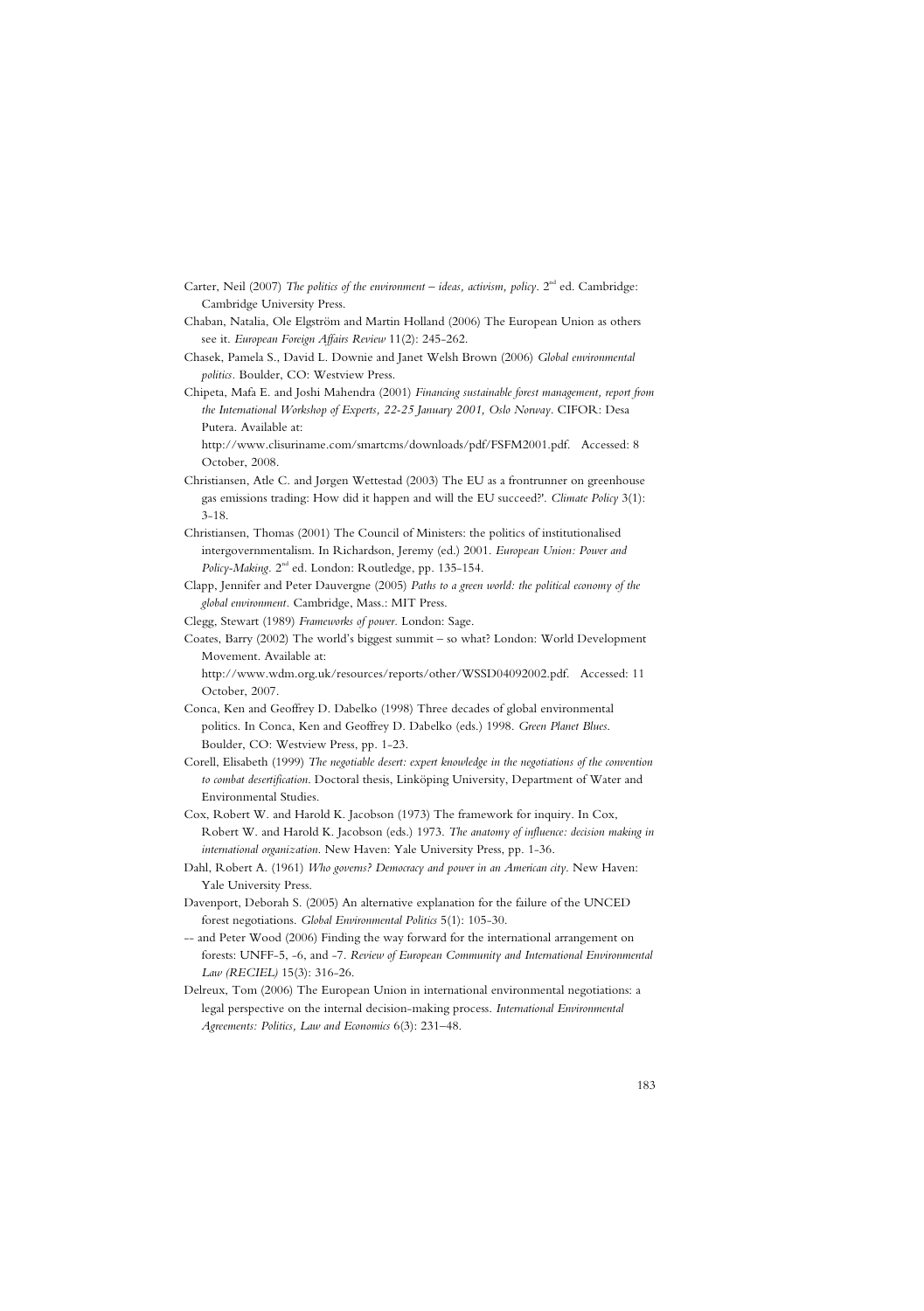- Dimitrov, Radoslav (2006) *Science and international environmental policy: regimes and nonregimes in global governance*. Lanham: Rowman and Littlefield Publishers.
- -- (2005) Hostage to norms: states, institutions and global forest politics. *Global Environmental Politics* 5(4): 1-24.
- -- (2003) Knowledge, power, and interests in environmental regime formation. *International Studies Quarterly* 47(1): 123-50.
- -- , Detlef F. Sprinz, Gerald M. DiGiusto, Alexander Kelle (2007) International nonregimes: a research agenda. *International Studies Review* 9(2): 230–58.
- Druckman, James N. and Arthur Lupia (2000) Preference formation. *Annual Review of Political Science* 3(1): 1-24.
- Dür, Andreas (2008) Bringing economic interests back into the study of EU trade policymaking. *British Journal of Politics and International Relations* 10(1): 27-45.
- -- and Hubert Zimmerman (2007) Introduction: The EU in international trade negotiations. *Journal of Common Market Studies* 45(4): 771-87.
- Eckersley, Robin (2004) The big chill: The WTO and multilateral environmental agreements. *Global Environmental Politics* 2(2): 24-50.
- Eckstein, Harry (1975) Case study and theory in political science. In Greenstein, Fred I. and Nelson W. Polsby (eds.) 1975. *Handbook of political science*. Reading, Mass.: Addison-Wesley, pp. 79-137.
- Eeckhout, Piet (2004) *External relations of the European Union: legal and constitutional foundations.* Oxford: Oxford University Press.
- Eisenhardt, Kathleen M. (1989) Building theories from case study research. *Academy of Management Review* 14(4): 532-50.
- Elgström, Ole and Michael Smith (2006) Introduction. In Elgström, Ole and Michael Smith (eds.) 2006. *The European Union's roles in international politics: concepts and analysis*. London: Routledge, pp. 1-10.
- Elgström, Ole and Maria Strömvik (2005) The European Unions as an international negotiator. In Elgström, Ole and Christer Jönsson (eds.) 2005. *European Union negotiations: processes, networks and institutions.* London; New York: Routledge, pp.118-129.
- Elliott, Christopher (2000) *Forest certification: a policy perspective*. Jakarta, Indonesia: Center for International Forestry Research.
- ENB (2007) Summary of the seventh session of the United Nations Forum on Forests. International Institute for Sustainable Development (IISD), 30 April 2007, 13(162). Available at: http://www.iisd.ca/download/pdf/enb13162e.pdf Accessed: 11 May, 2007.
- ENB, (2006a) Summary of the United Nations Forum on Forests Expert Group on the Non-Legally Binding Instrument. International Institute for Sustainable Development (IISD), 18 December 2006, 13(150). Available at:

http://www.iisd.ca/download/pdf/enb13150e.pdf Accessed: 12 January, 2007.

ENB, (2006b) Summary of the sixth session of the United Nations Forum on Forests. International Institute for Sustainable Development (IISD), 27 February 2006, 13(144). Available at: http://www.iisd.ca/download/pdf/enb13144e.pdf Accessed: 5 March, 2007.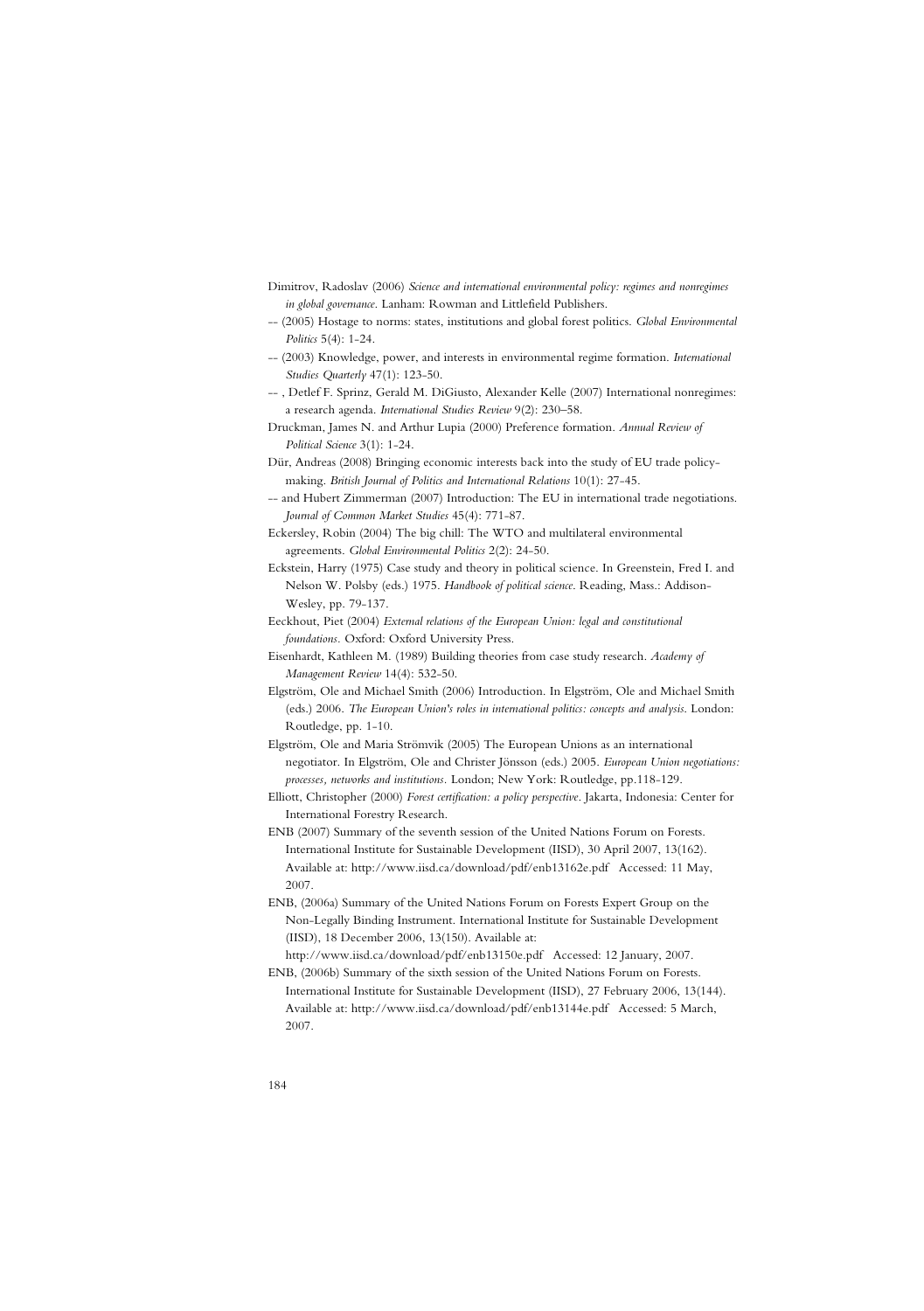ENB, (2005) Summary of the fifth session of the United Nations Forum on Forests. International Institute for Sustainable Development (IISD), 30 May, 2005 13(133). Available at: http://www.iisd.ca/download/pdf/enb13133e.pdf Accessed: 8 June, 2005.

- ENB, (2002) Summary of the second session of the United Nations Forum on Forests. International Institute for Sustainable Development (IISD), 18 March 2002, 13(94). Available at: http://www.iisd.ca/download/pdf/enb1394e.pdf Accessed: 15 April, 2005.
- ENB, (2000) Summary of the fourth session of the Intergovernmental Forum on Forests. International Institute for Sustainable Development (IISD), 14 February 2000, 13(66). Available at: http://www.iisd.ca/download/pdf/enb1366e.pdf Accessed: 15 April, 2005.
- ENB, (1999) Summary of the third session of the Intergovernmental Forum on Forests. International Institute for Sustainable Development (IISD), 17 May, 13(55). Available at: http://www.iisd.ca/download/pdf/enb1355e.pdf Accessed: 15 April, 2005.
- ENB, (1998) Summary of the second session of the Intergovernmental Forum on Forests. International Institute for Sustainable Development (IISD), 7 September, 13(45). Available at: http://www.iisd.ca/download/pdf/enb1345e.pdf Accessed: 15 April, 2005..
- ENB, (1997) Summary of the fourth session of the Intergovernmental Panel on Forests. International Institute for Sustainable Development (IISD), 24 February, 13(34). Available at: http://www.iisd.ca/download/pdf/enb1334e.pdf Accessed: 15 April, 2005.
- ENB, (1996) Summary of the third session of the Intergovernmental Panel on Forests. International Institute for Sustainable Development (IISD), 23 September, 13(25). Available at: http://www.iisd.ca/download/pdf/enb1325e.pdf Accessed: 15 April, 2005.
- ENB, (1995) Summary of the first session of the Intergovernmental Panel on Forests. International Institute for Sustainable Development (IISD), 18 September, 13(3). Available at: http://www.iisd.ca/download/pdf/enb1303e.pdf Accessed: 15 April, 2005.
- Engel, Stefanie and Charles Palmer (2008) "Painting the forest REDD?" Prospects for mitigating climate change through reducing emissions from deforestation and degradation. ETH Zurich, Department of Environmental Sciences Institute for Environmental Decisions IED. Available at:
	- http://www.ied.ethz.ch/pub/pdf/IED\_WP03\_Engel.pdf Accessed: 29 December, 2008.
- Esty, Daniel C. (1994) *Greening the GATT: trade, environment, and the future.* Washington, DC: Institute for International Economics.
- European Commission (2003) *Sustainable forestry and the European Union*. Belgium, European Communities.
- Falkner, Robert (2006) *The European Union as a 'green normative power'? EU leadership in international biotechnology regulation*. Center for European Studies Working Paper Series no. 140. Available at: http://www.ces.fas.harvard.edu/publications/docs/pdfs/Falkner.pdf Accessed: 3 October, 2007.
- FAO (2005) *State of the World's Forests, 2005.* Food and Agriculture Organization, Rome.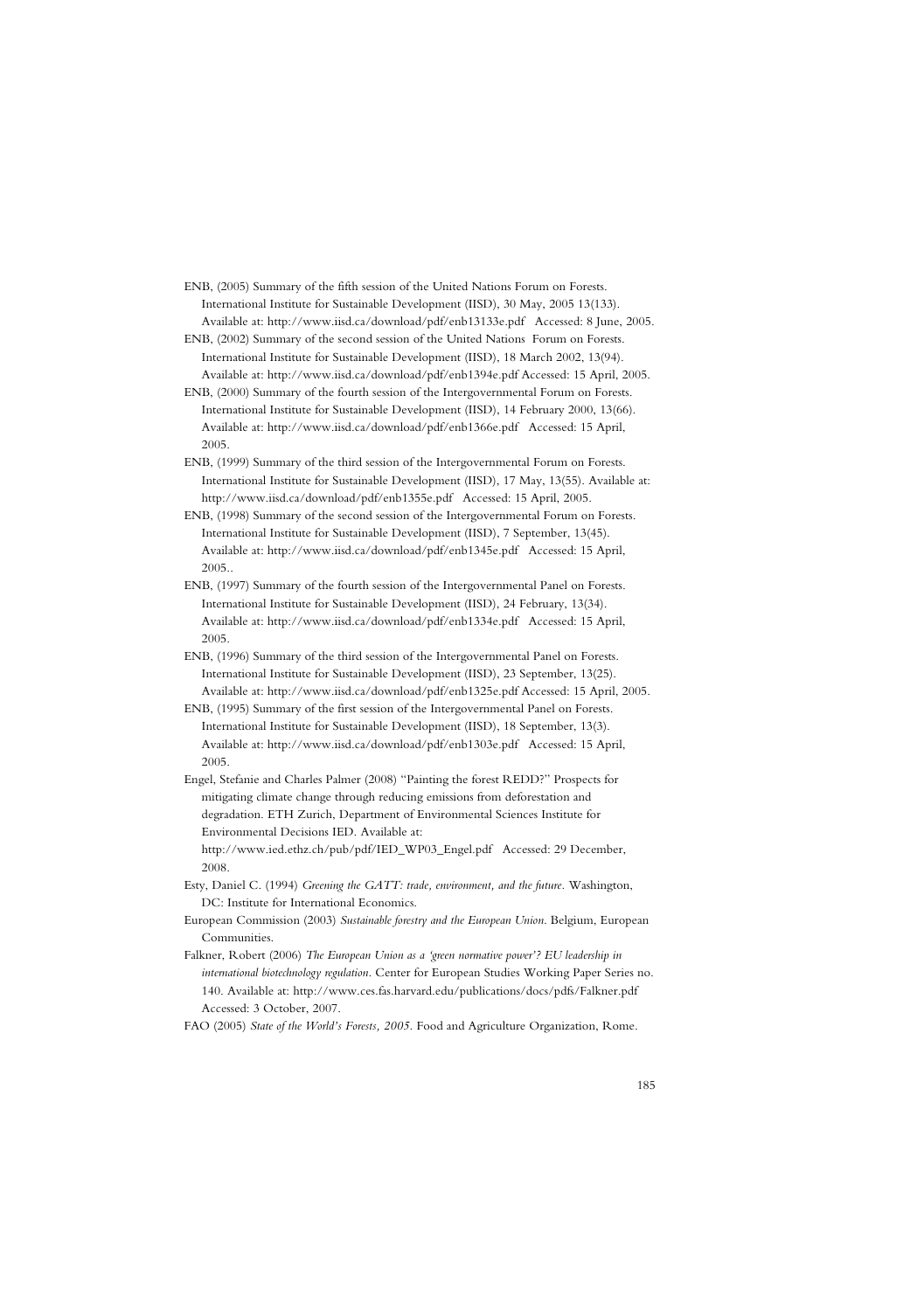- Finnemore Martha and Kathryn Sikkink (1998) International norm dynamics and political change. *International Organization.* 52( 4): 887-917.
- Frieden, Jeffry A. (2004) One Europe, one vote? The political economy of European Union representation in international organizations. *European Union Politics* 5(2): 261–76.
- -- (1999) Actors and preferences in international relations. In Lake David A. and Robert Powell (eds.) 1999. *Strategic choice and international relations.* New Jersey: Princeton University Press.
- George, Alexander L. (1979) Case studies and theory development: the method of structured, focused comparison. In Lauren, Paul Gordon (ed.) 1979. *Diplomacy: new approaches in history, theory, and policy*. New York: Free Press, pp. 43-68.

Gerlach, Carina (2006) Does business really run EU trade policy? Observations about EU trade lobbying. *Politics* 26(3): 176-83.

Ginsberg, Roy H. (1999) Conceptualizing the European Union as an international actor: narrowing the theoretical capability-expectations gap. *Journal of Common Market Studies* 37(3): 429-54.

Glück, Peter, Richard Tarasofsky, Neil Byron and Ilpo Tikkanen (1997) *Options for strengthening the international legal regime for forests*. Joensuu: European Forest Institute.

- Goldstein, Judith (1993) *Ideas, interests, and American trade policy*. Ithaca, NY: Cornell University Press.
- -- and Robert O. Keohane (1993) Ideas and foreign policy: an analytical framework. In Goldstein, Judith, and Robert O. Keohane (eds.) 1993. *Ideas and foreign policy: beliefs, institutions, and political change.* Ithaca, NY: Cornell University Press, pp. 3-30.
- Gowa, Joanne (1994) *Allies, adversaries, and international trade.* Princeton, NJ: Princeton University Press.
- Gray, John (1983) Political power, social theory, and essential contestability. In Miller, David and Larry Siedentorp (eds.) 1983. *Nature of Political Theory*. Oxford: Clarendon Press, pp.75-101.
- Gulbrandsen, Lars H. and David Humphreys (2006) *International initiatives to address tropical timber logging and trade*. FNI Report 4/2006. Lysaker: FNI. Available at: http://www.eldis.org/vfile/upload/1/document/0708/DOC20539.pdf Accessed: 23 September, 2008.
- Gupta, Joyeeta and Lasse Ringius (2001) The EU's climate leadership: reconciling ambition and reality. *International Environmental Agreements: Politics, Law and Economics* 1(2): 281– 299.
- Grubb, Michael J. and Joyeeta Gupta (2000) Leadership. In Gupta, Joyeeta, and Michael J. Grubb (eds.) 2000. *Climate change and European leadership: a sustainable role for Europe?*. Dordrecht: Kluwer Academic, pp. 15-24.
- Haas, Peter M. (1992) Introduction: epistemic communities and international policy coordination. *International Organization* 46(1):1-35.
- -- (1990) *Saving the Mediterranean: the politics of international environmental cooperation.* New York: Columbia University Press.
- Hall, Peter A. (1997) The role of interests, institutions and ideas in the comparative political economy of the industrialized nations. In Lichbach, Mark Irving and Alan S. Zuckerman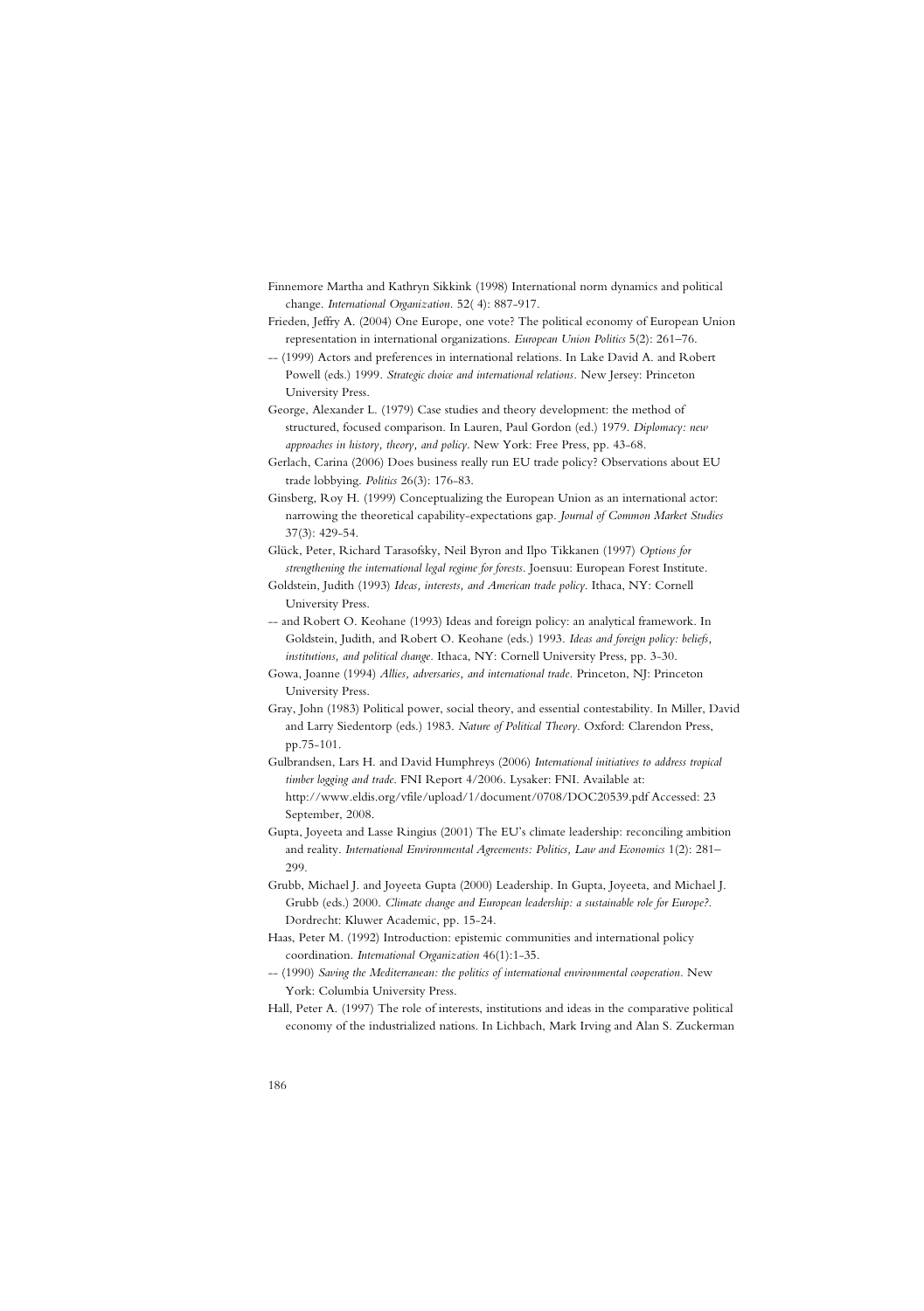(eds.) 1997. *Comparative politics: rationality, culture and structure*. Cambridge: Cambridge University Press, pp. 174-207.

- -- (1993) Policy paradigms, social learning, and the state. *Comparative Politics* 25(3): 275-296.
- -- (1989) *The power of economic ideas*. Princeton, NJ: Princeton University Press.
- -- and Rosemary C. R. Taylor (1996) Political science and the three new institutionalisms. *Political Studies* 44(5): 936-957.
- Heclo, Hugh (1994) Ideas, interests, and institutions. In Dodd, Lawrence C. and Calvin Jillson (eds.) 1994. *The dynamics of American politics: approaches and interpretations*. Boulder, CO: Westview Press, pp. 366-392.
- -- (1978) Issue networks and the executive establishment. In King, Anthony (ed.) 1978. *The new American political system.* Washington, DC: American Enterprise Institute for Public Policy Research, pp. 87-124.
- Heliskoski, Joni (2001) *Mixed agreements as a technique for organizing the international relations of the European Community and its member states*. Den Haag: Kluwer Law International.
- Herrman, Richard K. and Vaughn P. Shannon (2001) Defending international norms: the role of obligation, material interest, and perception in decision making. *International Organization* 55(3): 621- 54.
- Hill, Christopher (1993) The capability-expectations gap, or conceptualizing Europe's international role. *Journal of Common Market Studies* 31(3): 305-28.
- Hix, Simon (2005) *The political system of the European Union*. 2<sup>nd</sup> ed. Basingstoke: Palgrave.
- Holmgren, Lisa (2008) *Framing global public policy on forests sustainable development and the forest issue on the UN agenda 1972 to 2007*. Doctoral thesis No. 2008: 6 Faculty of Forestry Uppsala: Swedish University of Agricultural Science.
- Holsti, Kalevi J. (1995) *International politics: a framework for analysis*. 7<sup>th</sup> ed. Englewood Cliffs, NJ: Prentice-Hall International.
- Humphreys, David (2006) *Logjam: deforestation and the crisis of global governance*. London, Earthscan.
- -- (2005) The elusive quest for a global forests convention. *Review of European Community and International Environmental Law (RECIEL)* 14(1): 1-10.
- -- (2003) The United Nations Forum on Forests: anatomy of a stalled international process. *Global Environmental Change* 13(4): 319-323.
- -- (2001) Forest negotiations at the United Nations: explaining cooperation and discord. *Forest Policy and Economics* 3(3-4): 125-135.
- -- (1996) *Forest Politics: The evolution of international cooperation.* London: Earthscan.
- Jokela, Minna (2006) *The European Union in global forest governance: the dynamics of social learning in the construction of global problems and actorness*. Doctoral Dissertation from the Department of Political Science, Faculty of Social Sciences, University of Turku, Finland.
- Jönsson, Christer (1991) Cognitive theory. In Kremenyuk, Victor A (ed.) 1991. *International Negotiations – analysis, approaches, issues*. San Francisco: Jossey-Bass Publishers, pp. 229- 243.
- Joshi, Mahendra (1999) Financing sustainable forestry: issues under international deliberation, UNDP Programme on Forests and IFF Secretariat. Available at:

http://www.profor.info/pdf/FinancingSustainForest.pdf. Accessed: 9 October, 2008.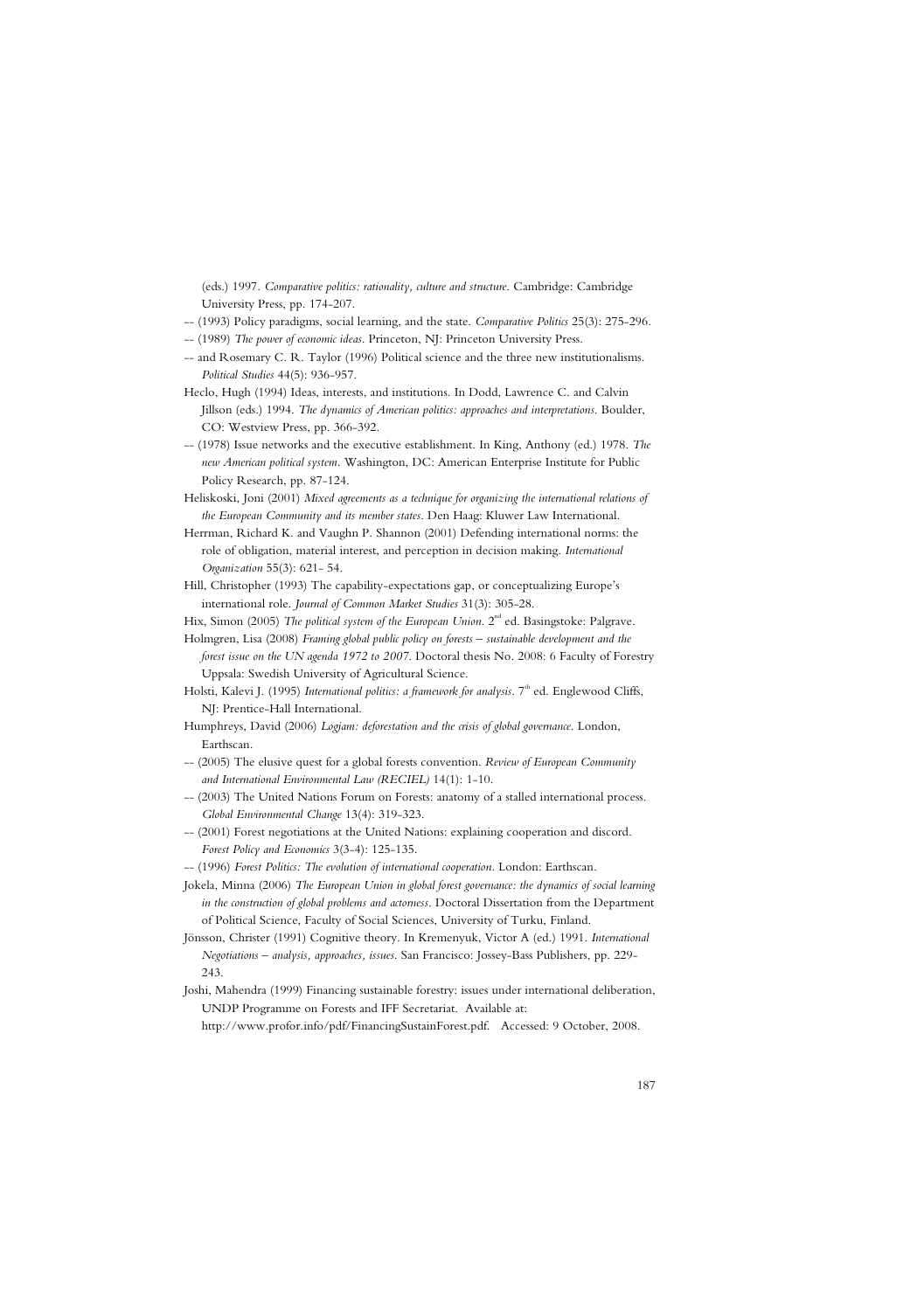-- and Mafa E. Chipeta (2001) The global forest fund – from Rio to IFF4: what issues remain? In Chipeta, Mafa E. and Mahendra Joshi (eds.) 2001. *Financing sustainable forest management, report from the International Workshop of Experts, 22-25 January 2001, Oslo Norway*. Desa Putera: CIFOR. Available at:

http://www.clisuriname.com/smartcms/downloads/pdf/FSFM2001.pdf. Accessed: 8 October, 2008.

- Jordan, Andrew (2005) Introduction: European environmental policy actors, institutions and policy processes. In Jordan, Andrew (ed.) 2005. *Environmental policy in the European Union: actors institutions and processes*. 2<sup>nd</sup> ed. London: Earthscan/James and James, pp. 1-15.
- Jupille, Joseph (1999) The European Union and international outcomes. *International Organization* 53(2): 409–25.
- -- and James A. Caporaso (1999) Institutionalism and the European Union: beyond comparative politics and international relations. *Annual Review of Political Science* 2: 429- 444.
- -- and James A. Caporaso (1998) States, agency and rules: the European Union in global environmental politics. In Rhodes, Carolyn (ed.) 1998. *The European Union in the world community.* Boulder, CO: Lynne Rienner, pp. 213-229.
- Kahler, Miles (1985) European protectionism in theory and practice. *World Politics* 37(4): 475-502.
- King, Gary, Robert O. Keohane, and Sidney Verba (1994) *Designing social inquiry: scientific inference in qualitative research.* Princeton: Princeton University Press.
- Koleva, Marieta (2006) *Forest certification do governments have a role?* Proceedings and summary of discussions at the UNECE Timber Committee Policy Forum 2005. Geneva Timber and Forest Discussion Paper 44. Available at:

http://www.unece.org/timber/docs/dp/dp-44.pdf. Accessed: 25 September, 2008.

- Kolk, Ans (1996) *Forests in international environmental politics: international organisations, NGOs and the Brazilian Amazon*. Utrecht: International Books.
- Konow, James (2003) Which is the fairest of all? A positive analysis of justice theories. *Journal of Economic Literature* 41(4): 1188-1239.
- Krasner, Stephen D. (1983) Structural causes and regime consequences: regimes as intervening variables. In Krasner, Stephen D. (ed.) 1983. *International regimes*. Ithaca & London: Cornell University Press, pp. 1-21.
- Kremenyuk, Victor A. (1991) The emerging system of international negotiations. In Kremenyuk, Victor A (ed.) 1991. *International Negotiations – analysis, approaches, issues*. San Francisco: Jossey-Bass Publishers, pp. 22-39.

Kvale, Steinar (1997) *Den kvalitativa forskningsintervjun*. Lund: Studentlitteratur.

- Laumann, Edward O., Peter V. Marsden, and David Prensky (1992) The boundary specification problem in network analysis. In Freeman, Linton C., Douglas R. White and A. Kimball Romney (eds.) 1992. *Research methods in social network analysis.* New Brunswick, NJ: Transaction Publishers, pp. 61-87.
- Lightfoot, Simon and Jon Burchell (2005) The European Union and the World Summit on Sustainable Development: normative power Europe in action?. *Journal of Common Market Studies* 43(1): 75–95.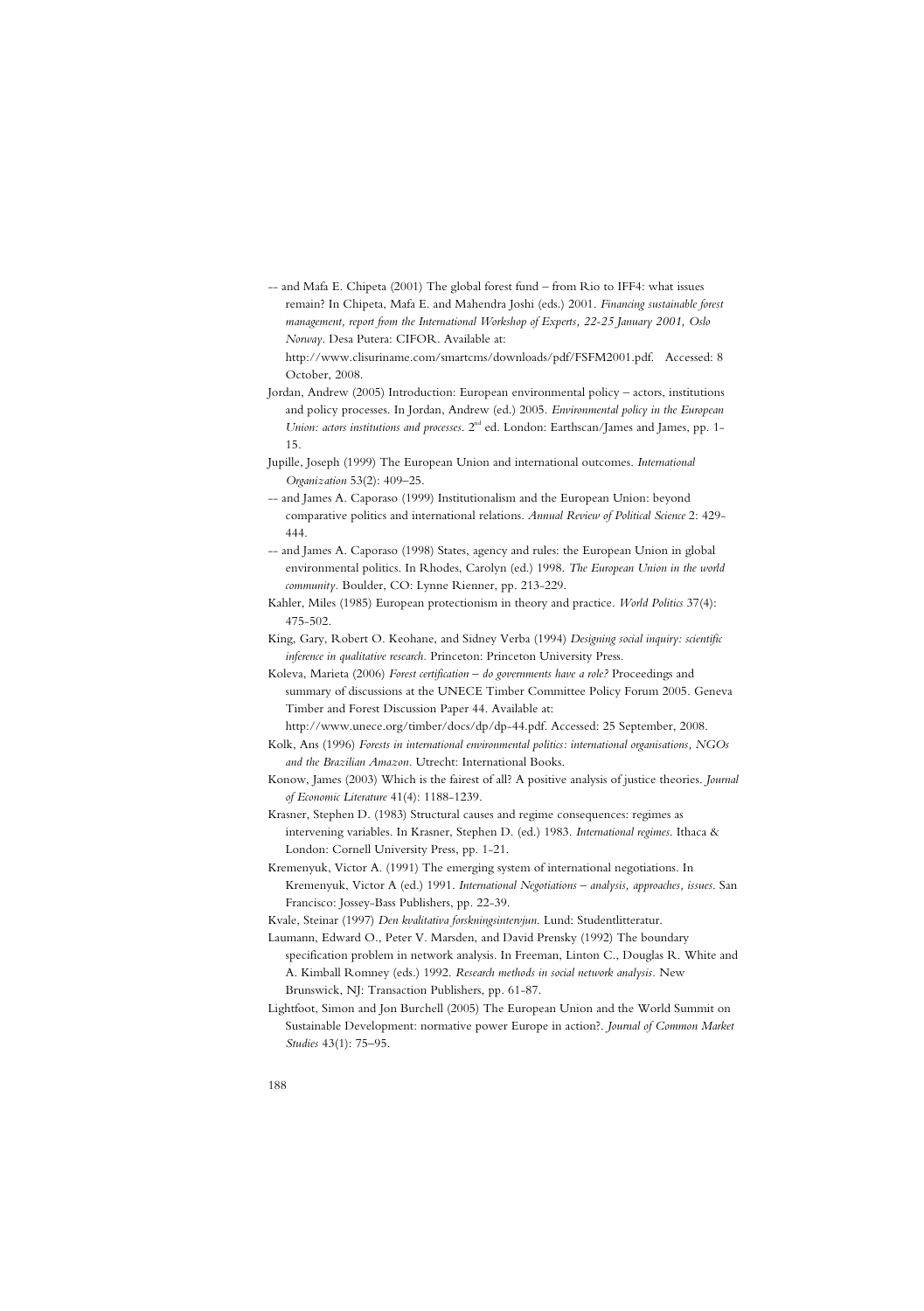Lukes, Steven (1974) *Power: A radical view*. London: Macmillan.

- Macrory, Richard and Martin Hession (1996) The European Community and climate change: the role of law and legal competence. In O'Riordan, Timothy and Jill Jäger (eds.) 1996. *Politics of climate change: a European perspective.* London: Routledge, pp. 106- 154.
- Majone, Giandomenico (1989) *Evidence, argument and persuasion in the policy process*. New Haven: Yale University Press.
- Manners, Ian (2002) Normative power Europe: a contradiction in terms?. *Journal of Common Market Studies* 40(2): 235–58.
- March, James, G. and Johan P. Olsen (2008) Elaborating on the "New Institutionalism". In Rhodes, Roderick A. W., Sarah A. Binder and Bert A. Rockman (eds.) 2008 [2006]. *The Oxford handbook of political institutions*. Oxford: Oxford University Press, pp. 3-20.
- Marsh, Duncan R. (2005) Friends and foes: industrialised countries in multilateral environmental negotiations. In Kallhauge Churie, Angela, Gunnar Sjöstedt and Elisabeth Corell (eds.) 2005. *Global challenges: Furthering the multilateral process for sustainable development*. Sheffield: Greenleaf, pp. 144-170.
- Mazey, Sonia and Jeremy Richardson (1998) Framing and re-framing public policy in the EU: ideas, interests and institutions in sex equality and environmental policies. Paper written to the workshop on 'The Role of Ideas in Policy-making', 23-28 March 1998, at Joint Sessions of Workshops, ECPR. Warwick University, UK.
- McCormick, John (2001) *Environmental policy in the European Union*. Houndmills, Basingstoke, Hampshire, New York: Palgrave.
- Merriam, Sharan B. (1994) *Fallstudien som forskningsmetod*. Lund: Studentlitteratur.
- Meunier, Sophie (2005) *Trading voices: the European Union in international commercial negotiation*. Princeton, NJ: Princeton University Press.
- -- (2000) What Singel Voice? European institutions and the EU-US trade negotiations. *International Organization* 54(1): 103-35.
- -- and Kalypso Nicolaïdis (1999) Who speaks for Europe? The delegation of trade authority in the European Union. *Journal of Common Market Studies* 37(3): 477-501.
- Milner, Helen V. (1997) *Interests, institutions, and information: domestic politics and international relations.* Princeton, N.J: Princeton University Press.
- Mitchell, Ronald and Thomas Bernauer (1998) Empirical research on international environmental policy, designing qualitative case studies. *Journal of Environment and Development* 7(1): 4-31
- Moravcsik, Andrew (1998) *The choice for Europe*. London: UCL Press.
- Neumayer, Eric (2001) *Greening trade and investment: environmental protection without protectionism*. London: Earthscan.
- Niemann, Arne (2004) Between communicative action and strategic action: the Article 113 Committee and the negotiations on the WTO Basic Telecommunications Services Agreement. *Journal of European Public Policy* 11(3): 379-407.
- OECD (1999) *Trade Measures in Multilateral Environmental Agreements: Synthesis report of three case studies (Basel Convention, Montreal Protocol and CITES)*. COM/ENV/ TD(98)127/FINAL, Organisation for Economic Co-operation and Development, Paris.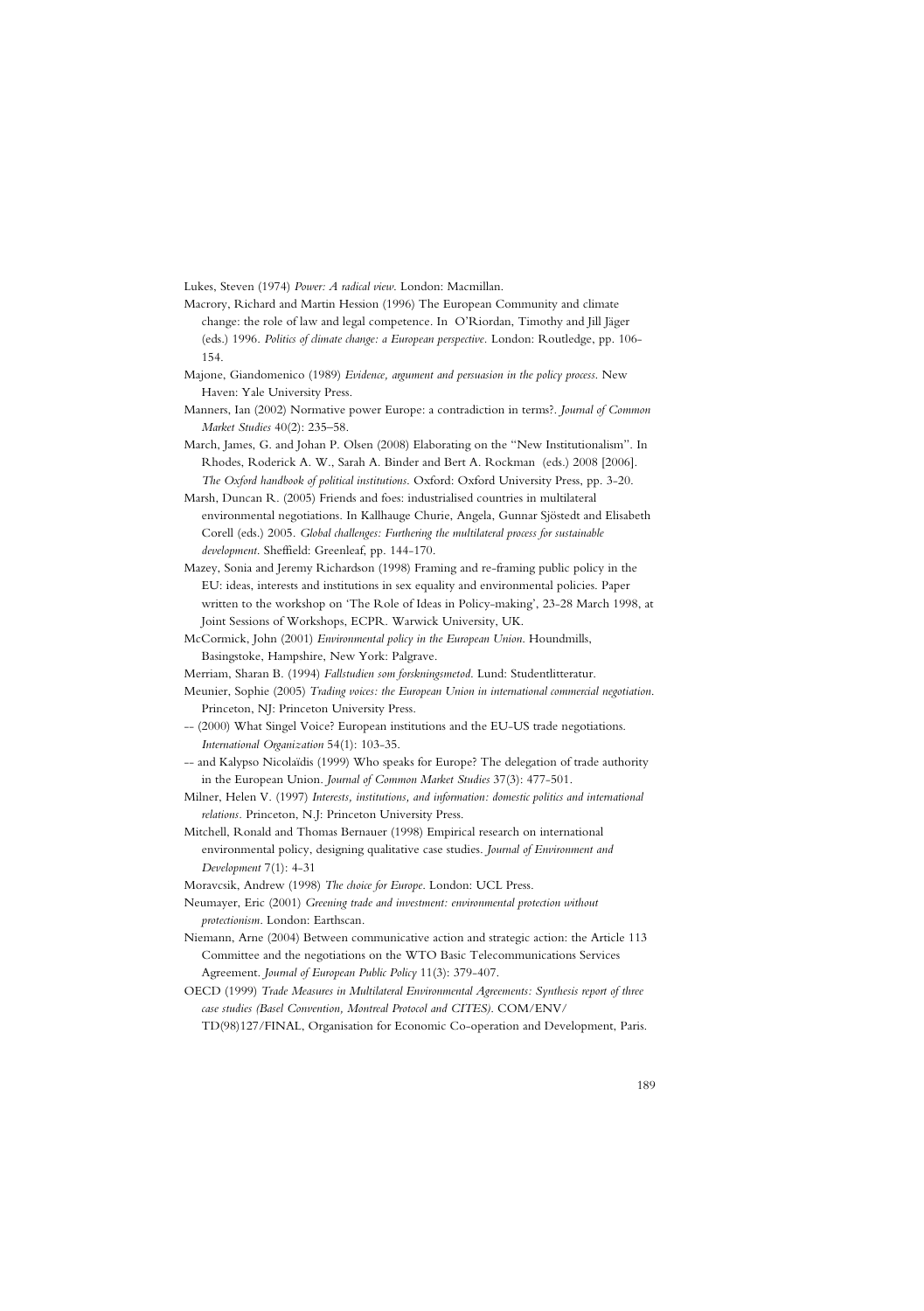- Ostrom, Elinor (1990) *Governing the commons: the evolution of institutions for collective action*. Cambridge: Cambridge University Press.
- Pace, Michelle (1997) The construction of EU normative power. *Journal of Common Market Studies* 45(5): 1041-1064.
- Parks, Bradley and Timmons Roberts (2006) Environmental and ecological justice. In Betsill, Michele, Kathryn Hochstetler and Dimitris Stevis (eds.) 2006. *Palgrave Advances International environmental politics*. New York: Palgrave Macmillan, pp. 329-360.
- Paterson, Matthew (1996) *Global warming and global politics*. London: Routledge.
- -- David Humphreys and Lloyd Pettiford (2003) Conceptualizing global environmental governance: from interstate regimes to counter-hegemonic struggles. *Global Environmental Politics* 3(2): 1-10.
- Payne, Rodger, A. (2001) Persuasion, frames and norm construction. *European Journal of International Relations* 7(1): 37-61.
- Persson, Reidar (2005) Where is the United Nations Forum on Forests going?. *International Forestry Review* 7(4): 348-357.
- Peterson, John and Elizabeth Bomberg (1999) *Decision-making in the European Union*. Basingstoke: Macmillan; New York, NY: St. Martin's Press.
- Porter, Gareth and Janet Welsh Brown (1991) *Global environmental politics.* Boulder, CO: Westview Press.
- Putnam, Robert (1988) Diplomacy and domestic politics: the logic of two-level games. *International Organization* 42(3): 427-60.

Radaelli, Claudio M. (1999) *Technocracy in the European Union*. London: Longman.

- Rechkemmer, Andreas (2005) *Global forest management: what has been achieved, what comes next? – Critical choices for structural, legal and financial options*. Wissenschaftszentrum Berlin für Sozialforschung, August 2005. Available at: http://bibliothek.wzb.eu/pdf/2005/p05- 004.pdf Accessed: 17 January, 2007.
- Rhinard, Mark (2002) *Ideas, interests, and policy change in the European Union: the mobilization of frames by actors in the agricultural and biotechnology policy sectors*. Doctoral Thesis, Cambridge: University of Cambridge.
- -- and Michael Kaeding (2006) The international bargaining power of the European Union in 'mixed' competence negotiations. The case of the 2000 Cartagena Protocol on Biosafety. *Journal of Common Market Studies* 44(5): 1023-50.
- Richardson, Jeremy (2001) Policy-making in the EU: interests, ideas, and garbage cans of primeval soup. In Richardson Jeremy (ed.) 2001. *European Union: power and policymaking*. 2<sup>nd</sup> ed. London: Routledge, pp. 3-26.
- Rosendal, Kristin G. (2001) Overlapping international regimes: the case of the Intergovernmental Forum on Forests (IFF) between climate change and biodiversity. *International Environmental Agreements: Politics, Law and Economics* 1(4): 447-468.
- Sbragia, Alberta (2005) Institution-building from below and above: the European Community in global environmental politics. In Jordan, Andrew (ed.) 2005. *Environmental policy in the European Union: actors, institutions and processes.* 2<sup>nd</sup> ed. London:

Earthscan, pp. 201-224.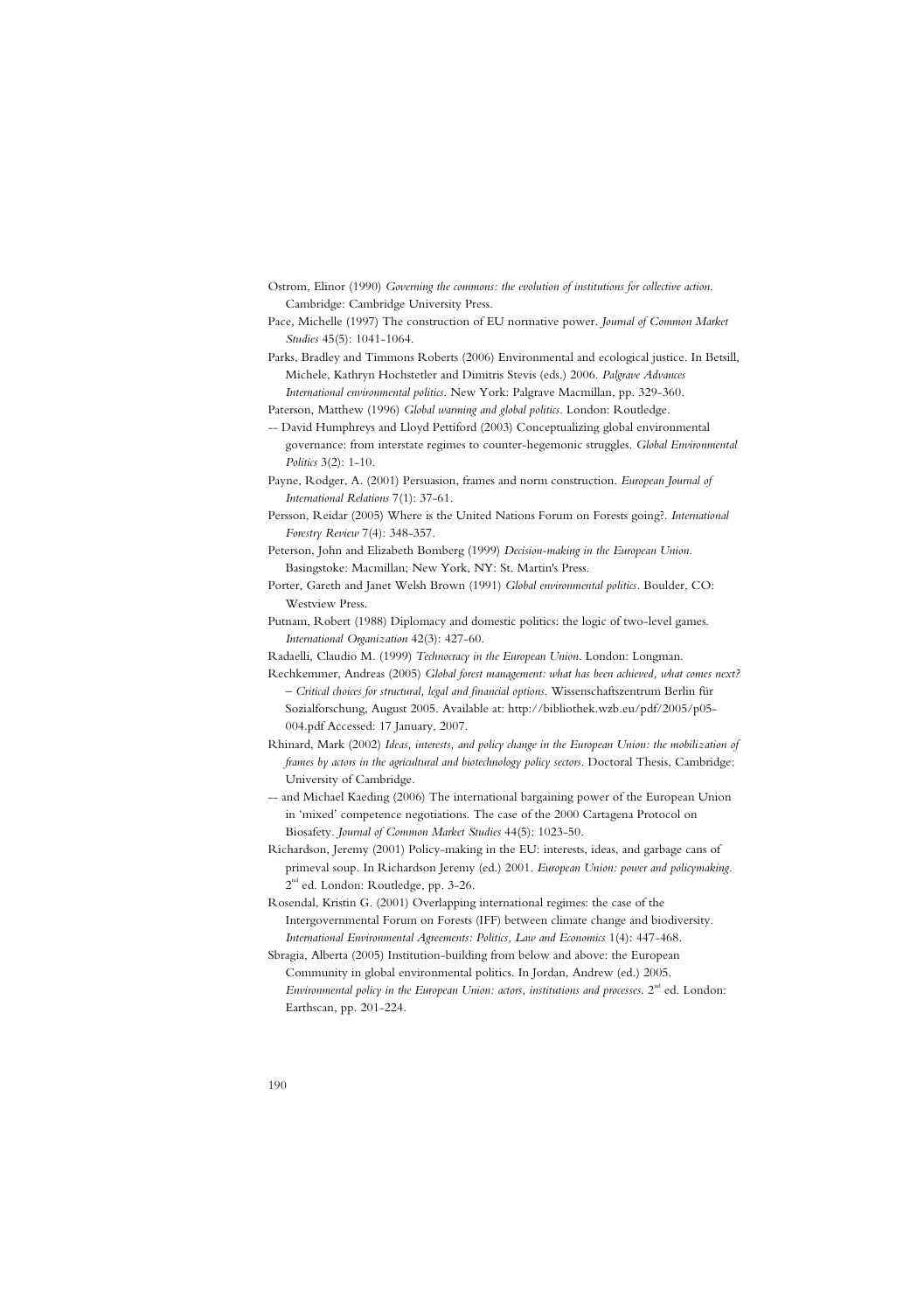- -- and Chad Damro (1999) The changing role of the European Union in international, environmental politics: institution building and the politics of climate change. *Environment and Planning C: Government and Policy* 17(1): 53–68.
- Schelling, Thomas C. (1960) *The strategy of conflict.* Cambridge, Mass.: Harvard University Press.
- Schön, Donald A. and Martin Rein (1994) *Frame reflection toward the resolution of intractable policy controversies*. New York: Basic Books.
- Schreurs, Miranda A. and Yves Tiberghien (2007) Multi-level reinforcement: explaining EU leadership in climate change mitigation. *Global Environmental Politics* 7(4): 19-46.
- Sebenius, James K. (1992) Challenging conventional explanations of cooperation: negotiation analysis and the case of epistemic communities. *International Organization*  46(1): 323-65.
- Seyfang, Gill (2003) Environmental mega-conferences: from Stockholm to Johannesburg and beyond. *Global Environmental Change* 13(3): 223-228.
- Sikkink, Kathryn (1991) *Ideas and institutions: developmentalism in Brazil and Argentina*. Ithaca: Cornell University Press.
- Singer, David (1961) The level-of-analysis problem in international relations. In Knorr, Klaus and Sidney Verba (eds.) 1961. *The international system: theoretical essays*. Princeton, NJ: Princeton University Press.
- Sjöstedt, Gunnar (1998) The EU negotiates climate change: external performance and internal structural change. *Cooperation and Conflict* 33(3): 227-256.
- -- (1993) Special and typical attributes of international environmental agreements. In Sjöstedt, Gunnar, Uno Svedin and Britt Hägerhäll Aniansson (eds.) 1993. *International environmental negotiations: process, issues and contexts.* Stockholm: Swedish Council for Planning and Coordination of Research and Swedish Institute of International Affairs Report 93:1.
- -- (1977) *The external role of the European Community*. Hampshire: Gower.
- Smith, Michael (2001) The EU as an international actor. In Richardson, Jeremy (ed.) 2001. *European Union: power and policymaking*. 2<sup>nd</sup> ed. London: Routledge, pp. 283-301.
- Snow, David A. and Robert D. Benford (1992) Master frames and cycles of protest. In Morris, Aldon D. and Carol M. Mueller (eds.) 1992. *Frontiers in social movement theory*. New Haven: Yale University Press, pp. 133-155.
- Stevis, Dimitris (2006) The trajectory of the study of international environmental politics. In Betsill, Michele, Kathryn Hochstetler and Dimitris Stevis (eds.) 2006. *Palgrave Advances International environmental politics*. New York: Palgrave Macmillan, pp. 13-53.
- Streck, Charlotte (2001) The Global Environment Facility—a role model for international governance?. *Global Environmental Politics* 1(2): 71-94.
- Strong, Maurice (1991) ECO '92: critical challenges and global solutions. *Journal of International Affairs* 44(2): 287-300.
- Tallberg, Jonas (2006) *Leadership and negotiation in the European Union*. New York: Cambridge University Press.
- Tarasofsky, Richard (1995) The international forests regime: legal and policy issues, Gland: WWF, IUCN.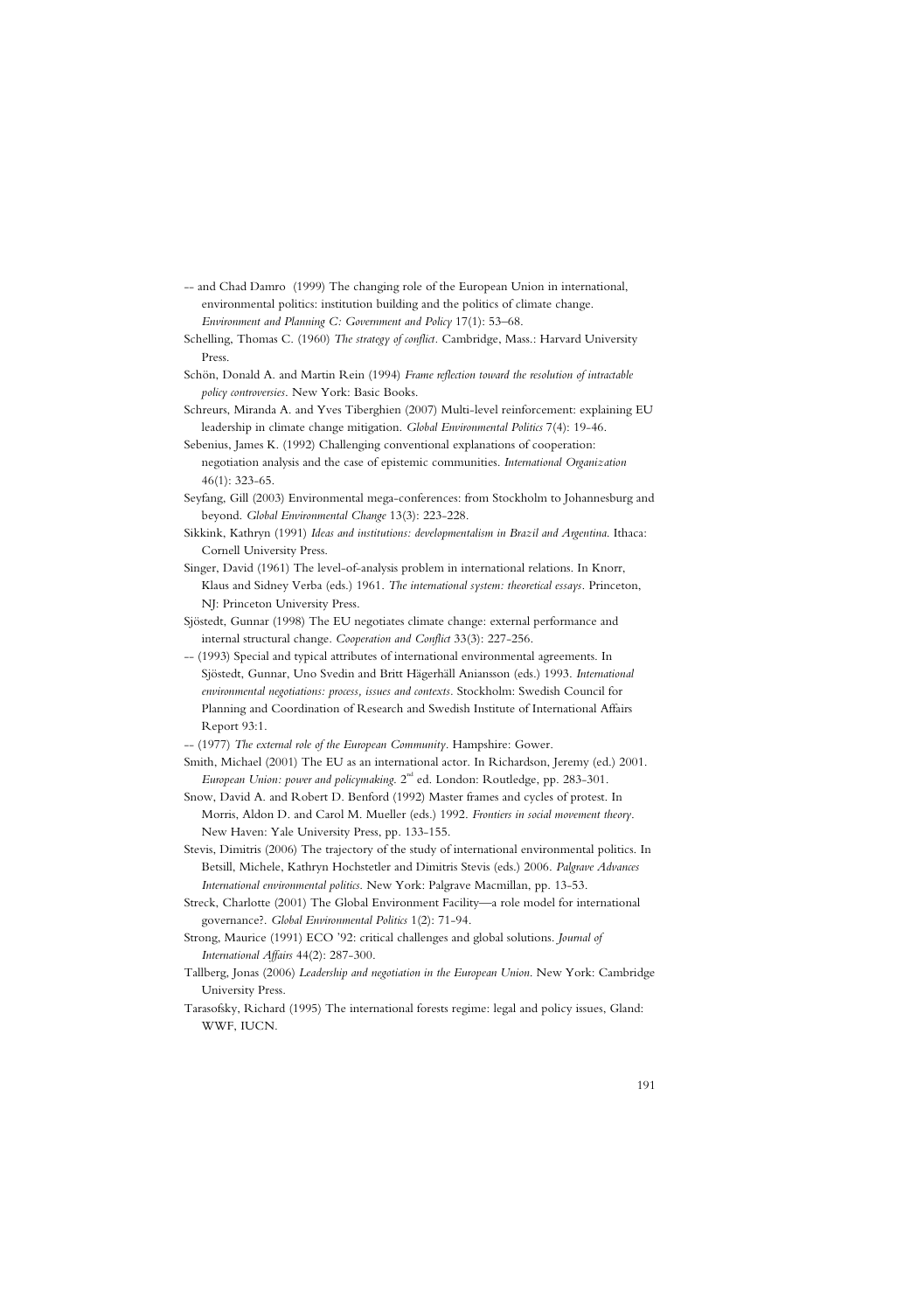- Tomaselli, Ivan (2006) Brief study on funding and finance for forestry and forest-based sector, United Nations Forum on Forests January 2006. Available at: http://www.un.org/esa/forests/pdf/publications/brief\_funding\_tomaselli.pdf Accessed: 10 October, 2008.
- UNECE (2006) *UNECE Markets for Certified Forest Products; Forest Products Annual Market Review 2005-2006.* United Nations Economic Commission for Europe, Geneva, Switzerland.
- Vogler, John (2005) The European contribution to global environmental governance. *International Affairs* 81(4): 835-850.
- -- (2000) *The global commons: environmental and technological governance*. Chichester: John Wiley.
- -- (1999) The European Union as an actor in international environmental politics. *Environmental Politics* 8(3):24-28.
- -- and Hannes R. Stephan (2007) The European Union in global environmental governance: leadership in the making?. *International Environmental Agreements: Policy, Law and Economics* 7(4): 389-413.
- Wildavsky, Aaron (1987) Choosing preferences by constructing institutions: a cultural theory of preference formation. *The American Political Science Review* 81(1): 3-22.
- Yin, Robert K. (1994) *Case study research: design and methods*. 2<sup>nd</sup> ed. Thousand Oaks, CA: Sage Publications.
- -- (1989) *Case study research: design and methods*. Rev. ed. Newbury Park, Calif.: Sage Publications.
- Young, Alasdair R. (2002) *Extending European cooperation the European Union and the 'new' international trade agenda*. Manchester: Manchester University Press.
- Young, Oran R. (1989) *International cooperation: building regimes for natural resources and the environment.* Ithaca, NY: Cornell University Press.
- -- and Michael Zürn (2006) The international regime database: designing and using a sophisticated tool for institutional analysis. *Global Environmental Politics* 6(3): 121-43.
- Zartman, I. William (1994) Two's company and more's a crowd: the complexities of multilateral negotiation. In Zartman, I. William (ed.) 1994. *International multilateral negotiation: approaches to the management of complexity; a publication of the Processes of International Negotiation (PIN) Project of the International Institute for Applied Systems Analysis*. San Francisco: Jossey Bass Publishers.
- Zito, Anthony R. (2005) The European Union as an environmental leader in a global environment. *Globalizations* 2(3): 363–375.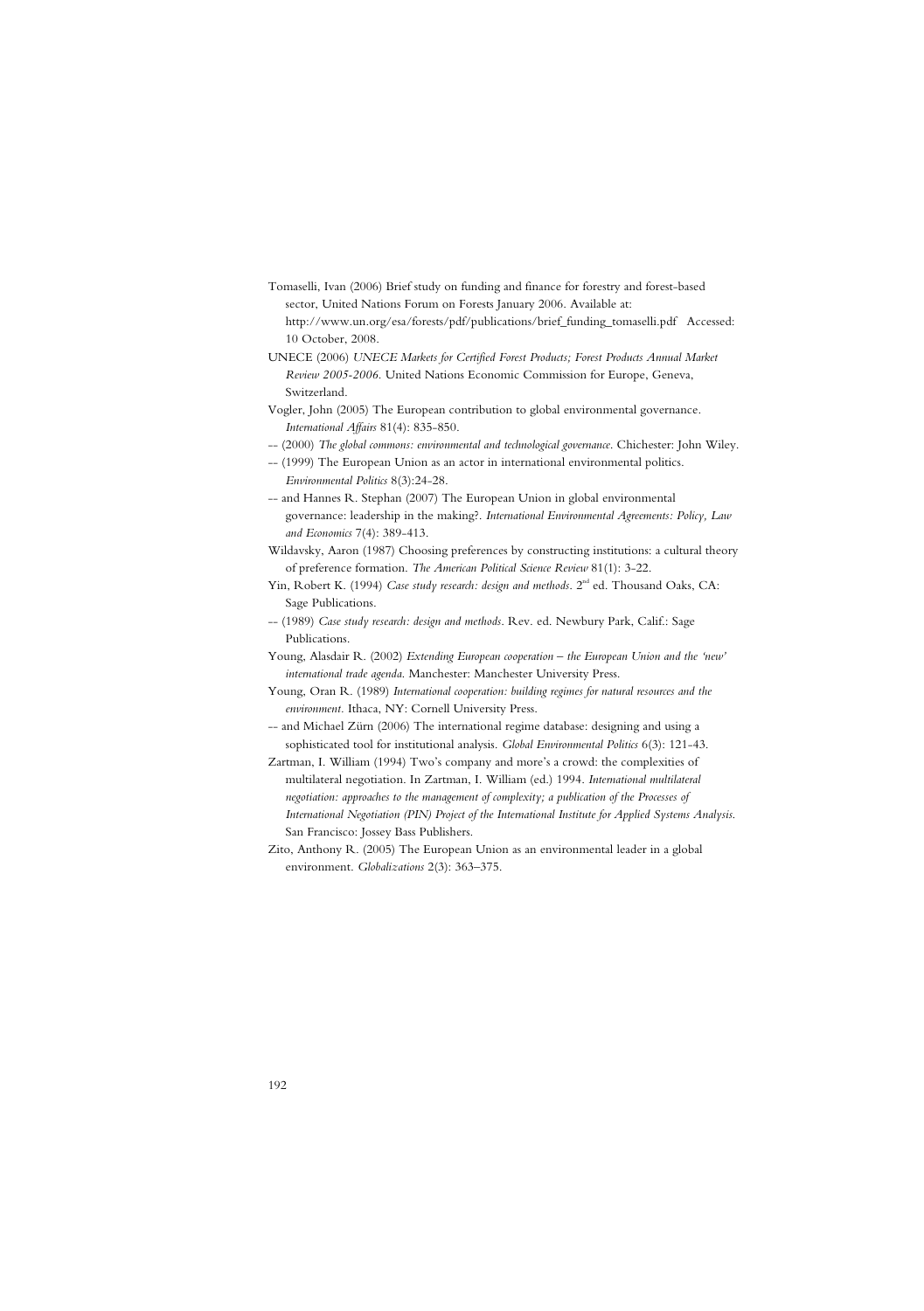# **Primary sources**

## *United Nations Documents*

| United Nations, 1992, A/CONF.151/26 (Vol. III), Non-legally Binding Authorative       |
|---------------------------------------------------------------------------------------|
| Statement of Principles for a Global Consensus on the Management, Conservation and    |
| Sustainable Development of All Types of Forests, New York, 14 August 1992.            |
| United Nations (1989) GA Resolution A/RES/44/228 of 22 December 1989.                 |
| UN Resolution 44/228, part 1.3, New York, 22 December 1989                            |
| ECOSOC, 2007, E/CN.18/2007/8. United Nations Forum on Forests. Report of the          |
| seventh session, 24 February 2006 and 16 to 27 April 2007.                            |
| ECOSOC, 2006, E/CN.18/2006/18. United Nations Forum on Forests. Report of the         |
| sixth session, 13 to 24 February 2006.                                                |
| ECOSOC, 2005, E/CN.18/2005/18. Report of the United Nations Forum on Forests Fifth    |
| Session, (14 May 2004 and 16 to 27 May 2005).                                         |
| ECOSOC, 2004, E/CN.18/2004/5. Report of the Ad hoc expert group on finance and        |
| transfer of environmentally sound technologies - 15 -19 December 2003, Geneva.        |
| ECOSOC, 2003, Doc E/CN.18/2003/13 Resolution 3/1 Economic aspects of forests.         |
| ECOSOC, 2002, E/CN.18/2002/14. United Nations Forum on Forests. Report on the         |
| second session, 22 June 2001 and 4 to 15 March 2002.                                  |
| ECOSOC, 2001, E/2001/42/Rev.1. United Nations Forum on Forests. Report on the         |
| organizational and first sessions, 12 and 16 February and 11-22 June 2001.            |
| ECOSOC, 2000a, E/CN.17/2000/14. Report of the Intergovernmental Forum on Forests      |
| on its fourth session, 31 January - 11 February 2000.                                 |
| ECOSOC, 2000b, E/CN.17/IFF/2000/4,International Arrangements and Mechanisms to        |
| Promote the Management, Conservation and Sustainable Development of All Types of      |
| Forests: Elements and Functions for a Future International Arrangement and Mechanism, |
| New York, 23 November 1999.                                                           |
| ECOSOC, 1998a, E/CN.17/IFF/1998/3, Matters Left Pending and Other Issues Arising      |
| from the Programme Elements of the IPF Process - Trade and Environment, 19 June       |
| 1998.                                                                                 |

ECOSOC, 1998b, E/CN.17/IFF/1998 Background document 18 June 1998.

ECOSOC, 1997a, E/CN.17/IFF/1997/4. Report of the Intergovernmental Forum on Forests on its first session, 1-3 October 1997.

ECOSOC (1997b) E/CN.17/1997/12. Report of the Ad Hoc Intergovernmental Panel on Forests on its fourth session, 11-21 February 1997.

ECOSOC, 1995, E/CN.17/IPF/1995/2, Programme of work of the intergovernmental panel on forests, 16 August 1995.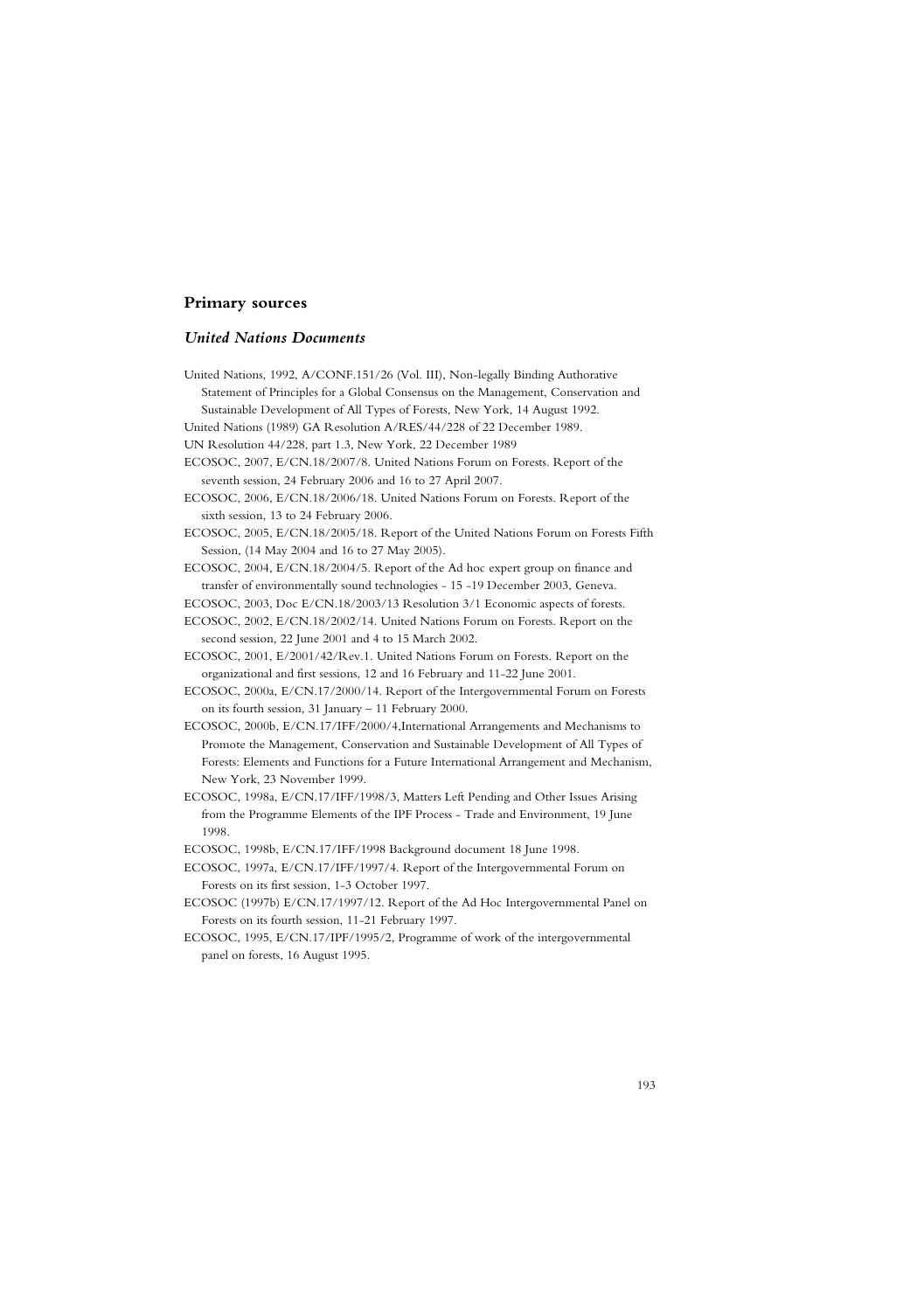### *European Union Documents*

- Council of the European Union, 2007, 5574/07, Preparation of the seventh session of the UNFF7, 24 January 2007.
- Council of the European Union, 2005a, 8305/05, Fifth session of the UNFF5 draft Council Conclusions, 21 April 2005.
- Council of the European Union, 2005b, 8003/05, Preparation of the Agriculture and Fisheries.
- Council session on 26 April 2005: fifth session of the United Nations Forum on Forests (UNFF)- draft Council Conclusions, 18 April 2005.

Council of the European Union, 2002, 5699/02 United Nations Forum on Forests – second session in March 2002 –Council conclusions, 28 January 2002.

Council of the European Union, 2000a, 7662/00, Ad Hoc Working Party on Forests, 10 April 2000.

Council of the European Union, 2000b, 7662/00 ADD 1, Ad Hoc Working Party on Forests, 10 April 2000 (Proposals for the Conclusions of the Council.

Council of the European Union, 2000c, 7391/00, Follow up of IFF, 28 March 2000.

Council of the European Union, 2000d, 6252/00, Results from the IFF following the fourth and final session, 6 March, 2000.

Council of the European Union, 1997a, 8303/97; Draft Minutes of the 2006th meeting of the Council (Agriculture), 4 June 1997.

Council of European Union, 1997b, 7435/97, Preparation of forest issues, 16 April 1997.

Council Working Group of Forestry, 2004, Report from Informal Meeting of Working Party on Forestry, the Hague, 28-30 December 2004.

European Union Commission, 2002, Non Paper Lead Country paper in preparation of UNFF2 Agenda Item 4 (i) Trade and sustainable forest management.

European Commission, 1996, 13004/96, Commission Staff Working Paper, 19 December 1996.

- European Union Commission, 1996, 13004/96, Commission Staff Working Paper, 19 December 1996.
- EU Non-paper, 2007, EU preparations for UNFF7, Proposal for means of implementation, 2007.
- EU Draft position paper, 2003, UNFF ad hoc expert group on financing for sustainable forest management, December 2003.

EU Non-paper on financial matters, 1997, 18 February 1997.

European Court Reports, 1971, Judgement 31 March 1971, Commission vs Council (European Road Transport Agreement- ERTA), case 22/70, European Court Reports (ECR) 1971, pp. 263 et seq.

- Presidency Conclusions of the European Council, 1990, DOC/90/2. Dublin, 25 and 26 June, 1990.
- Presidency of the EU, 2001, UNFF first substantive meeting in June 2001 The EU's position, 2 April 2001.
- Presidency of the EU, 2000, Proposal for alternative wording programme element IIa, 21 January 2000.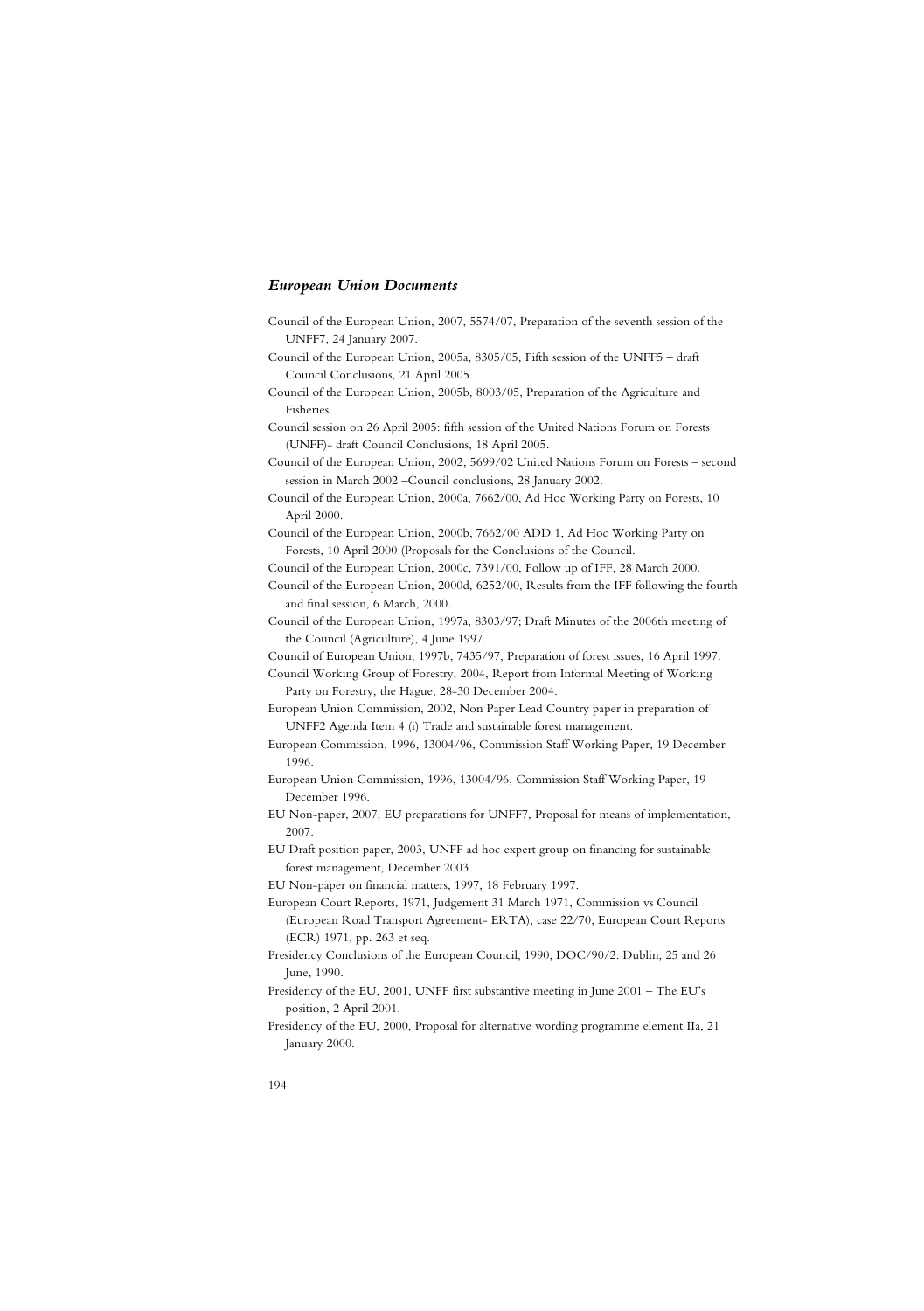Presidency of the EU, 1999, Statement by the Presidency on behalf of the EU, Programme Element IIa, 3 May 1999.

- Presidency of the EU, 1998, Statement on behalf of the EU by the representative of Austria on programme element IIa, 26 August 1998.
- Presidency of the EU, 1996, Statement by the representative of Ireland on behalf of the EU, Programme element 2, International cooperation on financial assistance, 9 September 1996.

### *Documents Member states/governmental*

- DFID, 1999, EU's Preparation for IFF4: draft mandate, 23 November 1999. Department for International Development (DFID), United Kingdom, 1999.
- Ministry for Foreign Affairs of Finland, 1999, Outline for EU statements on IFF, 13 December 1999.
- Swedish Ministry of Industry, 2000, Memorandum, Rapport från den fjärde och avslutande sessionen av IFF, 15 February, 2000.
- Swedish Ministry of Industry, 1999a, Rapport från ad hoc Rådsgruppsmöte i Bryssel, 7 April 1999.
- Swedish Ministry of Industry, 1999b, Rapport från ad hoc skogsgruppsmöte i Bryssel inför IFF4, 17 December 1999.

Swedish Ministry for Foreign Affairs, 2005a, UNFF 5 – rådets slutsatser, 19 April 2005.

- Swedish Ministry for Foreign Affairs, 2005b, Skogsfrågan inför UNFF5, Memorandum 11 April 2005.
- Swedish Ministry for Foreign Affairs, 2001, EU issues for UNFF1: Financing SFM, 29 March 2001.

Swedish Ministry for Foreign Affairs, 2000, Working paper UNFF, June 18 2000.

- Swedish Ministry of Industry, 1999c, EU's preparations for the fourth session of the IFF, organising the work to evaluate the options and elaborate of a negotiating mandate, 27 November 1999.
- Swedish Ministry of Industry, 1999d, Swedish considerations on the further preparatory work to IFF4 within the EU, 11 November 1999.
- Swedish Ministry of Industry, 1998, Rapport från andra sessionen med IFF, 15 September 1998.
- Swedish Ministry of Industry, 1997a, Rapport från fjärde sessionen av IPF, 3 March, 1997.
- Swedish Ministry of Industry, 1997b, N97/26/EUN/97, Rapport från samordningsmöte i Bryssel inför fjärde sessionen med den mellanstatliga skogspanelen.
- Swedish Ministry of Industry, 1997c, Rapport från första mötet med det mellanstatliga skogsforumet, 29 October 1997.
- Swedish Ministry of Industry, 1995a, Rapport från första sessionen av CSDs skogspanel, 25 September 1995.
- Swedish Ministry of Industry, 1995b, Föreberedelser för CSDs skogspanel, 5 April 1995.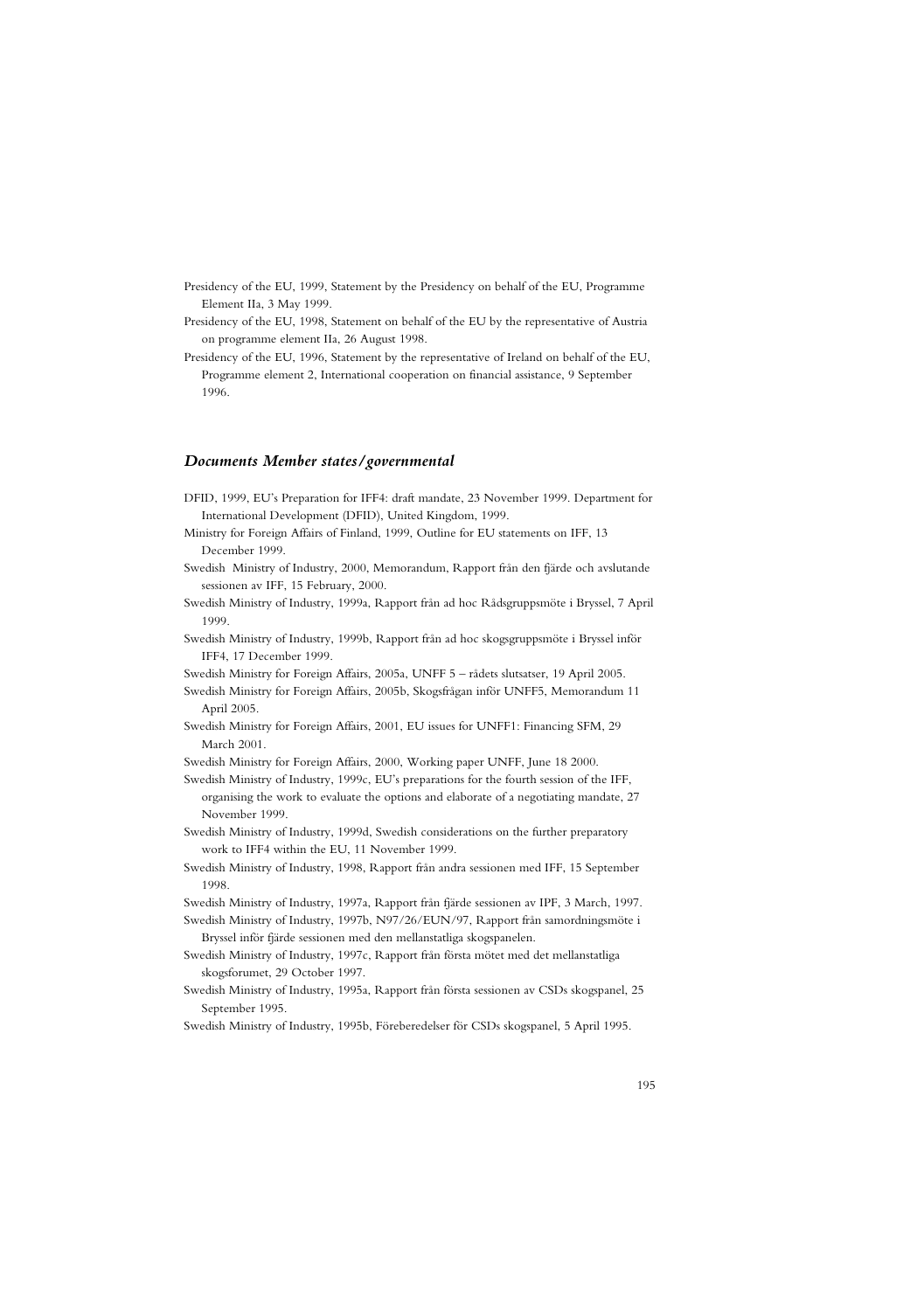**Interviews See Appendix**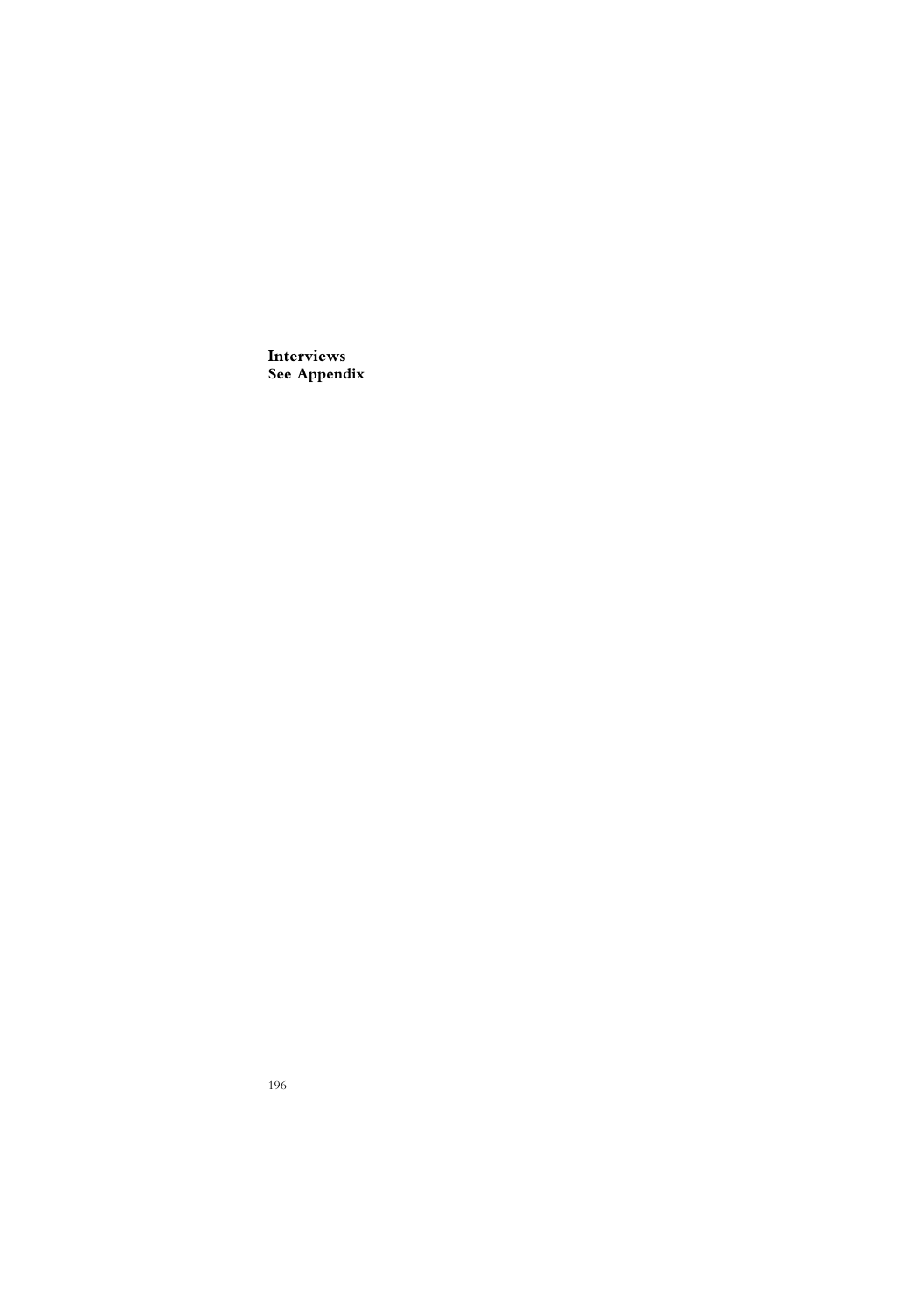# **Appendix**

### **List of conducted interviews by category, date and location**

### **EU officials**

Interview no.14, 7 May 2004, UNFF-4 Geneva Interview no. 24, 8 December 2004, Brussels Interview no. 25, 9 December 2004, Brussels Interview no. 26, 9 December 2004, Brussels Interview no. 43, 19 April 2007, UNFF-7, New York Interview no. 54, 7 June 2007, Brussels Interview no. 55, 7 June 2007, Brussels Interview no. 56, 8 June 2007, Brussels Interview no. 57, 2 October 2008, Stockholm

### **State officials**

Interview no. 1, 30 May 2003, UNFF-3, Geneva Interview no. 2, 30 May 2003, UNFF-3, Geneva Interview no. 5, 31 May 2003, UNFF-3, Geneva Interview no. 6, 2 June 2003, UNFF-3, Geneva Interview no. 7, 2 June 2003, UNFF-3, Geneva Interview no. 8, 2 June 2003, UNFF-3, Geneva Interview no. 9, 4 May 2004, UNFF-4 Geneva Interview no. 10, 4 May 2004, UNFF-4 Geneva Interview no. 11, 5 May 2004, UNFF-4 Geneva Interview no. 12, 5 May 2004, UNFF-4 Geneva Interview no. 18, 9 May 2004, UNFF-4 Geneva Interview no. 20, 10 May 2004, UNFF-4 Geneva Interview no. 27, 19 May 2005, UNFF-5, New York Interview no. 28, 19 May 2005, UNFF-5, New York Interview no. 29, 20 May 2005, UNFF-5, New York Interview no. 30, 20 May 2005, UNFF-5, New York Interview no. 35, 10 October 2005, Stockholm Interview no. 36, 15 October 2005, Stockholm Interview no. 42, 6 May 2006, Stockholm Interview no. 44, 19 April 2007, UNFF-7, New York Interview no. 45, 19 April 2007, UNFF-7, New York Interview no. 46, 20 April 2007, UNFF-7, New York Interview no. 47, 20 April 2007, UNFF-7, New York Interview no. 48, 20 April 2007, UNFF-7, New York